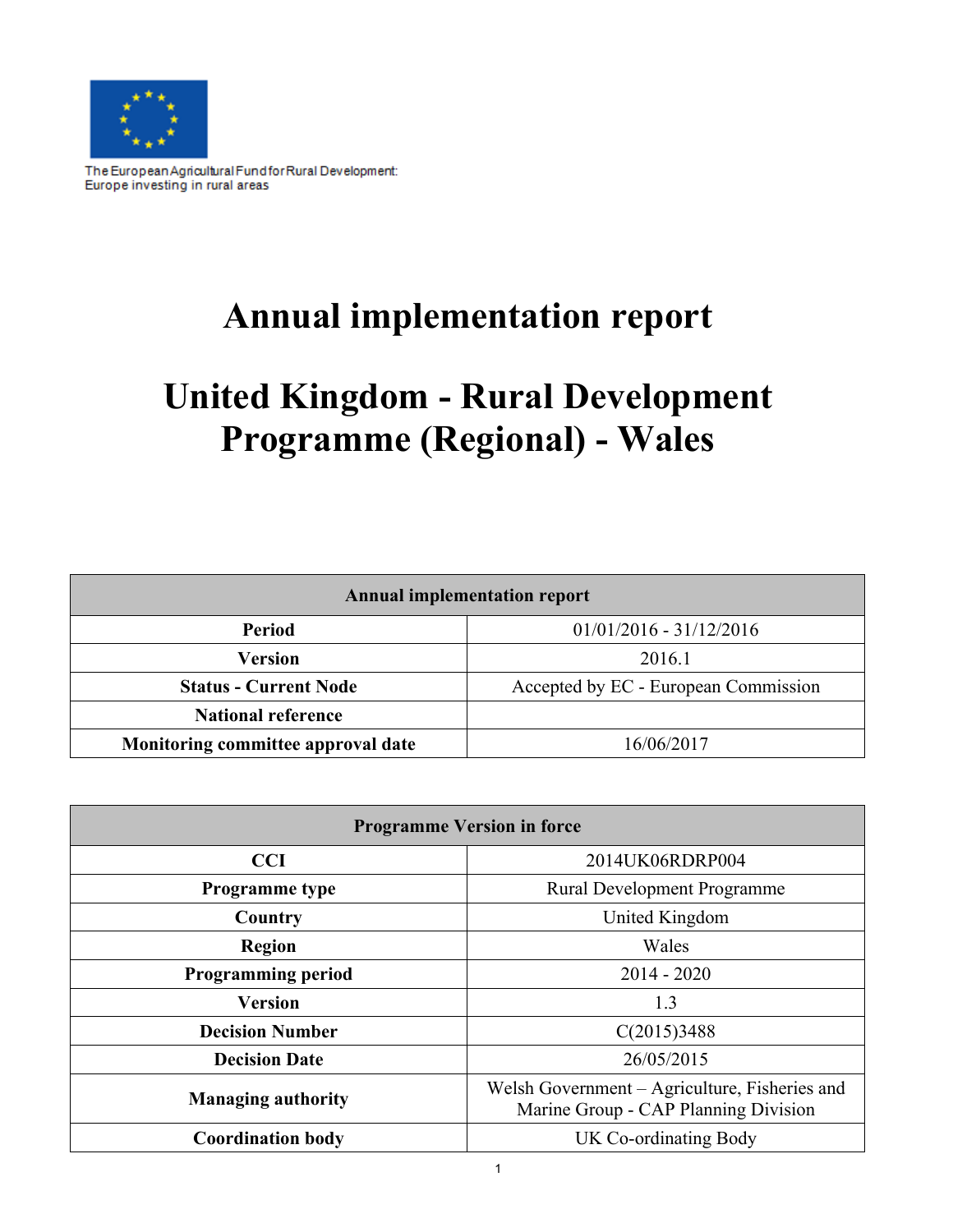## **Table of contents**

| 1. KEY INFORMATION ON IMPLEMENTATION OF THE PROGRAMME AND ITS                                           |  |
|---------------------------------------------------------------------------------------------------------|--|
|                                                                                                         |  |
|                                                                                                         |  |
|                                                                                                         |  |
| 1.c) Key information on RDP implementation based on data from a) and b) by Focus Area 16                |  |
| 1.d) Key information on achievements towards the milestones set in the performance Framework            |  |
|                                                                                                         |  |
|                                                                                                         |  |
| 2.a) Description of any modifications made to the evaluation plan in the RDP during the year, with      |  |
| 2.b) A description of the evaluation activities undertaken during the year (in relation to section 3 of |  |
| 2.c) A description of activities undertaken in relation to the provision and management of data (in     |  |
| 2.d) A list of completed evaluations, including references to where they have been published on-line56  |  |
|                                                                                                         |  |
| 2.f) A description of communication activities undertaken in relation to publicising evaluation         |  |
| 2.g) Description of the follow-up given to evaluation results (in relation to section 6 of the          |  |
| 3. ISSUES WHICH AFFECT THE PERFORMANCE OF THE PROGRAMME AND THE                                         |  |
| 3.a) Description of steps taken to ensure quality and effectiveness of programme implementation59       |  |
|                                                                                                         |  |
| 4. STEPS TAKEN TO IMPLEMENT TECHNICAL ASSISTANCE AND PROGRAMME                                          |  |
| 4.a) Action taken and state of play as regards the establishment of the NRN and the implementation      |  |
| 4.a1) Actions taken and state of play as regards establishment of the NRN (governance structure and     |  |
|                                                                                                         |  |
| 4.b) Steps taken to ensure that the programme is publicised (Article 13 of Commission                   |  |
|                                                                                                         |  |
|                                                                                                         |  |
|                                                                                                         |  |
|                                                                                                         |  |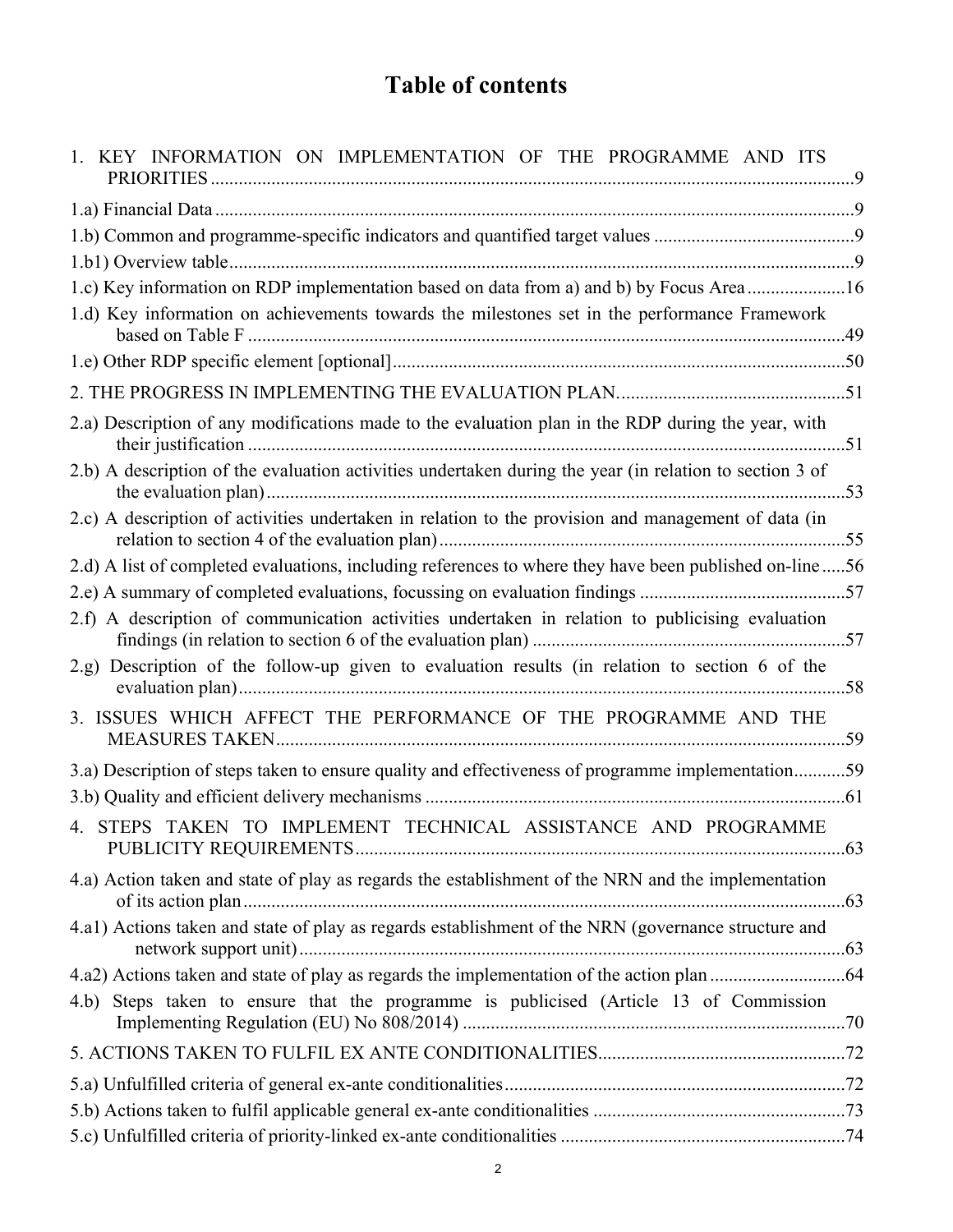| 5.e) (Optional) additional information to complement the information provided on the 'actions taken'                                                                                       |  |
|--------------------------------------------------------------------------------------------------------------------------------------------------------------------------------------------|--|
|                                                                                                                                                                                            |  |
|                                                                                                                                                                                            |  |
| 7. ASSESSMENT OF THE INFORMATION AND PROGRESS TOWARDS ACHIEVING THE                                                                                                                        |  |
| 7.a) CEQ01-1A - To what extent have RDP interventions supported innovation, cooperation and the                                                                                            |  |
|                                                                                                                                                                                            |  |
| 7.a2) Link between judgment criteria, common and additional result indicators used to answer the                                                                                           |  |
|                                                                                                                                                                                            |  |
|                                                                                                                                                                                            |  |
|                                                                                                                                                                                            |  |
|                                                                                                                                                                                            |  |
|                                                                                                                                                                                            |  |
| 7.b) CEQ02-1B - To what extent have RDP interventions supported the strengthening of links<br>between agriculture, food production and forestry and research and innovation, including for |  |
|                                                                                                                                                                                            |  |
| 7.b2) Link between judgment criteria, common and additional result indicators used to answer the                                                                                           |  |
|                                                                                                                                                                                            |  |
|                                                                                                                                                                                            |  |
|                                                                                                                                                                                            |  |
|                                                                                                                                                                                            |  |
|                                                                                                                                                                                            |  |
| 7.c) CEQ03-1C - To what extent have RDP interventions supported lifelong learning and vocational                                                                                           |  |
|                                                                                                                                                                                            |  |
| 7.c2) Link between judgment criteria, common and additional result indicators used to answer the                                                                                           |  |
|                                                                                                                                                                                            |  |
|                                                                                                                                                                                            |  |
|                                                                                                                                                                                            |  |
|                                                                                                                                                                                            |  |
|                                                                                                                                                                                            |  |
| 7.d) CEQ04-2A - To what extent have RDP interventions contributed to improving the economic<br>performance, restructuring and modernization of supported farms in particular through       |  |
|                                                                                                                                                                                            |  |
| 7.d2) Link between judgment criteria, common and additional result indicators used to answer the                                                                                           |  |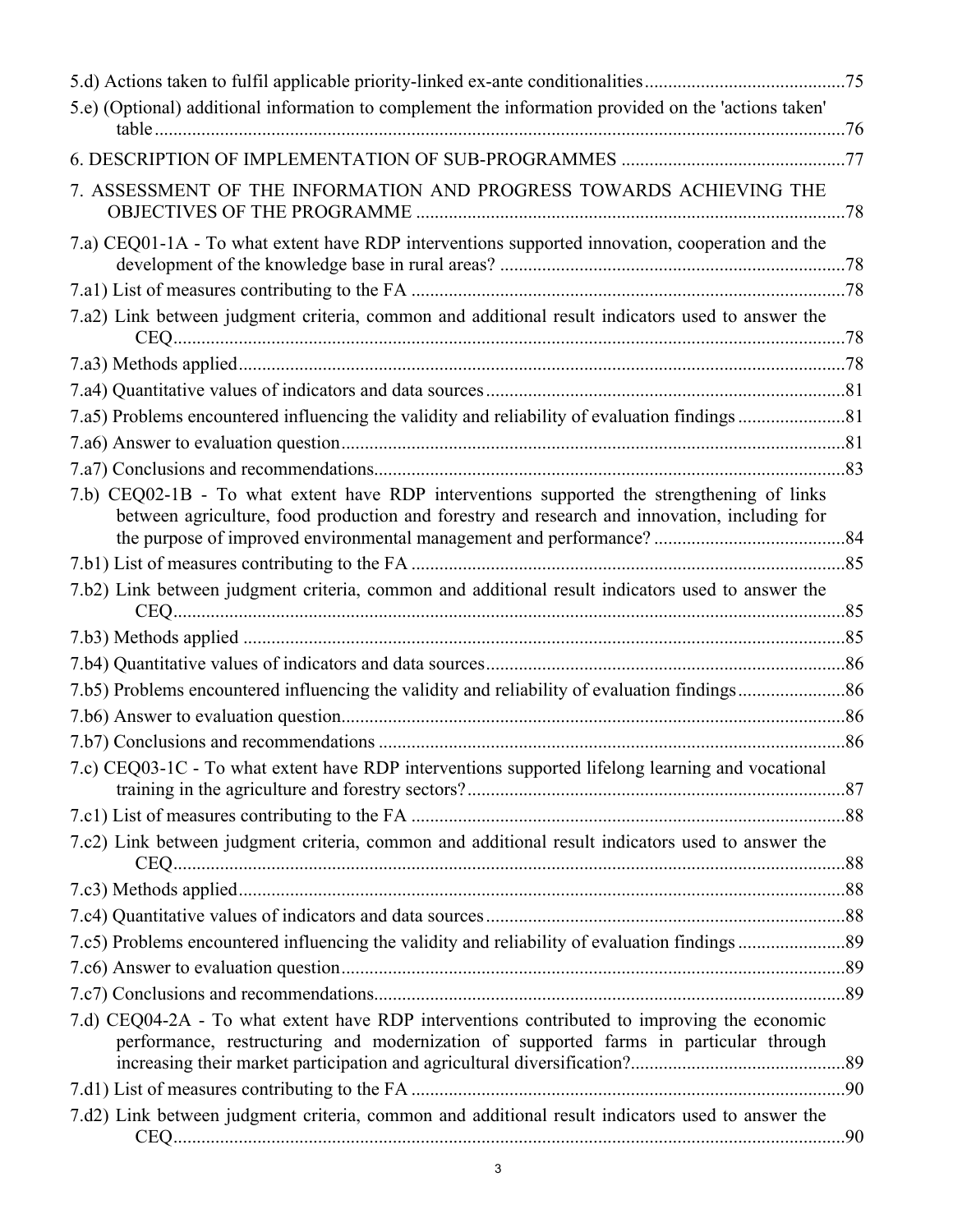| 7.d5) Problems encountered influencing the validity and reliability of evaluation findings91                                                                                                                                                                                                                                                                             |  |
|--------------------------------------------------------------------------------------------------------------------------------------------------------------------------------------------------------------------------------------------------------------------------------------------------------------------------------------------------------------------------|--|
|                                                                                                                                                                                                                                                                                                                                                                          |  |
|                                                                                                                                                                                                                                                                                                                                                                          |  |
| 7.e) CEQ05-2B - To what extent have RDP interventions supported the entry of adequately skilled                                                                                                                                                                                                                                                                          |  |
|                                                                                                                                                                                                                                                                                                                                                                          |  |
| 7.e2) Link between judgment criteria, common and additional result indicators used to answer the                                                                                                                                                                                                                                                                         |  |
|                                                                                                                                                                                                                                                                                                                                                                          |  |
|                                                                                                                                                                                                                                                                                                                                                                          |  |
| 7.e5) Problems encountered influencing the validity and reliability of evaluation findings 94                                                                                                                                                                                                                                                                            |  |
|                                                                                                                                                                                                                                                                                                                                                                          |  |
|                                                                                                                                                                                                                                                                                                                                                                          |  |
| CEQ06-3A - To what extent have RDP interventions contributed to improving the<br>7.f<br>competitiveness of supported primary producers by better integrating them into the agri-food<br>chain through quality schemes, adding value to the agricultural products, promoting local<br>markets and short supply circuits, producer groups and inter-branch organization?94 |  |
|                                                                                                                                                                                                                                                                                                                                                                          |  |
| 7.f2) Link between judgment criteria, common and additional result indicators used to answer the                                                                                                                                                                                                                                                                         |  |
|                                                                                                                                                                                                                                                                                                                                                                          |  |
|                                                                                                                                                                                                                                                                                                                                                                          |  |
|                                                                                                                                                                                                                                                                                                                                                                          |  |
| 7.f5) Problems encountered influencing the validity and reliability of evaluation findings96                                                                                                                                                                                                                                                                             |  |
|                                                                                                                                                                                                                                                                                                                                                                          |  |
|                                                                                                                                                                                                                                                                                                                                                                          |  |
| 7.g) CEQ07-3B - To what extent have RDP interventions supported farm risk prevention and                                                                                                                                                                                                                                                                                 |  |
| 7.h) CEQ08-4A - To what extent have RDP interventions supported the restoration, preservation and<br>enhancement of biodiversity including in Natura 2000 areas, areas facing natural or other                                                                                                                                                                           |  |
| specific constraints and HNV farming, and the state of European landscape?99                                                                                                                                                                                                                                                                                             |  |
|                                                                                                                                                                                                                                                                                                                                                                          |  |
| 7.h2) Link between judgment criteria, common and additional result indicators used to answer the                                                                                                                                                                                                                                                                         |  |
|                                                                                                                                                                                                                                                                                                                                                                          |  |
|                                                                                                                                                                                                                                                                                                                                                                          |  |
| 7.h5) Problems encountered influencing the validity and reliability of evaluation findings102                                                                                                                                                                                                                                                                            |  |
|                                                                                                                                                                                                                                                                                                                                                                          |  |
|                                                                                                                                                                                                                                                                                                                                                                          |  |
| 7.i) CEQ09-4B - To what extent have RDP interventions supported the improvement of water                                                                                                                                                                                                                                                                                 |  |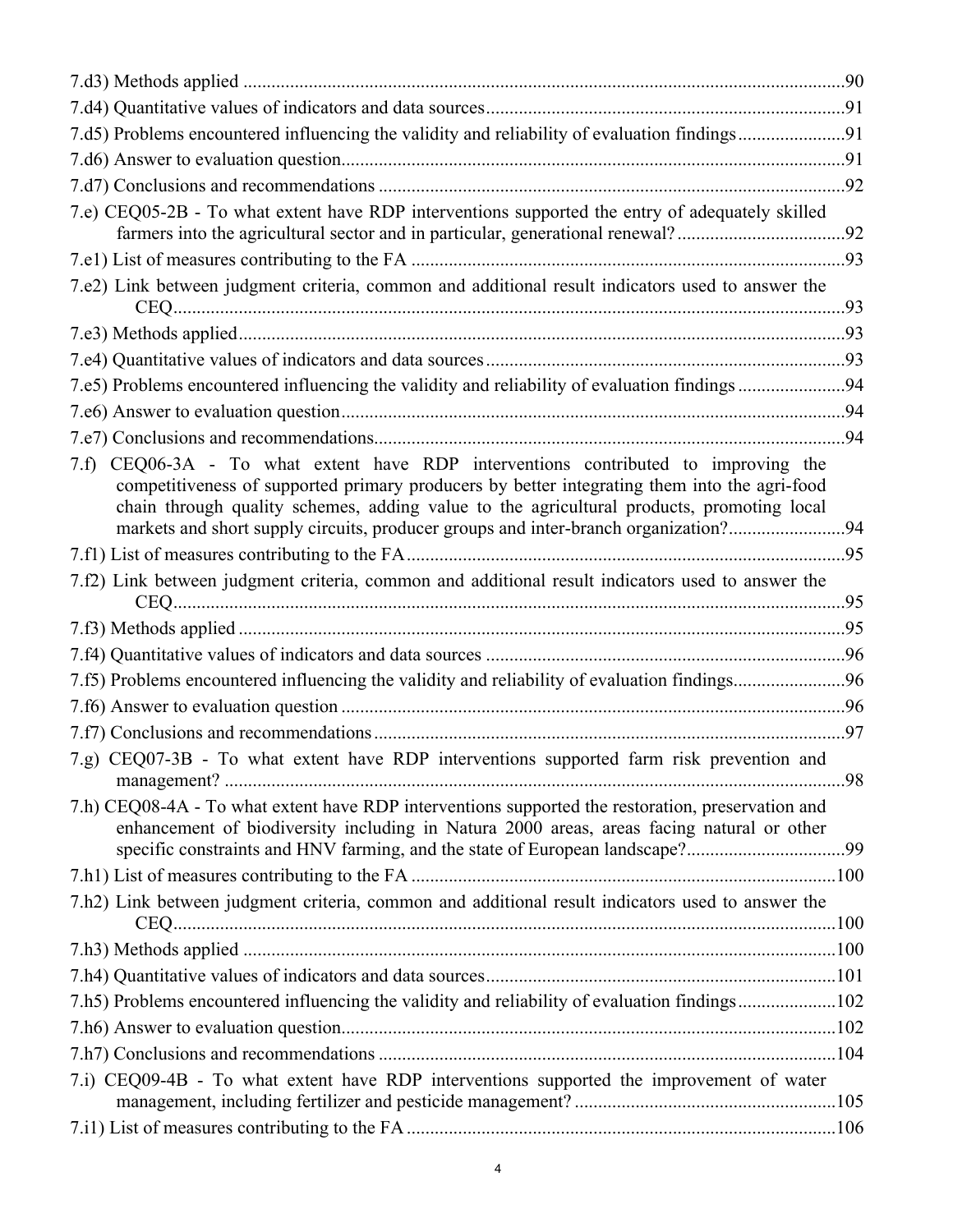| 7.i2) Link between judgment criteria, common and additional result indicators used to answer the                                                                                            |  |
|---------------------------------------------------------------------------------------------------------------------------------------------------------------------------------------------|--|
|                                                                                                                                                                                             |  |
|                                                                                                                                                                                             |  |
| 7.i5) Problems encountered influencing the validity and reliability of evaluation findings107                                                                                               |  |
|                                                                                                                                                                                             |  |
|                                                                                                                                                                                             |  |
| 7.j) CEQ10-4C - To what extent have RDP interventions supported the prevention of soil erosion                                                                                              |  |
|                                                                                                                                                                                             |  |
| 7.j2) Link between judgment criteria, common and additional result indicators used to answer the                                                                                            |  |
|                                                                                                                                                                                             |  |
|                                                                                                                                                                                             |  |
| 7.j5) Problems encountered influencing the validity and reliability of evaluation findings111                                                                                               |  |
|                                                                                                                                                                                             |  |
|                                                                                                                                                                                             |  |
| 7.k) CEQ11-5A - To what extent have RDP interventions contributed to increasing efficiency in                                                                                               |  |
| 7.1) CEQ12-5B - To what extent have RDP interventions contributed to increasing efficiency in                                                                                               |  |
|                                                                                                                                                                                             |  |
| 7.12) Link between judgment criteria, common and additional result indicators used to answer the                                                                                            |  |
|                                                                                                                                                                                             |  |
|                                                                                                                                                                                             |  |
| 7.15) Problems encountered influencing the validity and reliability of evaluation findings115                                                                                               |  |
|                                                                                                                                                                                             |  |
|                                                                                                                                                                                             |  |
| 7.m) CEQ13-5C - To what extent have RDP interventions contributed to the supply and use of<br>renewable sources of energy, of by-products, wastes, residues and other non-food raw material |  |
|                                                                                                                                                                                             |  |
|                                                                                                                                                                                             |  |
| 7.m2) Link between judgment criteria, common and additional result indicators used to answer the                                                                                            |  |
|                                                                                                                                                                                             |  |
|                                                                                                                                                                                             |  |
| 7.m5) Problems encountered influencing the validity and reliability of evaluation findings118                                                                                               |  |
|                                                                                                                                                                                             |  |
|                                                                                                                                                                                             |  |
| 7.n) CEQ14-5D - To what extent have RDP interventions contributed to reducing GHG and                                                                                                       |  |
|                                                                                                                                                                                             |  |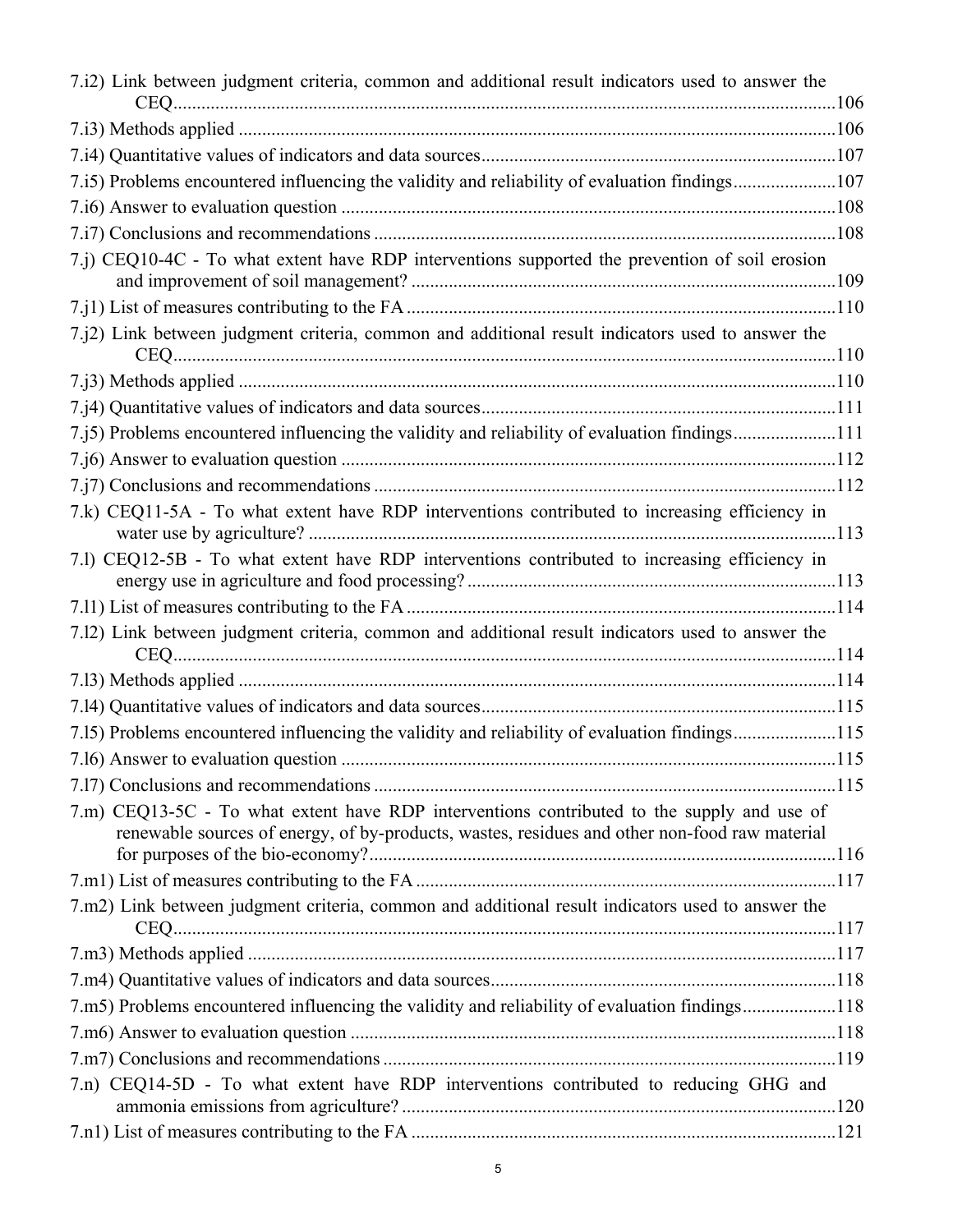| 7.n2) Link between judgment criteria, common and additional result indicators used to answer the  |  |
|---------------------------------------------------------------------------------------------------|--|
|                                                                                                   |  |
|                                                                                                   |  |
| 7.n5) Problems encountered influencing the validity and reliability of evaluation findings123     |  |
|                                                                                                   |  |
|                                                                                                   |  |
| 7.0) CEQ15-5E - To what extent have RDP interventions supported carbon conservation and           |  |
|                                                                                                   |  |
| 7.02) Link between judgment criteria, common and additional result indicators used to answer the  |  |
|                                                                                                   |  |
|                                                                                                   |  |
| 7.05) Problems encountered influencing the validity and reliability of evaluation findings126     |  |
|                                                                                                   |  |
|                                                                                                   |  |
| 7.p) CEQ16-6A - To what extent have RDP interventions supported the diversification, creation and |  |
|                                                                                                   |  |
| 7.p2) Link between judgment criteria, common and additional result indicators used to answer the  |  |
|                                                                                                   |  |
|                                                                                                   |  |
| 7.p5) Problems encountered influencing the validity and reliability of evaluation findings129     |  |
|                                                                                                   |  |
|                                                                                                   |  |
| 7.q) CEQ17-6B - To what extent have RDP interventions supported local development in rural        |  |
|                                                                                                   |  |
| 7.q2) Link between judgment criteria, common and additional result indicators used to answer the  |  |
|                                                                                                   |  |
|                                                                                                   |  |
|                                                                                                   |  |
| 7.q5) Problems encountered influencing the validity and reliability of evaluation findings132     |  |
|                                                                                                   |  |
|                                                                                                   |  |
| 7.r) CEQ18-6C - To what extent have RDP interventions enhanced the accessibility, use and quality |  |
|                                                                                                   |  |
| 7.r2) Link between judgment criteria, common and additional result indicators used to answer the  |  |
|                                                                                                   |  |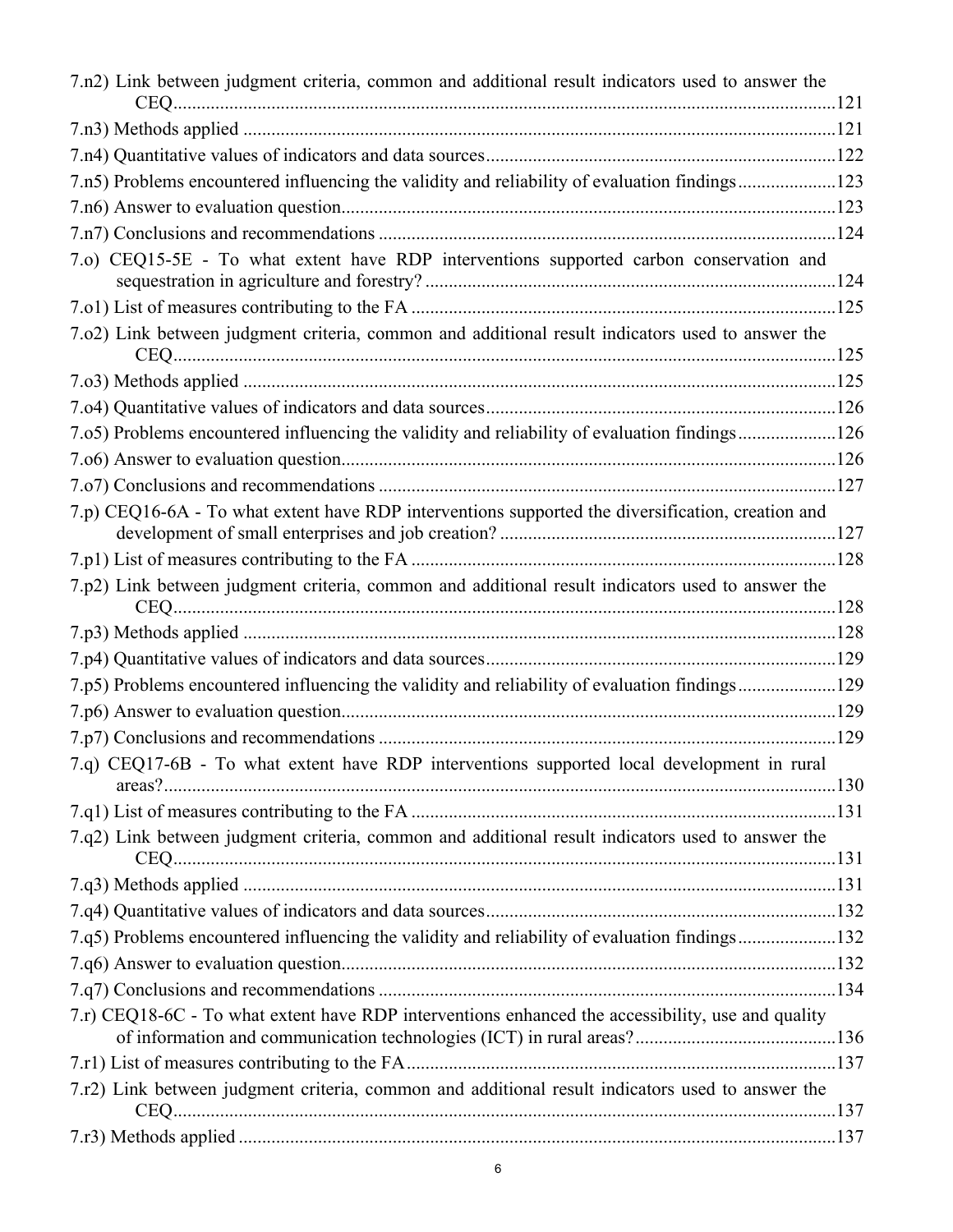| 7.r5) Problems encountered influencing the validity and reliability of evaluation findings138                                                                                                   |  |
|-------------------------------------------------------------------------------------------------------------------------------------------------------------------------------------------------|--|
|                                                                                                                                                                                                 |  |
|                                                                                                                                                                                                 |  |
| 7.s) CEQ19-PE - To what extent have the synergies among priorities and focus areas enhanced the                                                                                                 |  |
|                                                                                                                                                                                                 |  |
|                                                                                                                                                                                                 |  |
| 7.s3) Quantitative findings based on the calculation of secondary contributions of operations to focus                                                                                          |  |
| 7.s4) Problems encountered influencing the validity and reliability of evaluation findings 140                                                                                                  |  |
|                                                                                                                                                                                                 |  |
|                                                                                                                                                                                                 |  |
| 7.t) CEQ20-TA - To what extent has technical assistance contributed to achieving the objectives laid<br>down in Art. 59(1) of Regulation (EU) No 1303/2013 and Art. 51(2) of Regulation (EU) No |  |
|                                                                                                                                                                                                 |  |
|                                                                                                                                                                                                 |  |
| 7.t2) Link between judgment criteria, common and additional result indicators used to answer the                                                                                                |  |
|                                                                                                                                                                                                 |  |
|                                                                                                                                                                                                 |  |
| 7.t5) Problems encountered influencing the validity and reliability of evaluation findings143                                                                                                   |  |
|                                                                                                                                                                                                 |  |
|                                                                                                                                                                                                 |  |
| 7.u) CEQ21-RN - To what extent has the national rural network contributed to achieving the                                                                                                      |  |
|                                                                                                                                                                                                 |  |
| 7.u2) Link between judgment criteria, common and additional result indicators used to answer the                                                                                                |  |
|                                                                                                                                                                                                 |  |
|                                                                                                                                                                                                 |  |
| 7.u5) Problems encountered influencing the validity and reliability of evaluation findings150                                                                                                   |  |
|                                                                                                                                                                                                 |  |
|                                                                                                                                                                                                 |  |
| 7.v) PSEQ01-FA - Programme specific evaluation question linked to programme specific focus                                                                                                      |  |
| 7.w) PSEQ02-FA - Programme specific evaluation question linked to programme specific focus                                                                                                      |  |
| 7.x) PSEQ03-FA - Programme specific evaluation question linked to programme specific focus                                                                                                      |  |
| 7.y) PSEQ04-FA - Programme specific evaluation question linked to programme specific focus                                                                                                      |  |
| 7.z) PSEQ05-FA - Programme specific evaluation question linked to programme specific focus areas152                                                                                             |  |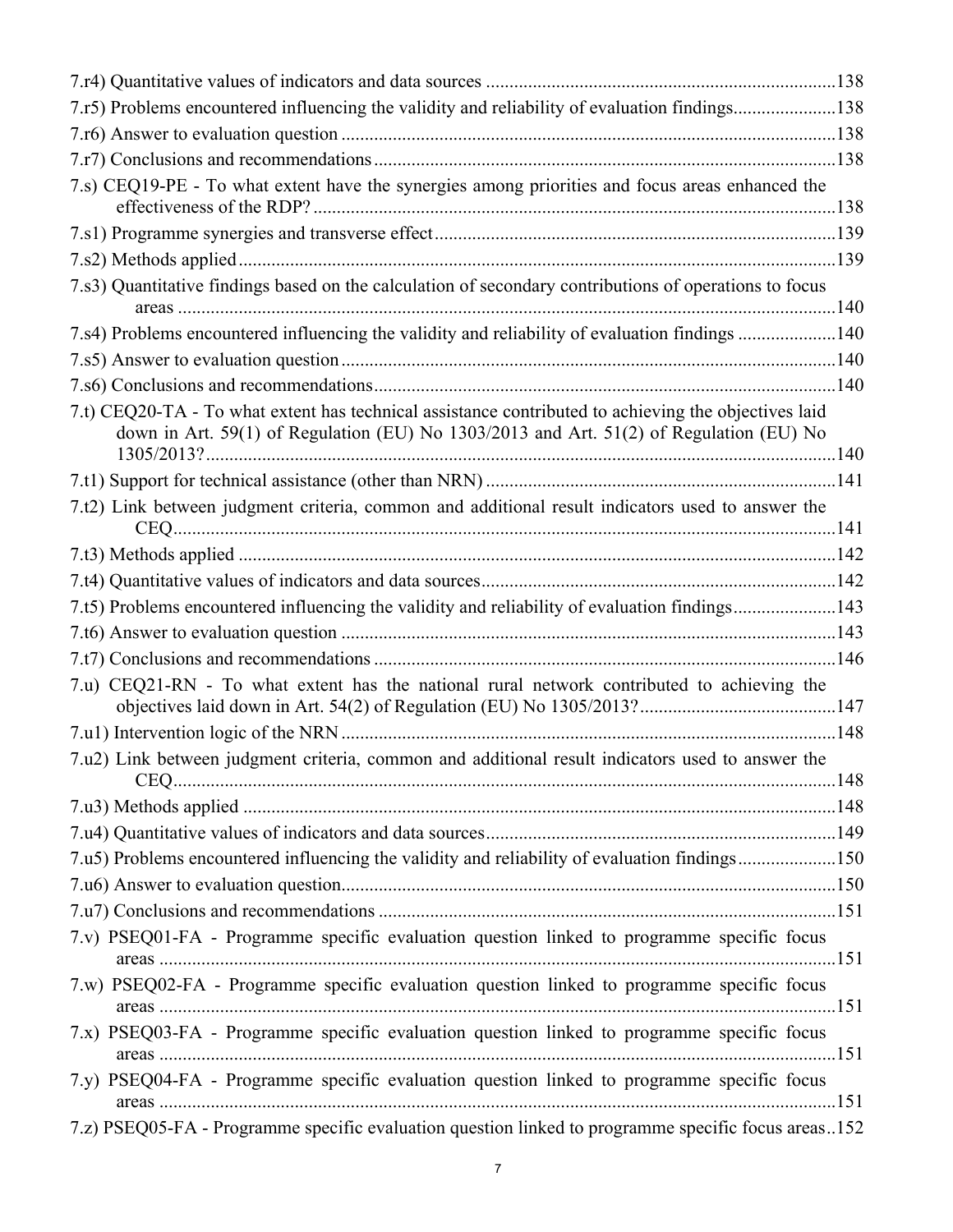| 7.aa) PSEQ01-TOPIC - Programme specific evaluation question linked to programme specific                                              |  |
|---------------------------------------------------------------------------------------------------------------------------------------|--|
| 7.aa1) Link between judgment criteria, common and additional result indicators used to answer the                                     |  |
|                                                                                                                                       |  |
|                                                                                                                                       |  |
| 7.aa4) Problems encountered influencing the validity and reliability of evaluation findings 153                                       |  |
|                                                                                                                                       |  |
|                                                                                                                                       |  |
| 7.bb) PSEQ02-TOPIC - Programme specific evaluation question linked to programme specific                                              |  |
| 7.cc) PSEQ03-TOPIC - Programme specific evaluation question linked to programme specific                                              |  |
| 7.dd) PSEQ04-TOPIC - Programme specific evaluation question linked to programme specific                                              |  |
| 7.ee) PSEQ05-TOPIC - Programme specific evaluation question linked to programme specific                                              |  |
| 8. IMPLEMENTATION OF ACTIONS TO TAKE INTO ACCOUNT THE PRINCIPLES SET<br>OUT IN ARTICLES 5, 7 AND 8 OF REGULATION (EU) NO 1303/2013155 |  |
| 8.a) Promotion of equality between men and women and non-discrimination (Article 7 of Regulation                                      |  |
|                                                                                                                                       |  |
| 8.c) The role of the partners referred to in Article 5 of Regulation (EU) No 1303/2013 in the                                         |  |
| 9. PROGRESS MADE IN ENSURING INTEGRATED APPROACH TO USE EAFRD AND                                                                     |  |
| 10. REPORT ON IMPLEMENTATION OF FINANCIAL INSTRUMENTS (ARTICLE 46 OF                                                                  |  |
| 11. ENCODING TABLES FOR COMMON AND PROGRAMME-SPECIFIC INDICATORS AND                                                                  |  |
|                                                                                                                                       |  |
|                                                                                                                                       |  |
|                                                                                                                                       |  |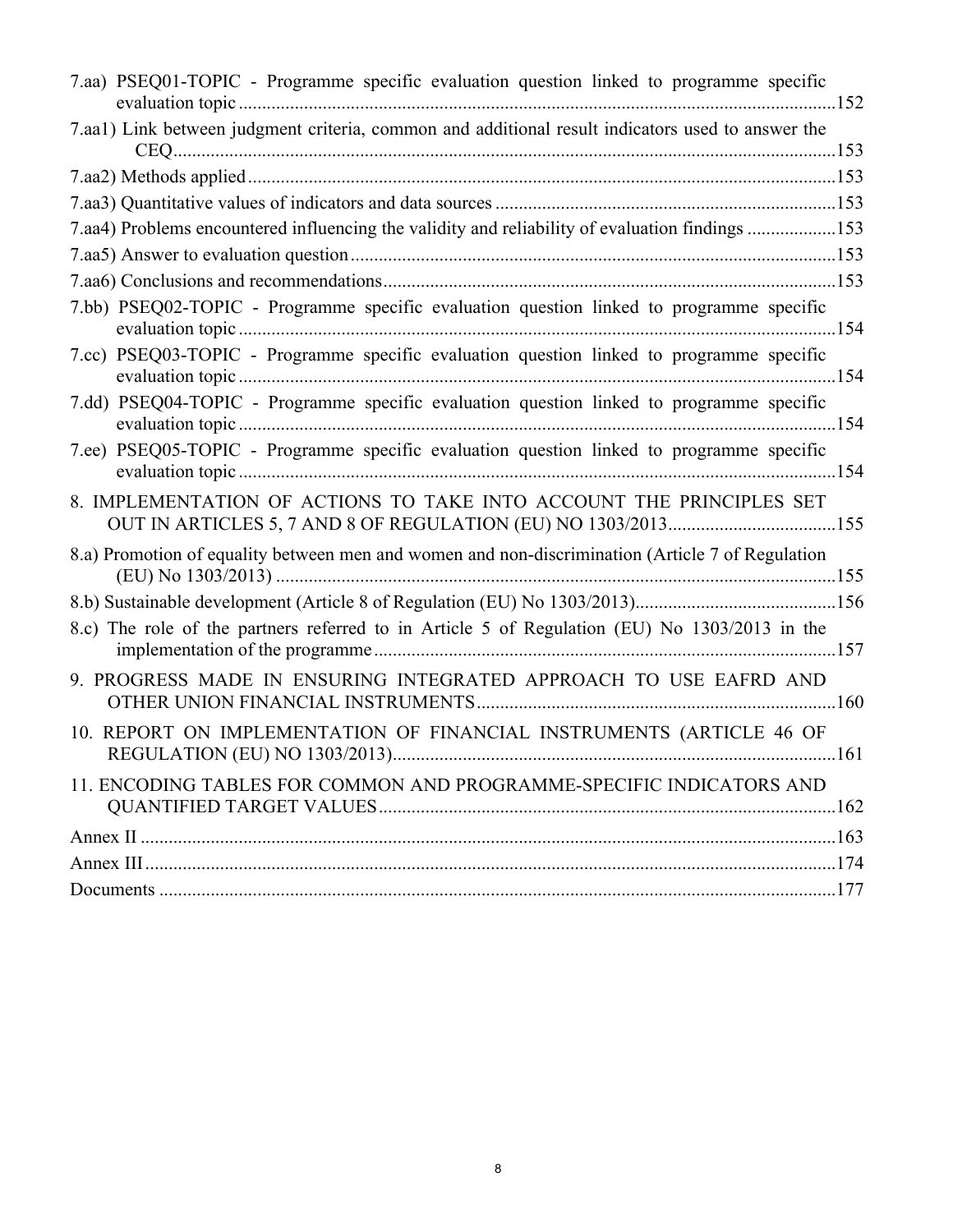#### <span id="page-8-0"></span>**1. KEY INFORMATION ON IMPLEMENTATION OF THE PROGRAMME AND ITS PRIORITIES**

#### <span id="page-8-1"></span>**1.a) Financial Data**

See annexed documents

#### <span id="page-8-2"></span>**1.b) Common and programme-specific indicators and quantified target values**

#### <span id="page-8-3"></span>1.b1) Overview table

| <b>Focus Area 1A</b>                                                                         |           |                                      |               |          |               |             |
|----------------------------------------------------------------------------------------------|-----------|--------------------------------------|---------------|----------|---------------|-------------|
| Target indicator name                                                                        | Period    | Based on approved<br>(when relevant) | Uptake $(\%)$ | Realised | Uptake $(\%)$ | Target 2023 |
| T1: percentage of expenditure under<br>Articles 14, 15 and 35 of Regulation                  | 2014-2016 |                                      |               |          |               |             |
| $(EU)$ No 1305/2013 in relation to the<br>total expenditure for the RDP (focus<br>area $1A)$ | 2014-2015 |                                      |               |          |               | 14.09       |

| <b>Focus Area 1B</b>                                                                                                                   |           |                                      |               |          |               |             |
|----------------------------------------------------------------------------------------------------------------------------------------|-----------|--------------------------------------|---------------|----------|---------------|-------------|
| Target indicator name                                                                                                                  | Period    | Based on approved<br>(when relevant) | Uptake $(\%)$ | Realised | Uptake $(\%)$ | Target 2023 |
| T2: Total number of cooperation<br>operations supported under the                                                                      | 2014-2016 |                                      |               |          |               |             |
| cooperation measure (Article 35 of<br>Regulation (EU) No 1305/2013)<br>(groups, networks/clusters, pilot)<br>projects) (focus area 1B) | 2014-2015 |                                      |               |          |               | 1.147.00    |

| <b>Focus Area 1C</b>                                            |           |                                      |               |          |               |             |
|-----------------------------------------------------------------|-----------|--------------------------------------|---------------|----------|---------------|-------------|
| Target indicator name                                           | Period    | Based on approved<br>(when relevant) | Uptake $(\%)$ | Realised | Uptake $(\%)$ | Target 2023 |
| T3: Total number of participants<br>trained under Article 14 of | 2014-2016 |                                      |               |          |               | 13,000.00   |
| Regulation (EU) No 1305/2013<br>(focus area $1C$ )              | 2014-2015 |                                      |               |          |               |             |

|                                                                                                                                     | <b>Focus Area 2A</b>          |           |                                      |                  |          |                  |                |  |  |  |
|-------------------------------------------------------------------------------------------------------------------------------------|-------------------------------|-----------|--------------------------------------|------------------|----------|------------------|----------------|--|--|--|
| Target indicator name                                                                                                               |                               | Period    | Based on approved<br>(when relevant) | Uptake<br>$(\%)$ | Realised | Uptake<br>$(\%)$ | Target 2023    |  |  |  |
| T4: percentage of agricultural holdings<br>with RDP support for investments in<br>restructuring or modernisation (focus area<br>2A) |                               | 2014-2016 |                                      |                  |          |                  |                |  |  |  |
|                                                                                                                                     |                               | 2014-2015 |                                      |                  |          |                  | 10.08          |  |  |  |
| Measure                                                                                                                             | Output Indicator              | Period    | Committed                            | Uptake<br>$(\%)$ | Realised | Uptake<br>$(\%)$ | Planned 2023   |  |  |  |
| M <sub>01</sub>                                                                                                                     | O1 - Total public expenditure | 2014-2016 | 20,501,662.07                        | 50.07            |          |                  | 40,944,000.00  |  |  |  |
| M <sub>02</sub>                                                                                                                     | O1 - Total public expenditure | 2014-2016 | 3,684,912.77                         | 47.79            |          |                  | 7,709,890.70   |  |  |  |
| M <sub>04</sub>                                                                                                                     | O1 - Total public expenditure | 2014-2016 | 1,640,181.18                         | 2.35             | 0.00     | 0.00             | 69,817,646.51  |  |  |  |
| M16                                                                                                                                 | O1 - Total public expenditure | 2014-2016 |                                      |                  |          |                  | 423,527.91     |  |  |  |
| Total                                                                                                                               | O1 - Total public expenditure | 2014-2016 | 25,826,756.02                        | 21.72            | 0.00     | 0.00             | 118,895,065.12 |  |  |  |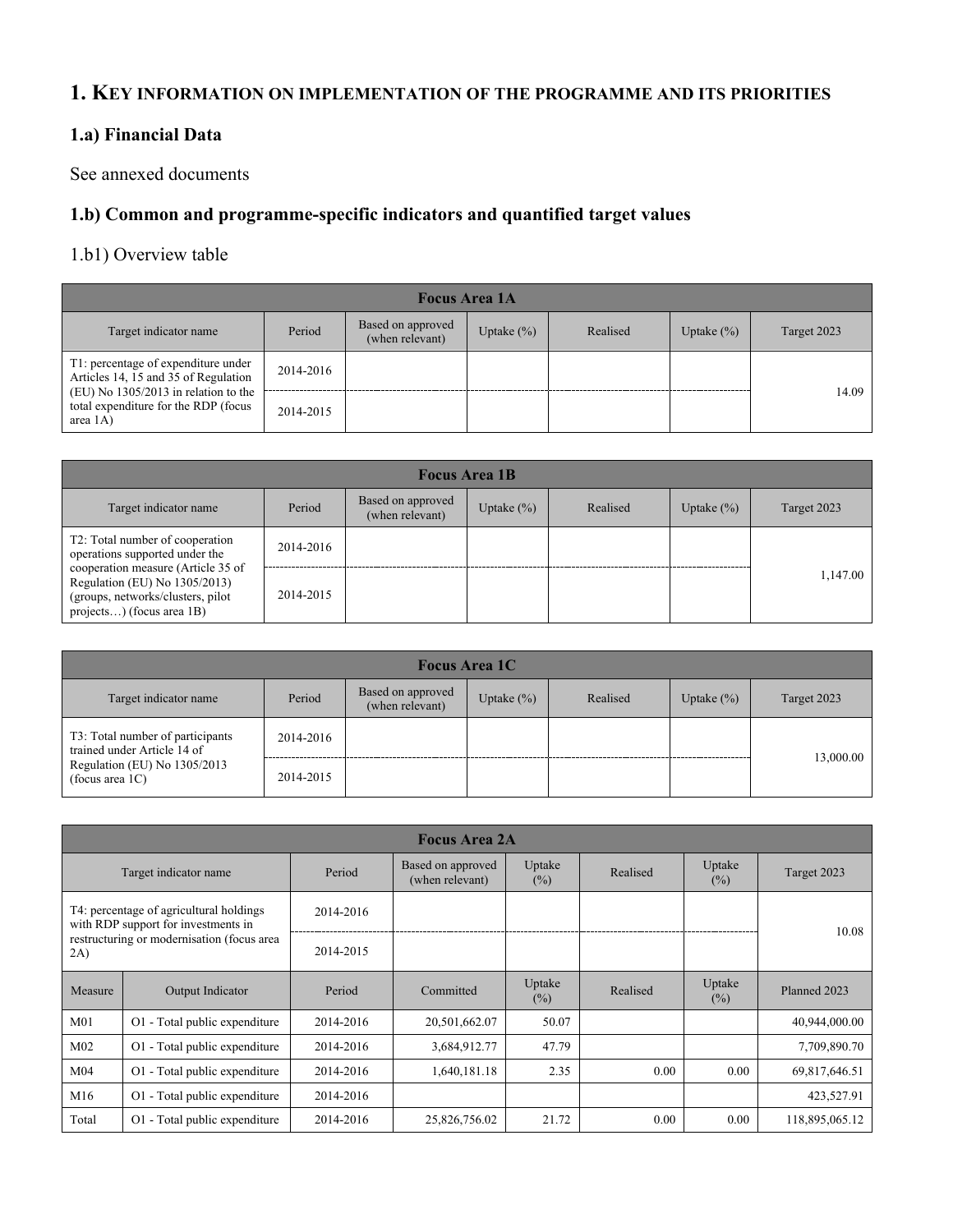| <b>Focus Area 2B</b>                                                                                                                        |                               |           |                                         |                  |          |                  |               |  |
|---------------------------------------------------------------------------------------------------------------------------------------------|-------------------------------|-----------|-----------------------------------------|------------------|----------|------------------|---------------|--|
|                                                                                                                                             | Target indicator name         | Period    | Based on<br>approved (when<br>relevant) | Uptake<br>$(\%)$ | Realised | Uptake<br>$(\%)$ | Target 2023   |  |
| T5: percentage of agricultural holdings<br>with RDP supported business<br>development plan/investments for young<br>farmers (focus area 2B) |                               | 2014-2016 |                                         |                  |          |                  | 0.73          |  |
|                                                                                                                                             |                               | 2014-2015 |                                         |                  |          |                  |               |  |
| Measure                                                                                                                                     | Output Indicator              | Period    | Committed                               | Uptake<br>$(\%)$ | Realised | Uptake<br>$(\%)$ | Planned 2023  |  |
| M <sub>01</sub>                                                                                                                             | O1 - Total public expenditure | 2014-2016 | 2,240,943.91                            | 58.06            |          |                  | 3,860,000.00  |  |
| M <sub>02</sub>                                                                                                                             | O1 - Total public expenditure | 2014-2016 | 611,771.10                              | 47.79            |          |                  | 1,280,000.00  |  |
| M <sub>06</sub>                                                                                                                             | O1 - Total public expenditure | 2014-2016 |                                         |                  |          |                  | 12,352,941.00 |  |
| Total                                                                                                                                       | O1 - Total public expenditure | 2014-2016 | 2,852,715.01                            | 16.31            |          |                  | 17,492,941.00 |  |

| <b>Focus Area 3A</b>                                                                                                                                                                                   |                               |           |                                      |                  |          |                  |               |  |
|--------------------------------------------------------------------------------------------------------------------------------------------------------------------------------------------------------|-------------------------------|-----------|--------------------------------------|------------------|----------|------------------|---------------|--|
| Target indicator name                                                                                                                                                                                  |                               | Period    | Based on approved<br>(when relevant) | Uptake<br>$(\%)$ | Realised | Uptake<br>$(\%)$ | Target 2023   |  |
| T6: percentage of agricultural holdings<br>receiving support for participating in<br>quality schemes, local markets and short<br>supply circuits, and producer<br>groups/organisations (focus area 3A) |                               | 2014-2016 |                                      |                  |          |                  |               |  |
|                                                                                                                                                                                                        |                               | 2014-2015 |                                      |                  |          |                  | 0.68          |  |
| Measure                                                                                                                                                                                                | Output Indicator              | Period    | Committed                            | Uptake<br>$(\%)$ | Realised | Uptake<br>$(\%)$ | Planned 2023  |  |
| M <sub>01</sub>                                                                                                                                                                                        | O1 - Total public expenditure | 2014-2016 | 26, 196, 295. 26                     | 964.69           |          |                  | 2,715,527.91  |  |
| M <sub>02</sub>                                                                                                                                                                                        | O1 - Total public expenditure | 2014-2016 | 468,875.21                           | 47.79            |          |                  | 981,020.93    |  |
| M04                                                                                                                                                                                                    | O1 - Total public expenditure | 2014-2016 | 11,457,862.35                        | 24.35            | 0.00     | 0.00             | 47,056,909.30 |  |
| M16                                                                                                                                                                                                    | O1 - Total public expenditure | 2014-2016 | 3,120,927.06                         | 11.96            |          |                  | 26,094,118.61 |  |
| Total                                                                                                                                                                                                  | O1 - Total public expenditure | 2014-2016 | 41,243,959.88                        | 53.67            | 0.00     | 0.00             | 76,847,576.75 |  |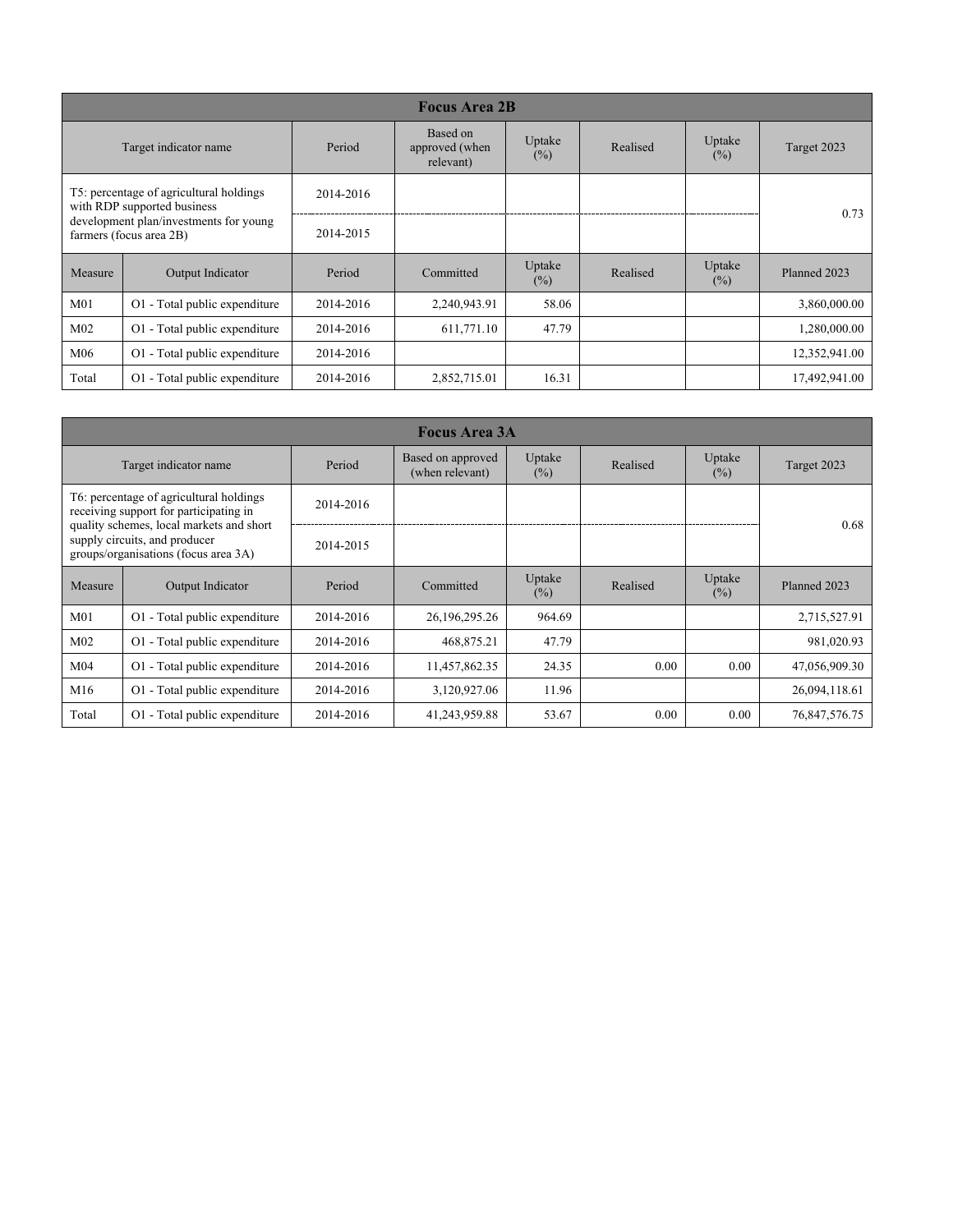| <b>Priority P4</b>                                                        |                                                                                 |           |                                      |               |               |                  |                  |  |  |
|---------------------------------------------------------------------------|---------------------------------------------------------------------------------|-----------|--------------------------------------|---------------|---------------|------------------|------------------|--|--|
|                                                                           | Target indicator name                                                           | Period    | Based on approved<br>(when relevant) | Uptake<br>(%) | Realised      | Uptake<br>$(\%)$ | Target 2023      |  |  |
|                                                                           | T13: percentage of forestry land under<br>management contracts to improve soil  | 2014-2016 |                                      |               |               |                  |                  |  |  |
| (focus area 4C)                                                           | management and/or prevent soil erosion                                          | 2014-2015 |                                      |               |               |                  | 1.11             |  |  |
|                                                                           | T11: percentage of forestry land under<br>management contracts to improve water | 2014-2016 |                                      |               |               |                  | 0.85             |  |  |
|                                                                           | management (focus area 4B)                                                      | 2014-2015 |                                      |               |               |                  |                  |  |  |
|                                                                           | T8: percentage of forest/other wooded<br>area under management contracts        | 2014-2016 |                                      |               | 0.20          | 2.22             | 9.00             |  |  |
|                                                                           | supporting biodiversity (focus area 4A)                                         | 2014-2015 |                                      |               | 0.01          | 0.11             |                  |  |  |
|                                                                           | T12: percentage of agricultural land<br>under management contracts to improve   | 2014-2016 |                                      |               | 4.36          | 51.50            | 8.47             |  |  |
|                                                                           | soil management and/or prevent soil<br>erosion (focus area 4C)                  | 2014-2015 |                                      |               |               |                  |                  |  |  |
|                                                                           | T10: percentage of agricultural land                                            | 2014-2016 |                                      |               | 3.14          | 6.40             | 49.06            |  |  |
| under management contracts to improve<br>water management (focus area 4B) |                                                                                 | 2014-2015 |                                      |               |               |                  |                  |  |  |
|                                                                           | T9: percentage of agricultural land under<br>management contracts supporting    | 2014-2016 |                                      |               | 20.94         | 42.64            |                  |  |  |
| area 4A)                                                                  | biodiversity and/or landscapes (focus                                           | 2014-2015 |                                      |               | 1.60          | 3.26             | 49.11            |  |  |
| Measure                                                                   | Output Indicator                                                                | Period    | Committed                            | Uptake<br>(%) | Realised      | Uptake<br>$(\%)$ | Planned 2023     |  |  |
| M <sub>01</sub>                                                           | O1 - Total public<br>expenditure                                                | 2014-2016 | 2,644,702.79                         | 48.98         |               |                  | 5,400,000.00     |  |  |
| M <sub>02</sub>                                                           | O1 - Total public<br>expenditure                                                | 2014-2016 | 1,146,428.59                         | 47.42         |               |                  | 2,417,646.51     |  |  |
| M <sub>04</sub>                                                           | O1 - Total public<br>expenditure                                                | 2014-2016 | 47,776,681.32                        | 23.96         | 558,564.27    | 0.28             | 199,392,219.69   |  |  |
| M <sub>08</sub>                                                           | O1 - Total public<br>expenditure                                                | 2014-2016 | 5, 114, 286. 28                      | 15.26         | 679,337.92    | 2.03             | 33,504,867.44    |  |  |
| M10                                                                       | O1 - Total public<br>expenditure                                                | 2014-2016 | 80,106,639.35                        | 27.98         | 35,233,964.45 | 12.31            | 286, 311, 139.54 |  |  |
| M11                                                                       | O1 - Total public<br>expenditure                                                | 2014-2016 | 10,415,928.85                        | 20.12         | 5,087,622.11  | 9.83             | 51,764,704.66    |  |  |
| M15                                                                       | O1 - Total public<br>expenditure                                                | 2014-2016 | 150,884.62                           | 42.75         |               |                  | 352,941.86       |  |  |
| M16                                                                       | O1 - Total public<br>expenditure                                                | 2014-2016 |                                      |               |               |                  | 15,341,174.42    |  |  |
| Total                                                                     | O1 - Total public<br>expenditure                                                | 2014-2016 | 147, 355, 551.80                     | 24.79         | 41,559,488.75 | 6.99             | 594,484,694.12   |  |  |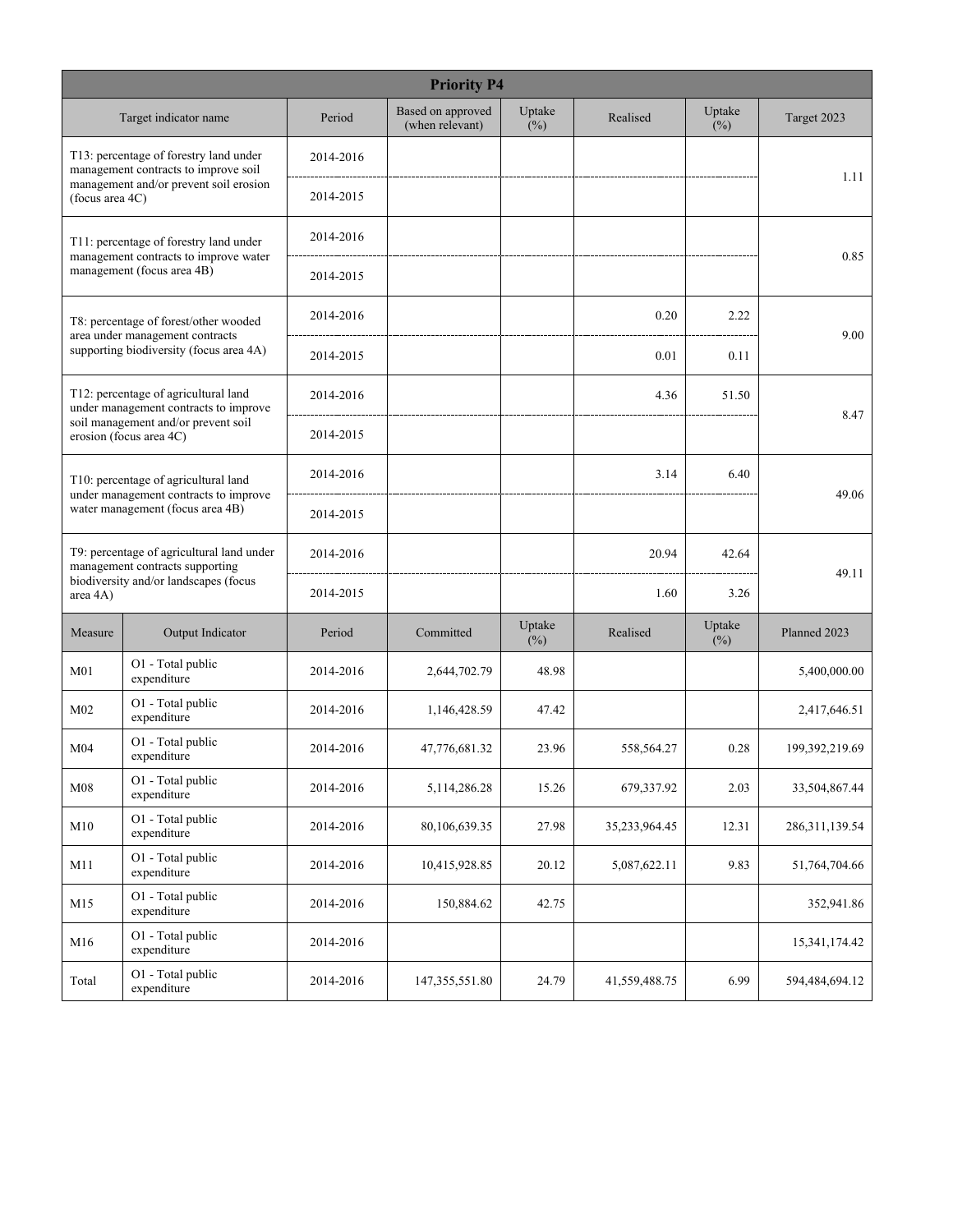| <b>Focus Area 5B</b>                      |                                  |           |                                         |                   |          |                  |               |  |
|-------------------------------------------|----------------------------------|-----------|-----------------------------------------|-------------------|----------|------------------|---------------|--|
| Target indicator name                     |                                  | Period    | Based on<br>approved (when<br>relevant) | Uptake<br>$(\% )$ | Realised | Uptake<br>$(\%)$ | Target 2023   |  |
|                                           | T15: Total investment for energy | 2014-2016 |                                         |                   |          |                  |               |  |
| efficiency ( $\epsilon$ ) (focus area 5B) |                                  | 2014-2015 |                                         |                   |          |                  | 19,911,765.00 |  |
| Measure                                   | Output Indicator                 | Period    | Committed                               | Uptake<br>$(\% )$ | Realised | Uptake<br>$(\%)$ | Planned 2023  |  |
| M <sub>01</sub>                           | O1 - Total public expenditure    | 2014-2016 | 298,271.33                              | 99.42             |          |                  | 300,000.00    |  |
| M <sub>02</sub>                           | O1 - Total public expenditure    | 2014-2016 | 120,642.84                              | 47.71             |          |                  | 252,883.72    |  |
| M <sub>04</sub>                           | O1 - Total public expenditure    | 2014-2016 |                                         |                   | 0.00     | 0.00             | 7,964,706.00  |  |
| M16                                       | O1 - Total public expenditure    | 2014-2016 |                                         |                   |          |                  | 6,094,116.28  |  |
| Total                                     | O1 - Total public expenditure    | 2014-2016 | 418,914.17                              | 2.87              | 0.00     | 0.00             | 14,611,706.00 |  |

| <b>Focus Area 5C</b>                           |                                                 |           |                                         |               |          |                  |                 |  |
|------------------------------------------------|-------------------------------------------------|-----------|-----------------------------------------|---------------|----------|------------------|-----------------|--|
| Target indicator name                          |                                                 | Period    | Based on<br>approved (when<br>relevant) | Uptake<br>(%) | Realised | Uptake<br>$(\%)$ | Target 2023     |  |
|                                                | T <sub>16</sub> : Total investment in renewable | 2014-2016 |                                         |               |          |                  |                 |  |
| energy production $(\epsilon)$ (focus area 5C) |                                                 | 2014-2015 |                                         |               |          |                  | 50,401,543.92   |  |
| Measure                                        | Output Indicator                                | Period    | Committed                               | Uptake<br>(%) | Realised | Uptake<br>$(\%)$ | Planned 2023    |  |
| M <sub>01</sub>                                | O1 - Total public expenditure                   | 2014-2016 | 166,583.44                              | 47.87         |          |                  | 348,000.00      |  |
| M <sub>02</sub>                                | O1 - Total public expenditure                   | 2014-2016 | 102,210.90                              | 51.12         |          |                  | 199,941.86      |  |
| M <sub>04</sub>                                | O1 - Total public expenditure                   | 2014-2016 |                                         |               | 0.00     | 0.00             | 1,870,000.00    |  |
| M <sub>07</sub>                                | O1 - Total public expenditure                   | 2014-2016 |                                         |               |          |                  | 19, 190, 481.39 |  |
| M <sub>08</sub>                                | O1 - Total public expenditure                   | 2014-2016 |                                         |               |          |                  | 9,679,534.89    |  |
| M16                                            | O1 - Total public expenditure                   | 2014-2016 |                                         |               |          |                  | 14,447,062.79   |  |
| Total                                          | O1 - Total public expenditure                   | 2014-2016 | 268,794.34                              | 0.59          | 0.00     | 0.00             | 45,735,020.93   |  |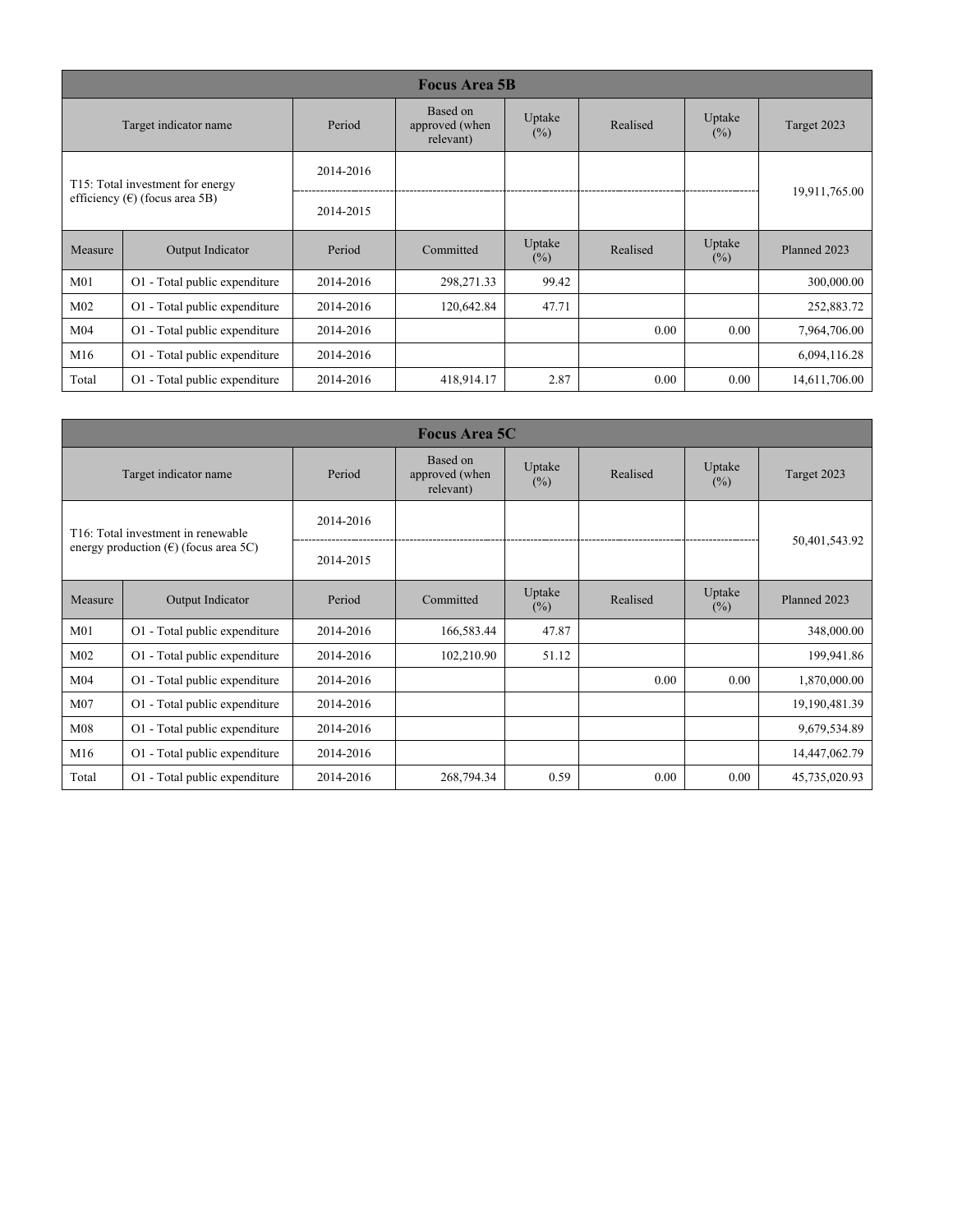| <b>Focus Area 5D</b>                               |                                                                                        |           |                                         |                  |              |                  |                  |  |
|----------------------------------------------------|----------------------------------------------------------------------------------------|-----------|-----------------------------------------|------------------|--------------|------------------|------------------|--|
| Target indicator name                              |                                                                                        | Period    | Based on<br>approved (when<br>relevant) | Uptake<br>$(\%)$ | Realised     | Uptake<br>$(\%)$ | Target 2023      |  |
|                                                    | T18: percentage of agricultural land under<br>management contracts targeting reduction | 2014-2016 |                                         |                  | 3.11         | 22.17            | 14.03            |  |
| of GHG and/or ammonia emissions (focus<br>area 5D) |                                                                                        | 2014-2015 |                                         |                  |              |                  |                  |  |
| Measure                                            | Output Indicator                                                                       | Period    | Committed                               | Uptake<br>$(\%)$ | Realised     | Uptake<br>$(\%)$ | Planned 2023     |  |
| M <sub>01</sub>                                    | O1 - Total public expenditure                                                          | 2014-2016 | 2,221,112.54                            | 50.85            |              |                  | 4,368,000.00     |  |
| M <sub>02</sub>                                    | O1 - Total public expenditure                                                          | 2014-2016 | 847,039.64                              | 47.43            |              |                  | 1,785,881.40     |  |
| M <sub>04</sub>                                    | O1 - Total public expenditure                                                          | 2014-2016 | 1,505,882.35                            | 37.81            | 19,266.14    | 0.48             | 3,982,353.00     |  |
| M10                                                | O1 - Total public expenditure                                                          | 2014-2016 | 2,510,212.66                            | 11.91            | 1,893,754.53 | 8.98             | 21,084,883.72    |  |
| M16                                                | O1 - Total public expenditure                                                          | 2014-2016 |                                         |                  |              |                  | 6,094,118.60     |  |
| Total                                              | O1 - Total public expenditure                                                          | 2014-2016 | 7,084,247.19                            | 18.98            | 1,913,020.67 | 5.13             | 37, 315, 236. 72 |  |

|                                                                          | <b>Focus Area 5E</b>                                                          |           |                                         |                  |              |                  |               |  |  |  |
|--------------------------------------------------------------------------|-------------------------------------------------------------------------------|-----------|-----------------------------------------|------------------|--------------|------------------|---------------|--|--|--|
| Target indicator name                                                    |                                                                               | Period    | Based on<br>approved (when<br>relevant) | Uptake<br>$(\%)$ | Realised     | Uptake<br>$(\%)$ | Target 2023   |  |  |  |
|                                                                          | T19: percentage of agricultural and forest<br>land under management contracts | 2014-2016 |                                         |                  | 0.03         | 23.89            | 0.13          |  |  |  |
| contributing to carbon sequestration and<br>conservation (focus area 5E) |                                                                               | 2014-2015 |                                         |                  |              |                  |               |  |  |  |
| Measure                                                                  | Output Indicator                                                              | Period    | Committed                               | Uptake<br>$(\%)$ | Realised     | Uptake<br>$(\%)$ | Planned 2023  |  |  |  |
| M <sub>01</sub>                                                          | O1 - Total public expenditure                                                 | 2014-2016 | 222,111.25                              | 57.84            |              |                  | 384,000.00    |  |  |  |
| M <sub>02</sub>                                                          | O1 - Total public expenditure                                                 | 2014-2016 | 119,991.20                              | 51.75            |              |                  | 231,881.39    |  |  |  |
| M <sub>04</sub>                                                          | O1 - Total public expenditure                                                 | 2014-2016 | 1,447,058.82                            | 94.16            | 2,972.59     | 0.19             | 1,536,765.11  |  |  |  |
| M <sub>08</sub>                                                          | O1 - Total public expenditure                                                 | 2014-2016 | 1,443,235.64                            | 5.44             | 1,523,364.57 | 5.74             | 26,519,244.18 |  |  |  |
| M10                                                                      | O1 - Total public expenditure                                                 | 2014-2016 | 486,285.02                              | 18.45            | 160,616.27   | 6.09             | 2,635,611.63  |  |  |  |
| M16                                                                      | O1 - Total public expenditure                                                 | 2014-2016 |                                         |                  |              |                  | 6,447,058.14  |  |  |  |
| Total                                                                    | O1 - Total public expenditure                                                 | 2014-2016 | 3,718,681.93                            | 9.85             | 1,686,953.43 | 4.47             | 37,754,560.45 |  |  |  |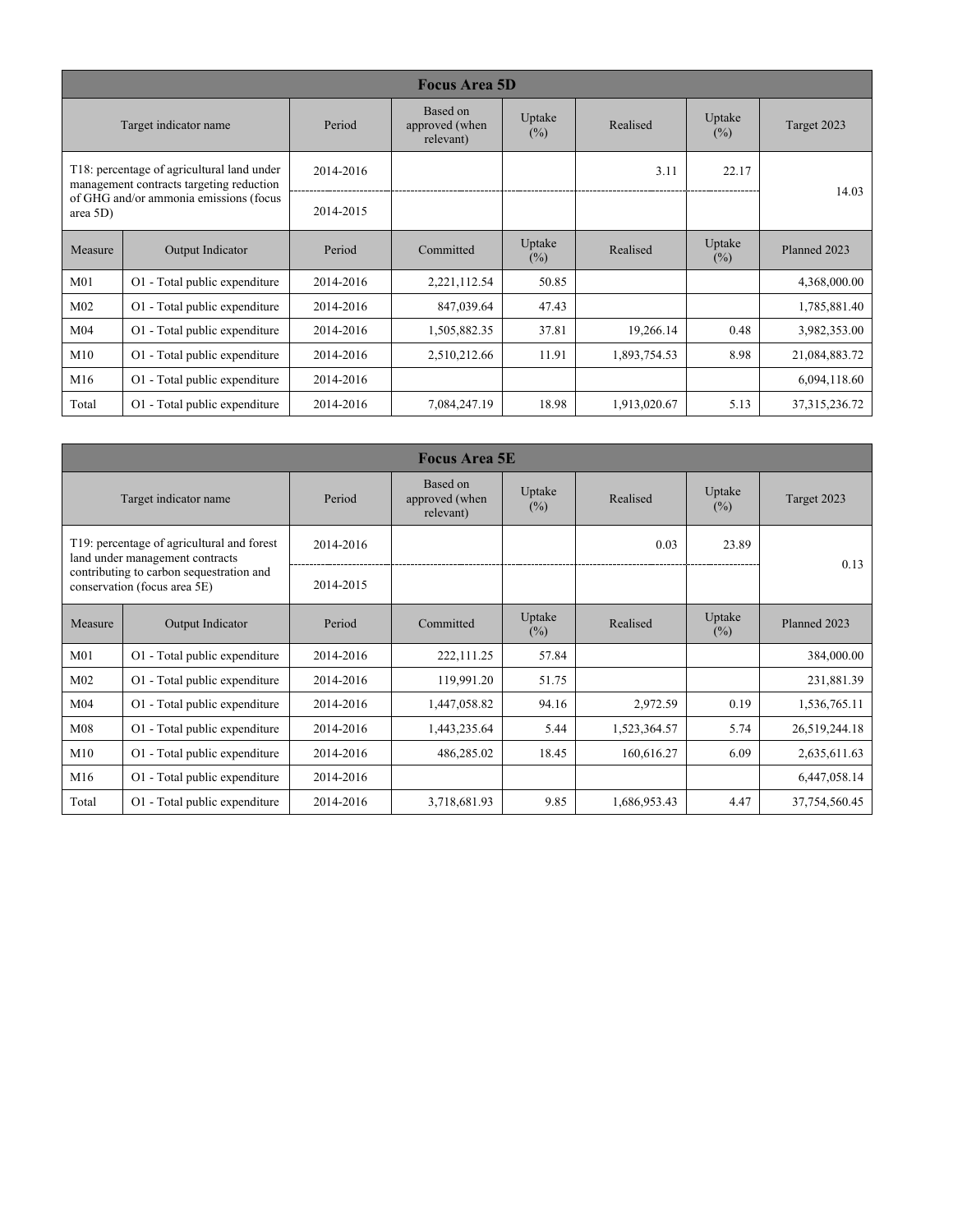|                                                            | <b>Focus Area 6A</b>          |           |                                         |                  |          |                  |               |  |  |
|------------------------------------------------------------|-------------------------------|-----------|-----------------------------------------|------------------|----------|------------------|---------------|--|--|
|                                                            | Target indicator name         | Period    | Based on<br>approved (when<br>relevant) | Uptake<br>(%)    | Realised | Uptake<br>$(\%)$ | Target 2023   |  |  |
| T20: Jobs created in supported projects<br>(focus area 6A) |                               | 2014-2016 |                                         |                  |          |                  |               |  |  |
|                                                            |                               | 2014-2015 |                                         |                  |          |                  | 142.00        |  |  |
| Measure                                                    | Output Indicator              | Period    | Committed                               | Uptake<br>$(\%)$ | Realised | Uptake<br>$(\%)$ | Planned 2023  |  |  |
| M <sub>02</sub>                                            | O1 - Total public expenditure | 2014-2016 | 244,708.45                              | 47.79            |          |                  | 512,000.00    |  |  |
| M <sub>04</sub>                                            | O1 - Total public expenditure | 2014-2016 |                                         |                  | 0.00     | 0.00             | 1,000,000.00  |  |  |
| M <sub>06</sub>                                            | O1 - Total public expenditure | 2014-2016 |                                         |                  |          |                  | 17,647,060.47 |  |  |
| M <sub>08</sub>                                            | O1 - Total public expenditure | 2014-2016 | 5,041.18                                | 0.19             |          |                  | 2,700,590.69  |  |  |
| M16                                                        | O1 - Total public expenditure | 2014-2016 |                                         |                  |          |                  | 705,881.40    |  |  |
| Total                                                      | O1 - Total public expenditure | 2014-2016 | 249,749.63                              | 1.11             | 0.00     | 0.00             | 22,565,532.56 |  |  |

|                                                                      | <b>Focus Area 6B</b>                                                           |           |                                      |               |          |                  |                  |  |  |
|----------------------------------------------------------------------|--------------------------------------------------------------------------------|-----------|--------------------------------------|---------------|----------|------------------|------------------|--|--|
|                                                                      | Target indicator name                                                          | Period    | Based on approved<br>(when relevant) | Uptake<br>(%) | Realised | Uptake<br>$(\%)$ | Target 2023      |  |  |
|                                                                      | T23: Jobs created in supported projects                                        | 2014-2016 |                                      |               |          |                  | 100.00           |  |  |
|                                                                      | (Leader) (focus area 6B)                                                       | 2014-2015 |                                      |               |          |                  |                  |  |  |
|                                                                      | T22: percentage of rural population                                            | 2014-2016 |                                      |               |          |                  | 45.53            |  |  |
| benefiting from improved<br>services/infrastructures (focus area 6B) |                                                                                | 2014-2015 |                                      |               |          |                  |                  |  |  |
|                                                                      | T21: percentage of rural population<br>covered by local development strategies | 2014-2016 |                                      |               |          |                  | 45.53            |  |  |
| (focus area 6B)                                                      |                                                                                | 2014-2015 |                                      |               |          |                  |                  |  |  |
| Measure                                                              | Output Indicator                                                               | Period    | Committed                            | Uptake<br>(%) | Realised | Uptake<br>(%)    | Planned 2023     |  |  |
| M07                                                                  | O1 - Total public expenditure                                                  | 2014-2016 | 112,056.47                           | 0.24          |          |                  | 46, 455, 813. 95 |  |  |
| M16                                                                  | O1 - Total public expenditure                                                  | 2014-2016 | 4,735,589.41                         | 53.67         |          |                  | 8,823,530.23     |  |  |
| M19                                                                  | O1 - Total public expenditure                                                  | 2014-2016 | 61,020,986.53                        | 108.81        |          |                  | 56,077,795.19    |  |  |
| Total                                                                | O1 - Total public expenditure                                                  | 2014-2016 | 65,868,632.41                        | 59.15         |          |                  | 111,357,139.37   |  |  |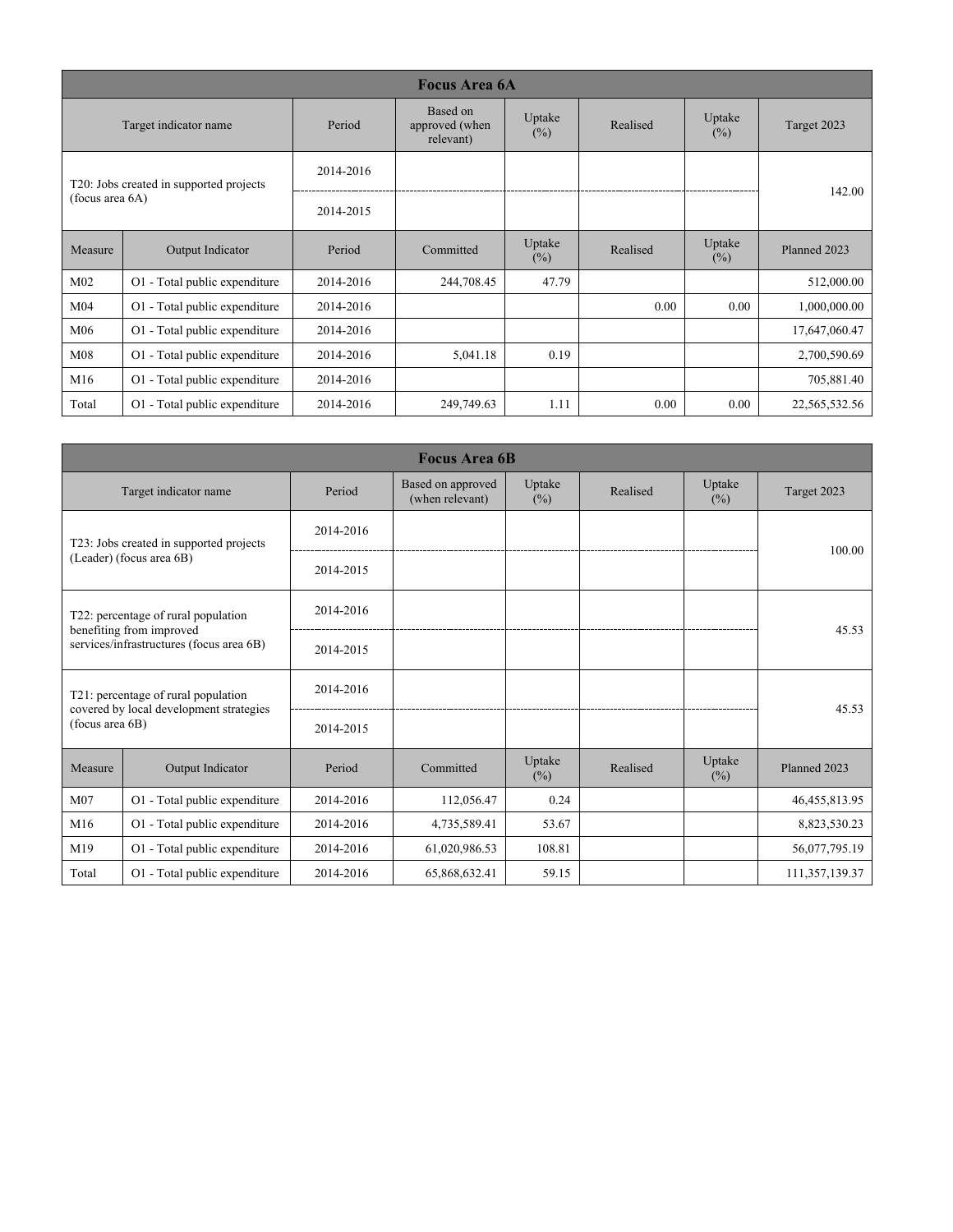| <b>Focus Area 6C</b>                                                                                                       |                               |           |                                         |                  |          |                  |              |  |  |
|----------------------------------------------------------------------------------------------------------------------------|-------------------------------|-----------|-----------------------------------------|------------------|----------|------------------|--------------|--|--|
| Target indicator name                                                                                                      |                               | Period    | Based on<br>approved (when<br>relevant) | Uptake<br>$(\%)$ | Realised | Uptake<br>$(\%)$ | Target 2023  |  |  |
| T24: percentage of rural population<br>benefiting from new or improved<br>services/infrastructures (ICT) (focus area<br>6C |                               | 2014-2016 |                                         |                  |          |                  | 16.47        |  |  |
|                                                                                                                            |                               | 2014-2015 |                                         |                  |          |                  |              |  |  |
| Measure                                                                                                                    | Output Indicator              | Period    | Committed                               | Uptake<br>$(\%)$ | Realised | Uptake<br>$(\%)$ | Planned 2023 |  |  |
| M <sub>01</sub>                                                                                                            | O1 - Total public expenditure | 2014-2016 | 333,166.89                              | 66.10            |          |                  | 504,000.00   |  |  |
| M <sub>07</sub>                                                                                                            | O1 - Total public expenditure | 2014-2016 |                                         |                  |          |                  | 4,000,000.00 |  |  |
| Total                                                                                                                      | O1 - Total public expenditure | 2014-2016 | 333,166.89                              | 7.40             |          |                  | 4,504,000.00 |  |  |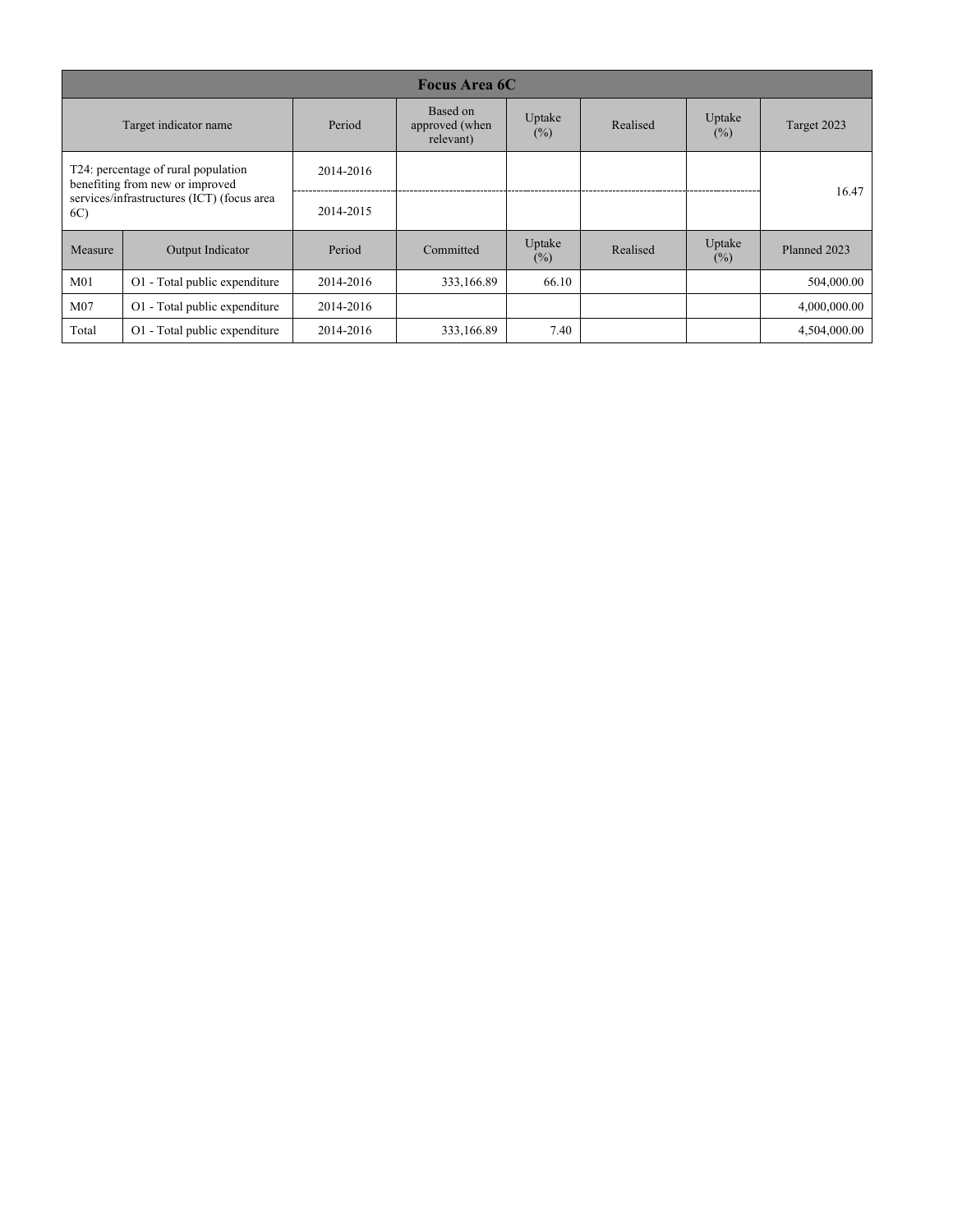#### <span id="page-15-0"></span>**1.c) Key information on RDP implementation based on data from a) and b) by Focus Area**

The Welsh Government Rural Communities – Rural Development Programme (WGRC-RDP) 2014-2020 was formally adopted by the European Commission on 26 May 2015. The programme represents a seven year investment in rural Wales by Welsh Government (WG) and the European Union (EU). It is a Waleswide package of EU and WG funded interventions that align the EU priorities for rural development with the Welsh Government's Programme for Government and the seven 'Well-being of Future Generations' goals. The Programme supports a wide range of activities designed to increase the sustainability and resilience of Wales' natural environment, land-based sector, food businesses and communities.

There is an EC requirement that applications to the 2014-2020 Rural Programme are not selected on a first past the post system. To meet this requirement, most schemes and their associated Measures under the WGRC-RDP 2014-2020 open and close for applications periodically through the life of the Programme through a two stage process of Expression of Interest (EOIs) leading to full applications. The RDP also funds activities delivered through means other than EOI rounds, such as Farming Connect delivery under Measures 1 and 2.

#### **FINANCIAL OVERVIEW**

Spend to date and activity data within this report cover 2016 and the final quarter of 2015 (October-December 2015) when payments from the 2014-2020 Programme commenced. Payments of just under  $€48.02m$  had been made during 2016 of which  $€36.87m$  related to EAFRD. Bringing the total paid since the start of the Programme to  $\epsilon$ 58.95m of which  $\epsilon$ 44.02m was EAFRD. Given the early stage in Programme implementation and the requirement to report on completed operations there is limited data within the accompanying monitoring tables for this reporting period. Information will be available in future reports as operations complete.

By the end of December 2016 there was a total of almost  $E117.86m$  in committed funds as shown in Table A of the accompanying monitoring tables. The highest commitments by Focus Area (FA) during 2016 were against P4 ( $\epsilon$ 60.23m) and 3A ( $\epsilon$ 40.3m) with  $\epsilon$ 10.27m committed against the remaining Focus Areas, including €4.85m under FA6B, €2.51m (FA 5D), €1.64m (FA2A) and €1.27m (FA5E). By Measure the highest commitment during 2016 was seen against Measure 10: Agri-environment-climate  $(645.92m)$ , Measure 1: Knowledge Transfer  $(625.72m)$  and Measure 4: Investments in physical assets  $(622.61m)$ . The remaining  $623.6m$  was recorded against Measure 7 (Basic Services and village renewal, €0.11m), Measure 8 (Forestry, €3.38m), Measure 11 (Organic Farming, €5.2m), Measure 16 (Cooperation, €7.86m) and Measure 20 (Technical Assistance, €7.06m). Other Measures activated within the Programme but not listed above have begun implementation with funding due to be committed during 2017 and beyond.

It should be noted that within the 2015 Annual Report a technical issue has been identified regarding Focus Area data reported - data was provided for Measure 4.4 under Focus Area 5B in error. The data has been corrected within this report and reporting systems amended.

#### **Measure 20: Technical Assistance**

Activity funded by Technical Assistance (under Measure 20) is essential for the successful implementation of the WGRC-RDP2014-20. Activities to be funded include technical input to the viability of projects, programme implementation and the development of IT systems. Technical Assistance (TA) will also fund a number of mandatory elements of the RDP such as the Wales Rural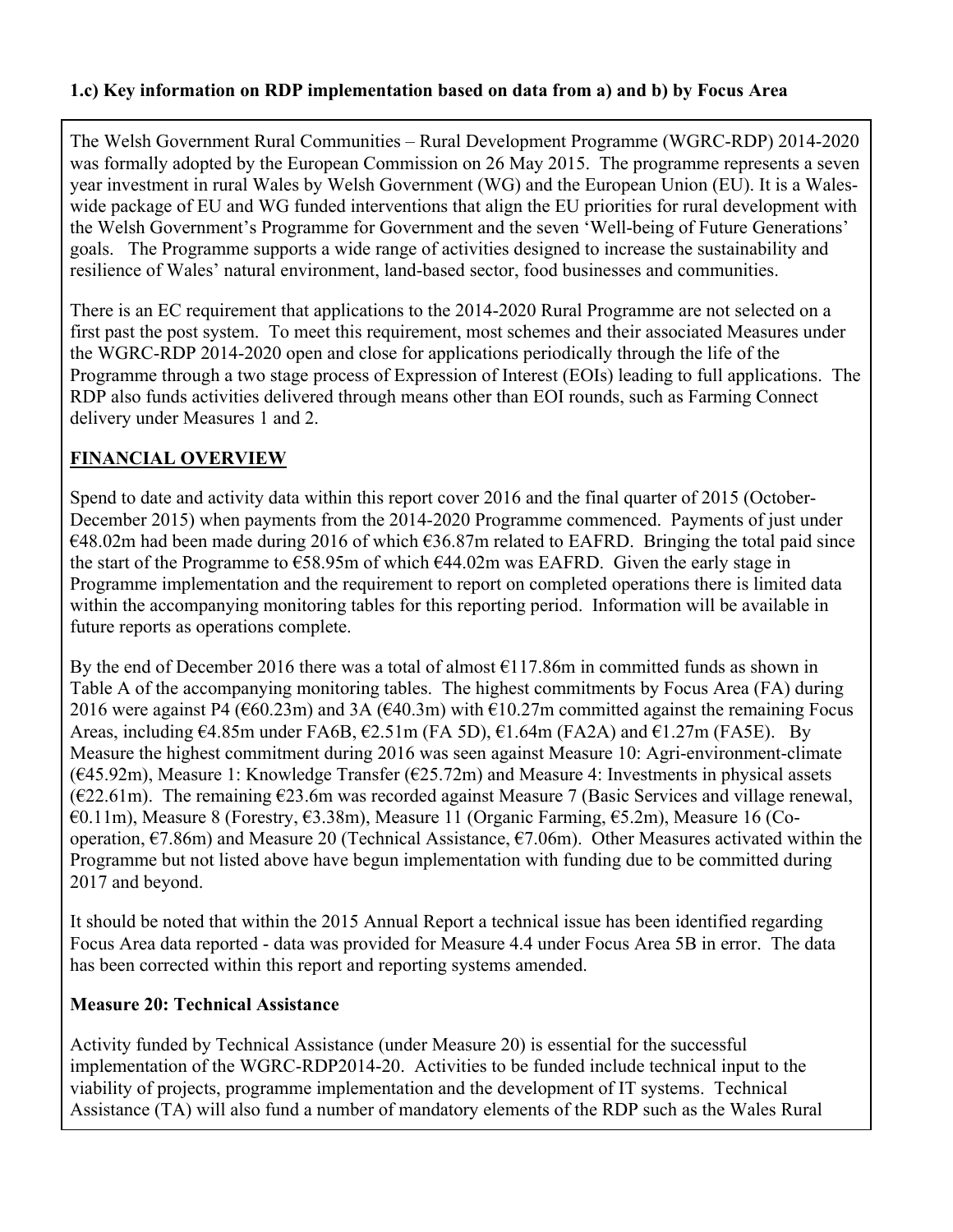Network and monitoring and evaluation costs of the Programme.

Activity under TA was agreed 'in principle' by the WG's CAP Programme Board during July 2015. All TA funded projects are scored against eight selection criteria. This approach was agreed by the All Wales ESI Programme Monitoring Committee. This will ensure transparency and consistency of the assessment of the deliverability of proposed activities.

During 2016 eight projects were formally submitted for assessment under the Technical Assistance Measure. One project was approved during December 2016 committing a total of €7.5m. No EAFRD was drawn down under TA during 2016. There were no completed operations during the reporting period given the early phase of delivery. TA activities will be delivered under Measure 20.1, with the Wales Rural Network delivered under Measure 20.2.

#### **Technical Assistance:**

|                              | Number of    | <b>Total Value (£m)</b> | Total Value $(\epsilon m)^*$ |
|------------------------------|--------------|-------------------------|------------------------------|
|                              | applications |                         |                              |
| Total allocation for TA      |              | £38.13                  | € 47.67                      |
| Committed – Total Public     |              | £ $6.00$                | $\epsilon$ 7.50              |
| Applications received        | 8            | £30.67                  | € 38.34                      |
| Applications under appraisal | 7            | £ 24.67                 | $\epsilon$ 30.84             |
| Applications approved        |              | £<br>6.00               | $\epsilon$ 7.50              |

*\* Euro conversion of applications under appraisal and approved are based on a 0.8 programme planning exchange rate.*

#### **IMPLEMENTATION BY FOCUS AREA**

#### **PRIORITY 1: FOCUS AREAS 1A, 1B, 1C**

Measures 1 (Knowledge Transfer & Information actions), 2 (Advisory Services) & 16 (Co-operation) are programmed under Priority 1 Focus Area 1A, with Measure 16 also contributing to Focus Area 1B and Measure 1 to Focus Area 1C. In Wales the Knowledge Transfer and Information Actions along with Advisory services, farm management and farm relief services are horizontal Measures relevant to all Priorities of the Programme with actions within the Measures programmed under specific Focus Areas of the other Priorities. Activity also contributes directly to meeting the cross cutting objectives of innovation, climate change and the environment.

There were no completed operations or expenditure incurred in respect of these Measures during the reporting period. Regarding committed expenditure a total of  $E25.72m$  in funding was committed under Measure 1 with  $\epsilon$ 7.86m committed under Measure 16 during 2016. This represents 43.72% commitment against Measure 1 allocation ( $\epsilon$ 58.82m) and 9.31% against Measure 16 allocation ( $\epsilon$ 84.47m). Commitments under Measure 2 will commence during 2017. Information for these Measures has been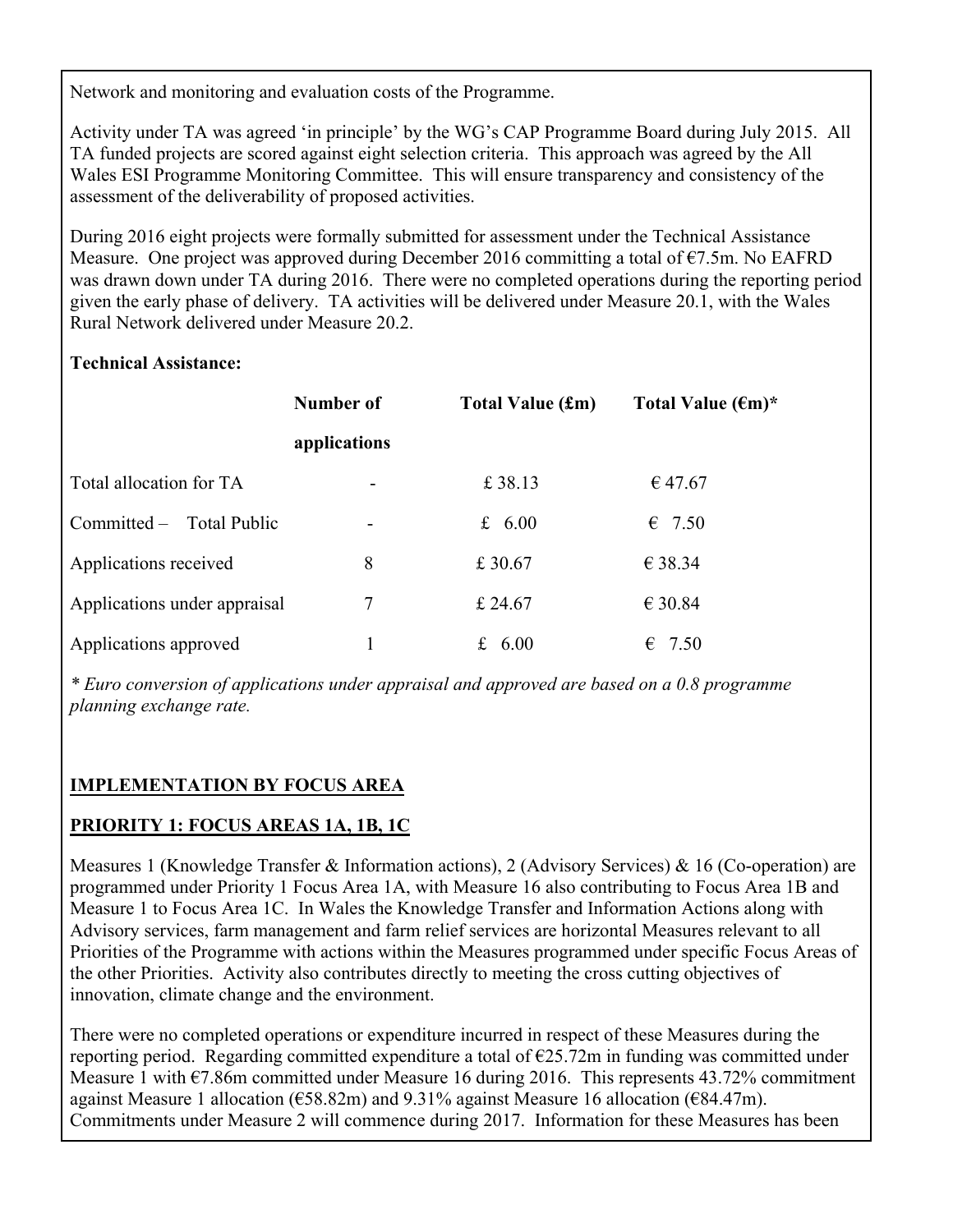provided against Priority 1 only, given the limited data available at this stage to report across the other Focus Areas which these Measures contribute to. Based on commitment funds and ongoing activity Measure 1 is on track to meet the current approved target of 13,000 participants in training.

#### **Measures 1 & 2**

Delivery contracts under Measures 1 and 2 covering knowledge transfer, innovation and advisory services (delivered through Farming Connect) were awarded and commenced on 1 October 2015 coinciding with the end of the services delivered under the 2007-2013 RDP. These services will be central in supporting the delivery of other areas of the Programme and form the main mechanism and structure for delivering a co-ordinated and integrated package of knowledge transfer, advice and innovation support services targeting rural communities. Menter a Busnes has been contracted under the Farming Connect Framework to deliver the new Farming Connect Knowledge Transfer Programme. Menter a Busnes are supported by a consortium consisting of IBERS (Aberystwyth University), the colleges' network, ADAS, Kite Consulting, Innovis, Bangor University and Lantra, as well as the levy bodies (HCC and AHDB) as key strategic partners. Farming Connect aims to transform the business prospects of thousands of farmers and foresters in Wales. Many services are fully funded, others are subsidised by up to 80%. Eligibility criteria have been widened to include more farmers and foresters with smaller holdings, new categories of self-employed contractors and agricultural students.

### **Measure 1**

The Knowledge Transfer and Innovation (KT&I) Scheme supports the knowledge, training and Information requirements of farming, forestry and food manufacturing SME businesses for the creation of a more sustainable and competitive rural economy. The WG has developed the Farming Connect Framework, which comprises an integrated pan Wales programme of knowledge transfer and innovation support. It is a centrally managed and publicly tendered programme, covering specific activities focusing on lifelong learning & development, demonstration and information actions and support for short-term management exchanges in agriculture and forestry. In addition to the centrally procured activity taking place within Farming Connect, the KT&I Scheme may also include calls for grant-aided projects for sectorial and industry led, bottom-up initiatives targeting agriculture, forestry, food, other rural SMEs and land managers. This will be fully integrated with the Farming Connect programme to ensure complementarity and best use of resources.

### **Measure 1.1**

Under Measure 1.1 (Vocational training) Farming Connect has developed several vocational training initiatives, including;

- 1. **One to one mentoring:**This initiative provides farmers and foresters with access to guidance and advice from their peers. It has been designed to benefit new entrants, businesses considering significant strategic change in direction and individuals looking to exit the industry and who are considering share/contract farming possibilities. Up until 31 December 2016, 35 mentees accessed the support on topics ranging from advice on grassland management, establishing an organic dairy enterprise, setting up a soft fruit farm and streamlining a sheep enterprise.
- 2. **Agri Academy:**The Agri Academy brings together individuals in the agricultural industry in Wales providing training, mentoring, support and guidance through three distinct programmes;

- The Rural Leadership programme – aimed at inspiring and developing a new generation of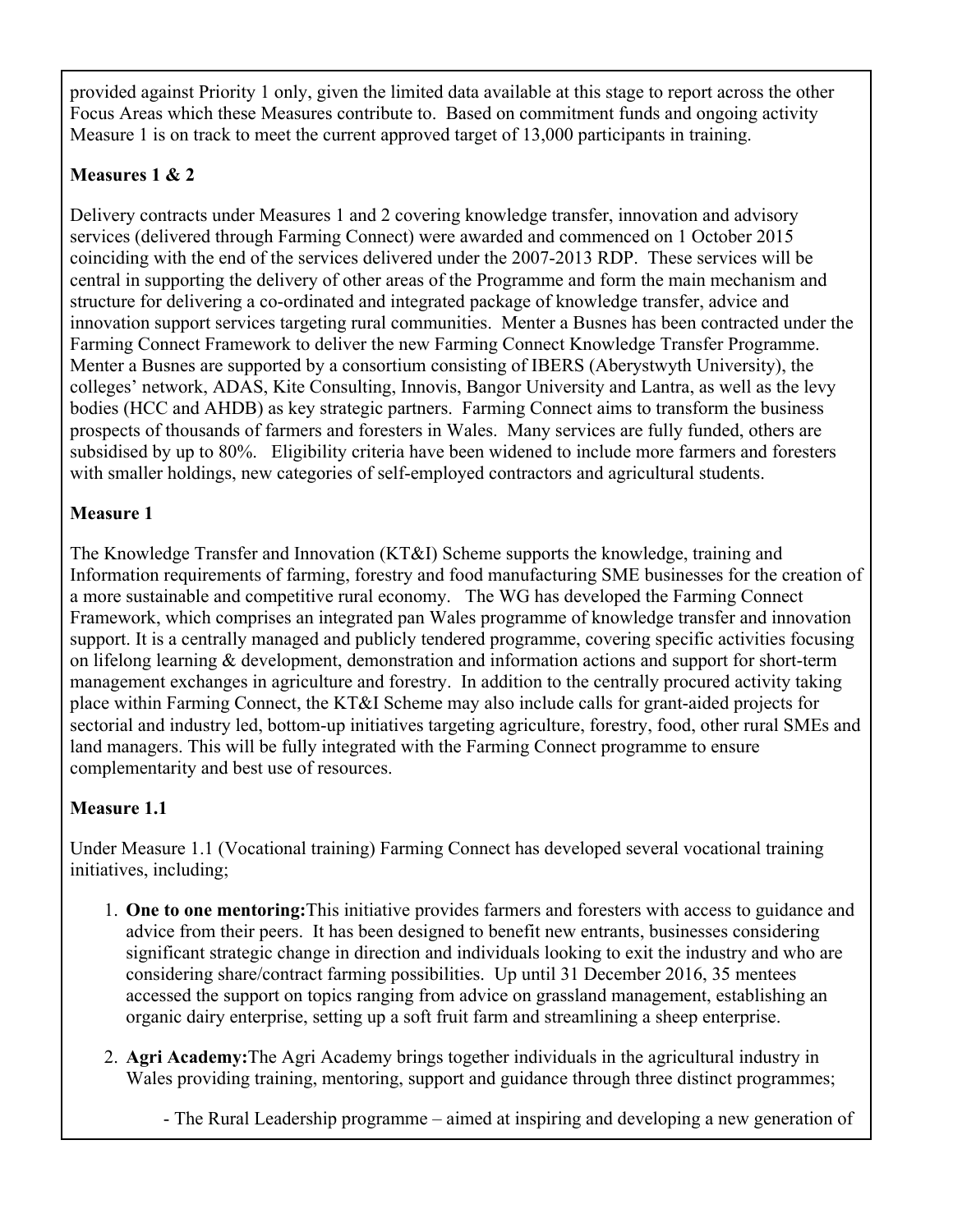leaders in rural Wales (a joint collaboration with the Royal Welsh Agricultural Society). 13 individuals took part in this programme in 2016.

- The Business and Innovation programme – aimed at supporting and inspiring the next generation of farming and forestry innovators and entrepreneurs in Wales. 11 individuals took part in this programme in 2016.

- The Junior programme – aimed at supporting young people aged between 16 and 19 years who hope to follow a career in the food, farming and forestry industries (a joint collaboration with Wales Young Farmers' Clubs). 12 individuals benefited from this programme in 2016.

One of the intensive weekends for the Rural Leadership programme included a visit to Brussels and London. During this visit the WG EU office was visited and a meeting with a Labour MEP was held. In addition visits were made to Beef and Lamb New Zealand, the British Agricultural Bureau and the NFU informed delegates of the golden rules of lobbying.

3. **Skills and Mentoring:** Through the skills and mentoring programme, individuals can access up to 80% funding for completing short accredited training courses on key topics. To access the training courses individuals need to complete an online Personal Development Plan to help analyse the business needs and to plan a strategy to strengthen or introduce new skills to the business. A total of 2,509 individuals have accessed 50 different courses. Examples of courses include;

Machine sheep shearing – 88 individuals Machine sheep shearing – 88 individuals Financial recording and VAT – 91 individuals Business planning and development – 80 individuals Cattle foot trimming – 107 individuals

4. **E-learning:** Up until the end of December 2016 a total of 1,721 e-learning courses were completed, broken down into the following courses:

| Health & Safety on farm                | 1.628 |
|----------------------------------------|-------|
| Anthelmintic resistance on sheep farms | 3     |
| <b>Grazing Management</b>              | 16    |
| Liverfluke Management                  | 29    |
| <b>High Sugar Grasses</b>              | 18    |
| Tree Identification                    | 20    |
| Benefits of trees on upland farms      |       |
|                                        |       |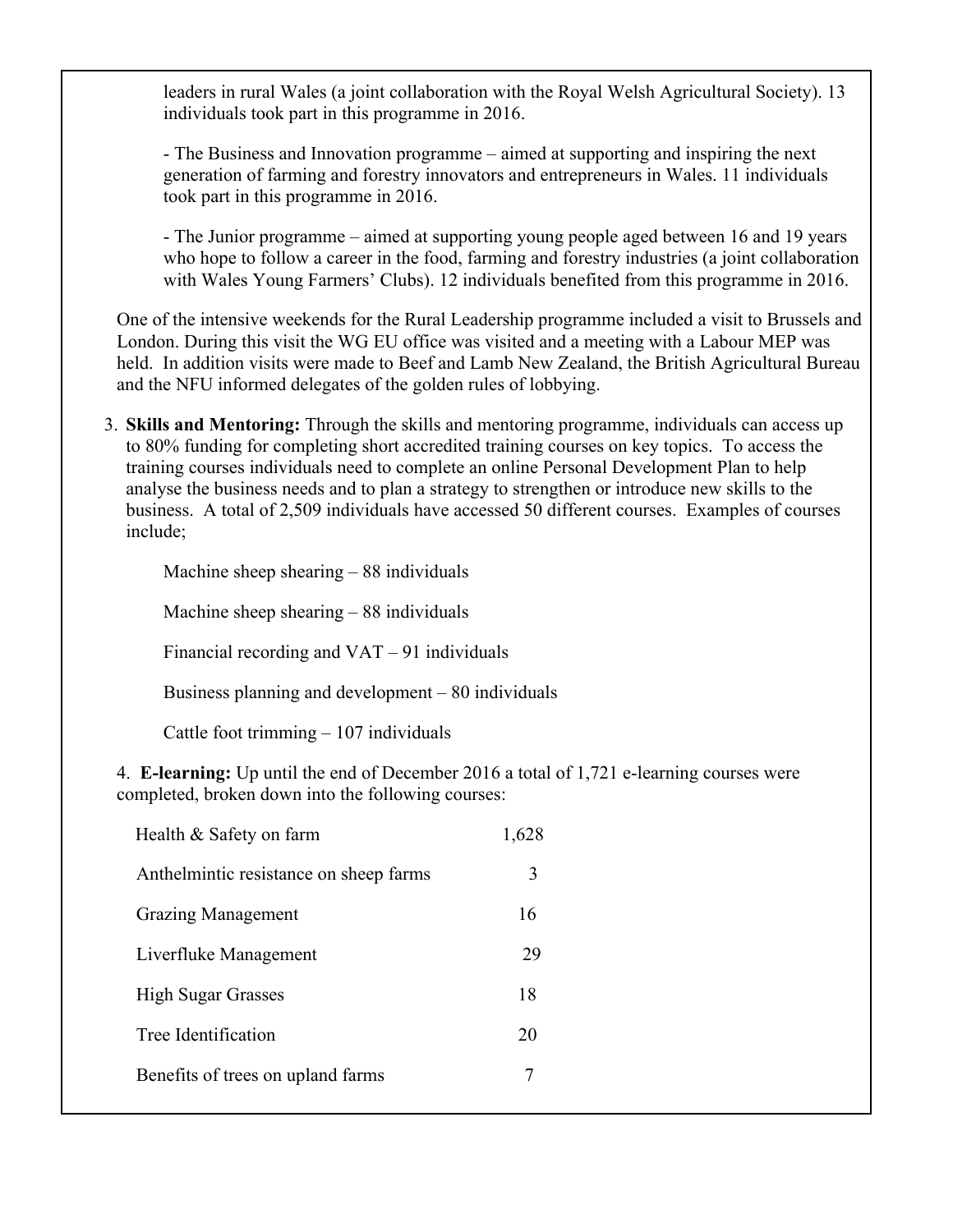#### **Measure 1.2**

Under Measure 1.2 (Demonstration activities and information actions) of the Programme the following Farming Connect demonstration activities took place during 2016:

1. **Demonstration Network:** The Demonstration Network consists of eight innovation sites, 12 demonstration farms and each year 36 focus sites are recruited. The sites promote innovation and new technology that is available for farmers and foresters and provides a practical platform to demonstrate how this new technology and innovation can be implemented at farm/forestry level. Up until 31 December 2016, 58 open meetings took place with 1,735 attendees and 19 closed progression events took place with 305 attendees. Examples of projects undertaken in the Demonstration network include;

*- Demonstration site project - Digestate as Agricultural Fertiliser*: Digestate is a product of anaerobic digestion and one of the Demonstration farms compared the use of this liquid digestate with conventional compound fertiliser. The digestate was applied to grass plots either with a trailing shoe, disc injection or a splash plate alongside plots receiving compound fertiliser or nothing. The digestate performed as well as the compound fertiliser particularly when disc injected and was financially more economical. The compound fertiliser worked out at £45.40 (€56.75) worth of nutrients/acre compared to the digestate at £18 ( $E$ 22.5) worth of nutrients/acre. The take home message from this project was that digestate can be used effectively as a fertiliser when applied with consideration to the environment, soil indices and crop demand.

*- Focus site project - Converting a set-stocked beef and sheep unit to a rotational grazing system.* This project looked at the infrastructure required to convert the farm to a rotational grazing system and resulted in the farm being split into paddocks that allowed effective management and organisation of the grazing throughout the season. Regular monitoring and recording of grass growth allowed the grazing platform to be allocated appropriately and surplus grass removed for silage. The farmer found his grass utilisation increased and an additional 220 round bales of silage were made compared to the previous year equating to an extra £3,300k /  $\epsilon$ 4,125k (value of the silage) or the extra grass could allow a 25% increase in stocking rate.

- 2. **Discussion Groups:** Discussion groups are made up of approximately eight beneficiaries who meet regularly according to a structured programme with clear aims and outcomes identified from the outset. From autumn 2015 until 31 December 2016, 71 groups were recruited with a total of 676 members. All discussion groups are benchmarking their businesses. The groups are collecting data that is relevant to their needs and they are able to make comparisons and learn about the benefits of recording information and using it to make management decisions. For example, a Sheep Discussion Group has focussed getting soils right and enhancing grass growth in the first year of the group being established. On one of the group member's farm a project was established to compare rotational grazing with set stocking. The results showed that rotational grazing was able to carry more lambs with 1,874kg more lamb produced on the area managed rotationally compared to the set stocked area.
- 3. **Action Learning (Agrisgôp):** Agrisgôp is a fully-funded action learning programme which brings together forward-thinking, like-minded individuals from farm and forestry businesses at a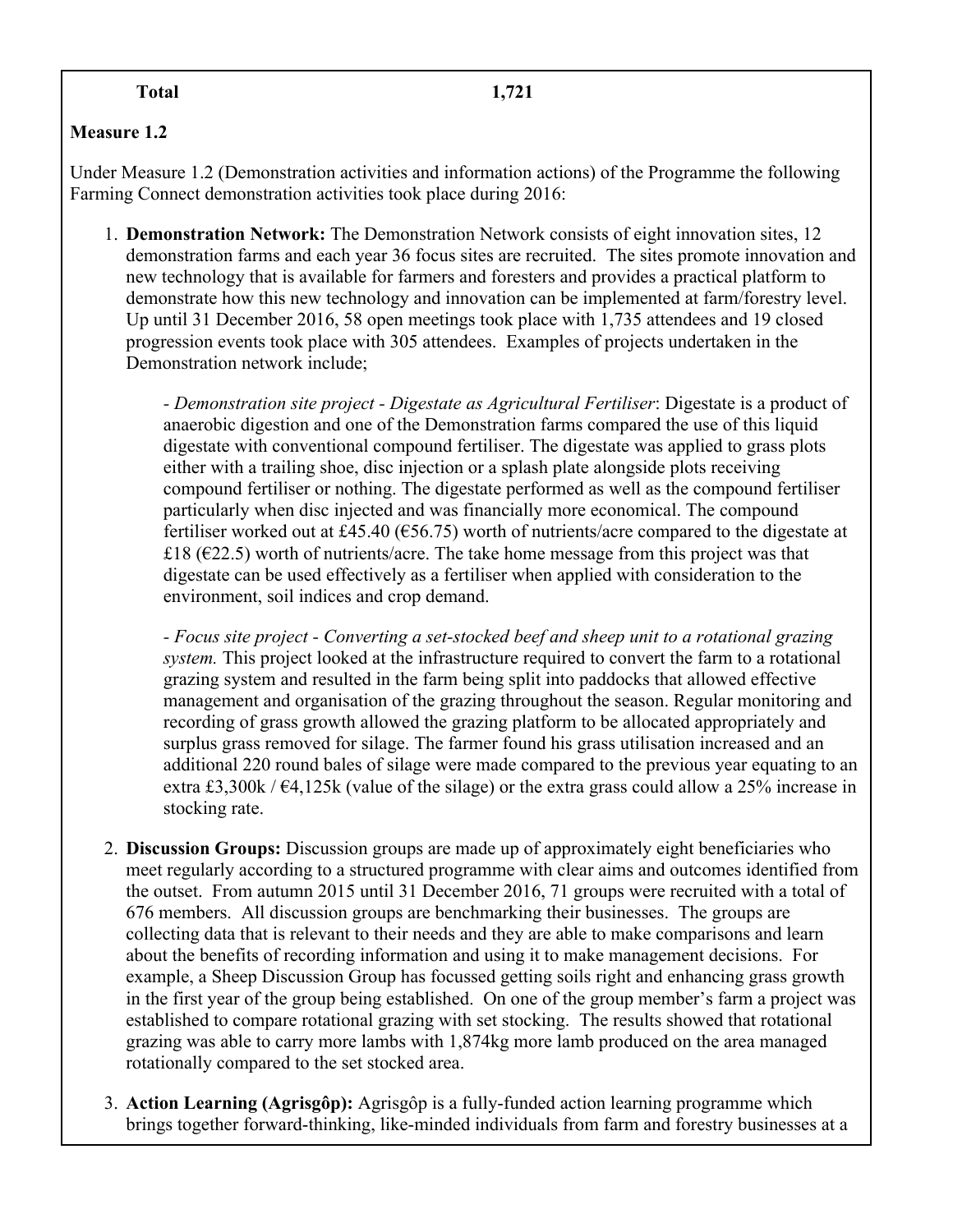local level. Working together in groups of six to ten, group members can learn new management skills, gain confidence, access specialist information and explore and develop viable futures for their businesses. Based on the concept of action learning, Agrisgôp provides the opportunity to progress skills and confidence, which will in turn assist the development of ideas and opportunities to move businesses forward. A total of 36 groups, facilitated by local Agrisgôp leaders, have been established across Wales. They hold meetings at regular intervals to focus on their aims and objectives and during this period 227 meetings took place. One group has looked at the opportunities for finishing and marketing native breeds of cattle. They recognised the importance of supplying butchers with a product that met their needs all year round. They have looked at options for working with finishing units to achieve consistency to create confidence in the market with their product.

- 4. **One to one surgeries and clinics:** One to one surgeries allow the customer to receive bespoke advice on a variety of topics e.g. strategic business planning, Succession planning, IT and Marketing and diversification. During this period (up until 31 December 2016) 264 surgeries have taken place with 1,448 beneficiaries and 117 clinics have taken place with 1,101 beneficiaries. The infrastructure clinics provided tailored on-farm support and advice for farmers on building design to improve performance, health and welfare of livestock. Each participating farmer received bespoke advice on their existing or planned farm building design to identify areas for improvement. Feedback on these clinics has been very positive
- 5. **Diversification Awareness seminars:** These events aim to help farmers and foresters understand the essential elements of developing diversification ventures. Regional events were held to outline the key elements of planning a diversification project with attendees signposted to the additional support and advice available through the Farming Connect programme. Three events were held with 85 beneficiaries.
- 6. **Venture:** This initiative is designed to help match farmers and landowners who are looking to step back from the industry with new entrants looking for a way into farming. The initiative guides people on both sides through the key steps required to find a potential business partner. An integrated package of training, mentoring, specialist advice and business support equips participants with the skills, knowledge and confidence needed to help them achieve their goals. Up until 31 December 2016, 118 people have engaged with this initiative and out of these 24 potential matches have been identified. Two new joint venture enterprises have been established during this period. The individuals who have found potential business partners are now proceeding to apply for group advice through the advisory service and further legal guidance where necessary.

#### **Measure 1.3**

Under Measure 1.3 (Management exchanges and farm visits) of the Programme the following exchanges and farm visits were organised during 2016:

1. **Farm and Forest short term visits:** A valuable way to discover improved methods or ways of working is to spend time visiting other businesses, see best practice in action and then bring home new ideas to innovate your enterprise. Groups are provided with funding to support a study visit within the UK for up to four days. Six groups have undertaken visits to a variety of destinations including Scotland, Northern Ireland and Dorset. Topics of interest have included improving fertility and performance in the dairy herd, efficient milk production from grass and improving the beef supply chain. In November 2015 the Wales Young Farmers' Clubs Integrated Calf Scheme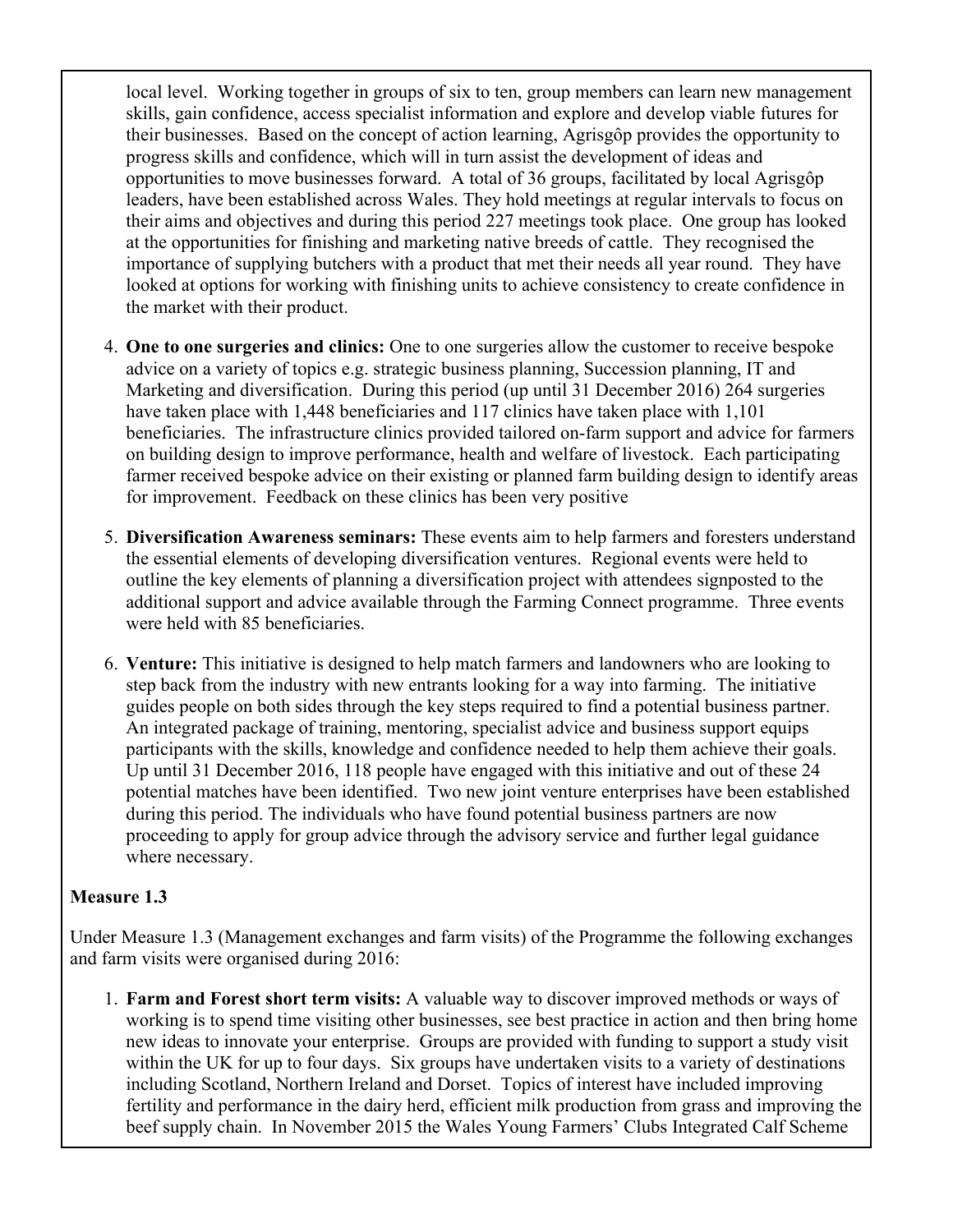group visited County Tyrone in Northern Ireland to investigate how an integrated calf scheme that was operating there improved the supply of calves and the relationship with the processor. The first visit was to a calf rearer who focussed on high health status and targeted live weight gains to ensure a consistent high quality calf. They also visited a finishing unit that relied on high quality animals and strong attention to detail of health and diet. Learning about how this supply chain works together to ensure the processor gets a desirable product has since led to the development of the RDP funded Integrated YFC Beef Scheme Project.

2. **Farm and Forest exchanges:** Successful candidates undertake a visit to other farm or forestry situations within the EU to learn about new and improved ways of working in the farming or forestry sectors. They can also host a suitably trained and experienced farm or forest manager to visit their holding and learn about different approaches to business management. The aim is to broaden their knowledge, technical ability and management expertise to provide new development opportunities at both a personal and business level. Eight successful candidates were awarded funding in 2016 on a variety of topics. All exchange visits will be completed by the end of June 2017.

#### **Measure 2**

Under Measures 2.1 (support to help benefiting from the use of advisory services) and 2.2 (supporting the setting up of advisory services) the Farming Connect Advisory Service provides a range of subsidised, independent, confidential and bespoke advice to farm and forestry businesses. Available on a one-to-one basis the individual advice element is up to 80% funded and group advice is 100% funded up to a maximum of  $\epsilon$ 1,500k. The Advisory Service is delivered by eight companies, selected and approved by Farming Connect. The framework offers a range of advisers who have a wealth of experience and knowledge to deliver a high standard advice. Measure 2.3 (support for training of advisors) has yet to be activated, this Measure will be keep under review, the WG consider changes as appropriate during the programme period.

A total of 444 individual businesses have been approved for support through the Advisory Service by 31 December 2016. Group advice has been approved for 19 groups representing a further 77 individual businesses. Individual businesses have requested the following advice;

- Strategic Business Planning 384
- Strategic Business Planning for New Entrants 3
- Strategic Business Planning for Food SMEs 3
- Technical Grassland & Crop Management 31
- Technical Livestock Management & Performance 15
- Technical Diversification and Added Value 7
- Technical Horticulture 1

#### **Measure 16.1**

Under Measure 16.1 in Wales, the European Innovation Partnership (EIP) was launched in January 2016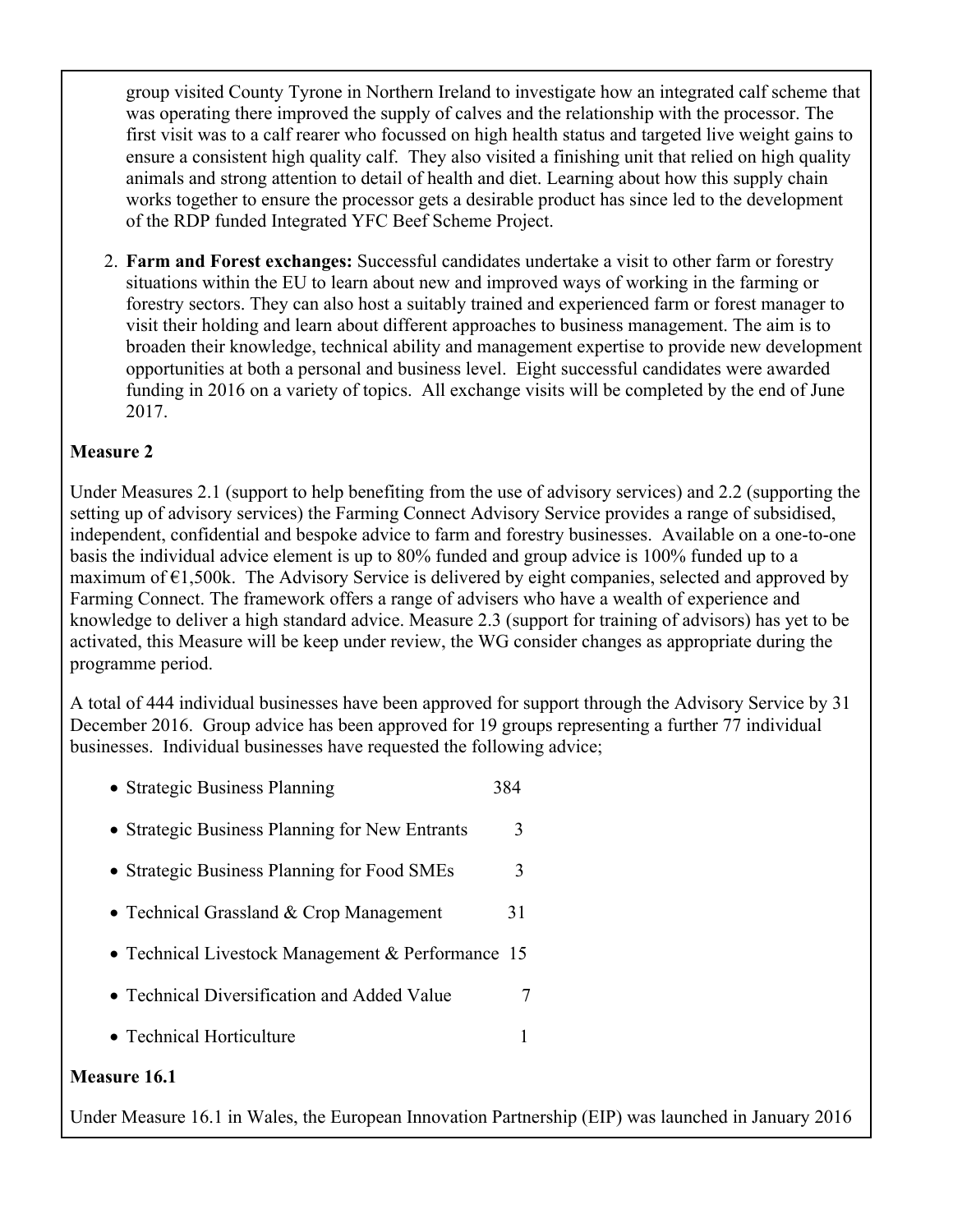and applications were and continue to be invited from Groups interested in solving problems common to their group. Groups are supported by the Farming Connect Knowledge Exchange Hub, a collaboration between Farming Connect and IBERS, Aberystwyth University. The Hub assists the Groups by undertaking background literature searches into their proposed topic to gain a better understanding of what is already known about the topic and to inform the project of any gaps in the information that may need to be investigated. The Hub also provides support and guidance on project designs and will work with the Groups throughout the lifetime of the projects to assist with the project outcomes and dissemination. If the project satisfies the requirements, it is referred on to the WG who will invite the group to submit a full application.

The Operational Groups are also able to seek support from an Innovation Broker. The Innovation Brokers are fully funded via the Farming Connect Advisory Service and provide guidance and support to the Operational Group throughout the application process. During this time period Farming Connect has received 37 enquiries from individuals interested in seeking support from EIP. Of these, 21 have gone on to develop project outlines and 14 have been referred to WG to be invited to submit full applications. The range of topics of current groups was diverse and include;

- Reducing antibiotic usage
- Improving horticultural production and practices
- Nutrient management
- Small scale forestry applications
- Improving supply chains

No applications have been received by the WG to date. These are expected from Spring 2017. As projects are awarded funding, Farming Connect and the Knowledge Exchange Hub will disseminate key messages and prepare case studies to promote the scheme to other interested parties.

The Knowledge Exchange Hub will facilitate linkages with other Groups across Wales and the EU who are interested in similar topics, and has already made links with the thematic network; EuroDairy and relevant dairy Operational Groups are being put in touch with them to enable information, ideas and training opportunities to be shared. As new thematic networks are developed that are relevant to Operational Groups in Wales the Knowledge Exchange Hub will help to connect them together.

### **PRIORITY 2: FOCUS AREA 2A and 2B**

Measures 1, 2, 4.1 and 16.1 are programmed under Priority 2. Please see Priority 1 section above for information on Measures 1 (Knowledge Transfer) and 2 (Advisory Services) Farming Connect delivery and also Measure 16.1 (EIP) during the reporting period.

There is a total of  $\epsilon$ 136.39m of approved programmed funds under Priority 2, with  $\epsilon$ 118.9m under Focus Area A and  $E17.49$ m under Focus Area 2B. In the first programme modification submitted in the latter half of 2016 it is proposed to remove Focus Area 2B from the Programme. During the reporting period there were no completed operations or realised expenditure incurred in respect of these Measures against Focus Area 2A. However by close 2016 a total of  $\epsilon$ 0.12m had been paid for ongoing operations under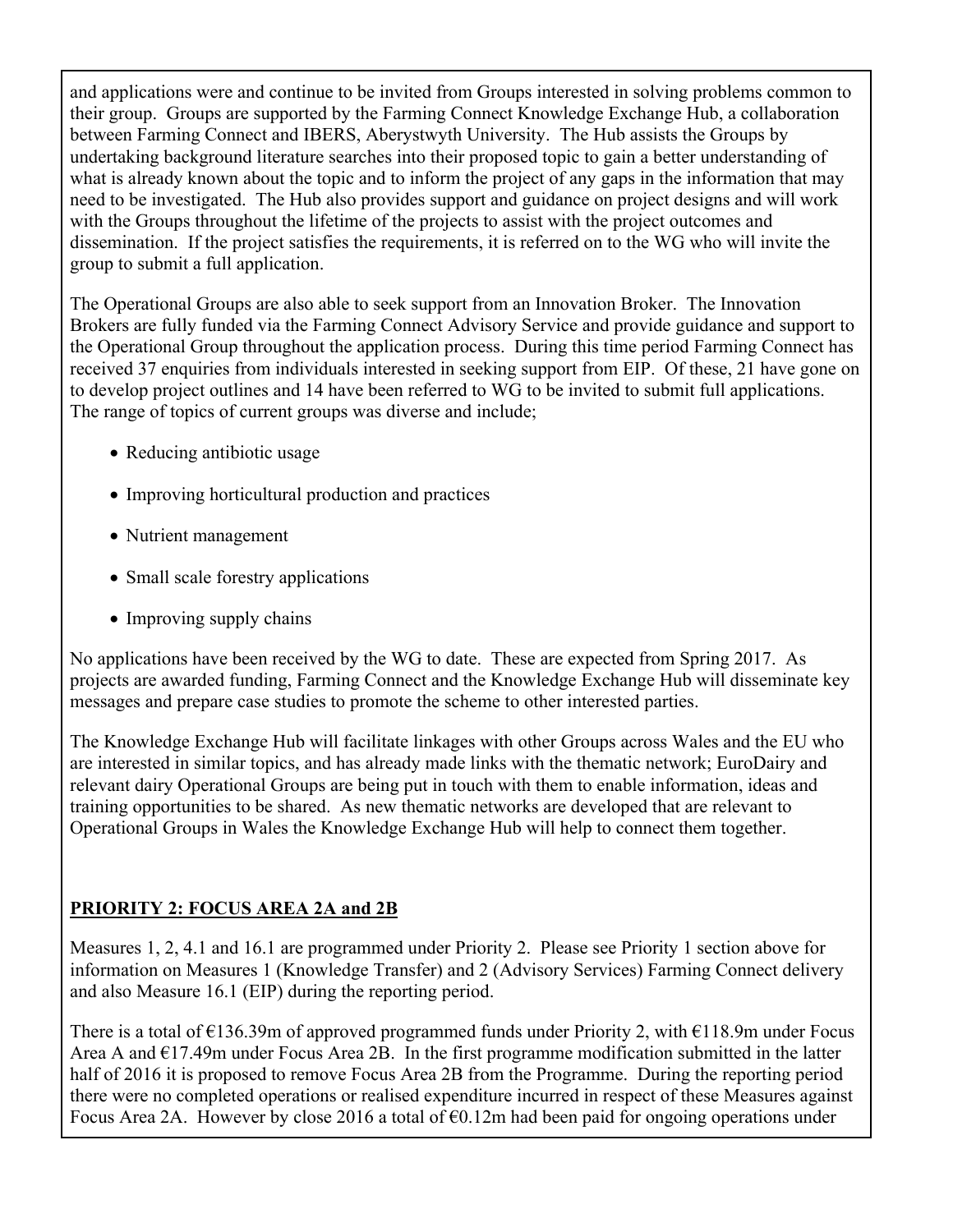Measure 4.1 of which 100% were EAFRD funds. Regarding committed expenditure a total of  $E1.28m$  in funding was committed under Measure 4 during 2016 against this Focus Area. Progress in implementing Measure 4.1 (investments in agricultural holdings) is provided below;

#### **FOCUS AREA 2A**

#### **Measure 4.1**

The Sustainable Production Scheme (SPG) under Measure 4.1 (support for investments in agricultural holdings) primarily delivers under Focus Area 2A, but has incidental benefits for Focus Areas 3A, 3B, 4A, 4B, 5B, 5C and 5D. The SPG provides support to help farmers improve the economic and environmental performance of their agricultural holding in line with the WG's and agriculture industry in Wales' vision for more sustainable, profitable and resilient farm businesses. It aims to provide capital investment in facilities and equipment that relate to animal health and welfare, crop storage, production housing and handling, renewable energy production and soil and crop management. Grants represent a 40% contribution and can range from a minimum of €18.82k to a maximum of €470.59k to increase onfarm investment, production and resource efficiencies to improve technical performance.

During the reporting period three EOI windows have opened for the SPG Scheme, the first for a budget of €2.5m with 172 EOIs received of which 12 were invited to submit a full application. The second had an allocation of  $\epsilon$ 7.7m with 169 EOIs received of which 39 were invited to submit a full application. A third round took place in September 2016, with a budget of  $\epsilon$ 7.5m. Under the third EOI, 154 EOIs were submitted, with 30 beneficiaries invited to the second stage of the application process. Bringing the total number of successful EOIs invited to submit to the second stage application process to 81. As of December 2016 a total of 41 full applications have been received from the three EOI windows, of these a total of  $\epsilon$ 0.12m has been paid.

Although there were no completed operations or realised expenditure incurred in respect of this Measure during the reporting period, by close 2016 a total of  $\epsilon$ 0.12m had been paid for ongoing operations of which 100% were EAFRD funds. With regard to indicators progress will be provided in future reports as operations complete. Please also see Priority 5 section of this report for information on Measure 4.1.

#### **Measure 4.3**

The farm and forestry infrastructure scheme under Measure 4.3 (investments in infrastructure related to development, modernisation or adaption of agriculture and forestry) supports captital investments in a) renewable energy productionand b) access to woodland areas for management and amenity. The first modification proposes to remove this Measure from the Wales Rural Development Programme.

#### **FOCUS AREA 2B**

#### **Measure 6.1**

The Young Farmers scheme under Measure 6.1 (business start up aid for young farmers) supports interventions to provide start up in the form of a grant for working capital to new entrant young farmers and young farmers succeeding as head of holdings. The first modification proposes to remove this Measure and Focus Area from the Wales Rural Development Programme. Measure 6.1 was the only direct contributor to Focus Area 2B: Facilitating the entry of adequately skilled farmers into the agricultural sector and, in particular, generational renewal. New and young entrants will be supported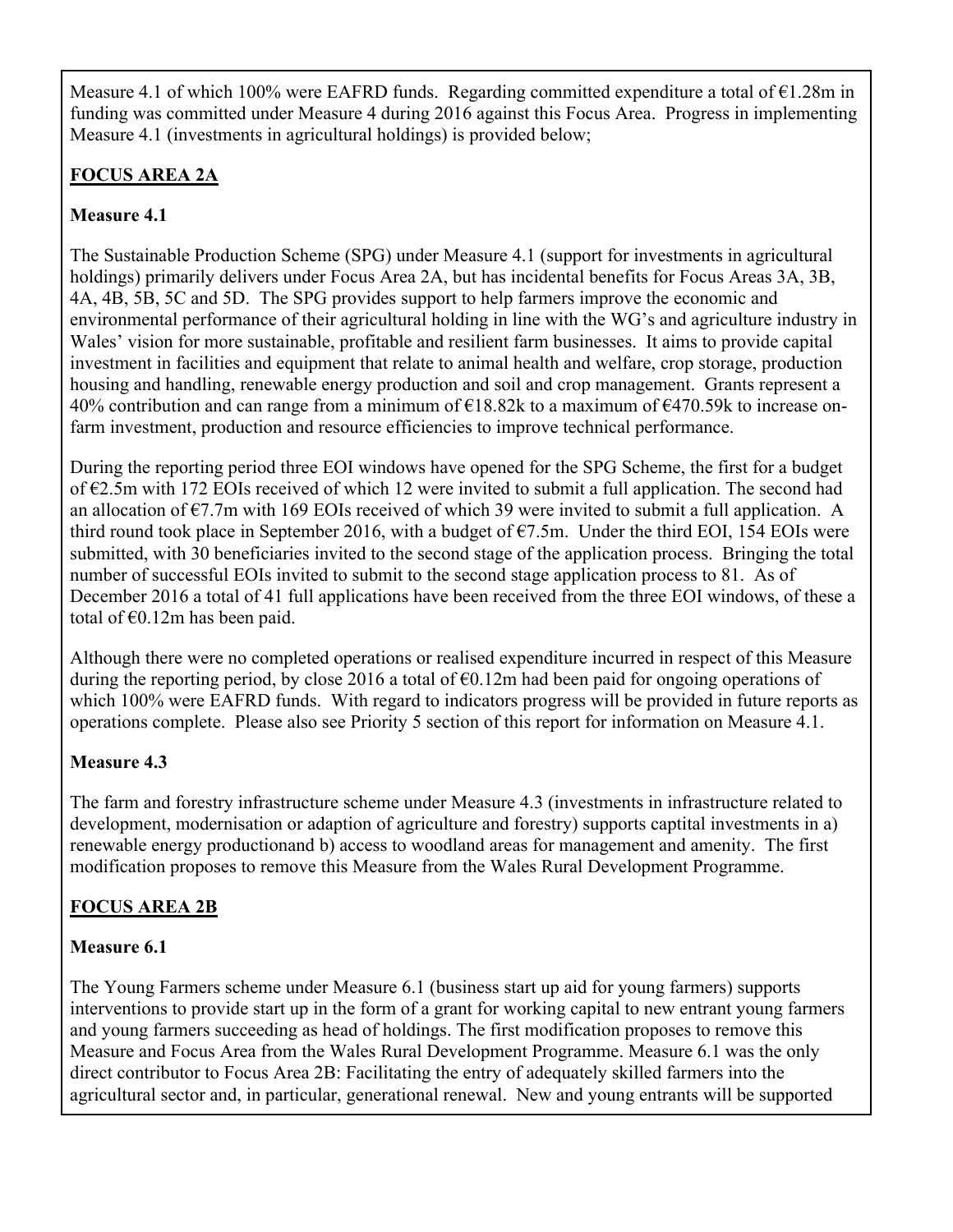through wider programme interventions.

#### **PRIORITY 3: FOCUS AREA 3A**

Measures 1, 2, 4.2 and 16 are programmed under Priority 3. Please see Priority 1 section above for information on Measures 1 (Knowledge Transfer) and 2 (Advisory Services) Farming Connect delivery and also Measure 16.1 (EIP) during the reporting period.

There is a total of  $\epsilon$ 76.85m of approved programmed funds under Priority 3, all of which is programmed under Focus Area 3A. During the reporting period there were no completed operations or realised expenditure incurred in respect of these Measures against Focus Area 3A. However by close 2016 a total of €0.18m had been paid for ongoing operations under Measure 4.2 of which 100% were EAFRD funds. Regarding committed expenditure during 2016 a total of  $\epsilon$ 25.72m in funding has been committed under Measure 1 with €8.74m in funding for Measure 4 and €1.11m under Measure 16 against this Focus Area.

Progress against Measure 1.1 (support for vocational training and skills), Measure 4.2 (investments in processing / marketing / development of agri products) and Measure 16.4 (Supply chain) is provided below;

#### **Measure 1.1**

Project HELIX delivered under Measure 1.1 (support for demonstration activities and information actions) provides funding support for research into global food production, trends and waste to help small to medium sized food manufacturers across Wales to increase production and reduce waste. Developed by Food Innovation Wales (FIW), a partnership of three food centres, Project HELIX will support food manufacturers over the next five years in Innovation, Efficiency and Strategy.

Project HELIX is due to be launched in early 2017 with a value of  $\epsilon$ 25.72m, with the following core outcomes;

|                              | Impact           | No of       | New jobs | New markets |
|------------------------------|------------------|-------------|----------|-------------|
|                              | in $\epsilon$ 'm | Enterprises | created  | accessed    |
| Food Industry Centre (FIC)   | $\in$ 91.7m      | 94          | 200      | 48          |
| Food Technology Centre (FTC) | $\in$ 49.4m      | 56          | 105      | 23          |
| Food Centre Wales (FCW)      | $\in$ 35.2m      | 31          | 65       | 16          |
| Total                        | €176.5m          | 181         | 370      | 87          |

There is no data as yet to report within the monitoring tables for this Measure as there were no completed operations during 2016 given the early phase of delivery. Future reports will show activity once approved operations come to a conclusion.

#### **Measure 4.2**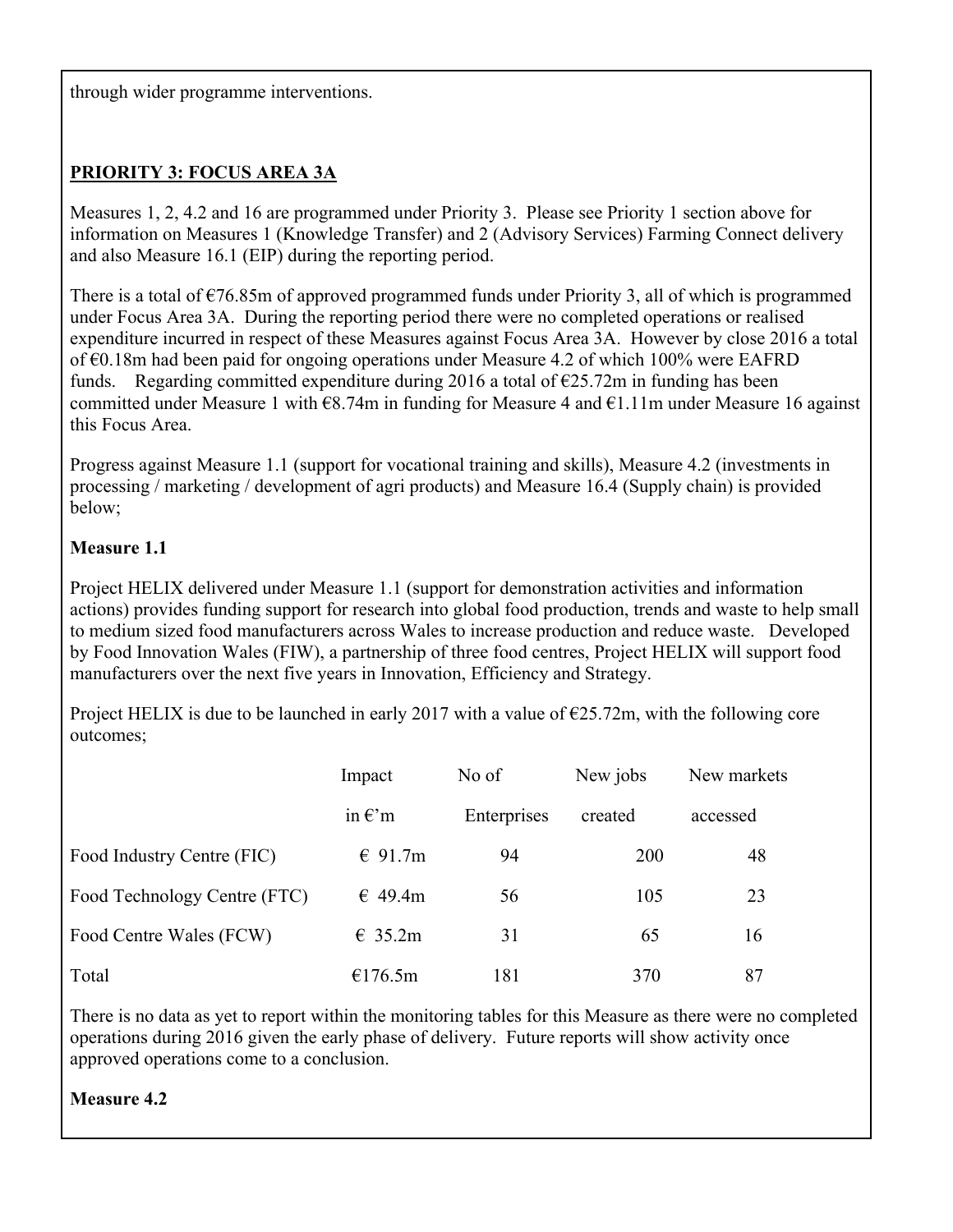Measure 4.2 (support for investments in processing/marketing and/or development of agricultural products) is delivered through the Food Business Investment Scheme (FBIS). This Scheme is designed to help primary producers of agricultural products in Wales to add value to their outputs by providing support to those businesses that do first and/or second stage processing activities. It also aims to improve the performance and competitiveness of their businesses; to respond to consumer demand; to encourage diversification and to identify, exploit and service new emerging and existing markets.

There is no data within the monitoring tables for this Measure as no operations were completed by the end of 2016 given the early phase of delivery. Future reports will show activity once approved operations come to a conclusion. Although there were no completed operations or realised expenditure incurred during the reporting period by close 2016 a total of  $\epsilon$ 0.18m had been paid for ongoing operations of which 100% were EAFRD funds. Information on expression of interest windows which opened during the reporting period is given below;

FBIS EOI window 1: The first FBIS expression of interest (EOI) window opened on 20 July 2015 closing on 30 September 2015. The window was heavily oversubscribed with a total of 85 EOI's received by the closing date. The total project investment for these was  $\epsilon$ 232.18m with a total grant request of  $\epsilon$ 51.7m. The approved budget for this window was  $\epsilon$ 9.4m. A total of 24 projects were invited to submit full applications following assessment, of these:

- 21 Full applications were received (87.5%) within the six month deadline, with a grant request of €11.5m.
- 17 Applications have been given full approval with a total capital cost of  $\epsilon$ 32.58m and approved grant value of  $\epsilon$ 11.4m, with targets for 310 FTE jobs created, 289 jobs safeguarded, 25 new markets accessed and 93 new products.
- One application has been rejected with three withdrawn and three projects in appraisal.

FBIS EOI window 2: The second EOI window opened on 29 February 2016 closing on 25 April 2016. This window was also heavily oversubscribed with a total of 65 EOI's received by the closing date. The total project investment for these was  $\epsilon$ 132.4m with a total grant request of  $\epsilon$ 42.23m. The approved budget for this window was  $\epsilon$ 16.4m. A total of 21 projects were invited to submit full applications following assessment, of these:

- 18 Full applications were received (85.7%) within the six month deadline with a grant request of €25m.
- Four Applications have been given full approval with a total capital cost of  $\epsilon$ 28.47m and approved grant value  $\epsilon$ 10.9m with targets of 198 FTE jobs created, 155 jobs safeguarded, 12 new markets accessed and 47 new products.
- Three applications have been withdrawn and 15 projects are in appraisal.

FBIS EOI window 3: The third window opened on 2 November 2016 closing on 18 January 2017. The window had a budget for  $\epsilon$ 3.2m and specifically targeted Micro and Small food processors with a  $\epsilon$ 88.2k maximum and  $E2.8k$  minimum grant value. A total of 50 EOIs were assessed with proposed expenditure of €6.4m and requested grant of  $€2.4$ m.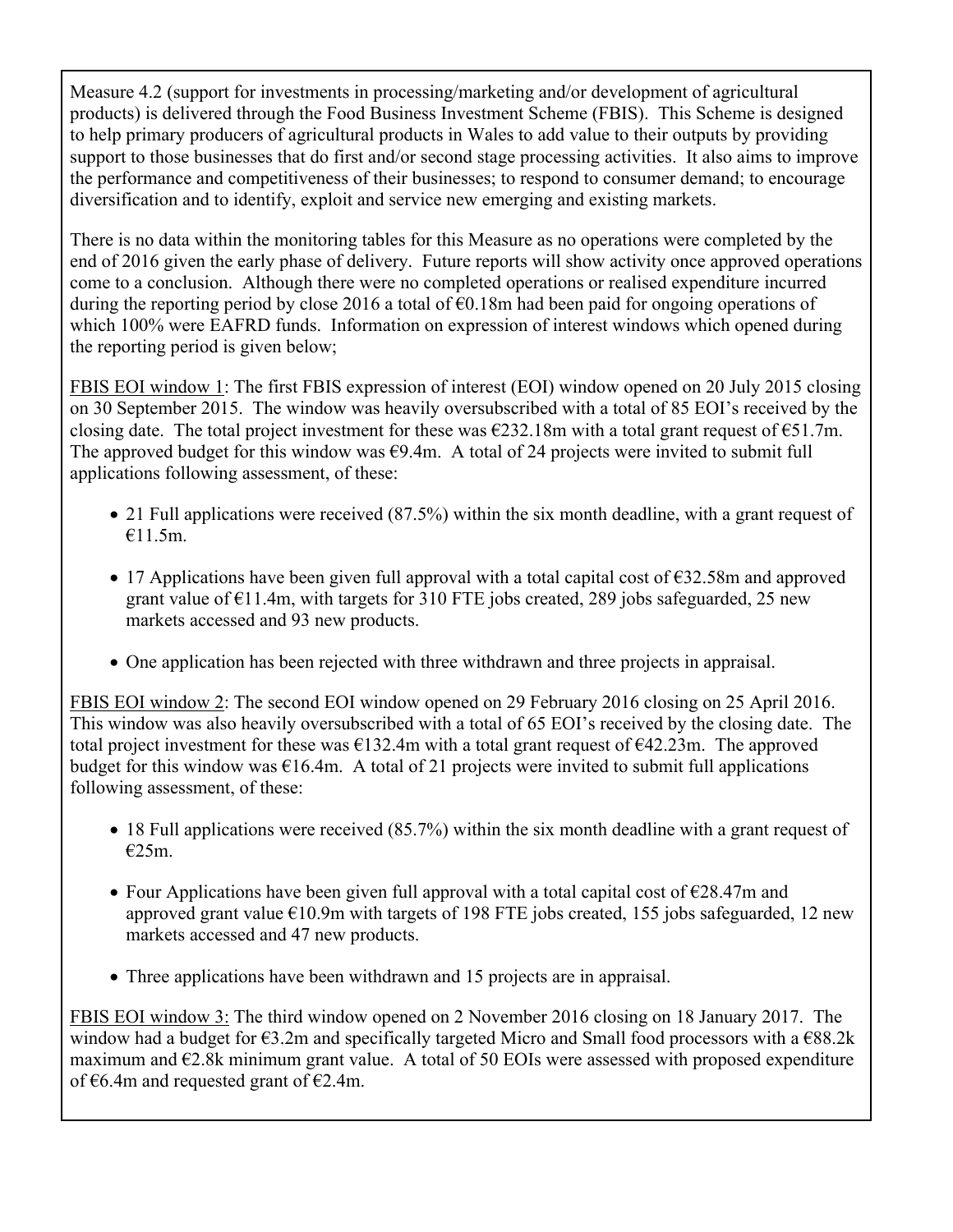#### **Measure 16.4**

The Co-operation and Supply Chain Development Scheme (C&SCDS) delivered under Measure 16 is provides support for a broad range of matters and for all aspects of a project, from the initial stages through to delivery and into dissemination and evaluation. The scheme aims to support the development of new products, practices, processes and technologies in the agriculture, forestry and food sectors, including:

- small businesses working together to share production facilities and resources
- short supply chains and local markets including promotion activities in a local context
- pilot projects where the information is made publicly available and widely disseminated.

The C&SCDS is open to individuals, businesses and organisations involved in the supply chains of the agriculture, forestry, food and hospitality sectors (except for fisheries or aquaculture products) and other actors that contribute to achieving the objectives and priorities of rural development policy. In essence the scheme supports collaboration and is designed to make new things happen, achieving transformational change. As with the other socio-economic schemes CSCDS has a two stage application process with an Expression of Interest (EOI) stage followed by submission of a full project application.

Measure 16.4 (support for horizontal / vertical co-operation among supply chain actors for establishment / development of short supply chains & local markets, and for promotion activities in a local context relating to development of short supply chains & local markets) programmed under Focus Area 3A only.

The first EOI window for C&SCDS opened for a targeted purpose: - to provide support for businesses, organisations and/or communities to "develop the capacity to work with a range of stakeholders to promote and develop a collaborative approach" that could achieve multiple objectives and outcomes through "making new things happen". Subsequent EOI windows for C&SCDS, have been based on the development work facilitated in the first round to part-fund the projects themselves (pilot projects, supply chain co-operation etc.)

There was one EOI round held during 2015 which opened Measure 16.4 with an indicative allocation of £10m. There were 47 EOI applications were received of which 29 progressed. Two EOI rounds were held during 2016 which opened Measures 16.2 and 16.4 in both rounds. Each round had an indicative budget allocation of £6m. Over the two EOI rounds in 2016 the WG received 20 EOIs under Measure 16.4, two of which passed on to the full application stage. Over the three EOI windows a total of 67 EOIs were received under Measure 16.4 of which 31 progressed to full application.

The European Commission informed Member States at their Rural Development Committee (RDC) during 2016 of a Technical Clarification regarding Measure 16.4. This included instruction that Measure 16.4 was only to be used to support horizontal and vertical supply chains in the agricultural sector involving one step between the farmer and the consumer. The text for Measure 16.4 in the original approved version of the Programme identified a range of possible beneficiaries and a wider scope than this technical clarification permitted. As a result of the clarification the WG has proposed amendments to the RDP text as part of the first amendment to the Programme document. This caused some difficulties during the appraisal of the first two EOI windows.

Information on Measure 16 Co-operation and Supply Chain Efficiency Scheme can also be found under Priority 5 & Priority 6 sections of this report.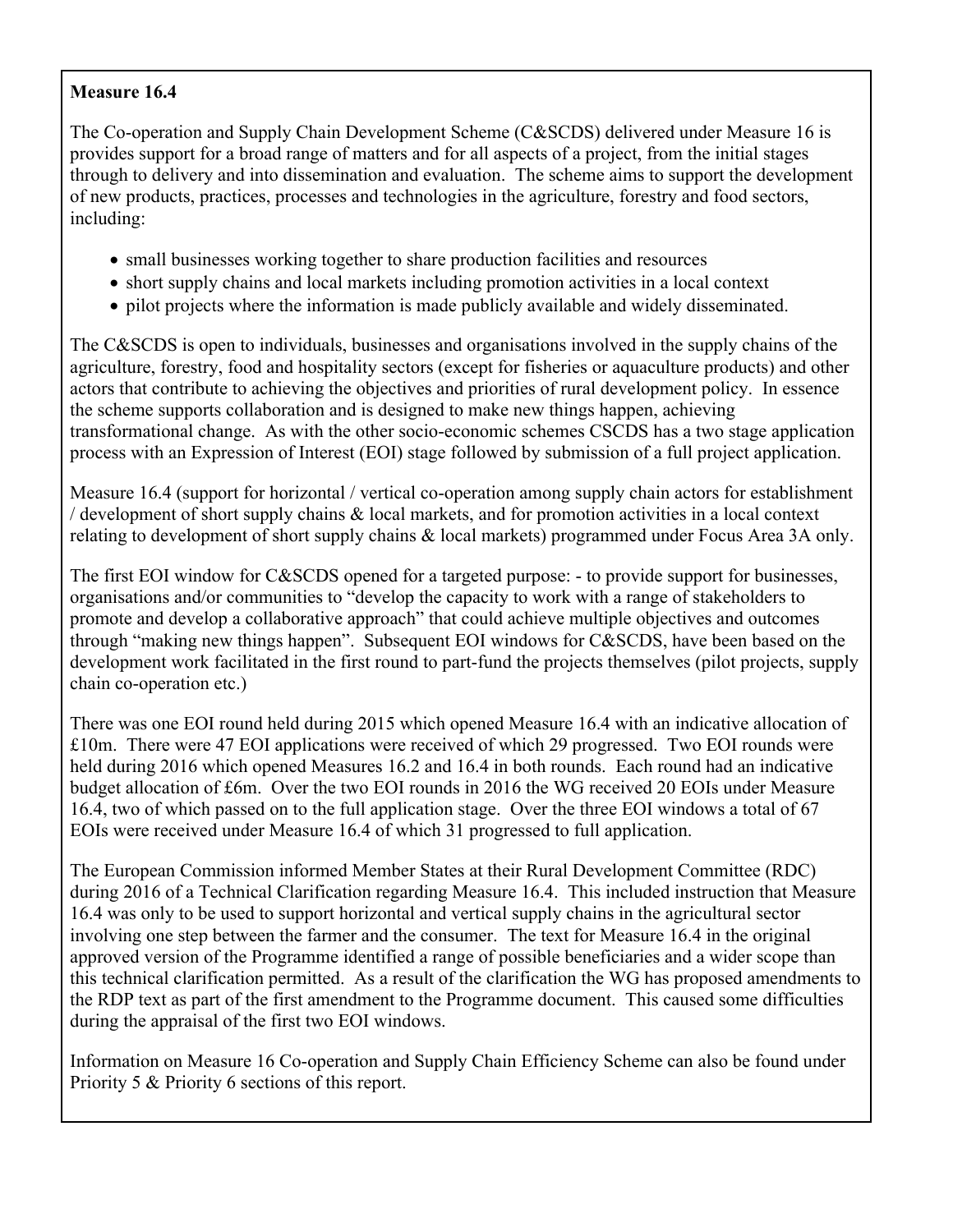#### **PRIORITY 4: FOCUS AREAS 4A, 4B & 4C**

Measures 1, 2, 4.4, 8, 10, 11 and 16 are programmed under Priority 4. Please see Priority 1 section above for information on Measures 1 (Knowledge Transfer) and 2 (Advisory Services) Farming Connect delivery and also Measure 16.1 (EIP) during the reporting period.

There is a total of  $\epsilon$ 594.48m of approved programmed funds allocated under Priority 4. During 2016 expenditure incurred for ongoing and completed operations against Priority 4 totalled €45.79m of which  $\epsilon$ 35.57m were EAFRD funds bringing total cumulative funds paid by the end of 2016 to  $\epsilon$ 56.69m (of this €42.72m were EAFRD funds), representing 13.64% spend against the Priority 4 programmed allocation. Regarding committed expenditure under Priority 4 during 2016, a total of  $\epsilon$ 9.52m in funding was committed under Measure 4,  $\epsilon$ 3.99m for Measure 8, with  $\epsilon$ 42.93m under Measure 10 and  $\epsilon$ 5.19m under Measure 11.

Measures programmed under specific Focus Areas under Priority 4 include;

- Focus Area 4A (agriculture): Measure 8.1 (afforestation / creation of woodland), 8.2 (establishment and maintenance of agro-forestry systems) and 10.1 (Agri-environment-Climate)
- Focus Area 4A (forestry): Measure 8.5 (investments improving resilience and environmental value of forest ecosystems) and 15.1 (Forest-environment climate services and forest conservation)
- Focus Area 4B (agriculture): Measure 8.1 (afforestation / creation of woodland), 8.2 (establishment and maintenance of agro-forestry systems) and 10.1 (Agri-environment-Climate)
- Focus Area 4B (forestry): Measure 8.5 (investments improving resilience and environmental value of forest ecosystems) and 15.1(Forest-environment climate services and forest conservation)
- Focus Area 4C (agriculture): Measure 8.1 (afforestation / creation of woodland), 8.2 (establishment and maintenance of agro-forestry systems), 11.1 (convert to organic farming practices and methods) and 11.2 (maintain organic farming practices and methods)
- Focus Area 4C (forestry): Measure 8.5 (investments improving resilience and environmental value of forest ecosystems) and 15.1(Forest-environment climate services and forest conservation)

Under Focus Area 4A during the reporting period the physical area supported was 298,780 hectares (of which 298,183 ha Agricultural and 597 ha forestry) with 44,768 hectares under Focus Area 4B (all agricultural) and 62,141 hectares under Focus Area 4C (all agricultural).

#### **Glastir**

Woodland creation & agro-forestry, woodland restoration & management, agri-environment and organic support provided under Measures 8.1, 8.2, 8.4 & 8.5, 4.4, 10.1 and 11.1 & 11.2, is delivered through the WG's sustainable land management scheme, Glastir, through the following:

Glastir Entry, Advanced and Small Grants (Measures 4.4 & 10.1) - Focus Areas 4A, 4B, 5D and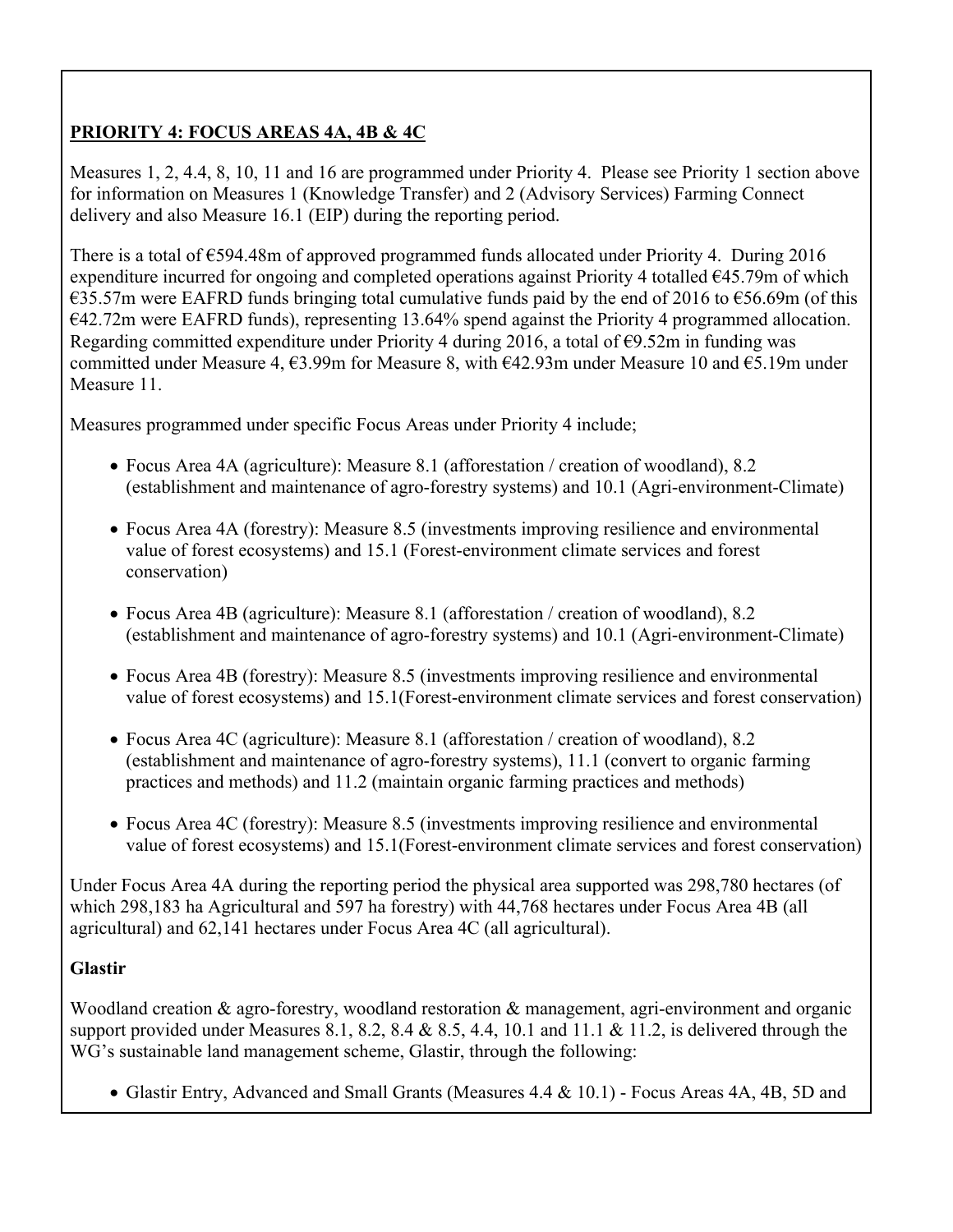5E.

- Glastir Commons (Measure 10.1) Focus Area 4A.
- Glastir Organic (Measure 11) Focus Area 4C.
- Glastir Woodland Creation (Measures 8.1 & 8.2) Focus Areas 4A, 4B, 4C and 5E.
- Glastir Woodland Management (legacy), Forest Management Plans and Restoration Focus Areas 4A, 5C, 5E and 6A.
- Glastir advisory support (Measure 2.1) Focus Area 4A, 4B, 4C, 5D and 5E.

Progress against Measure 2.1 (support to help benefiting from the use of advisory services), Measure 4.4 (non productive investments linked to agri-environment-climate objectives), Measure 8 (Investments in forest area development), Measure 10.1 (Agri-environment-climate), Measure 11 (Organic Farming), Measure 15.1 (Payment for forest-environmental and climate commitments), Measure 16.5 (joint action to mitigating or adapting to climate change and for joint approaches to environmental projects and ongoing environmental practices) along with Measure 16.8 (forest management plans) has been provided below;

#### **Measure 2.1**

Under Measure 2.1 (support to help benefit from the use of advisory services), Glastir intends to use advisory support to have water management plans carried out and woodland plans verified against the UK Forestry Standard by Natural Resources Wales (NRW). It also requires use of the expertise of Wales' archaeological trusts to give Contract Managers advice on the most suitable management for Glastir Advanced contracts. Furthermore, the report from the Glastir Advanced Independent Evaluation panel, chaired by an independent consultant made a number of recommendations, including Contract Managers needing greater high quality guidance, support and training and contracts needing more follow up visits and advice. The main purpose of this evaluation panel was to assess how successful Glastir Advanced was at addressing its important environmental objectives and to identify steps WG could take which would continue to improve upon the delivery of the scheme going forward under the 2014-2020 Programme. To this end, the WG began procuring a service that could fulfil the remit of these recommendations. To date, no contract has been awarded and no expenditure incurred. As such there is no data within the monitoring tables. A copy of the evaluation panels report and WG's response can be found at:

http://gov.wales/topics/environmentcountryside/farmingandcountryside/farming/schemes/glastir/glastiradvanced/?lang=en

#### **Measure 4.4**

Investments that contribute toward Focus Area 4A and 4B objectives are provided through capital works in Glastir Small Grants under Measure 4.4 (non productive investments linked to agri-environmentclimate objectives) alongside the capital works elements for Measure 10.1 for Glastir Advanced. The capital works are assigned the Focus Area that they deliver against. For example, a fence protecting a Glastir Advanced hay meadow commitment in Measure 10.1 will be assigned Focus Area 4A because the hay meadow commitment is Focus Area 4A, a fence protecting a streamside corridor commitment in Glastir Advanced would be assigned Focus Area 4B because the streamside corridor is Focus Area 4B.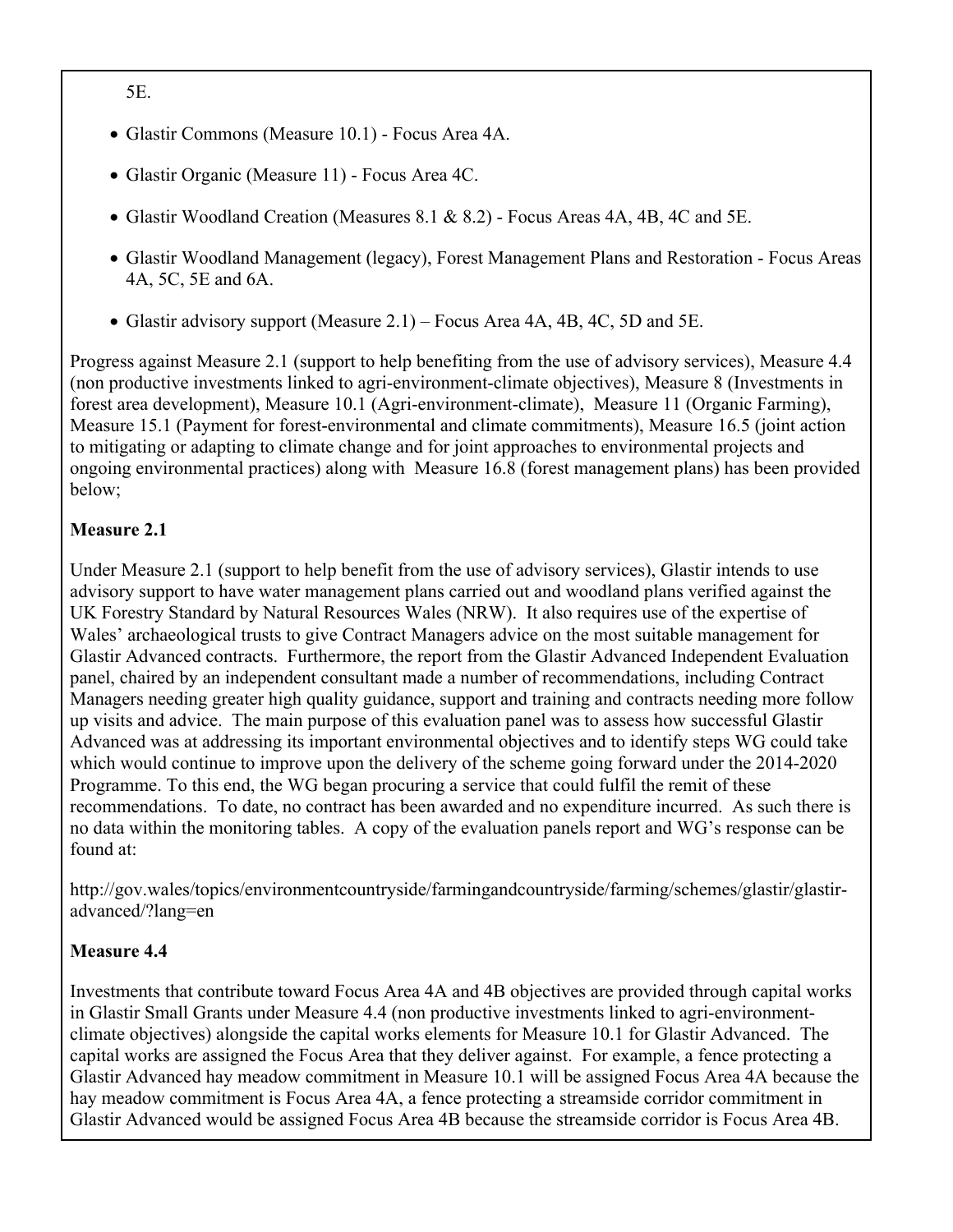For Glastir Small Grants, the Focus Area is assigned according to the theme for the individual round of Glastir Small Grants. For the first round of Glastir Small Grants in 2016, the theme was Carbon assigned to Focus Area 5E, the Water theme against Focus Area 4B and, when the Landscape and Pollinators theme is launched in 2017, Focus Area 4A will be assigned.

During the reporting period for Measure 4.4 there were 122 completed operations with €0.58m realised expenditure. It should be noted a breakdown of these figures for NCA, age and agricultural branch in Table C of the monitoring tables will be provided in future reports. Operations support by farm size has been provided within the supporting monitoring tables. A total of almost  $\epsilon$ 11.91m has been paid to date for ongoing operations under Measure 4.4.

#### **Measure 8.1 and 8.2**

Schemes delivered under Measure 8.1 include legacy Glastir Woodland Creation contracts under the 2007-13 RDP and new Glastir Woodland Creation contracts from the 2014-2020 Programme under both Measures 8.1 (support for afforestation / creation of woodland) and 8.2 (support for establishment and maintenance of agro-forestry systems).

Glastir Woodland Creation (GWC) is programmed Priority 4 and Focus Area 5E, with the majority of funds (75%) allocated to Priority 4. GWC has seen the establishment of 107.59ha of new woodland creation. The majority has been established under Measure 8.1 with only 1ha under Measure 8.2. Total expenditure to date for Measure 8.1 has been  $\epsilon$ 1.2m across both Priority 4 and 5 of which  $\epsilon$ 0.49m is attributed to Priority 4. Total expenditure for Measure 8.2 was  $\epsilon$ 1.9k all of which was under Priority 4. First claims for maintenance and income foregone will not be made until SAF2017 as only complete calendar years for newly established woodland can be claimed. A third round for GWC with a budget of £1.7m ( $E2.12m$ ), opened on 30 August 2016 closing on 14 October 2016. A total of 95 EOIs were received with a total planting area of 787.45ha submitted and a capital value of €3.29m. A selection process will need to be undertaken to remain within the allocated budget and this will take place in early 2017. During the reporting period for Measure 8.1 establishment there were 34 beneficiaries with 59ha total area supported and for Measure 8.2 establishment there was one beneficiary with one hectare supported. For Measure 8.1 maintenance and 8.2 maintenance in 2016 there were no beneficiaries or area supported under this Focus Area. Data should become available for future reports.

#### **Measure 8.3**

The Forest Monitoring & Risk Management Scheme is a direct application delivered under Measure 8.3 (prevention of damage to forests) to be delivered by Natural Resources Wales (NRW). The objective of the Scheme will be to support monitoring, mitigation and prevention of harmful results from current tree or woodland environment pest or disease outbreaks. The majority of the scheme's funding (75%) is linked to Focus Area 5E with the remaining funds programmed under Priority 4, Focus Area 4A. There is no activity or expenditure to report during the reporting period under Focus Area 5E for this Measure. Further information on the Scheme can be found under Priority 5 section below.

#### **Measure 8.4**

The Glastir Woodland Restoration scheme under Measure 8.4 (support for restoration of damage to forests from forest fires and natural disasters and catastrophic events) supports the re-stocking of larch woodlands that have been infected or threatened by the fungal pathogen *Phytophthora ramorum* and has seen four Expression of Interest (EOI) rounds under this RDP. The majority of the allocation (75%) for this Measure sits under Focus Area 5E with remainder allocated to Priority 4. There were no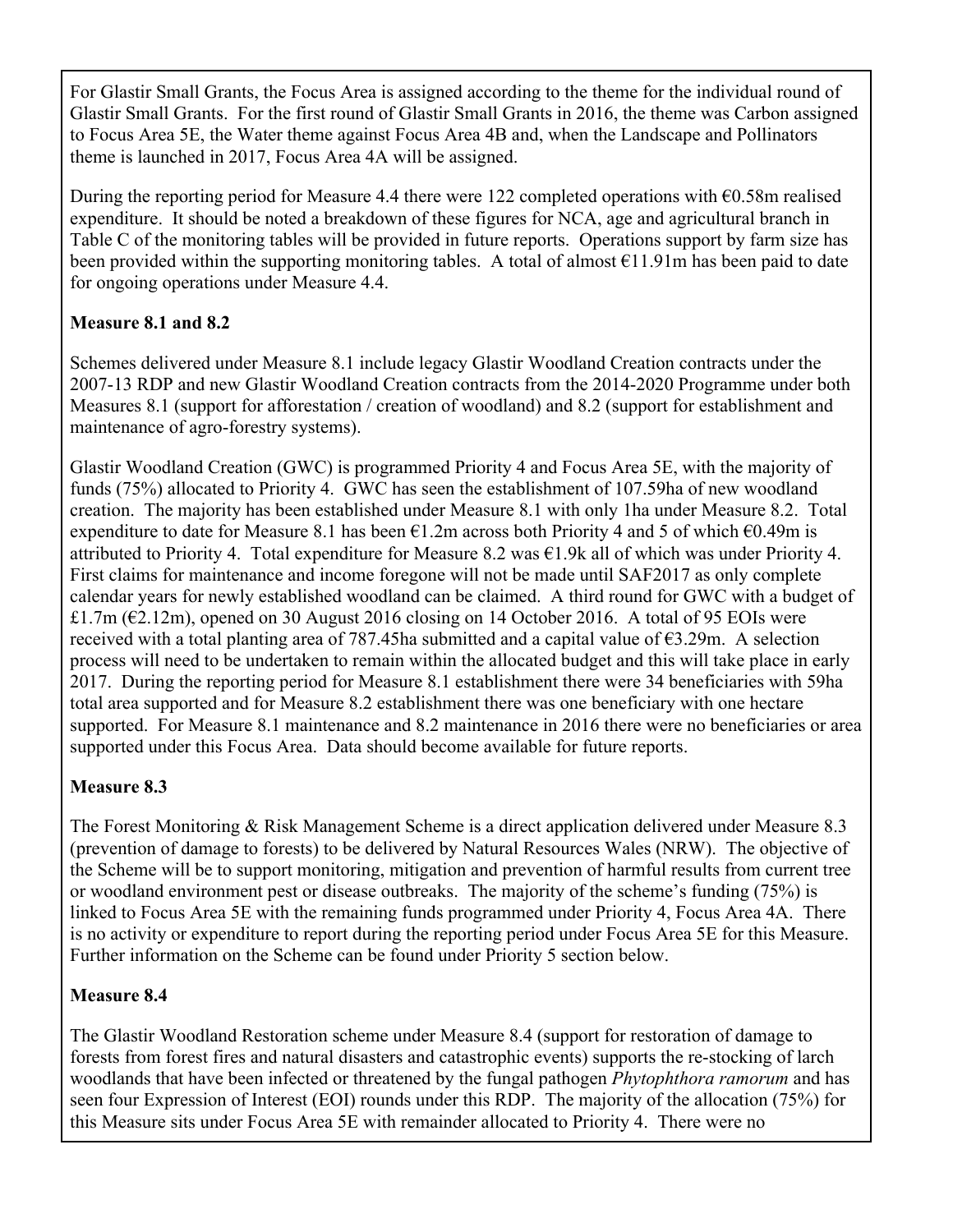beneficiaries, area supported or expenditure incurred during the reporting period under Measure 8.4 for Priority 4. Data should become available for future reports. Further information on the Scheme can be found under Priority 5 section below.

#### **Measure 8.5**

The Glastir Woodland Management (GWM) Scheme includes only legacy contracts from the previous 2007-2013 RDP and is paid through Measure 8.5 (support for investments improving resilience and environmental value of forest ecosystems) for capital payments and Measure 10.1 (agri-environmentclimate) for multi-annual, area-based payments. Presently, there are 268 extant contracts with expenditure paid under this RDP amounting to  $\epsilon$ 2.1m for Measure 8.5. There were 77 operations supported covering an area of 275 ha during the reporting period under Measure 8.5 with a total  $\epsilon$ 0.33m expenditure. The majority of the allocation for this Measure is under Priority 4 (60.38%), with the remainder programmed under Focus Areas 5C, 5E and 6A. Expenditure for ongoing contracts under Priority 4 for this Measure stood at  $\epsilon$ 2.13m of which  $\epsilon$ 2.09m was EAFRD funds.

#### **Measure 10.1**

Delivery under Measure 10.1 (Agri-environment-Climate) includes the Glastir Entry, Advanced and Commons schemes. It also includes multi-annual, area-based payments for existing farm woodlands in Glastir Woodland Management. The number of unique contracts under M.10.1 stands at 4,366 (excluding those Advanced contracts linked to Entry) covering an area of 667,755 ha. The 2016 AIR reports all Measure 10 expenditure against Priority 4 due to the necessary development to show expenditure against the applicable Priority 4 and Focus Areas 5D and 5E was not sufficiently robust to produce accurate reporting. During 2016 and 2017 enhancements to the operations database has allowed for improvements to data reporting and greater accuracy in the data provided against Focus Areas and types of operations under Measure 10.1.

**Glastir Entry** has achieved a total of 4,603 contracts, amounting to a total area of 543,496 ha against a forecast area of 548,750 ha. No further Entry contract offers will be made as the WG considers that more targeted interventions, such as those in Glastir Advanced and Glastir Small Grants are more appropriate to achieve its objectives. Glastir Entry participants, whose contracts ended in December 2016, will have the opportunity to apply to Glastir Small Grants, a capital scheme funded through Measure 4.4 that addresses Priority 4 Focus Areas 4A and 4B as well as Priority 5 Focus Areas 5D and 5E. The WG still intends to extend Glastir Entry contracts that underpin Glastir Advanced contracts to finish at the same time. This would see a number of Glastir Entry contracts extended by between one and three years.

**Glastir Advanced** now comprises 2,082 contracts of which 495 are stand-alone contracts with 1,508 contracts underpinned by Glastir Entry and a further 79 contracts in Glastir Commons. Expenditure under this RDP has been €11.91m for Measure 4.4 and €12.81m for Measure 10.1. To date, 55 capital works plans of operations have been completed to a value of  $\epsilon$ 0.31m. An EOI round for applications for Glastir Advanced agreements to commence on 1 Jan 2018 has been agreed and will be announced during 2017. The forecast value for the Glastir Advanced 2018 EOI round is  $E$ 21.6m.

**Glastir Commons** which is programmed entirely under Priority 4, Focus Area 4a, is now closed to new entrants and currently amounts to 197 contracts covering 119,069 ha of land. Total expenditure under this RDP has been  $\epsilon$ 1.97m for Measure 10.1. All eligible contracts will be offered an extension to 2019 to allow time for Grazing Associations to explore other funding mechanisms, such as the Sustainable Management Scheme (Measure 16.5) or payment for ecosystem services prospectuses.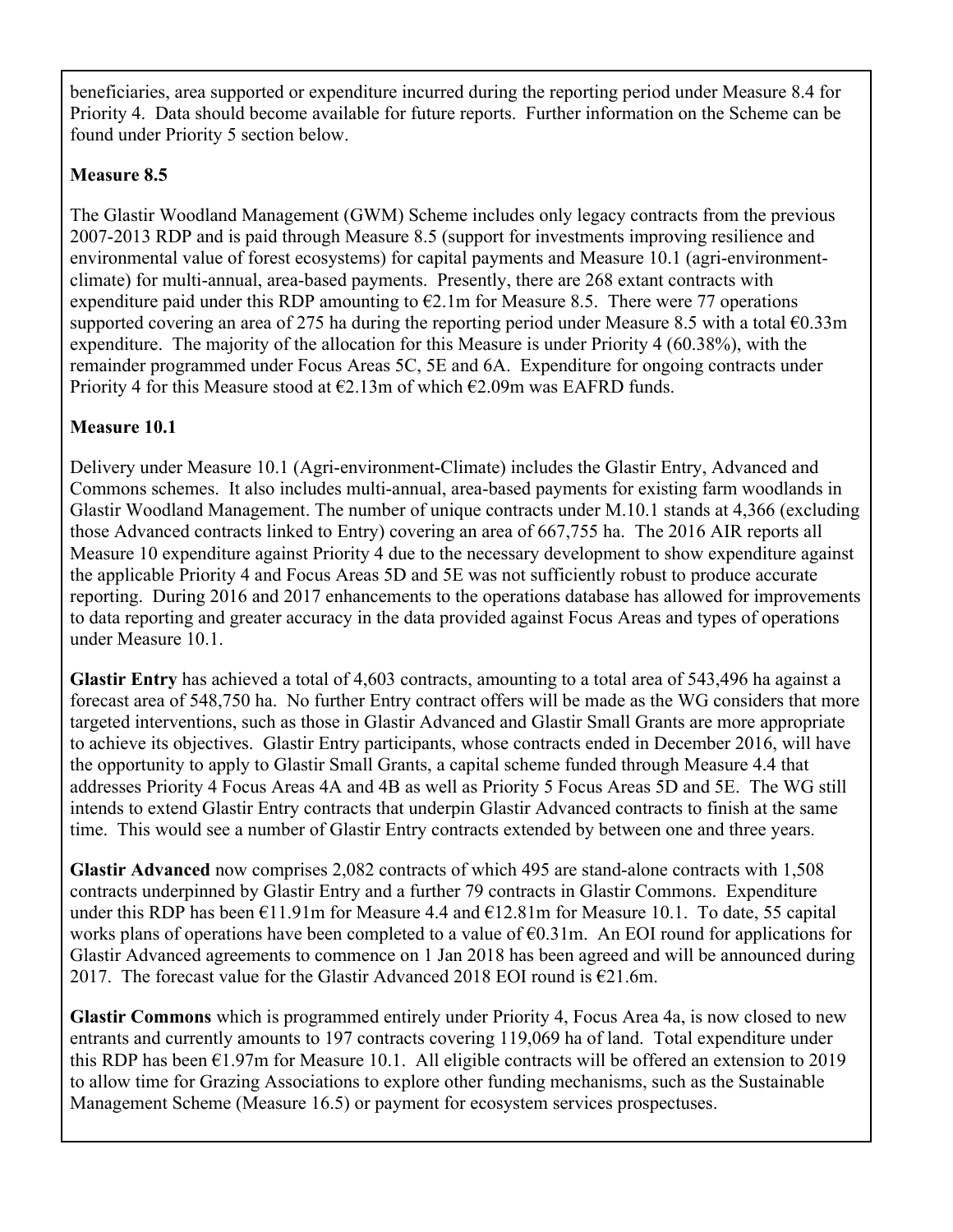#### **Measure 11**

Glastir Organic under Measure 11 (Organic farming) supports farmers to convert to (Measure 11.1) or maintain (Measure 11.2) organic farming practices. After three rounds of Glastir Organic applications, 499 contracts to maintain organic farming practices have been achieved covering a total area of 62,141ha (8,108ha under Measure 11.1 and 54,033 ha for Measure 11.2). With expenditure for Measure 11 of €4.88m all of which was EAFRD. The third application round for Glastir Organic with a budget of €1.76m closed on 31 October 2016 with 153 EOIs submitted, covering an area of 16,628 ha to a value of  $E7.32m$ . Given the numbers received a selection process was undertaken to remain within the allocated budget.

#### **Measure 15.1**

It had been intended Measure 15.1 (Forest-environment climate services and forest conservation) to be used within the overall Woodland Management Measures within Measure 8. However it is anticipated there will only be relatively small amounts of uptake. This is due to the two activities included in the programme for funding under this Measure (peatland restoration and delayed replanting to facilitate woodland and water quality outcomes in acid sensitive catchments) are being addressed in other ways and using other funding streams including Measure 16 and LIFE Nature. There is no activity, commitments or expenditure for the Measure under Priority 4 during this reporting period. Measure 15.1 will be kept under review and WG will consider changes as appropriate during the programme period.

#### **Measure 16.5**

This Measure (support for joint action undertaken to mitigate or adapt to climate change and for joint approaches to environmental projects and ongoing environmental practices) is delivered through the Sustainable Management Scheme (SMS) primarily under Priority 4 (Focus Areas 4A, 4B & 4C) of the Programme with secondarily contributions under Focus Area 2A, 5B to E and 6A and 6B.

The SMS supports direct action across Wales delivering against the approach and principles laid down in the Environment (Wales) Act 2016. The SMS is designed to support the delivery of the Environment Act that will enable Wales' resources to be managed in a more proactive, sustainable and joined-up way and tackle climate change. The SMS has a focus on landscape-scale, collaborative action delivering economic and social benefits to our rural communities through the sustainable management of our natural resources. To date, WG has committed to two windows of  $6.25$  (£5m) for the Scheme totalling  $612.5m$ (£10m) of funding.

The WG opened the first EOI window for SMS on 29 February 2016. By the close of that window (on 7 May 2016) a total of 63 EOIs had been received. Of these 11 were successful and were invited by the WG to work up full applications, supported by the Scheme Management Unit (SMU) within WG. Of the 11 invited to application all are expected to have submitted full applications for assessment by early 2017. These applications will then be formally assessed. The full applications from this window are expected to represent a RC-RDP funding commitment of approx.  $6.25m$  (£5m). These innovative projects range from defined landscape scale projects focussed on an area of rural Wales to several pan Wales strategic interventions.

A second EOI window for SMS ran from 3 October 2016 to the 30 November 2016. The WG received a total of 38 EOIs. Of these 13 were successful and will be invited by the WG to work up full applications. Full applications from this window are estimated to represent a commitment of approx.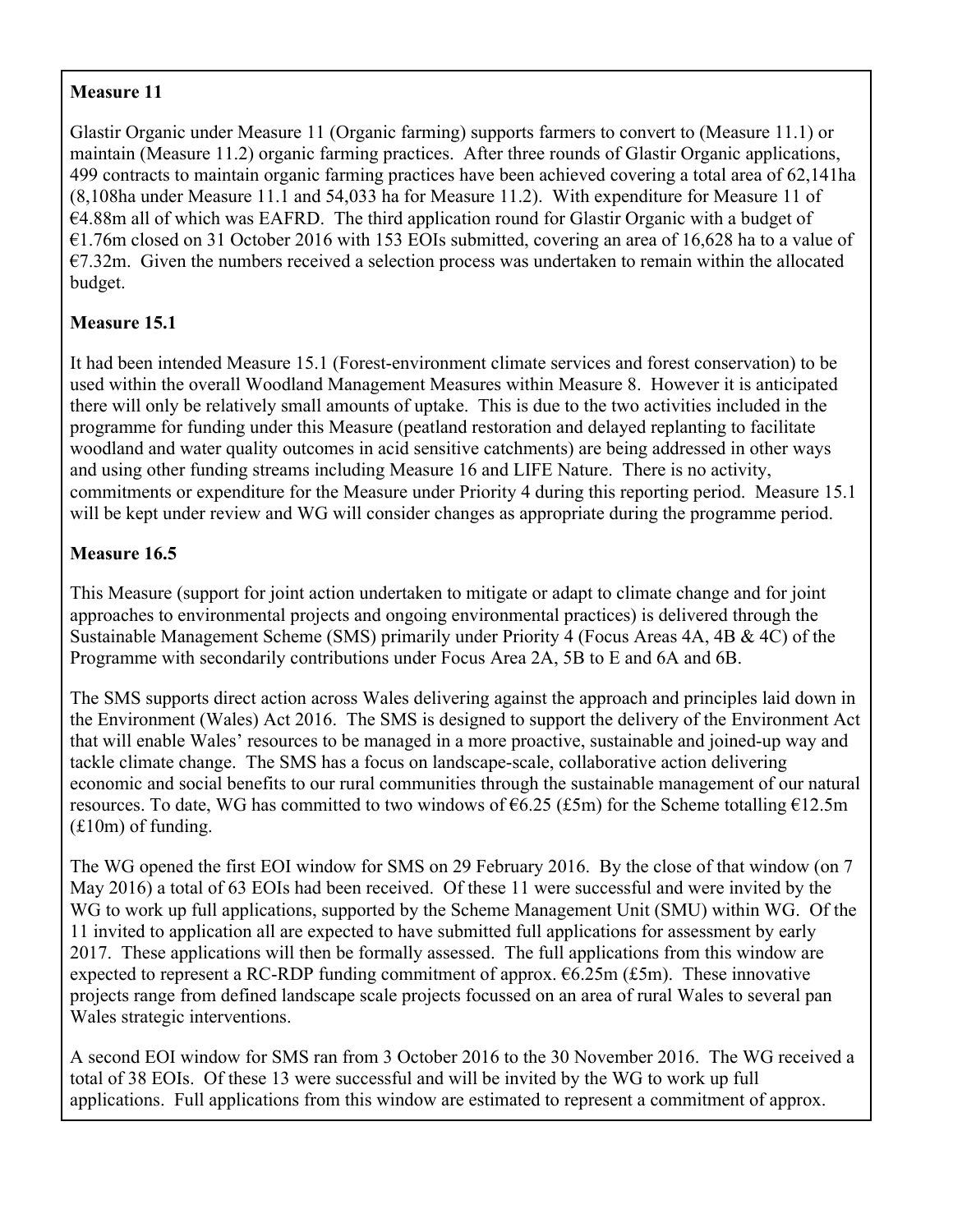#### $€6.25m (£5m)$ .

Many of the applications from both EOI windows are farmer led collaborations and involve collaboration with the rural community of land owners, farmers, graziers, commoners and the local communities. It is anticipated that there will be 24 fully approved operations underway by the end of 2017. This scheme only became operational in 2016 as such there are no completed operations or data to report within the monitoring tables given the early phase of delivery. Future reports will show activity once approved operations are underway.

#### **Measure 16.8**

This Measure (support for drawing up of forest management plans or equivalent instruments) will be delivered under the Co-operative Forestry Planning Scheme. The Co-operative Forest Planning Scheme (CFPS) will provide financial support for a range of activities to encourage planning for the creation of broadleaved and conifer woodland to improve the management of natural resources and contribute to the well-being of rural communities within Wales. Eligible activities under this Measure could include the development and co-ordination of collaborative groups, communication and dissemination activities, technical and feasibility studies or monitoring and evaluation activities.

The WG opened the first EOI window for CFPS on the 14 November 2016 with a deadline of 30 April 2017 for receipt of EOIs. It is expected that the appraisal of the EOIs will be completed by Summer 2017. The deadline for the submission of full applications resulting from this EOI window is expected to be mid February 2018.

Adjustments were made to the Selection Criteria for the CFPS which was presented to the Wales ESI Programme Monitoring Committee (PMC) on 2 December 2016 and to six of the sub-sections within Sub-measure 16.8. This was to reflect the change in the delivery mechanism for the Measure, which was to deliver the co-operative forest planning as a standalone investment grant rather than as an integrated part of Glastir as originally planned.

The CFPS only became operational during 2016. Consequently, no expenditure was incurred during the reporting period under Priority 4. There is no data to report within the monitoring tables for this Measure as there were no completed operations by the end of 2016 given the early phase of delivery. Future reports will show activity once approved operations come to a conclusion.

### **PRIORITY 5: FOCUS AREAS 5B, 5C, 5D and 5E**

Measures 1, 2, 4, 7, 8, 10 and 16 are programmed under Priority 5. Focus Area 5A has not been activated as part of the Wales Programme.

Please see Priority 1 section above for information on Farming Connect delivery of Measures 1 (Knowledge Transfer) and 2 (Advisory Services) and also Measure 16.1 (EIP) during the reporting period. Also see Priority 3 and Priority 6 sections for information on Measure 16 (Co-operation), Priority 2 for Measure 4.1 activity, Priority 4 for Measures 8.1, 8.2, 8.3, 8.4, 8.5 and 10.1 delivery also Priority 6 for Measure 7 (Basic Services and village renewal).

A total of €135.42m of approved programme funds have been allocated under Priority 5. Of the €130.42m a total of €14.61m has been allocated to Focus Area 5B, €45.74m under Focus Area 5D,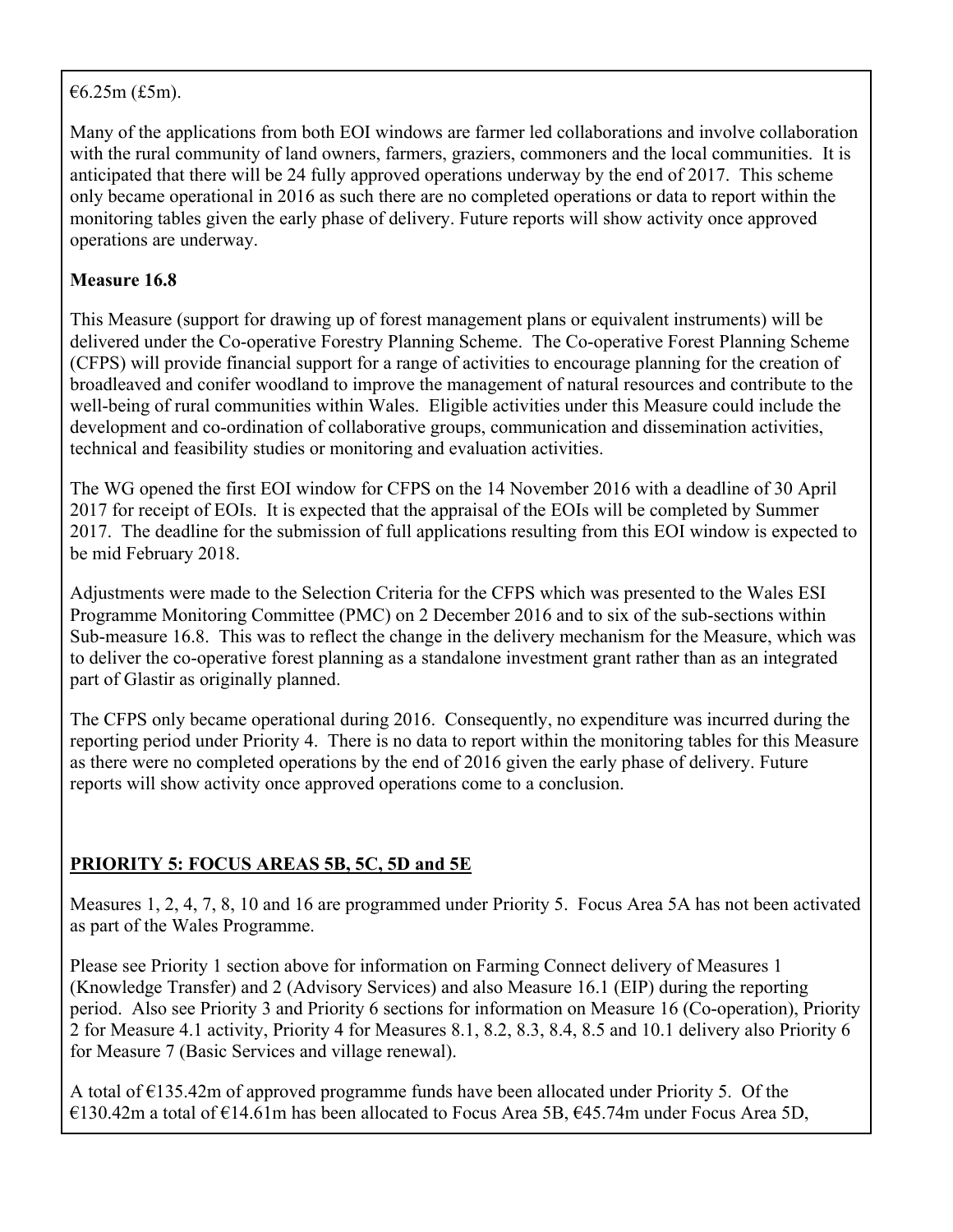€37.32m under Focus Area 5D and €37.75m under Focus Area 5E. During 2016 expenditure incurred against Priority 5 stood at almost  $\epsilon$ 1.93m of which  $\epsilon$ 0.99m related to EAFRD funds bringing the total cumulative funds paid by the end of 2016 to  $\epsilon$ 1.95m of which just over  $\epsilon$ 1m were EAFRD funds. This represents 2.42% of the Priority 5 programmed allocation. Regarding committed expenditure during 2016 a total of  $\epsilon$ 1.39m funding has been committed under Measure 8 and  $\epsilon$ 3m under Measure 10 against this Priority. Of this the majority ( $\epsilon$ 2.51m) were under Focus Area 5D with the remaining  $\epsilon$ 1.88m were under Focus Area 5E.

Specific Measures programmed under Priority 5 include;

- Focus Area 5B: Measure 4.1 (investments in agricultural holdings) *see Priority 2 section above for Measure 4.1*,
- Focus Area 5C: Measures 7.2 (investments of small scale infrastructure including renewable energy), 8.5 (improving resilience and environmental value of forest ecosystems), and 8.6 (investments for forest technologies), 16.6 and 16.8 (Support for drawing up of forest management plans or equivalent instruments)–*see Priority 4 section above for Measure 8.*5 *and 16.8*
- Focus Area 5D: Measures 4.1, 4.4 (non-productive investments linked to agri-environmentclimate objectives), 10.1 (agri-environment-climate) – *See Priority 2 section for Measure 4.1, Priority 4 for Measure 4.4 and 10.1,*
- Focus Area 5E: Measures 4.4, 8.1 (support for afforestation / woodland creation), 8.2 (establishment / maintenance of agro-forestry systems), 8.3 (prevention of damage to forests), 8.4 (restoration of damage to forests), 8.4 (support for restoration of damage to forests from forest fires and natural disasters and catastrophic events), 8.5 (improving resilience and environmental value of forest ecosystems), 10.1(agri-environment-climate) and 16.8 (Support for drawing up of forest management plans) – *see Priority 4 section above for Measures 4.4, 8.1, 8.2, 8.3, 8.4 ,8.5 and 16.8.*

### **FOCUS AREA 5B**

#### **Measure 4.1**

The Sustainable Production Grant (SPG) under Measure 4.1 (support for investments in agricultural holdings) provides support to help farmers improve the economic and environmental performance of their agricultural holding in line with the WG's and agriculture industry in Wales' vision for more sustainable, profitable and resilient farm businesses*.* There were no completed operations or realised expenditure incurred in respect of this Measure under Focus Area 5B during the reporting period. Progress against indicators will be provided in future reports as operations complete. See Priority 2 section of this report for more information on Measure 4.1 and SPG.

### **FOCUS AREA 5C**

#### **Measure 4.3**

The farm and forestry infrastructure scheme under Measure 4.3 (investments in infrastructure related to development, modernisation or adaption of agriculture and forestry) supports captital investments in a) renewable energy productionand b) access to woodland areas for management and amenity. The first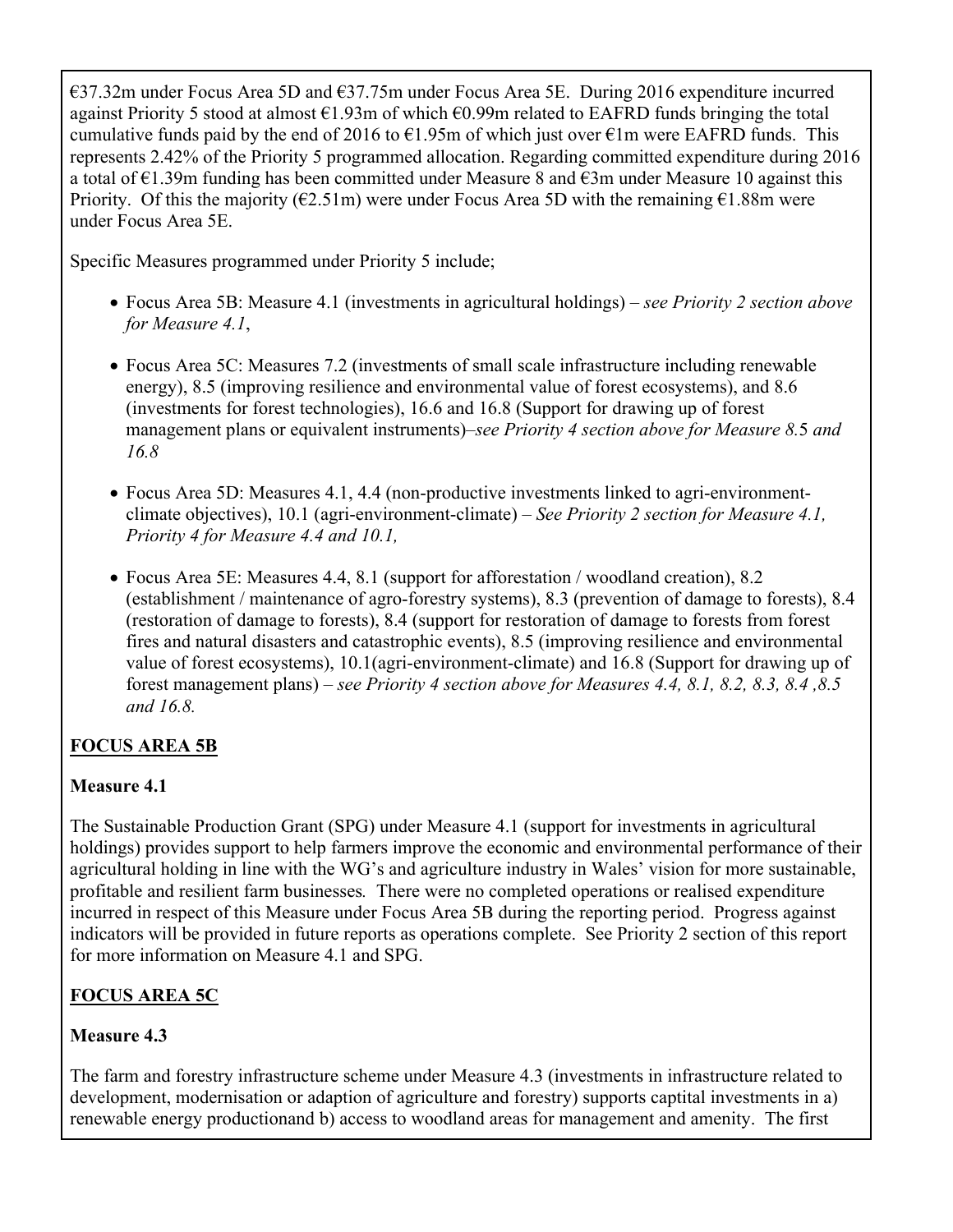modification submitted in 2016 proposes to remove this Measure from the Wales Rural Development Programme.

#### **Measure 7.2**

Measure 7 is delivered via a WG operated grant scheme called the Rural Community Development Fund (RCDF). Under RCDF the WG offers grants for eligible interventions designed to prevent and mitigate the impact of poverty in rural communities improving conditions which can lead to future jobs and growth. Measure 7.2 (investments of small scale infrastructure including renewable energy) is programmed under both Focus Area 5C and Focus Area 6B. During 2016 a total of 12 EOIs were received under Focus Area 5C in the first three EOI Rounds of which five progressed to the full application stage. There is no data to report within the monitoring tables for this Measure as there were no completed operations during the reporting period given the early phase of delivery. Future reports will show activity once approved operations come to a conclusion. Please see Priority 6 section below for more information on Measure 7 and the Rural Community Development Fund.

#### **Measure 8.5**

The Glastir Woodland Management (GWM) Scheme includes only legacy contracts from the previous 2007-2013 RDP and is paid through Measure 8.5 (support for investments improving resilience and environmental value of forest ecosystems) for capital payments and Measure 10.1 (agri-environmentclimate) for multi-annual, area-based payments. There were no operations or area supported under Focus Area 5C for this Measure during the reporting period. The majority of the allocation for this Measure (60.37%) is under Priority 4 with 37.99% programmed under Focus Area 5E. The remaining funds are allocated to Focus Areas 5C and 6A. Please see Priority 4 section above for further information on Measure 8.5.

#### **Measure 8.6**

Measure 8.6 (support for investments in forest technologies and processing, mobilising and marketing of forest products) is delivered under Focus Areas 5C and 6A of the Programme through the Timber Business Investment Scheme (TBIS). The majority of the allocation (83%) for this Measure is programmed under Focus Area 5C with the remainder under Focus Area 6A. TBIS provides funding for capital investments that add value to forests by enabling woodland management activities, timber harvesting and / or timber processing. The scheme is open to private forest owners, local authorities, certain other public sector forest owners and small/medium-sized enterprises (SMEs) and community organisations or forestry contractors.

The WG opened the first Expression of Interest (EOI) window for TBIS on 29 February 2016. By the close of the first window on the 23 May 2016 a total of 50 EOIs had been received. Of these 21 EOIs were successful and were invited by the WG to work up full applications with the help of the Scheme Management Unit within WG. Of the 21 invited to application one full application  $\epsilon$ 5,040 / (£4,285) has already been approved with the expectation of a further 15 full applications before the deadline on 31 January 2017 with commitments of approx.  $\epsilon$ 1.76m / £1.5m. A second EOI window for TBIS will run from 1 February 2017 to the 30 April 2017. The WG expects to receive 15-20 full applications by the end of 2017 from this window.

There is no data to report within the monitoring tables for this Measure as there were no completed operations by the end of 2016 given the early phase of delivery. Future reports will show activity once approved operations come to a conclusion. As this scheme only became operational in 2016 no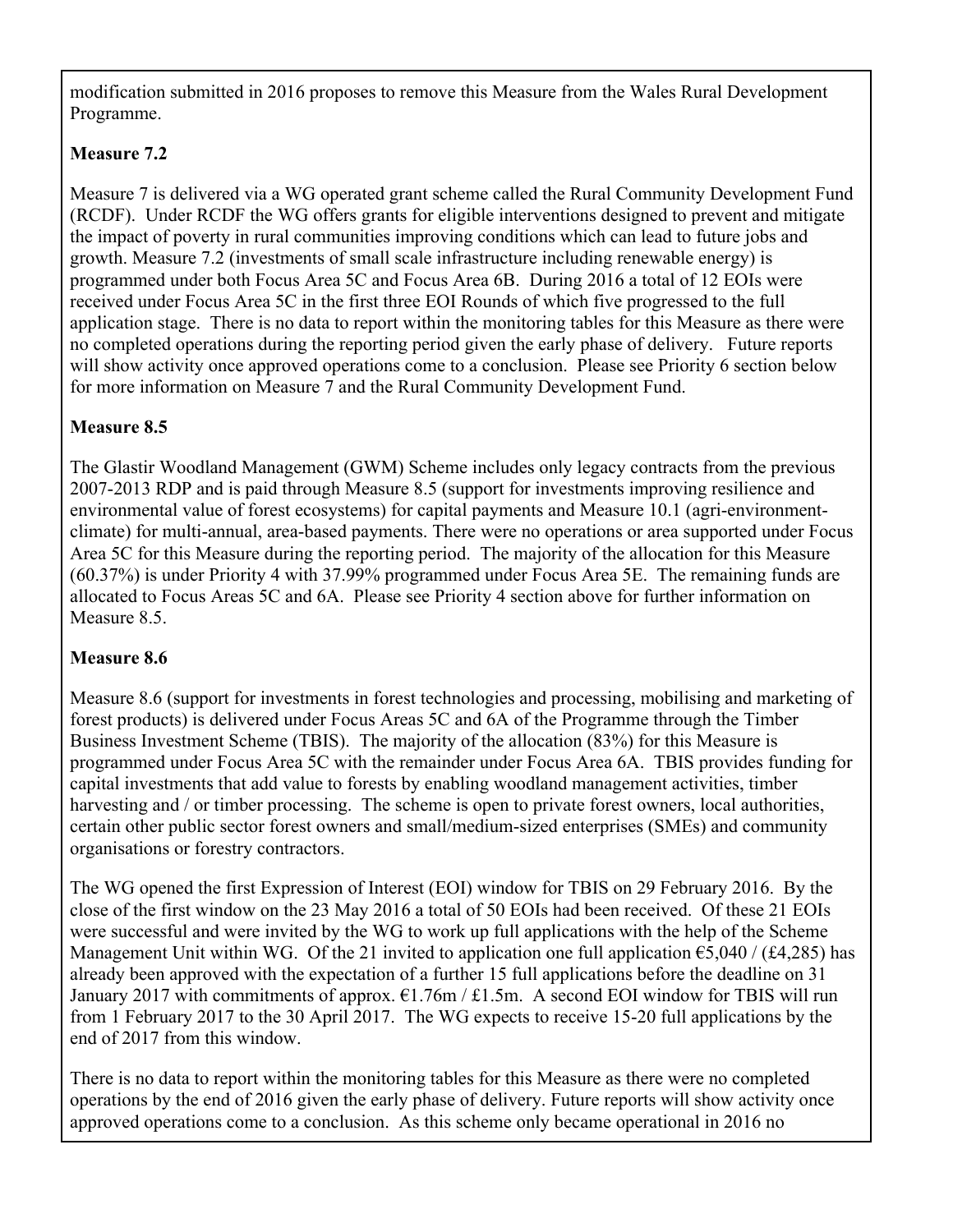expenditure was incurred in respect of this Measure during the reporting period.

#### **Measure 16.6**

Measure 16.6 (support for cooperation among supply chain actors for sustainable provision of biomass for use in food and energy production and industrial processes) for the Co-operation and Supply Chain Development Scheme (C&SCD) is programmed under Focus Area 5C has yet to open, the WG intend to develop sections for the Scheme guidance to permit this to be opened in future rounds, if appropriate. Further information on Measure 16 C&SCD can be found in Priority 3, 5 and 6 of this report.

#### **Measure 16.8**

This Measure (support for drawing up of forest management plans or equivalent instruments) will be delivered under through the Co-operative Forestry Planning Scheme. See Priority 4 section above for further information on activity for this Measure. The CFPS only became operational during 2016. Consequently, no expenditure was incurred during the reporting period. There is no data to report within the monitoring tables for this Measure as there were no completed operations by the end of 2016 given the early phase of delivery. Future reports will show activity once approved operations come to a conclusion.

#### **FOCUS AREA 5D**

#### **Measures 4.1**

The Sustainable Production Grant (SPG) under Measure 4.1 (support for investments in agricultural holdings) provides support to help farmers improve the economic and environmental performance of their agricultural holding in line with the WG's and agriculture industry in Wales' vision for more sustainable, profitable and resilient farm businesses*.* There were no completed operations or realised expenditure incurred in respect of this Measure under Focus Area 5D during the reporting period. Progress against indicators will be provided in future reports as operations complete. Please see Priority 2 section of this report for more information on Measure 4.1 and SPG.

#### **Measure 4.4**

The Glastir Small Grants scheme is delivered under Measure 4.4 (non productive investments linked to agri-environment-climate objectives) alongside the capital works elements for Measure 10.1 for Glastir Advanced. See Priority 4 section above for information on this Measure. During 2016 there were eight operations supported with €19k in realised expenditure for completed operations under Focus Area 5D. See Priority 4 section of this report for more information on Measure 4.4 and Glastir.

#### **Measure 10.1**

Delivery under Measure 10.1 (Agri-environment-Climate) includes the Glastir Entry, Advanced and Commons schemes. It also includes multi-annual, area-based payments for existing farm woodlands in Glastir Woodland Management. See Priority 4 section above for information on theses Schemes. During the reporting period there were 639 contracts covering 133,631 ha under Focus Area 5D for Measure 10.1. As previously explained, for this 2016 AIR reported all Measure 10 declared expenditure was reported against Priority 4 as the necessary development to show expenditure against the applicable Priority 4 and Focus Areas 5D and 5E was not sufficiently robust to produce accurate reporting. Future reports will show declared expenditure for Measure 10 under this Focus Area. See Priority 4 section of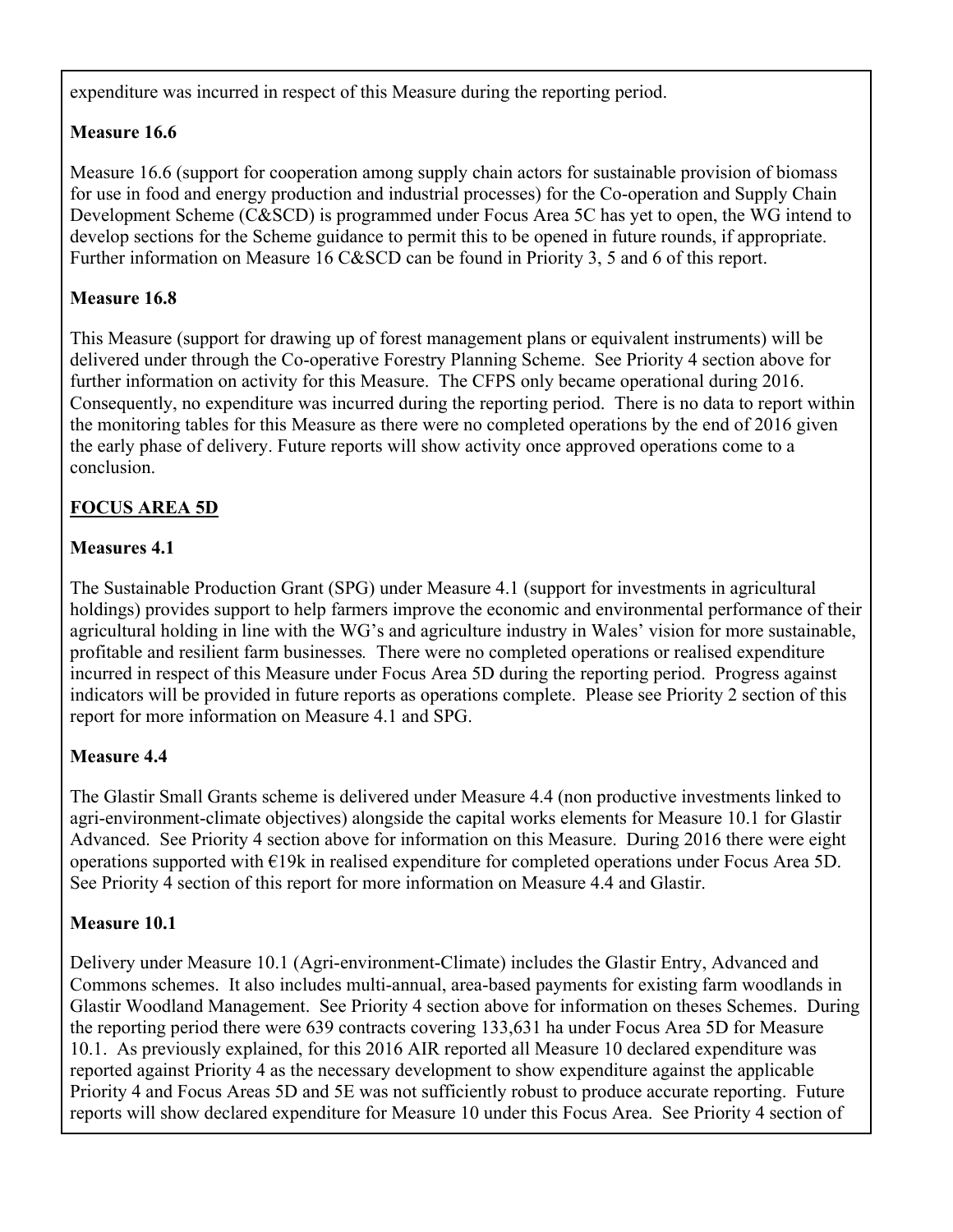this report for more information on Measure 10.1 and Glastir schemes.

## **FOCUS AREA 5E**

## **Measure 4.3**

The farm and forestry infrastructure scheme under Measure 4.3 (investments in infrastructure related to development, modernisation or adaption of agriculture and forestry) supports captital investments in a) renewable energy productionand b) access to woodland areas for management and amenity. The first modification proposes to remove this Measure from the Wales Rural Development Programme.

## **Measures 4.4**

The Glastir Small Grants scheme is delivered under Measure 4.4 (non productive investments linked to agri-environment-climate objectives) alongside the capital works elements for Measure 10.1 for Glastir Advanced. See Priority 4 section above for information on this Measure. During 2016 there were three operations supported with €3k in realised expenditure for completed operations under Focus Area 5E.

## **Measure 8.1 & 8.2**

Schemes delivered under Measure 8.1 include legacy contracts under 2007-13 Forestry schemes and also Glastir Woodland Creation under both Measures 8.1 (support for afforestation / creation of woodland) and 8.2 (support for establishment and maintenance of agro-forestry systems). See Priority 4 section above for further information on these Schemes. Total expenditure to date for Measure 8.1 has been €1.2m of which  $€0.71$ m is attributed to Focus Area 5E. There has been no expenditure for Measure 8.2 during the reporting period under this Focus Area. During the reporting period for Measure 8.1 establishment there were seven beneficiaries with 17 ha total area supported. For Measure 8.1 maintenance in 2016 there were 599 beneficiaries with 2,745 ha area supported. No beneficiaries or area was supported for Measure 8.2 establishment and Measure 8.2 maintenance under this Focus Area during this reporting period. Data should become available for future reports. Please see section on Priority 4 above for further information on these Measures.

## **Measure 8.3**

The Forest Monitoring & Risk Management Scheme is a direct application delivered under Measure 8.3 (prevention of damage to forests) to be delivered by Natural Resources Wales (NRW). The objective of the Scheme will be to support monitoring, mitigation and prevention of harmful results from current tree or woodland environment pest or disease outbreaks. Under this Scheme NRW will monitor Phytophthora ramorum and Chalara Ash Dieback diseases using aerial and field surveillance to identify areas of infection and current spread. This information will support the long-term management of these diseases. NRW will also carry out awareness training for the forestry sector and provide advice and guidance to other landowners and the general public. The majority of the scheme's funding (75%) is linked to Focus Area 5E with the remaining funds programmed under Priority 4, Focus Area 4A. There was no activity or expenditure during the reporting period for this Measure.

## **Measure 8.4**

The Glastir Woodland Restoration (GWR) scheme under Measure 8.4 (support for restoration of damage to forests from forest fires and natural disasters and catastrophic events) supports the re-stocking of larch woodlands that have been infected or threatened by the fungal pathogen *Phytophthora ramorum* and has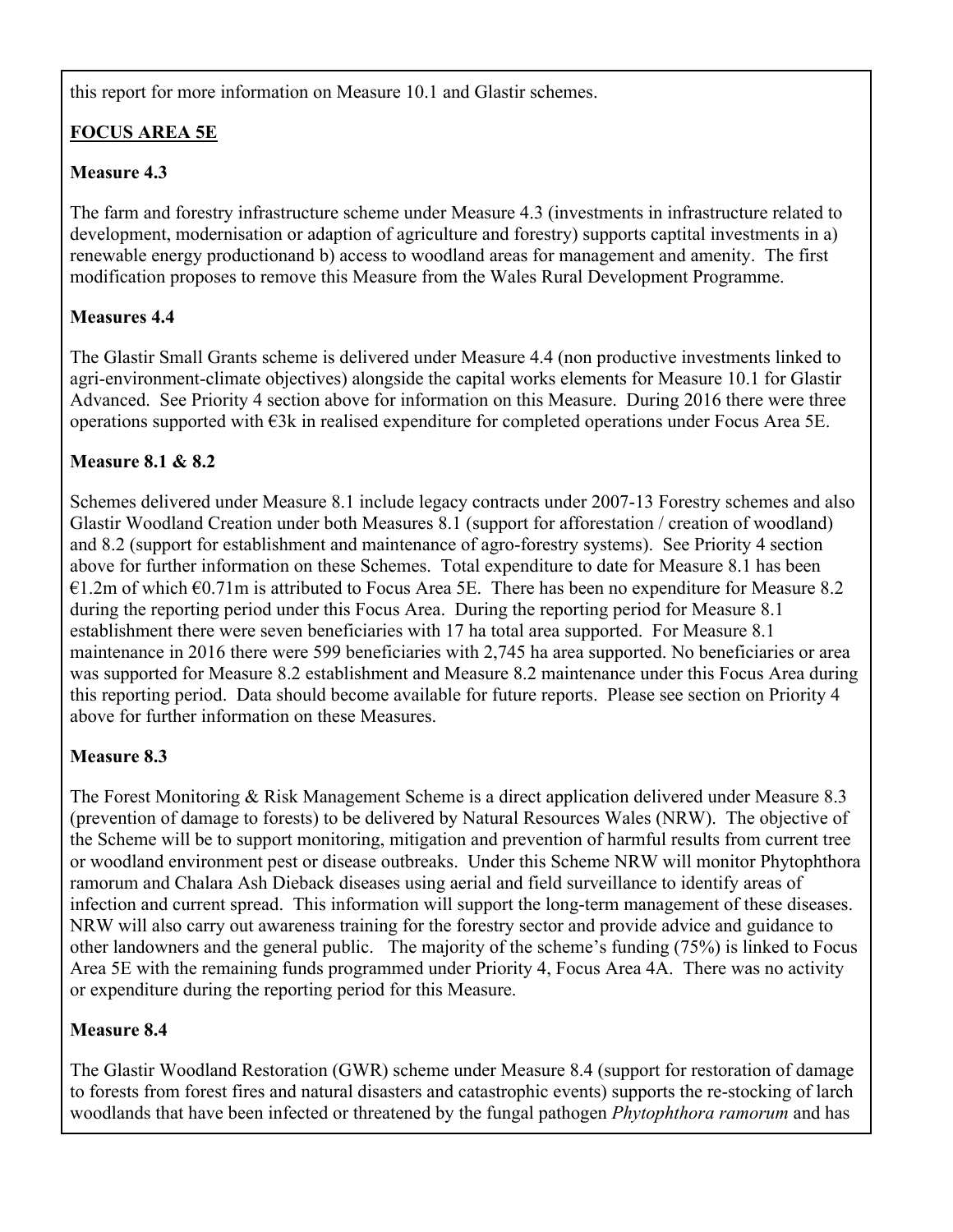seen four EOI rounds under this RDP. Under the first two rounds there was expenditure of €0.88m with an area of 317 ha of woodland undergoing restoration. A further 230ha of planting had been approved in 2016 for completion by April 2017. A further round is planned for Glastir Woodland Restoration in June 2017 with a budget of  $\epsilon$ 1.18m. The fourth round for GWR with a budget of  $\epsilon$ 1.18m opened on 30 August 2016 and closed on 30 September 2016. Under this round 23 EOIs were received with a total restocking area of 122.61ha submitted and a capital value of €340k. This low figure could be attributed to current restrictive GWR rules for Plantations on Ancient Woodland Sites (PAWS). For the next round of GWR, a management planning grant of  $\epsilon$ 1,764.70 will be offered to enable the condition of a PAWS to be expertly determined and a re-stock mixture applied that is dependant on the site's ability to recover, rather than the habitat network type for where it is located which should encourage more woodland managers to apply.

The majority of the allocation for this Measure (75%) is under Focus Area 5E with the remaining 25% allocation under Priority 4. During the reporting period there were 35 beneficiaries supported covering an area supported of 264 hectares. Expenditure during the reporting period for ongoing contracts was  $€0.98$ m of which  $€0.42$ m were EAFRD funds.

## **Measure 8.5**

The Glastir Woodland Management (GWM) Scheme includes only legacy contracts from the previous 2007-2013 RDP and is paid through Measure 8.5 (support for investments improving resilience and environmental value of forest ecosystems) for capital payments and Measure 10.1 (agri-environmentclimate) for multi-annual, area-based payments. By December 2016 there were 16 operations under Focus Area 5C for this Measure, covering 28ha with €15k realised expenditure for completed operations. Expenditure for ongoing operations was  $\epsilon$ 63k by December 2016. The majority of the allocation for this Measure (60.37%) is under Priority 4 with 37.99% programmed under Focus Area 5E. The remaining funds are allocated to Focus Areas 5C and 6A. Please see Priority 4 section above for further information on Measure 8.5. Expenditure during the reporting period for ongoing contracts was  $\epsilon$ 0.05m of which €0.02m were EAFRD funds.

## **Measure 10.1**

Delivery under Measure 10.1 (Agri-environment-Climate) includes the Glastir Entry, Advanced and Commons schemes. It also includes multi-annual, area-based payments for existing farm woodlands in Glastir Woodland Management. See Priority 4 section above for information on theses Schemes. During the reporting period there were 308 contracts covering 1,071 ha under Focus Area 5E for Measure 10.1. As previously explained, for this AIR all Measure 10 declared expenditure has been reported against Priority 4 as the necessary development to show expenditure against the applicable Priority 4 and Focus Areas 5D and 5E was not sufficiently robust to produce accurate reporting. Future reports will show declared expenditure for Measure 10 under this Focus Area. See Priority 4 section of this report for more information on Measure 10 and Glastir.

## **Measure 16.8**

This Measure (support for drawing up of forest management plans or equivalent instruments) will be delivered under through the Co-operative Forestry Planning Scheme. See Priority 4 section above for further information on activity for this Measure. The CFPS only became operational during 2016. Consequently, no expenditure was incurred during the reporting period under Focus Area 5E. There is no data to report within the monitoring tables for this Measure as there were no completed operations by the end of 2016 given the early phase of delivery. Future reports will show activity once approved operations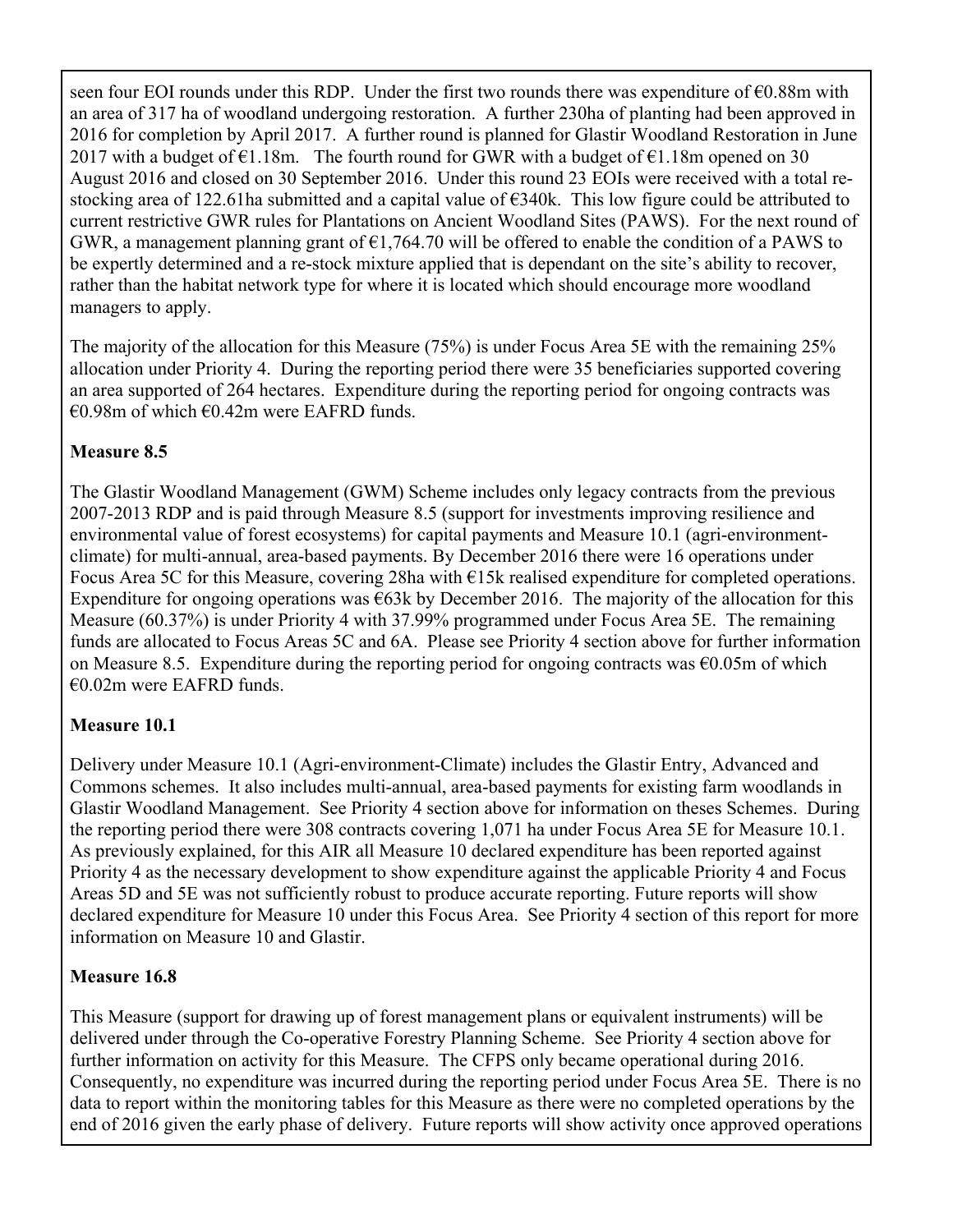come to a conclusion.

## **PRIORITY 6: FOCUS AREAS 6A, 6B and 6C**

Measures 1, 2, 6, 7, 8, 16 and 19 are programmed under Priority 6. Please see Priority 1 section above for information on Measures 1 (Knowledge Transfer) and 2 (Advisory Services) Farming Connect delivery and also Measure 16.1 (EIP) during the reporting period. Also see Priority 3 and Priority 5 sections for information on Measure 16 (Co-operation), Priority 4 for Measure 8 activity also Priority 5 for Measure 7 (Basic Services and village renewal).

There is a total of  $\epsilon$ 138.43m of approved programmed funds allocated under Priority 6 of which  $\epsilon$ 22.57m has been programmed under Focus Area 6A, €111.36m under Focus Area 6B and €4.50m under Focus Area 6C. During the reporting period there were no completed operations or realised expenditure incurred against Priority 6. Regarding committed expenditure during 2016 a total of €0.11m funding has been committed under Measure 7 with €5k in funding for Measure 8 and €4.74m under Measure 16 against this Priority. Of this the majority ( $64.85m$ ) were under Focus Area 6B with the remaining  $65k$ under Focus Area 6A.

Measures programmed under Priority 6 include;

- Focus Area 6A: Measures 6.2 (business start-up for non-agricultural activities), 6.4 (investments in creation / development of non-agricultural activities), 8.5 improving resilience and environmental value of forest ecosystems) , 8.6 (investments in forest technologies and forest products), 16.8 (Support for drawing up of forest management plans) and 16.9 (support for diversification of farming activities into activities concerning health care, social integration, community-supported agriculture and education about the environment and food)– *see Priority 4 section above for Measures 8.5, 8.6 and 16.8*
- Focus Area 6B: Measures 7(Basic Services and village renewal excluding 7.3 broadband infrastructure), 16.2 (pilot projects, development new products, practices, processes and technologies), 16.3 (co-operator among small operators in joint work processes, sharing facilities and resources and for developing / marketing tourism) and 19 (support for LEADER local development)
- Focus Area 6C: Measure 7.3 (broadband infrastructure)

## **FOCUS AREA 6A**

## **Measure 6.2**

The Rural Business Start up Scheme will be delivered under Measure 6.2 (business start-up aid for new non-agricultural activities in rural areas). The scheme aims to support micro and small enterprises and sole traders across Wales and farmers or members of a farm household who diversify into nonagricultural activities. RDP intervention has to be additional and complementary to the support offered by the WG Business Wales service. The scheme will not launch until discussions to determine the exact nature of any current gap in provision are concluded. As such there were no completed operations or expenditure incurred in respect of this Measure during the reporting period. As Measure 6.2 is not yet operational there is no data to report within the monitoring tables. Future reports will show activity once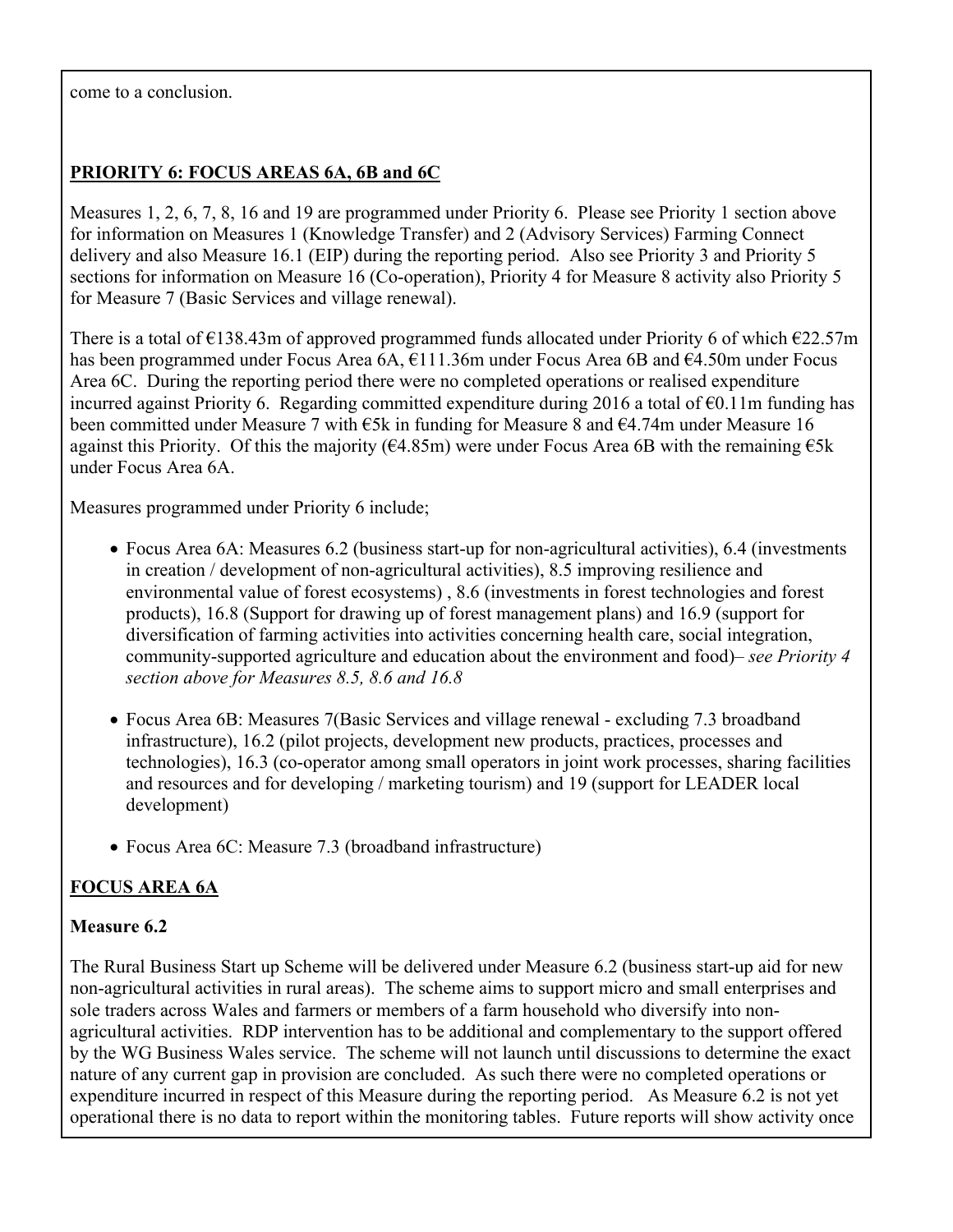operations are approved and come to a conclusion.

## **Measure 6.4**

There are two Schemes to be launched under Measure 6.4 (support for investments in creation and development of non-agricultural activities) one related to the Food and Drink sector and one related to the Tourism sector. These were the main gaps identified in the intervention logic in the Rural Development Programme 2014-2020.

The Tourism Investment Support Scheme – Rural has yet to commence delivery it is anticipated that during Spring/Summer 2017 the Tourism Investment Support Scheme - Rural will launch. Increasing the growth potential and sustainability of small and micro-businesses in rural Wales continues to be a need within Wales. By helping small rural businesses diversify they can broaden their economic base, improve their environmental performance and establish an additional income stream. This scheme will target private sector businesses to support priority tourism products, including: high quality serviced, self catering, camping and caravan park accommodation products, destination restaurants; visitor attractions and activity products. The scheme will target viable and sustainable private sector tourism capital projects that will support the development of priority tourism products and create and safeguard jobs in rural areas.

The Tourism Investment Support Scheme – Rural will be delivered by the WG and will complement the other Tourism related interventions in the RDP. These include:

- Small-scale investment in tourism infrastructure under Measure 7, Basic Services and Village Renewal. Support under Measure 16.3 for co-operation among small operators in organising joint work processes and sharing facilities and resources, and for developing and marketing tourismMeasure 19 support via LEADER Local Action Groups for tourism-related projects falling mainly under two of the five Welsh LEADER themes:
	- 1. Adding value to local identity and natural and cultural resources
	- 2. Facilitating pre-commercial development, business partnerships and short supply chains

There were no completed operations or expenditure incurred in respect of this Scheme during the reporting period.

## **Measure 6.4**

The Rural Business Investment Scheme - Food (under Measure 6.4 support for investments in creation and development of non-agricultural activities) will open in 2017. The Scheme will be delivered by the WG and will complement the other Food and Drink related interventions in the RDP. These include:

- Food Innovation Wales and other support via Measure 1, Knowledge Transfer and Information Actions and Measure 2, Advisory Services
- support under sub-Measure 4.2 via the Food Business Investment Scheme for investments in processing/marketing and/or development of agricultural products
- support for horizontal and vertical co-operation among supply chain actors under sub-Measure 16.4 via the Cooperation and Supply Chain Development Scheme
- Measure 19 support via LEADER Local Action Groups (LAGs) for food and drink related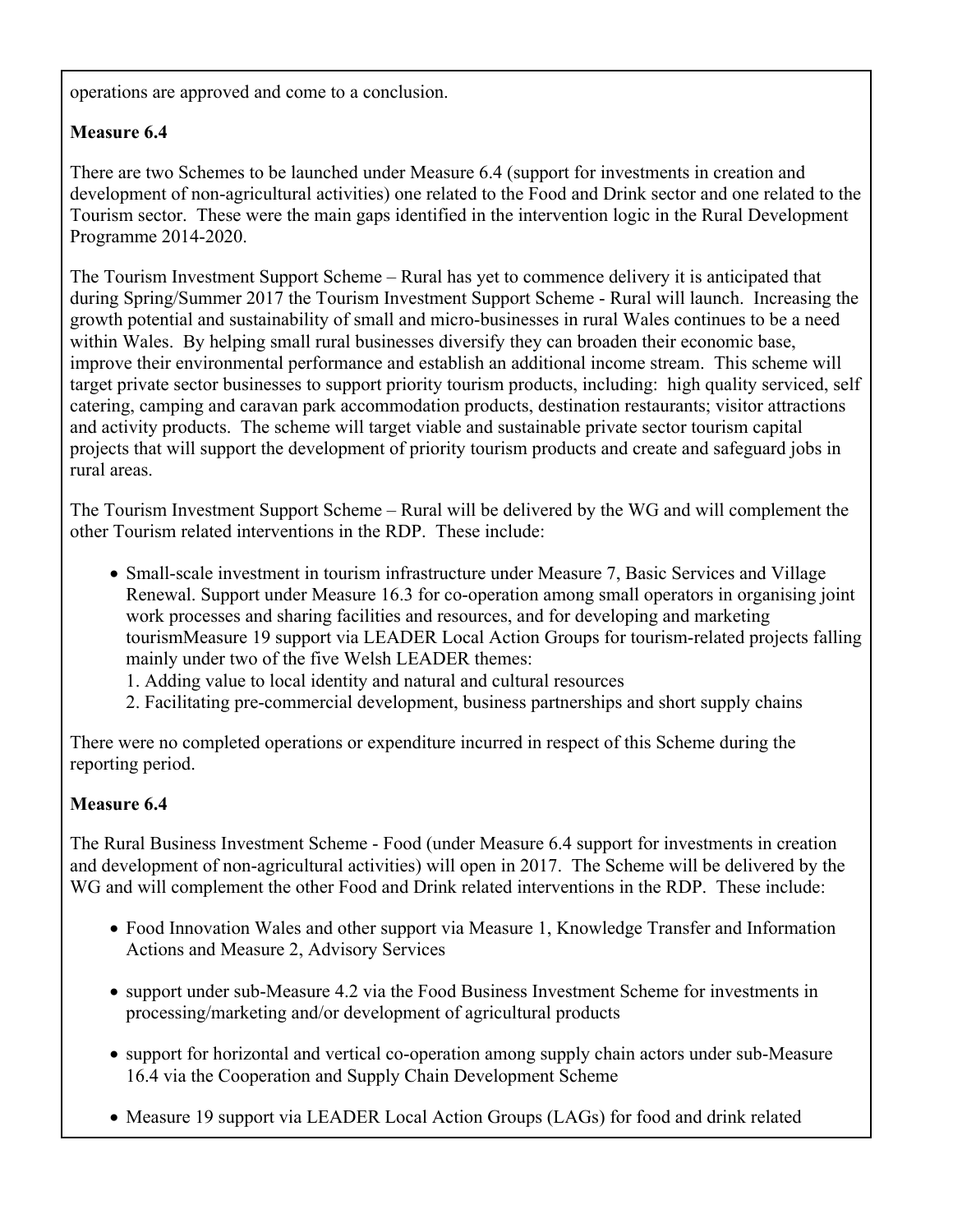projects falling mainly under two of the five Welsh LEADER themes:

- 1. Adding value to local identity and natural and cultural resources
- 2. Facilitating pre-commercial development, business partnerships and short supply chains

As this Scheme is not yet operational there are no completed operations or expenditure incurred in respect of sub-Measure 6.4 during the reporting period. Future reports will show activity once operations are approved and come to a conclusion.

## **Measure 8.5**

The Glastir Woodland Management (GWM) Scheme includes only legacy contracts from the previous 2007-2013 RDP and is paid through Measure 8.5 (support for investments improving resilience and environmental value of forest ecosystems) for capital payments and Measure 10.1 (agri-environmentclimate) for multi-annual, area-based payments. There were no operations, area supported or expenditure incurred under Focus Area 6A for this Measure during the reporting period. Data should become available for future reports as operations complete. The majority of the allocation for this Measure (60.37%) is under Priority 4 with 37.99% programmed under Focus Area 5E; the remaining funds are allocated to Focus Areas 5C and 6A. Please see Priority 4 section above for information on Measure 8.5.

## **Measure 8.6**

Measure 8.6 (support for investments in forest technologies and processing, mobilising and marketing of forest products) is delivered under Focus Areas 5C and 6A of the Programme through the Timber Business Investment Scheme (TBIS). The majority of the allocation (83%) for this Measure is programmed under Focus Area 5C with the remainder under Focus Area 6A. As this scheme only became operational in 2016 there is no data to report within the monitoring tables as there were no completed operations or expenditure incurred by the end of 2016 given the early phase of delivery. Future reports will show activity once approved operations come to a conclusion.

## **Measure 16.8**

This Measure (support for drawing up of forest management plans or equivalent instruments) will be delivered under through the Co-operative Forestry Planning Scheme. See Priority 4 section above for further information on activity for this Measure. The CFPS only became operational during 2016. Consequently, no expenditure was incurred during the reporting period under Focus Area 6A. There is no data to report within the monitoring tables for this Measure as there were no completed operations by the end of 2016 given the early phase of delivery. Future reports will show activity once approved operations come to a conclusion.

## **Measure 16.9**

Measure 16.9 (support for diversification of farming activities into activities concerning health care, social integration, community-supported agriculture and education about the environment and food) of the Co-operation and Supply Chain Development Scheme (C&SCD) has yet to open. The WG intend to develop sections for the Scheme guidance to permit this to be opened in future rounds, if appropriate. Further information on Measure 16 C&SCD can be found in Priority 3 and 5 of this report.

## **FOCUS AREA 6B**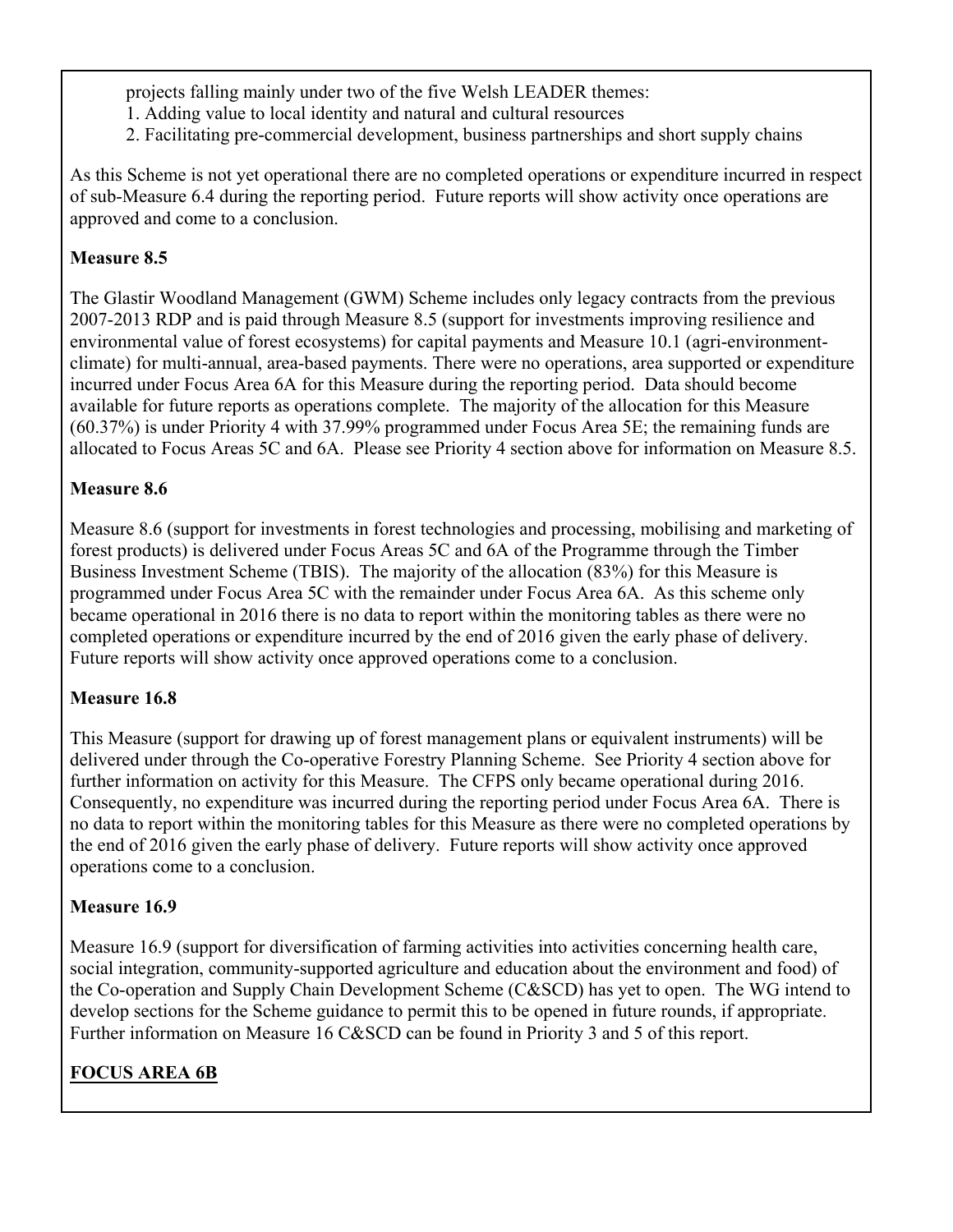### **Measure 7**

Measure 7 is delivered via a WG operated grant scheme called the Rural Community Development Fund (RCDF). Under RCDF the WG offers grants for eligible interventions designed to prevent and mitigate the impact of poverty in rural communities improving conditions which can lead to future jobs and growth. Measure 7 is delivered under three Focus Areas 5C, 6B and 6C with the majority of the financial allocation for the Measure programmed under Focus Area 6B. See Focus Area 6C for Measure 7.3 (broadband infrastructure) and Focus Area 5C for Measure 7.2 (investments of small scale infrastructure including renewable energy). The three objectives of RCDF are to:

- 1. Promote social inclusion, poverty reduction and economic development in rural areas.
- 2. Help those most deprived in rural Wales and those that have limited scope to change their circumstances.
- 3. Develop the resilience and capability of rural communities so that they are better able to cope with and adapt to change.

The RCDF Scheme was developed in co-production with the Community-led Local Development (CLLD) Consultation Group which has a membership of key external stakeholders including the Welsh Local Government Association (WLGA), the Wales Council for Voluntary Action (WCVA), Natural Resources Wales (NRW) and regional representatives of the LEADER LAGs. More information on the CLLD consultation Group can be found at Section 8 of this report. For the RCDF, the WG has a transparent two stage application process involving the submission of Expressions of Interest (EOI) followed by full project applications (for those successful at EOI). Applicants to RCDF are expected to discuss their proposals with their LEADER Local Action Groups (LAGs) before submitting their EOI(s) to the WG for appraisal. This is to allow the LAGs to check the proposal fits with their Local Development Strategy (LDS). EOIs submitted by the appropriate deadline will be assessed, scored and ranked in order of merit according to the published selection criteria. From these EOIs full project applications will be invited.

The Rural Development Division in the WG's Agriculture, Food and Marine Group is working in partnership with the Tackling Poverty team in the WG's Equality and Prosperity Department. The two teams have worked together to draft the Scheme documentation and to determine appropriate selection criteria which include four rurally specific "tackling poverty" criteria: Access to services, Fuel poverty, In-work poverty, Digital inclusion. The Tackling Poverty team provide policy comments on all EOIs and also during the appraisal of EOIs they undertake the second scoring of the four "tackling poverty" criteria.

To help potential applicants to RCDF the WG has published a Frequently Asked Questions (FAQ) document and the Wales Rural Network Support Unit (WRNSU) delivered a Periscope Live Streaming training event on the 24 May 2016 (now available on You Tube). The presentations were delivered by the policy leads from both the WG's Rural Development Division and Tackling Poverty team. The event was aimed at potential applicants and covered the EOI application form, process and best practice tips: http://gov.wales/topics/environmentcountryside/farmingandcountryside/cap/wales-ruralnetwork/events/rural-community-development-fund-live-periscope-event/?skip=1&lang=en

The LEADER LAGs within Wales operate to a thematic framework (developed in co-production). Activities under LEADER must be consistent with at least one of the five LEADER themes for Wales: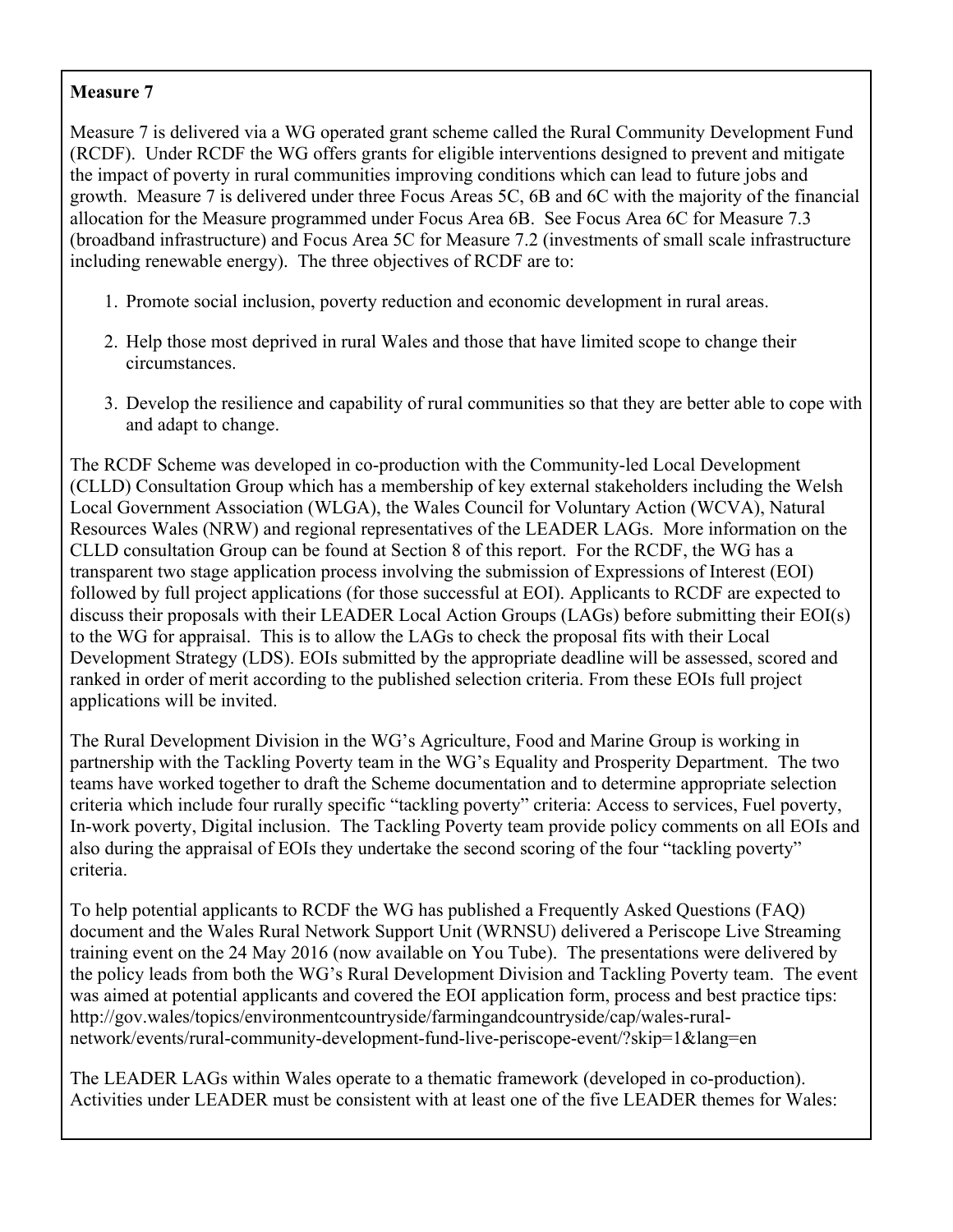- 1. Adding value to local identity and natural and cultural resources
- 2. Facilitating pre-commercial development, business partnerships and short supply chains
- 3. Exploring new ways of providing non-statutory local services
- 4. Renewable energy at community level
- 5. Exploitation of digital technology

The LEADER LAGs are therefore a key part of the "pipeline" for EOIs to enter the RCDF Scheme. The work of the LAGs to engage stakeholders, animate the territory, build capacity, pilot potential solutions to barriers/ways to maximise opportunities may lead to the identification of project proposals which require investment funding. Once the idea has been sufficiently developed an EOI can be submitted to RCDF. Having multiple, regular EOI rounds enables this cycle to work.

Under Measure 7.1 (support for the drawing up of development plans and protection and management plans) applicants must have access to a detailed plan to support their application to other elements of Measure 7 for an investment grant. The WG's CLLD Group has agreed that there is a logical progression from the engagement, capacity building and piloting activities undertaken via Measure 19 (LEADER) by the LAGs to Measure 7.1. The WG therefore proposes to hold one EOI call under Measure 7.1 for the submission of applications from the administrative bodies for LEADER LAGs who, if successful, will commission the drawing up of development plans and protection and management plans within their LAG's territory. The WG has included proposed changes as part of the first modification to the Programme's text to permit this approach. This was submitted to the European Commission in November 2016 for consideration.

In each of the three EOI Rounds for RCDF which took place during 2016 the WG opened sub-Measures 7.2, 7.3, 7.4, 7.5, 7.6 and 7.7. This was done to provide maximum flexibility for the true CLLD approach so that when a community had developed a project proposal or a suite of project proposals there would be an appropriate window open for them to submit their EOI(s). A "menu" approach was envisaged where a community might apply to more than one sub-Measure in the same Round or incrementally over time. For example, a community might want to apply under Measure 7.4 (support for investments in setting up, improvement or expansion of local basic services) to remodel their village hall to add a room designed to be used by peripatetic healthcare visitors permitting access to those services within the village. They might then come in under Measure 7.2 (investments of small scale infrastructure including renewable energy) to install a biomass boiler in the hall to reduce energy costs. They might also apply under Measure 7.7 (support for investments targeting the relocation of activities and conversion of buildings / other facilities to improve quality of life / environmental performance of the rural settlement) to convert a redundant building into a biomass store.

It has become apparent, however, that the result of this CLLD approach reflects the experience under the LEADER Measure in that far fewer project proposals are coming forward naturally in relation to broadband or to energy saving and community-based renewable energy generation. The majority of EOIs relate to Measures 7.4, 7.5 or 7.6. As Measure 7.2 and Measure 7.3 feed different Focus Areas to the other sub-Measures there is a possibility that the WG may under-achieve against targets in relation to FA5C and FA6C. There could be a number of reasons for the low take-up:

- Existing (and new) initiatives outside the RDP may be sufficient and there may be no need for RDP intervention.
- With regard to the renewable energy sub-Measure, communities may be choosing to forego RDP investment in favour of benefitting from the Feed-In Tariffs.The Feed-In Tariffs (also known as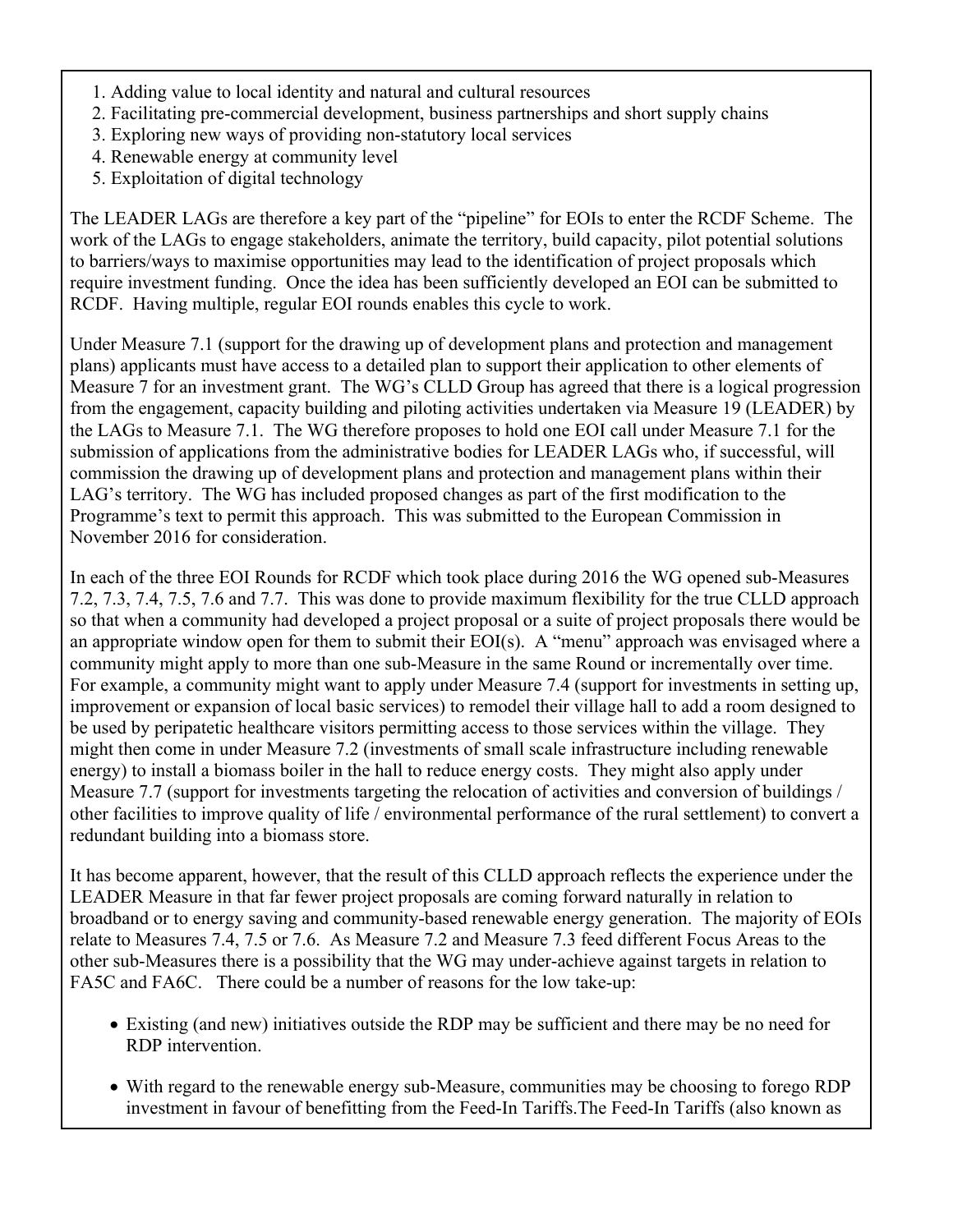FITs) are payments to ordinary energy users for the renewable electricity they generate.

• The appetite and need may still exist but the projects under Measure 7.2 and Measure 7.3 may require a longer time-scale and increased technical input during the development phase and may be still in the design stage, aiming to submit under a future EOI window.

The WG has discussed with the CLLD Consultation Group the possibility of having EOI Rounds targeted only at Measure 7.2 and Measure 7.3 but will observe the outcome of EOI Rounds 4 and 5 scheduled for 2017 before reaching a decision.

To try to encourage and inform the LEADER LAGs the Wales Rural Network held a Renewable Energy thematic event on 15 April 2016 for the LEADER LAGs (hosted by Cadwyn Clwyd Cyfyngedig – the Administrative Body for three LAGs). The event was attended by 42 delegates. Information can be found here: http://gov.wales/topics/environmentcountryside/farmingandcountryside/cap/wales-ruralnetwork/events/58281996/?lang=en

During 2016 the WG held three Expression of Interest rounds for the RCDF scheme under Measure 7 with EOI windows closing on the 31 January 2016, 30 June 2016 and 31 October 2016. The indicative budget allocations for the first three EOI Rounds were:  $\epsilon$ 7.5m (£6m),  $\epsilon$ 5m (£4m) and  $\epsilon$ 3.75m (£3m) respectively. A total of 317 EOIs were received in the first three EOI Rounds. The indicative budget allocations for the first two Rounds were heavily oversubscribed. 163 project proposals passed forwards to the full application stage. During 2016 there were 296 EOIs received under Focus Area 6B in the first three EOI Rounds of which 151 progressed to the full application stage. There is no data to report within the monitoring tables for Measure 7 as there were no completed operations during the reporting period given the early phase of delivery. Future reports will show activity once approved operations come to a conclusion.

## **Measure 7.5**

The capital support grant scheme 'Tourism Amenity Investment Support (TAIS) Scheme – Rural will be delivered under Measure 7.5 (support for investments for public use in recreational infrastructure, tourist information and small scale tourism infrastructure) and report under Focus Area 6B of the Programme. The scheme will offer small-scale investment to improve the signposting of touristic sites, to construct and modernise tourism information centres, to provide visitor information and guidance. Support will also be given for the support of the construction of shelters and safety facilities linked to soft-tourism and the establishment of e-booking systems for tourist services Investments will be supported for the development of soft tourism with its basic strong features (small scale, locally specific product, local ownership and labour, local business linkages, strong social-cultural affinities, limited negative environmental impact).

Although this scheme has yet been commenced activity under this Measure it is the intention during Spring/Summer 2017 to launch the scheme to develop small scale tourism and recreational infrastructure. Its objective will be to enhance the visitor experience at key tourism destinations through what may be individually small but collectively significant improvements to visitor amenities and the local environment in support of local tourism destination management plans and the national tourism strategy. Applications for the grant will be invited from third and public sector organisations.

This planned activity under Measure 7.5 will complement the tourism business development activity under Measure 6.4. Measure 7.5 will support investments in recreational and tourism infrastructure which demonstrate clear links to health, education or employment prospects for people living in the most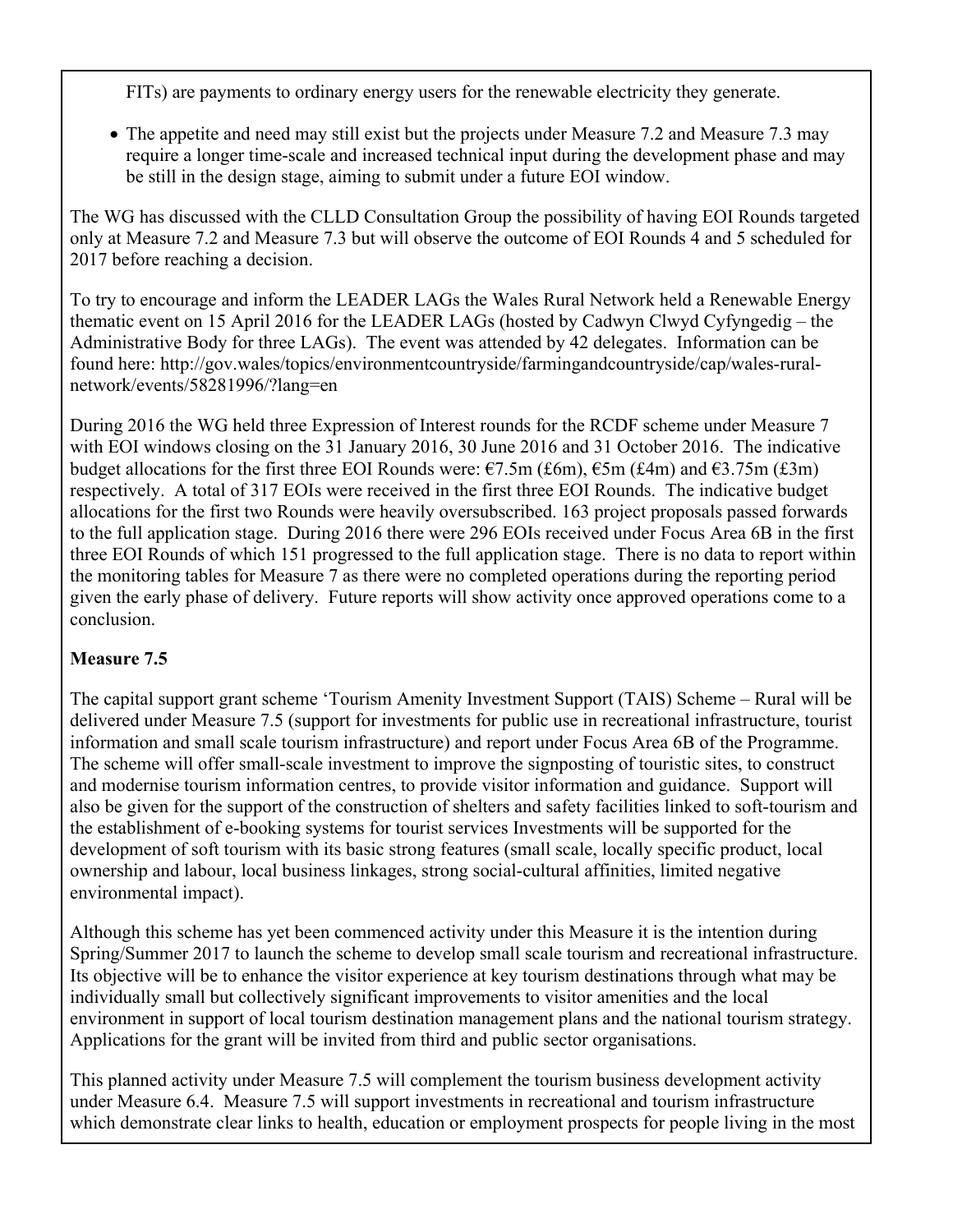sparsely populated areas in Wales. This activity is intended particularly to contribute to tackling rural poverty and to improving the quality of life for households on low-incomes. There were no completed operations or expenditure incurred in respect of this Measure during the reporting period.

## **Measure 16.2 & 16.9**

Measure 16.2 (support for pilot projects and for the development of new products, practises, processes and technologies) and Measure 16.9 (support for diversification of farming activities into activities concerning health care, social integration, community-supported agriculture and education about the environment and food) are delvered as part of the Co-operation and Supply Chain Development Scheme (C&SCD). Measure 16.9 has yet to open.

There were two EOI Rounds during 2016 which opened Measures 16.2 and 16.4 only. Each round had an indicative budget allocation of £6m. Over the two EOI rounds in 2016 the WG received 38 EOIs under M16.2, of these 16 of which passed on to the full application stage.

Measure 16.2 covers two subjects "*pilot projects*" and "*development of new processes, techniques*". The latter is restricted to agriculture, food and forestry sectors. Pilot projects aren't sector specific as long as they contribute towards rural development objectives. This makes it attractive to organisations interested in wider rural development, including the LEADER Local Action Groups (LAG). As Measure 16 was modelled on LEADER it is inevitable that there are similarities between Measure 19 and Measure 16. As LAGs complete pilot activity which proves successful they often look for ways to "roll out" or "scale up" the work. Measure 16 is one of the only parts of the RDP which contains revenue funding and relatively large amounts of money are available to a single project. The WG is starting to receive bids under Measure 16.2 "pilot projects" which are uncovering a grey area between LEADER and Measure 16.2. If a concept has already been successfully piloted via LEADER can it still be considered a pilot under Measure 16.2 when operated over e.g. a larger geographical area or over additional sectors? It is demotivating to LAGs if Measure 16.2 "pilot projects" is seen as a rival scheme. The WG is looking at each example on a case by case basis to try to get the best from both Measures without duplication of funding or activity occurring.

Further information on Measure 16 C&SCD can be found in Priority 3 and 5 this report.

## **Measure 16.2**

The CTA Community Transport Solution will be delivered under Measure 16.2 (support for pilot projects). It is anticipated that this operation will commence activity during 2017. As such there were no completed operations or expenditure incurred in respect of this Measure during the reporting period. As the CTA Community Transport project is not yet operational there is no data to report within the monitoring tables. Future reports will show activity once operations are approved and come to a conclusion.

## **Measure 16.3**

Under Measure 16.3 (other co-operation among small operators in organising joint work processes and sharing facilities and resources, and for developing/marketing tourism) the Regional Tourism Network and Marketing Support scheme will be delivered. It is the intention during 2017 to launch the Scheme. The principal aim will be to increase the profitability and resilience of the individual SME businesses engaged. In particular it will encourage development of new practices and processes in rural small businesses including shared activity and facilities, with a view to business efficiency, and to develop local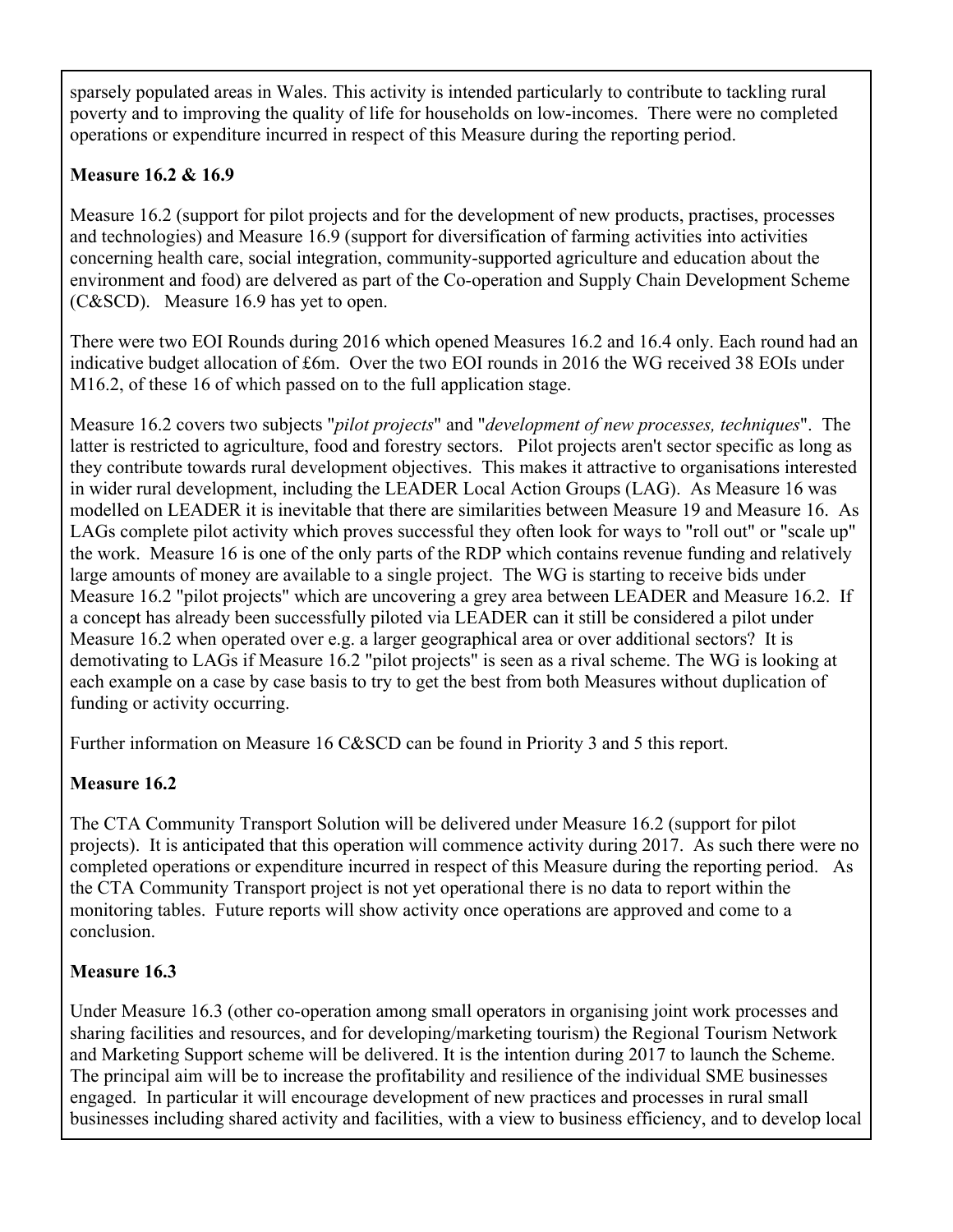tourism opportunities. This scheme will consist of two separate projects providing two distinct types of activity:

- revenue support for collaborative projects to develop opportunities and products within tourism destinations,
- increased marketing of Wales to a chosen audience to increase visitor numbers into rural areas

The scheme's beneficiaries will include; tourism industry sectorial partnerships, groups and consortia, individual private sector tourism organisations, third sector and Local Authorities / National Park Authorities who are working in partnership or on behalf of the private sectorial partnerships, groups and consortia, Local Authorities and National Park Authorities, also tourism Associations, third sector and private sector organisations working on behalf of Destination Management Partnerships. There were no completed operations or expenditure incurred in respect of Measure 16.3 during the reporting period.

## **Measure 19: LEADER**

Measure 19 of the Programme is delivered via the LEADER scheme and directly feeds Focus Area 6B. There are 18 LEADER Local Action Groups (LAGs) in Wales, covering eligible wards in 21 of the 22 Local Authority areas in Wales. Some of these LAGs are very experienced and have delivered LEADER over successive Programme periods (some since the first LEADER initiative), others are new to LEADER in the 2014-2020 period. Preparatory support was made available where required. Some Administrative Bodies service more than one LAG.

The WG opted for LAG Selection of projects including for the Co-operation sub-Measure 19.3 and has approved budgets for the LAGs over the seven year period of their Local Development Strategies (LDS). The WG monitors progress during implementation and attends LAG meetings of each LAG at least once per annum. LAG Implementation began in mid-2015.

The LEADER LAGs in Wales operate to a thematic framework (developed in co-production). Activities under LEADER must be consistent with at least one of the five LEADER themes for Wales:

- 1. Adding value to local identity and natural and cultural resources
- 2. Facilitating pre-commercial development, business partnerships and short supply chains
- 3. Exploring new ways of providing non-statutory local services
- 4. Renewable energy at community level
- 5. Exploitation of digital technology

The LEADER Scheme was developed in co-production with the LEADER task and finish Group (active during the development of the Programme) which discussed, for example, how to arrive at an acceptable methodology to create the indicative budget allocations for each LAG area. The LEADER task and finish Group approach was seen as successful so it developed into the current Community-led Local Development Consultation Group which has a membership of key external stakeholders including the Welsh Local Government Association (WLGA), the Wales Council for Voluntary Action (WCVA), Natural Resources Wales (NRW) and regional representatives of the LEADER LAGs. The Group meets regularly to discuss matters mainly relating to Measures 7 and 19 and has an ongoing liaison role during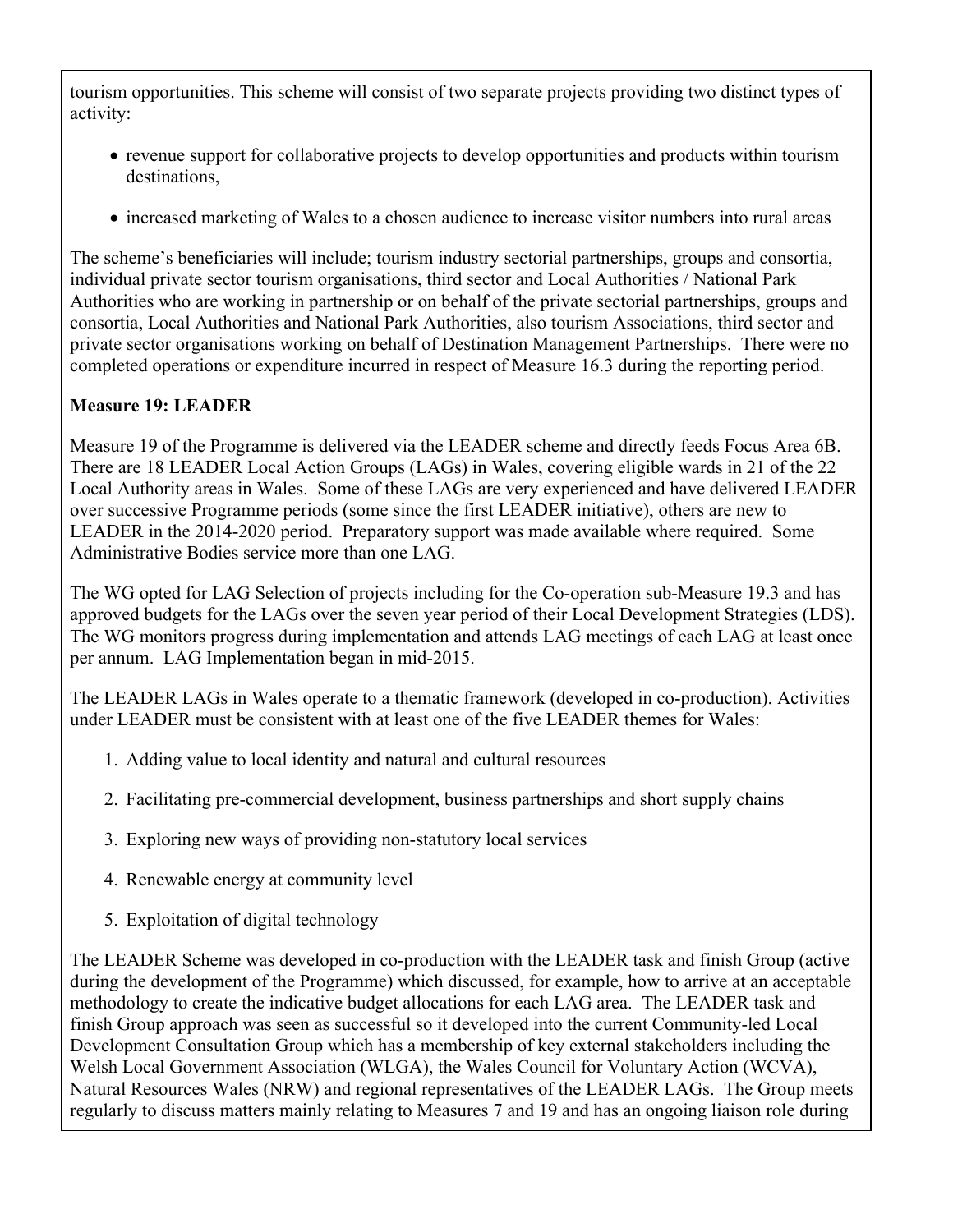the implementation period. The WG consulted the CLLD Consultation Group on the draft Scheme Guidance, local-level evaluations, training and development for LAG members and staff. More information on the CLLD Consultation Group can be found in Section 8 of this report.

The LEADER LAGs are a key part of the "pipeline" for community-led project proposals entering other schemes in the RDP. The most obvious example of this is the Rural Community Development Scheme (Measure 7). The work of the LAGs to engage stakeholders, animate the territory, build capacity, pilot potential solutions to barriers/ways to maximise opportunities may lead to the identification of project proposals which require investment funding. Once the idea has been sufficiently developed an Expression Of Interest (EOI) can be submitted to the WG under the Rural Community Development Scheme. The WG also shares all EOIs received with the LAGs asking them to check fit with their LDS.

Activities under LEADER must be consistent with at least one of the five LEADER themes for Wales. Fewer project proposals are coming forward naturally in relation to broadband or to energy saving and community-based renewable energy generation. Also, as is usual with LEADER, there are very few inter-territorial or trans-national Co-operation projects yet approved by the LAGs although ideas are being developed.

To try to encourage and inform the LEADER Local Action Groups in the Wales Rural Network held a Renewable Energy thematic event on 15 April 2016 for the LEADER LAGs (hosted by Cadwyn Clwyd Cyfyngedig – the Administrative Body for three LAGs) and also a workshop on the third August focussing on LEADER Co-operation Measure and Theme 5 of the Welsh LEADER Programme "Exploitation of Digital Technology" with presentations by WG officials from the Superfast Broadband Exploitation programme.

The WG decided to deliver the LEADER Scheme in Wales on a "no-Aid" basis. LAGs can animate their territories, engage stakeholders, build their capacity to identify barriers to development and opportunities, network, co-operate, undertake pre-commercial pilots and disseminate the results. The LAGs are not, however, permitted to give a grant to a commercial business for activity which would constitute State Aid. They are, instead, to sign-post those businesses to support which is available from the mainstream or from other schemes under the RDP (which have appropriate State Aid cover in place). This is a change from the way LEADER operated under the 2007-2013 RDP for Wales and some LAG Administrative Bodies have found it hard to understand and to adjust. The Wales Rural Network held a State Aid Workshop on the 23 February 2016 to develop the skills and understanding of LAG Admin Body staff in relation to correct identification of State Aid when developing/considering project ideas. The WG has also issued State Aid Q&As and provided ongoing support to LAG Admin bodies.

Activity has taken place on the ground under the LEADER Scheme but this is not yet reflected in the expenditure. The WG offered the LAG Admin Bodies the opportunity to use Simplified Cost Options and a workshop held for LAG Administrative Bodies on the 21 April 2015. During discussions about the first proposed amendment to the RDP, the WG has been involved in negotiations with DG AGRI about the WG's Simplified Cost Options Guidance. These discussions have now ended and claims have been invited from the LAGs.

The WRNSU has established a LAG Projects Database and so far the LAGs have provided information on 284 projects to date:

http://gov.wales/topics/environmentcountryside/farmingandcountryside/cap/wales-rural-network/localaction-groups/local-action-group-projects-directory/?lang=en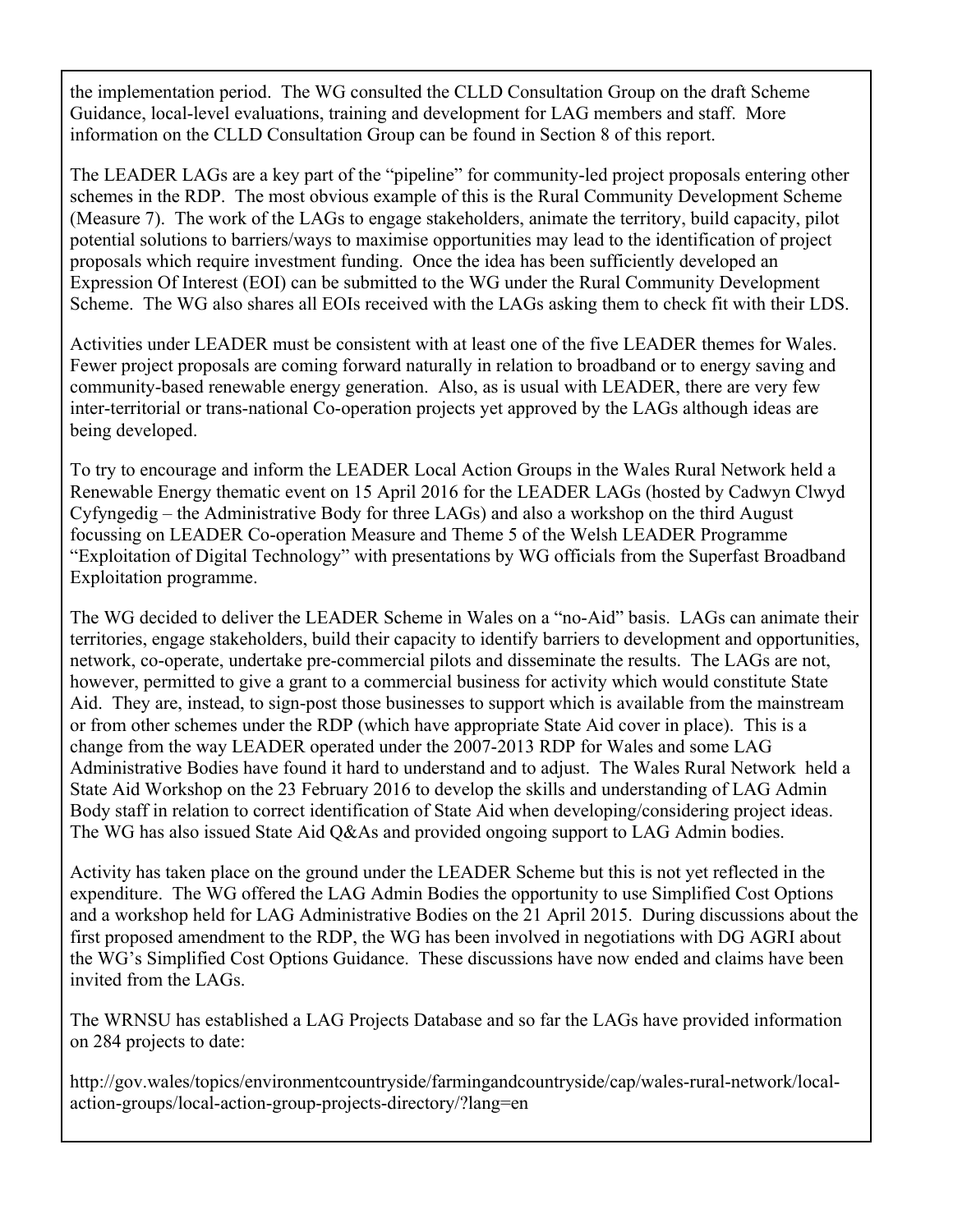The WRNSU delivered events specifically for the LEADER LAGs including a State Aid Workshop, Renewable Energy thematic event hosted by Cadwyn Clwyd Cyfyngedig, along with a LEADER workshop focussing on LEADER Co-operation Measure and Theme 5 of the Welsh LEADER Programme "Exploitation of Digital Technology". More information on these events can be found under Section 4.

## **FOCUS AREA 6C**

## **Measure 7.3**

Measure 7 is delivered via a WG operated grant scheme called the Rural Community Development Fund (RCDF). Under RCDF the WG offers grants for eligible interventions designed to prevent and mitigate the impact of poverty in rural communities improving conditions which can lead to future jobs and growth. Measure 7.3 (broadband infrastructure) of the RCDF Scheme is programmed under Focus Area 6C. During 2016 nine Expressions of Interest were received under Focus Area 6C in the first three EOI Rounds of which seven progressed to the full application stage. There is no data to report within the monitoring tables for Measure 7.3 as there were no completed operations during the reporting period given the early phase of delivery. Future reports will show activity once approved operations come to a conclusion. Please see Focus Area 6B section above for more information on Measure 7 and the Rural Community Development Fund (RCDF).

*European Commission Currency Converter – exchange rates 2016 monthly*

| <i>MONTH</i>      | <i>EUR/GRP</i> |
|-------------------|----------------|
| January 2016      | 0.73799        |
| February 2016     | 0.76228        |
| <b>March 2016</b> | 0.78745        |
| April 2016        | 0.7858         |
| May 2016          | 0.77838        |
| June 2016         | 0.76125        |
| <i>July</i> 2016  | 0.8255         |
| August 2016       | 0.8422         |
| September 2016    | 0.8517         |
| October 2016      | 0.86138        |
| November 2016     | 0.89905        |
|                   |                |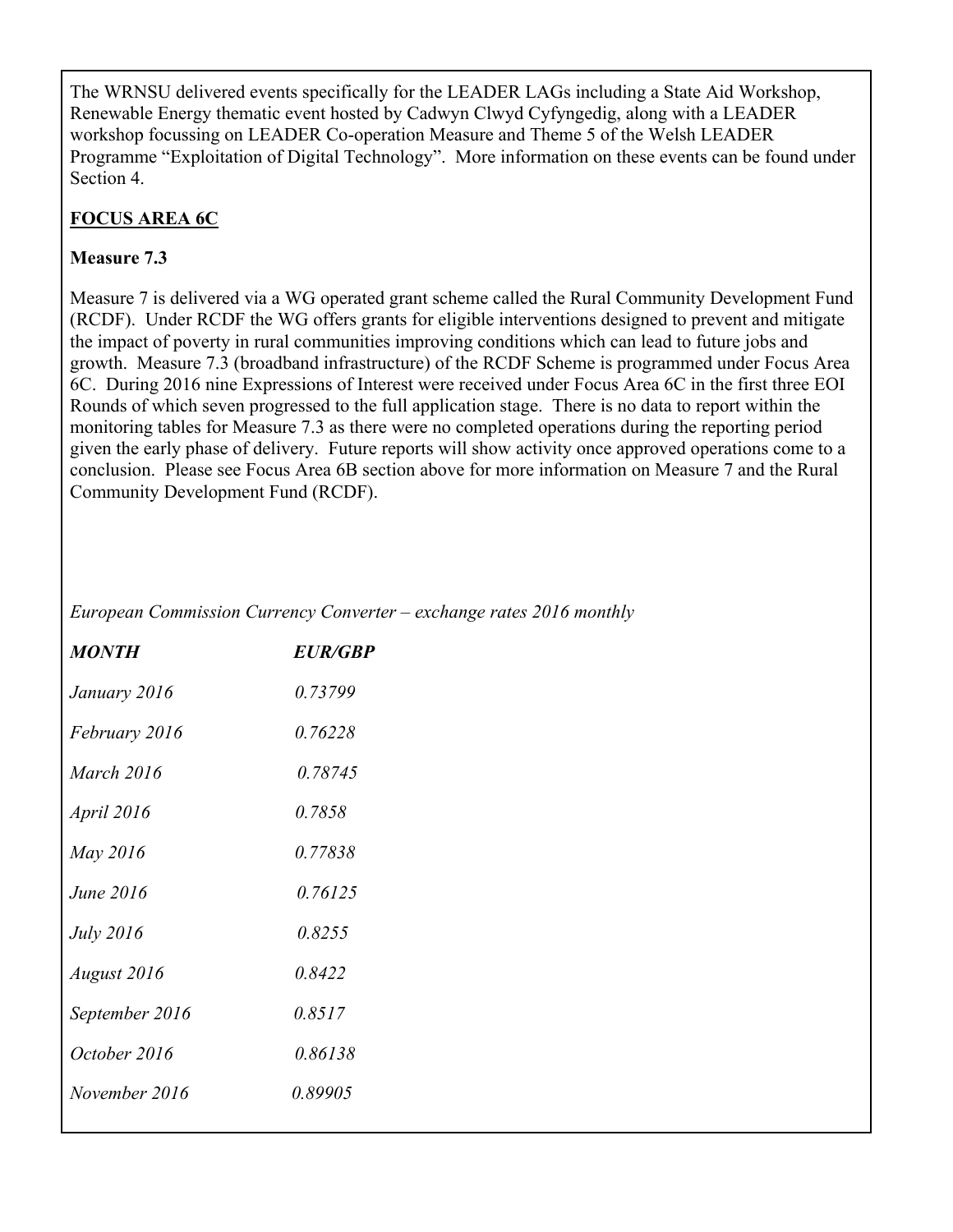*December 2016 0.84815*

The planning rate of  $\epsilon$ 1 = £0.8 has been used for all commitments / allocation values within this report

### **1.d) Key information on achievements towards the milestones set in the performance Framework based on Table F**

The Performance Framework is one of the tools to achieve the result-orientation of the ESI Funds, including the EAFRD. A set of milestones and targets is defined for each priority in a programme. The achievements of milestones are assessed in 2019 (performance review) against achievements as of end 2018. The Performance Framework consists of a set of financial and output indicators mainly issued from the rural development monitoring.

For each of the Measures selected in the Wales' Rural Development Programme a budget is allocated and targets set for each discrete activity (e.g. a Scheme or direct application) within it for what is expected to be delivered under a given Focus Area. These targets are monitored throughout each year and achievements towards them are included in the regular progress reports to the ESI Programme Monitoring Committee. This monitoring ensures that money is being spent in the way which WG planned for the Programme and intended activities are delivered.

It should be noted the first modification to the Programme submitted late 2016 to the European Commission proposed amendments to the Performance Framework in light of funding adjustments and refocus of Programme priorities going forward. This includes the removal of Measures 4.3 and 6.1 along with Focus Area 2B which will have an impact on the targets shown within the Performance Framework.

There is limited progress shown in table F (Performance Framework) for the reporting period due to early phase in delivery for the Programme. As outcomes from EOI windows during 2016 and 2017 are transposed into approved operations and these come to a completion, a more accurate reflection of programme delivery will be reported with future reports demonstrating this progress.

There are apparent divergences for Priorities 4 and 5 values within the Performance Framework table between public expenditure (6.99% and 2.66% respectively) and area (90.08% and 66.71% respectively) under this Programme. The majority of the difference between area covered and spend percentage values is due to the full area recorded as realised when the first annual payment is made, but only the first year of payments being recorded as realised expenditure within the table. Further to this, there are a number of contracts signed under the previous programme, including N+2 to 2015, which were transitioned to the new regulations under the new Programme, now being funded using new Programme money. These 'old' legacy contracts amounted to an area of 417,000ha, 38.58%, for Priority 4 of the total area and an area of 45,000ha, 44.2%, for Focus Areas 5D and 5E of the total area of all 'old' and 'new' contracts now supported under this programme.

Close monitoring of approved operations and agreements will continue to ensure expected outcomes are delivered against the Performance Framework, milestone values will be reviewed in light of any financial adjustment and subsequent impact on delivered activity as part of any future Programme modification. The Welsh Government can confirm, based on EOI windows thus far, that the WGRC- RDP2014-2020 is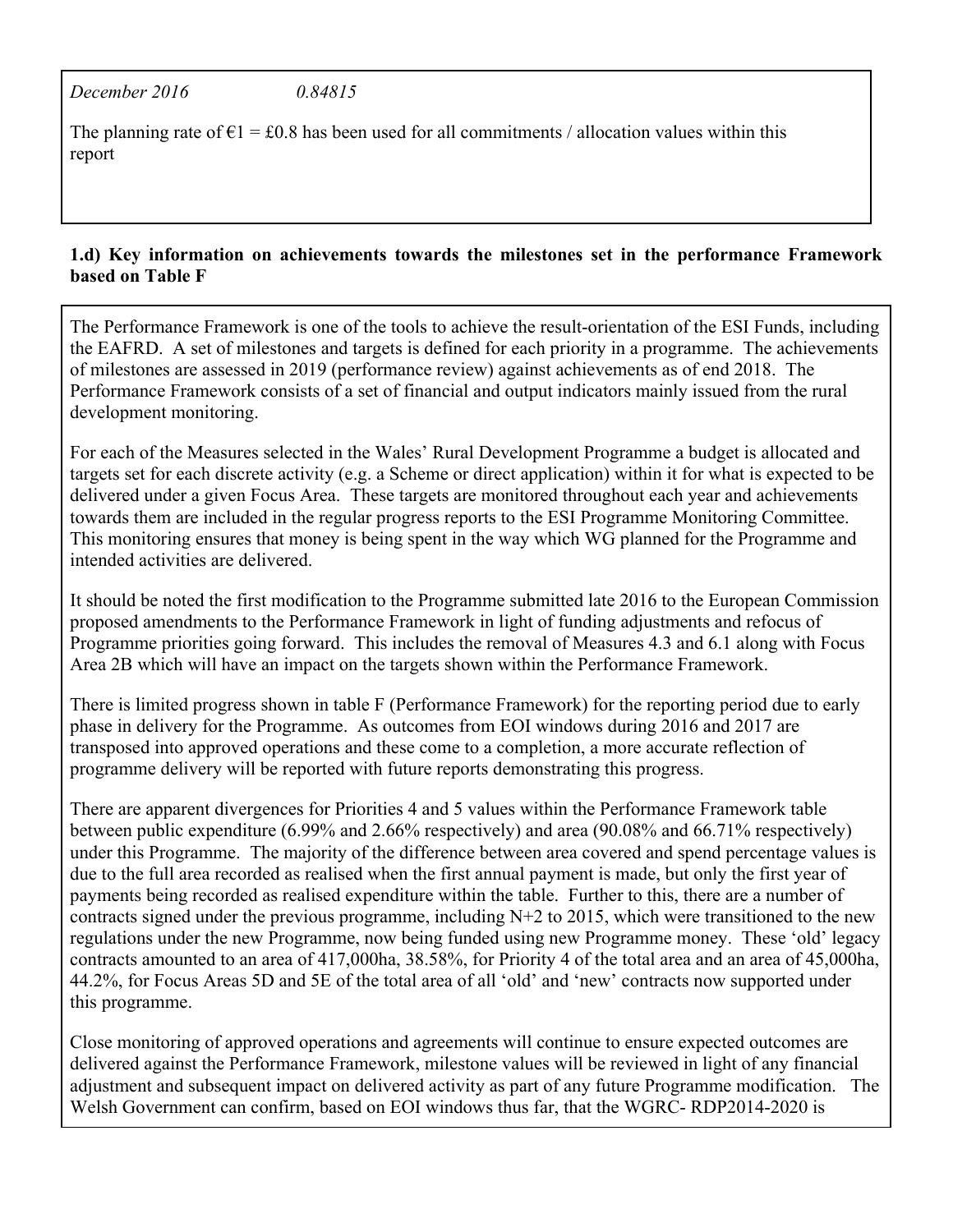currently on course to achieve the milestones as set out in the revised Performance Framework.

A list of approved operations under the WGRC-RDP2014-2020 can be found on the web pages for the Programme:

http://gov.wales/topics/environmentcountryside/farmingandcountryside/cap/ruraldevelopment/wales-ruraldevelopment-programme-2014-2020/?lang=en

## **1.e) Other RDP specific element [optional]**

NOT APPLICABLE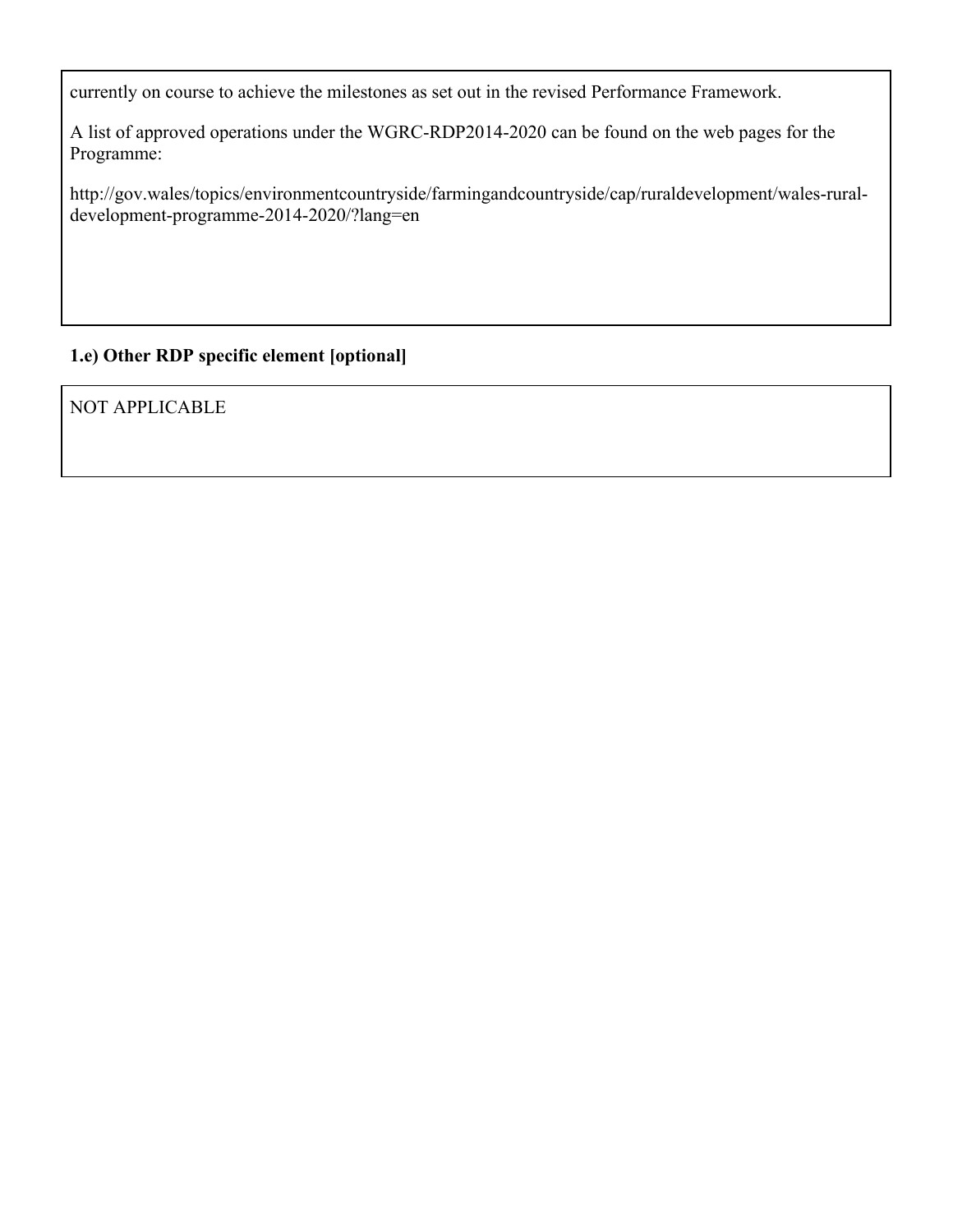## **2. THE PROGRESS IN IMPLEMENTING THE EVALUATION PLAN.**

### **2.a) Description of any modifications made to the evaluation plan in the RDP during the year, with their justification**

**1. Objectives and purpose**: The objectives and purpose of the Evaluation Plan both remain the same; no additional Programme-specific objectives have been added. It should be noted that as part of the first Programme modification submitted in late 2016 it was proposed that all references made throughout the Evaluation Plan to the '*Research, Monitoring and Evaluation team*' (RME) should be amended to the '*Strategy team*'. The RME Research, Monitoring and Evaluation team was renamed as the Strategy Team in March 2016. This change of name reflects the intention for the team to have a stronger role in helping the Managing Authority use its monitoring data and evaluation findings to improve the design and delivery of the Programme. The main focus of the team is to provide guidance and advice on monitoring and evaluation across the ESI Funds, including the delivery of the Evaluation Plan.

**2. Governance and coordination:** As part of the Programme modification submitted in late 2016 it was proposed to add in an explanation to the Evaluation Plan on the renaming of the former RME team (see Section 2a).

It was initially proposed that the modification to the Evaluation Plan included some additional text on the ESI Strategy Group monitoring the follow-up of evaluation findings. The ESI Strategy Group has since been disbanded as the group's primary objective was to develop an ESI Integration Strategy which has been completed. The various strands of the ESI Integration Strategy are being taken forward by other groups (including the Monitoring and Evaluation Advisory group (MEAG)). The ESI Programme Board is now the key group for ESI-wide issues and it will monitor the implementation of the Integration Strategy and the Evaluation Log (where it covers ESI-wide issues) will be reviewed by this group. The modification submitted in late 2016 proposed to amend this section of the Evaluation Plan to reflect that the ESI Programme Board will be reviewing evaluation findings.

The late 2016 modification of the Evaluation Plan proposed to add text to explain the role of the new MEAG, formerly the Evaluation Advisory Group (EAG). This group is now known as MEAG as their remit includes review of the Strategy Team's work on monitoring as well as evaluation. This will help to ensure that the monitoring system captures the necessary information for evaluation purposes.

**3. Evaluation topics:** Text has been added on the Strategy Team's intention to undertake an Agri-Insurance Feasibility Study as part of the modification submitted in late 2016. This study will support additional Programme management needs that have arisen since the drafting of the Evaluation Plan. This study will explore the feasibility of introducing insurance options to redeem and/or restore agricultural production, following extreme weather and/or catastrophic weather events.

The late 2016 Programme modification proposed to remove the triennial surveys of rural businesses, communities and households from the Evaluation Plan. These triennial surveys were undertaken by the former Wales Rural Observatory during the 2007-2013 Programme to support broader policy requirements (rather than directly supporting the operational needs of the Programme). It is no longer a WG commitment to undertake these surveys and evaluation activity will focus on the Programme and its Measures. The removal of the triennial surveys from the Evaluation Plan has led to a saving of €340,000.

It is also proposed to remove the text on undertaking evaluation work for future preparations for post-2020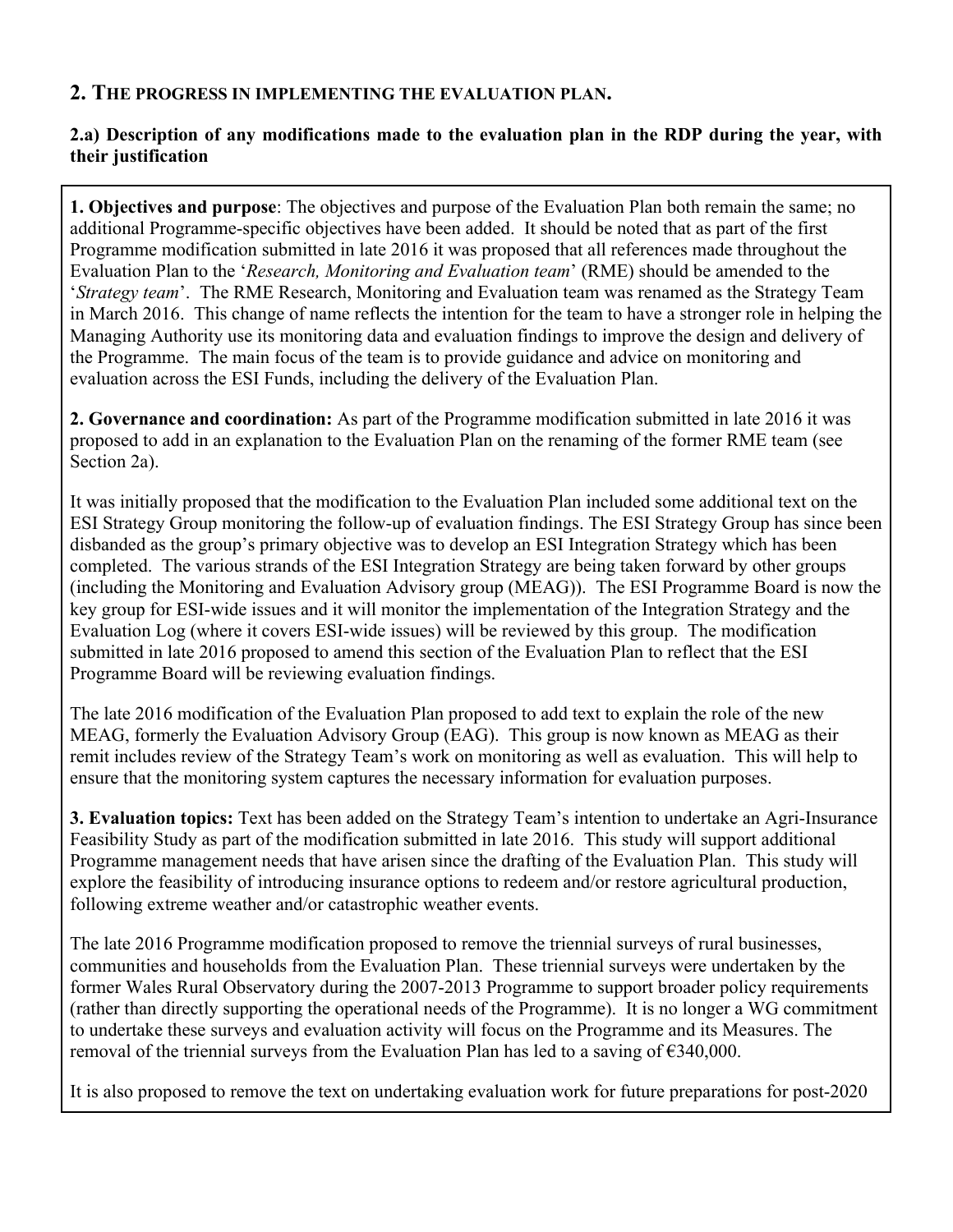European Programmes, due to EU transitioning.

The section on 'progress made in implementing the Evaluation Plan' in the 2015 AIR outlined plans to undertake an Ex Ante Assessment of Financial Instruments. It should be noted that this study will no longer be undertaken as there are no longer plans to implement Financial Instruments in the WGRC-RDP 2014- 2020. Accordingly, the Financial Instruments Ex Ante Assessment has not been included in the modification of the Evaluation Plan.

**4. Evaluation activities:** The evaluation activities set out in the Evaluation Plan remain the same, with the proposed addition of the Agri-Insurance Feasibility Study, which has been included in the 2016 Programme modification. It has been proposed that the triennial surveys of rural communities, businesses and households are removed from the Evaluation Plan as part of the modification submitted in late 2016.

**5. Data and information management:** No modifications have been made to this section of the Evaluation Plan.

**6. Timeline:** The timeline in the Evaluation Plan remains the same, however, the Agri-Insurance Feasibility Study has been added to the timeline as part of the late 2016 Programme modification. This study will report in early 2018. It has also been proposed in the Programme modification that the triennial surveys on rural communities, households and businesses will be removed from this section of the Evaluation Plan.

**7. Communication of evaluation results**: Changes in the communication strategy; eg targeting recipients to make results of evaluation activities more accessible, in communication channels/means or in the procedures/mechanisms used to follow-up the findings and recommendations from evaluations.

The table on target audiences for evaluation has been amended as part of the late 2016 Programme modification to include the use of the WRN's Twitter account and newsletter as additional communication channels to promote evaluation findings. The table has also been amended to include an Evaluation Log which the Strategy Team will maintain to capture Programme managers' responses to evaluation recommendations. This has been introduced as a mechanism for the team to follow-up actions taken as a result of evaluation recommendations with key staff.

**8. Resources:** Changes in the resources to implement the evaluation plan, including financial, human, IT, data as well as in the capacity building activities. Amendments have been made in this section as part of the first Programme modification to reflect that the triennial surveys and research and evaluation contingency fund are no longer included in the Technical Assistance (TA) budget for monitoring and evaluation. See Section 9.3 of the Evaluation Plan for an explanation of the removal of the triennial surveys. The TA budget for evaluation has been reviewed to ensure it is sufficient to deliver the evaluation plan.

Some further amendments to this section of the Evaluation Plan have also been proposed in the 2016 modification. These set out the functional independence of the Strategy Team from the Managing Authority. The changes provide confirmation that the Strategy Team is located in a different Directorate of the WG to the Managing Authority (MA). Further information has also been provided on the Strategy Team's research staff membership of the Government Social Research (GSR) Profession. The work and independence of GSRs in the WG is overseen by the Chief Social Research Officer. Given the functional independence of the Strategy Team, the team has undertaken in-house research to explore the implementation of the WGRC-RDP 2014-2020 for the 2016 Annual Implementation Report (AIR). This research has been undertaken in-house as it is not effective to procure evaluation work given the early stage of the Programme's implementation.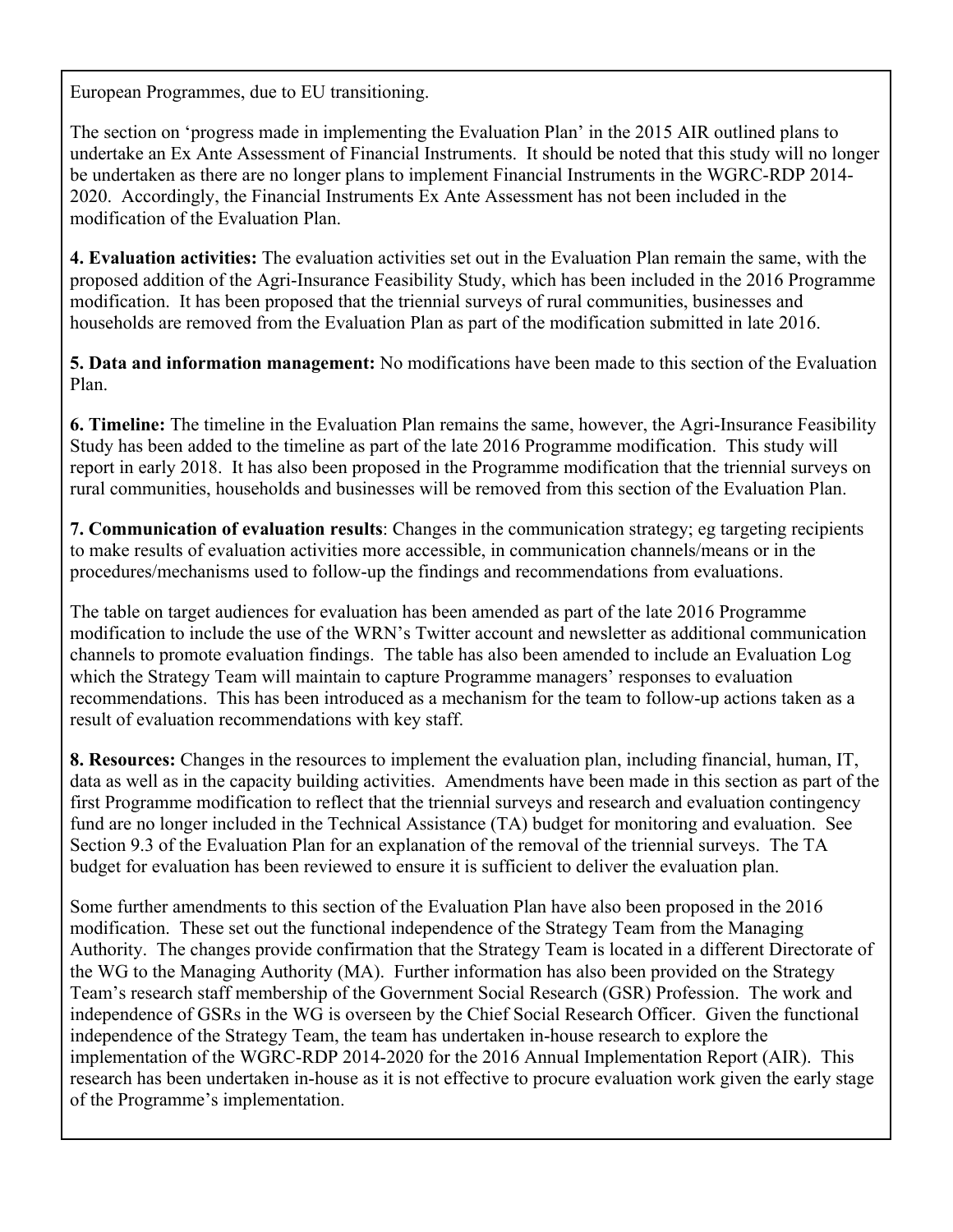### **2.b) A description of the evaluation activities undertaken during the year (in relation to section 3 of the evaluation plan)**

Describe activities/problems encountered/solutions in relation to:

#### **1. Preparing and conducting the assessment of the contribution of the RDP to rural development priorities, of programme results and impacts, including a description of evaluation approach and methods chosen.**

The approach towards assessing the contribution of the WGRC-RDP 2014-2020 to rural development priorities, Programme results and impacts remains the same as envisaged in the Evaluation Plan. The Strategy Team has had discussions with the WG's Agricultural Statistics team on piloting some analytical work using datasets from the 2007-2013 RDP to explore the potential to use more robust approaches to establishing the counterfactual. It is anticipated that this analysis would involve data from the previous Farming Connect scheme and the Glastir schemes from 2012 onwards. This pilot analysis will help to inform the approach taken to impact analysis in the WGRC-RDP 2014-2020.

### **2. Preparing and conducting the evaluation of:**

### *- thematic issues (including those addressed by sub-programmes),*

Currently, the Evaluation Plan does not specify thematic issues. It continues to be the intention of the Strategy Team to liaise on an ongoing basis with Programme and scheme managers to identify relevant thematic issues to be captured by evaluations as they arise in the implementation and delivery of the Programme.

### *- cross-cutting issues (sustainable development, climate change and innovation),*

The successor to the Glastir Monitoring and Evaluation Programme – the Environment and Natural Resources Monitoring and Modelling Programme (ERAMMP) will provide evidence on the cross-cutting issues of sustainable development and climate change. Evidence on areas of innovation in the Programme will be captured on an ongoing basis in the evaluations named in the evaluation plan. Programme and scheme-level evaluations will include an objective to explore innovative practices.

### *- the National Rural Networks,*

The approach to evaluating the Wales Rural Network (WRN) remains as in the Evaluation Plan. Towards the end of the Programme period, an evaluation of the WRN will be commissioned. This evaluation will provide an assessment of the outputs, results and impact of the Network. This evaluation will be conducted in accordance with the Evaluation Helpdesk's guidance document on National Rural Network (NRN) Evaluation. Given the interactive nature of the interventions delivered by the WRN, it is crucial that evidence on both the formal and informal associated networks is captured.

The dedicated evaluation of the WRN will be complemented by a suite of other evaluation work. For example, the evaluations undertaken by the LEADER Local Action Groups (LAGs) will provide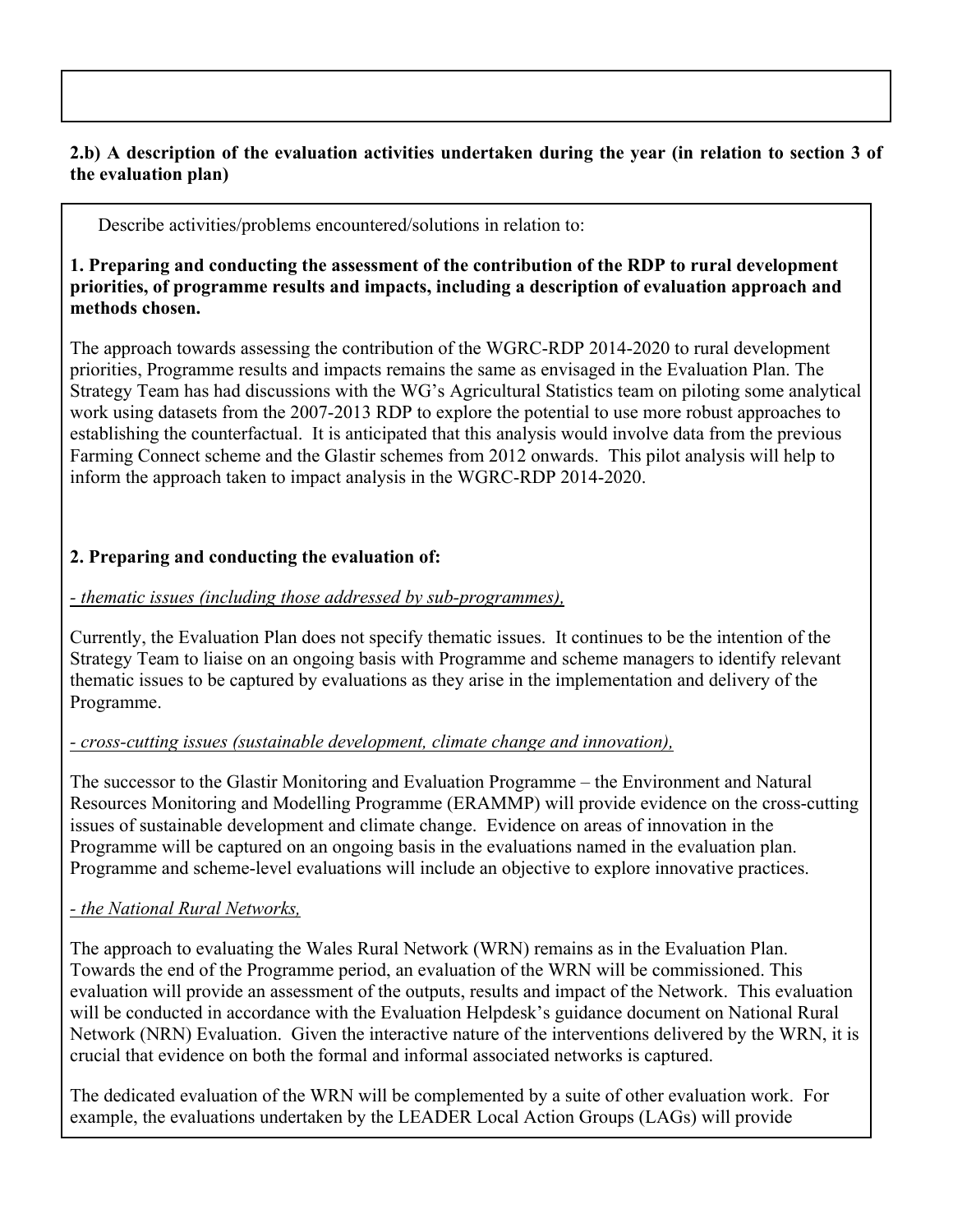evidence on their networks and their interactions with the WRN. Scheme-level evaluations will capture evidence on the effectiveness of scheme communications activities.

The Strategy Team attended a UK NRN workshop on evaluating NRNs in the 2014-2020 RDP. As part of this workshop, WG outlined its approach to evaluating the WRN.

In addition, the in-house research conducted by the Strategy Team for this Annual Report has provided a qualitative assessment of the implementation of the WRN in the early phase of the WGRC-RDP 2014- 2020.

In terms of the 2007-2013 Rural Development Plan, the WRN was evaluated by the Strategy Team, as part of the Ex Post Evaluation. The evaluation synthesised existing evidence (previous evaluations and monitoring data) and was supplemented by interviews with WG officials and key stakeholders. An online survey was also carried out with stakeholders. The Ex Post Evaluation found that the WRN helped to facilitate communication between stakeholders. However, the Network played less of a role in exchanging information with other RDPs and at EU level. Although the WG provided a sound rationale for the approach taken, stakeholders felt that the WRN's placing within government reduced its effectiveness.

## *- the contribution of CLLD strategies to RDP objectives, the added value of LEADER, etc.*

The Strategy Team has produced an updated version of the evaluation guidance for LEADER Local Action Groups (LAGs). This guidance is part of the team's efforts to build the monitoring and evaluation capacity of the LAGs for the new Programme. The document guides the LAGs through the evaluation process.

In particular, it:

- Provides the rationale for evaluation of LEADER and it places evaluation within the context of European Commission and WG requirements;
- Outlines practical approaches and tools for undertaking evaluations; and
- Includes practical advice on designing, commissioning and implementing effective evaluations.

The LEADER evaluation guidance can be found on the WRN's webpages at: http://gov.wales/topics/environmentcountryside/farmingandcountryside/cap/wales-ruralnetwork/publications/evaluation-guidance-for-leader-local-action-groups?lang=en

The intention is to work with the LAGs on an ongoing basis to improve the quality of their evaluations carried out at a local level, so that they can be reviewed as part of the LEADER evaluation that will be carried out towards the end of the Programme.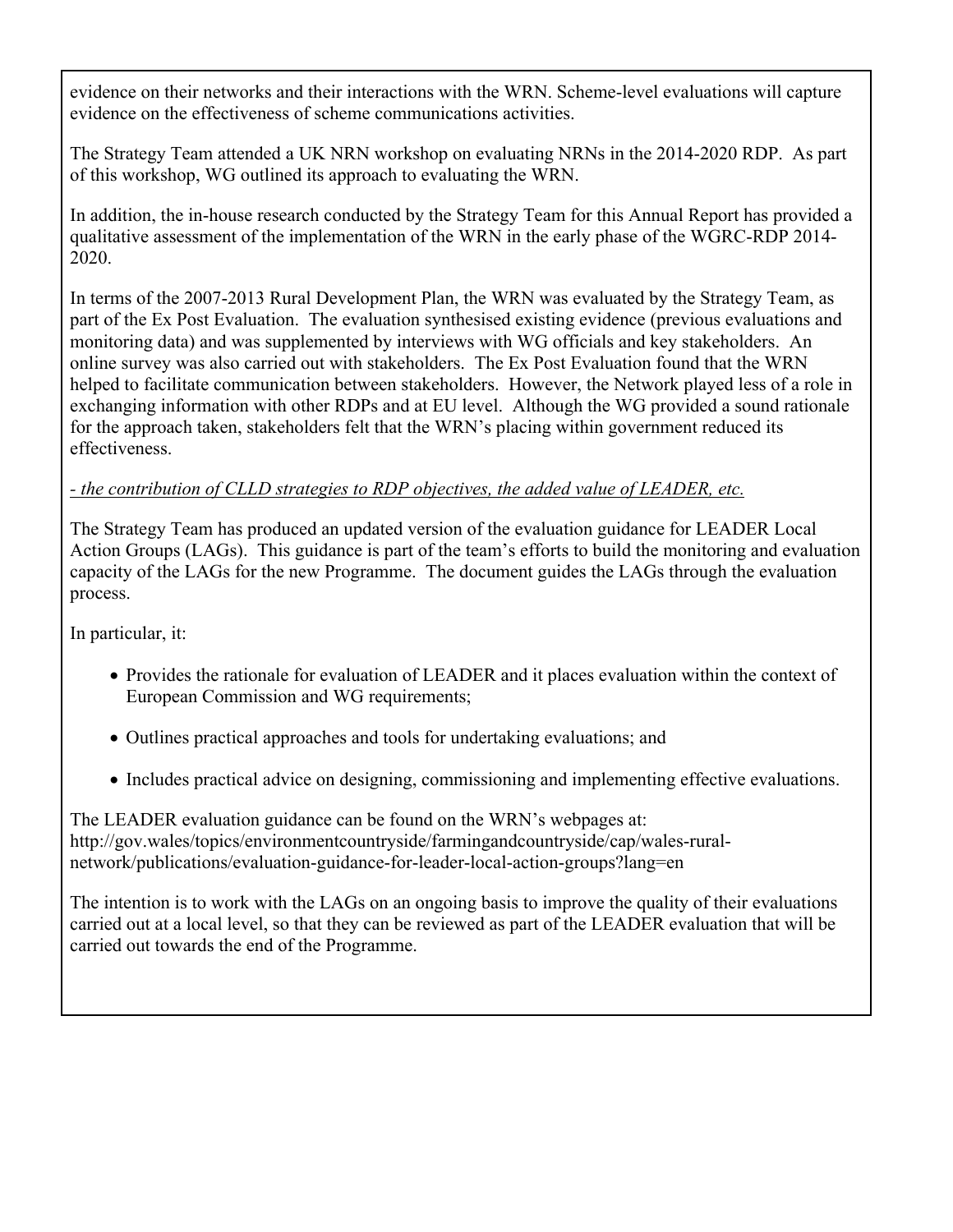### **2.c) A description of activities undertaken in relation to the provision and management of data (in relation to section 4 of the evaluation plan)**

Describe activities/problems encountered/solutions in relation to:

## **1. Preparing and running the operations database to collect data and information for evaluation,**

There is a need to manage the next programme period to meet the eCohesion requirement (concerning electronic information exchange with beneficiaries). Work continued during 2016 to adapt the Welsh European Funding Office (WEFO) IT based system used to manage Structural Funds entitled Programme and Project Monitoring Information System (PPIMS). PPIMS is a tried and tested system possessing features that will meet many of the programme requirements of the current Pillar 2 socio-economic programme and schemes. For the land based elements of the Programme the data will continue to be recorded using the CAPIT system that was used during the 2007-2013 Programme. Enhancements have been made to CAPIT in line with the operations data base requirements for the 2014-2020 Programme.

### **2. Screening data and information sources/providers to ensure the application of robust evaluation methods (including conducting the counterfactual analysis),**

The Strategy Team has liaised with the WG's Agricultural Statistics team to undertake some pilot analysis, with a view to informing the development of more robust impact evaluation techniques in the WGRC-RDP 2014-2020. It is envisaged that impact evaluation work with non-farm business beneficiaries would utilise business datasets held by the Office for National Statistics (ONS). It is a requirement of the ONS that access to their business datasets is restricted to approved researchers, so it is essential that the commissioning of this impact evaluation work stipulates that the project team must consist of researchers with these approvals in place from the ONS. It is proposed that a theory-based approach would be taken in evaluating the impact of LEADER.

### **3. Agreements with data providers and necessary arrangements/legal steps to include the identified providers´ data in the databases used in the RDP evaluation,**

The WEFO PPIMS system has been extended to allow reporting on the socio-economic aspects of the Rural Programme for 2014-2020. In order to be able to report on the information held within the PPIMS environment Business Objects software will be used in conjunction with other IT solutions. Business objects will allow Programme wide reporting through the amalgamation of high level data held within other data bases, such as PPIMS.

The Strategy team is working to ensure that schemes include legally correct consent statements for beneficiaries so that where their consent is given their details can be used for monitoring and evaluation purposes. This would also include linking beneficiaries' details to wider datasets as part of a counterfactual evaluation design.

## **4. Arrangements to fill data gaps and collect missing information.**

The intention is that where data gaps exist, surveys would be used to collect missing information. Beneficiary surveys are included in the Evaluation Plan, as these provide information that complements the monitoring data.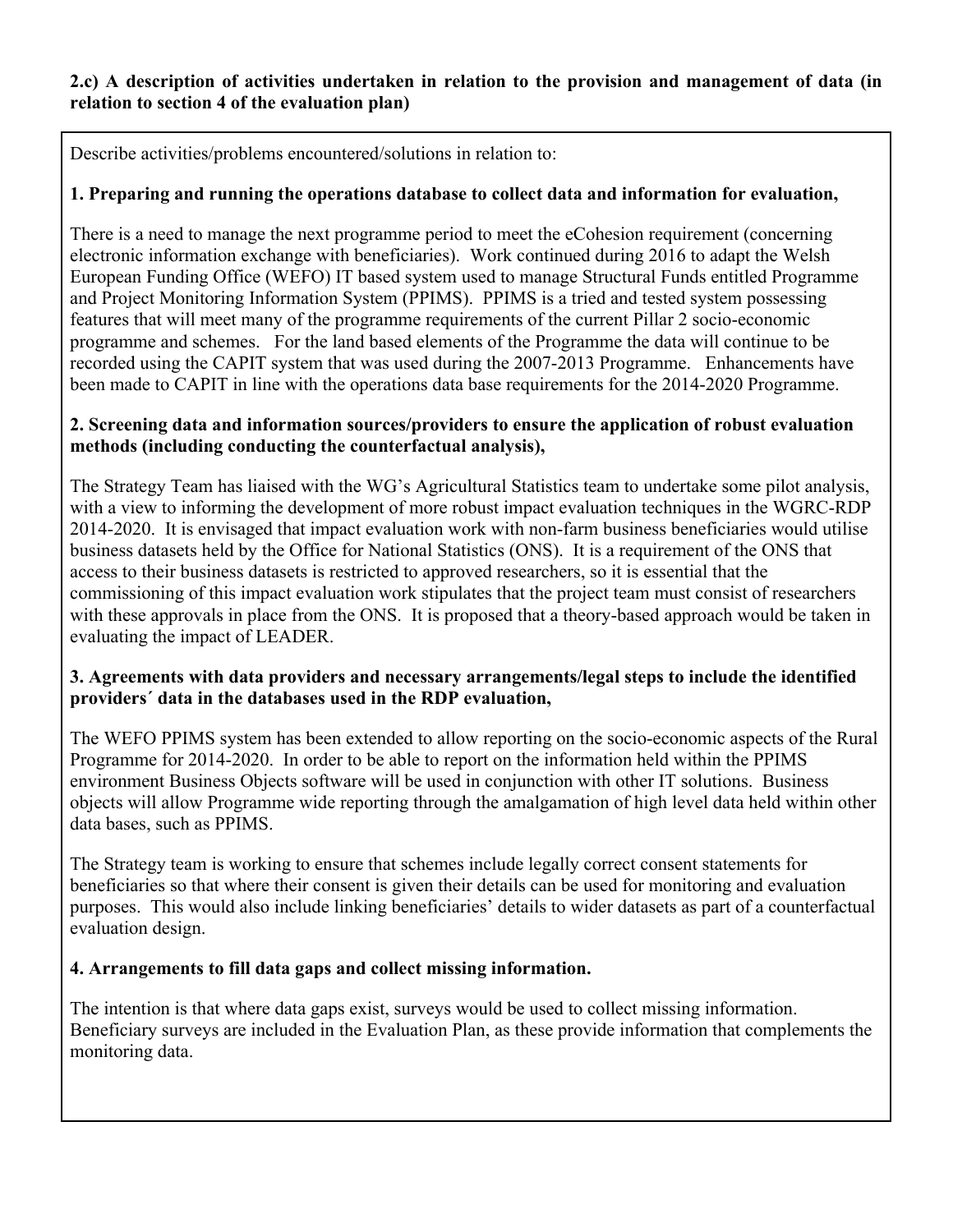## **2.d) A list of completed evaluations, including references to where they have been published on-line**

| <b>Publisher/Editor</b> | <b>NOT APPLICABLE</b>                                                                                                                                                                                                                                                                 |
|-------------------------|---------------------------------------------------------------------------------------------------------------------------------------------------------------------------------------------------------------------------------------------------------------------------------------|
| <b>Author(s)</b>        | <b>NOT APPLICABLE</b>                                                                                                                                                                                                                                                                 |
| <b>Title</b>            | <b>NOT APPLICABLE</b>                                                                                                                                                                                                                                                                 |
| <b>Abstract</b>         | No evaluations of the $2014-2014$ Welsh Government Rural Communities $-$<br>Rural Development Programme have been completed due to the early stage of<br>the Programme, with the exception of the in house research reported for the<br>Common Evaluation Questions within Section 7. |
| URL                     | <b>NOT APPLICABLE</b>                                                                                                                                                                                                                                                                 |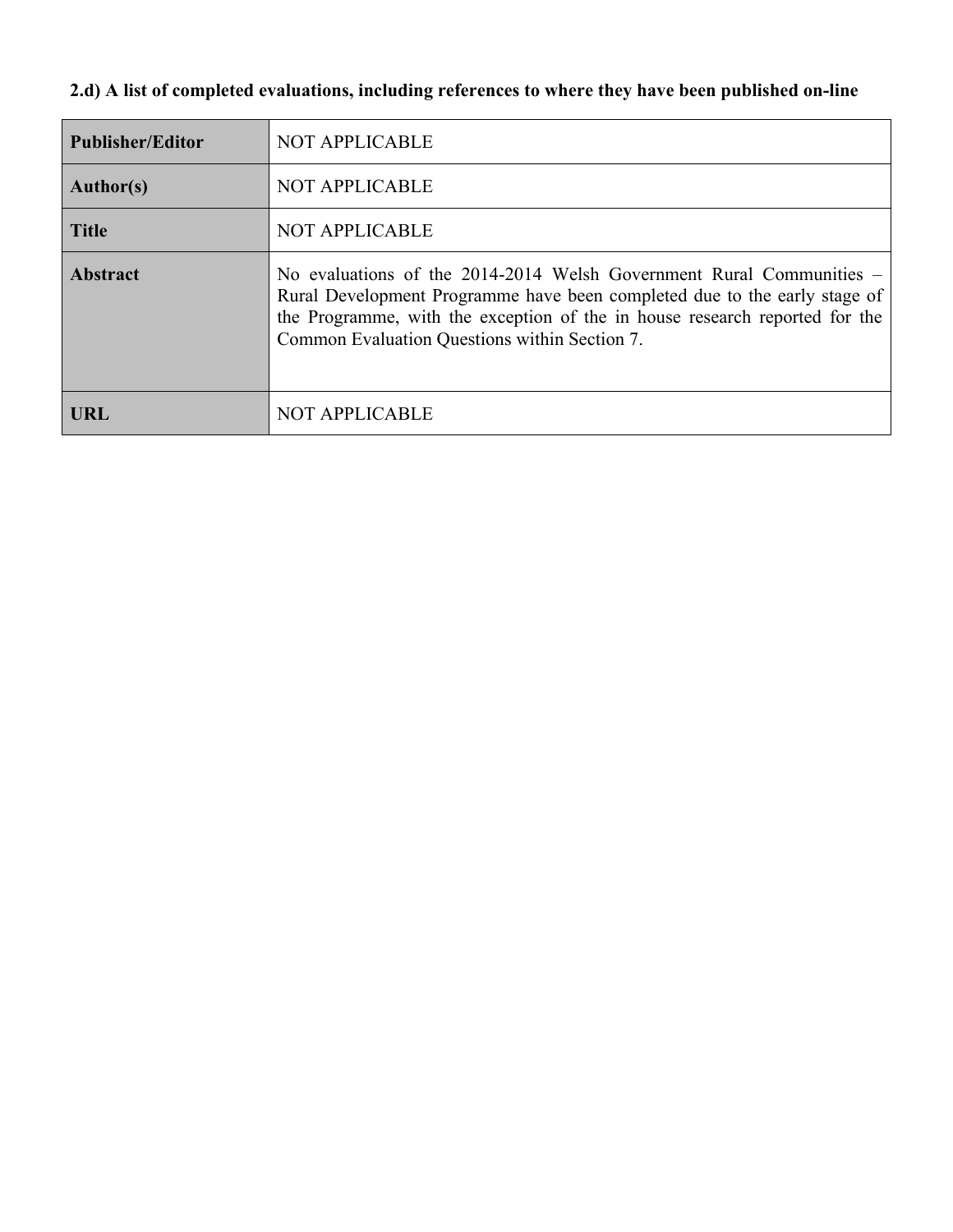### **2.e) A summary of completed evaluations, focussing on evaluation findings**

No evaluations of the 2014-2014 Welsh Government Rural Communities – Rural Development Programme have been completed due to the early stage of the Programme, with the exception of the in house research reported for the Common Evaluation Questions within Section 7.

### **2.f) A description of communication activities undertaken in relation to publicising evaluation findings (in relation to section 6 of the evaluation plan)**

No communication activities defined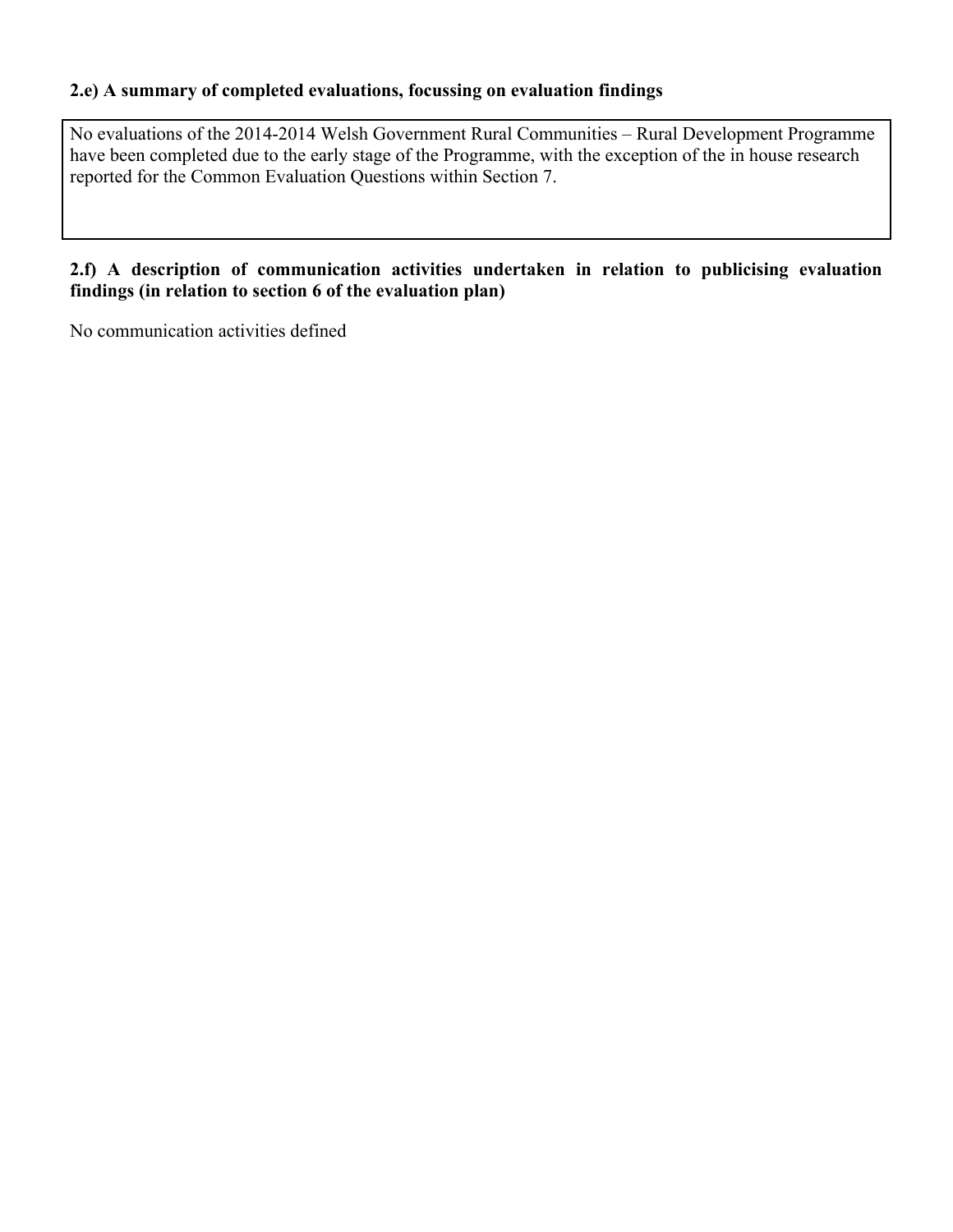## **2.g) Description of the follow-up given to evaluation results (in relation to section 6 of the evaluation plan)**

Reference shall be made to the evaluation plan, any difficulties encountered in implementation shall be described, together with solutions adopted or proposed.

 $\blacksquare$ 

| <b>Evaluation</b><br>(Describe)<br><b>finding</b><br>$\boldsymbol{\&}$<br>mention<br>source<br>brackets) | <b>result</b> No evaluations of the 2014-2014 Welsh Government Rural Communities $-$<br><b>relevant for follow-up</b> Rural Development Programme have been completed, due to the early stage of<br>the Programme, with the exception of the in house research reported for the<br>in   Common Evaluation Questions within Section 7, therefore no follow up actions<br>have been defined. |
|----------------------------------------------------------------------------------------------------------|--------------------------------------------------------------------------------------------------------------------------------------------------------------------------------------------------------------------------------------------------------------------------------------------------------------------------------------------------------------------------------------------|
| <b>Follow-up carried out</b>                                                                             | <b>NOT APPLICABLE</b>                                                                                                                                                                                                                                                                                                                                                                      |
| Responsible<br>authority<br>for follow-up                                                                |                                                                                                                                                                                                                                                                                                                                                                                            |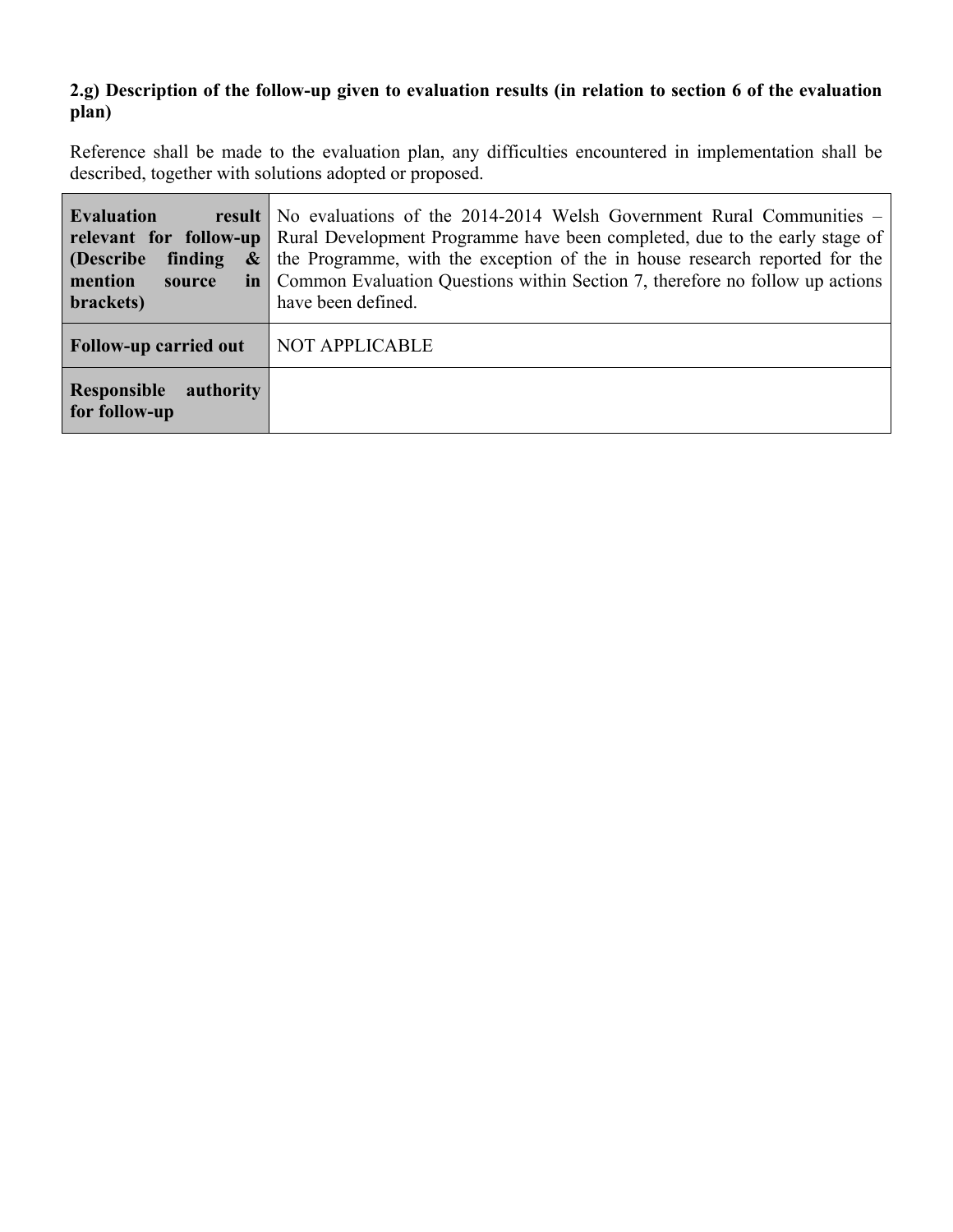## **3. ISSUES WHICH AFFECT THE PERFORMANCE OF THE PROGRAMME AND THE MEASURES TAKEN**

### **3.a) Description of steps taken to ensure quality and effectiveness of programme implementation**

## **Programme Monitoring Committee (PMC)**

EC regulations for the ESI funds require each MS to set up a monitoring committee. It is possible to set up individual committees for individual funds or one committee that covers more than one fund. The WG has established a single Programme Monitoring Committee (PMC) for Wales European Structural and Investment (ESI) Fund programmes. The All Wales ESI PMC was officially constituted on 5 December 2014 following approval of the Structural Funds programmes and was formally established for the WGRC-RDP 2014-2020 in May 2015 following the approval by the European Commission of the Programme. The All Wales ESI PMC met four times in total during 2016; on 12 February, 9 September and 2 December. An extraordinary meeting of the PMC was held on 8 July 2016 following the outcome of the EU referendum to advise Members (and through them the wider stakeholder community) of the WG's post-referendum position on EU Funding. The PMC was consulted once via written procedure during 2016 in relation to the approval of the Annual Implementation Reports (AIR) covering 2014 and 2015 activity.

### **Selection Criteria**

Proposed revisions to the selection criteria for individual sub-measures activated under the WGRC-RDP 2014-2020 were presented to the PMC during the February, September and December 2016 meetings to seek Members opinion and in compliance with the regulatory requirement. WG as Managing Authority can amend selection criteria or introduce new selection criteria within the programming period according to programming needs following consultation with the PMC. Further updates will be provided to the PMC during 2017 on the selection criteria as required.

## **Error Rates**

With regard to error rates for the Programme, the final confirmed figures for the analysis of the control statistics shows a reduction in error in the random sample for area based measures at 2.31% (a reduction from 2.69% in the previous year). The result of one inspection on a Glastir entry Agri Environmental (Measure 10.1) agreement contributed a significant value to the error rate in value terms. The error related to a number of commitments not fully respected by the beneficiary. If this case is removed, the error rate would be 1.9%, and below the 2% level considered significant. In addition to continuing to implement the remedial action plan on the root causes of error for Rural Development Programmes, the WG increased the rate of On The Spot Checks (OTSCs) for the Integrated Agricultural Control System (IACS) Rural Development measures in the 2016 campaign. The error rate in the random sample for investment measures remained low at 0.37% (previous year 0.00%). Whilst the error rate has increased in relative terms it remains below 2%, the level which is considered significant. The increase error relates to a reduction on a single large case (under Measure 124) that contributed over 90% of the total error value for the fund.

The WG has continued to communicate with farmers via farm outreach services to improve their understanding of Agri Environment Scheme rules and to minimise irregularities. The planned training events and drop in surgeries have been delivered as planned. An article informing farmers of the 'most common errors' for 2016 was published in the WGs single farm guidance.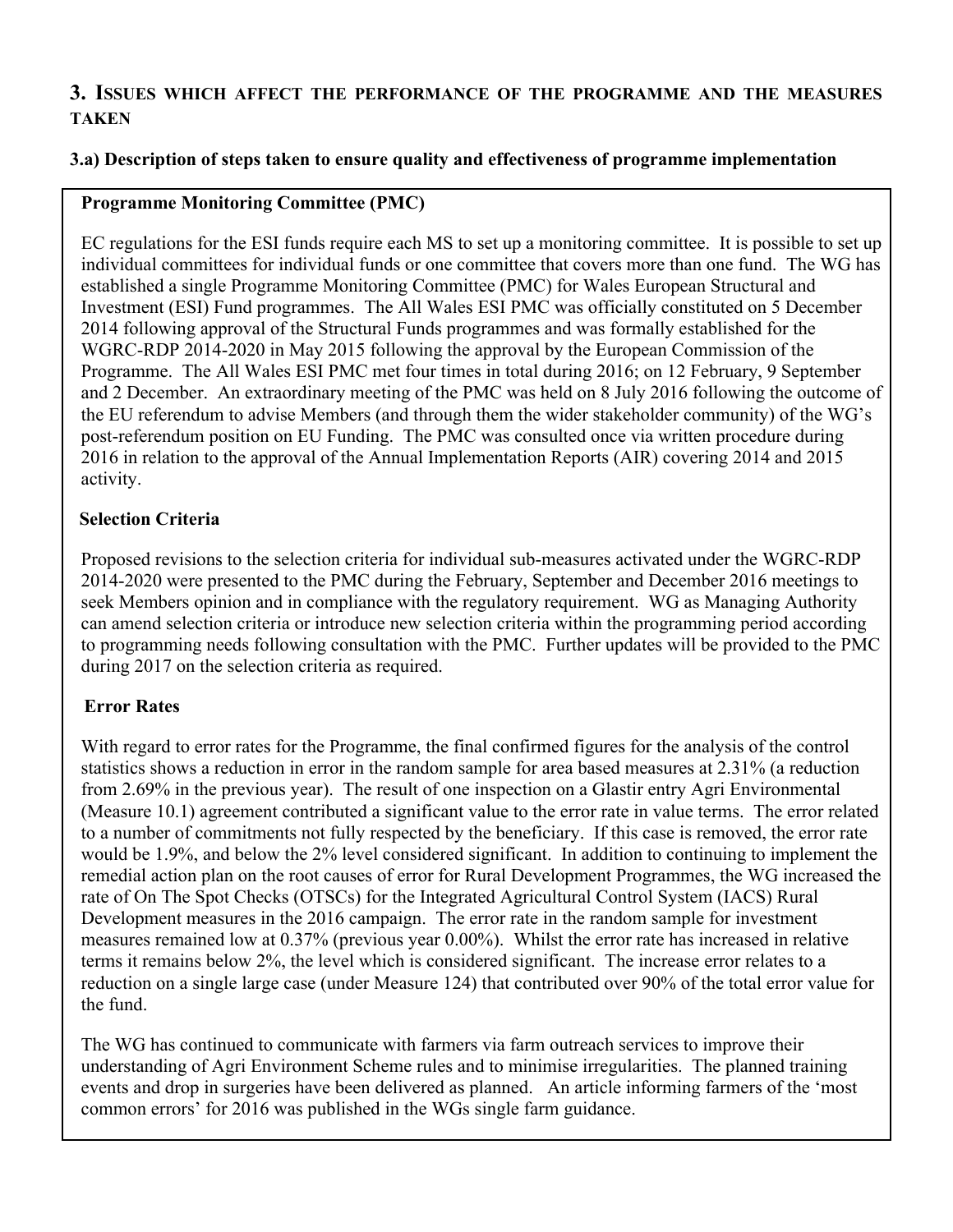#### **Aid Recovered**

The WG's Rural Payments Division (RPD) has a well established Debt Registration and Management process in place. All overpayments are pursued on discovery and reimbursement of the account is made within a set time-scale. All current RDP schemes are subject to a strict Control framework. The aid recovered and reallocated during 2016 under Article 56 of Regulation (EC) No 1306/2013 is summarised in the following table:

| <b>SUB MEASURE</b> | <b>FOCUS AREA</b> | VALUE $(\epsilon)$ | <b>VALUES</b> (£) |
|--------------------|-------------------|--------------------|-------------------|
| 4.4                | <b>P4</b>         | 7,788.3            | 6,076.83          |
| 8.1                | 5E                | 5,778.32           | 4,770.00          |
| 10.1               | <b>P4</b>         | 41,130.91          | 30,946.29         |
| 11.1               | <b>P4</b>         | 130.69             | 102.70            |
| 11.2               | <b>P4</b>         | 39,244.89          | 30,035.64         |
| <b>TOTAL</b>       |                   | 94,073.15          | 71,931.46         |

 *Total of New RDP (2014-2020) recovered debts only* 

#### **Expression of Interest (EOI)**

Much of the WGRC-RDP2014-2020 is being delivered through grant programmes with a two stage process for applications; Expression of Interest (EOI) followed by full applications for those successful at EOI stage. WG have opened numerous EOI windows through 2016 for both socio-economic and land based Measures, where the eligibility and selection criteria are publicised in advance and clearly identified closing dates set. The funding for each call is only a part of the overall budget for a Measure, with calls opening at various times throughout the programme. Each window is advertised to ensure potential beneficiaries are aware what window is open, the amount of budget available and when the next window will open. See web link below for more information; http://gov.wales/docs/drah/publications/170330-listof-eoi-scheme-windows-en.pdf

### **Modification**

The first modification for the WGRC-RDP2014-2020 was presented at the September 2016 PMC meeting. This modification included amendments required as a result of changes in Ministerial priorities following the Welsh Assembly election held in May 2016, along with financial re-alignment to the funding derogations as a result of changes made since Programme approval. The modification also provided details of simplified cost methodologies along with correction to minor editorial errors identified within the programme and clarifying activity under the programmed Measures and Focus Areas in light of technical clarification received from the European Commission. WG sought PMC Members opinion on these proposed changes. Members were content with the proposed amendments, with the modification formally submitted to the EC on the 29 November 2016. Discussions with EC officials regarding the changes proposed are ongoing with the intention of gaining approval for the modification during the first half of 2017.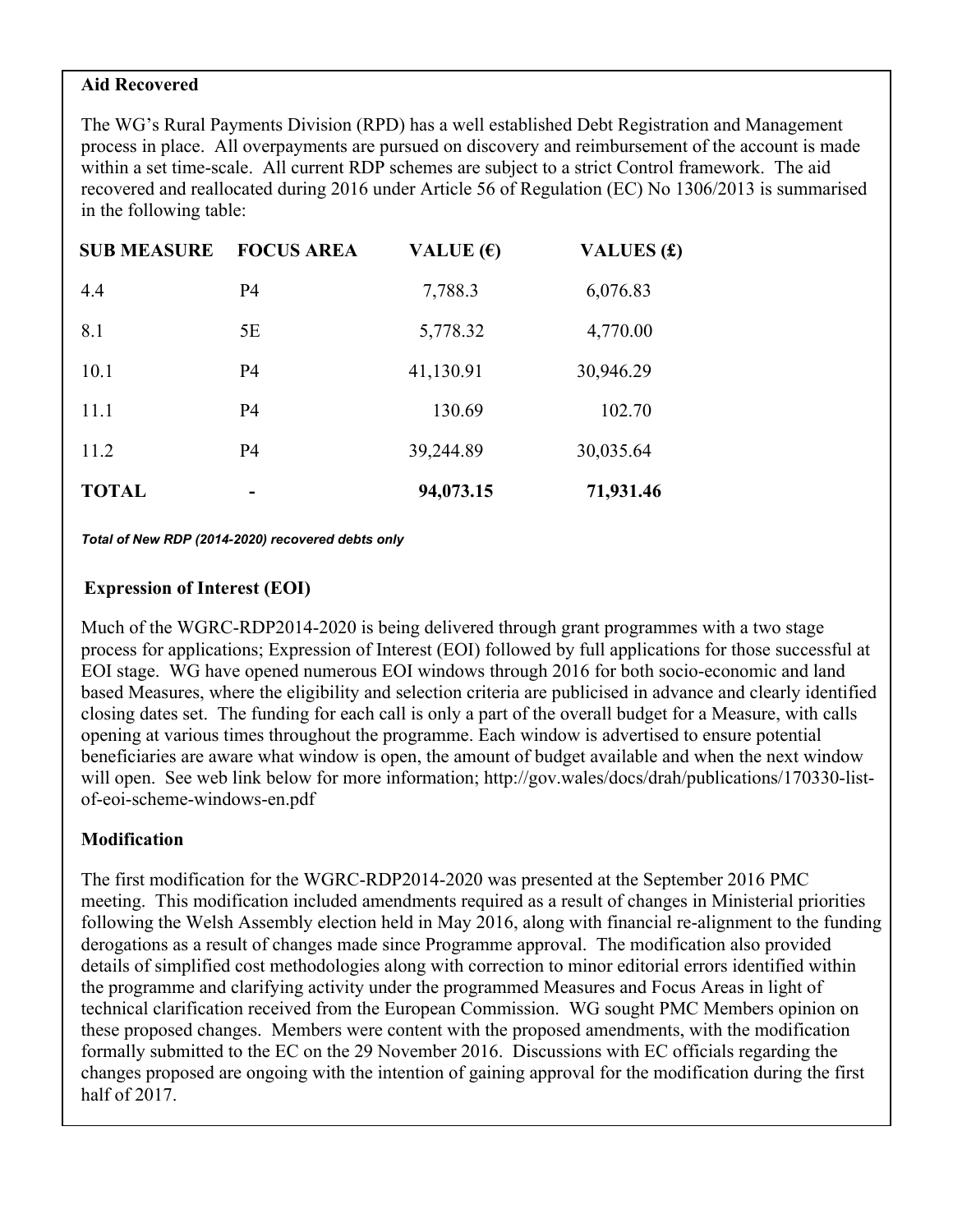#### **Financial Instruments**

The European Investment Bank (EIB) and European Commission (EC) signed a Memorandum of Understanding (MoU) on agriculture and rural development in July 2014. Under the MoU, the EIB piloted a one to one coaching package, which aimed to assist Member States in developing appropriate Financial Instruments (FIs), including conducting required evaluations and negotiating with potential financial intermediaries. Wales was selected as one of three initial Managing Authorities to take part in the initial pilot coaching scheme where WG officials worked closely with EIB to progress with development of initial ideas and the required Ex Ante evaluation. Wales' feedback for this coaching highlighted the benefit and usefulness of the support provided.

Although the WGRC-RDP 2014 – 2020 makes provision for the future use of FIs during 2016 WG officials took the decision that for the foreseeable future FIs would not be introduced within the programme. This decision was taken due to the lead in time needed to develop and implement FIs before the close of the current Programming period and the uncertainty beyond this period. This decision will be kept under review during the remainder of the Programme.

#### **Data management systems**

Major IT developments and testing were undertaken during 2014 and 2015 to ensure compliance with Ecohesion (the requirement for a system to allow the electronic transfer of data between beneficiaries and the Managing Authority). The decision was taken to adapt the WEFO IT system (PPIMS) to manage the socio-economic elements of the Programme by WG. The external facing system (WEFO Online) will allow beneficiaries to directly enter data, documentation and claims to WG. There has been ongoing development to PPIMS throughout 2016 and 2017; these enhancements and adaptions have resulted in a delay in drawing down EAFRD funds for certain Measures and operations within the Programme whilst this work is undertaken and information recorded onto the system. These enhancements will be completed by mid 2017.

Land based operations will continue to be managed through the CAPIT IT system. Enhancements were made to this system during 2014 and 2015 to ensure compliance with operations database requirements with applications received through RPW online, the customer facing element. The majority of the Direct Aid and Rural Development schemes and processes managed by the WG's paying agency (Rural Payments Wales) are now fully digital. Glastir schemes are 100% digital and the Glastir Organic 2016, Glastir Advanced 2016, Glastir Woodland Restoration and Glastir Woodland Creation contracts will all be managed through this system.

### **3.b) Quality and efficient delivery mechanisms**

Simplified Cost Options (SCOs)<sup>1</sup>, proxy automatically calculated

|                                              | Total RDP financial<br>allocation [EAFRD] | $[\%]$<br>planned<br><b>SCO</b><br>coverage<br>out of the<br>total RDP<br>$ $ allocation <sup>2</sup> | [%] realised<br>expenditure<br>through<br>SCO out of<br>total RDP<br>allocation<br>$ $ (cumulative <sup>3</sup> ) |
|----------------------------------------------|-------------------------------------------|-------------------------------------------------------------------------------------------------------|-------------------------------------------------------------------------------------------------------------------|
| Fund specific methods CPR Article $67(5)(e)$ | 655,839,163.00                            | 26.78                                                                                                 | 4.30                                                                                                              |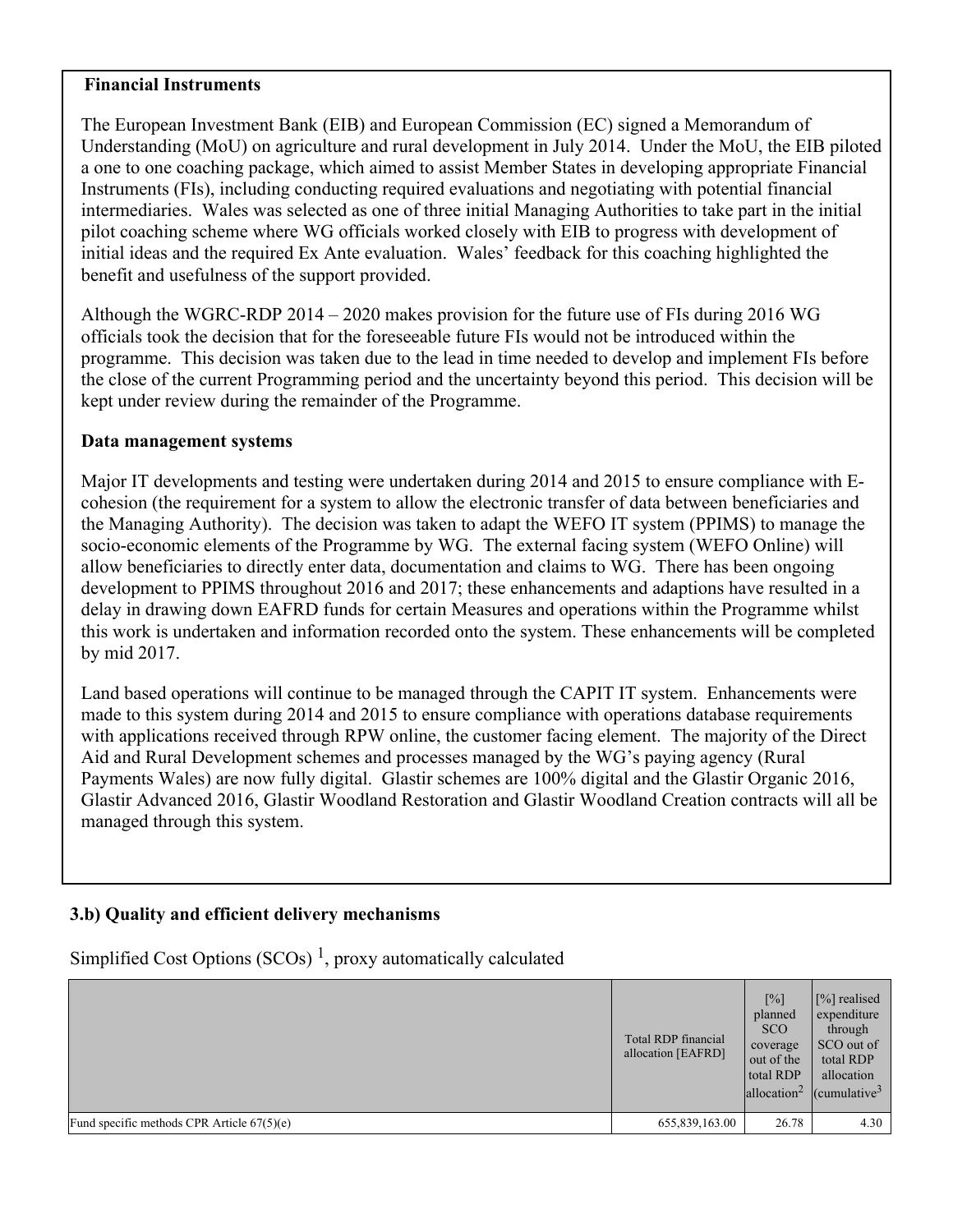<sup>1</sup> Simplified Cost Options shall be intended as unit cost/flat rates/lumps sums CPR Article 67(5) including the EAFRD specific methods under point (e) of that article such as business start-up lump sums, flat rate payments to producers organisations and area and animal related unit costs.

<sup>2</sup> Automatically calculated from programme version's measures 06, 09, 10, 11, 12, 13, 14, 15, 18

 $3$  Automatically calculated from declarations of expenditure's measures 06, 09, 10, 11, 12, 13, 14, 15, 18

#### Simplified Cost Options (SCOs), based on specific detailed MS data [optional]

|                                                   | Total RDP financial allocation<br>[EAFRD] | [%] planned SCO coverage out of<br>the total RDP allocation | [%] realised expenditure through<br>SCO out of total RDP allocation<br><i>(cumulative)</i> |
|---------------------------------------------------|-------------------------------------------|-------------------------------------------------------------|--------------------------------------------------------------------------------------------|
| Total CPR Article $67(1)(b)(c)(d) +$<br> 67(5)(e) | 655,839,163.00                            |                                                             |                                                                                            |
| Fund specific methods CPR Article<br> 67(5)(e)    | 655,839,163.00                            |                                                             |                                                                                            |

### E-management for beneficiaries [optional]

|                                       | $[\%]$ EAFRD funding | [%] Operations concerned |
|---------------------------------------|----------------------|--------------------------|
| Application for support               |                      |                          |
| Payment claims                        |                      |                          |
| Controls and compliance               |                      |                          |
| Monitoring and reporting to the MA/PA |                      |                          |

### Average time limits for beneficiaries to receive payments [optional]

| $[$ Days $]$<br>Where applicable, MS<br>deadline for payments to<br>beneficiaries | $[$ Days $]$<br>Average time for payments<br>to beneficiaries | Comments |
|-----------------------------------------------------------------------------------|---------------------------------------------------------------|----------|
|                                                                                   |                                                               |          |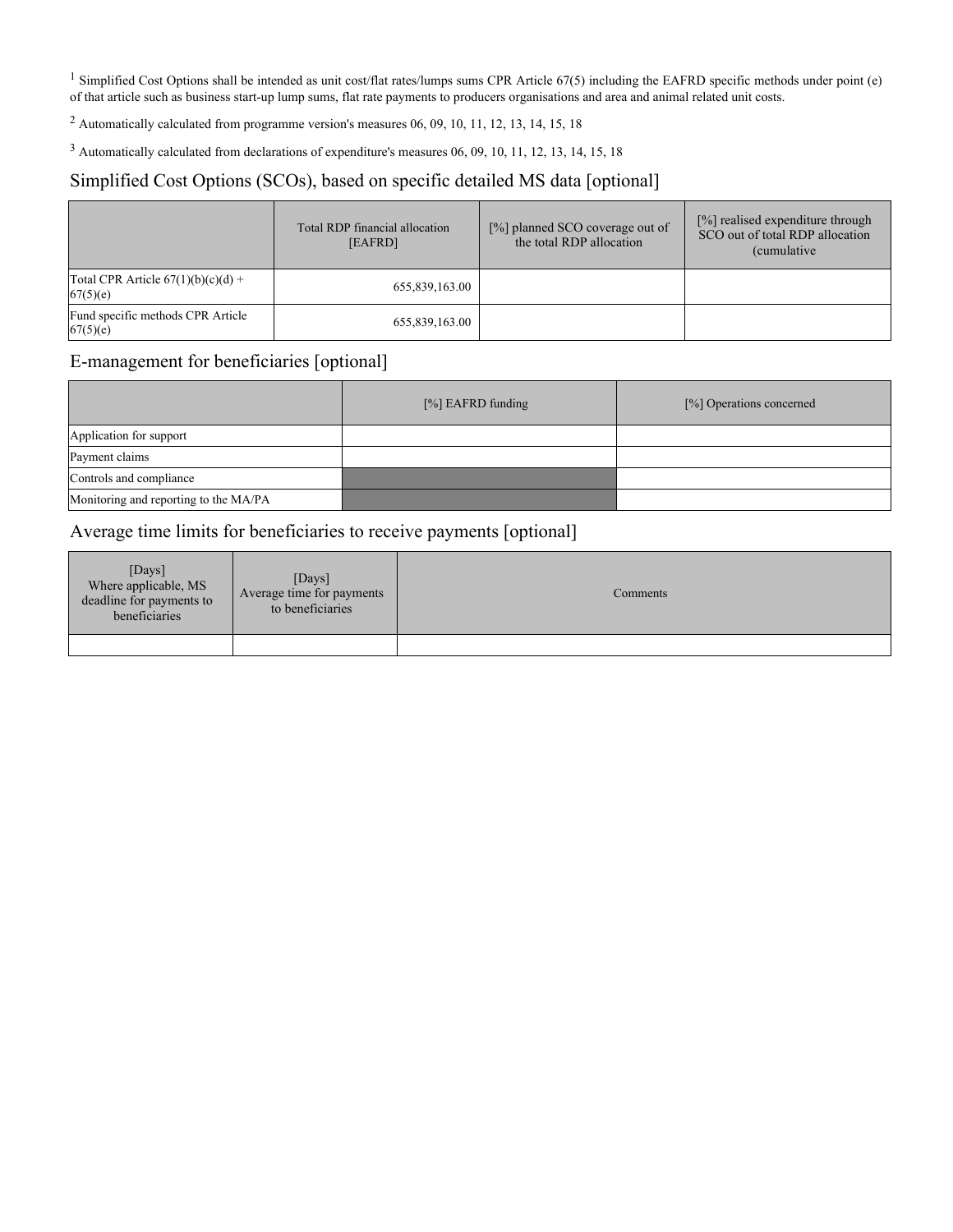## **4. STEPS TAKEN TO IMPLEMENT TECHNICAL ASSISTANCE AND PROGRAMME PUBLICITY REQUIREMENTS**

### **4.a) Action taken and state of play as regards the establishment of the NRN and the implementation of its action plan**

4.a1) Actions taken and state of play as regards establishment of the NRN (governance structure and network support unit)

## **GOVERNANCE**

The Wales Rural Network (WRN) is a partnership of organisations, enterprises, administrations and individuals open to any stakeholder with an interest in rural development. Stakeholders are involved in the Governance and activities of the WRN through the external Steering Group which meets twice a year.

## **WALES RURAL NETWORK SUPPORT UNIT (WRNSU)**

The role of the WRNSU is to facilitate the networking process and the engagement of stakeholders by sharing information, best practice and experience across Wales, UK and Europe. The Network makes a significant contribution to the RDP by helping to add value to the funding available. The Network Support Unit:

- organises and promotes free events and initiatives
- shares rural development news
- showcases examples of funded projects through case studies
- helps you find out about funding opportunities
- arranges study visits to encourage cooperation and sharing of knowledge
- encourages and promotes project partner cooperation searches
- can connect you with other people, businesses and community groups
- links to other rural networks in UK, Europe and beyond.

The team works alongside RDP scheme managers and delivery bodies to identify networking opportunities and to support the wider WRN. During 2016 the remit of the team increased to include the Community Led Local Development (CLLD) delivery work.

On-going development and review of the Webpages and communications methods have been a priority for the team during 2016. This is an important aspect of the WRNSU's role to maximise awareness of the Programme. Further information can be found on the WRN web pages; <http://gov.wales/topics/environmentcountryside/farmingandcountryside/cap/wales-rural-network/?lang=en>

## **WALES RURAL NETWORK STEERING GROUP (WRNSG)**

Following consultation with ESI PMC Members a Steering Group recruitment campaign was undertaken during 2016 using the new website, various stakeholder channels and other networks to advertise these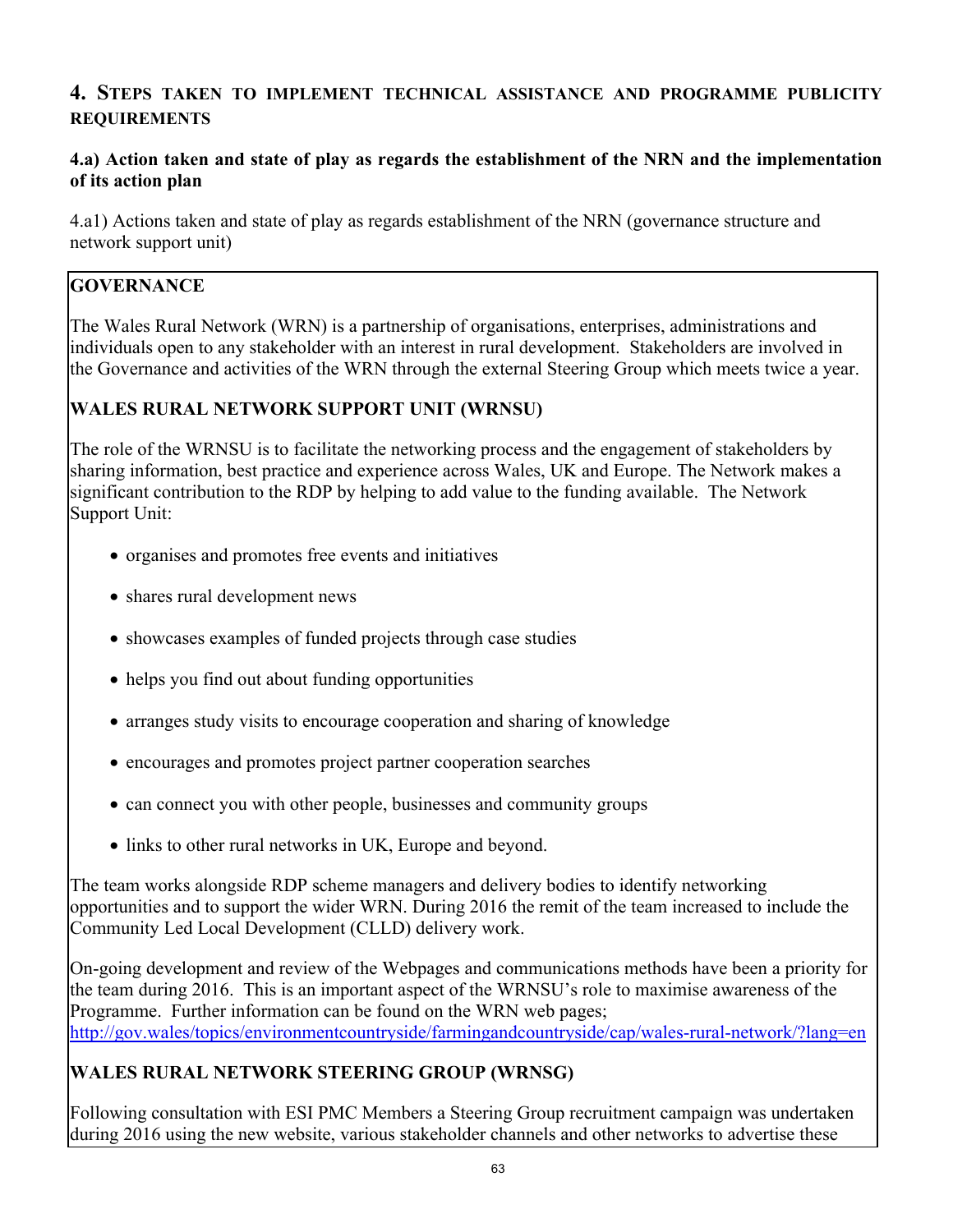opportunities. A closing date for applications was set for early January 2016.

The WRNSG remit is to:

- Advising and assisting with the development of a work-plan
- Monitoring the delivery of the work-plan and progress towards achieving the objectives and outputs of the WRN;
- Promoting the work of the WRN and advising PMC and other stakeholders of its activities;
- Facilitating training and networking, between RDP stakeholders;
- Supporting co-operation among LAGs and project applicants at Wales, UK and transnational levels;
- Collecting, disseminating and encouraging the adoption of good practice;
- Assisting with evaluations and the sharing and dissemination of monitoring and evaluation findings;
- Contributing to the work of UK and EU networks;
- Additionally, at the discretion of the Managing Authority acting as a sounding board for RDP related policy developments.

The WRNSG met for the first time on the 10 June 2016 and recently approved the Work Plan for 2017, which will be reviewed on an annual basis. The (WRNSU) will work to implement the Work Plan and any recommendations arising from WRNSG meetings. More information on the WRNSG can be found at:

[http://gov.wales/topics/environmentcountryside/farmingandcountryside/cap/wales-rural-network/co](http://gov.wales/topics/environmentcountryside/farmingandcountryside/cap/wales-rural-network/co-operation-projects-wales-uk-and-transnational1/?lang=en)[operation-projects-wales-uk-and-transnational1/?lang=en](http://gov.wales/topics/environmentcountryside/farmingandcountryside/cap/wales-rural-network/co-operation-projects-wales-uk-and-transnational1/?lang=en)

4.a2) Actions taken and state of play as regards the implementation of the action plan

# **COLLECTIONS OF EXAMPLES OF PROJECTS (ART. 54 3B(I) OF REG. 1305/2013)**

The new WRN web pages were delivered in December 2015 and were regularly updated with news, events, publications and case studies throughout 2016.

Under the LEADER webpage, there is a requirement for all LEADER groups in Wales to complete a project form once a project has been approved by the Local Action Group (LAG). During 2016 the project form was amended to include additional information. These amendments required a web re-build and testing. This work will be completed in the first quarter of 2017 and it will be a priority to publish a full list of approved projects. This list will be updated on a regular basis.

WG will continue to work closely with all LEADER LAGs to ensure that all approved projects are registered and publicised. This will include the creation and publication of case studies highlighting how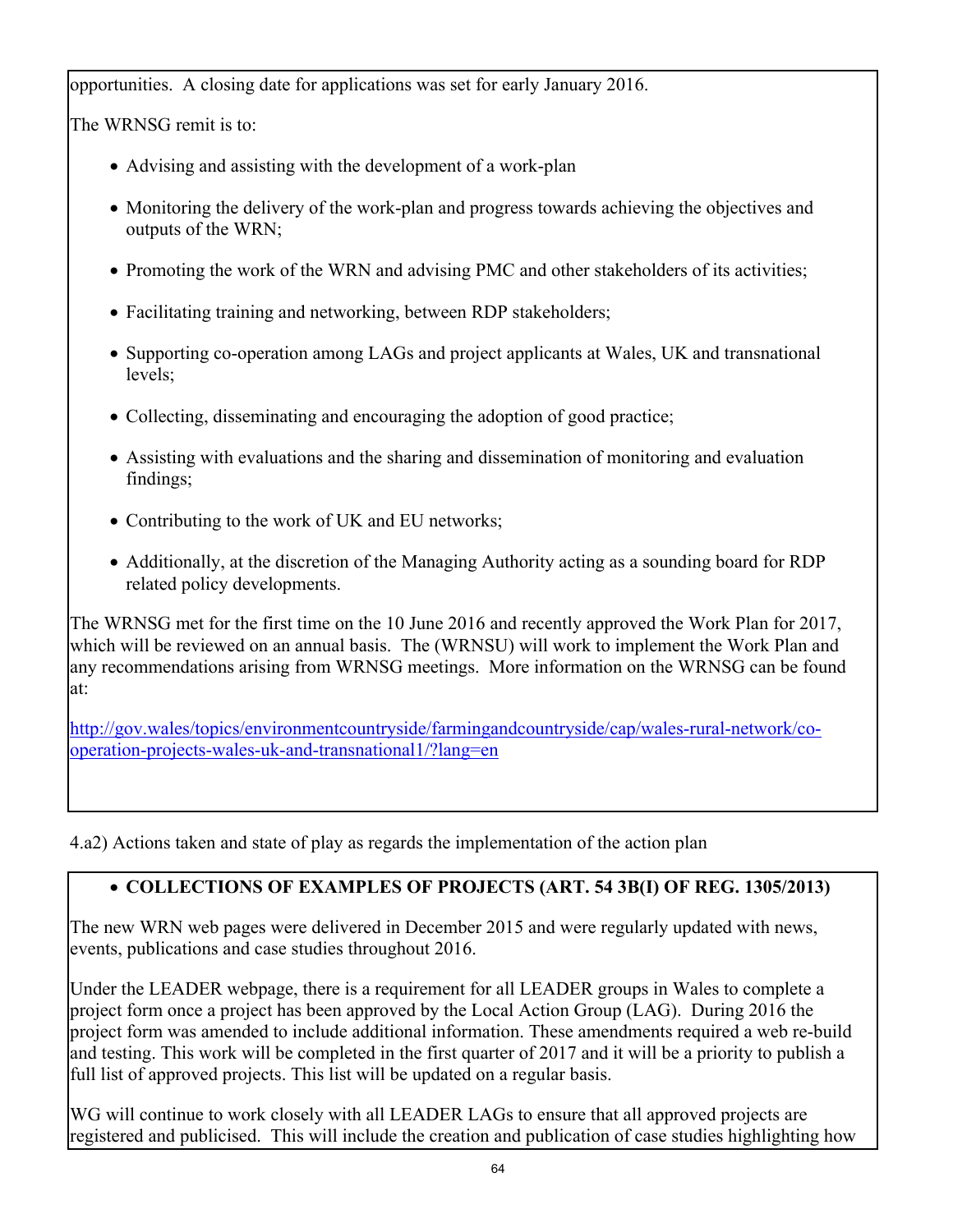the RDP LEADER funding is making a difference to Wales, its communities and beneficiaries.

## **FACILITATION OF THEMATIC AND ANALYTICAL EXCHANGES (ART. 54 3B(II) OF REG. 1305/2013)**

Within the Wales Rural Network Support Unit (WRNSU) lead officers have been identified for the various schemes under the RDP 2014-2020. Dividing responsibility for networking and communications in this way has improved the overall service the WRN provides to stakeholders as well as developing WRNSU staff understanding of the programme. In addition WRNSU managers have responsibility for LAGs on a geographical basis.

## **Publications**

- GWLAD: An important remit for the WRN is to maximise publicity of the RDP. One effective method of achieving this is via the GWLAD magazine. The two page allocation within the publication highlights latest news stories, information about agriculture and rural affairs in Wales. The WRNSU promotes good practice and ideas by sharing and publishing case studies. During 2016 it was decided to move to an on-line fortnightly version of Gwlad thus reducing publication costs, this is one of the key tools for communicating RDP Scheme information and updating to stakeholders and customers. GWLAD currently has 7,501 subscribers to the English version and a further 590 to the Welsh language version.
- *WRNSU Newsletter:* WRNSU launched its own bespoke Newsletter in March 2016 which is distributed every 4-6 weeks. The Newsletter provides information regarding schemes and EOI window dates. The Newsletter also shares good news stories and / or case studies, evaluations and video footage from LAGs. Updates are also provided in relation to activities in the UK and in Europe. The Newsletter currently has 2,953 subscribers to the English version and a further 754 to the Welsh language version.

| PUBLICATION DATES       | <b>INFORMATION PROVIDED</b>                           |
|-------------------------|-------------------------------------------------------|
| January / February 2016 | Two page spread regarding the new Welsh LEADER scheme |
| March / April 2016      | Article about RDP start of term event                 |
|                         | Article about DG Agri visit to an RDP project         |
| 8 September 2016        | New EOI Windows for:                                  |
|                         | - Sustainable Production Scheme                       |
|                         | - Rural Community Development Fund                    |
| 20 September 2016       | Future EOI for:                                       |
|                         | - Sustainable Management Scheme                       |
|                         | - Co-operation & Supply Chain Development Scheme      |
| 6 October 2016          | EOI windows now open:                                 |
|                         |                                                       |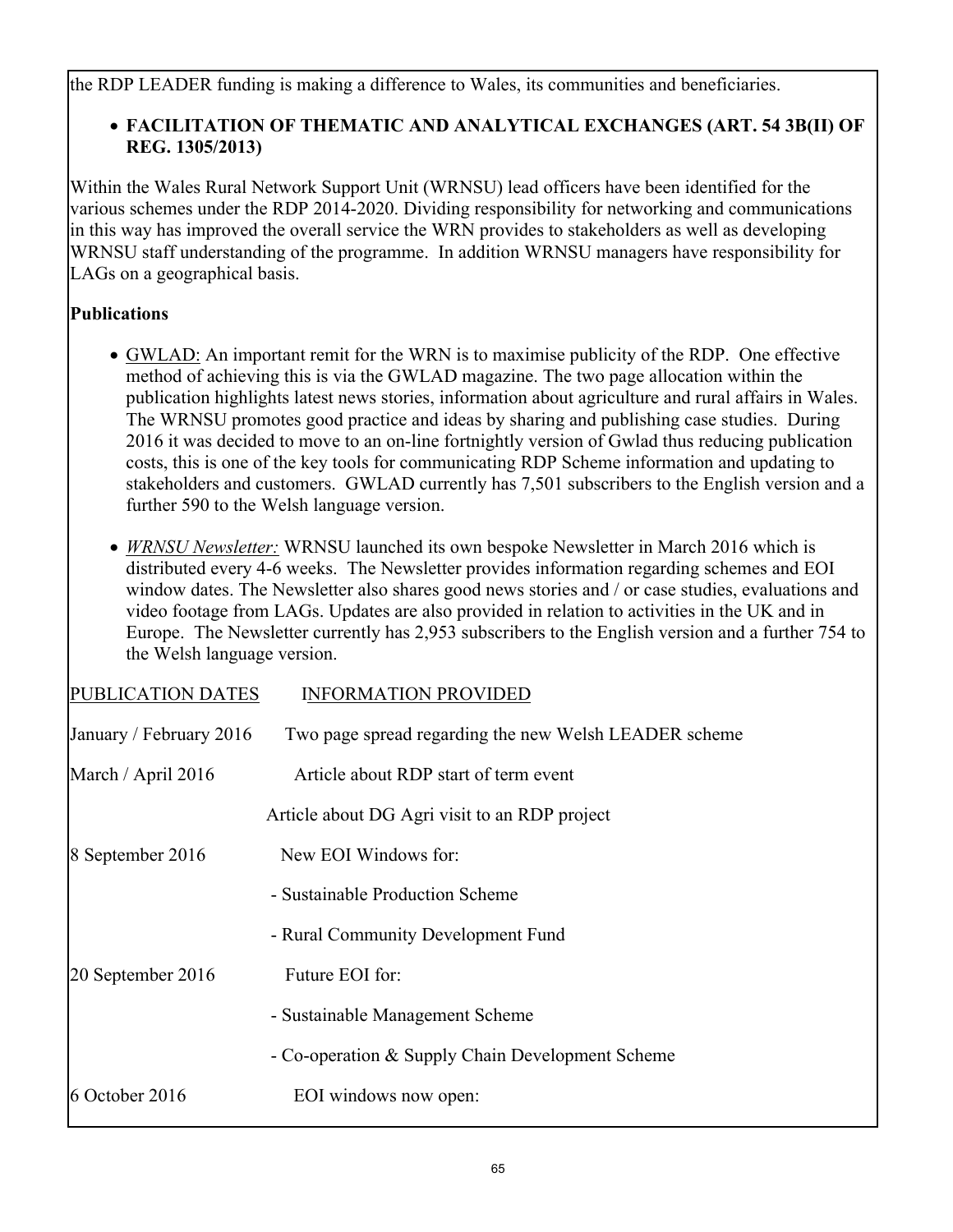|                  | - Sustainable Management Scheme                    |
|------------------|----------------------------------------------------|
|                  | - Rural Community Development Fund                 |
|                  | - Sustainable Production Scheme                    |
| 18 October 2016  | EOI Window now open:                               |
|                  | - Co-operation and Supply Chain Development        |
|                  | EOI Window due to close:                           |
|                  | - Sustainable Production Grant                     |
| 4 November 2016  | EOI Window now open:                               |
|                  | - Food Business Investment Scheme                  |
|                  | - Sustainable Management Scheme                    |
|                  | - Co-operation and Supply Chain Development Scheme |
|                  | EOI Window due to open:                            |
|                  | - Co-operative Forest Planning Scheme              |
| 24 November 2016 | EOI Windows now open:                              |
|                  | - Co-operative Forest Planning Scheme              |
|                  | EOI Windows due to open:                           |
|                  | - Rural Community Development Fund                 |
|                  | - Food Business Investment Scheme                  |
|                  | EOI Windows due to close:                          |
|                  | - Sustainable Management Scheme                    |
|                  | - Co-operation and Supply Chain Development Scheme |
| 9 December 2016  | EOI Windows now open:                              |
|                  | - Rural Community Development Fund                 |
|                  | - Co-operative Forest Planning Scheme              |
|                  | - Food Business Investment Scheme                  |
|                  | EOI Windows due to close:                          |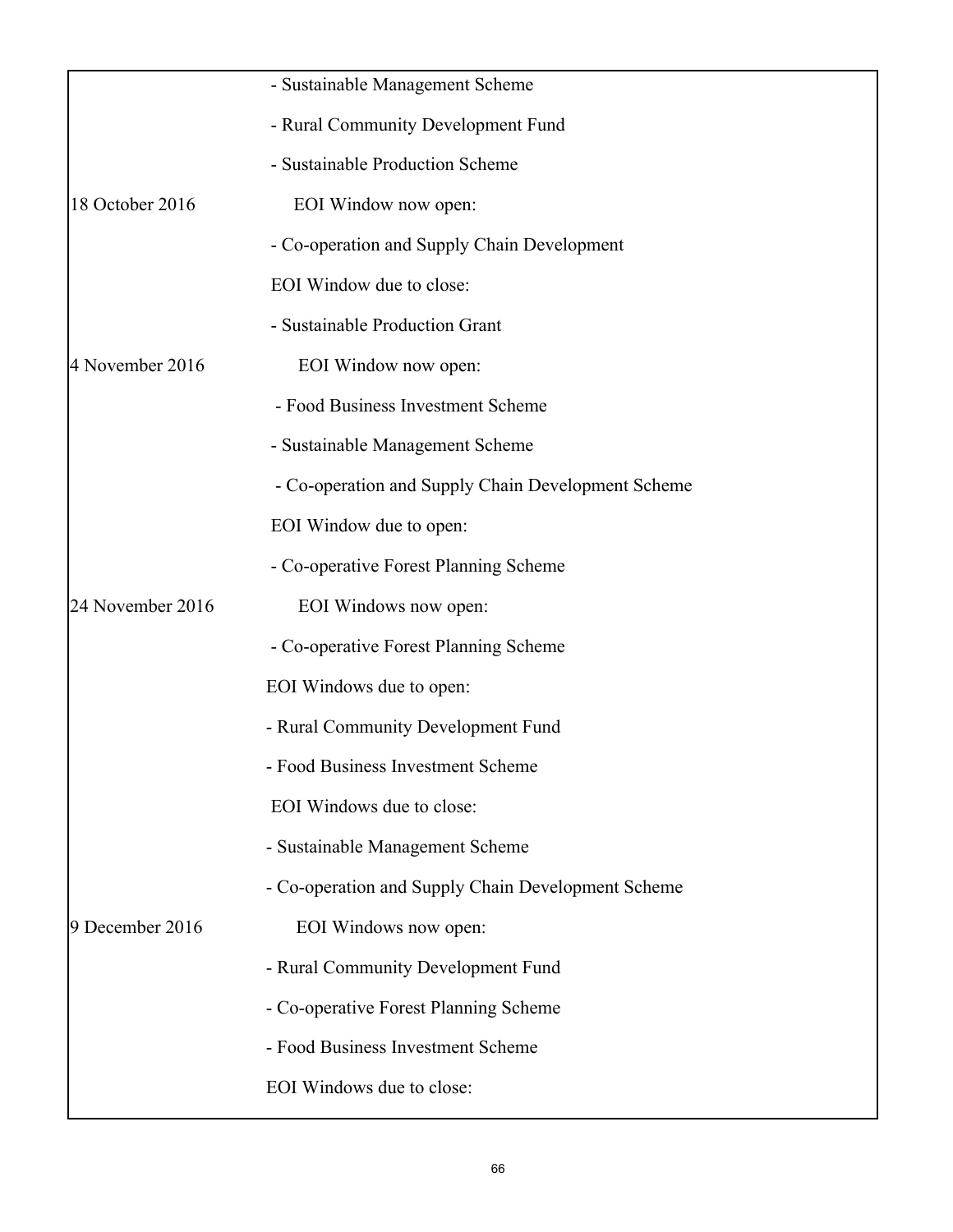- Co-operative and Supply Chain Development Scheme

22 December 2016 EOI Windows now open:

- Rural Community Development Fund
- Co-operative Forest Planning Scheme
- Food Business Investment Scheme

## **PROVISION OF TRAINING AND NETWORKING TO LAG (ART. 54 3B(III) OF REG. 1305/2013)**

During 2016, the WRNSU has been responsible for successfully organising a number of events to support and promote the RDP 2014-2020. These have included;

*Start of Term conference:* The conference was held at the Liberty Stadium, Swansea on 11 February 2016 and was attended by 192 delegates. The event included an exhibitor zone where 12 LAGs, Stakeholders, funding partners and other relevant organisations had information tables providing individual advice and answering questions. The event was addressed by the WG Deputy Minister for Farming and Food and DG Agri. representatives. Speakers included previous, successful beneficiaries from the Food Sector; Communities; Fisheries and Farming & Agriculture.

*State Aid Event:* On 23 February 2016 WRNSU facilitated a State Aid Event for LAGs/State Aid Finance Officers in Newtown. This was aimed at raising LAG staff's understanding of state aid when developing and considering project ideas. The event focused on case studies, scenarios and open discussions.

*Collaboration events:* A number of collaboration events have been held to support the Cooperation & Supply Chain Development Scheme:

- *Red meat, pork, dairy and horticulture sectors*: The first event was held on 25 February 2016 in the WG Offices in Newtown, Powys. This event focused on the red meat, pork, dairy and horticulture sectors. Its aim was to encourage further collaboration between the proposed projects under the first Expression of Interest window. There were 32 attendees comprising LAGs and other relevant contacts such as WCVA. Attendees received clarity on State Aid requirements and guidance papers. Official responses and case studies were circulated following the meeting.
- *Food and Drink Sectors:* The second event was held on the 10th March 2016 in Builth Wells, Powys, this focused on the food and drink sectors, again to encourage further collaboration between the proposed projects under the first EOI window. A total of 37 delegates attended. They included successful and unsuccessful applicants under the first EOI window of the Co-operation & Supply Chain Development scheme plus key stakeholders from the sector.
- *Renewable Energy:* WRNSU facilitated a "Renewable Energy at a Community Level" event in the WG Offices, Newtown, Powys on the 15 April 2016. This was attended by 42 delegates comprising LAGs; Energy Trusts and Communities. Project ideas, training, feasibility and pilots were tabled.

*Periscope Event:* On 24 May 2016 the WRNSU conducted a live Periscope event to promote and provide guidance on the application process for the RCDF Scheme for LAGs and Pan Wales Stakeholders. The Event was aimed at potential applicants and covered the EOI application process. This event was open to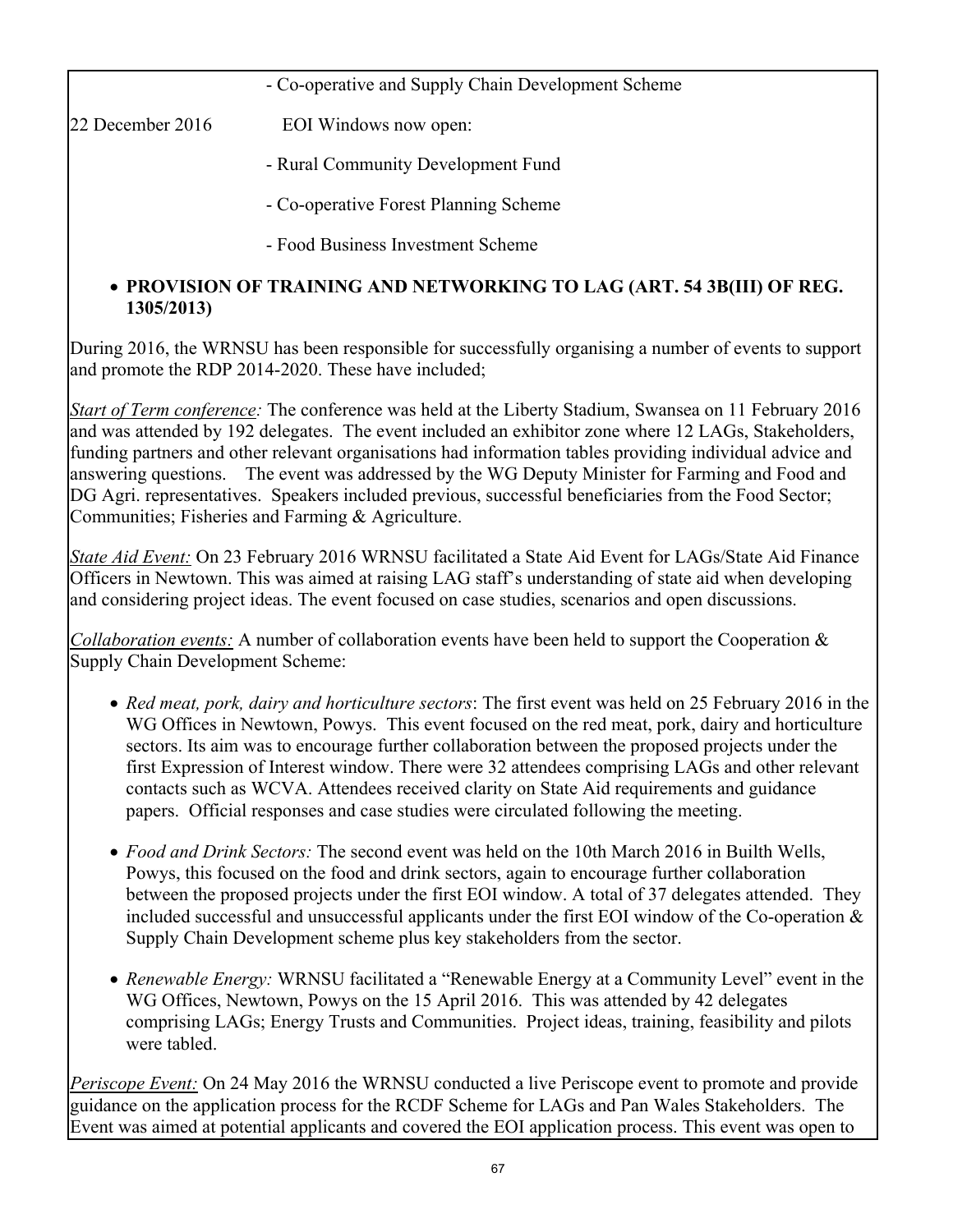anyone wishing to participate /view via their computer or mobile device and could be viewed after the event via a link on the WG website. Individuals were able to participate live via Twitter.

*Royal Welsh Show*: WG staff attended the Royal Welsh Show (RWS) in Builth Wells, Powys during July 2016. This is the largest agricultural and rural themed show in Europe where WG were able to maximise the awareness of the new Programme and schemes available. WRNSU also demonstrated the new PPIMS online system for applying for RDP socio economic schemes.

*LEADER workshop:* On 3 August 2016 the WRNSU hosted a LEADER workshop at the WG Offices, Newtown for LAG Admin staff. There were 35 attendees at the event which was arranged at the request of the LAGs as a follow-up to the event in February 2016. During the morning session, there was a presentation on LEADER Co-operation demonstrating successful projects from three LAG areas. The afternoon saw a presentation on the Superfast Broadband Exploitation programme providing up to date information on the scheme. A Question  $\&$  Answer session provided guidance with LEADER theme five potential project ideas or issues – Exploitation of Digital Technology.

*Community Led Local Development (CLLD) Steering Group*: The CLLD Steering Group held three meetings / events during 2016, supporting LAGs in the creation of Cooperation Projects. Scheme guidance was created along with web pages for the WRN website.

## **PROVISION OF NETWORKING FOR ADVISERS AND INNOVATION SUPPORT SERVICES (ART. 54 3B(IV) OF REG. 1305/2013)**

During 19-21 April 2016, a WG representative attended an EIP workshop in Legnaro, Italy and gave a short presentation on the approach to EIP in Wales. The presentation referred to both the organisational and structural aspects of Wales EIP and activities and actions undertaken to raise awareness of the support provided in Wales.

## **SHARING AND DISSEMINATION OF M&E FINDINGS (ART. 54 3B(V) OF REG. 1305/2013)**

WG continues to actively participate in all UKNRN meetings and works closely with other communications teams to ensure agreed processes and sharing of information/best practice.

In support of information exchange at the UK level, WRNSU staff attended a UKNRN Monitoring and Evaluation workshop in July 2016. WG staff also attended the UKNRN meeting in Birmingham in December 2016, where it was decided that Scotland would continue as UKNRN secretariat. These meetings provide an excellent opportunity to discuss RDP stakeholder issues and agree consistent responses to issues affecting the UK as a whole.

Regular UKNRN teleconferences are held throughout the year along with the sharing of information via the online platform, Huddle. This ensures that information and publicity guidelines and communication guidelines are interpreted consistently across the UK and each Support Unit is aware of the latest developments in the adjoining administrations.

 **THE NETWORK COMMUNICATION PLAN (ART. 54 3B(VI) OF REG. 1305/2013)\*** *\*this point could be treated under following section 4b of the AIR*

Please refer to Section 4b below for information on the Communication Plan for the WGRC-RDP2014- 2020.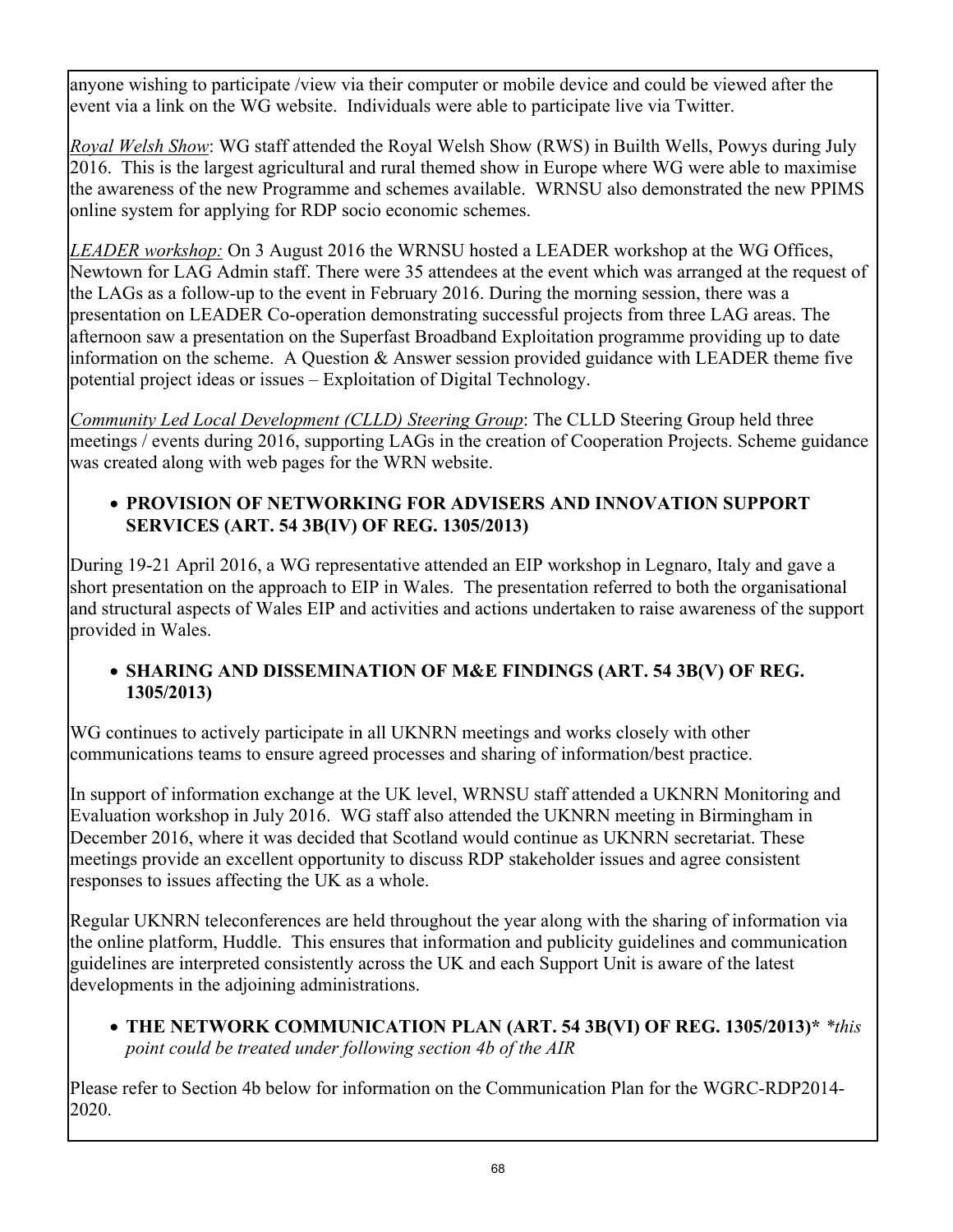## **ACTIVITIES REGARDING THE PARTICIPATION IN AND CONTRIBUTION TO THE ENRD (ART. 54 3B(VII) OF REG. 1305/2013)**

WRNSU participates in and contributes to ENRD activities in order to improve the quality of RDP implementation and integration with existing development policies. WRN representatives make every effort to attend meetings / events as they provide useful networking opportunities and information sharing. The following are some examples of events attended during 2016:

- EIP First Experience of Operational Groups attended by WG, 19-21 April 2016.
- ENRD LEADER/CLLD Sub-Group WG represented by CLLD Policy Lead and regular updates are received by the WRN and circulated to the UKNRN.
- Simplified cost options workshop for LEADER/CLLD (Brussels) 19 January 2016.
- DG Agri conference unlocking the potential of RDPs (Brussels) 1 February
- Fifth NRN meeting stakeholder involvement, urban-rural and "agri-culture" (ENRD, Amsterdam) 11, 12 May 2016
- Monitoring and Evaluation FLAGS Helsinki 24-27 May 2016
- FARNET MA Meeting 23, 24 November 2016
- ENRD/DG AGRI Achieving Results the CLLD Way event in Bastad, Sweden 7/8 December 2016
- The ENRD/EIP Networking for Innovation event in Tallin, Estonia 27, 28 October 2016

## **OTHERS**

The WRNSU supports stakeholders and monitors by encouraging networking activity by other organisations. The support unit maximises opportunities to network and support Stakeholders. During the year WRN has been able to attend a number of events;

- Community Woodland groups Llais y Goedwig 23 March 2016 RDP Scheme Support
- PAVS Pembrokeshire Funding Fair Narbeth 15 November 2016 the WRNSU was invited to provide a stall at the Pembrokeshire Association of Voluntary Services (PAVS) annual Funding Fair with the WG's policy lead for RCDF delivering a presentation at the event alongside the resident LEADER LAG.
- LEADER Cooperation North and South conference in Newry Networking, LEADER Cooperation Ideas sharing. 8/9 Nov 2016 – This was a joint conference exploring the theme of LEADER Co-operation within the context of their current Rural Development Programmes.
- EIP First Experience of Operational Groups attended by WG 19-21 April 2016.

WRN makes every effort to re-tweet and promote scheduled events that are held to all Stakeholders via various communication channels. This includes obtaining press releases and case studies to disseminate as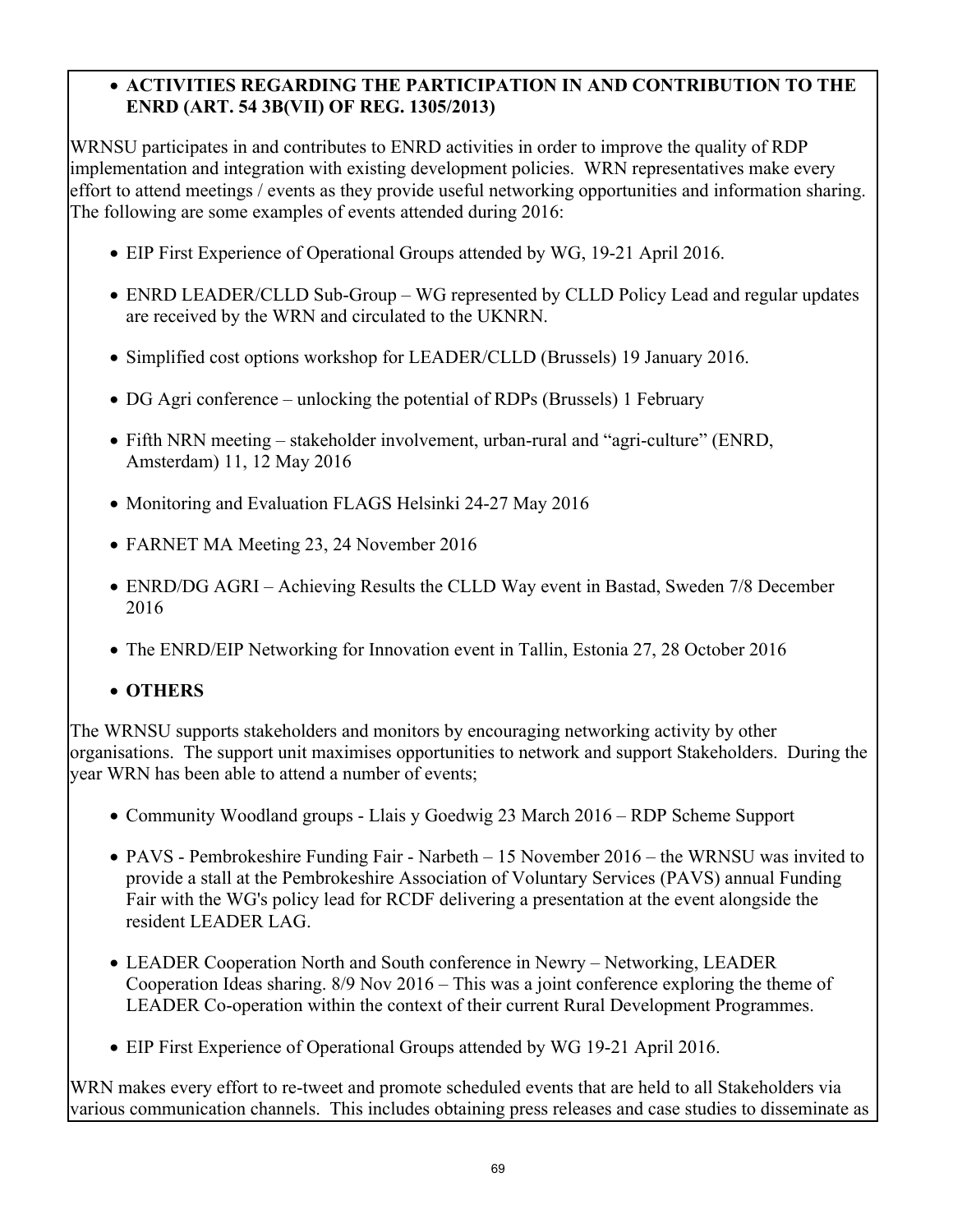## **4.b) Steps taken to ensure that the programme is publicised (Article 13 of Commission Implementing Regulation (EU) No 808/2014)**

## **WRN Communications/Work Plan**

The WRN Communication/Work Plan forms a vital part of the Wales RDP Communications Strategy. This has been approved and shared with the WRNSG, PMC and DG Agri.

To take forward the activities set out in the WRN communication/work plan, meetings are regularly held with the RDP scheme owners to determine the communication needs for each scheme, consider the best way to raise awareness and to target potential beneficiaries. As a result of these meetings, targeted publicity and communications around the launch of Expression of Interest (EOI) windows for each of the RDP Schemes are carried out online, via twitter and by press notices. All schemes are further publicised in bi-monthly WG Gwlad magazine, WRN Newsletter and relevant RDP scheme newsletters.

All EOI windows and downloadable scheme documents are accessible from the website and carry the EAFRD logo, programme name and relevant wording for the programme. During 2016 several EOI windows were publicised on the website e.g. FBIS, Sustainable Production Grant, SMS, RCDF, Glastir Schemes, Cooperation and Supply Chain Development, TBIS and CFPS.

Social media was widely used during this period to maintain interest and engagement around the schemes and to ensure stakeholders were aware of the EOI window opening and closure dates.

### **Periscope**

On 24 May 2016 the WRNSU conducted a live Periscope event to promote and provide guidance on the application process for the RCDF for LAGs and Pan Wales Stakeholders. This event received 94 hits on the day and a further 192 on YouTube following the live streaming.

The Event was aimed at potential applicants and covered the EOI application process. This event was open to anyone wishing to participate /view via their computer or mobile device and could be viewed after the event via a link on the WG website. People were able to participate live via Twitter. A bilingual presentation was later made available on the website.

The WRN assisted in organising two LAG LEADER events The WRN will continue to work with Scheme Managers in identifying future communication needs and requirements for inclusion in the work plan as well as supporting LAG and scheme project beneficiaries with publicity and press release requirements and guidelines.

### **Communications**

The WRNSU continues to improve the website and has full publishing responsibilities for the RCDF and WRN pages. The WRN manages the communication of all RDP Scheme information and liaises with scheme leads to ensure consistent, logical dissemination of material.

The WRNSU communicates with Welsh LAGs to establish relevant and accurate information for each area. The Project directory form has been updated to obtain information on Theme / Measure which will be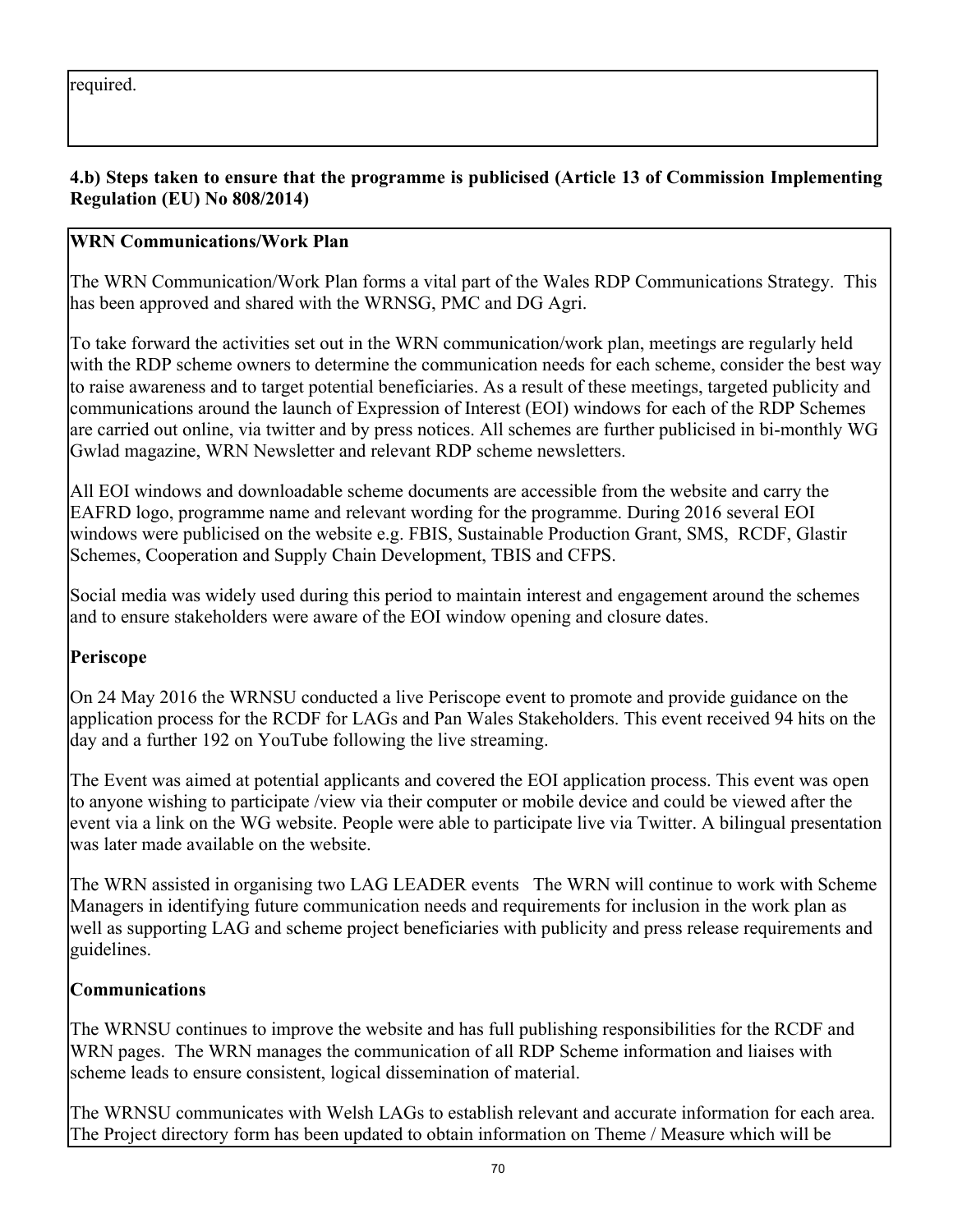published bilingually on the WRN Pages.

Co-operation pages have been created and contain agreed standard templates to encourage working together in developing new ways of finding potential partners. Events pages are updated following each WRN Event providing copies of the presentations and all supporting documentation. Regular updates and work continues on all areas of the WRN website to ensure it is kept relevant and in accordance with the RDP 2014-2020

WRN Web pages continue to have build issues which are yet to be resolved. Development work is being discussed to further improve the search platform during 2017. The new WRN website provides regular updates on news, events, publications and case studies. The website has also shown a significant increase in traffic since the implementation of its new format.

The WRNSU uses Twitter to communicate updates on WGRCRDP 2014 - 2020 schemes and to share information from networking partners such as LAGs, UK and European Networks, project examples and RDP Funding information.

Twitter followers continue to significantly increase:

| <b>WRN</b> Twitter $-2015$ | WRN Twitter - 2016               |
|----------------------------|----------------------------------|
| Tweets $-185$              | Tweets - $580 + 395 + 214\%$     |
| Followers - 702            | Followers - $1,100 + 361 + 51\%$ |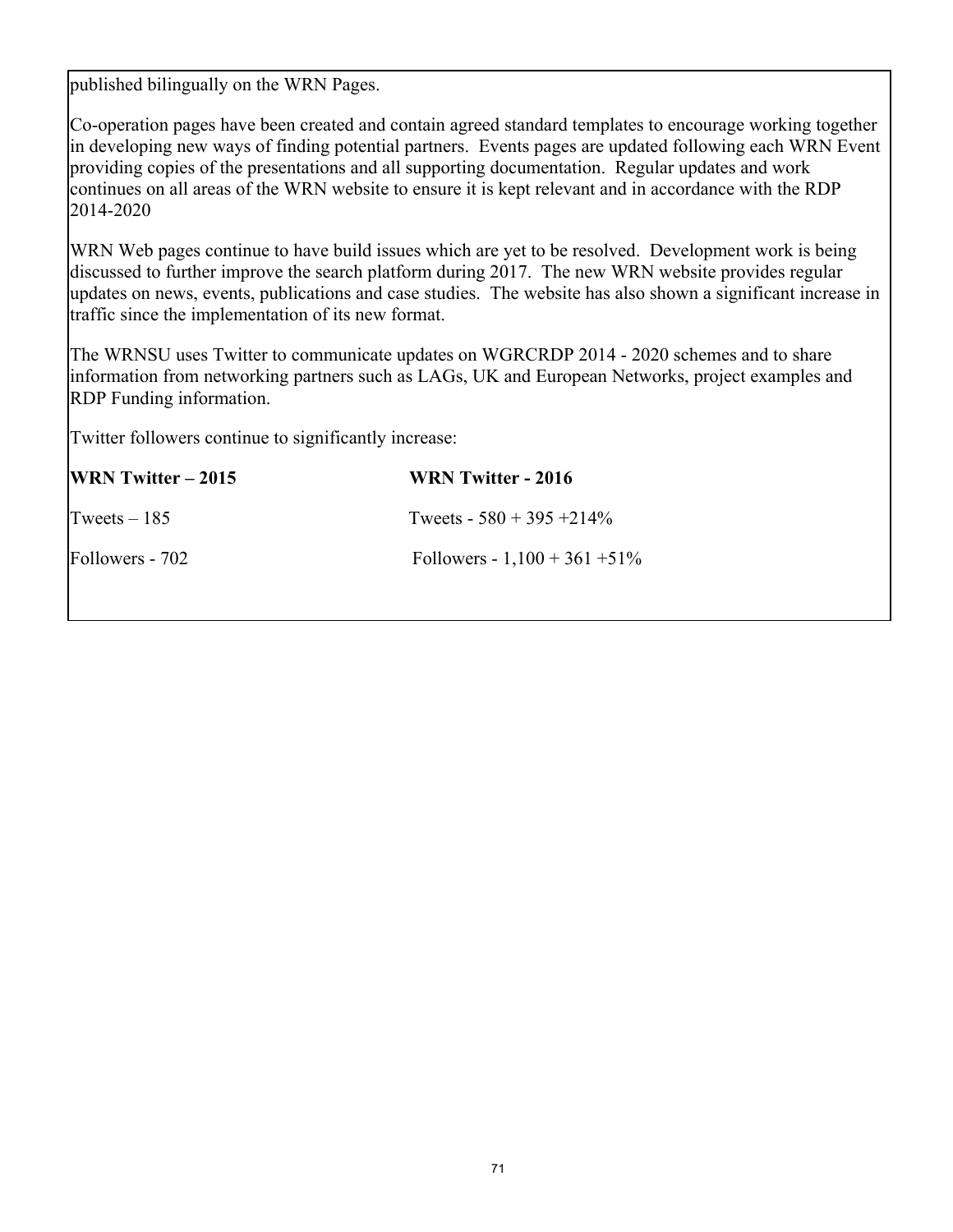# **5. ACTIONS TAKEN TO FULFIL EX ANTE CONDITIONALITIES**

## **5.a) Unfulfilled criteria of general ex-ante conditionalities**

| <b>General ex-ante conditionality</b> | riterion. |
|---------------------------------------|-----------|
|---------------------------------------|-----------|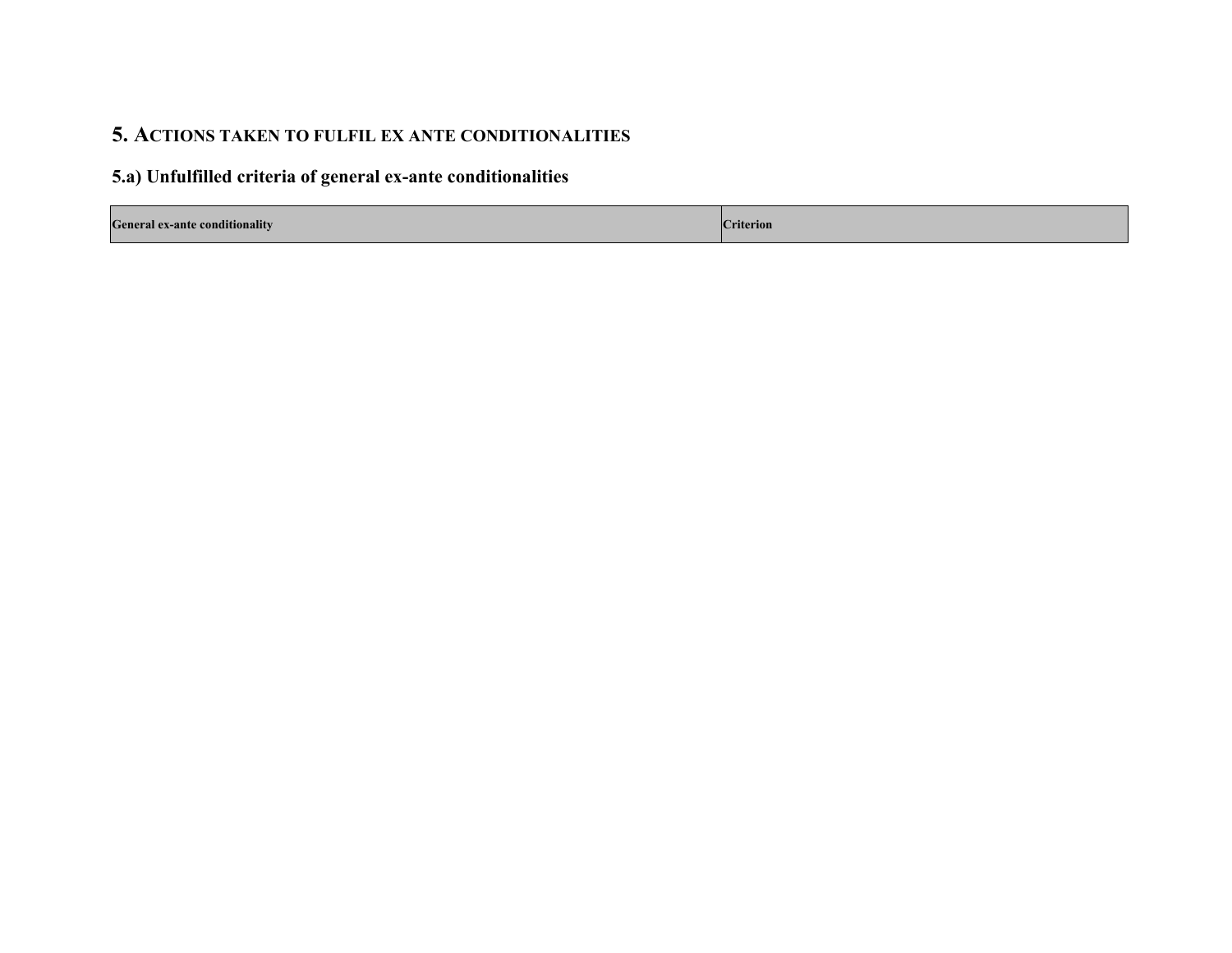# **5.b) Actions taken to fulfil applicable general ex-ante conditionalities**

| General<br>$ex-$<br>ante<br>conditionality |  | <b>Criterion</b> Actions to be taken |  | Deadline Body responsible for fulfilment | Actions taken | Date<br>of<br>the<br>lof<br>action | fulfilment $\overline{Commission}$  <br>position | <b>Comments</b> |
|--------------------------------------------|--|--------------------------------------|--|------------------------------------------|---------------|------------------------------------|--------------------------------------------------|-----------------|
|--------------------------------------------|--|--------------------------------------|--|------------------------------------------|---------------|------------------------------------|--------------------------------------------------|-----------------|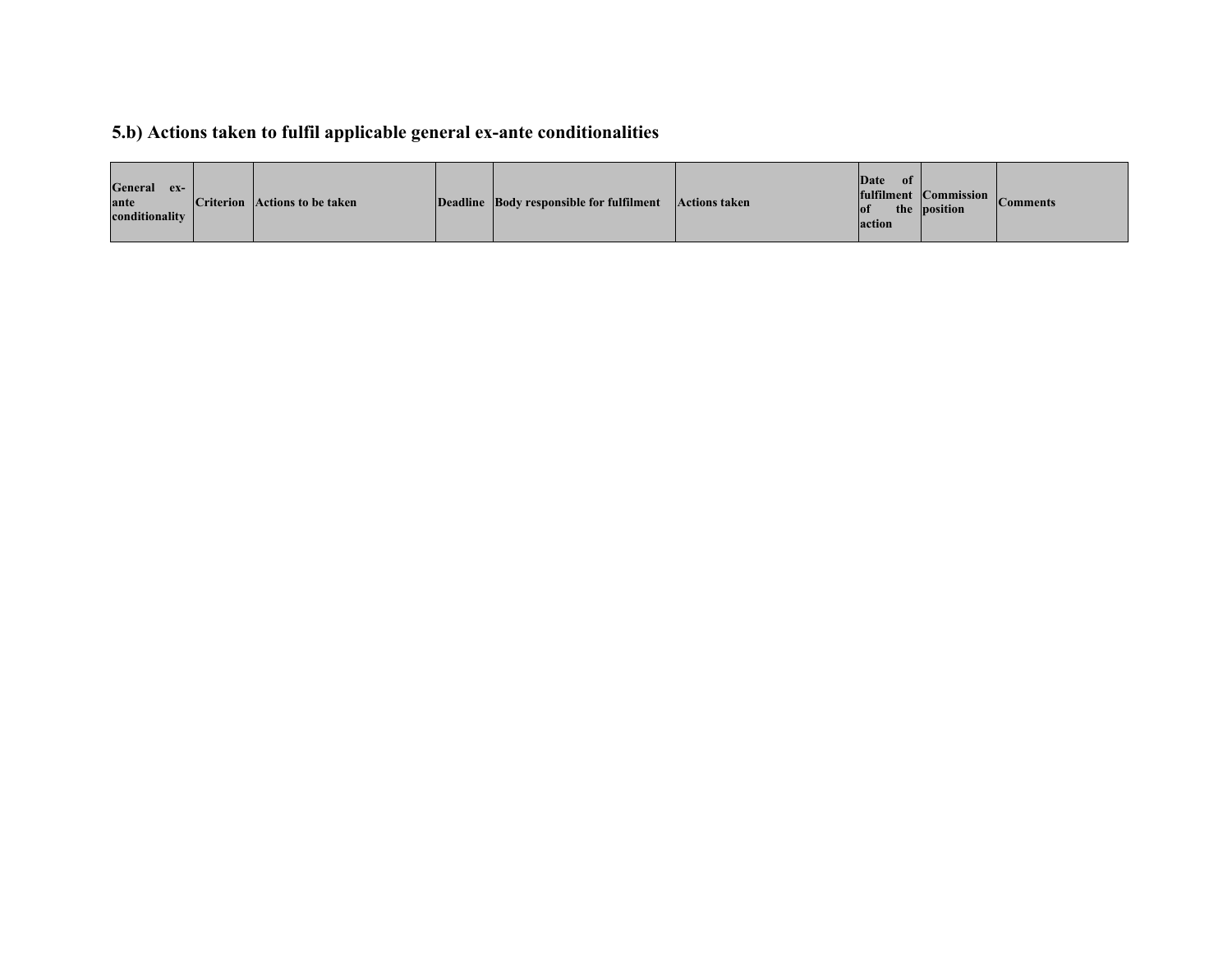# **5.c) Unfulfilled criteria of priority-linked ex-ante conditionalities**

| <b>Priority-linked ex-ante conditionality</b> | . .<br><b>Titerion</b> |
|-----------------------------------------------|------------------------|
|                                               |                        |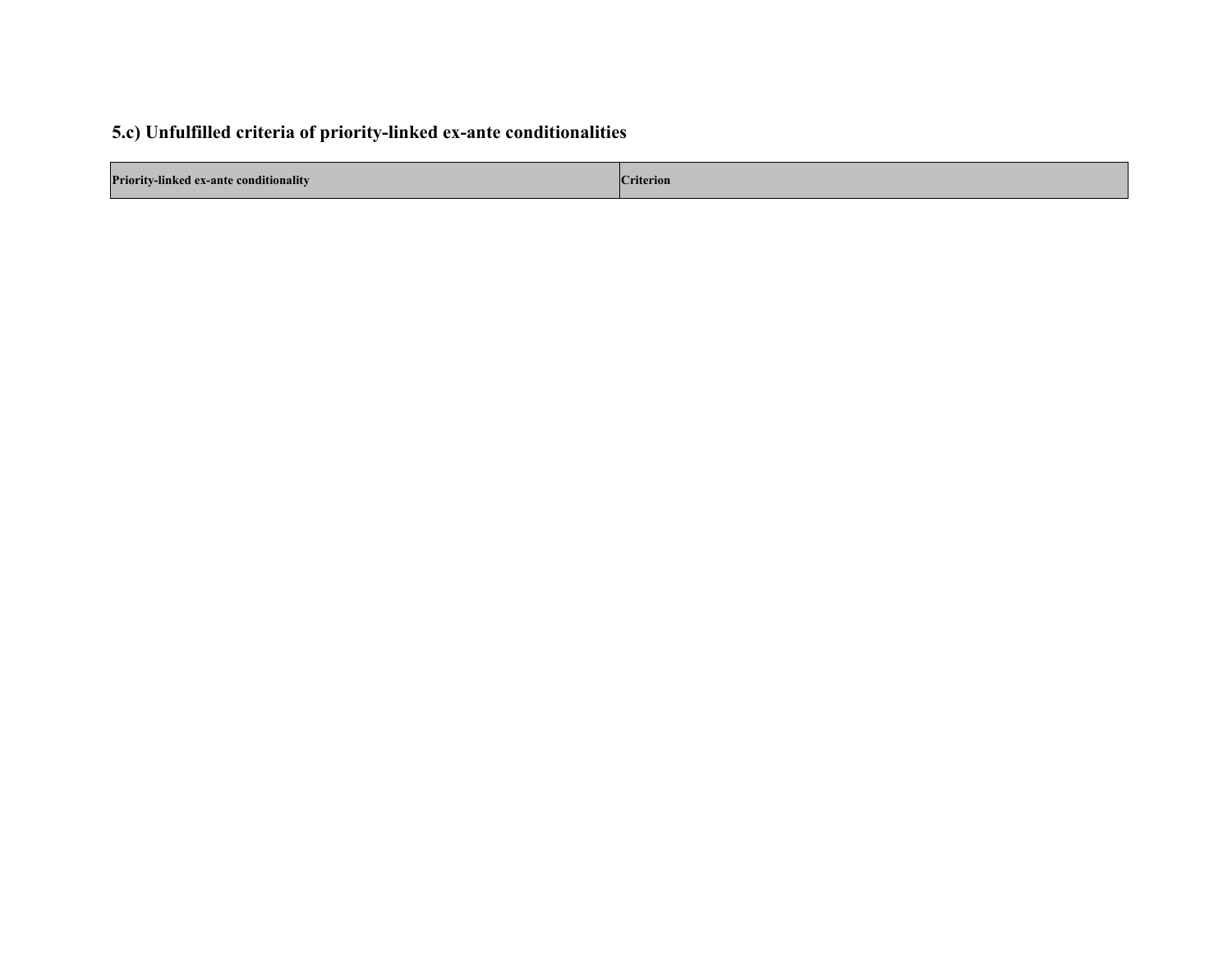# **5.d) Actions taken to fulfil applicable priority-linked ex-ante conditionalities**

| <b>Priority-</b><br>linked<br>ante<br>conditionality |  | $\frac{ex}{ex}$ Criterion Actions to be taken |  | Deadline Body responsible for fulfilment | <b>Actions taken</b> | Date<br>-of-<br>lot <sup>-</sup><br>action | fulfilment $ $ Commission $ _{\alpha}$<br>the position | <b>\omments</b> |
|------------------------------------------------------|--|-----------------------------------------------|--|------------------------------------------|----------------------|--------------------------------------------|--------------------------------------------------------|-----------------|
|------------------------------------------------------|--|-----------------------------------------------|--|------------------------------------------|----------------------|--------------------------------------------|--------------------------------------------------------|-----------------|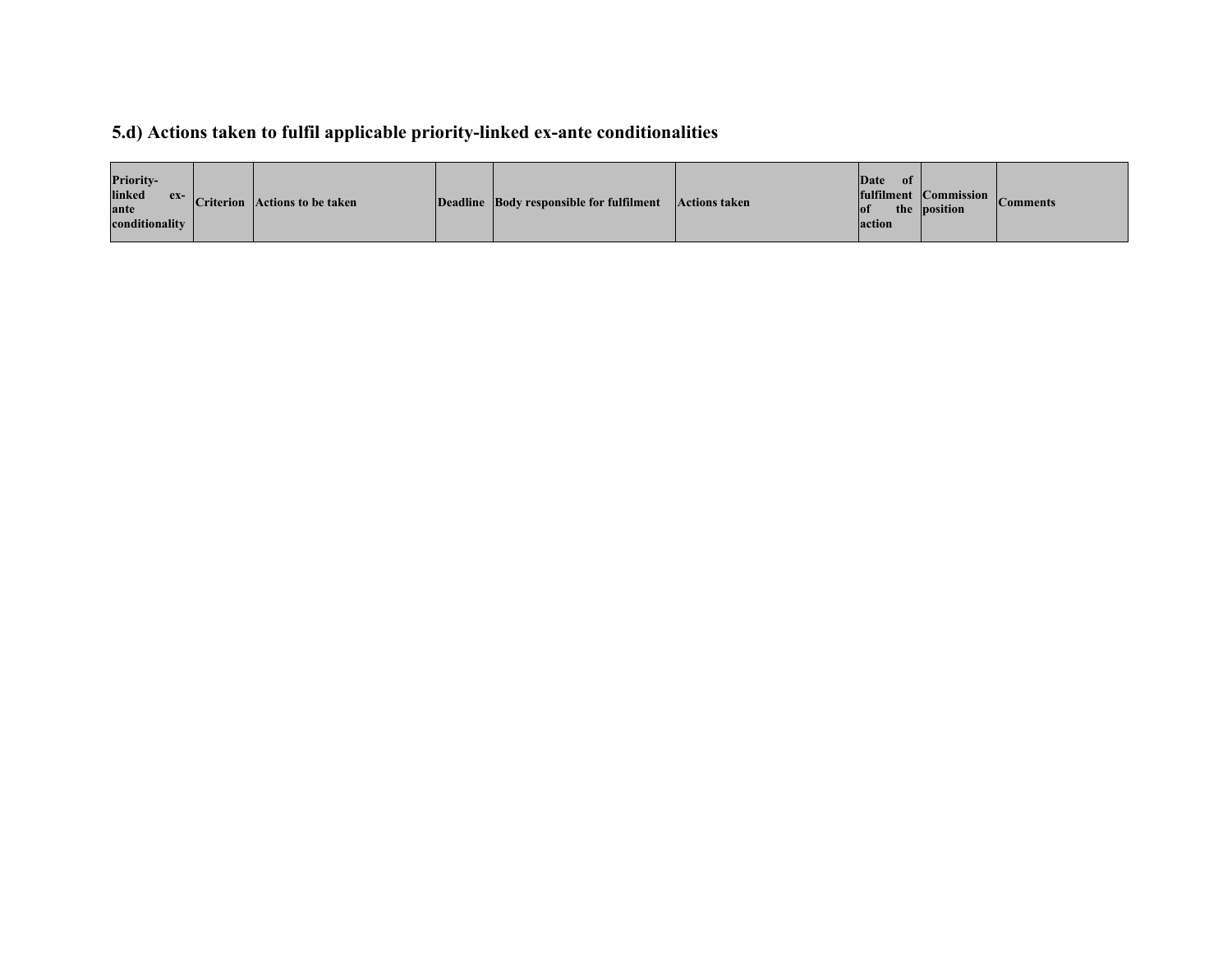**5.e) (Optional) additional information to complement the information provided on the 'actions taken' table**

NOT APPLICABLE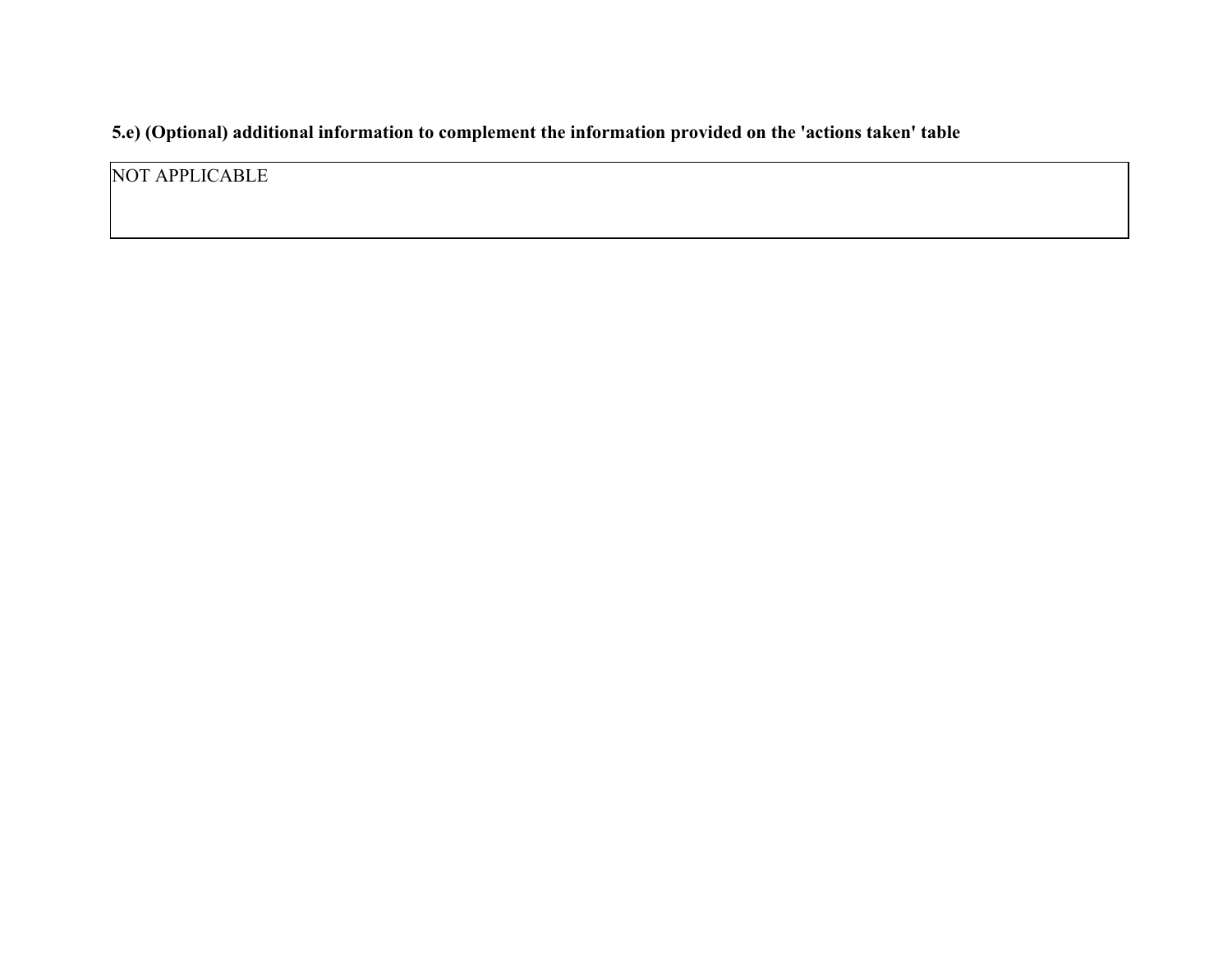# **6. DESCRIPTION OF IMPLEMENTATION OF SUB-PROGRAMMES**

NOT APPLICABLE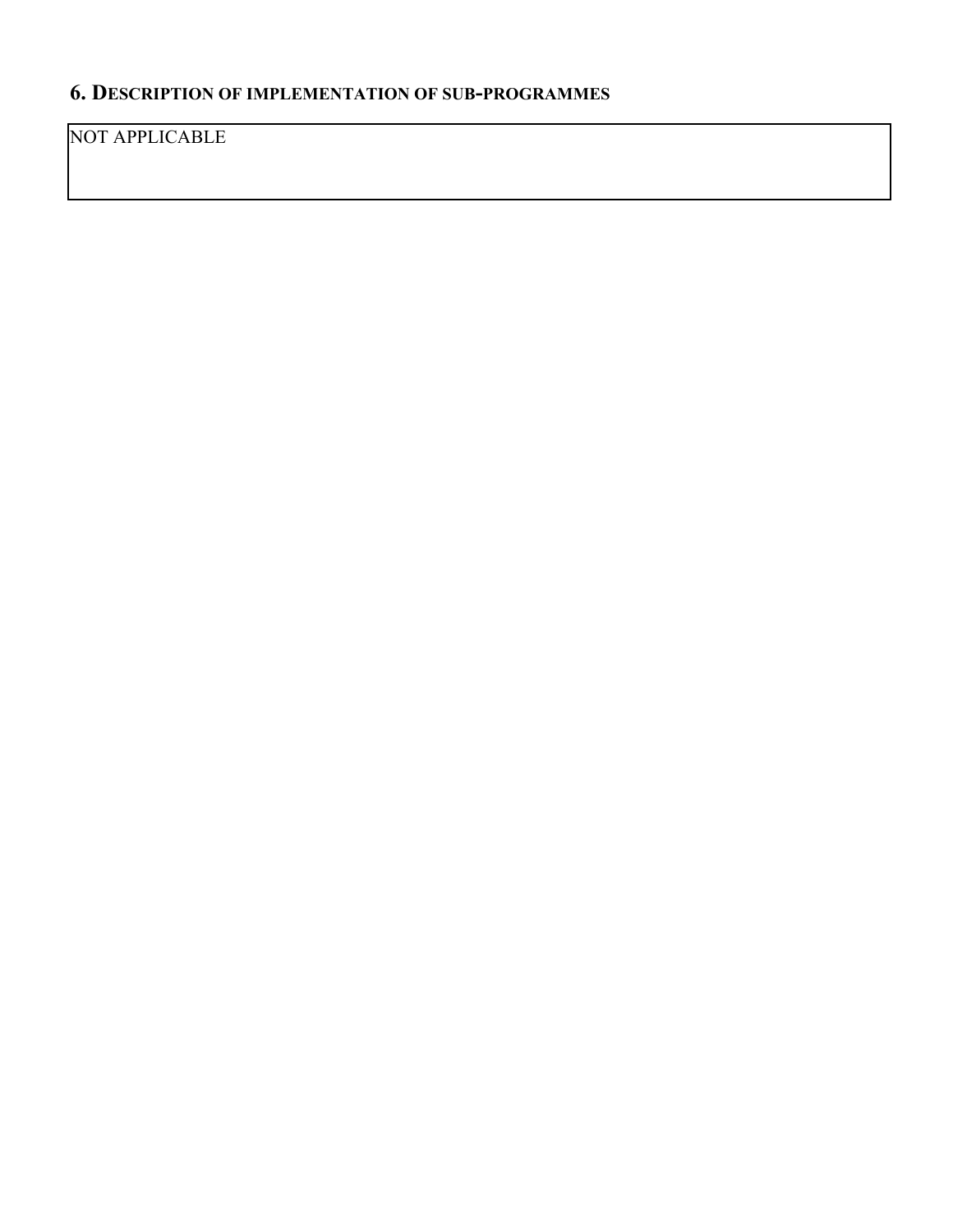# **7. ASSESSMENT OF THE INFORMATION AND PROGRESS TOWARDS ACHIEVING THE OBJECTIVES OF THE PROGRAMME**

### **7.a) CEQ01-1A - To what extent have RDP interventions supported innovation, cooperation and the development of the knowledge base in rural areas?**

7.a1) List of measures contributing to the FA

### **Primarily programmed Measures/sub-Measures (M):**

M1.1, M1.2, M1.3. M2.1, M2.2, M2.3, M16.1, M16.2, M16.3, M16.4, M16.5, M16.6, M16.8, M16.9

#### **Measures/sub-Measures programmed under the other FAs which show secondary contributions to FA 1A**

Due to the early stage of Programme implementation, evidence of secondary contributions to other FAs, has not been identified through Common Evaluation Question research.

7.a2) Link between judgment criteria, common and additional result indicators used to answer the CEQ

| Judgment criteria                                                                          | Common result indicator                                                                                                                                           | Additional result indicator                                                                         |
|--------------------------------------------------------------------------------------------|-------------------------------------------------------------------------------------------------------------------------------------------------------------------|-----------------------------------------------------------------------------------------------------|
| RDP projects have been innovative and based on<br>developed knowledge                      | T1: percentage of expenditure under Articles 14, 15<br>and 35 of Regulation (EU) No 1305/2013 in relation<br>to the total expenditure for the RDP (focus area 1A) | Percentage of innovative projects out of all RDP<br>supported projects                              |
| Operational groups have been created                                                       |                                                                                                                                                                   |                                                                                                     |
| Variety of partners involved in EIP operational<br>groups                                  |                                                                                                                                                                   | Number and types of partners involved in<br>cooperation projects                                    |
| Innovative actions have been implemented and<br>disseminated by the EIP operational groups |                                                                                                                                                                   | Number of supported innovative actions<br>implemented and disseminated by EIP operational<br>groups |

# 7.a3) Methods applied

# **Quantitative methods:**

Quantitative methods have not been utilised for Focus Area (FA) 1A as there are no completed operations under this FA and therefore no results to calculate quantitative data. Qualitative methods were used, adopting a theory based approach to produce evidence for the Common Evaluation Questions (CEQs). Details and rationale of this approach are presented below.

# 1. **Reasons for using the method**

2. **Description of methods to calculate ratios, gross or net (if applicable) values of common and additional indicators, or other indicators used (output, common context indicators)**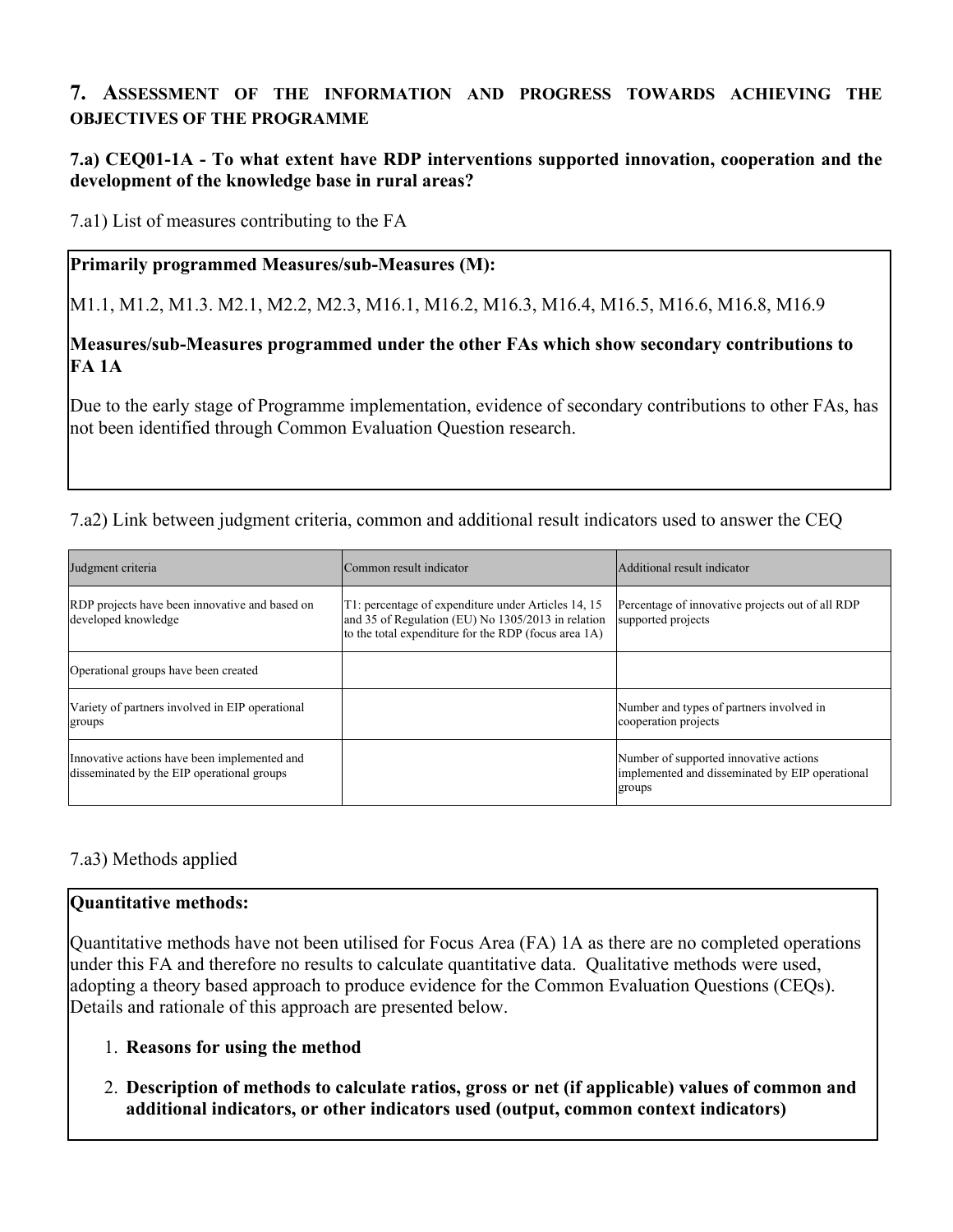### 3. **Challenges in the application of described methods and solutions encountered**

Due to the early stage of programme implementation and lack of data, a quantitative assessment of programme performance has not been undertaken as part of this research. For this reason, sub-sections 4 and 5 have gaps in their completion.

For the 2019 AIR a comprehensive piece of research, to be undertaken by external evaluators, will be procured to address these gaps and answer the CEQs. It is anticipated that at this stage of implementation sufficient monitoring data will be available from which to draw robust results.

### **Qualitative methods:**

### 1. **Reasons for using the method**

Due to the early stage of programme implementation in Wales, there has been little or no uptake in the majority of Measures. Completed operations are under Priority 4, FAs 5D, and 5E. The WG as the Managing Authority has adopted a methodological approach in line with the European Evaluation Helpdesk for Rural Development Guidance document titled 'Assessment of RDP Results: How to Prepare for Reporting on Evaluation in 2017'. Specifically the approach was designed according to the guidance in Section 1.3 'Reporting in cases of low uptake and small programmes'.

The research therefore employed a theory-based evaluation approach using qualitative methods to compile evidence on Measure level implementation. Theory-based evaluation approaches provide an overarching framework for understanding, systematically testing and refining the assumed connections (i.e. the theory) between an intervention and the anticipated impacts.

This approach facilitates an investigation of the vertical relationship between intervention logic through to Measure level implementation, and also horizontal relationships related to the complementary nature of Schemes' design and interaction between delivery staff and stakeholders.

This qualitative assessment is relevant and appropriate at this stage of the programme to examine the processes currently in place to administer RDP funds. Interviews provide data on attitudes, opinions and experiences of the delivery staff. Common experiences, challenges and opportunities for improvement can be identified across the Programme. Programme and scheme manager interviews were favoured over interviews with wider delivery staff, as these interviewees were best placed to provide evidence on strategic linkages between Schemes, in addition to experience of the implementation of activity in their relevant policy area.

Where appropriate secondary sources are available, findings are used to triangulate the results from interviews together with wider desk-based research. Specific details of the methods used within these secondary sources and their merit have been presented and discussed in the corresponding FA CEQ.

Quantitative methods to calculate results indicator totals are not deemed appropriate due to the early stage of Programme delivery. The lack of data available on completed operations would mean robustness of results could not be guaranteed.

# 2. **Description of methods used**

Semi-structured interviews were undertaken with Measure level policy leads and key Programme delivery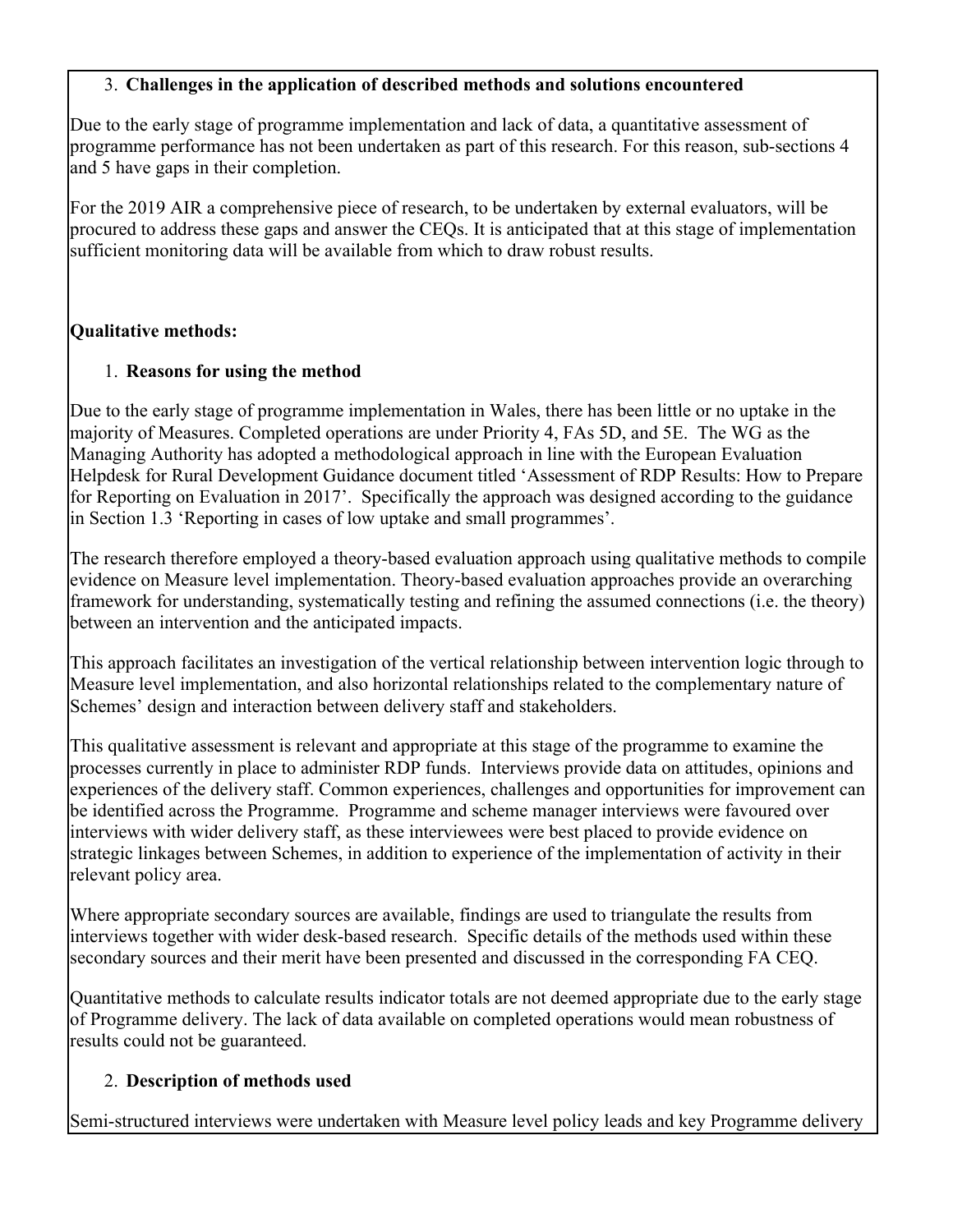staff within Welsh Government (WG). The sampling strategy was therefore purposive as these respondents were chosen specifically due to the relevance of their role for responding to the common evaluation questions. Where evidence was available, the findings from the interview were considered in relation to data generated through robust secondary sources as part of the process of triangulation.

A systematic review of existing evidence was undertaken. The RDP Ex-Ante Evaluation and Programme Intervention Logic was undertaken with a focus on assessing whether the needs of rural Wales, as identified at the start of the programme, are still relevant and well aligned to current Programme interventions. To assess this alignment, these documents were compared to Measure level guidance documents on eligible activity, and Expression of Interest (EOI) application form design.

For the interviews an interview schedule was developed that included questions designed around key themes and tailored to the individual interviewees and their roles. The themes included the alignment of Measure delivery against Programme intervention logic, EOI windows, Measure up-take, challenges faced to date, IT system functionality and best practice. The development of these themes themes assisted in the ability of the research to draw conclusions of measure level findings at a programme wide scale.

Following the collection of the data, the interviews were then transcribed to assist in analysis. The analysis entailed the coding of the data in a manner which drew out evidence of Measure level implementation experience. These findings were then grouped and reported at the FA CEQ level which delivery was primarily mapped to, e.g. Measure 4.2 delivery is primarily mapped to FA 3A so findings are presented in the corresponding CEQ. Evidence that maps across multiple FAs has been written up once in the most relevant CEQ and then referenced in the additional CEQs that it also relates to. Where appropriate, findings relevant to secondary FAs have been included.

Where secondary sources have been consulted and their findings presented, the respective methods to reach these results are presented in the relevant FA CEQ.

# 3. **Challenges in the application of described methods and solutions encountered**

The most prevalent challenge has been to disaggregate the process orientated, Sub-measure level findings and to report these at Focus Area scale. In particular, identifying the attribution of effects to one intervention (unless explicitly stated) is not possible through this methodological approach.

At this stage of implementation, this methodological approach is limited when used with the Commission template and proposed quantitative approach for reporting against CEQs. However, it is judged to be the most appropriate approach at Managing Authority level to collect the most relevant data for this stage in Programme implementation. To address this, feedback was written up in the FA CEQ which delivery was primarily mapped to, as described in Section 3(ii), above.

An additional limitation of the study has been the inherent scheduling conflicts between the availability of indicator data and the timings of the fieldwork for CEQs. In the majority of cases, Measure level narrative and data for inclusion in the other AIR sections could not be collated in time to inform the CEQ evaluation methods. To counter this, assumptions were made about the Schemes based on anecdotal evidence, for example the number of completed operations.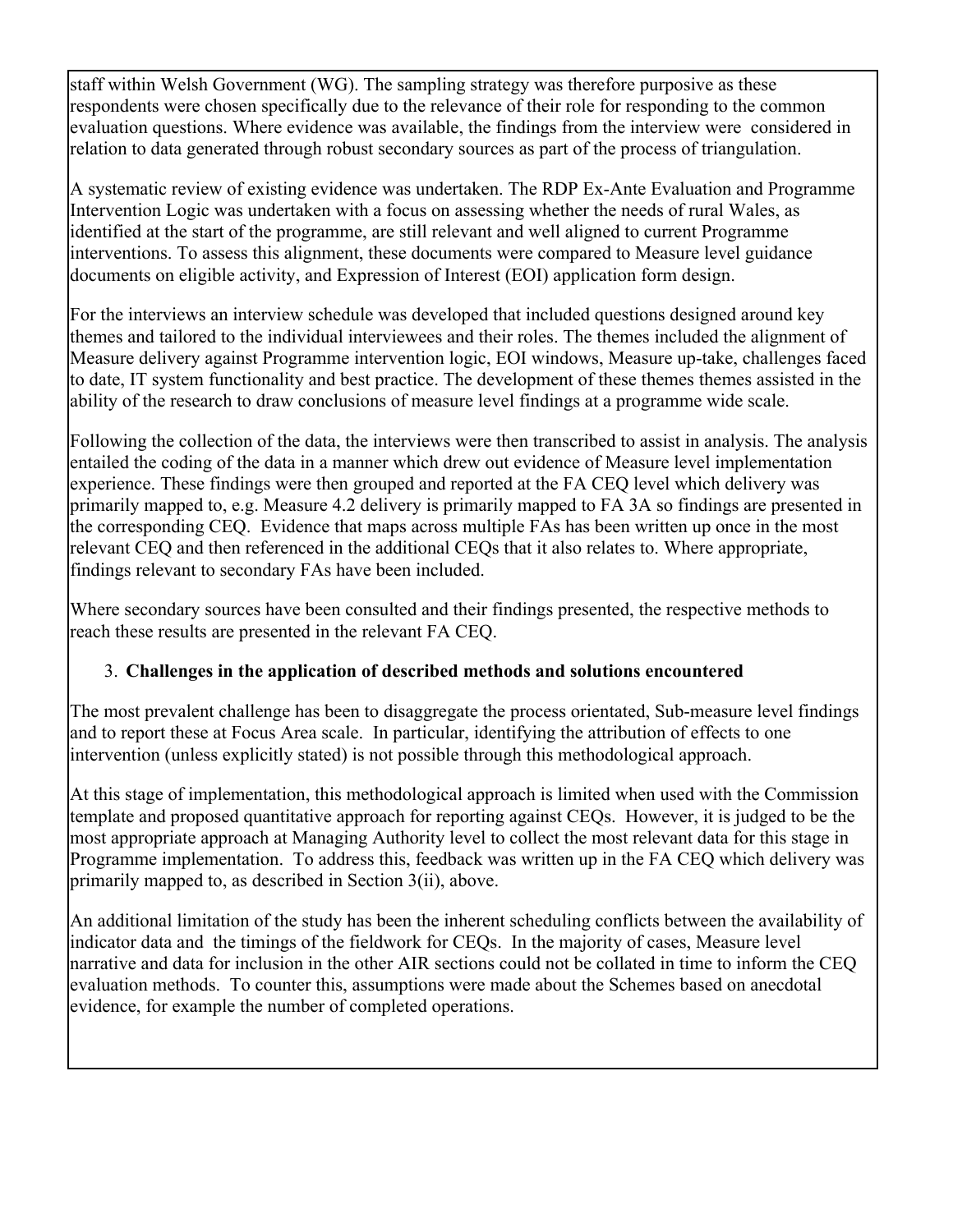### 7.a4) Quantitative values of indicators and data sources

| Indicator type                 | Indicator code and name (unit)                                                                                                                                          | Ratio          | Indicator<br><i>value</i> | <b>Calculated</b><br>gross<br> value | Calculated<br>net value | Data and information sources                       |
|--------------------------------|-------------------------------------------------------------------------------------------------------------------------------------------------------------------------|----------------|---------------------------|--------------------------------------|-------------------------|----------------------------------------------------|
| Common result<br>indicator     | T1: percentage of expenditure<br>under Articles 14, 15 and 35 of<br>Regulation (EU) No 1305/2013 in<br>relation to the total expenditure for<br>the RDP (focus area 1A) | Yes            |                           |                                      |                         | Not applicable at this stage of programme delivery |
| Additional<br>result indicator | Number and types of partners<br>involved in cooperation projects                                                                                                        | N <sub>0</sub> |                           |                                      |                         | Not applicable - no data to report                 |
| Additional<br>result indicator | Number of supported innovative<br>actions implemented and<br>disseminated by EIP operational<br>groups                                                                  | N <sub>0</sub> |                           |                                      |                         | Not applicable - no data to report                 |
| Additional<br>result indicator | Percentage of innovative projects<br>out of all RDP supported projects                                                                                                  | N <sub>0</sub> |                           |                                      |                         |                                                    |

### 7.a5) Problems encountered influencing the validity and reliability of evaluation findings

| Not applicable at this stage of programme delivery |  |  |
|----------------------------------------------------|--|--|
|                                                    |  |  |

### 7.a6) Answer to evaluation question

For qualitative evidence of implementation related to Measures programmed under this FA (if not reported in this FA), please see the relevant CEQ to which results of primary research (as outlined in CEQ FA 1A Section 3) is reported.

Activity delivered through Measures 1.1, 1.2, 1.3, 2.1, 2.2, 2.3, 16.1 – 16.9 cut across the Programme. The results relating to these Measures have been reported in Section 6 FA 1A. The qualitative findings on delivery of these Measures however can be assumed to apply to the FA which those Measures map to, as presented in Section 1 FA 1A. For the purposes of presentation, the findings have only been written up in the most appropriate FA.

Measures 1 and 2 are delivered through the Farming Connect (FC) Scheme. Delivery of this activity is unique in the Wales RDP as the Scheme is delivered through external contractors, commissioned via four Lots. Lots 1, 2, and 3 were procured and are being delivered. No bids were received for Lot 4 which focussed on accredited training and support for advisors in Lot 3, and Farming Connect quality assurance. A lack of interest from suppliers for Lot 4 is attributed to the scope of the specification being too broad. Options are currently under consideration.

The procurement exercise was complicated by the timescales associated with procuring contracts above the OJEU threshold. However, this delay did not reportedly affect beneficiaries as transitional funding ensured concurrent service provision.

Up-take of FC activity by farm businesses is high. However, attracting forestry and food businesses has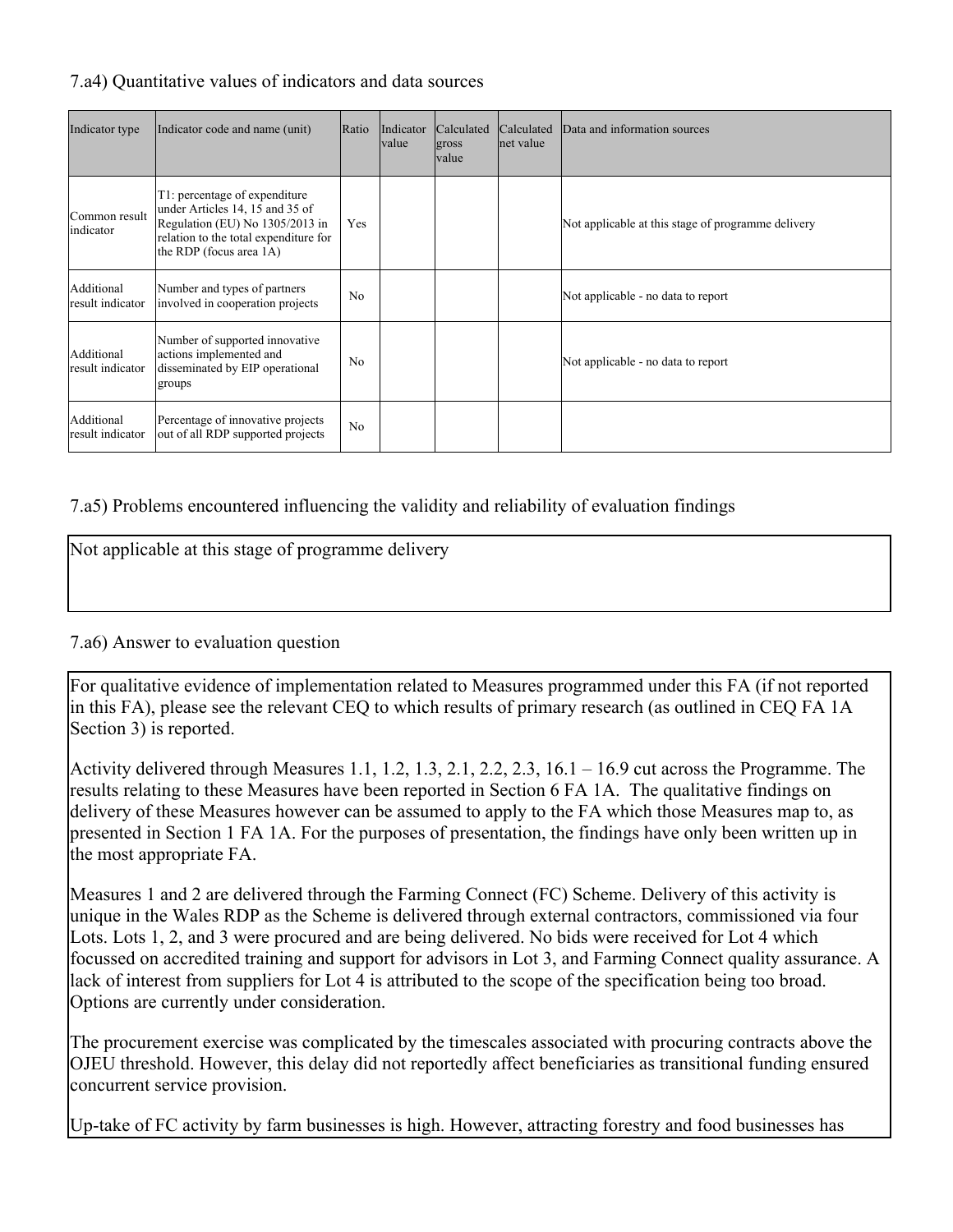presented a challenge. Food businesses were not targeted by Farming Connect in the 2007-2013 Programme period so these sectors are less aware of the support available. Forestry businesses were targeted in the previous programme however more tailored identification of specific businesses in this sector is occurring in the current period. Evidence of marketing exercises to further integrate forestry businesses into Farming Connect is available in the section on the CEQ for FA 5C.

Lessons learnt from the 2007-2013 Programme have been applied to the current round. The recommendations from the 2014 external Farming Connect Review were also noted as informing the design of the four Lots' specifications. In addition, a review of Lot 2 has been undertaken, titled 'Independent Review of the Farming Connect Lifelong Learning and Development Programme' and these findings have subsequently led to some changes in delivery.

An upcoming challenge for Farming Connect is to tailor the support to benchmarking activities undertaken by the Agricultural Strategic Initiative (SI). The SI aims to set performance indicators for specific sectors with the view that these are used as a benchmark for farmers to help identify the key issues affecting their business. Farming Connect aims to then use this data to improve it's targeting of support.

Farming Connect Development Officers are kept up-to-date on wider RDP developments and are able to signpost beneficiaries to appropriate support available under other Measures. An additional signposting function is undertaken by Business Wales; a WG portal for businesses to request support and be directed to the most appropriate funding opportunity.

The links between scheme leads and Business Wales need to be strengthened to provide a better and improved service. It should be noted, that this research did not have the scope to contact Business Wales for their perspective.

Activity under Measure 16.1, European Innovation Partnerships (EIP) was launched in January 2016 and applications were, and continue to be, invited from Groups interested in solving problems common their group. No applications have been received by WG to date. They are expected from Spring 2017.

Activity under Measure 2.1 is also delivered through the Rural Business Advisory Scheme. This support was introduced as a result of a recommendation of the Glastir Advanced Evaluation. To date, under Measure 16, the WG has opened Sub-Measures 16.2 and 16.4 (Co-operation and Supply Chain Development Scheme).

Lessons learnt from the initial Expression of Interest (EOI) windows have been applied to subsequent rounds. Initial windows were seen include too much guidance on over-arching strategy which served to confuse applicants. This has been amended.

Unsuccessful applicants are reportedly re-submitting EOI's for the same project in successive rounds. Scheme guidance documents are therefore being amended following each round to reflect feedback. For example, guidance for subsequent rounds stipulates projects must not duplicate existing activity from previous rounds. The ability for projects to submit applications over multiple EOI windows is seen as a positive from a WG perspective as applications are increasingly more focussed when re-submitted based on the feedback provided.

To assist with signposting and collaboration, all successful and unsuccessful EOI's are published online for prospective projects to review and identify opportunities for joint project submission if project aims are similar. Deadlines set for the EOI windows in 2016 have been met. The selection criteria for Measure 16 are reportedly very open to interpretation which has created problems when scoring applications but on the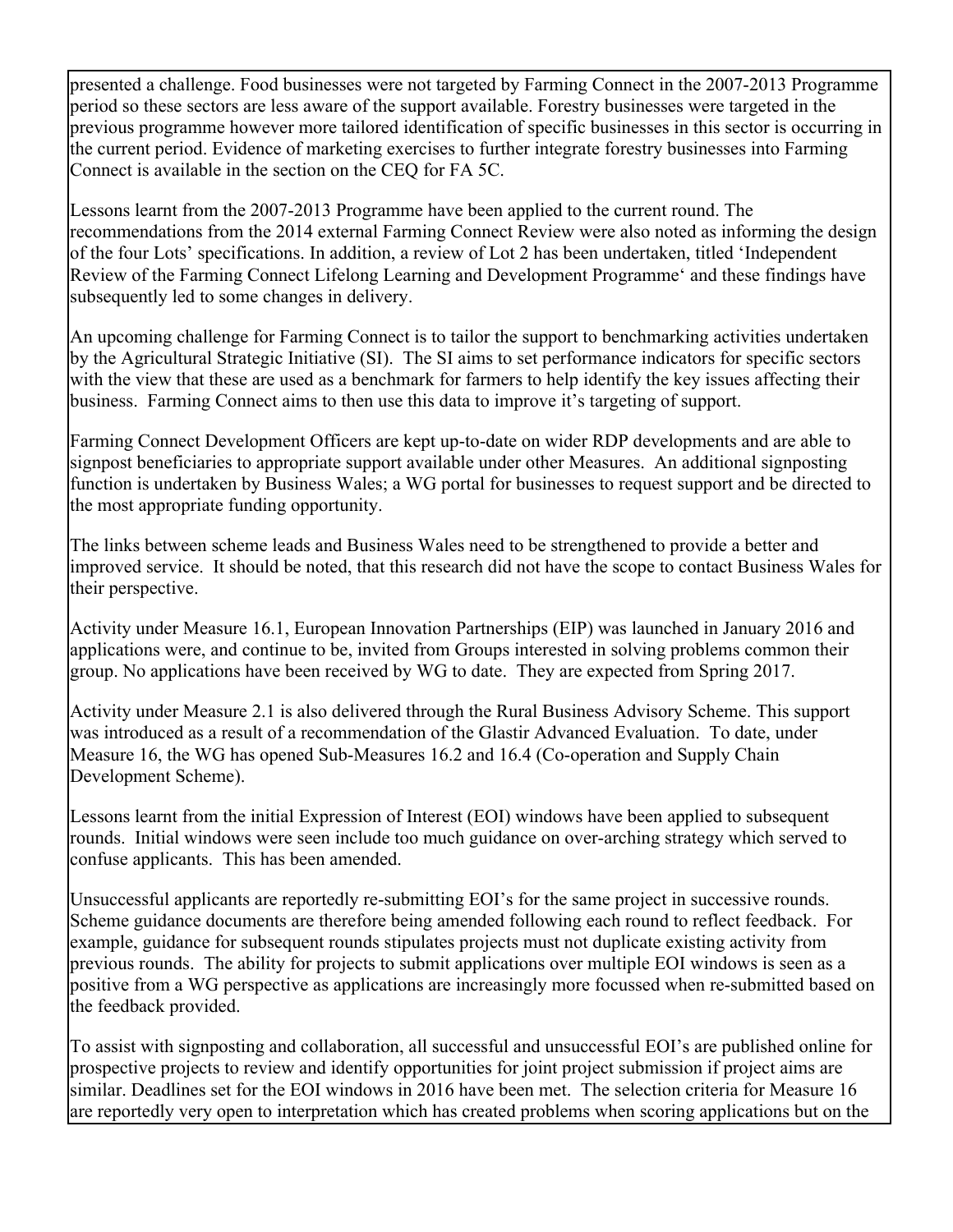other hand, has produced applications from very innovative projects.

To assist applicants, additional clarity on strategic objectives is being provided. There has also been confusion around the objectives of Measure 16 with projects submitted believing that their proposed activity seeks to improve capacity and stimulate co-operation, but in reality is closer aligned to Measure 1 or Measure 2 and is therefore ineligible.

Measure 16.8 includes activity delivered through the 'Co-operative Forest Planning Scheme' which aims to complement the capital investment schemes available for foresters by stimulating co-operation. A stakeholder workshop to promote this proved successful at producing collaborations between partnerships which otherwise would not have existed.

### 7.a7) Conclusions and recommendations

*7.a7.a) Conclusion / Recommendation 1*

### **Conclusion:**

Due to the early stage of Programme implementation, and the methodological approach taken for this study, it is not possible to draw conclusions specifically to answer the evaluation question. Where appropriate, conclusions have been made based on the evidence which has been collected.

### **Recommendation:**

It is recommended that further evaluation work be conducted as implementation progresses to feed into the 2019 AIR.

*7.a7.b) Conclusion / Recommendation 2*

# **Conclusion:**

Despite the longer than expected timescales for procuring contracts related to Measures 1  $\&$  2, these delays did not reportedly affect beneficiaries.

# **Recommendation:**

Not applicable at this stage of programme delivery.

*7.a7.c) Conclusion / Recommendation 3*

**Conclusion:**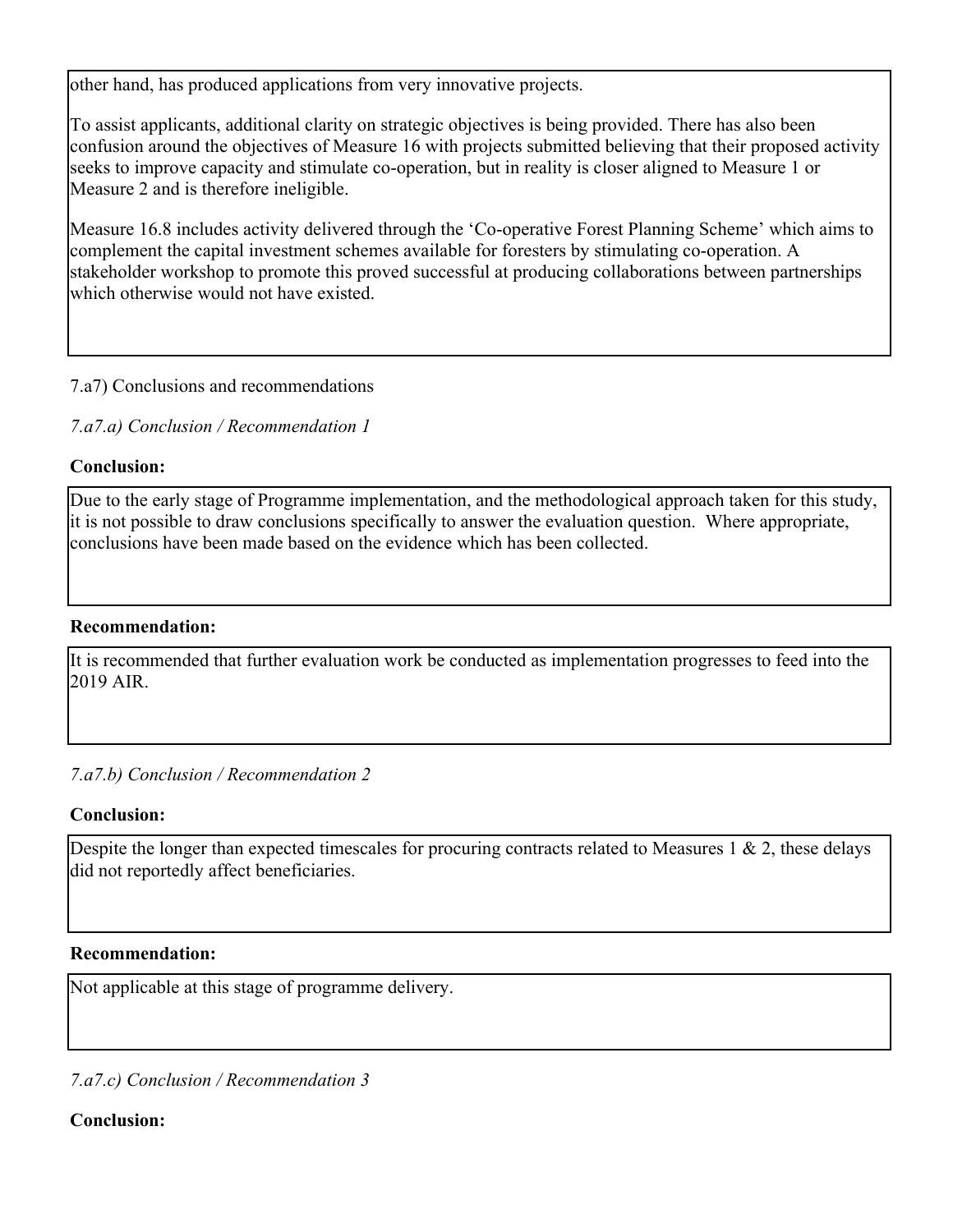Up-take of Farming Connect activity by farm businesses is high. However, attracting forestry and food businesses has presented a challenge. There is evidence of marketing activities to help integrate forestry businesses into Farming Connect.

#### **Recommendation:**

Future research should look into any particular barriers to attracting food or forestry businesses to the farming Connect scheme.

### *7.a7.d) Conclusion / Recommendation 4*

### **Conclusion:**

Through the Co-operation and Supply Chain Development Scheme, the ability for projects to submit applications over multiple EoI windows is seen as a positive, as applications are increasingly more focused when re-submitted.

#### **Recommendation:**

There may be value in future evaluation work to assess the benefits of this approach for project applicants.

**7.b) CEQ02-1B - To what extent have RDP interventions supported the strengthening of links between agriculture, food production and forestry and research and innovation, including for the purpose of improved environmental management and performance?**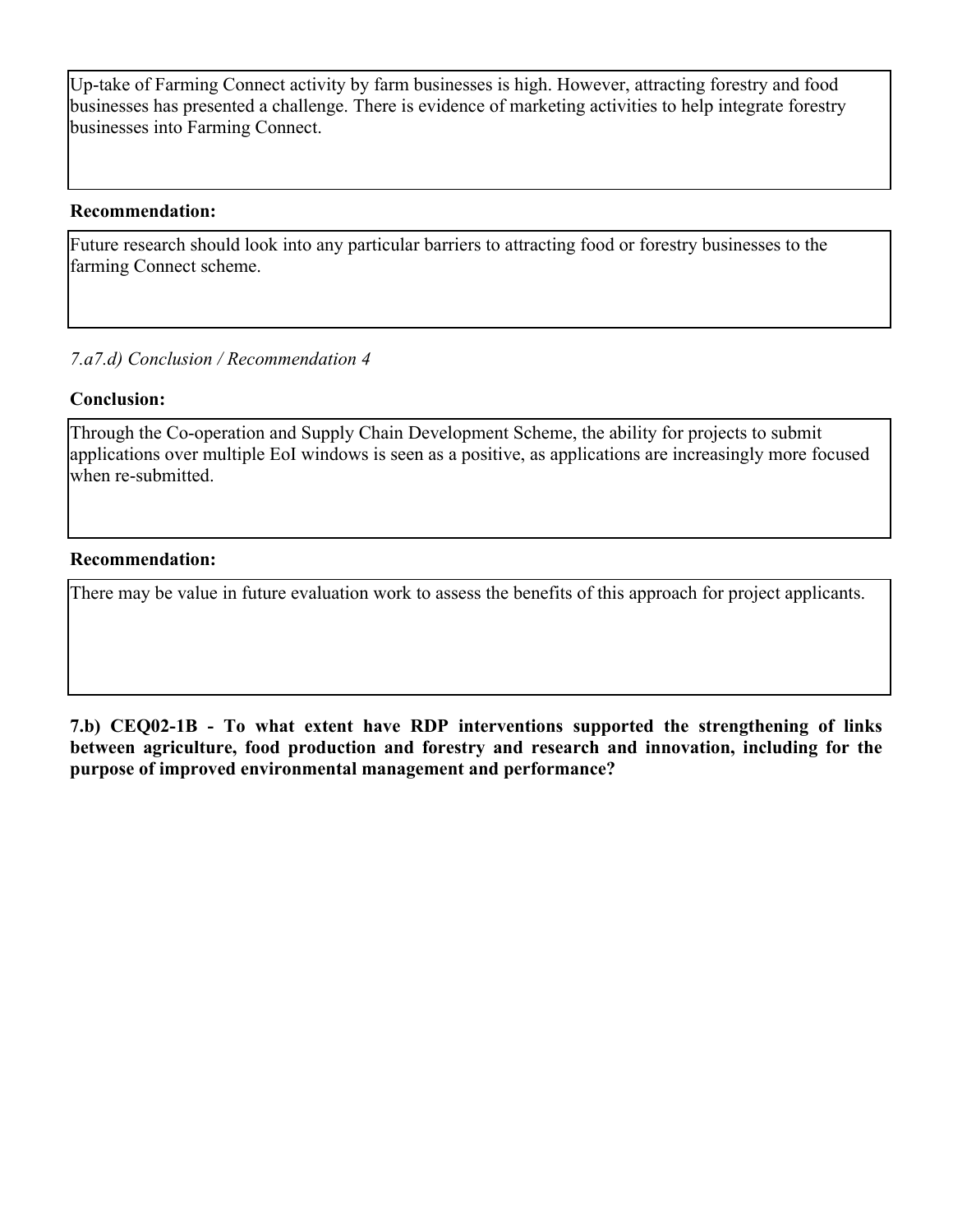### **Primarily programmed Measures/sub-Measures:**

M16.1, M16.2, M16.3, M16.4, M16.5, M16.6, M16.8, M16.9

### **Measures/sub-Measures programmed under the other FAs which show secondary contributions to FA 1B:**

Due to the early stage of Programme implementation, evidence of secondary contributions to other FAs has not been identified through Common Evaluation Question research.

### 7.b2) Link between judgment criteria, common and additional result indicators used to answer the CEQ

| Judgment criteria                                                                                                                                                                                           | Common result indicator                                                                                                                                                                               | Additional result indicator                                                                                                                                   |
|-------------------------------------------------------------------------------------------------------------------------------------------------------------------------------------------------------------|-------------------------------------------------------------------------------------------------------------------------------------------------------------------------------------------------------|---------------------------------------------------------------------------------------------------------------------------------------------------------------|
|                                                                                                                                                                                                             |                                                                                                                                                                                                       | Number and types of partners involved in<br>cooperation projects                                                                                              |
| Long term collaboration between agriculture, food<br>production and forestry entities and institutions for<br>research and innovation has been established                                                  | T2: Total number of cooperation operations<br>supported under the cooperation measure (Article 35)<br>of Regulation (EU) No 1305/2013) (groups,<br>networks/clusters, pilot projects) (focus area 1B) | Percentage of cooperation operations continuing<br>after the RDP support including for the purpose of<br>improved environmental management and<br>berformance |
| Cooperation operations between agriculture, food<br>production and forestry and research and innovation<br>for the purpose of improved environmental<br>management and performance have been<br>implemented |                                                                                                                                                                                                       |                                                                                                                                                               |

### 7.b3) Methods applied

See Common Evaluation Question FA 1A Section 5, for discussion of methodological approach to data collection for all other relevant CEQ.

### **Quantitative methods:**

- 1. Reasons for using the method
- 2. Description of methods to calculate ratios, gross or net (if applicable) values of common and additional indicators, or other indicators used (output, common context indicators)
- 3. Challenges in the application of described methods and solutions encountered

See Section 7.a3 for discussion of challenges encountered when collecting data to address Sub-sections 4 and 5 for all CEQs. This response applys to all CEQ responses.

# **Qualitative methods:**

1. Reasons for using the method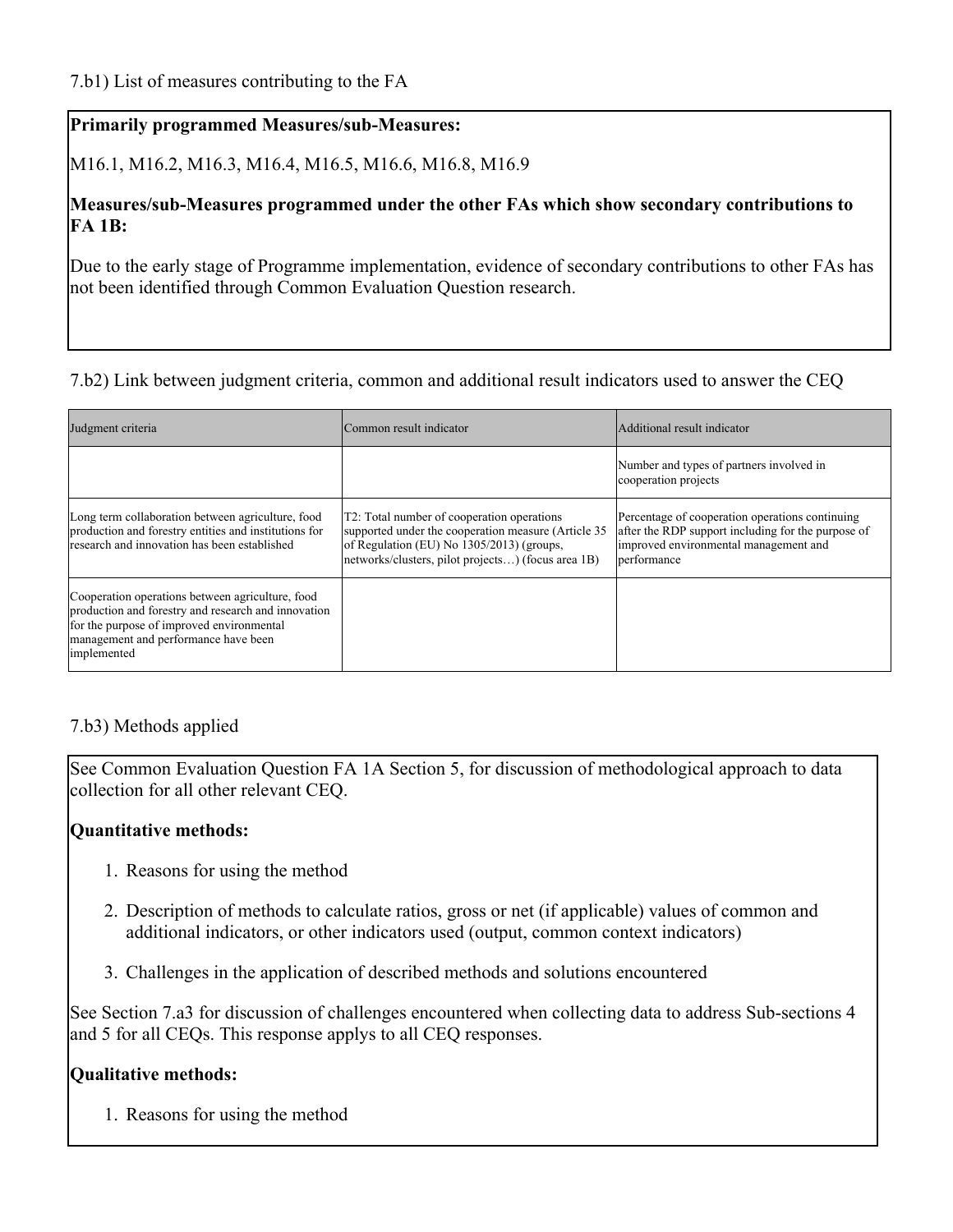### 2. Description of methods used

3. Challenges in the application of described methods and solutions encountered

### 7.b4) Quantitative values of indicators and data sources

| Indicator type                 | Indicator code and name (unit)                                                                                                                                                                             | Ratio          | Indicator<br> value | Calculated<br>gross<br><b>value</b> | Calculated<br>net value | Data and information sources       |
|--------------------------------|------------------------------------------------------------------------------------------------------------------------------------------------------------------------------------------------------------|----------------|---------------------|-------------------------------------|-------------------------|------------------------------------|
| Common result<br>indicator     | T2: Total number of cooperation<br>operations supported under the<br>cooperation measure (Article 35 of<br>Regulation (EU) No 1305/2013)<br>(groups, networks/clusters, pilot<br>projects) (focus area 1B) | N <sub>o</sub> |                     |                                     |                         | Not applicable - no data to report |
| Additional<br>result indicator | Number and types of partners<br>involved in cooperation projects                                                                                                                                           | N <sub>0</sub> |                     |                                     |                         | Not applicable - no data to report |
| Additional<br>result indicator | Percentage of cooperation<br>operations continuing after the<br>RDP support including for the<br>purpose of improved<br>environmental management and<br>performance                                        | No             |                     |                                     |                         | Not applicable - no data to report |

# 7.b5) Problems encountered influencing the validity and reliability of evaluation findings

Not applicable at this stage of programme delivery.

### 7.b6) Answer to evaluation question

For qualitative evidence of implementation related to Measures programmed under this FA (if not reported in this FA), please see the relevant CEQ to which results of primary research (as outlined in CEQ FA 1A Section 3) is reported.

### 7.b7) Conclusions and recommendations

### *7.b7.a) Conclusion / Recommendation 1*

### **Conclusion:**

Not applicable at this stage of programme delivery.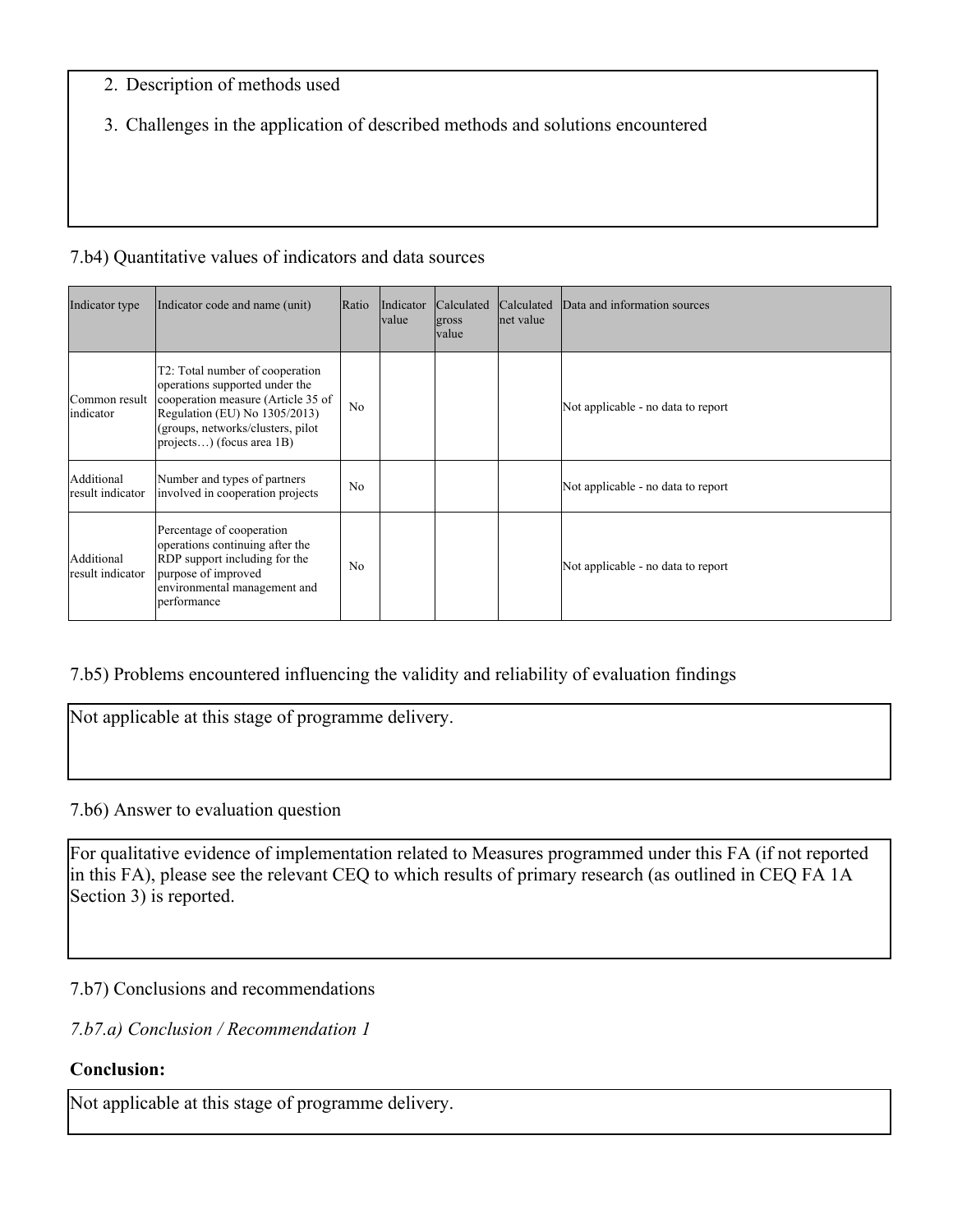### **Recommendation:**

It is recommended that further evaluation work be conducted as implementation progresses to feed into the 2019 AIR.

#### **7.c) CEQ03-1C - To what extent have RDP interventions supported lifelong learning and vocational training in the agriculture and forestry sectors?**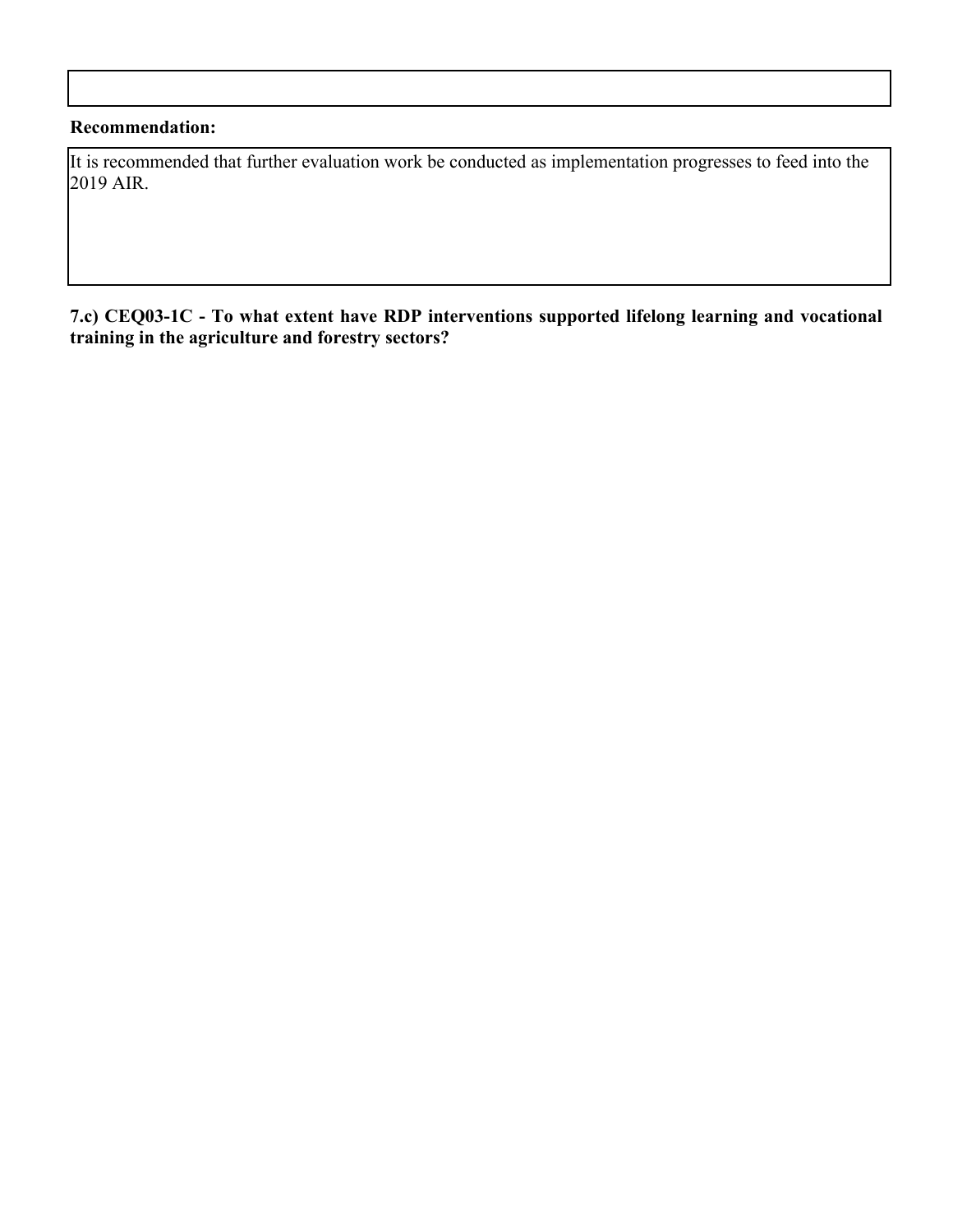### **Primarily programmed Measures/sub-Measures:**

# M1.1, M1.2, M1.3

### **Measures/sub-Measures programmed under the other FAs which show secondary contributions to FA 1C:**

Due to the early stage of Programme implementation, evidence of secondary contributions to other Focus Areas, has not been identified through Common Evaluation Question research.

### 7.c2) Link between judgment criteria, common and additional result indicators used to answer the CEQ

| Judgment criteria                                                                                                                                   | Common result indicator                                                                                                  | Additional result indicator                                                                                                                                                          |
|-----------------------------------------------------------------------------------------------------------------------------------------------------|--------------------------------------------------------------------------------------------------------------------------|--------------------------------------------------------------------------------------------------------------------------------------------------------------------------------------|
| The number of rural people who have finalised<br>lifelong learning and vocational training in the<br>agriculture and forestry sectors has increased | T3: Total number of participants trained under<br>Article 14 of Regulation (EU) No 1305/2013 (focus<br>$ area 1C\rangle$ | Percentage of trainees receiving certificates from<br>recognized educational and training institutions via<br>activities supported by RDP out of the total number<br>of participants |

### 7.c3) Methods applied

See Common Evaluation Question FA 1A Section 5, for discussion of methodological approach to data collection for all other relevant CEQ.

### **Quantitative methods:**

- 1. Reasons for using the method
- 2. Description of methods to calculate ratios, gross or net (if applicable) values of common and additional indicators, or other indicators used (output, common context indicators)
- 3. Challenges in the application of described methods and solutions encountered

### **Qualitative methods:**

- 1. Reasons for using the method
- 2. Description of methods used
- 3. Challenges in the application of described methods and solutions encountered

### 7.c4) Quantitative values of indicators and data sources

| Indicator type | Indicator code and name (unit) |  |        | Ratio Indicator Calculated Calculated Data and information sources |
|----------------|--------------------------------|--|--------|--------------------------------------------------------------------|
|                |                                |  | lgross |                                                                    |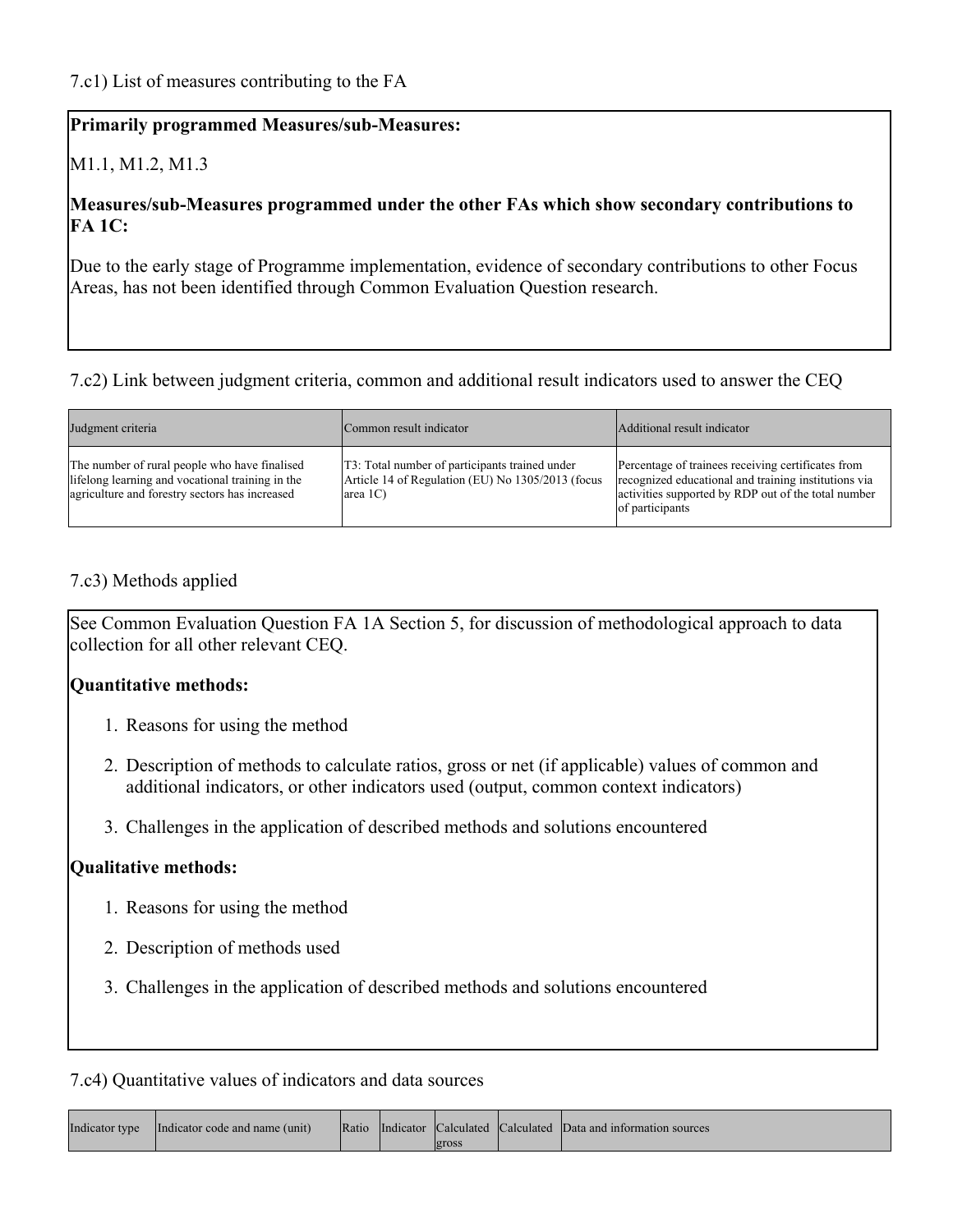|                                |                                                                                                                                                                                            |                | <b>value</b> | <i>value</i> | net value |                                    |
|--------------------------------|--------------------------------------------------------------------------------------------------------------------------------------------------------------------------------------------|----------------|--------------|--------------|-----------|------------------------------------|
| indicator                      | T3: Total number of participants<br>Common result   trained under Article 14 of<br>Regulation (EU) No 1305/2013<br>(focus area $1C$ )                                                      | N <sub>0</sub> |              |              |           | Not applicable - no data to report |
| Additional<br>result indicator | Percentage of trainees receiving<br>certificates from recognized<br>educational and training<br>institutions via activities supported<br>by RDP out of the total number of<br>participants | N <sub>o</sub> |              |              |           | Not applicable - no data to report |

### 7.c5) Problems encountered influencing the validity and reliability of evaluation findings

Not applicable at this stage of programme delivery.

#### 7.c6) Answer to evaluation question

For qualitative evidence of implementation related to Measures programmed under this FA (if not reported in this FA), please see the relevant CEQ to which results of primary research (as outlined in CEQ FA 1A Section 3) is reported.

### 7.c7) Conclusions and recommendations

*7.c7.a) Conclusion / Recommendation 1*

#### **Conclusion:**

Not applicable at this stage of programme delivery.

#### **Recommendation:**

It is recommended that further evaluation work be conducted as implementation progresses to feed into the 2019 AIR.

**7.d) CEQ04-2A - To what extent have RDP interventions contributed to improving the economic performance, restructuring and modernization of supported farms in particular through increasing their market participation and agricultural diversification?**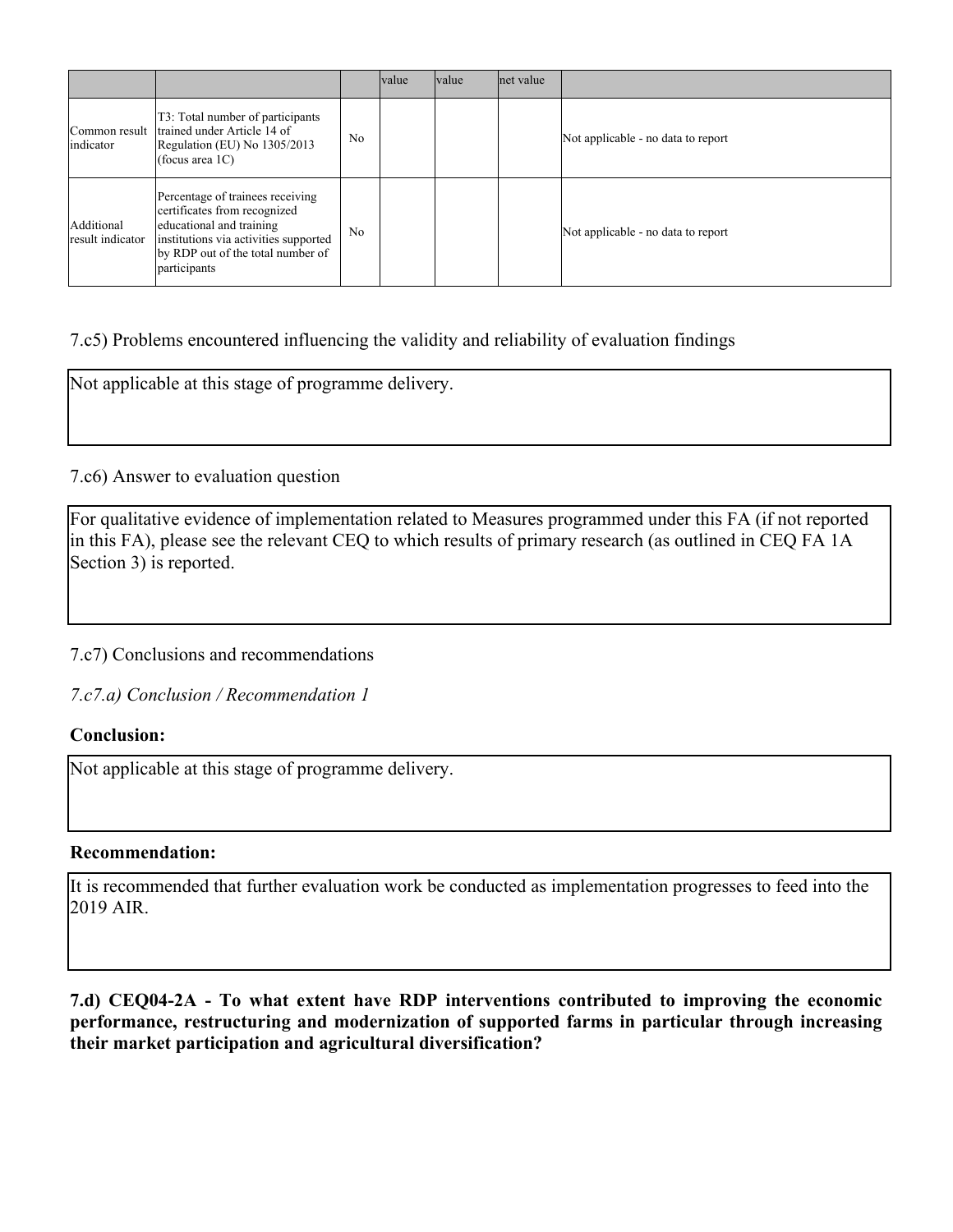### **Primarily programmed Measures/sub-Measures:**

M1.1, M1.2, M1.3, M2.1, M2.2, M2.3, M4.1, M16.1

### **Measures/sub-Measures programmed under the other FAs which show secondary contributions to FA 2A:**

Due to the early stage of Programme implementation, evidence of secondary contributions to other FAs, has not been identified through Common Evaluation Question research.

### 7.d2) Link between judgment criteria, common and additional result indicators used to answer the CEQ

| Judgment criteria                                                                               | Common result indicator                                                                                                                           | Additional result indicator                                                                    |
|-------------------------------------------------------------------------------------------------|---------------------------------------------------------------------------------------------------------------------------------------------------|------------------------------------------------------------------------------------------------|
|                                                                                                 |                                                                                                                                                   | Economic farm size structure of supported farms                                                |
| Agricultural output per annual working unit of<br>supported agricultural holdings has increased | R2: Change in Agricultural output on supported<br>farms/AWU (Annual Work Unit) (focus area 2A)*                                                   |                                                                                                |
| Farms have been modernized                                                                      | R1 / T4: percentage of agricultural holdings with<br>RDP support for investments in restructuring or<br>modernisation (focus area 2A)             | Percentage of agriculture holdings with RDP support<br>for investments regarding modernization |
| Farms have been restructured                                                                    | $\mathbb{R}$ 1 / T4: percentage of agricultural holdings with<br>RDP support for investments in restructuring or<br>modernisation (focus area 2A) | Percentage of agriculture holdings with RDP support<br>for investments regarding modernization |

### 7.d3) Methods applied

See Common Evaluation Question FA 1A Section 5, for discussion of methodological approach to data collection for all other relevant CEQ.

### **Quantitative methods:**

- 1. Reasons for using the method
- 2. Description of methods to calculate ratios, gross or net (if applicable) values of common and additional result indicators, or other indicators used (output, common context indicators)
- 3. Challenges in the application of described methods and solutions encountered

### **Qualitative methods:**

- 1. Reasons for using the method
- 2. Description of methods used For a discussion of the primary research undertaken to address this CEQ please refer to Section 7.a3. This section provides a detailed discussion of the over-arching methodological approach taken to researching the CEQs, including the inherent limitations to the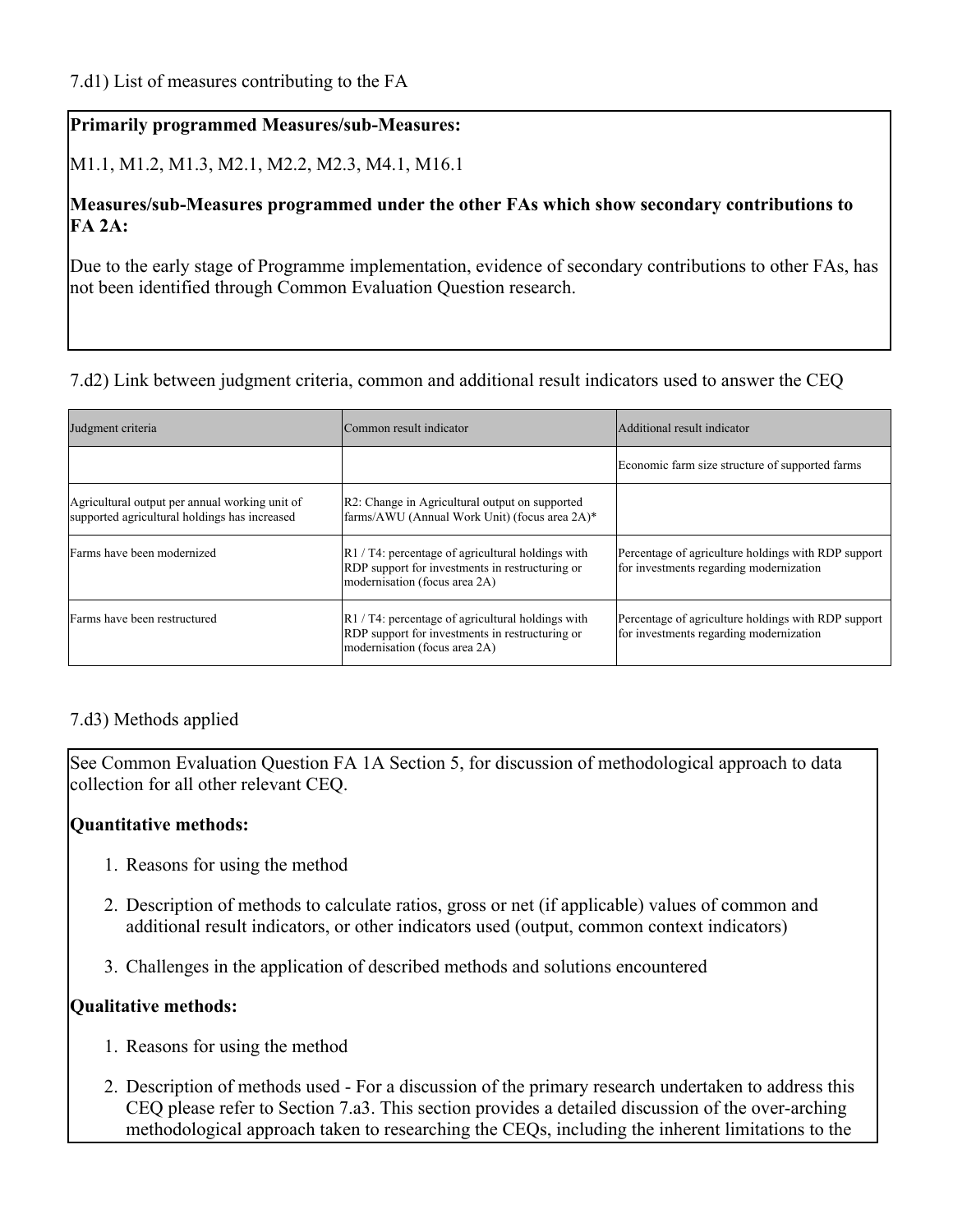research.

3. Challenges in the application of described methods and solutions encountered.

### 7.d4) Quantitative values of indicators and data sources

| Indicator<br>type                 | Indicator<br>code<br>and<br>name (unit)                                                                                                              | Ratio          | Indicator<br>value | Calculated<br>gross<br>value | Calculated<br>gross value<br>of<br>lout<br>which<br>Primary<br>contribution | Calculated gross<br>value out of<br>which<br>Secondary<br>contribution,<br>including<br><b>LEADER/CLLD</b><br>contribution | Calculated<br>net value | Data and information sources       |
|-----------------------------------|------------------------------------------------------------------------------------------------------------------------------------------------------|----------------|--------------------|------------------------------|-----------------------------------------------------------------------------|----------------------------------------------------------------------------------------------------------------------------|-------------------------|------------------------------------|
| Common<br>result<br>indicator     | R2: Change in<br>Agricultural output on<br>supported farms/AWU<br>(Annual Work Unit)<br>(focus area 2A)*                                             | N <sub>0</sub> |                    |                              |                                                                             |                                                                                                                            |                         | Not applicable - no data to report |
| Common<br>result<br>indicator     | R2: Change in<br>Agricultural output on<br>supported farms (focus<br>area 2A)*                                                                       | N <sub>0</sub> |                    |                              |                                                                             |                                                                                                                            |                         | Not applicable - no data to report |
| Common<br>result<br>indicator     | R <sub>2</sub> : AWU (Annual<br>Work Unit) (focus area<br>2A)                                                                                        | N <sub>0</sub> |                    |                              |                                                                             |                                                                                                                            |                         | Not applicable - no data to report |
| Common<br>result<br>indicator     | $R1 / T4$ : percentage of<br>agricultural holdings<br>with RDP support for<br>investments in<br>restructuring or<br>modernisation (focus<br>area 2A) | Yes            |                    |                              |                                                                             |                                                                                                                            |                         | Not applicable - no data to report |
| Additional<br>result<br>indicator | Economic farm size<br>structure of supported<br>farms                                                                                                | No             |                    |                              |                                                                             |                                                                                                                            |                         | Not applicable - no data to report |
| Additional<br>result<br>indicator | Percentage of<br>agriculture holdings<br>with RDP support for<br>investments regarding<br>modernization                                              | N <sub>0</sub> |                    |                              |                                                                             |                                                                                                                            |                         | Not applicable - no data to report |

# 7.d5) Problems encountered influencing the validity and reliability of evaluation findings

Not applicable at this stage of programme delivery.

### 7.d6) Answer to evaluation question

For qualitative evidence of implementation related to Measures programmed under this FA (if not reported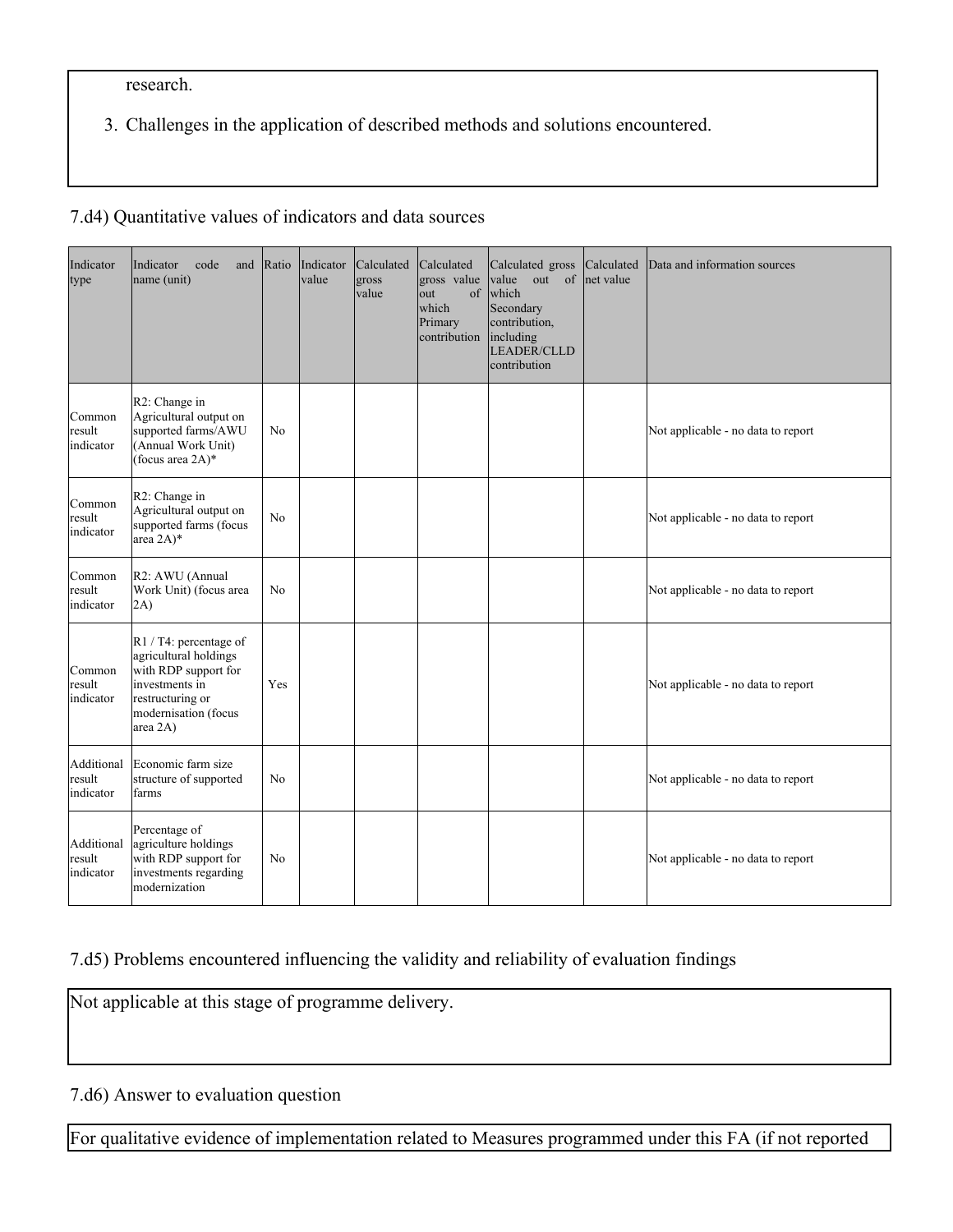in this FA), please see the relevant CEQ to which results of primary research (as outlined in CEQ FA 1A Section 3) is reported.

7.d7) Conclusions and recommendations

*7.d7.a) Conclusion / Recommendation 1*

### **Conclusion:**

Not applicable at this stage of programme delivery.

#### **Recommendation:**

It is recommended that further evaluation work be conducted as implementation progresses to feed into the 2019 AIR.

**7.e) CEQ05-2B - To what extent have RDP interventions supported the entry of adequately skilled farmers into the agricultural sector and in particular, generational renewal?**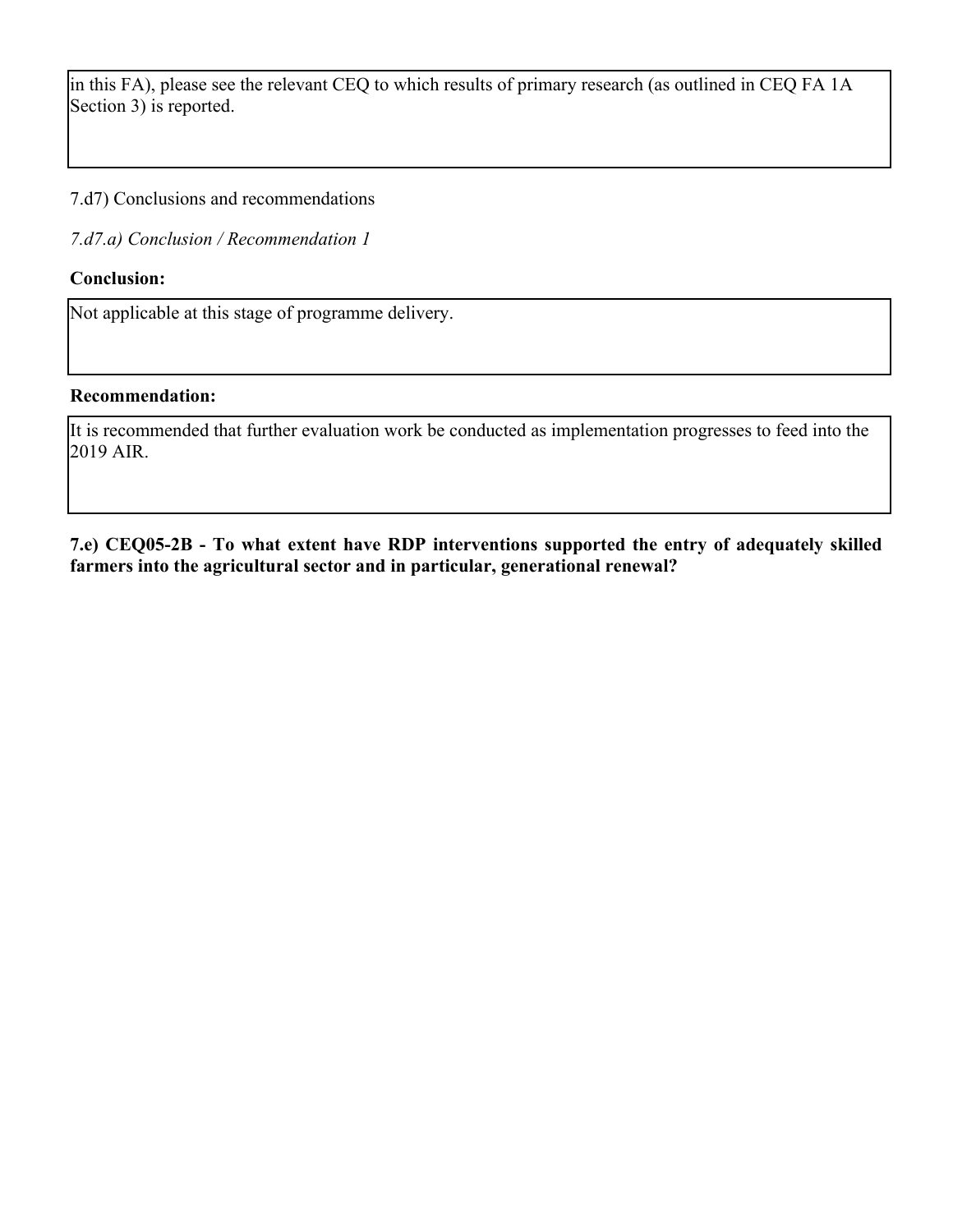No delivery mapped to Focus Area.

### 7.e2) Link between judgment criteria, common and additional result indicators used to answer the CEQ

| Judgment criteria                                                                         | Common result indicator                                                                                                                           | Additional result indicator                                                                 |
|-------------------------------------------------------------------------------------------|---------------------------------------------------------------------------------------------------------------------------------------------------|---------------------------------------------------------------------------------------------|
| The share of adequately skilled young farmers in the<br>agricultural sector has increased | $ R3 / T5$ : percentage of agricultural holdings with<br>RDP supported business development<br>plan/investments for young farmers (focus area 2B) |                                                                                             |
| Adequately skilled farmers have entered into the<br>agricultural sector                   |                                                                                                                                                   | Percentage of adequately skilled farmers in the<br>agricultural sector of the RDP territory |

# 7.e3) Methods applied

# **Quantitative methods:**

- 1. Reasons for using the method
- 2. Description of methods to calculate ratios, gross or net (if applicable) values of common and additional result indicators, or other indicators used (output, common context indicators)
- 3. Challenges in the application of described methods and solutions encountered

### **Qualitative methods:**

- 1. Reasons for using the method
- 2. Description of methods used
- 3. Challenges in the application of described methods and solutions encountered.

### 7.e4) Quantitative values of indicators and data sources

| Indicator type                 | Indicator code and name (unit)                                                                                                                                     | Ratio          | Indicator<br><i>value</i> | <b>Calculated</b><br>gross<br><b>value</b> | <b>Calculated</b><br>net value | Data and information sources       |
|--------------------------------|--------------------------------------------------------------------------------------------------------------------------------------------------------------------|----------------|---------------------------|--------------------------------------------|--------------------------------|------------------------------------|
| Common result<br>indicator     | $\left  R3 \right $ T5: percentage of agricultural<br>holdings with RDP supported<br>business development<br>plan/investments for young<br>farmers (focus area 2B) | Yes            |                           |                                            |                                | Not applicable - no data to report |
| Additional<br>result indicator | Percentage of adequately skilled<br>farmers in the agricultural sector<br>of the RDP territory                                                                     | N <sub>0</sub> |                           |                                            |                                | Not applicable - no data to report |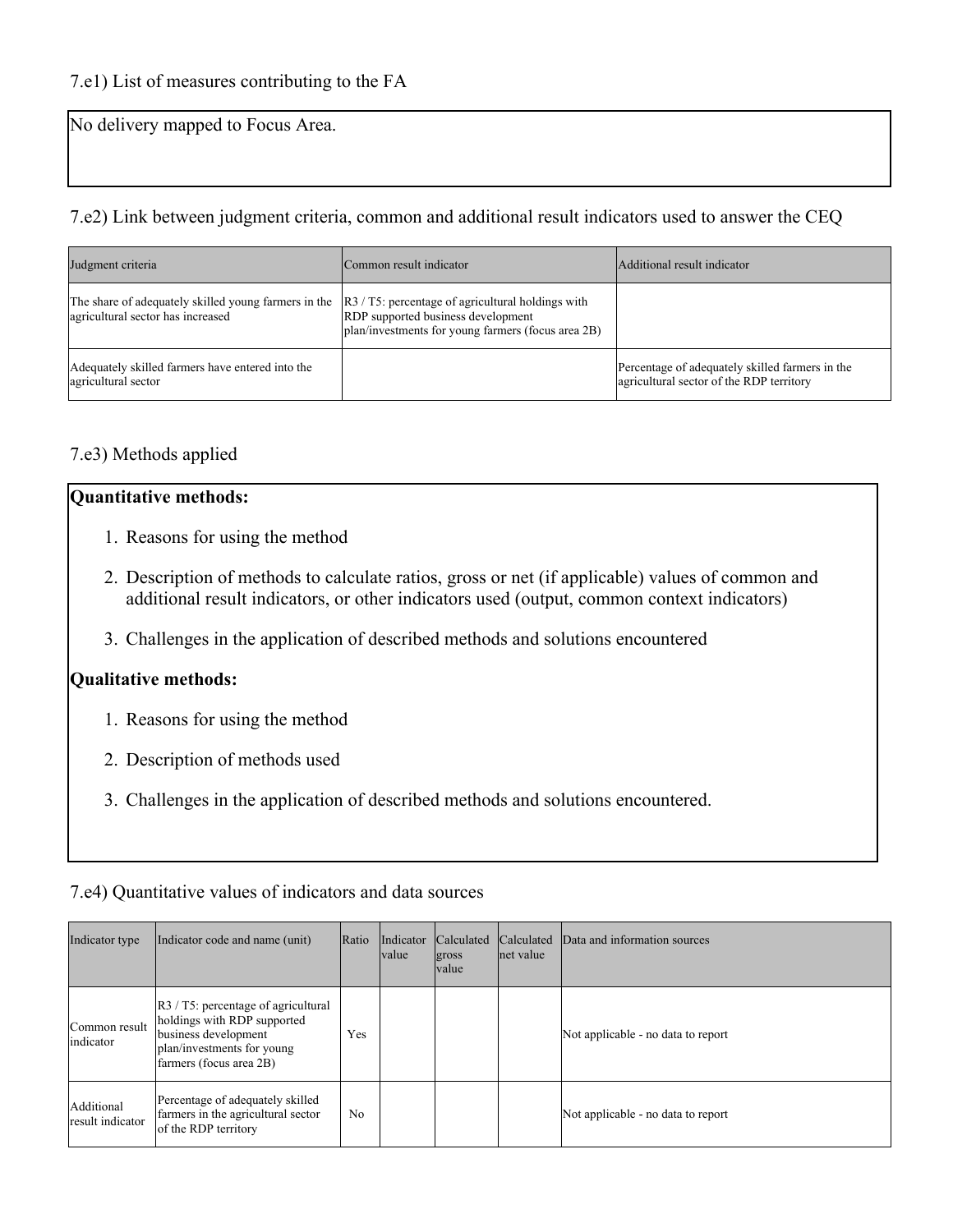7.e5) Problems encountered influencing the validity and reliability of evaluation findings

Not applicable.

7.e6) Answer to evaluation question

Not applicable.

7.e7) Conclusions and recommendations

*7.e7.a) Conclusion / Recommendation 1*

#### **Conclusion:**

Not applicable.

#### **Recommendation:**

Not applicable.

**7.f) CEQ06-3A - To what extent have RDP interventions contributed to improving the competitiveness of supported primary producers by better integrating them into the agri-food chain through quality schemes, adding value to the agricultural products, promoting local markets and short supply circuits, producer groups and inter-branch organization?**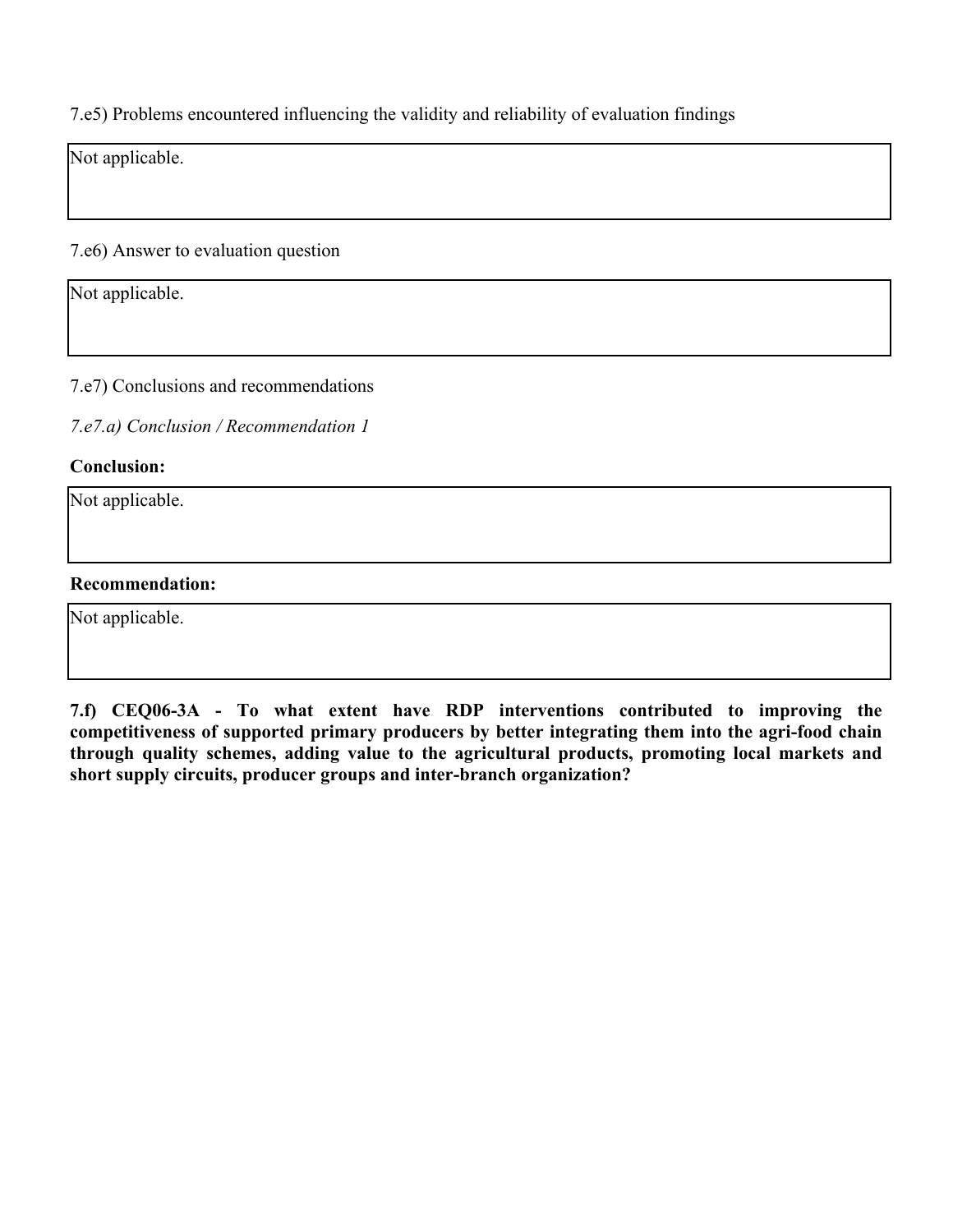### **Primarily programmed measures/sub-Measures:**

M1.1, M1.2, M1.3, M2.1, M2.3, M4.2, M16.1, M16.4

### **Measures/sub-Measures programmed under the other FAs which show secondary contributions to FA 3A:**

Due to the early stage of Programme implementation, evidence of secondary contributions to other Focus Areas, has not been identified through Common Evaluation Question research.

#### 7.f2) Link between judgment criteria, common and additional result indicators used to answer the CEQ

| Judgment criteria                                                                                                                                | Common result indicator                                                                                                                                                                                              | Additional result indicator                                                     |
|--------------------------------------------------------------------------------------------------------------------------------------------------|----------------------------------------------------------------------------------------------------------------------------------------------------------------------------------------------------------------------|---------------------------------------------------------------------------------|
| Implementation of quality schemes by primary<br>producers has increased                                                                          | $\mathbb{R}^4$ / T6: percentage of agricultural holdings<br>receiving support for participating in quality<br>schemes, local markets and short supply circuits,<br>and producer groups/organisations (focus area 3A) | Percentage of primary producers introducing quality<br>schemes with RDP support |
| Participation of primary producers in short circuit<br>schemes, quality-oriented producer group and/or<br>interbranch organization has increased | $\mathbb{R}^4$ / T6: percentage of agricultural holdings<br>receiving support for participating in quality<br>schemes, local markets and short supply circuits,<br>and producer groups/organisations (focus area 3A) | Percentage of primary producers introducing quality<br>schemes with RDP support |
| Competitiveness of supported primary producers has<br>improved                                                                                   |                                                                                                                                                                                                                      | Agricultural output on supported farms                                          |
| The share of the final price of agriculture products<br>retained with primary producers has increased                                            |                                                                                                                                                                                                                      | Margin of primary producers in the final price of<br>agricultural products      |
| The added value of agricultural products of primary<br>producers has increased                                                                   |                                                                                                                                                                                                                      |                                                                                 |

### 7.f3) Methods applied

See Common Evaluation Question Focus Area 1A Section 5, for discussion of methodological approach to data collection for all other relevant CEQ.

### **Quantitative methods:**

- 1. Reasons for using the method
- 2. Description of methods to calculate ratios, gross or net (if applicable) values of common and additional result indicators, or other indicators used (output, common context indicators)
- 3. Challenges in the application of described methods and solutions encountered

### **Qualitative methods:**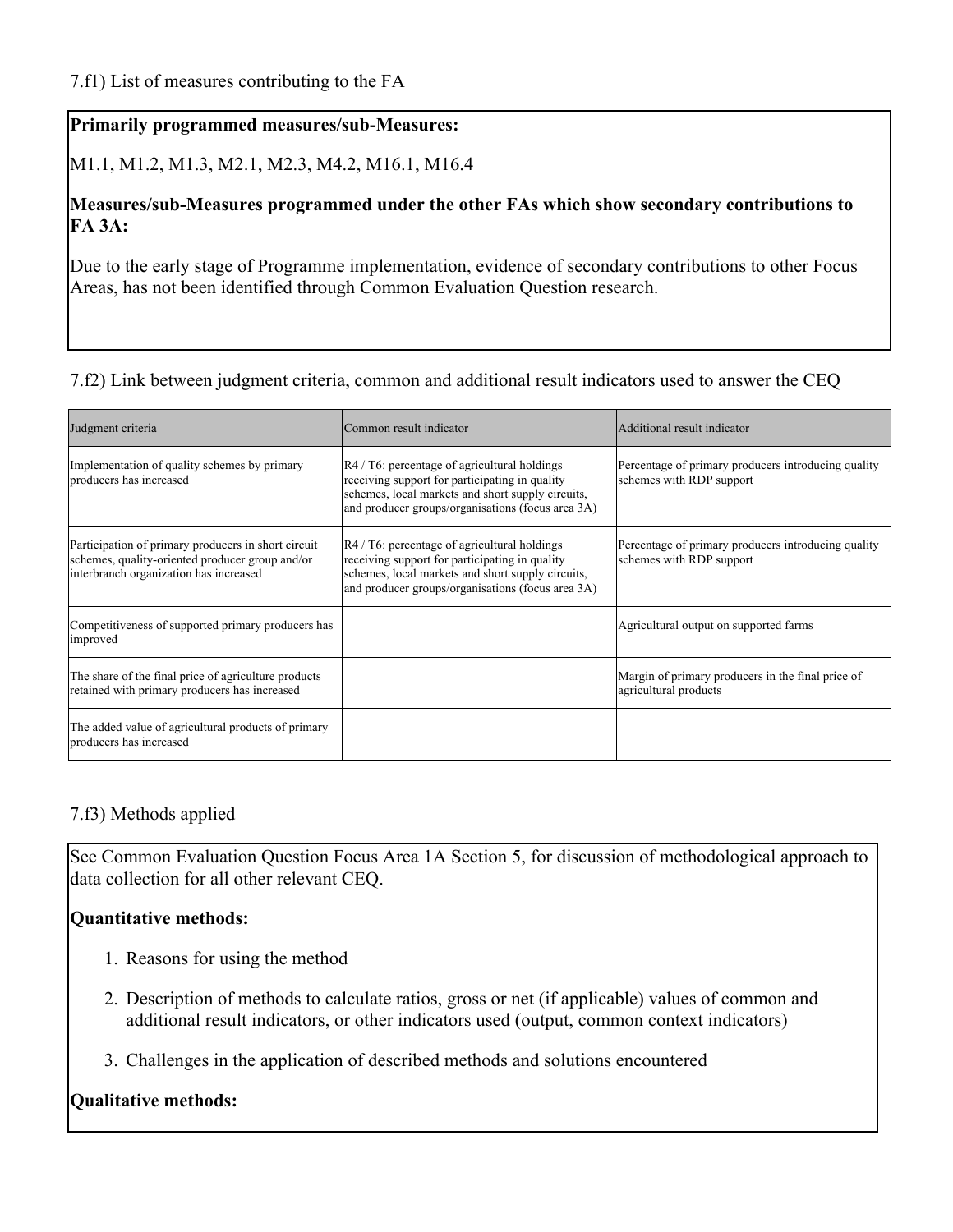- 1. Reasons for using the method
- 2. Description of methods used

For a discussion of the primary research undertaken to address this CEQ please refer to Section 7.a3. This section provides a detailed discussion of the over-arching methodological approach taken to researching the CEQs, including the inherent limitations to the research.

3.Challenges in the application of described methods and solutions encountered.

### 7.f4) Quantitative values of indicators and data sources

| Indicator type                 | Indicator code and name (unit)                                                                                                                                                                                                | Ratio          | Indicator<br><i>value</i> | Calculated<br>gross<br><i>value</i> | Calculated<br>net value | Data and information sources       |
|--------------------------------|-------------------------------------------------------------------------------------------------------------------------------------------------------------------------------------------------------------------------------|----------------|---------------------------|-------------------------------------|-------------------------|------------------------------------|
| Common result<br>indicator     | $R4 / T6$ : percentage of agricultural<br>holdings receiving support for<br>participating in quality schemes,<br>local markets and short supply<br>circuits, and producer<br>groups/organisations (focus area<br>$ 3A\rangle$ | Yes            |                           |                                     |                         | Not applicable - no data to report |
| Additional<br>result indicator | Margin of primary producers in<br>the final price of agricultural<br>products                                                                                                                                                 | N <sub>0</sub> |                           |                                     |                         | Not applicable - no data to report |
| Additional<br>result indicator | Agricultural output on supported<br>farms                                                                                                                                                                                     | N <sub>0</sub> |                           |                                     |                         | Not applicable - no data to report |
| Additional<br>result indicator | Percentage of primary producers<br>introducing quality schemes with<br><b>RDP</b> support                                                                                                                                     | No             |                           |                                     |                         | Not applicable - no data to report |

# 7.f5) Problems encountered influencing the validity and reliability of evaluation findings

Not applicable at this stage of programme delivery.

### 7.f6) Answer to evaluation question

It is too early to identify specific contributions of interventions to competitiveness. The evaluation thus focussed on related processes and approvals supporting this objective.

For qualitative evidence of implementation related to Measures programmed under this FA (if not reported in this FA), please see the relevant CEQ to which results of primary research (as outlined in CEQ FA 1A Section 3) is reported.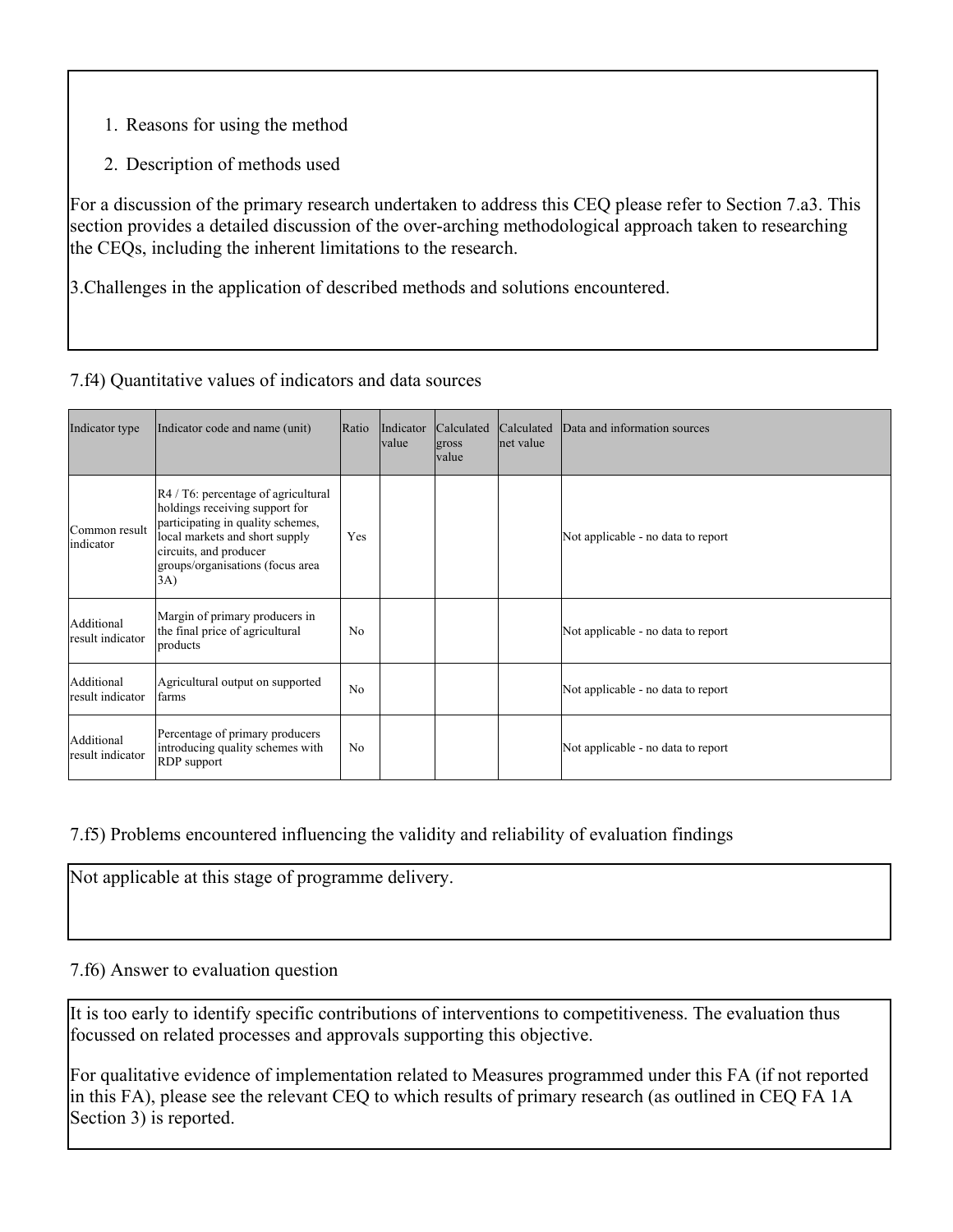Activity under FA 3A is primarily delivered through Measure 4.2 which, in Wales, is administered through the Food Business Investment Scheme (FBIS), and Measure 1.1, Food Centres.

An evaluation of Measure 123 Activity in the 2007-2013 Rural Development Plan for Wales called for a continuation of 'facilitated access for potential businesses seeking for grant support'. There is evidence of this continued support through the WG's regional business managers engaging with food and drink businesses, but in addition, 'Business Wales' has taken on functionality as a signposting function for businesses seeking support. The evaluation identified some communication issues between scheme managers and Business Wales with irregular communication, resulting in inefficient information flow in both directions. For example, Business Wales, at times have not had awareness of policy changes to RDP Schemes, or scheme managers have not been made aware of sector specific events being run by Business Wales. A benefit of the service has been their ability to signpost support to businesses which scheme managers may not be currently aware of. For example, businesses that have recently moved to Wales or only recently started trading.

Feedback from the policy leads suggests the application process for businesses has created more challenging timing and resourcing management issues in comparison to the 2007-2013 programme period. In particular, when compared to applications received on a rolling basis, EOI windows were reported to have created a 'stop-start' process which results in intense periods of resource pressure at critical stages of the process, causing difficulties in managing other workflows.

EOI Windows have been oversubscribed for the budget available. The scoring criteria are noted as being robust, and facilitate the effective scoring of projects to invite to full application. This, in part, is attributed to the discretion of policy leads allowing for the introduction of criteria best aligned to the activity in the FBIS. For example, the requirement to provide evidence of growth and turnover. There are no plans to redesign the scoring criteria.

To attract a range of different sized businesses, an EOI window with a smaller budget and reduced maximum grant, was run. Although demand for this window has been high, some businesses invited to full application have withdrawn due to an onerous application process for a relatively small grant (lack of proportionality).

Activity through the Measure 1.1 Food Centres (Project Helix), is a continuation of the Knowledge Transfer & Innovation projects under Axis 1 of 2007-2013 RDP. For 2014-2020, implementation has changed so that the three Food Centres are delivered under one umbrella project, rather than individually. The aim of this revised approach is to improve interaction between the Centres and ensure beneficiaries can benefit from the specialist technologies available across Wales, rather than regionally. There is evidence that businesses applying for FBIS have also been engaged with the Food Centres.

# 7.f7) Conclusions and recommendations

# *7.f7.a) Conclusion / Recommendation 1*

# **Conclusion:**

Due to the early stage of Programme implementation, and the methodological approach taken for this study it is not possible to draw conclusions specifically to answer the evaluation question. Where appropriate, conclusions and recommendations have been made based on the evidence which has been collected.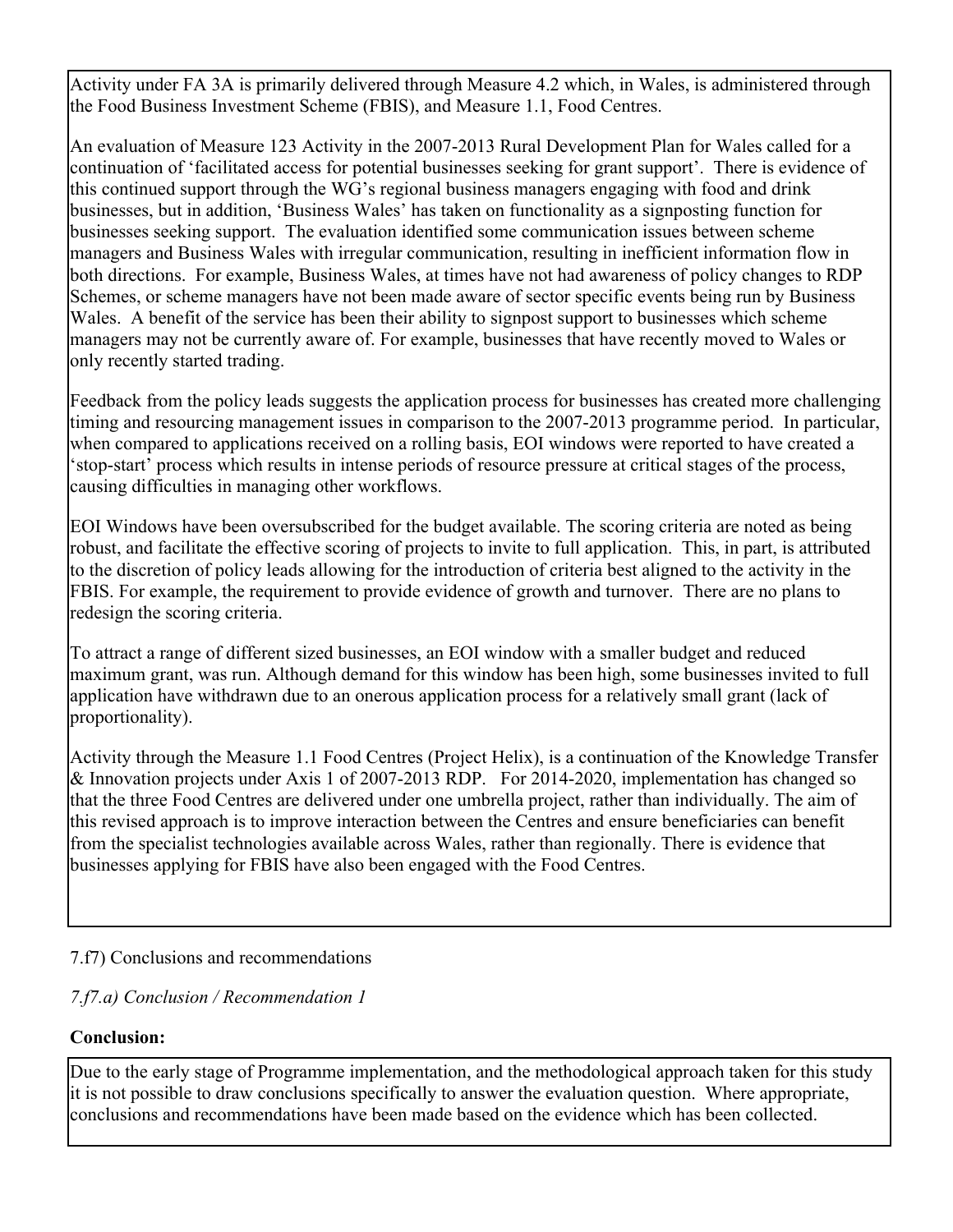#### **Recommendation:**

It is recommended that further evaluation work be conducted as implementation progresses to feed into the 2019 AIR.

#### *7.f7.b) Conclusion / Recommendation 2*

#### **Conclusion:**

There is some emerging evidence of communication issues between scheme leads and Business Wales which may be affecting delivery.

#### **Recommendation:**

The links between scheme leads and Business Wales needs to be strengthened to provide a better and improved service. Furthermore future evaluation work should look at the success of the business wales mechanism for scheme delivery.

#### *7.f7.c) Conclusion / Recommendation 3*

#### **Conclusion:**

EOI windows were reported to have created a 'stop-start' process which results in intense periods of resource pressure at critical stages of the process, causing difficulties in managing other workflows

#### **Recommendation:**

It is recommended that where relevant EOI window process should be reviewed to assess its impact on delivery. It is further recommended that the EOI process be considered as part of future evaluation work at a scheme level.

#### **7.g) CEQ07-3B - To what extent have RDP interventions supported farm risk prevention and management?**

This question is marked as not relevant for this AIR version

Focus Area has not been programmed in Wales.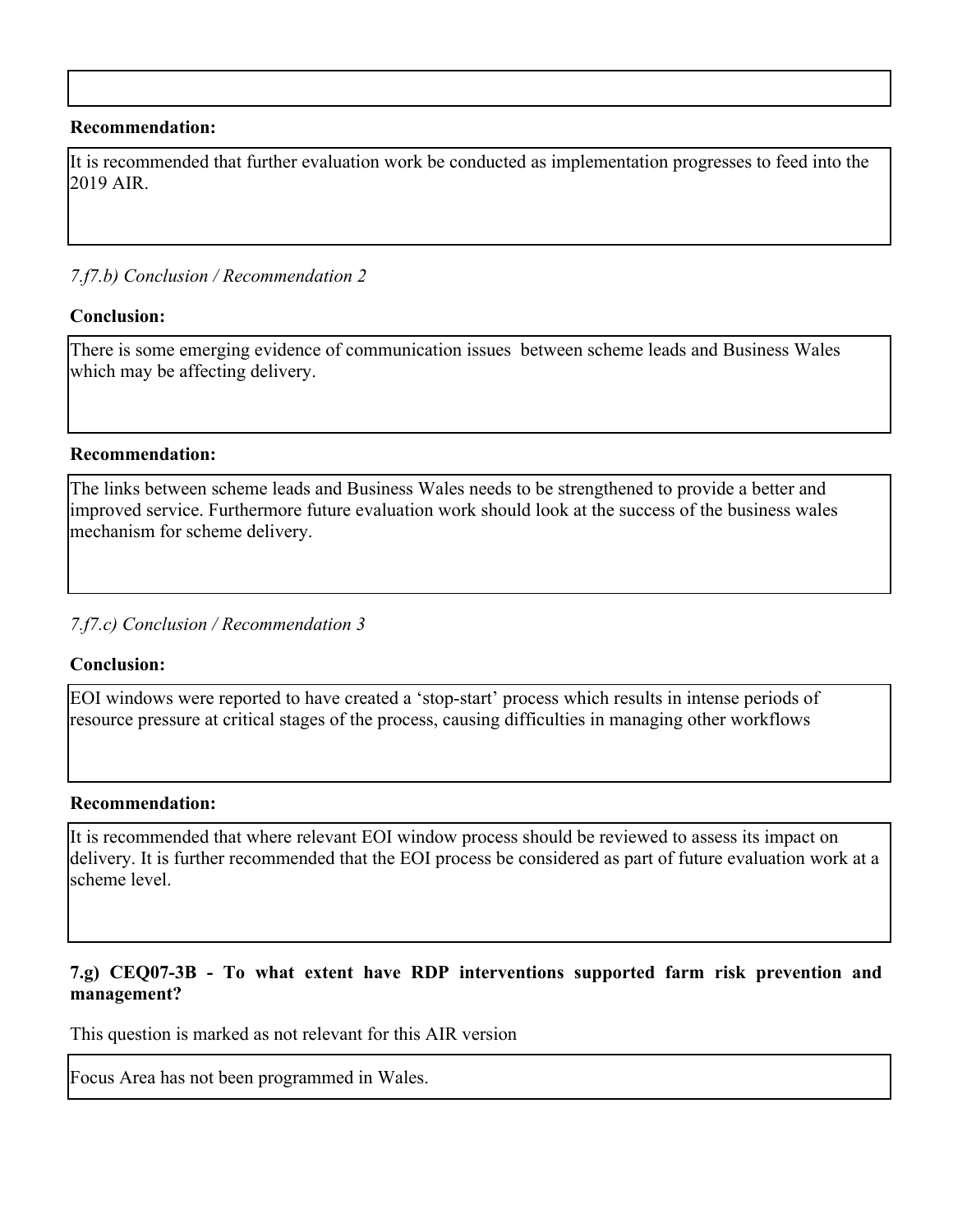**7.h) CEQ08-4A - To what extent have RDP interventions supported the restoration, preservation and enhancement of biodiversity including in Natura 2000 areas, areas facing natural or other specific constraints and HNV farming, and the state of European landscape?**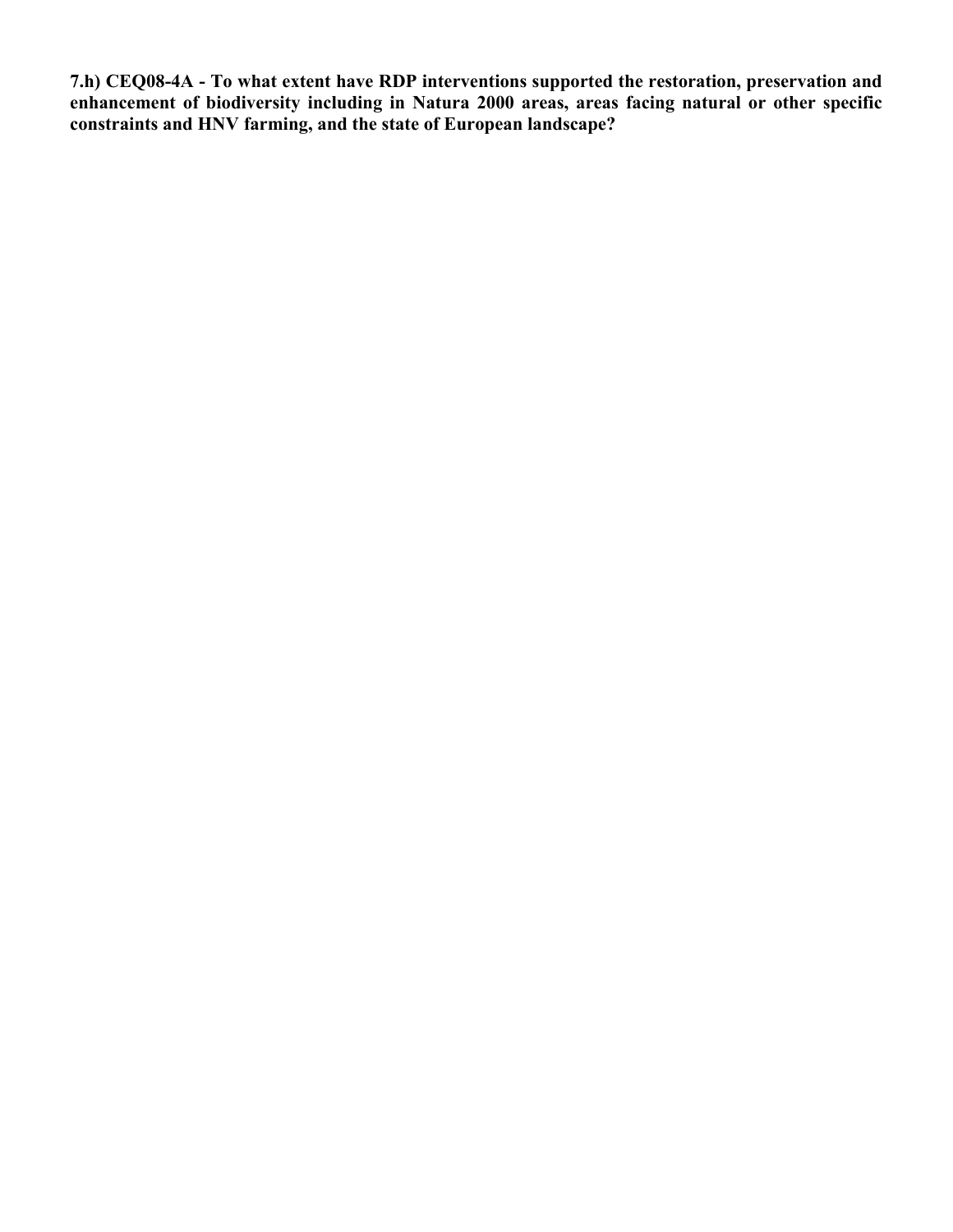### **Primarily programmed Measures/sub-Measures:**

M1.1, M1.2, M1.3, M2.1, M2.3, M4.4, M8.1, M8.2, M8.4, M8.5, M10.1, M11.1, M11.2, M15.1 M16.1, M<sub>16.5</sub>. M<sub>16.8</sub>.

### **Measures/sub-Measures programmed under the other FAs which show secondary contributions to FA 4A:**

Due to the early stage of Programme implementation, evidence of secondary contributions to other FA, has not been identified through Common Evaluation Question research.

7.h2) Link between judgment criteria, common and additional result indicators used to answer the CEQ

| Judgment criteria                                                            | Common result indicator                                                                                                                             | Additional result indicator |
|------------------------------------------------------------------------------|-----------------------------------------------------------------------------------------------------------------------------------------------------|-----------------------------|
| Biodiversity on contracted land has been restored,<br>preserved and enhanced | R6 / T8: percentage of forest/other wooded area<br>under management contracts supporting biodiversity<br>(focus area $4A$ )                         |                             |
| Biodiversity on contracted land has been restored,<br>preserved and enhanced | $\left  R7/79 \right $ : percentage of agricultural land under<br>management contracts supporting biodiversity<br>and/or landscapes (focus area 4A) |                             |

### 7.h3) Methods applied

### **Quantitative methods:**

- 1. **Reasons for using the method**
- 2. **Description of methods to calculate ratios, gross or net (if applicable) values of common and additional result indicators, or other indicators used (output, common context indicators)**
- 3. **Challenges in the application of described methods and solutions encountered**

**Qualitative methods: Secondary Source analysis**

1. **Reasons for using the method**

In addition to primary evidence collected through interviews (See Common Evaluation Question FA 1A Section 5), secondary source evidence is also presented. The source of these findings is the Glastir Monitoring and Evaluation Programme (GMEP), which is designed, in part, to collect evidence related to key agri-environment indicators. The methodological approach below provides a summary of the methods used to collect Biodiversity data through GMEP. Discussion of these methods in full is not possible here due to word count restrictions. Detailed information on these methods is available through the GMEP data portal (https://gmep.wales/). The answer to the Common Evaluation Question is based on findings reported in 'Glastir Monitoring and Evaluation Programme, Final Year Report (2012-2016). This report is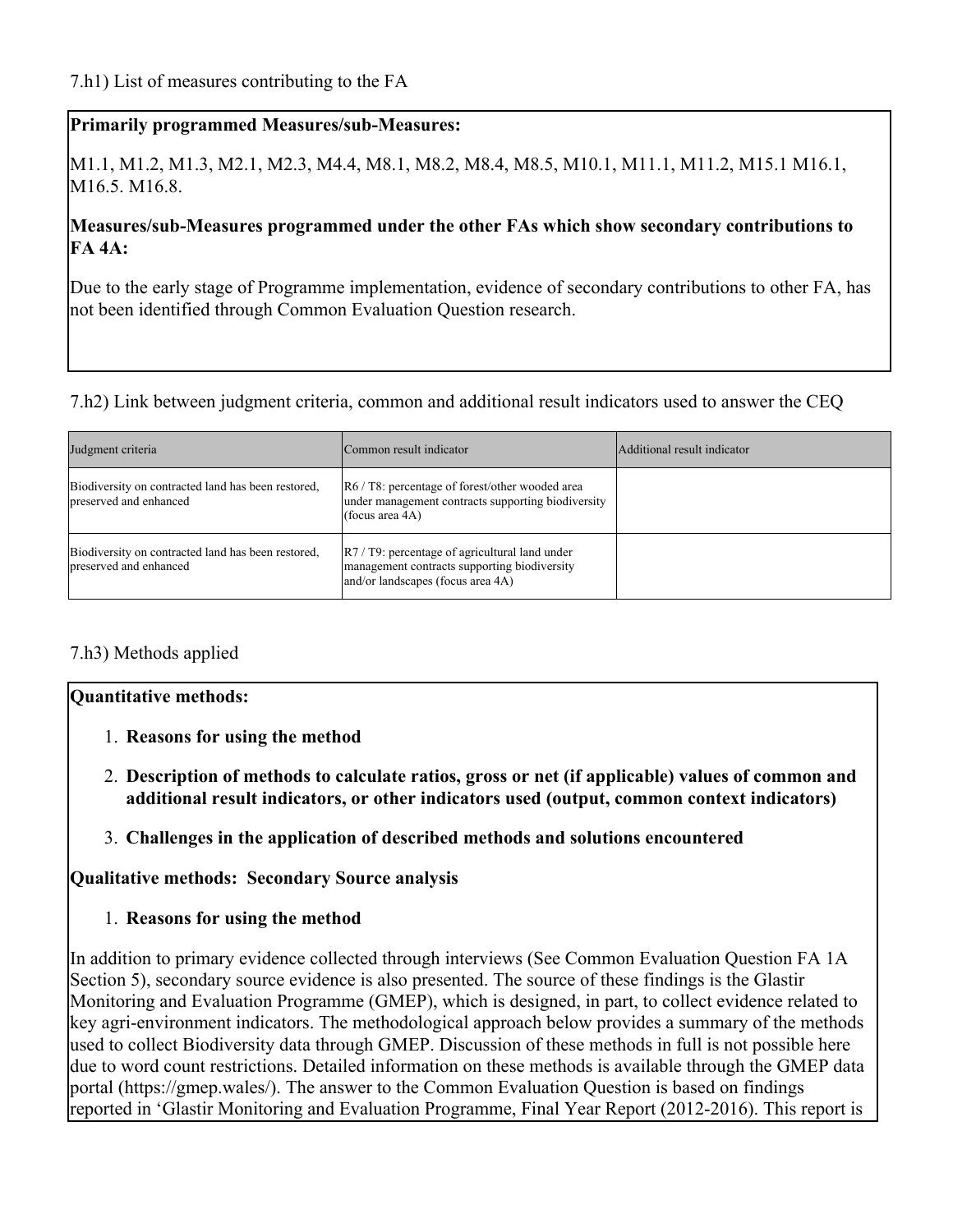not yet published, but will be available through the GMEP portal in due course.

# 2. **Description of methods used**

For a discussion of the primary research undertaken to address this CEQ please refer to Section 7.a3, which provides a detailed discussion of the over-arching methodological approach taken to researching the CEQs, including the inherent limitations to the research.

High level Indicators have been selected which cover different elements of biodiversity both for the countryside as a whole and for Priority Species and Habitats. It is important that the wider countryside is included to ensure conditions are not so hostile as to prevent the movement of species as conditions change e.g. due to climate change. The indicators also cover different elements of biodiversity which could contribute to resilience of our Natural Resources i.e. diversity, extent, connectivity and condition.

Due to the rare nature of some Priority Species and Habitats and the many thousands of parcels of land involved, a subset of 12 Priority Habitats have been selected for reporting using the survey data, together with a subset of Priority birds and butterflies. For all other Priority species, GMEP is developing metrics quantifying improvement in habitat specifically required for each species.

This approach reflects the rationale behind Glastir farmer payments for creating or improving the condition of habitat within areas with known populations of the Priority species. GMEP can report on the success of those payments by detecting whether changes in habitat area and condition resulting from the impact of options has actually occurred.

As the sampling and analytical methodology used for plant biodiversity assessment in GMEP is identical to that used in Countryside Survey these datasets can be combined to look for long-term national trends. Data is also provided from the British Trust for Ornithology, Royal Society for the Protection of Birds, and Joint Nature Conservation Committee, Breeding Bird Survey and the UK Butterfly Monitoring Scheme to give an indication of other high quality long term trends.

# 3. **Challenges in the application of described methods and solutions encountered.**

| Indicator type | Indicator code and name (unit)                                                                                                                                               | Ratio | Indicator<br><b>value</b> | <b>Calculated</b><br>gross<br><b>value</b> | <b>Calculated</b><br>net value | Data and information sources                                                                                                                                               |
|----------------|------------------------------------------------------------------------------------------------------------------------------------------------------------------------------|-------|---------------------------|--------------------------------------------|--------------------------------|----------------------------------------------------------------------------------------------------------------------------------------------------------------------------|
| indicator      | $\left  \text{R6} / \text{T8} \right $ : percentage of forest/other<br>Common result wooded area under management<br>contracts supporting biodiversity<br>(focus area $4A$ ) | Yes   |                           |                                            |                                | Not applicable - due to qualitative approach to data collection<br>(as described in Section 3 'methods applied' above), gross and<br>net figures have not been calculated. |
| indicator      | $\left  R7/ T9 \right $ : percentage of agricultural<br>Common result   land under management contracts<br>supporting biodiversity and/or<br>landscapes (focus area 4A)      | Yes   |                           |                                            |                                | Not applicable - due to qualitative approach to data collection<br>(as described in Section 3 'methods applied' above), gross and<br>net figures have not been calculated. |

7.h4) Quantitative values of indicators and data sources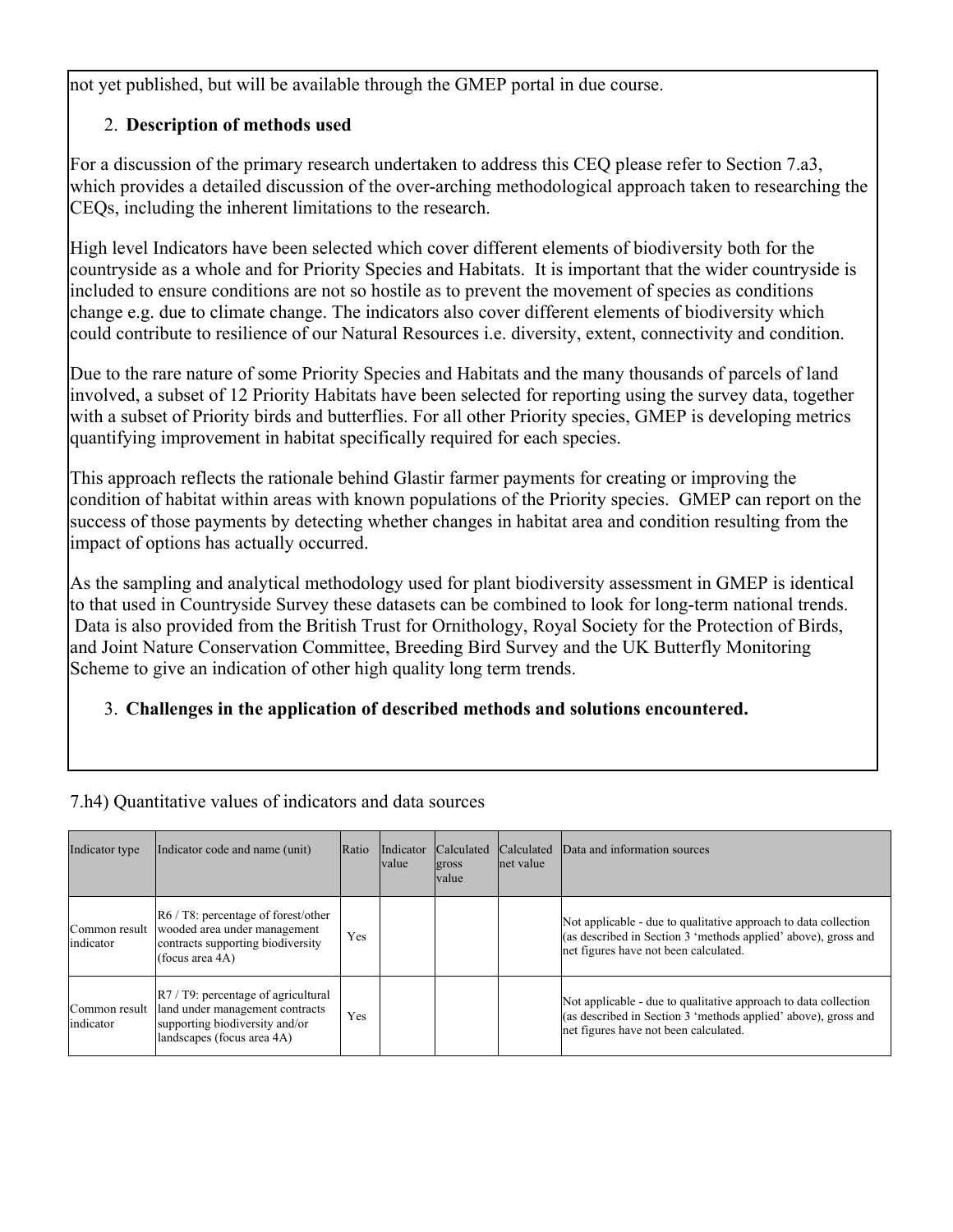7.h5) Problems encountered influencing the validity and reliability of evaluation findings

A limitation of the data presented below is that its source (GMEP) covers a time period which includes the 2007-2013 RDP Programme period. Therefore, while results may be attributed to successive rounds of European fund interventions, they cannot be disaggregated or attributed to 2014-2020 RDP funds specifically. It is argued, however, that impacts related to Agri-environment Measures typically take considerably longer to become evident than the Programme cycle period of the RDP.

# 7.h6) Answer to evaluation question

For qualitative evidence of implementation related to Measures programmed under this FA (if not reported in this FA), please see the relevant CEQ to which results of primary research (as outlined in CEQ FA 1A Section 3) is reported.

Evidence presented in CEQ response for FA 4A primarily relates to the implementation of the Glastir suite of Measures. Findings should therefore be assumed to apply to all respective Measures, unless otherwise stated. Measure specific evidence is also presented where directly attributable at Measure level.

Programmed Measures delivered through Glastir include: Measures 4.4, 8.1, 8.2, 8.4, 8.5, 10.1, 11.1, and 11.2. Glastir is a large, multifaceted Scheme which continues from the 2007-2013 Programme. S cheme design was noted by policy leads to be particularly challenging when attempting to map Measure level activity to Focus Areas. However, the activity under Glastir is noted as continuing to meet its proposed objectives as set out in the intervention logic.

Different elements of Glastir are run through multiple EOI windows at varying periods throughout the year. Windows were staggered to minimise stress on WG resources, and to fit with farmers' peak periods. Schemes have therefore been timed to take into consideration, resources, and Paying Agency (Rural Payments Wales - RPW) requirements. This balance has led to some minor scheduling disruptions, e.g. when policy wished to open a window but RPW were unable to deliver due to their own existing resource pressures. However, excellent working relationships between policy staff and RPW were noted as meaning effective compromises are reached.

Difficulties with IT systems have hampered the effective delivery of some Schemes. The current system does not allow for policy teams to engage with programme data to the level they had initially anticipated. However, IT issues have not affected the application process for Glastir. No major disruption or delay to payments to beneficiaries is reported. Further discussion on IT system performance is available in the Technical Assistance CEQ.

The promotion of Glastir through the Gwlad magazine is reportedly a good mechanism for updating farmers with current information. However, since the publication shifted from monthly hard-copies to bi-monthly online subscription, farmers have sometimes missed EOI Windows. To help counter-act this delay, customer contact centres are briefed weekly by Glastir policy and RPW.

The Glastir Entry Scheme is delivered through M10.1. During the 2007-2013 RDP period, applicants for Glastir Advanced were required to have pre-existing Glastir Entry agreement. In this current period, these elements have been de-coupled. The aim of this separation is to provide easier access for applicants into Glastir Advanced, the higher level, targeted element of Glastir. Applicants to Glastir Advanced (Measure 4.4 & 10.1) are assigned a support officer (Glastir Contract Managers) to assist in the negotiation of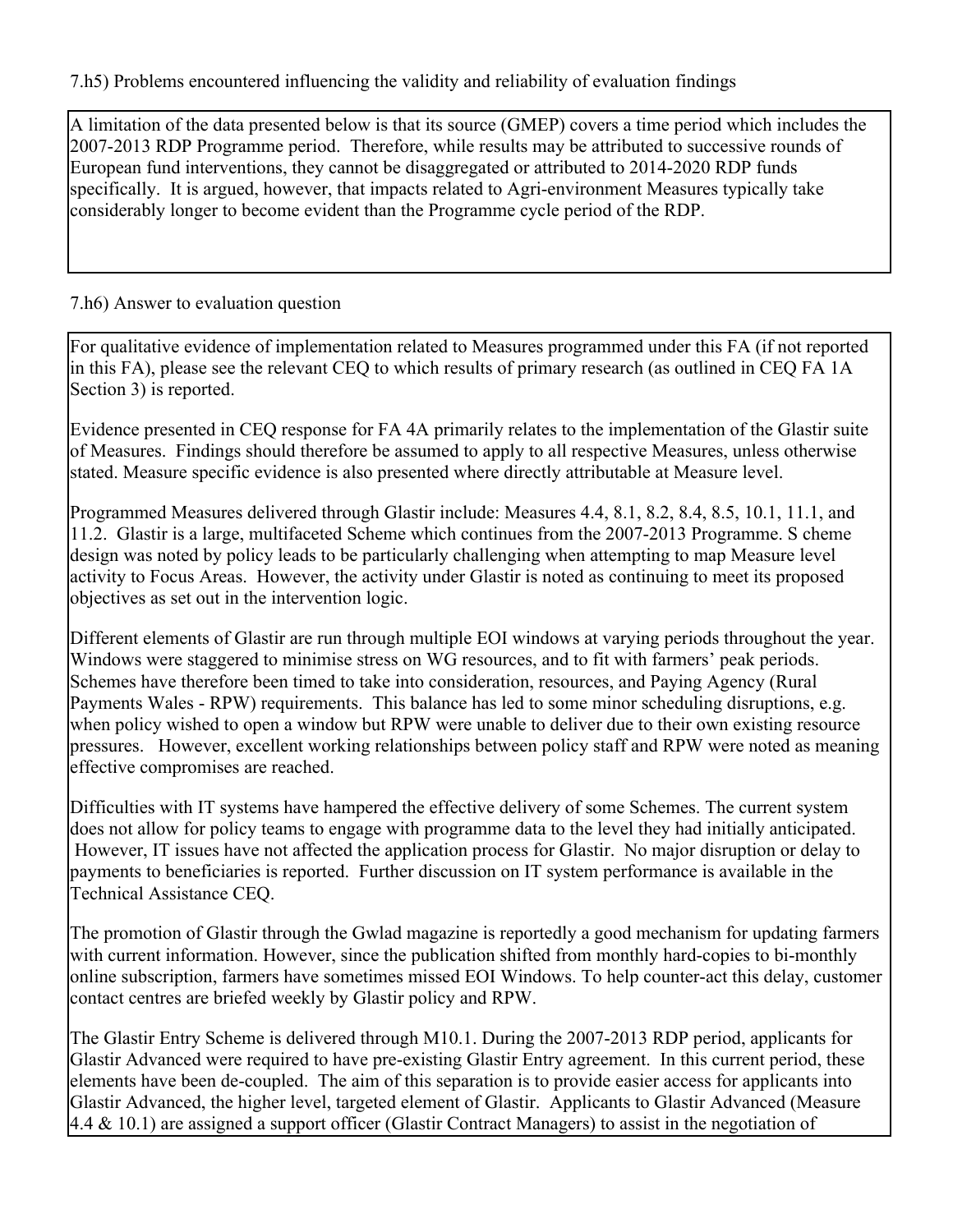farmers' applications, a feature which has reportedly been valuable given the complexity of the Scheme.

Through Measures 11.1 and 11.2, Glastir Organic provides support to new entrants, who want to convert to organic production, and existing certified organic farmers, respectively.

The Sustainable Management Scheme delivered through M16.5 is focussed on landscape-scale, collaborative action, with the aim of delivering economic and social benefits to rural communities through the sustainable management of natural resources.

There have been no reported issues with adapting the delivery of the Scheme to fit with EOI windows, however a noted challenge is managing the balance of policy and administrative teams' work commitments.

A roadshow was held to promote the Sustainable Management Scheme, explaining to potential applicants what the priorities are, and what policy leads are looking for in a strong EOI application. Supplementary guidance has been produced for applicants to ensure that full applications explain in detail how a project will meet the objectives it identified in their EOI. This guidance and support is cited by policy as a reason behind projects' full applications including clearer evidence of approach to implementation.

No issues with low up-take of the Scheme are reported. The second EOI window project grant cap was lowered from £1millon to £750,000 because it was deemed prospective projects could deliver landscape scale change with the reduced sum. Due to the scale of the Scheme, the majority of project applications were towards the higher end of grant value, however, smaller projects have also been successful in the EOI window.

All unsuccessful applicants received detailed feedback on how their application may be improved for future funding windows. This is noted as a valuable exercise (although resource intensive) and the importance of such feedback is evidenced by projects' resubmissions in the second EOI window which reportedly applied the advice provided in the feedback.

No projects had been approved as at the end of 2016, however this is not seen as a concern as the process is running to schedule. This is a similar theme experienced across the socio-economicschemes.

Lessons learnt from the first window have been applied to upcoming rounds. For example, policy staff now hold inception meetings with projects at the EOI stage and award stage (for the first EOI window, inception meetings were only held at award stage), so requirements for the application can be clearly stipulated.

Positive feedback about the application process has been received from applicants, including those who were unsuccessful. Specific positives include the feedback received, clarity of communications, and engagement from WG officials during the process. Future challenge is identified as the continuing to provide the level of support existing projects receive, given resource intensive nature of the scheme.

Findings from the Glastir Monitoring and Evaluation Programme, specific to FA 4A, report that the overall picture of biodiversity in Wales is complex with some habitats stable or improving whilst others appear to be in decline.

Modelling using the Multimove model suggests a long lag period of 10-23 years for habitat to become suitable for 21 common and rare species associated with target habitats. This highlights the importance of consistency (and patience) for the benefits of changes in management practices to be realised.

Long term national trends suggest stable overall plant species richness in woodland and arable land. A decline in species indicating good condition in improved and habitat land. Some metrics of soil condition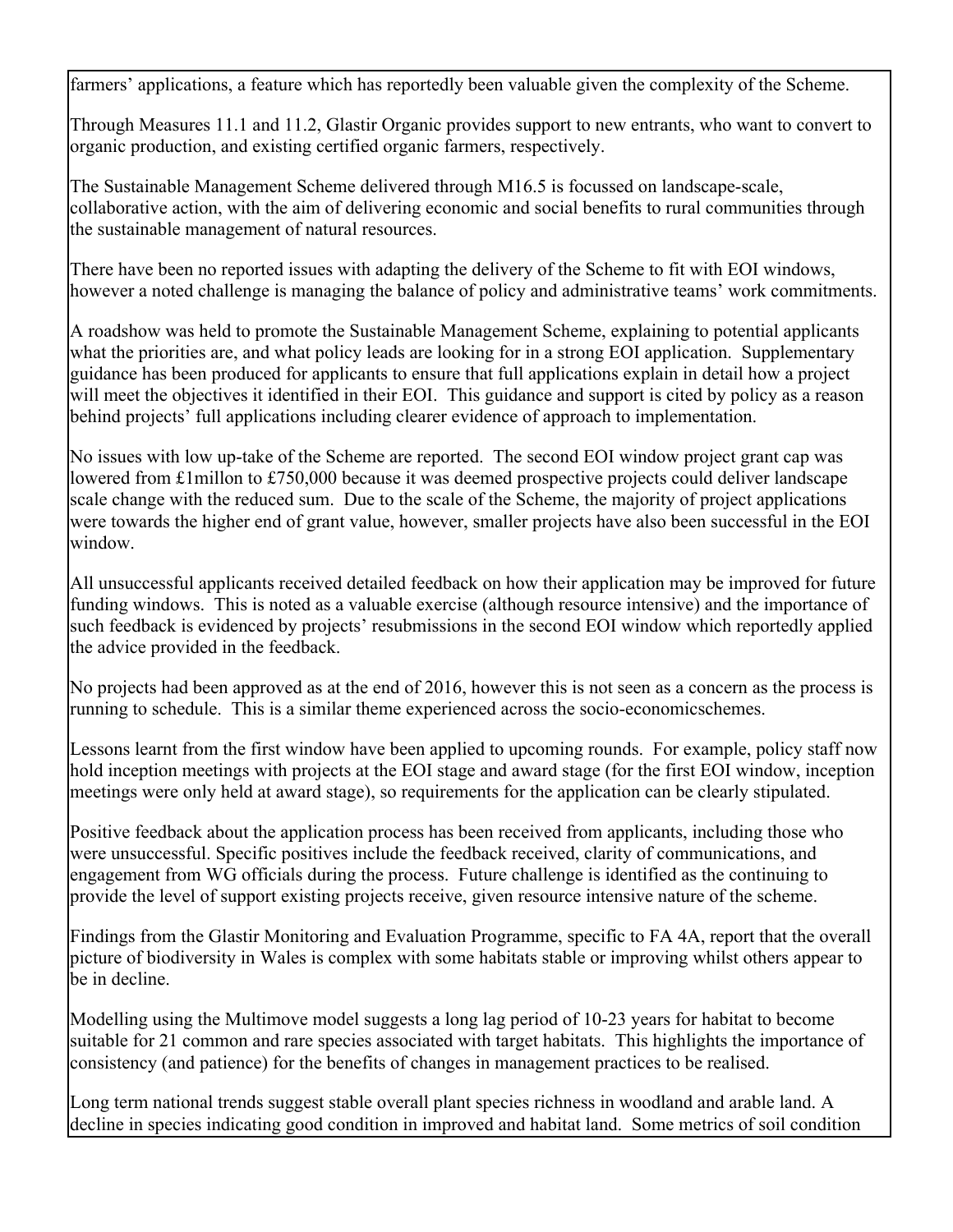also indicates a decline in the condition of improved and habitat land. A decline in habitat diversity and an increase in mean patch size over the last 20 years which suggests reduced/fragmentation. Breeding Bird Survey data indicates a decline (15 years) in lowland farmland bird species; a recent increase in upland farmland species (five years), and an increase in woodland species (10 years). Butterfly Monitoring Scheme data indicates a historic decline in specialist butterfly species but no further decline over the last 10 years

### 7.h7) Conclusions and recommendations

*7.h7.a) Conclusion / Recommendation 1*

# **Conclusion:**

Due to the early stage of Programme implementation, and the methodological approach taken for this study, it is not possible to draw conclusions specifically to answer the evaluation question. Where appropriate, conclusions and recommendations have been made based on the evidence which has been collected.

### **Recommendation:**

It is recommended that further evaluation work be conducted as implementation progresses to feed into the 2019 AIR.

# *7.h7.b) Conclusion / Recommendation 2*

# **Conclusion:**

Glastir schemes have been timed to take into consideration, resources, and Paying Agency requirements. This balance has led to some minor scheduling disruptions. However, excellent working relationships between staff were noted as meaning effective compromises have been reached.

### **Recommendation:**

It is recommended that any issues relating to the timing of schemes continue to be monitored to assess their affect on programme delivery.

### *7.h7.c) Conclusion / Recommendation 3*

### **Conclusion:**

The promotion of Glastir through Gwlad is, reportedly, a good mechanism for updating farmers with current information, however some farmers have missed potential EOI opportunities.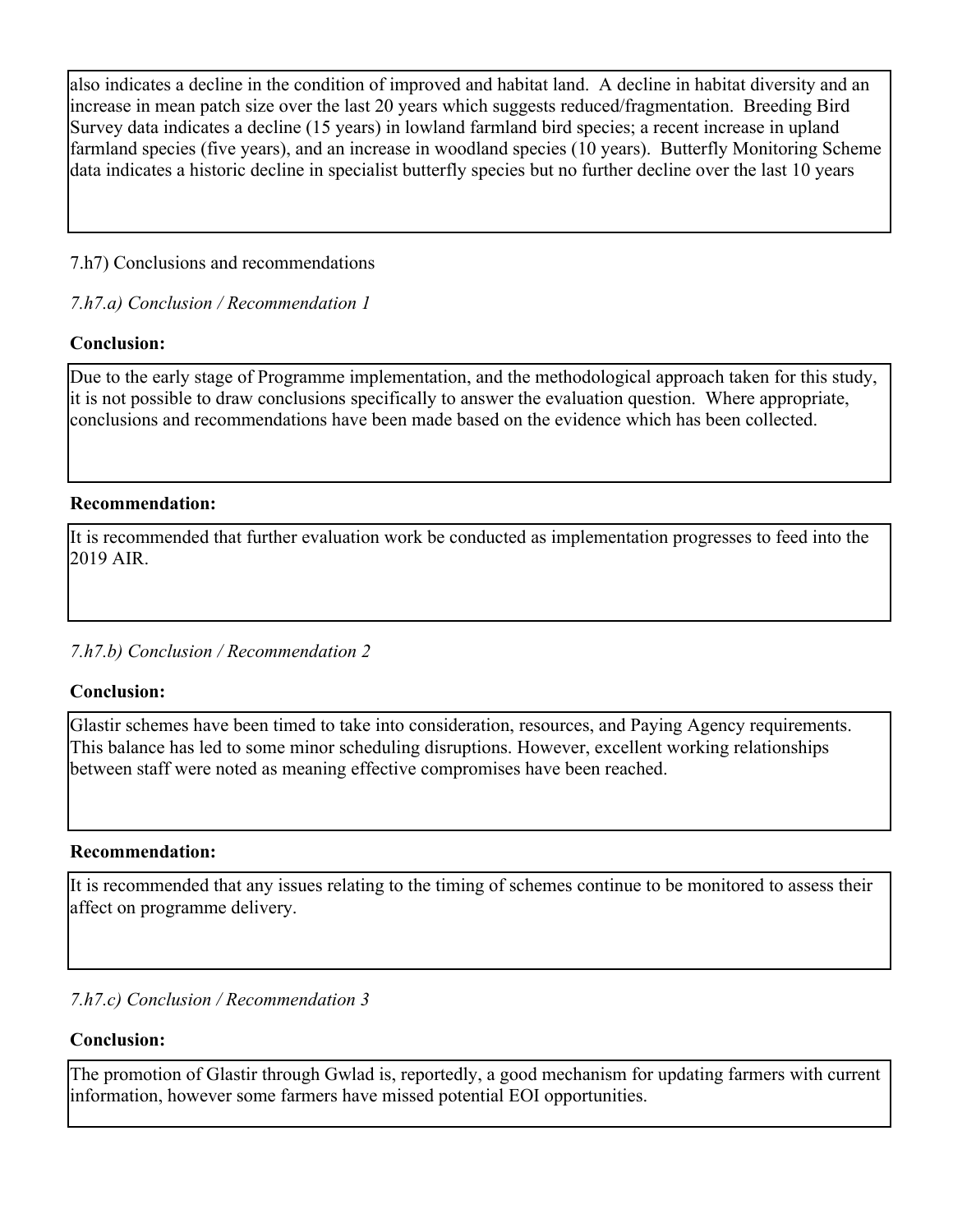#### **Recommendation:**

It is recommended that uptake of EOI opportunities is monitored to ensure that certain types of farmer are not being missed following the move of the Gwlad magazine to a web based service and the changes to the customer contact centre.

#### *7.h7.d) Conclusion / Recommendation 4*

#### **Conclusion:**

Receipt of detailed feedback for unsuccessful applicants to the Sustainable Management Scheme (M16.5) is noted as a valuable exercise and has reportedly led to improved re-submissions in successive EoI windows.

#### **Recommendation:**

Future evaluation work should look at the EOI window process to assess the perceived value of the feedback to scheme applicants.

**7.i) CEQ09-4B - To what extent have RDP interventions supported the improvement of water management, including fertilizer and pesticide management?**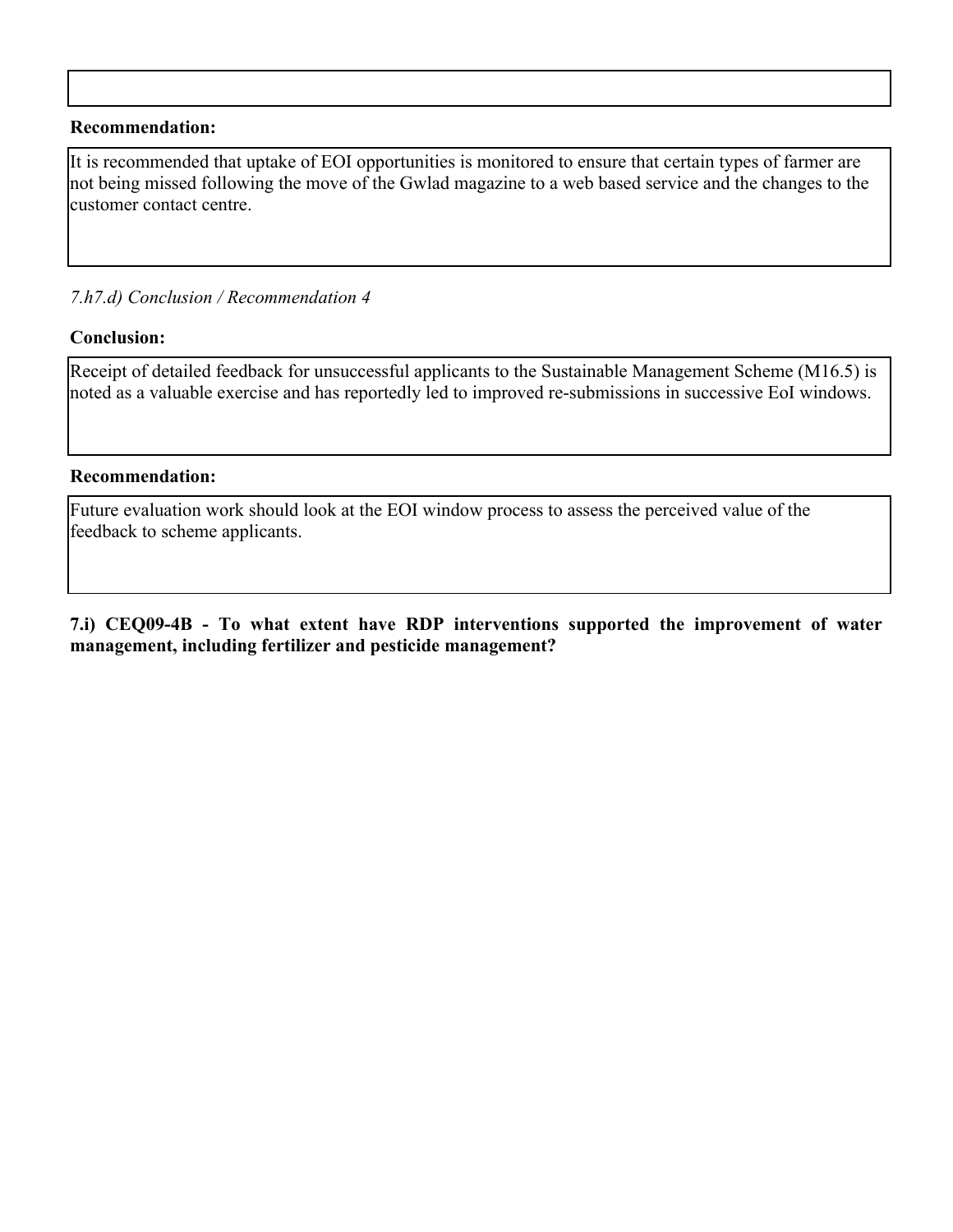# **Primarily programmed Measures/sub-Measures:**

M1.1, M1.2, M1.3, M2.1, M2.3, M4.4, M8.1, M8.2, M8.5, M10.1, M11.1, M11.2, M15.1 M16.1, M16.5

### **Measures/sub-Measures programmed under the other FAs which show secondary contributions to FA 4B:**

Due to the early stage of Programme implementation, evidence of secondary contributions to other Focus Areas, has not been identified through Common Evaluation Question research.

# 7.i2) Link between judgment criteria, common and additional result indicators used to answer the CEQ

| Judgment criteria          | Common result indicator                                                                                                         | Additional result indicator                                                       |
|----------------------------|---------------------------------------------------------------------------------------------------------------------------------|-----------------------------------------------------------------------------------|
| Water quality has improved | $\left $ R8 / T10: percentage of agricultural land under<br>management contracts to improve water<br>management (focus area 4B) | Additional information on water quality of the land<br>under management contracts |
| Water quality has improved | $ R9 / T11$ : percentage of forestry land under<br>management contracts to improve water<br>management (focus area 4B)          | Additional information on water quality of the land<br>under management contracts |

# 7.i3) Methods applied

See Common Evaluation Question Focus Area (FA) 1A Section 5, for a discussion of methodological approach to data collection for all other relevant CEQ.

# **Quantitative methods:**

- 1. **Reasons for using the method**
- 2. **Description of methods to calculate ratios, gross or net (if applicable) values of common and additional result indicators, or other indicators used (output, common context indicators)**
- 3. **Challenges in the application of described methods and solutions encountered**

# **Qualitative methods: Secondary Source Analysis**

1. **Reasons for using the method**

In addition to primary evidence collected through interviews (See Common Evaluation Question Focus Area 1A Section 5), secondary source evidence is also presented. The source of these findings is the Glastir Monitoring and Evaluation Programme, which is designed, in part, to collect evidence related to key agri-environment indicators. The methodological approach below provides a summary of the methods used to collected water quality data through GMEP. Discussion of these methods in full is not possible here due to word count restrictions. Detailed information on these methods is available through the GMEP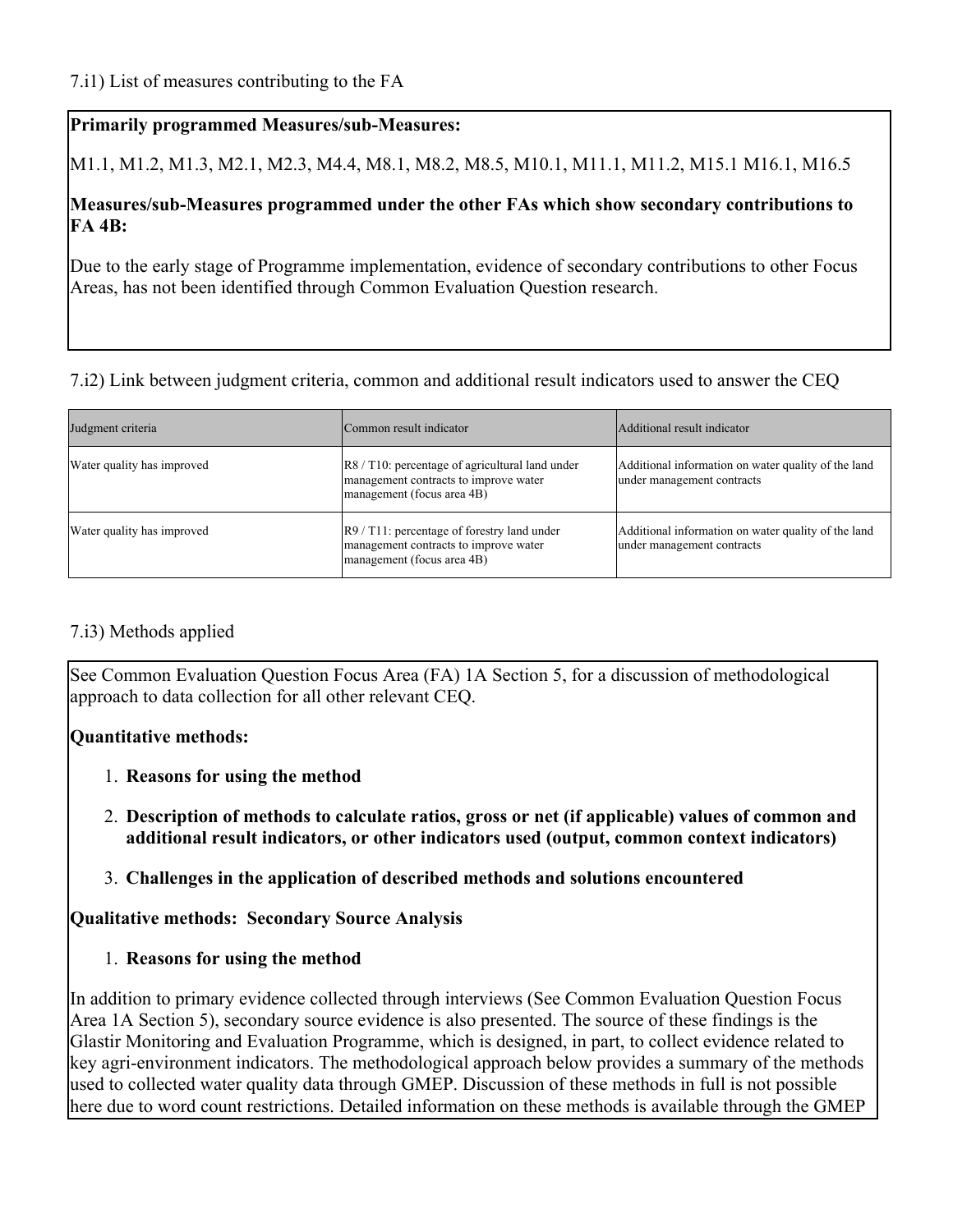data portal (https://gmep.wales/).

The answer to the Common Evaluation Question is based on findings reported in 'Glastir Monitoring and Evaluation Programme, Final Year Report (2012-2016). This report is not yet published, but will be available through the GMEP portal in due course.

# 2. **Description of methods used**

A small subset of indicators was selected to capture the condition of streams (first or second Strahler order flowing water bodies within 2.5 km of their sources), ponds (standing water bodies between 1 m2 and 2 ha in area, that hold water for at least four months of the year), and the amount of land helping to slow down the amount of rainfall running off the land which contributes to flood waters.

For streams, ecological indicators were used based on macroinvertebrate diversity and an indicator of habitat condition, examining long term Natural Resources Wales records as well as GMEP field results. For ponds, GMEP field data were used in conjunction with the PSYM model, a multimetric tool to classify pond condition based on habitat structure, plant and invertebrate communities. Indicators for ponds are also presented in in the Priority Habitat table. Glastir agreements and farmer management changes by the Farmer Practice Survey were used to project the likely impacts of Glastir on water quality and flood mitigation using the Farmscoper and LUCI models.

# 3. **Challenges in the application of described methods and solutions encountered.**

| Indicator type                 | Indicator code and name (unit)                                                                                                                            | Ratio          | Indicator<br> value | <i>Calculated</i><br>gross<br>value | <b>Calculated</b><br>net value | Data and information sources                                                                                                                                               |  |  |  |
|--------------------------------|-----------------------------------------------------------------------------------------------------------------------------------------------------------|----------------|---------------------|-------------------------------------|--------------------------------|----------------------------------------------------------------------------------------------------------------------------------------------------------------------------|--|--|--|
| Common result<br>indicator     | $\left  \text{R8} / \text{T10} \right $ : percentage of<br>agricultural land under<br>management contracts to improve<br>water management (focus area 4B) | Yes            |                     |                                     |                                | Not applicable - due to qualitative approach to data collection<br>(as described in Section 3 'methods applied' above), gross and<br>net figures have not been calculated. |  |  |  |
| Common result<br>indicator     | $R9 / T11$ : percentage of forestry<br>land under management contracts<br>to improve water management<br>(focus area $4B$ )                               | Yes            |                     |                                     |                                | Not applicable - no data to report                                                                                                                                         |  |  |  |
| Additional<br>result indicator | Additional information on water<br>quality of the land under<br>management contracts                                                                      | N <sub>0</sub> |                     |                                     |                                | Not applicable - no data to report                                                                                                                                         |  |  |  |

7.i4) Quantitative values of indicators and data sources

# 7.i5) Problems encountered influencing the validity and reliability of evaluation findings

A limitation of the data presented below is that its source (GMEP) covers a time period which includes the 2007-2013 RDP Programme period. Therefore, while results may be attributed to successive rounds of European fund intervention, they cannot be disaggregated or attributed to 2014-2020 RDP funds specifically. It is argued, however, that impacts related to Agri-environment Measures typically take considerably longer to become evident than the Programme cycle period which Rural Development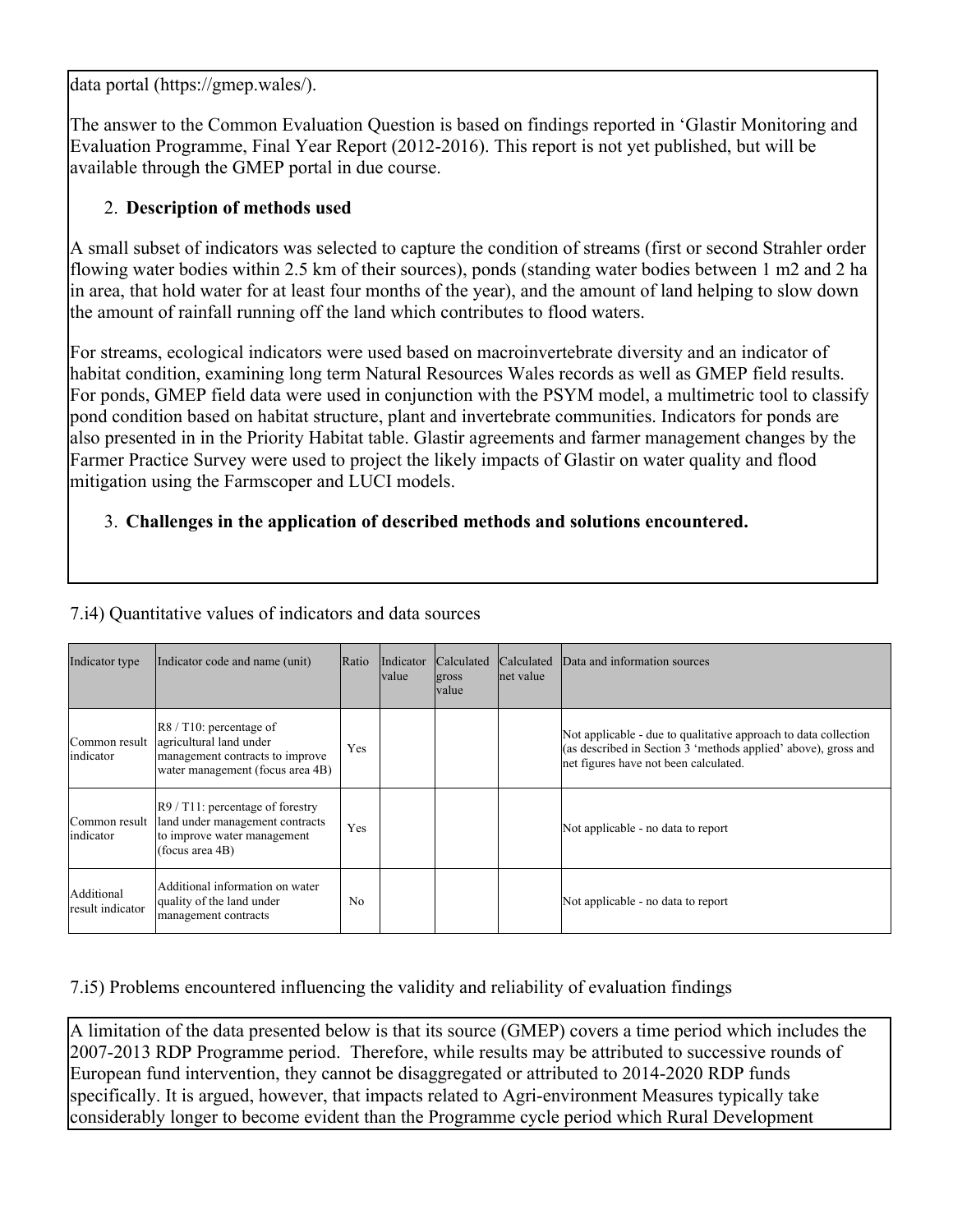### 7.i6) Answer to evaluation question

For qualitative evidence of implementation related to Measures programmed under this FA (if not reported in this FA), please see the relevant CEQ to which results of primary research (as outlined in CEQ FA 1A Section 3) is reported.

The net impacts of Glastir, on pollutant losses from all agricultural land (i.e. including land not in Glastir) calculated by the Farmscoper model based on farmer to be reductions of up to 1%. Reductions are approximately double (i.e. 2%) on the land managed by farms in Glastir with greater reductions possible at more localised scales. The projections are based on changes reported by farmers in the Farm Practice Survey and information from Glastir Scheme agreements to determine changes in farm practices or land management. Projections are lower than those reported in GMEP Year 1 report due to the much lower implementation rates suggested from Year 4 work and the smaller reductions in livestock and fertiliser found by the survey than those predicted in 2013.

Glastir agreements do not correlate with areas where losses of nutrients, particularly nitrate, are most intensive (e.g. Pembrokeshire, Anglesey). The most effective mitigation methods according to the Farmscoper model are establishing cover crops (1.4%, 2.7% and 6.5% reductions in nitrate, phosphorus and sediment respectively), in-field and riparian buffer strips (c. 2% reductions in sediment) and fencing off streams from livestock (1.5% reduction in phosphorus). The reductions for these individual methods are high despite estimates of current implementation already being high (e.g. 50% for fencing off streams from livestock. The overall combined impact of all of these methods being raised to 100% implementation are reductions in national agricultural loads of 4.3% for nitrate, 8.4% for phosphorus and 11.1% for sediment.

Modelling using the LUCI model projected a potential increase of 11,641 ha in mitigated land for flood risk, nitrogen and phosphorus delivery to rivers, due to land use changes included in Glastir contracts which created a 4,120 ha increase in mitigating land. This represents 3.25% more land potentially mitigated from flood risk. Modelling also showed a 6,066 ha (1.6%) reduction in the area classified as having high concentration of overland flow i.e. potentially contributing to flash flood risk. These benefits are delivered at the cost of reduced intensity on 0.44% of higher agricultural intensity land; this area was downgraded from high and very high production to moderate production or less.

# 7.i7) Conclusions and recommendations

# *7.i7.a) Conclusion / Recommendation 1*

# **Conclusion:**

Due to the early stage of Programme implementation, and the methodological approach taken for this study, it is not possible to draw conclusions specifically to answer the evaluation question. Where appropriate, conclusions and recommendations have been made based on the evidence which has been collected.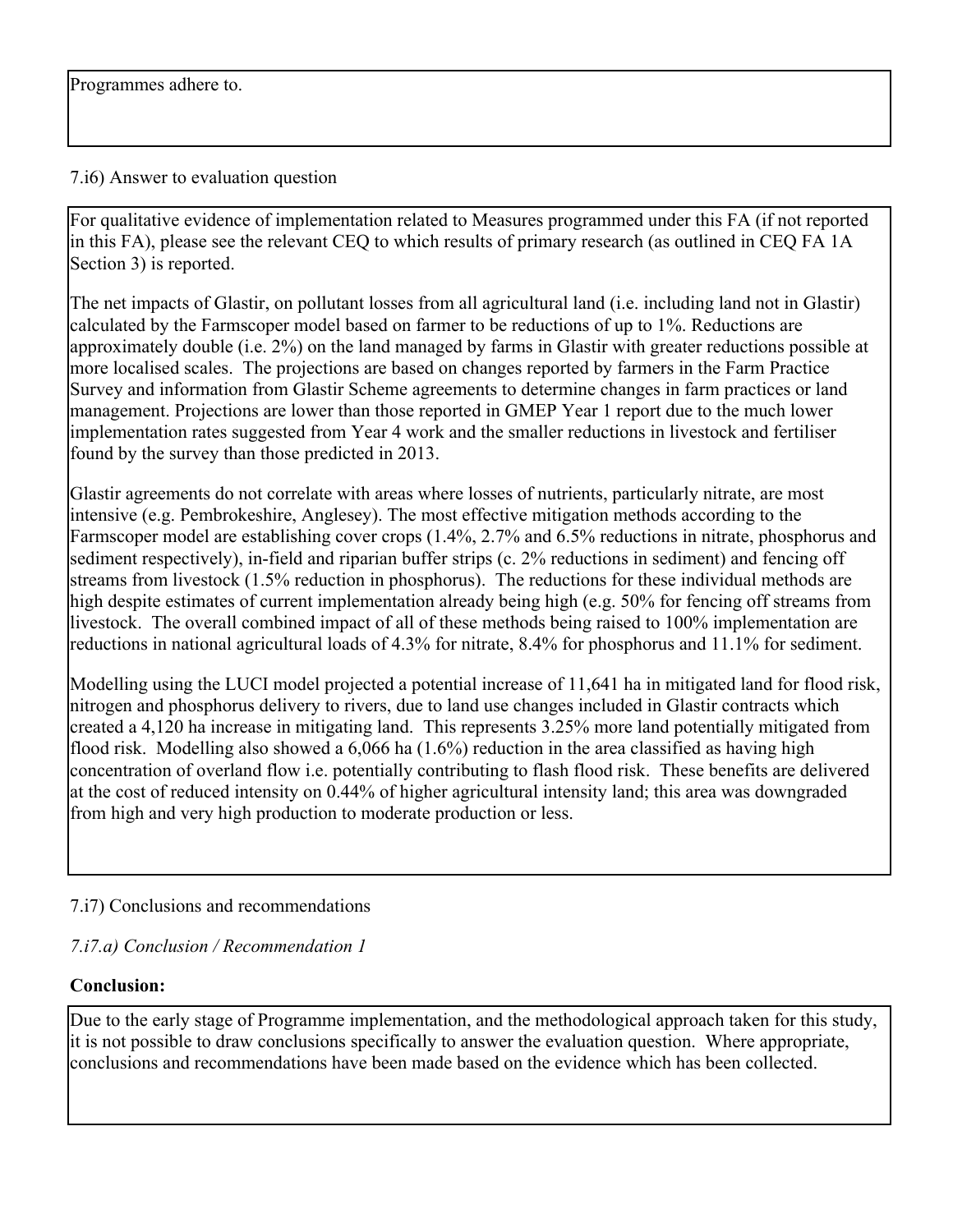## **Recommendation:**

It is recommended that further evaluation work be conducted as implementation progresses to feed into the 2019 AIR.

#### **7.j) CEQ10-4C - To what extent have RDP interventions supported the prevention of soil erosion and improvement of soil management?**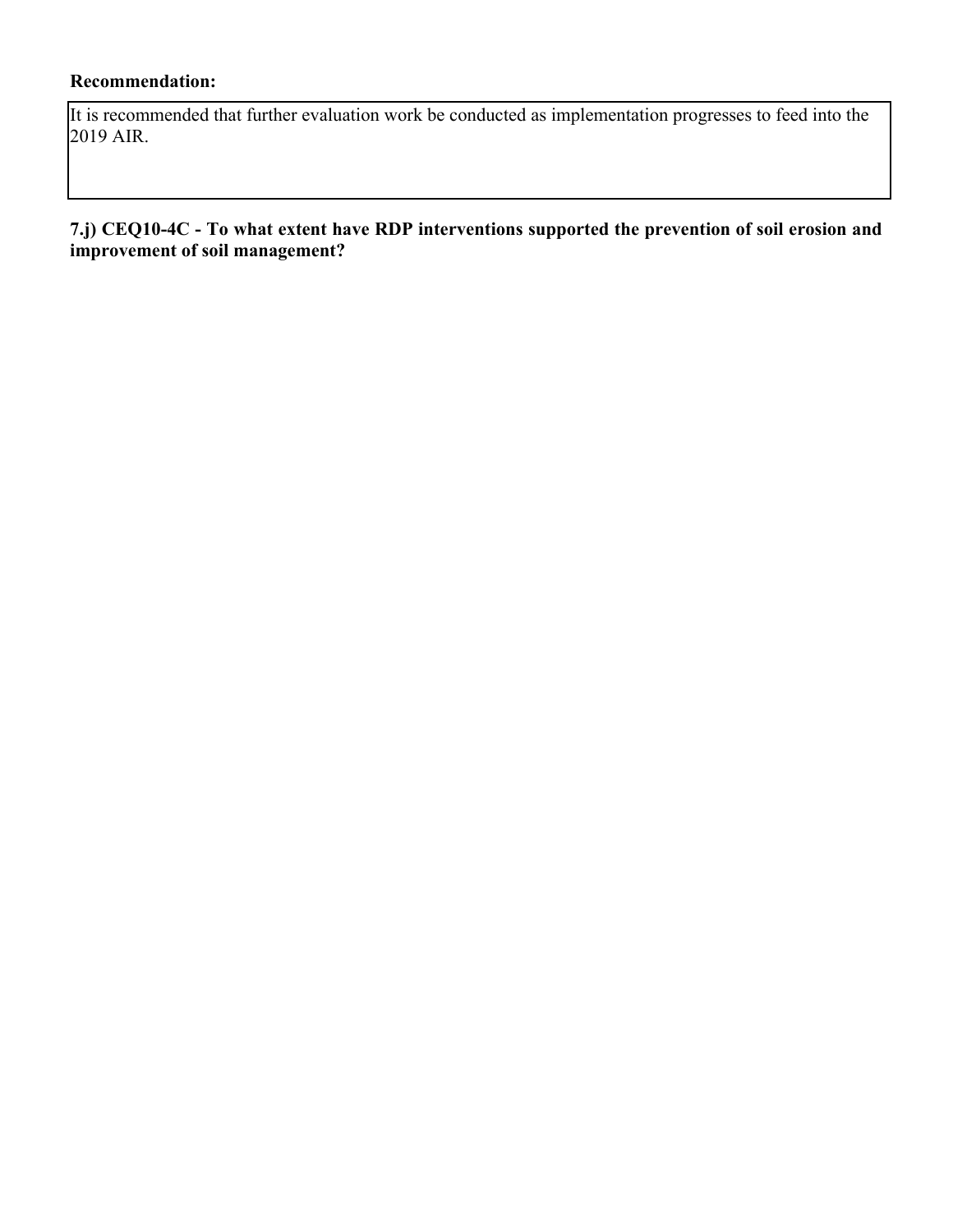M1.1, M1.2, M1.3, M2.1, M2.3, M8.1, M8.5, M11.1, M11.2, M15.1, M16.1, M16.5

## **Measures/sub-Measures programmed under the other FAs which show secondary contributions to FA 4C:**

Due to the early stage of Programme implementation, evidence of secondary contributions to other Focus Areas, has not been identified through Common Evaluation Question research.

## 7.j2) Link between judgment criteria, common and additional result indicators used to answer the CEQ

| Judgment criteria               | Common result indicator                                                                                                                                              | Additional result indicator                                                       |
|---------------------------------|----------------------------------------------------------------------------------------------------------------------------------------------------------------------|-----------------------------------------------------------------------------------|
| Soil management has improved    | $\left  R10 / T12 \right $ : percentage of agricultural land under<br>management contracts to improve soil management<br>and/or prevent soil erosion (focus area 4C) |                                                                                   |
| Soil management has improved    | $\left  R11 / T13 \right $ : percentage of forestry land under<br>management contracts to improve soil management<br>and/or prevent soil erosion (focus area 4C)     |                                                                                   |
| Soil erosion has been prevented |                                                                                                                                                                      | Additional information on soil erosion of the land<br>under management contracts. |

## 7.j3) Methods applied

## **Quantitative methods:**

- 1. **Reasons for using the method**
- 2. **Description of methods to calculate ratios, gross or net (if applicable) values of common and additional result indicators, or other indicators used (output, common context indicators)**
- 3. **Challenges in the application of described methods and solutions encountered**

**Qualitative methods: Secondary Source analysis**

1. **Reasons for using the method**

In addition to primary evidence collected through interviews (See Common Evaluation Question Focus Area 1A, Section 5), secondary source evidence is also presented. The source of these findings is the Glastir Monitoring and Evaluation Programme, which is designed, in part, to collect evidence related to key agri-environment indicators. The methodological approach below provides a summary of the methods used to collected **soil management** data through GMEP. Discussion of these methods in full is not possible here due to word count restrictions. Detailed information on these methods is available through the GMEP data portal (https://gmep.wales/). The answer to the Common Evaluation Question is based on findings reported in the 'Glastir Monitoring and Evaluation Programme, Final Year Report (2012-2016).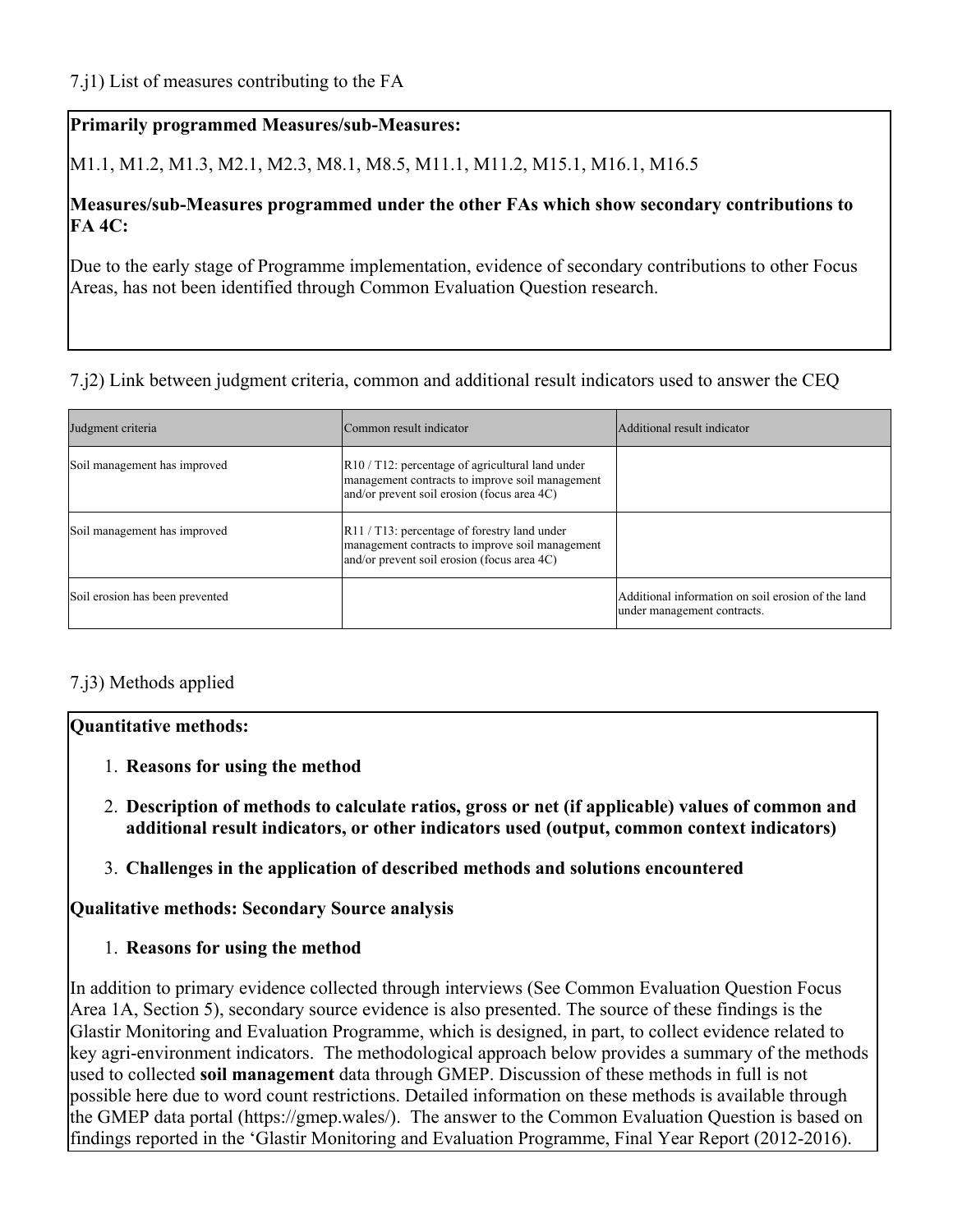This report is not yet published, but will be available through the GMEP portal in due course.

## 2. **Description of methods used**

Soil properties measured are related to soil and ecosystem function and are important for determining the soil resilience and the impact any environmental or Glastir changes may have on broad habitats and biodiversity. Specifically, through assessment of carbon storage in soils which helps mitigate greenhouse gas emissions, nutrient and acidity levels which are important for maintaining productivity, impacting on water quality and contributing to the decline in Wales's native biodiversity and soil biodiversity which are thought to benefit a range of soil functions and underpin resilience to stresses. All soil properties selected are indicators which were proposed and tested by the UK Soil Indicators Consortium for specific functions, including environmental interactions which include hydrological filtering by soils, habitat support and carbon gas exchanges with the atmosphere.

As the sampling and analytical methodology used for topsoil in GMEP is identical to that used in the Countryside Survey, these datasets can be combined to look for long-term national trends and in future years, the impacts of Glastir payments. Data have been summarised for Whole Farm Code habitat groups. Data for individual Broad Habitats will be available once the complete four year baseline cycle has been completed.

## 3. **Challenges in the application of described methods and solutions encountered.**

| Indicator type                 | Indicator code and name (unit)                                                                                                                                                  | Ratio          | Indicator<br>lvalue | Calculated<br>gross<br><b>value</b> | Calculated<br>lnet value | Data and information sources                                                                                                                                               |
|--------------------------------|---------------------------------------------------------------------------------------------------------------------------------------------------------------------------------|----------------|---------------------|-------------------------------------|--------------------------|----------------------------------------------------------------------------------------------------------------------------------------------------------------------------|
| Common result<br>indicator     | $\left  R10 / T12 \right $ : percentage of<br>agricultural land under<br>management contracts to improve<br>soil management and/or prevent<br>soil erosion (focus area 4C)      | Yes            |                     |                                     |                          | Not applicable - due to qualitative approach to data collection<br>(as described in Section 3 'methods applied' above), gross and<br>net figures have not been calculated. |
| Common result<br>indicator     | $\left  R11 / T13 \right $ : percentage of forestry<br>land under management contracts<br>to improve soil management<br>and/or prevent soil erosion (focus<br>$ area 4C\rangle$ | Yes            |                     |                                     |                          | Not applicable - no data to report                                                                                                                                         |
| Additional<br>result indicator | Additional information on soil<br>lerosion of the land under<br>management contracts.                                                                                           | N <sub>0</sub> |                     |                                     |                          | Not applicable - no data to report                                                                                                                                         |

## 7.j4) Quantitative values of indicators and data sources

7.j5) Problems encountered influencing the validity and reliability of evaluation findings

A limitation of the data presented below is that its source (GMEP) covers a time period which includes the 2007-2013 RDP Programme period. Therefore, while results may be attributed to successive rounds of European fund interventions, they cannot be disaggregated or attributed to 2014-2020 RDP funds specifically. It is argued, however, that impacts related to Agri-environment Measures typically take considerably longer to become evident than the Programme cycle period which Rural Development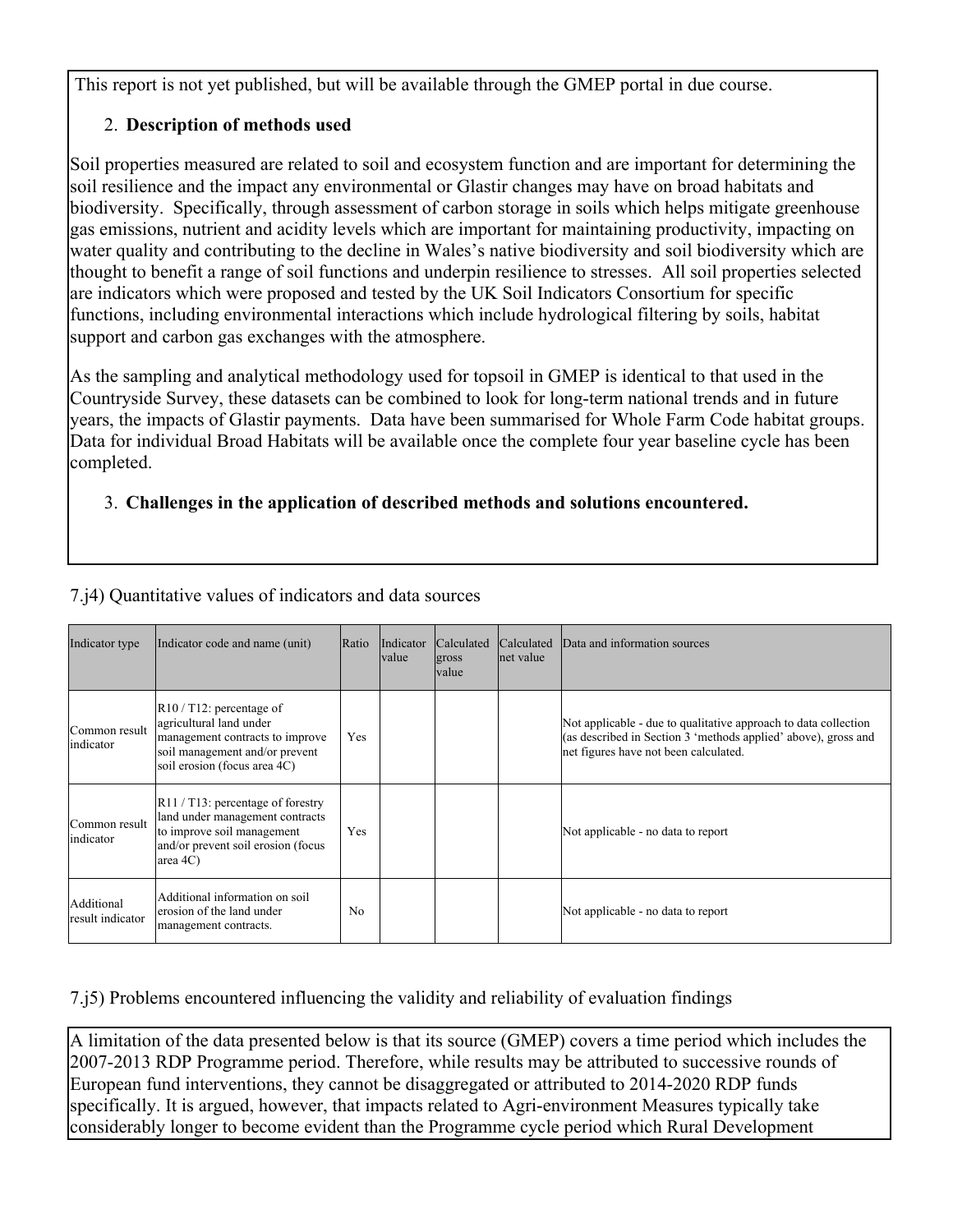#### 7.j6) Answer to evaluation question

For qualitative evidence of implementation related to Measures programmed under this FA (if not reported in this FA), please see the relevant CEQ to which results of primary research (as outlined in CEQ FA 1A Section 3) is reported.

Baseline assessment of soil condition of land entering into the scheme, relative to out of scheme, is on-going and is therefore unable to be reported. National trends are presented below.

Soil carbon has been stable in improved land for 30 years. There has been significant decline in soil carbon in habitat land over the last 10 years. This is primarily due to a reduction in soil carbon in acid grassland. Further work is needed to identify possible reasons for this. Soil acidity declined for all habitats up until 2007, reflecting the rapid reductions in acidic deposition over the last three decades. This has now reversed in improved land, with increased acidity observed perhaps reflecting low levels of lime usage. However on average soil pH remains above recommended levels for sustained production in improved land. Soil nitrogen levels are stable in improved land and woodland. A decline in soil N in habitat land is likely to be beneficial for native vegetation. After recent declines in soil phosphorus, levels in improved land are stable and within the zone appropriate for sustainable production, whilst low risk to waters. There is no consistent pattern in soil mesofauna numbers. Values are now back to those observed in 1998. Further work is needed to understand inter-annual variation, together with an analysis of the species present. A significant increase in *Sphagnum* cover since 1990 has been seen, suggesting a trend toward gradually improving conditions in Welsh blanket bog.

## 7.j7) Conclusions and recommendations

#### *7.j7.a) Conclusion / Recommendation 1*

## **Conclusion:**

Due to the early stage of Programme implementation, and the methodological approach taken for this study, it is not possible to draw conclusions specifically to answer the evaluation question. Where appropriate, conclusions and recommendations have been made based on the evidence which has been collected.

#### **Recommendation:**

It is recommended that further evaluation work be conducted as implementation progresses to feed into the 2019 AIR.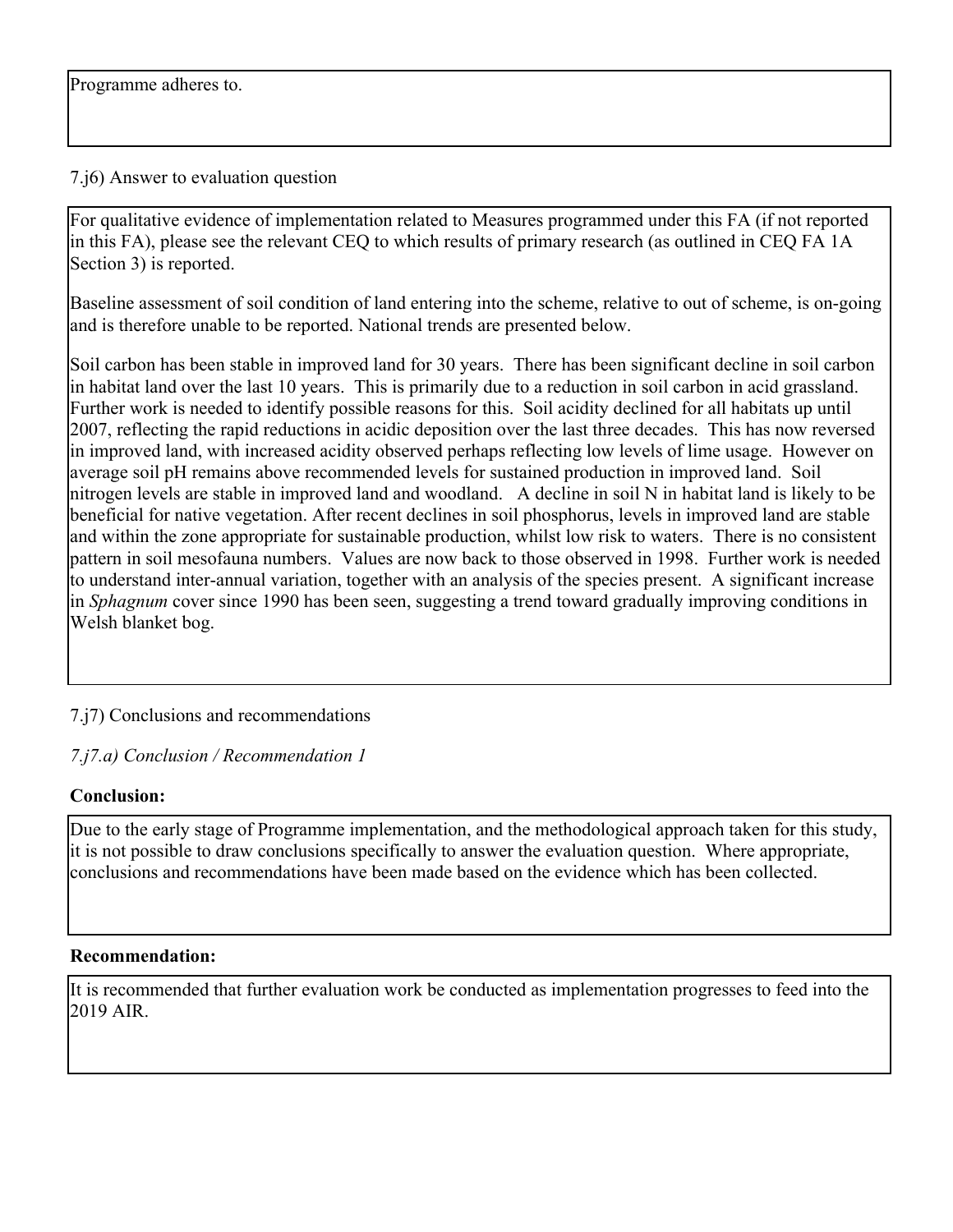## **7.k) CEQ11-5A - To what extent have RDP interventions contributed to increasing efficiency in water use by agriculture?**

This question is marked as not relevant for this AIR version

Focus Area has not been programmed in Wales.

**7.l) CEQ12-5B - To what extent have RDP interventions contributed to increasing efficiency in energy use in agriculture and food processing?**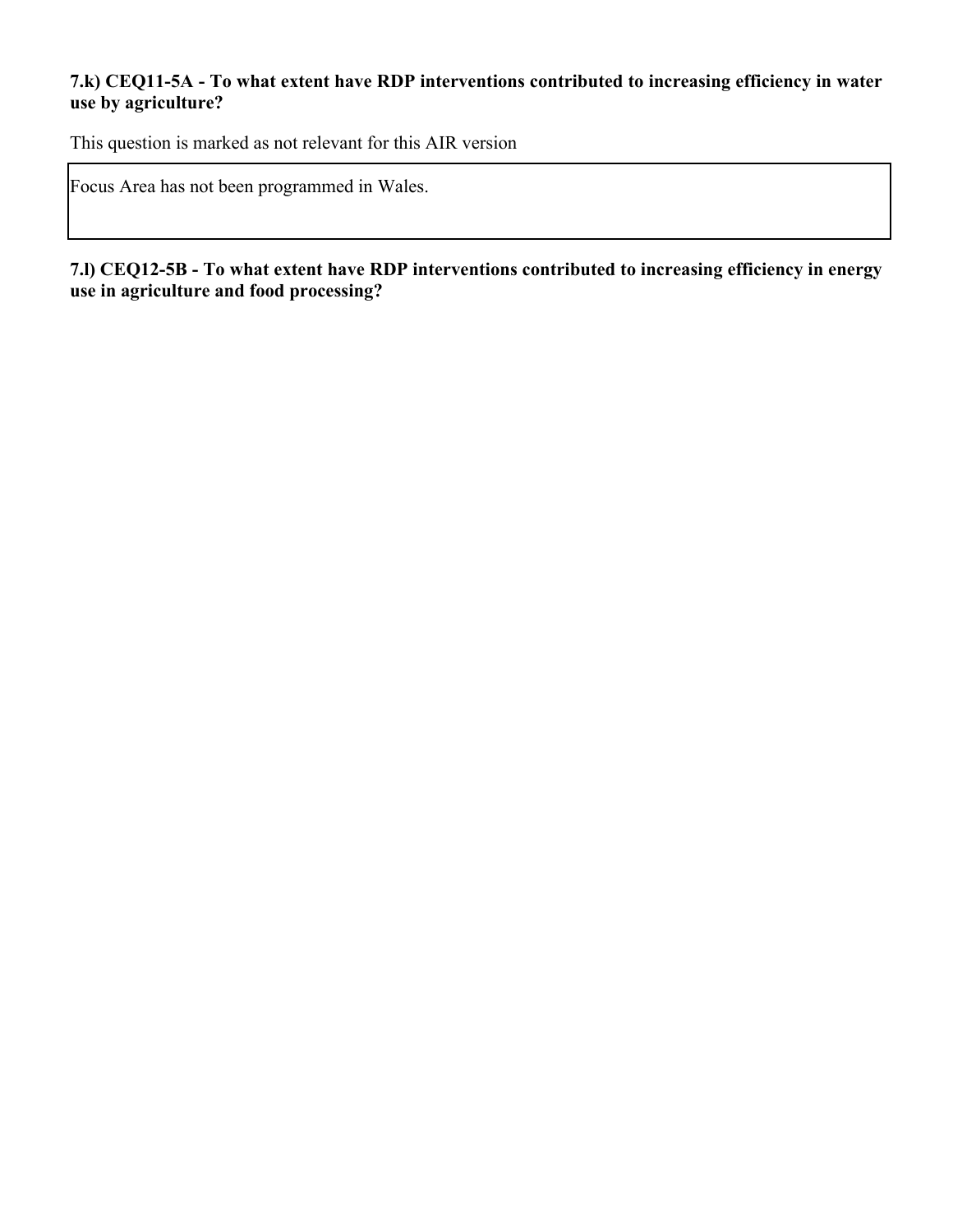M1.1, M1.2, M1.3, M2.1, M2.3, M4.1, M16.1

## **Measures/sub-Measures programmed under the other FAs which show secondary contributions to FA 5B:**

Due to the early stage of Programme implementation, evidence of secondary contributions to other FAs, has not been identified through Common Evaluation Question research.

## 7.l2) Link between judgment criteria, common and additional result indicators used to answer the CEQ

| Judgment criteria                                                            | Common result indicator                                                                                                                   | Additional result indicator |
|------------------------------------------------------------------------------|-------------------------------------------------------------------------------------------------------------------------------------------|-----------------------------|
| Efficiency of energy use in agriculture and food<br>processing has increased | $\vert R14$ : Increase in efficiency of energy use in<br>agriculture and food-processing in RDP supported<br>projects (focus area $5B$ )* |                             |
| Efficiency of energy use in agriculture and food<br>processing has increased | T15: Total investment for energy efficiency (focus<br>$ area 5B\rangle$                                                                   |                             |

## 7.l3) Methods applied

See Common Evaluation Question FA 1A Section 5, for discussion of methodological approach to data collection for all other relevant CEQ.

## **Quantitative methods:**

- 1. Reasons for using the method
- 2. Description of methods to calculate ratios, gross or net (if applicable) values of common and additional result indicators, or other indicators used (output, common context indicators)
- 3. Challenges in the application of described methods and solutions encountered

## **Qualitative methods:**

- 1. Reasons for using the method
- 2. Description of methods used For a discussion of the primary research undertaken to address this CEQ please refer to Section 7.a3. This section provides a detailed discussion of the over-arching methodological approach taken to researching the CEQs, including the inherent limitations to the research.
- 3. Challenges in the application of described methods and solutions encountered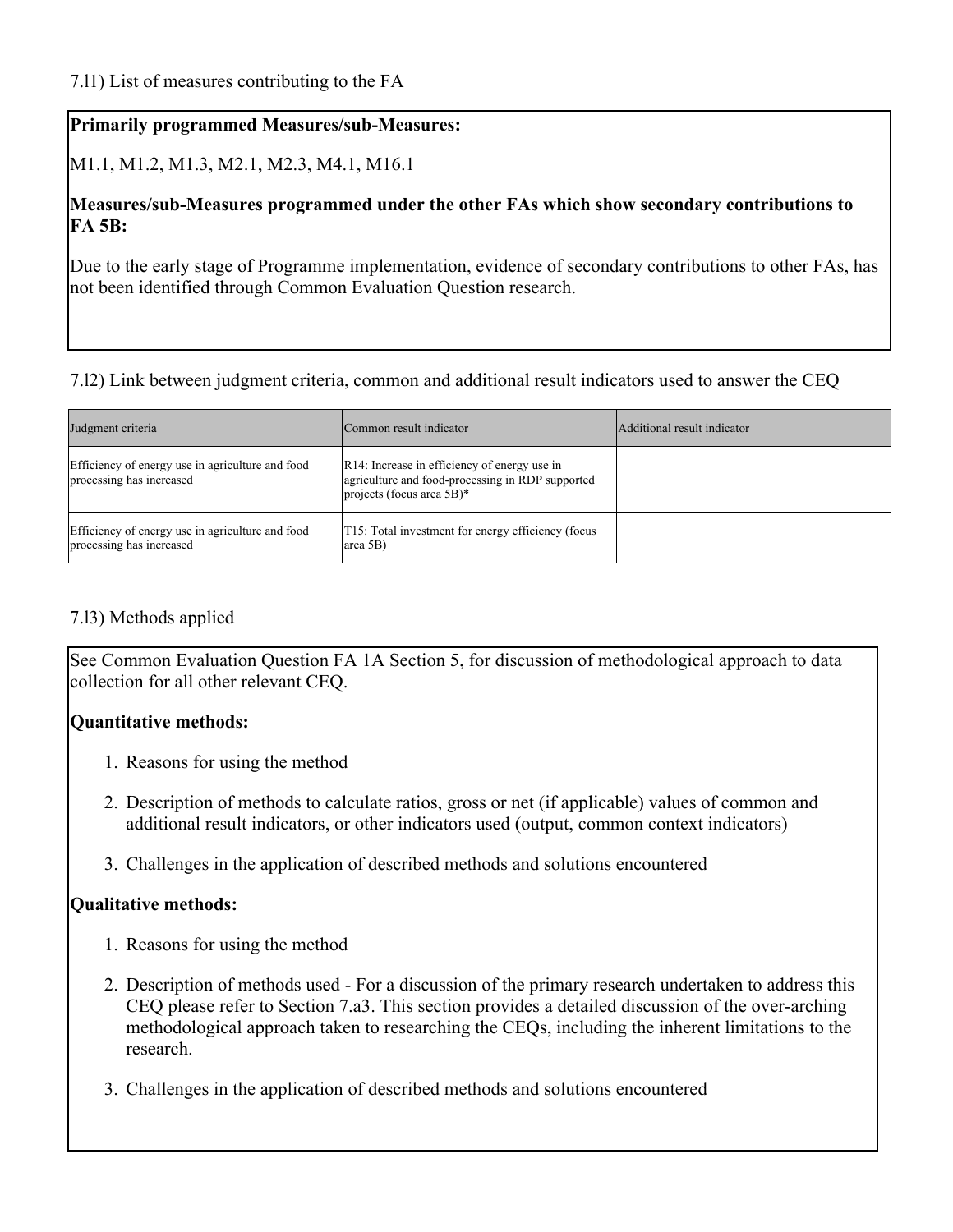## 7.l4) Quantitative values of indicators and data sources

| Indicator<br>type             | Indicator code and name Ratio Indicator<br>$ $ (unit)                                                                                                             |                | value | Calculated<br>gross<br>value | Calculated<br>gross value<br>of<br>lout<br>which<br>Primary<br>contribution | value out of net value<br>which<br>Secondary<br>contribution,<br>including<br><b>LEADER/CLLD</b><br>contribution | Calculated gross Calculated Data and information sources |
|-------------------------------|-------------------------------------------------------------------------------------------------------------------------------------------------------------------|----------------|-------|------------------------------|-----------------------------------------------------------------------------|------------------------------------------------------------------------------------------------------------------|----------------------------------------------------------|
| Common<br>result<br>indicator | R <sub>14</sub> : Increase in<br>efficiency of energy use<br>in agriculture and food-<br>processing in RDP<br>supported projects (focus<br>area $5B$ <sup>*</sup> | N <sub>o</sub> |       |                              |                                                                             |                                                                                                                  | Not applicable - no data to report                       |
| Common<br>result<br>indicator | T15: Total investment<br>for energy efficiency<br>(focus area $5B$ )                                                                                              | N <sub>0</sub> |       |                              |                                                                             |                                                                                                                  | Not applicable - no data to report                       |

## 7.l5) Problems encountered influencing the validity and reliability of evaluation findings

Not applicable at this stage of programme delivery.

#### 7.l6) Answer to evaluation question

For qualitative evidence of implementation related to Measures programmed under this FA (if not reported in this FA), please see the relevant CEQ to which results of primary research (as outlined in CEQ FA 1A Section 3) is reported.

7.l7) Conclusions and recommendations

*7.l7.a) Conclusion / Recommendation 1*

#### **Conclusion:**

Not applicable at this stage of programme delivery.

#### **Recommendation:**

It is recommended that further evaluation work be conducted as implementation progresses to feed into the 2019 AIR.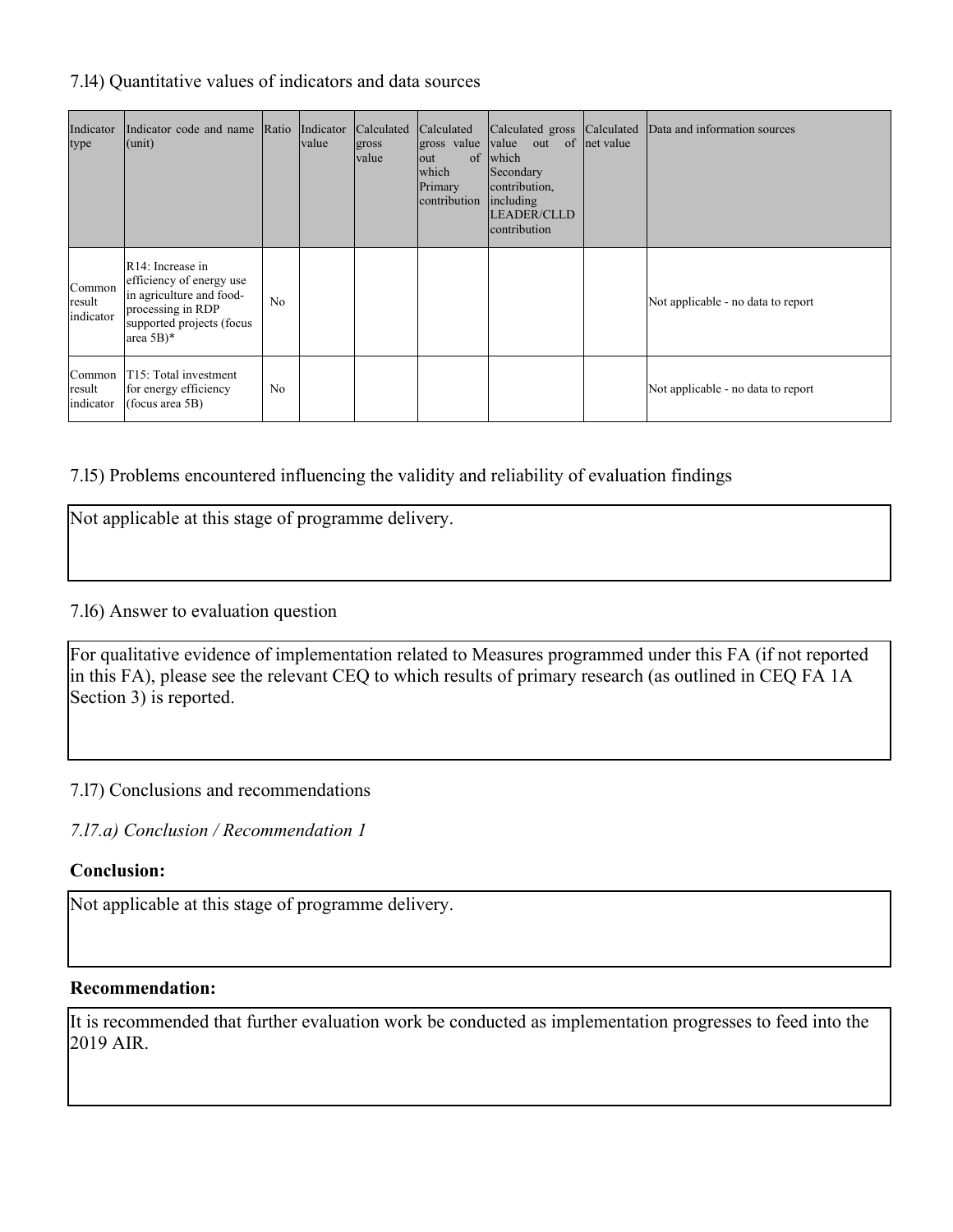**7.m) CEQ13-5C - To what extent have RDP interventions contributed to the supply and use of renewable sources of energy, of by-products, wastes, residues and other non-food raw material for purposes of the bio-economy?**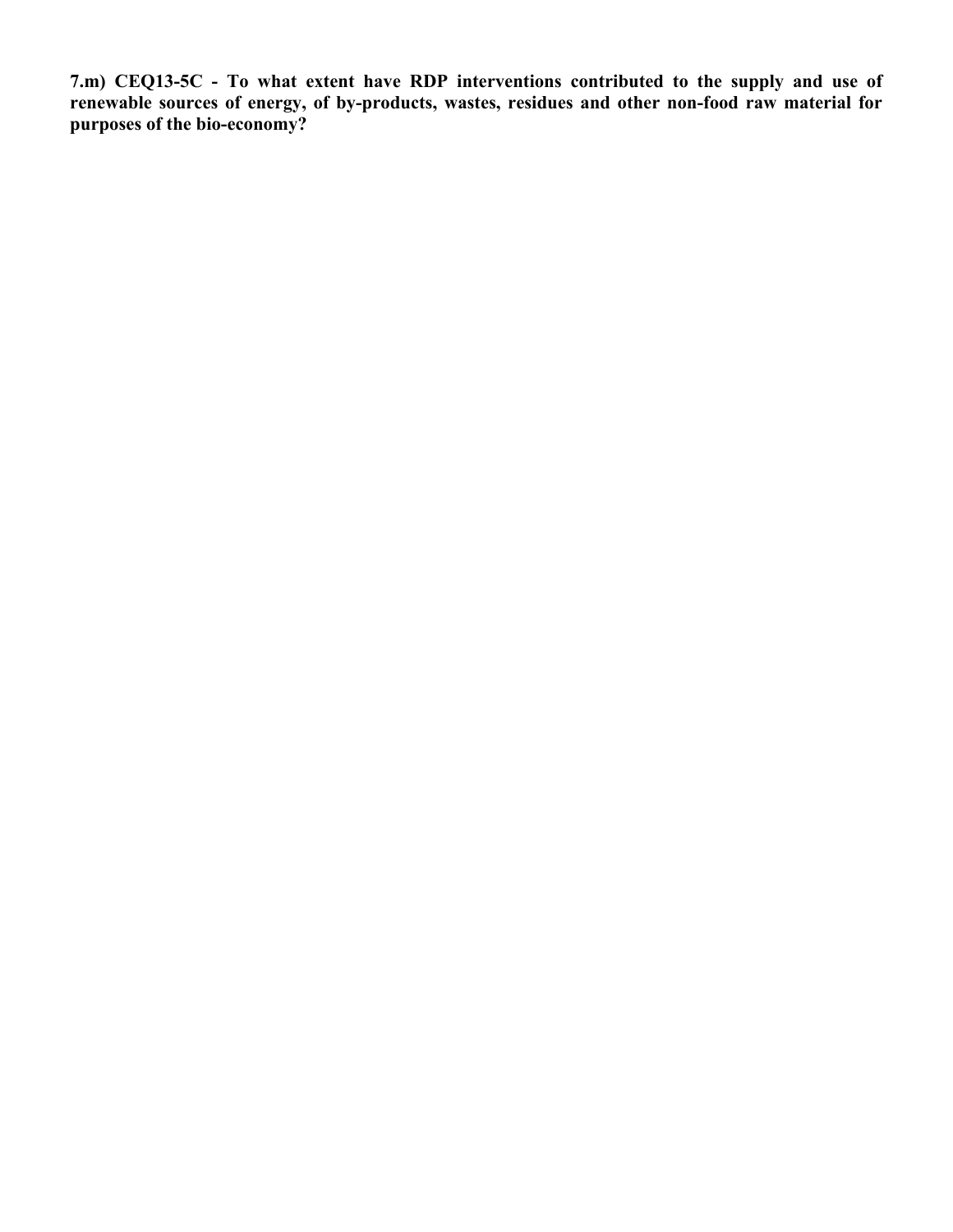M1.1, M1.2, M1.3, M2.1, M2.3, M7.2, M8.5, M8.6, M16.1, M16.6, M16.8

## **Measures/sub-Measures programmed under the other FAs which show secondary contributions to FA 5C:**

Due to the early stage of Programme implementation, evidence of secondary contributions to other FAs, has not been identified through Common Evaluation Question research.

## 7.m2) Link between judgment criteria, common and additional result indicators used to answer the CEQ

| Judgment criteria                            | Common result indicator                                                              | Additional result indicator                                                |
|----------------------------------------------|--------------------------------------------------------------------------------------|----------------------------------------------------------------------------|
| The supply of renewable energy has increased | R15: Renewable energy produced from supported<br>projects (focus area $5C$ )*        |                                                                            |
| The supply of renewable energy has increased | T <sub>16</sub> : Total investment in renewable energy<br>production (focus area 5C) |                                                                            |
| The use of renewable energy has increased    |                                                                                      | Renewable energy used in supported holdings                                |
| The use of renewable energy has increased    |                                                                                      | Total investments for the use of renewable energy<br>supported by the RDP; |

## 7.m3) Methods applied

See Common Evaluation Question FA 1A Section 5, for discussion of methodological approach to data collection for all other relevant CEQ.

## **Quantitative methods:**

- 1. Reasons for using the method
- 2. Description of methods to calculate ratios, gross or net (if applicable) values of common and additional result indicators, or other indicators used (output, common context indicators)
- 3. Challenges in the application of described methods and solutions encountered

#### **Qualitative methods:**

- 1. Reasons for using the method
- 2. Description of methods used For a discussion of the primary research undertaken to address this CEQ please refer to Section 7.a3. This section provides a detailed discussion of the over-arching methodological approach taken to researching the CEQs, including the inherent limitations to the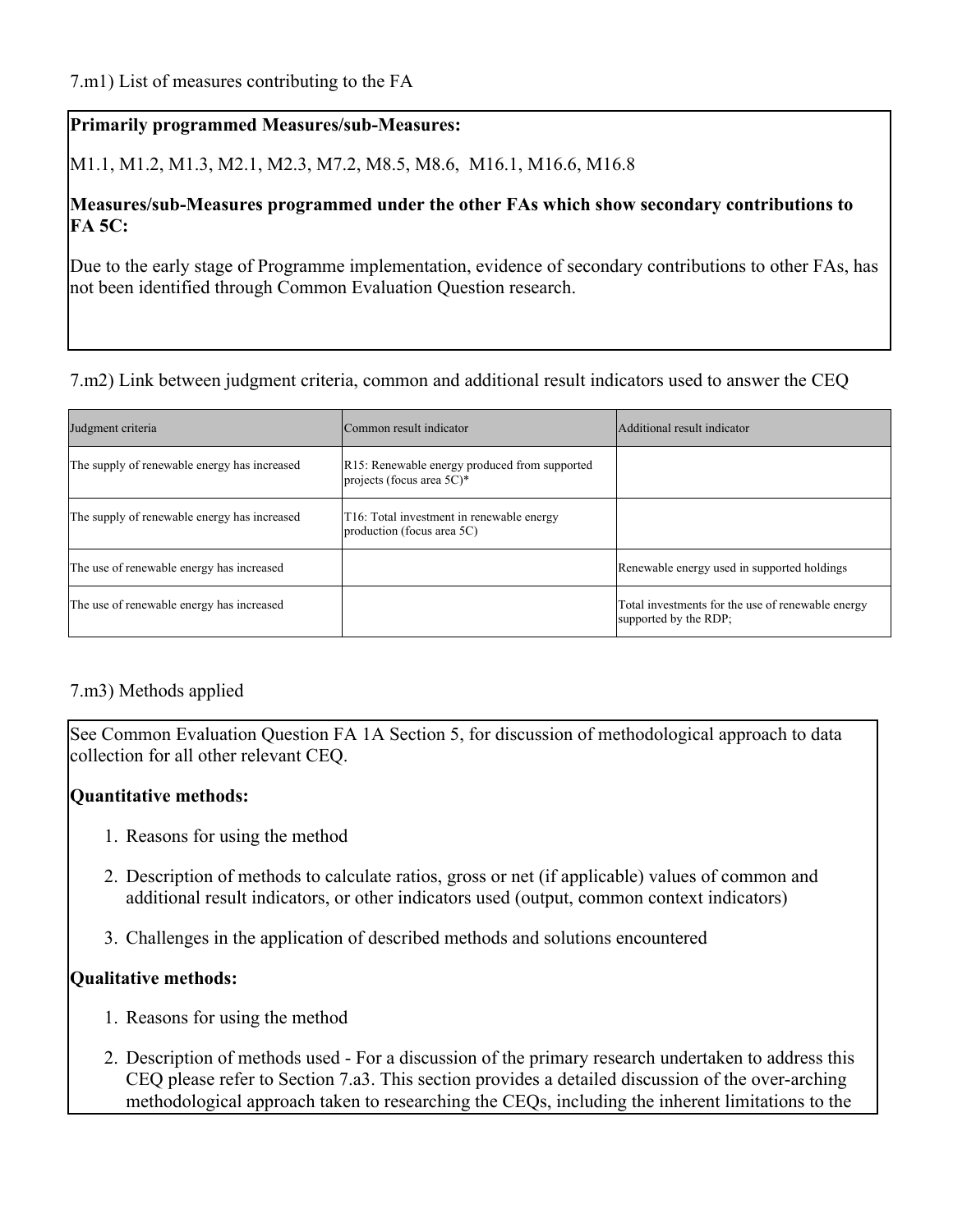research.

3. Challenges in the application of described methods and solutions encountered

#### 7.m4) Quantitative values of indicators and data sources

| Indicator<br>type                 | Indicator<br>code<br>and<br>name (unit)                                                   | Ratio | Indicator<br>value | Calculated<br>gross<br>value | Calculated<br>gross value<br>of<br>$\vert$ out<br><b>which</b><br>Primary<br>contribution | Calculated gross<br>value out of<br>which<br>Secondary<br>contribution,<br>including<br><b>LEADER/CLLD</b><br>contribution | Calculated<br>net value | Data and information sources       |
|-----------------------------------|-------------------------------------------------------------------------------------------|-------|--------------------|------------------------------|-------------------------------------------------------------------------------------------|----------------------------------------------------------------------------------------------------------------------------|-------------------------|------------------------------------|
| Common<br>result<br>indicator     | R15: Renewable energy<br>produced from<br>supported projects<br>(focus area $5C$ )*       | No    |                    |                              |                                                                                           |                                                                                                                            |                         | Not applicable - no data to report |
| Common<br>result<br>indicator     | T <sub>16</sub> : Total investment<br>in renewable energy<br>production (focus area<br>5C | No    |                    |                              |                                                                                           |                                                                                                                            |                         | Not applicable - no data to report |
| Additional<br>result<br>indicator | Total investments for<br>the use of renewable<br>energy supported by the<br>$RDP$ ;       | No    |                    |                              |                                                                                           |                                                                                                                            |                         | Not applicable - no data to report |
| Additional<br>result<br>indicator | Renewable energy used<br>in supported holdings                                            | No    |                    |                              |                                                                                           |                                                                                                                            |                         | Not applicable - no data to report |

#### 7.m5) Problems encountered influencing the validity and reliability of evaluation findings

Not applicable at this stage of programme delivery.

#### 7.m6) Answer to evaluation question

For qualitative evidence of implementation related to Measures programmed under this FA (if not reported in this FA), please see the relevant CEQ to which results of primary research (as outlined in CEQ FA 1A Section 3) is reported.

The Timber Business Investment Scheme (TBIS), delivered through Measure 8.6 provides funding for capital investments that add value to forests by enabling woodland management activities, timber harvesting and / or timber processing.

Of the 21 successful projects in the first EOI window, 15 submitted full applications with six projects missing the deadline. An attributing factor is reported as unclear delegated responsibility between policy staff and Scheme Management Unit (who deal with full applications) as to who maintained contact with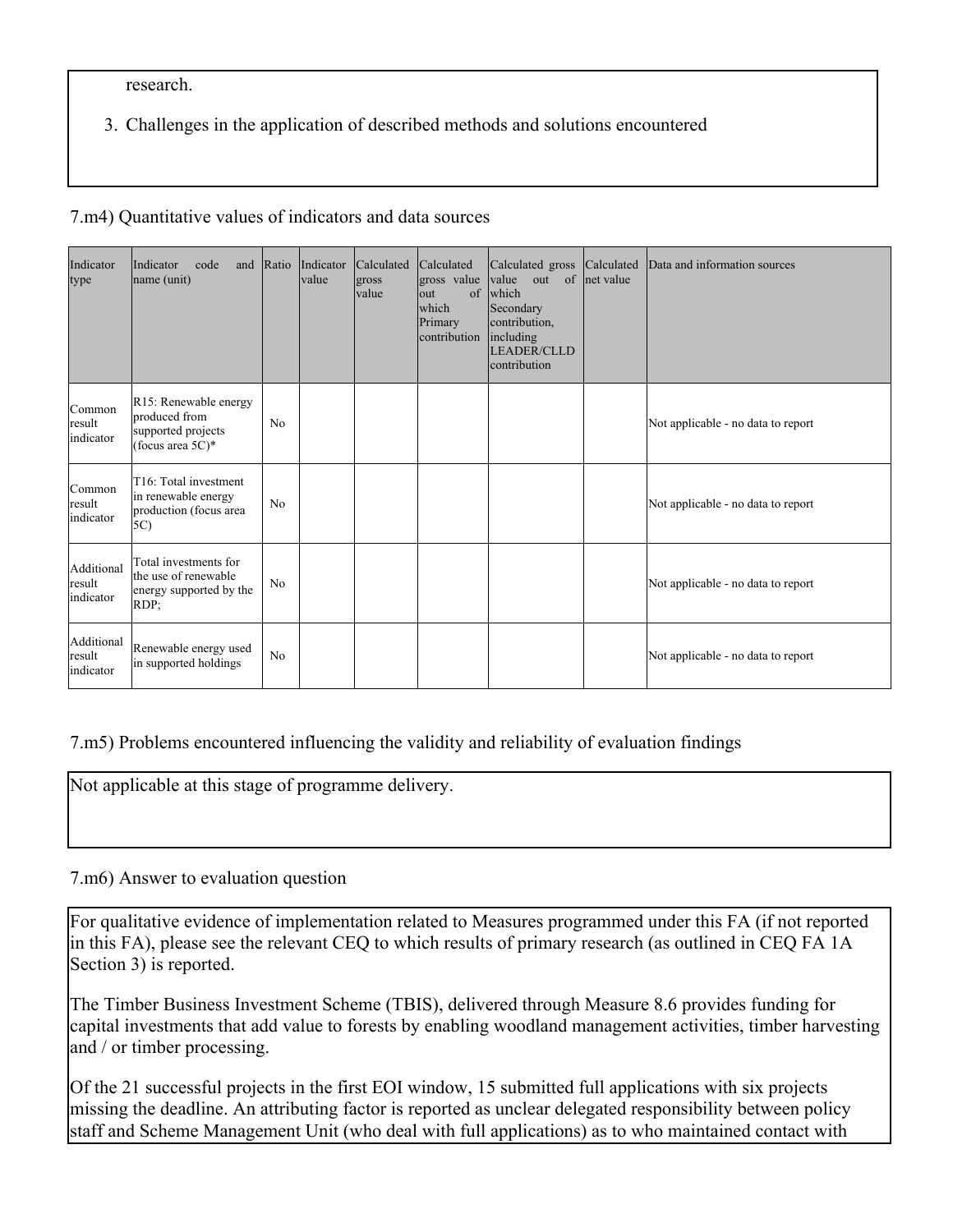projects during the phase between EOI and full application. A similar finding is evidenced in CEQ for FA 6B, where the RCDF policy lead telephoned applicants to remind them of an upcoming deadline. Additional information on this is available in the aforementioned Section.

TBIS is noted as complementing the support available through other woodland Schemes available in the wider Glastir suite. No specific examples are reported.

The current selection criteria for EOI windows continue to remain relevant and allow policy staff to score projects appropriately, and that match to the aims of the Scheme as a whole. In addition, it is reported that TBIS helps foresters to manage woodland, covered by Glastir agreements, more effectively. For example, through investing in low impact harvesters, foresters can access trees previously unmanageable with existing heavy machinery. However, it is reported that smaller businesses are currently less attracted to the Scheme due to the income forgone as a result of the time taken to complete the application form.

As noted in CEQ response to FA 1A, Farming Connect has taken on additional responsibility by incorporating forestry businesses into its delivery scope. The policy lead for TBIS notes that animation work is currently underway to promote this widened focus. Specifically, forestry policy aims to link plant and tree health into Glastir / forestry policy and incorporate this into Farming Connect support.

As reported by other scheme leads, a notable future challenge is anticipated to be the WG staff resources required to deliver the Scheme, as in most cases, it is only one element of staff roles.

## 7.m7) Conclusions and recommendations

*7.m7.a) Conclusion / Recommendation 1*

## **Conclusion:**

Due to the early stage of Programme implementation, and the methodological approach taken for this study, it is not possible to draw conclusions specifically to answer the evaluation question. Where appropriate, conclusions and recommendations have been made based on the evidence which has been collected.

#### **Recommendation:**

It is recommended that further evaluation work be conducted as implementation progresses to feed into the 2019 AIR.

*7.m7.b) Conclusion / Recommendation 2*

## **Conclusion:**

The current selection criteria for EOI windows continue to remain relevant and allow policy staff to score projects appropriately, and that match to the aims of the Scheme as a whole.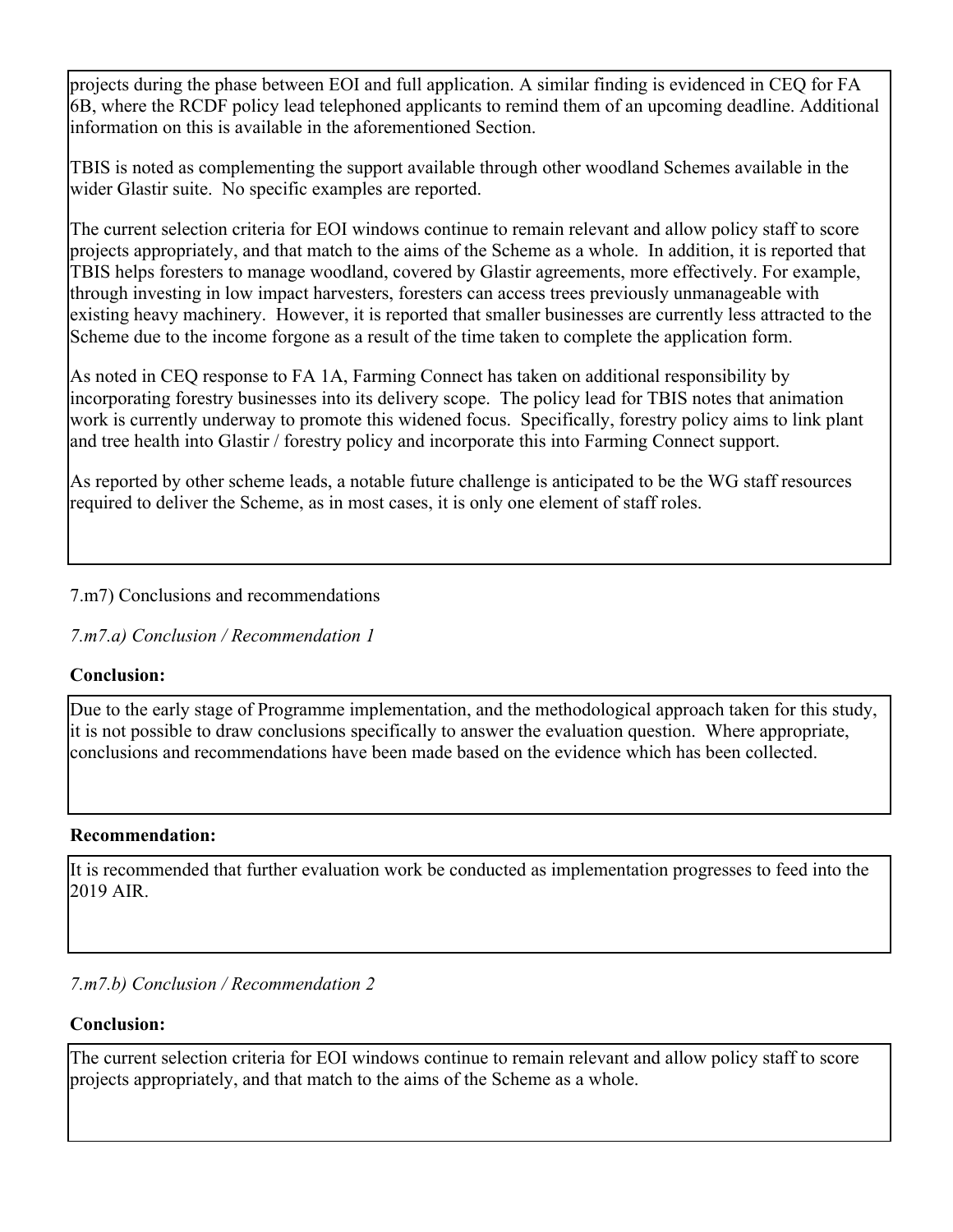#### **Recommendation:**

The EOI process should be continue to be monitored to ensure that project applications continue to be relevant to the intervention logic of the scheme and are not subject to drift.

#### *7.m7.c) Conclusion / Recommendation 3*

#### **Conclusion:**

It is reported that smaller businesses are currently less attracted to the Scheme due to the income forgone in time taken to complete the application form.

#### **Recommendation:**

Future evaluation work should look into potential options for encouraging applications from smaller business while retaining a rigourous approach to application assessment..

**7.n) CEQ14-5D - To what extent have RDP interventions contributed to reducing GHG and ammonia emissions from agriculture?**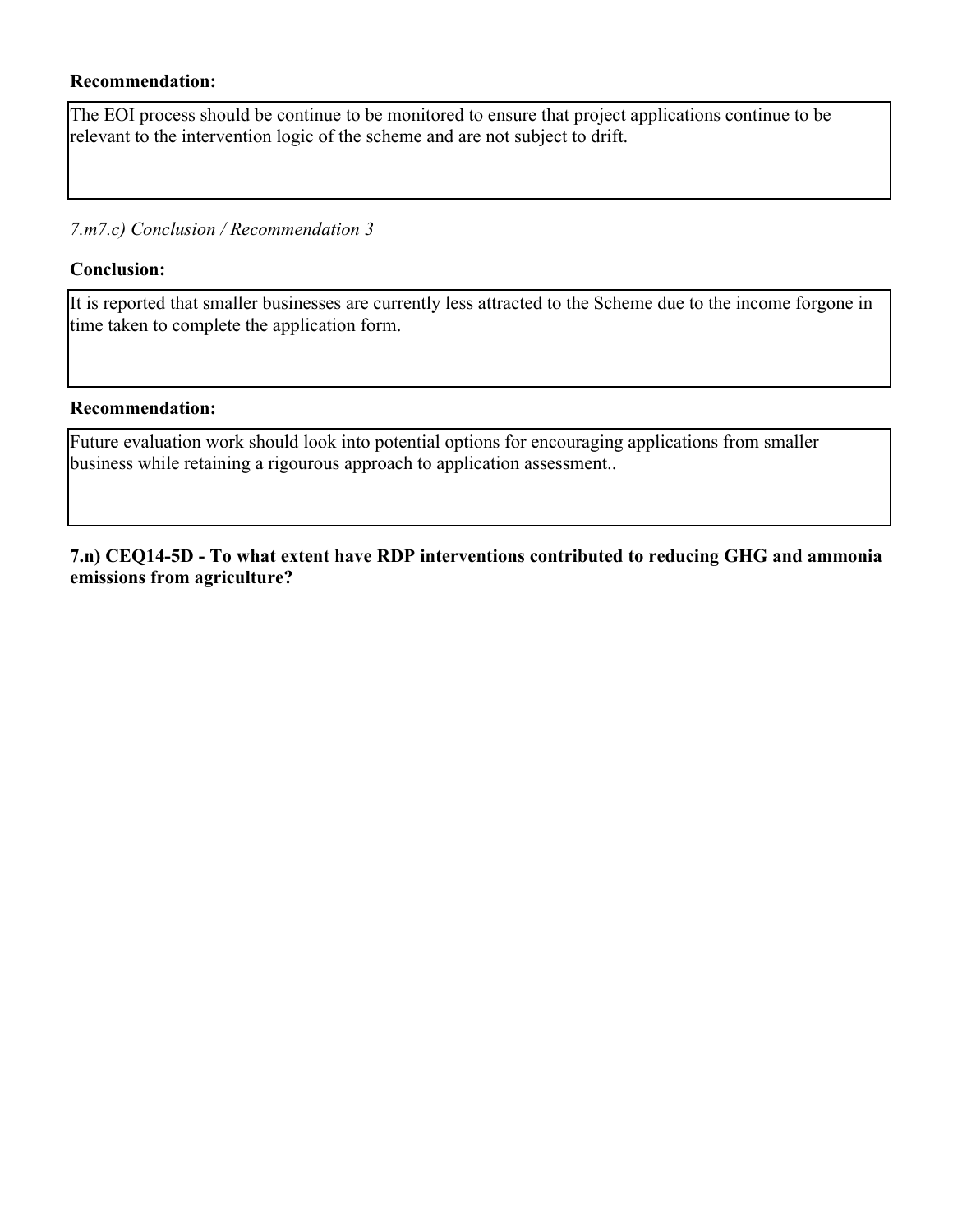M1.1, M1.2, M1.3, M2.1, M2.3, M4.1, M4.4, M10.1, M16.1

#### **Measures/sub-Measures programmed under the other FAs which show secondary contributions to FA 5D:**

Due to the early stage of Programme implementation, evidence of secondary contributions to other FAs, has not been identified through Common Evaluation Question research.

#### 7.n2) Link between judgment criteria, common and additional result indicators used to answer the CEQ

| Judgment criteria                                              | Common result indicator                                                                                                                                                   | Additional result indicator |
|----------------------------------------------------------------|---------------------------------------------------------------------------------------------------------------------------------------------------------------------------|-----------------------------|
| GHG and ammonia emissions from agriculture has<br>been reduced | R18: Reduced emissions of methane and nitrous<br>$\vert$ oxide (focus area 5D)*                                                                                           |                             |
| GHG and ammonia emissions from agriculture has<br>been reduced | $\vert R19$ : Reduced ammonia emissions (focus area 5D) <sup>*</sup>                                                                                                      |                             |
| GHG and ammonia emissions from agriculture has<br>been reduced | $\vert R16 / T17$ : percentage of LU concerned by<br>investments in live-stock management in view of<br>reducing GHG and/or ammonia emissions (focus<br>$ area 5D\rangle$ |                             |
| GHG and ammonia emissions from agriculture has<br>been reduced | $\left  R17 / T18 \right $ : percentage of agricultural land under<br>management contracts targeting reduction of GHG<br>and/or ammonia emissions (focus area 5D)         |                             |

#### 7.n3) Methods applied

#### **Quantitative methods:**

- 1. **Reasons for using the method**
- 2. **Description of methods to calculate ratios, gross or net (if applicable) values of common and additional result indicators, or other indicators used (output, common context indicators)**
- 3. **Challenges in the application of described methods and solutions encountered**

#### **Qualitative methods: Secondary source analysis**

1. **Reasons for using the method**

In addition to primary evidence collected through interviews (See Common Evaluation Question FA 1A Section 5), secondary source evidence is also presented. The source of these findings is the Glastir Monitoring and Evaluation Programme, which is designed, in part, to collect evidence related to key agrienvironment indicators. The methodological approach below provides a summary of the methods used to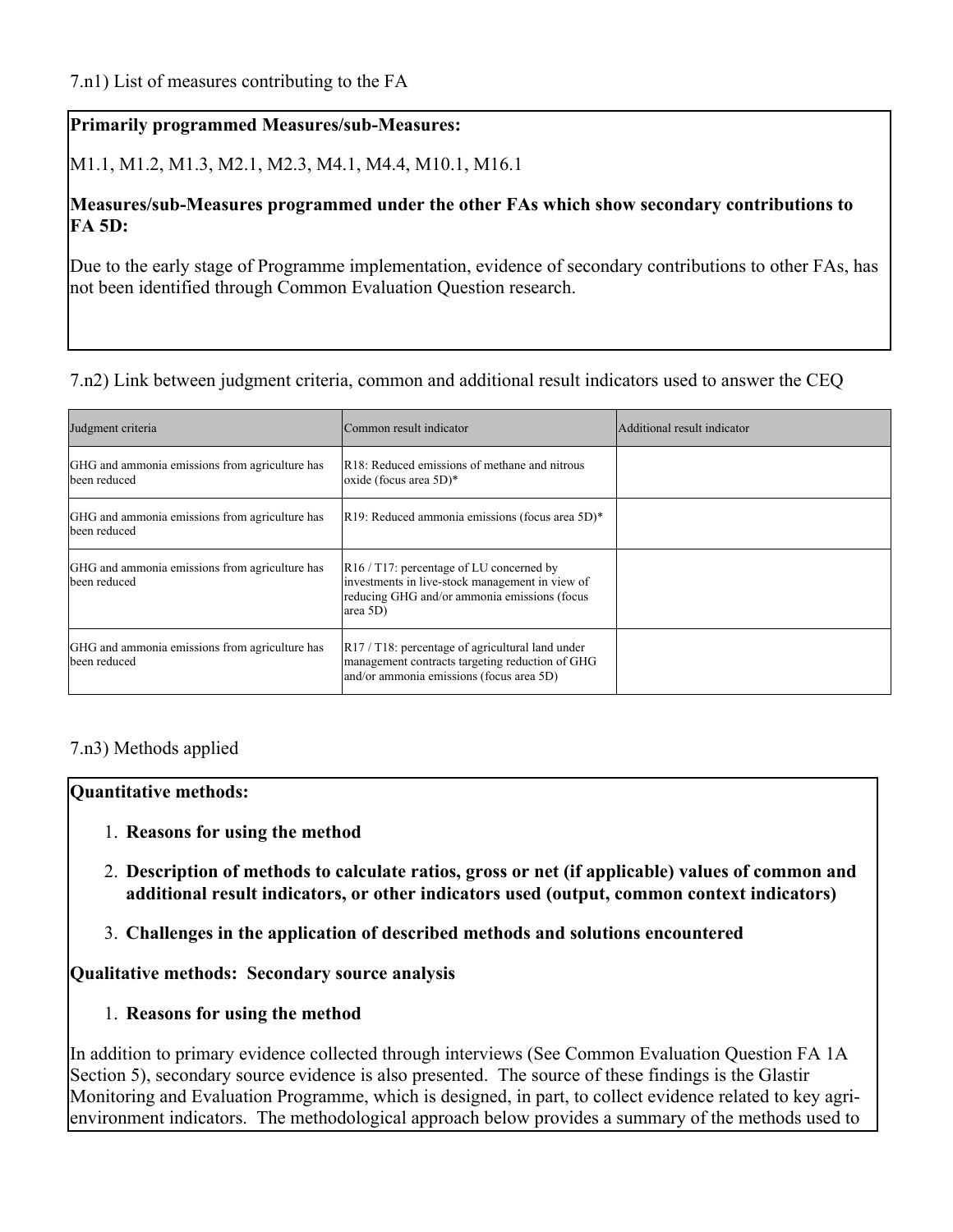collected GHG emissions data through GMEP. Discussion of these methods in full is not possible here due to word count restrictions. Detailed information on these methods is available through the GMEP data portal (https://gmep.wales/).

The answer to the Common Evaluation Question is based on findings reported in the 'Glastir Monitoring and Evaluation Programme, Final Year Report (2012-2016). This report is not yet published, but will be available through the GMEP portal in due course.

# 2. **Description of methods used**

The Land Use, Land Use Change and Forestry (LULUCF) and Agriculture Greenhouse Gas Emission Inventories provide a good national overview of ongoing trends but are relatively insensitive to changes in land management supported under Glastir, although this is slowly changing. GMEP therefore reports the overall trends from the Inventories as background information, along with more relevant and sensitive metrics. These include embodied emissions for 'typical' farm types in Wales which includes indirect greenhouse gas emissions associated for example, with fertiliser production and an assessment of the condition of peat soils due to their importance as a carbon store. Future metrics will also include mitigation associated with woodland expansion and creation. Metrics are already available on extent and condition under the Woodland Outcome section but these need converting into greenhouse gas metrics relevant for this climate change outcome. GMEP will work with Natural Resource Wales to agree a methodology for this which captures small scale woodlands and hedges/riparian features encouraged by Glastir.

The Bangor Carbon Footprinting Tool was used to calculate the impact of the Glastir Efficiency Scheme on greenhouse gas emissions. To explore baseline greenhouse gas emissions and carbon storage from Welsh farms, a subset of farms were selected from a database of Welsh farms used in previous carbon footprinting studies at Bangor University. Farms were selected to represent a number of farming typologies representative of those found in Wales (in terms of size, altitude, stocking rates *etc*).

The model ECOSSE was applied to determine if future climate change scenarios would significantly increase the direct emissions of greenhouse gas emissions from soil and vegetation. The model ran spatially (1km2) for the whole of Wales using baseline climatic data (1961 to 1990), national soil data (2005), and the land cover map for 2007. Maps of estimated greenhouse gas emissions and carbon storage for different management and land use (arable, grass and forest) were produced and compared.

# 3. **Challenges in the application of described methods and solutions encountered.**

| Indicator<br>type             | Indicator code and name Ratio Indicator Calculated<br>$ $ (unit)                    |    | <b>value</b> | gross<br>value | Calculated<br>gross value<br>of<br>lout<br>which<br>Primary<br>contribution | value out<br>which<br>Secondary<br>contribution,<br>including<br>LEADER/CLLD<br>contribution | of lnet value | Calculated gross Calculated Data and information sources |
|-------------------------------|-------------------------------------------------------------------------------------|----|--------------|----------------|-----------------------------------------------------------------------------|----------------------------------------------------------------------------------------------|---------------|----------------------------------------------------------|
| Common<br>result<br>indicator | R18: Reduced emissions<br>of methane and nitrous<br>$\alpha$ oxide (focus area 5D)* | No |              |                |                                                                             |                                                                                              |               | Not applicable - no data to report                       |

7.n4) Quantitative values of indicators and data sources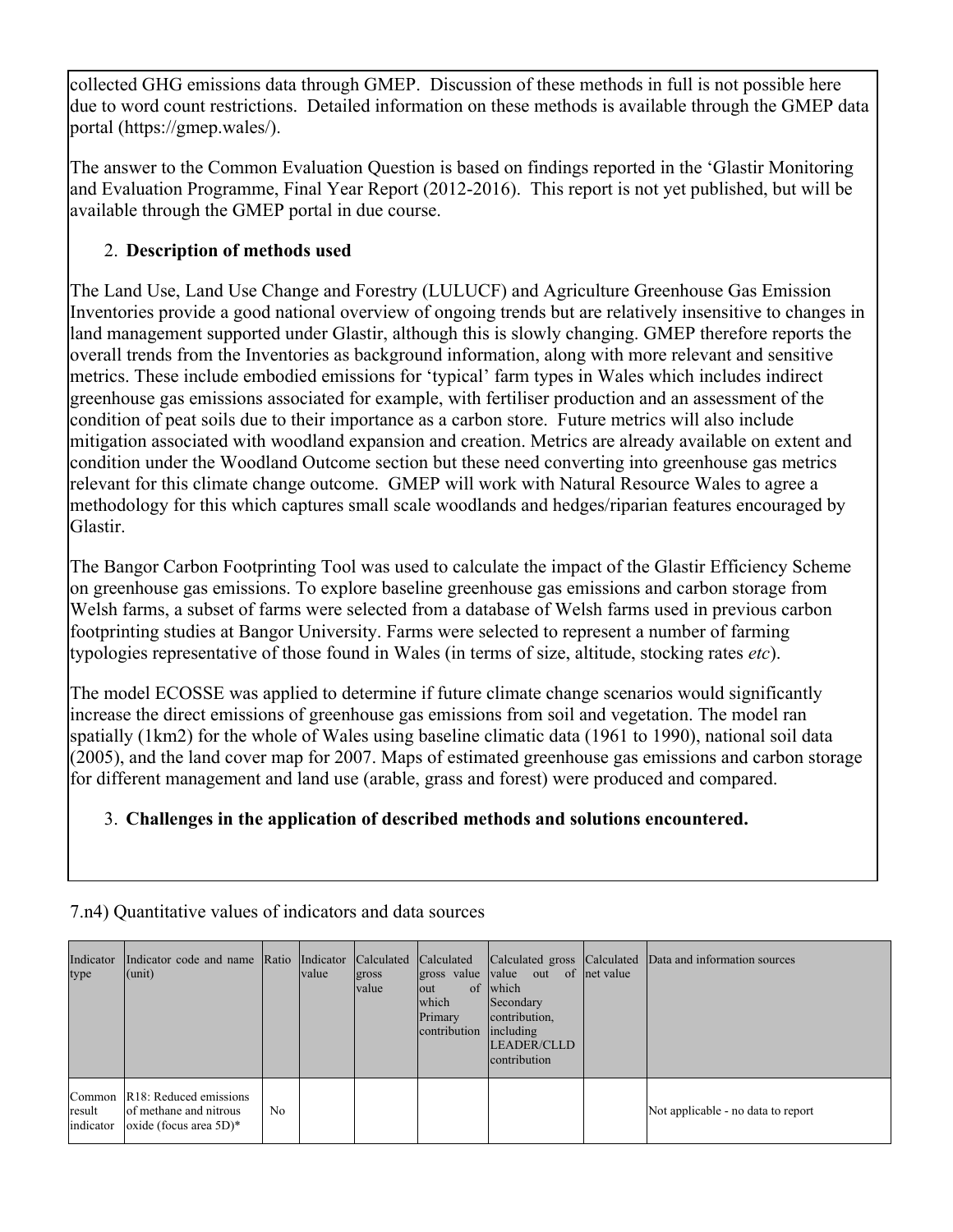| Common<br>result<br>indicator | R19: Reduced ammonia<br>emissions (focus area<br>$(5D)*$                                                                                                                     | No         |  |  | Not applicable - no data to report |
|-------------------------------|------------------------------------------------------------------------------------------------------------------------------------------------------------------------------|------------|--|--|------------------------------------|
| Common<br>result<br>indicator | $\vert R16 / T17$ : percentage of<br>LU concerned by<br>investments in live-stock<br>management in view of<br>reducing GHG and/or<br>ammonia emissions<br>(focus area 5D)    | <b>Yes</b> |  |  | Not applicable - no data to report |
| Common<br>result<br>indicator | $\left  R17/ T18 \right $ : percentage of<br>agricultural land under<br>management contracts<br>targeting reduction of<br>GHG and/or ammonia<br>emissions (focus area<br>5D) | Yes        |  |  | Not applicable - no data to report |

7.n5) Problems encountered influencing the validity and reliability of evaluation findings

A limitation of the data presented below is that its source (GMEP) covers a time period which includes the 2007-2013 RDP Programme period. Therefore, while results may be attributed to successive rounds of European fund intervention, they cannot be disaggregated or attributed to 2014-2020 RDP funds specifically. It is argued, however, that impacts related to Agri-environment Measures typically take considerably longer to become evident than the Programme cycle period which Rural Development Programme adheres to.

#### 7.n6) Answer to evaluation question

For qualitative evidence of implementation related to Measures programmed under this FA (if not reported in this FA), please see the relevant CEQ to which results of primary research (as outlined in CEQ FA 1A Section 3) is reported.

Over a three-year period following receipt of Glastir Efficiency Scheme (GES) grants, there was an average reduction of 4.9% in greenhouse gas emissions per hectare across 15 farms for which detailed repeat "carbon footprints" were calculated. The average carbon footprints expressed per kg of lamb live weight and milk produced on surveyed farms declined by 9.5% and 18%, respectively, indicating an improvement in production efficiency. These results include embedded emissions resulting from the production and transport footprints of materials bought and used by the farm (such as animal feeds, fertilisers and plastic sheeting).

In addition to GHG emissions, livestock farms are a major source of ammonia emissions to air and nutrient losses to water. Across the 15 surveyed farms, nitrogen and phosphorus footprints per kg of product were reduced by an average of 18% and 8%, respectively, in the three years to 2015. Ammonia emissions declined by 11% over the same period. 77% of respondents stated farm viability increased as a consequence of receiving the grant.

The results from the ECOSSE model indicate the change was insignificant (ca. 2%) relative to the likely indirect effect from change in land use and management and animal numbers due to economic and policy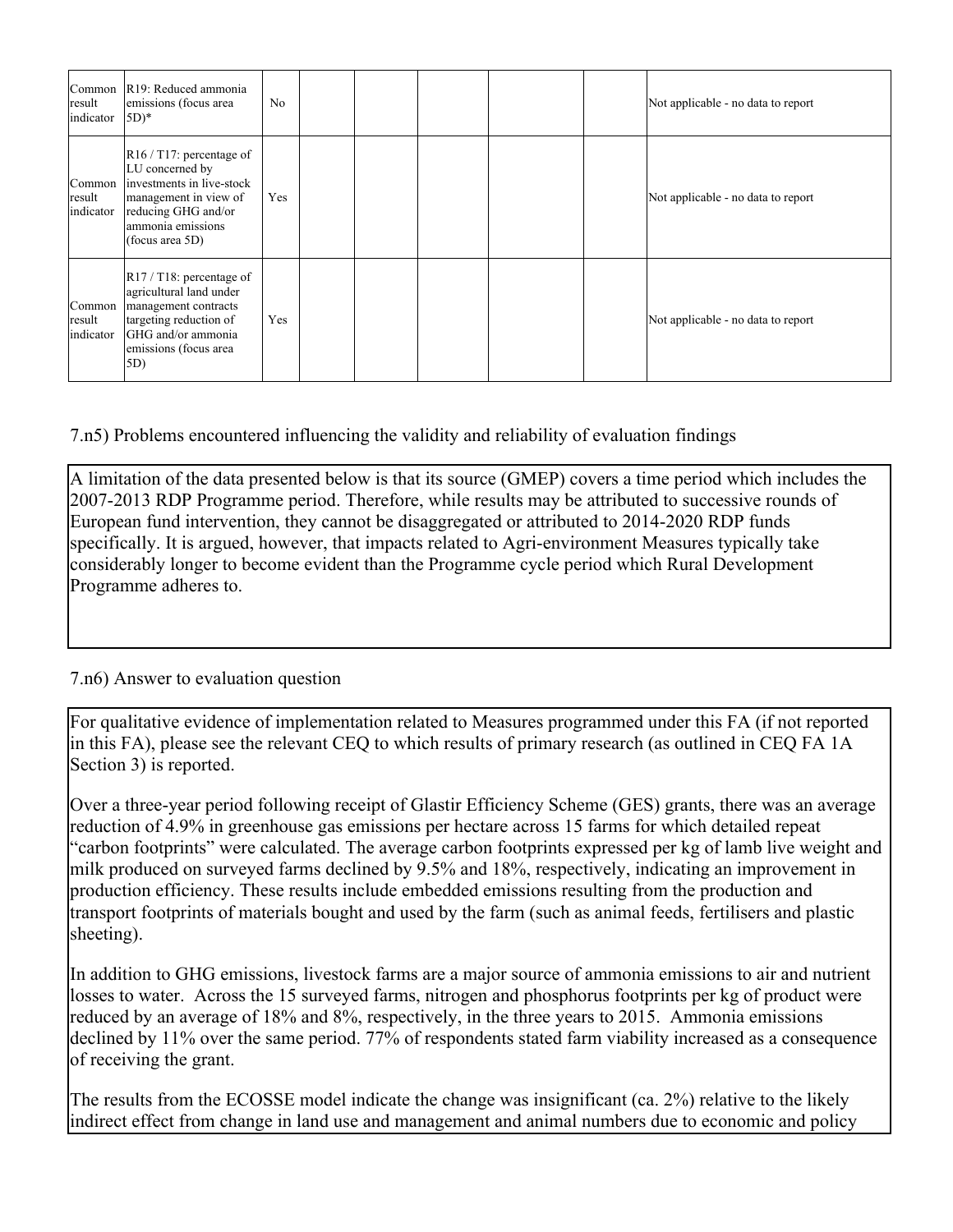change.

7.n7) Conclusions and recommendations

*7.n7.a) Conclusion / Recommendation 1*

## **Conclusion:**

Due to the early stage of Programme implementation, and the methodological approach taken for this study, it is not possible to draw conclusions specifically to answer the evaluation question. Where appropriate, conclusions and recommendations have been made based on the evidence which has been collected.

#### **Recommendation:**

It is recommended that further evaluation work be conducted as implementation progresses to feed into the 2019 AIR.

**7.o) CEQ15-5E - To what extent have RDP interventions supported carbon conservation and sequestration in agriculture and forestry?**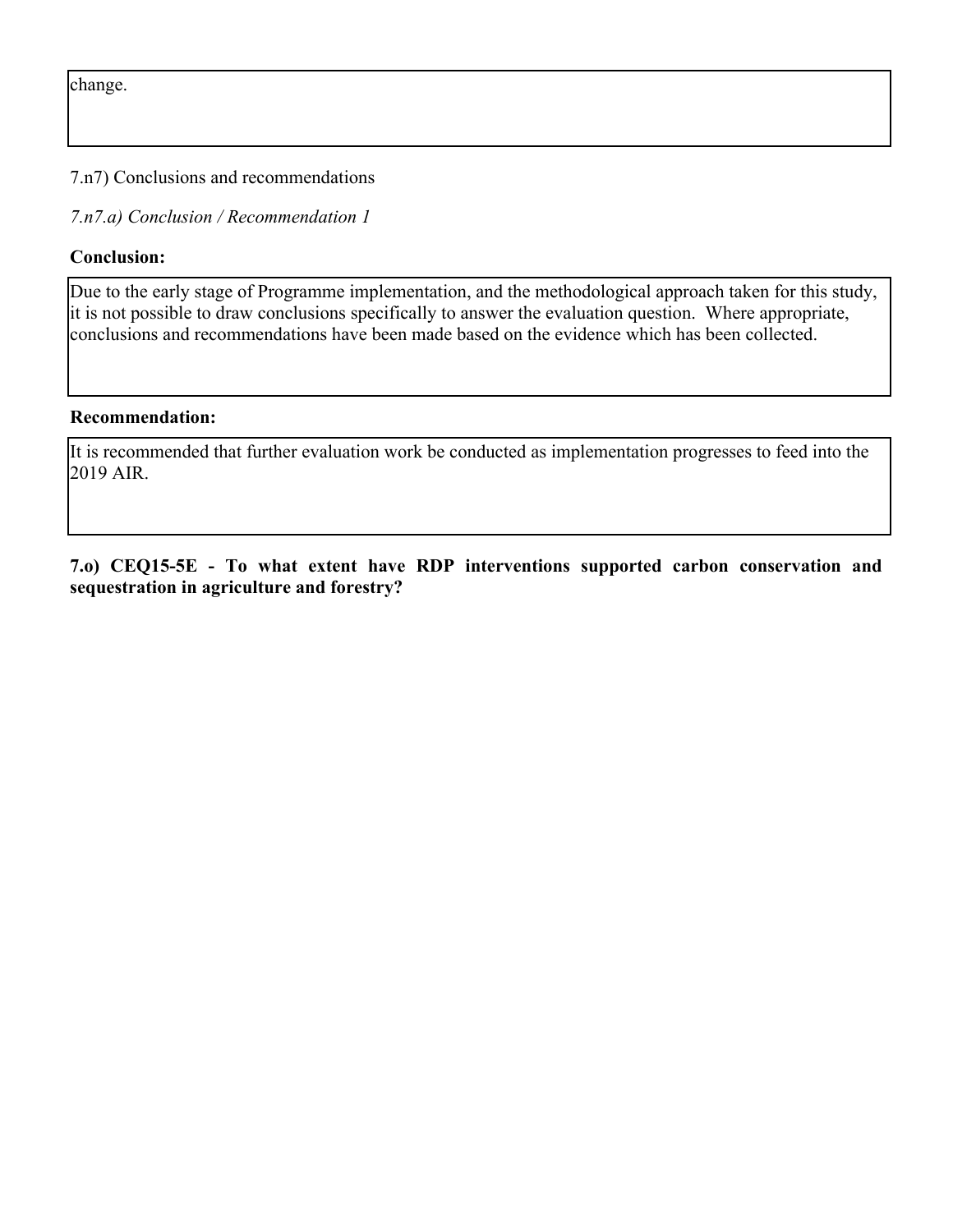M1.1, M.1.2, M1.3, M2.1, M2.3, M4.4, M8.1, M8.3, M8.4, M8.5, M10.1, M16.1, M16.8

#### **Measures/sub-Measures programmed under the other FAs which show secondary contributions to FA 5E:**

Due to the early stage of Programme implementation, evidence of secondary contributions to other FAs, has not been identified through Common Evaluation Question research.

## 7.o2) Link between judgment criteria, common and additional result indicators used to answer the CEQ

| Judgment criteria                                                                                                              | Common result indicator                                                                                                                                                        | Additional result indicator                                                                                  |
|--------------------------------------------------------------------------------------------------------------------------------|--------------------------------------------------------------------------------------------------------------------------------------------------------------------------------|--------------------------------------------------------------------------------------------------------------|
| Carbon conservation and sequestration in agriculture<br>and forestry has increased                                             | $\left  R20 / T19 \right $ : percentage of agricultural and forest land<br>under management contracts contributing to carbon<br>sequestration and conservation (focus area 5E) | Additional information on carbon conservation and<br>sequestration of the land under management<br>contracts |
| Agricultural and forestry land under enhanced<br>management contract contributing to carbon<br>sequestration has been enlarged | R20 / T19: percentage of agricultural and forest land<br>under management contracts contributing to carbon<br>sequestration and conservation (focus area 5E)                   | Additional information on carbon conservation and<br>sequestration of the land under management<br>contracts |

#### 7.o3) Methods applied

#### **Quantitative methods:**

- 1. **Reasons for using the method**
- 2. **Description of methods to calculate ratios, gross or net (if applicable) values of common and additional result indicators, or other indicators used (output, common context indicators)**
- 3. **Challenges in the application of described methods and solutions encountered**

**Qualitative methods: Secondary source analysis**

#### 1. **Reasons for using the method**

In addition to primary evidence collected through interviews (See Common Evaluation Question FA 1A, Section 5), secondary source evidence is also presented. The source of these findings is the Glastir Monitoring and Evaluation Programme, which is designed, in part, to collect evidence related to key agrienvironment indicators. The methodological approach below provides a summary of the methods used to collect Carbon conservation and sequestration data through GMEP. Discussion of these methods in full is not possible here, due to word count restrictions. Detailed information on these methods is available through the GMEP data portal (https://gmep.wales/). The answer to the Common Evaluation Question is based on findings reported in the 'Glastir Monitoring and Evaluation Programme, Final Year Report  $(2012-2016)$ . This report is not yet published, but will be available through the GMEP portal in due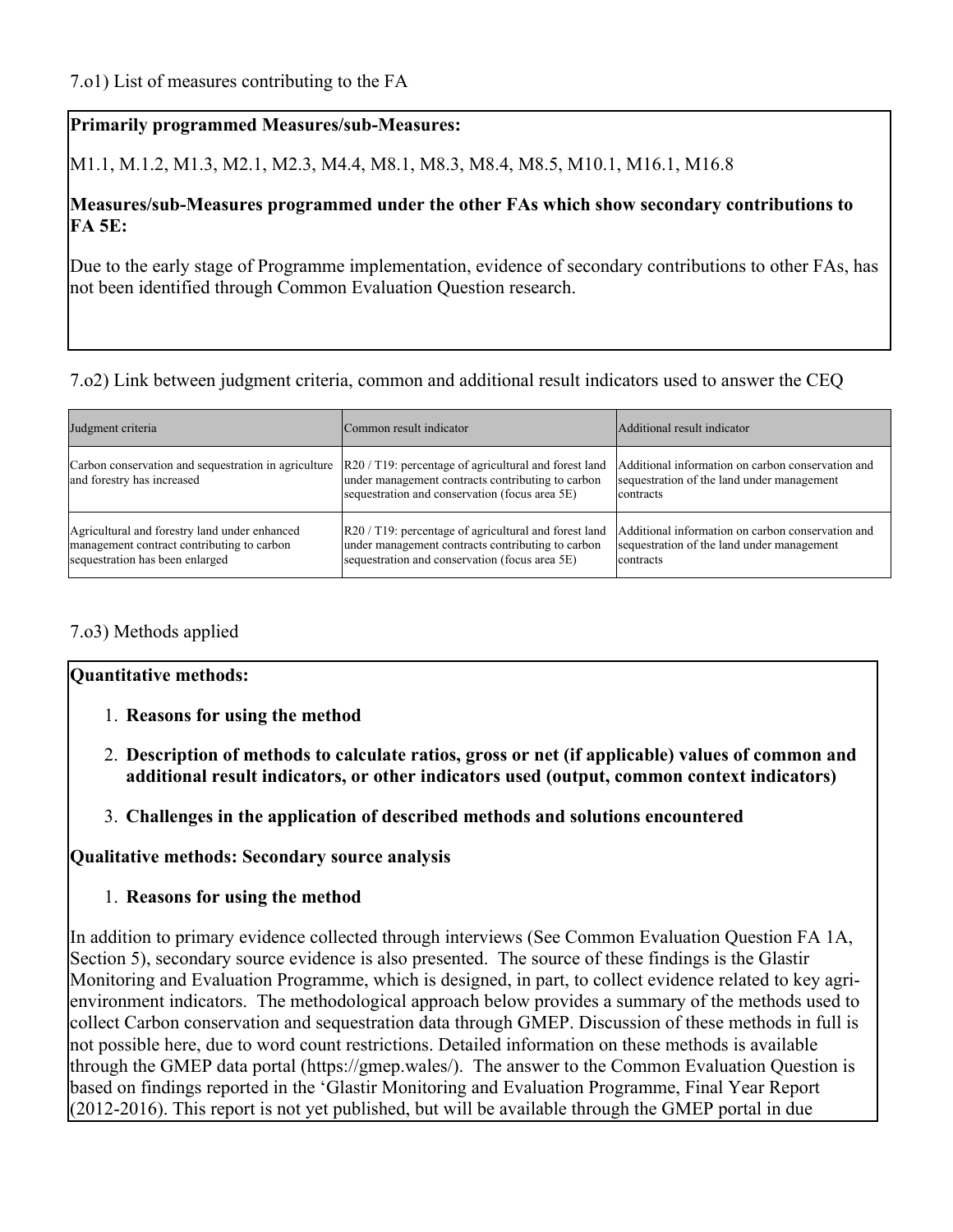course.

## 2. **Description of methods used**

A range of data are available in the GMEP portal, including modelling work to look at co-benefits and trade-offs with other services. Presented here is a selection of indicators as a high level summary of ongoing change in this important ecosystem. As the sampling and analytical methodology used for woodland assessment in GMEP is identical to that used in the Countryside Survey these datasets can be combined to look for long-term national trends and in future years, the impacts of Glastir payments. Difference with other data sources such as Forestry Commission data is due to the capture of small woodland parcels by GMEP (< 0.5ha) which are not currently included in Forestry Commission data but are important when considering Glastir options and impacts. Countryside Survey / GMEP data categorises an area to be woodland if it is more than 20m x 20m in area and 25% of the vegetation is above 1 m high. There are various other methodological differences, therefore, it is recommended both datasets are considered together to get a complete picture.

## 3. **Challenges in the application of described methods and solutions encountered.**

| Indicator type                 | Indicator code and name (unit)                                                                                                                                                             | Ratio          | Indicator<br>value | Calculated<br>gross<br><b>value</b> | Calculated<br>net value | Data and information sources       |
|--------------------------------|--------------------------------------------------------------------------------------------------------------------------------------------------------------------------------------------|----------------|--------------------|-------------------------------------|-------------------------|------------------------------------|
| Common result<br>indicator     | $\left  R20 / T19 \right $ : percentage of<br>agricultural and forest land under<br>management contracts<br>contributing to carbon<br>sequestration and conservation<br>(focus area $5E$ ) | Yes            |                    |                                     |                         | Not applicable - no data to report |
| Additional<br>result indicator | Additional information on carbon<br>conservation and sequestration of<br>the land under management<br>lcontracts                                                                           | N <sub>0</sub> |                    |                                     |                         | Not applicable - no data to report |

#### 7.o4) Quantitative values of indicators and data sources

## 7.o5) Problems encountered influencing the validity and reliability of evaluation findings

A limitation of the data presented below is that its source (GMEP) covers a time period which includes the 2007-2013 RDP Programme period. Therefore, while results may be attributed to successive rounds of European fund intervention, they cannot be disaggregated or attributed to 2014-2020 RDP funds, specifically. It is argued, however, that impacts related to Agri-environment Measures typically take considerably longer to become evident than the Programme cycle period which Rural Development Programme adheres to.

## 7.o6) Answer to evaluation question

For qualitative evidence of implementation related to Measures programmed under this FA (if not reported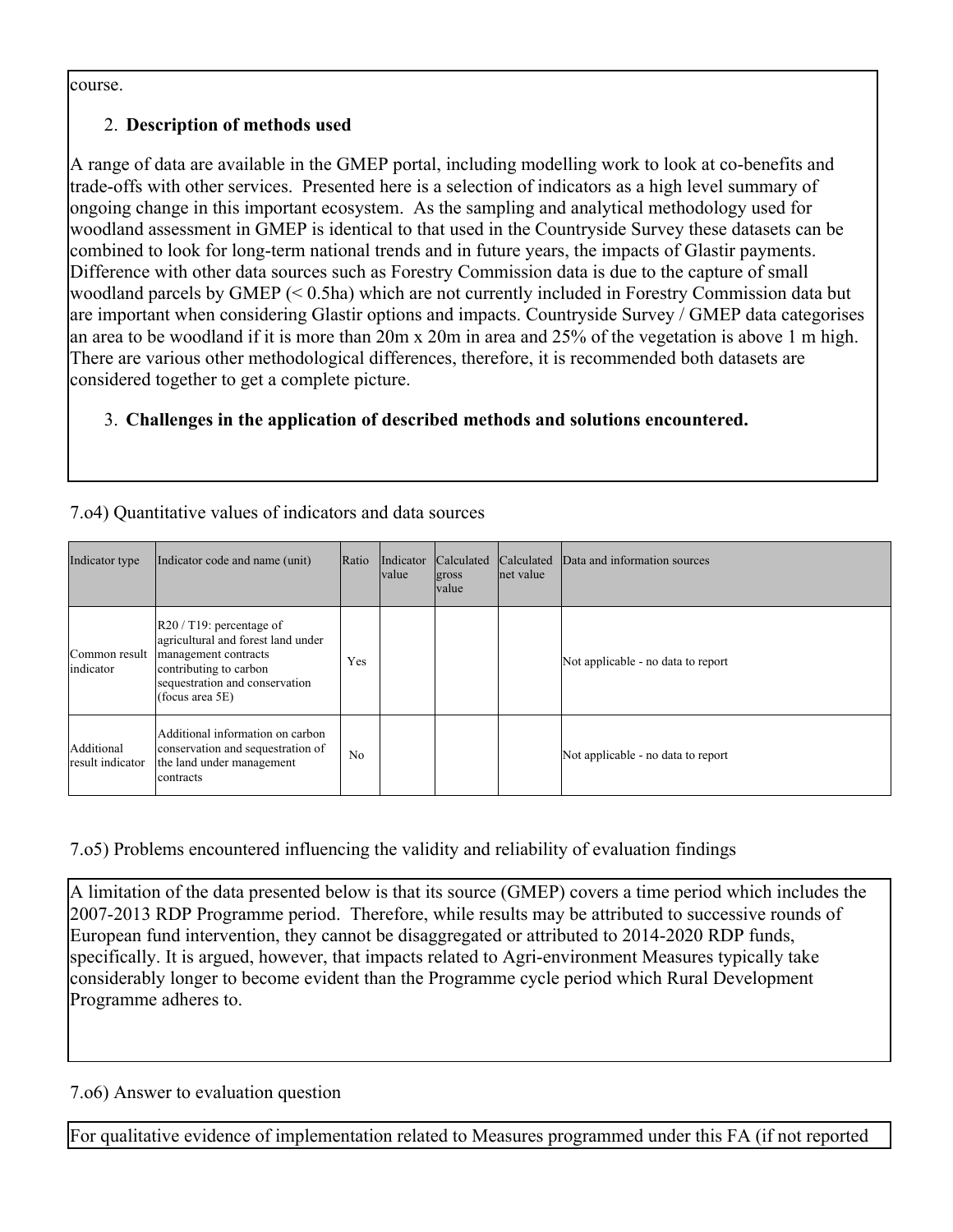in this FA), please see the relevant CEQ to which results of primary research (as outlined in CEQ FA 1A, Section 3) is reported.

The source of the following findings in the Glastir Monitoring and Evaluation Programme (GMEP). Two Glastir prescriptions ('Create streamside corridor on improved land with tree planting'; and 'Allow woodland edge to develop out into adjoining fields') have the potential to create an additional 12,100ha of woodland under the 'High' scenario of scheme participation. The projections of community change from an improved grassland starting point resulted in an 83 to 100% (*i.e*. complete) progression towards the target broadleaved woodland for representative plant species, following conversion of grassland. Projected changes from an arable starting point suggested less progression, reflecting initial soil conditions that are less like broadleaved woodland. The vast majority of the land area converted will be improved grassland. On this basis, it is estimated that 10,000ha of suitable woodland habitat could be created. This represents 10% of the WG commitment to achieve a 100,000ha increase in woodland cover in Wales, from the present 14% of the land area, to 20% by 2030 (Year 1 report; Appendix 2.5).

Modelling work using the LUCI model projected a 2.8% increase in area accessible to broadleaved woodland species in response to prescriptions included in Glastir contracts by the end of 2016. Projections for Glastir's impact on greenhouse gas emissions and long term trends are presented in the Climate Change **Section** 

On a national scale, the overall picture is that some stability has emerged for Welsh woodlands. This does not appear to reflect the ambitious targets for expansion of woodlands set by the WG, nor the multiple benefits woodlands can bring for biodiversity, carbon sequestration and water regulation. No overall change in small woodland extent has been detected since 1990. Large broadleaved woodlands became shadier up until 2007, after which no change has been observed. This appears to have benefitted ancient woodland indicator plant species which have increased in the last 10 years. This is not seen in small woodlands.

## 7.o7) Conclusions and recommendations

*7.o7.a) Conclusion / Recommendation 1*

#### **Conclusion:**

Due to the early stage of Programme implementation, and the methodological approach taken for this study, it is not possible to draw conclusions specifically to answer the evaluation question. Where appropriate, conclusions and recommendations have been made based on the evidence which has been collected.

#### **Recommendation:**

It is recommended that further evaluation work be conducted as implementation progresses to feed into the 2019 AIR.

**7.p) CEQ16-6A - To what extent have RDP interventions supported the diversification, creation and development of small enterprises and job creation?**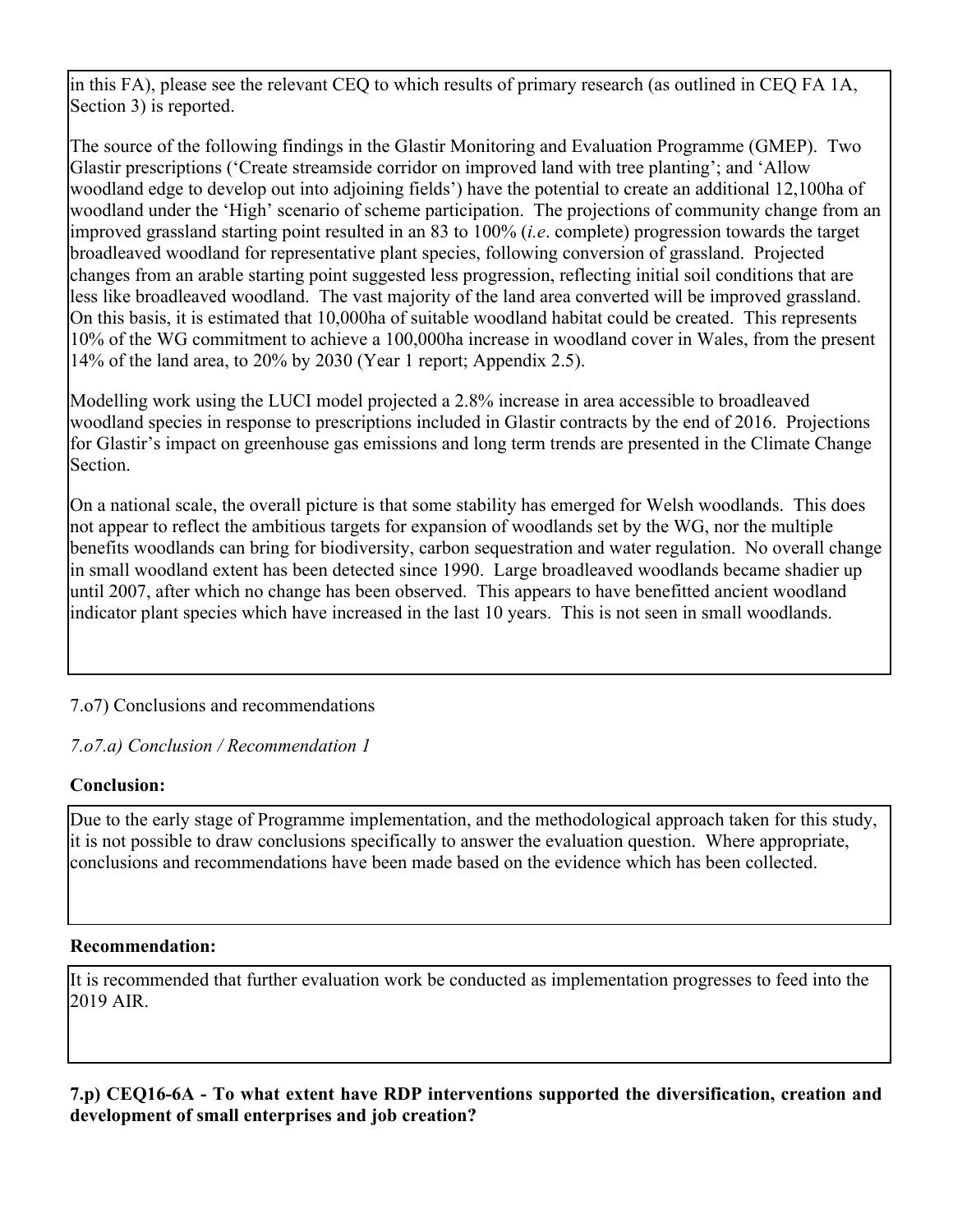M2.1, M2.3, M6.2, M6.4, M8.5, M8.6, M16.8, M16.9

#### **Measures/sub-Measures programmed under the other FAs which show secondary contributions to FA 6A:**

Due to the early stage of Programme implementation, evidence of secondary contributions to other FAs, has not been identified through Common Evaluation Question research.

#### 7.p2) Link between judgment criteria, common and additional result indicators used to answer the CEQ

| Judgment criteria                                             | Common result indicator                                                              | Additional result indicator                                                                   |
|---------------------------------------------------------------|--------------------------------------------------------------------------------------|-----------------------------------------------------------------------------------------------|
| Jobs have been created                                        | $\left  R21 / T20 \right $ . Jobs created in supported projects (focus<br>area $6A)$ |                                                                                               |
| Small enterprises have been created                           |                                                                                      | Percentage of new small enterprises created with<br><b>RDP</b> support                        |
| Small enterprises have diversified their economic<br>activity |                                                                                      | Percentage of small enterprises in the<br>nonagricultural sector created with the RDP support |

#### 7.p3) Methods applied

See Common Evaluation Question FA 1A Section 5, for discussion of methodological approach to data collection for all other relevant CEQ.

#### **Quantitative methods:**

- 1. Reasons for using the method
- 2. Description of methods to calculate ratios, gross or net (if applicable) values of common and additional result indicators, or other indicators used (output, common context indicators)
- 3. Challenges in the application of described methods and solutions encountered

## **Qualitative methods:**

- 1. Reasons for using the method
- 2. Description of methods used

For a discussion of the primary research undertaken to address this CEQ please refer to Section 7.a3. This section provides a detailed discussion of the over-arching methodological approach taken to researching the CEQs, including the inherent limitations to the research.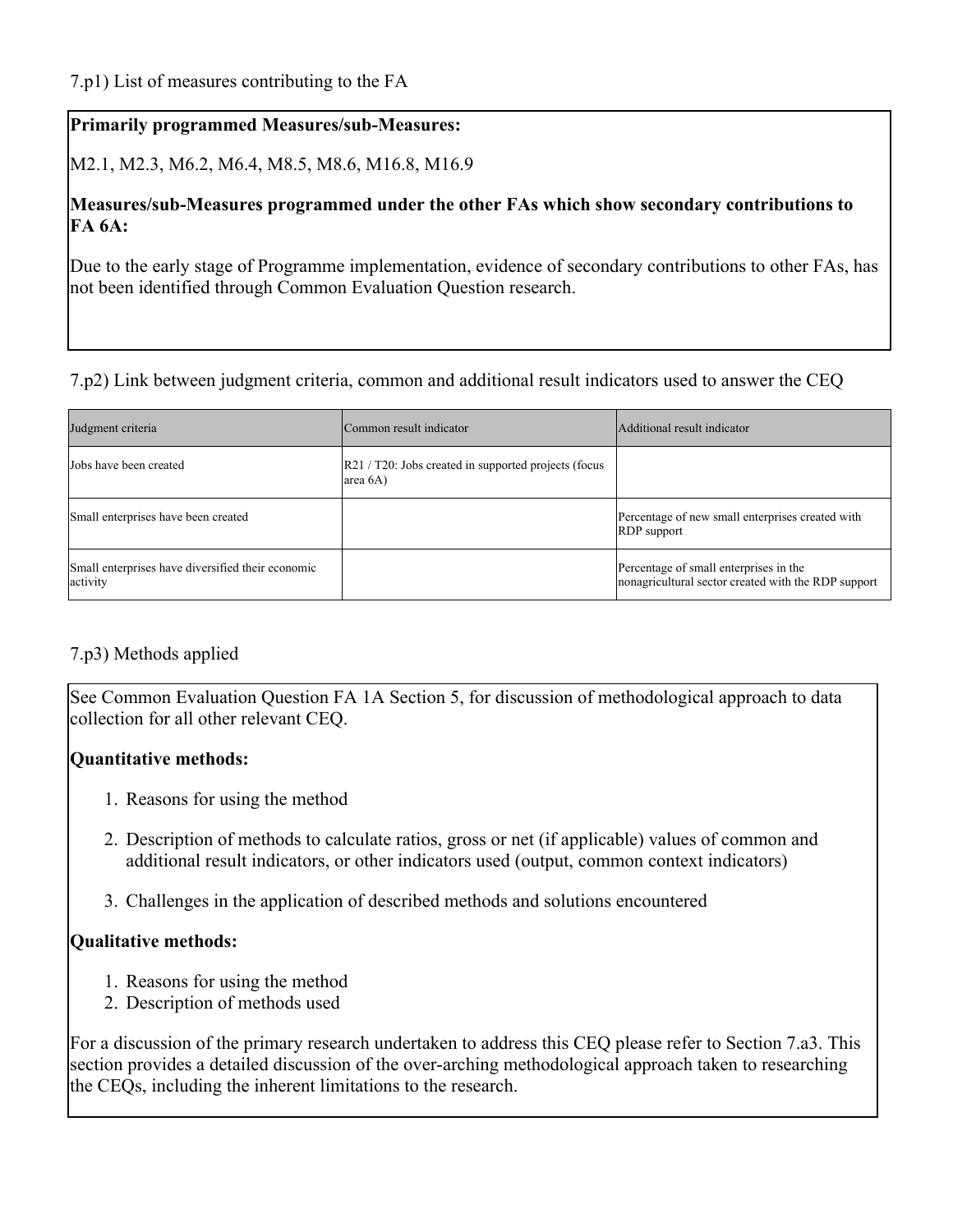## 3. Challenges in the application of described methods and solutions encountered.

#### 7.p4) Quantitative values of indicators and data sources

| Indicator type                 | Indicator code and name (unit)                                                                   | Ratio          | Indicator<br> value | Calculated<br>gross<br><b>value</b> | <b>Calculated</b><br>net value | Data and information sources       |
|--------------------------------|--------------------------------------------------------------------------------------------------|----------------|---------------------|-------------------------------------|--------------------------------|------------------------------------|
| indicator                      | Common result   R21 / T20: Jobs created in<br>supported projects (focus area 6A)                 | N <sub>0</sub> |                     |                                     |                                | Not applicable - no data to report |
| Additional<br>result indicator | Percentage of small enterprises in<br>the nonagricultural sector created<br>with the RDP support | No             |                     |                                     |                                | Not applicable - no data to report |
| Additional<br>result indicator | Percentage of new small<br>enterprises created with RDP<br>support                               | N <sub>0</sub> |                     |                                     |                                | Not applicable - no data to report |

## 7.p5) Problems encountered influencing the validity and reliability of evaluation findings

#### 7.p6) Answer to evaluation question

For qualitative evidence of implementation related to Measures programmed under this FA (if not reported in this FA), please see the relevant CEQ to which results of primary research (as outlined in CEQ FA 1A Section 3) is reported.

7.p7) Conclusions and recommendations

*7.p7.a) Conclusion / Recommendation 1*

#### **Conclusion:**

Not applicable at this stage of programme delivery.

#### **Recommendation:**

It is recommended that further evaluation work be conducted as implementation progresses to feed into the 2019 AIR.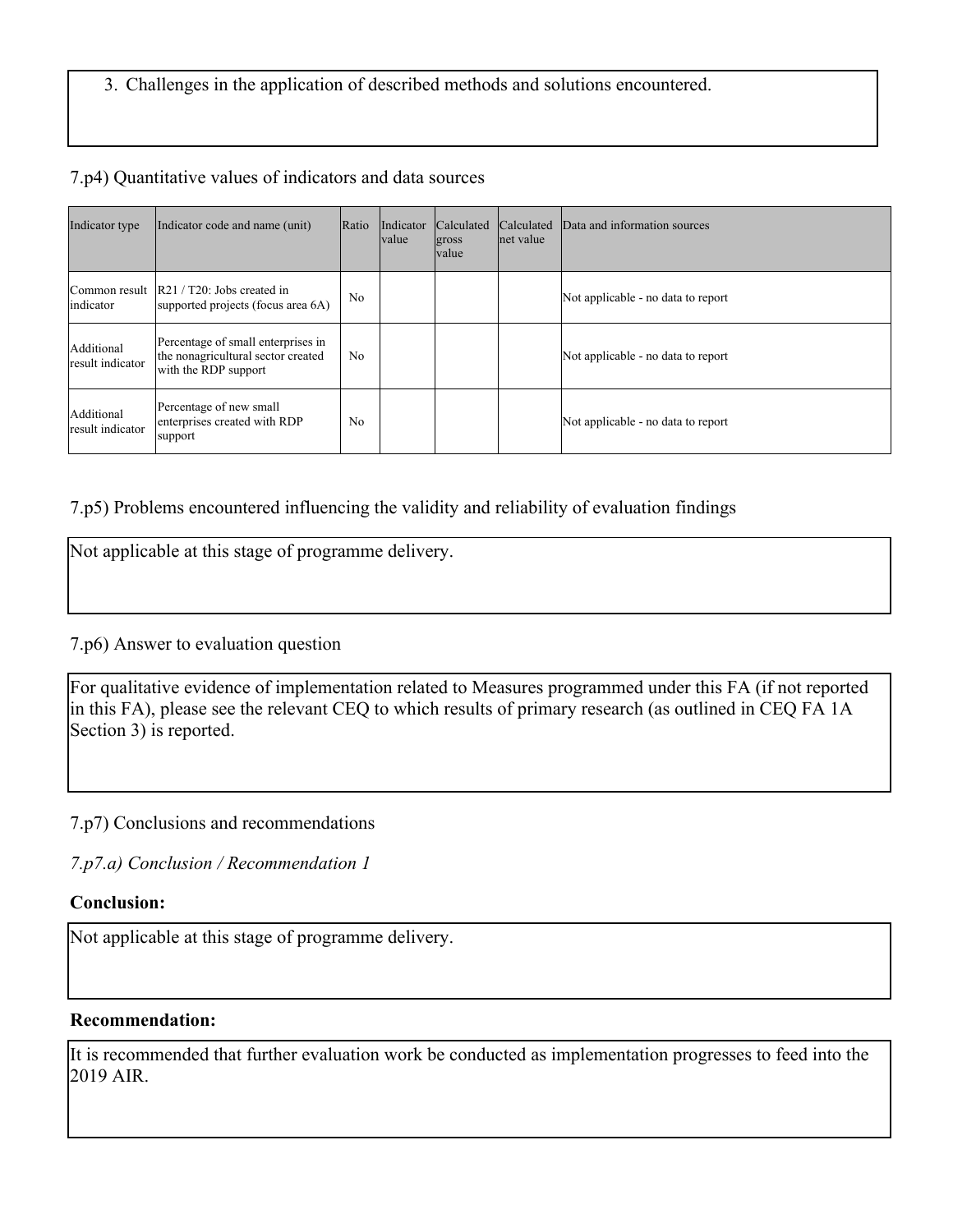**7.q) CEQ17-6B - To what extent have RDP interventions supported local development in rural areas?**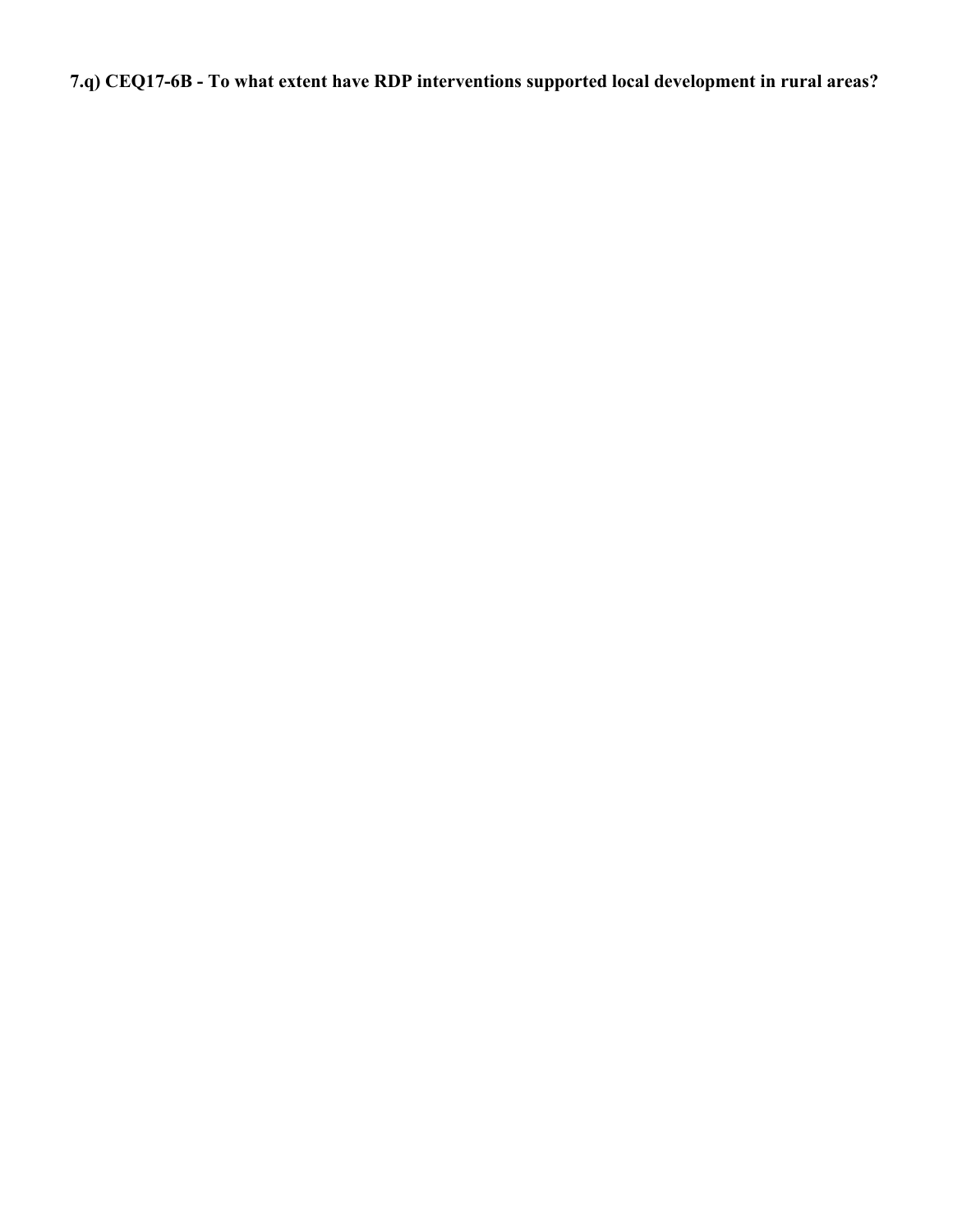M7.1, M7.2, M7.4, M7.5, M7.6, M7.7, M16.2, M16.3, M16.9, M19.1, M19.2, M19.3, M19.4

### **Measures/sub-Measures programmed under the other FAs which show secondary contributions to FA 6B:**

Due to the early stage of Programme implementation, evidence of secondary contributions to other FAs, has not been identified through Common Evaluation Question research.

## 7.q2) Link between judgment criteria, common and additional result indicators used to answer the CEQ

| Judgment criteria                                                              | Common result indicator                                                                                               | Additional result indicator                                                               |
|--------------------------------------------------------------------------------|-----------------------------------------------------------------------------------------------------------------------|-------------------------------------------------------------------------------------------|
|                                                                                |                                                                                                                       | Percentage of RDP expenditure in Leader measures<br>with respect to total RDP expenditure |
|                                                                                |                                                                                                                       | Number of projects/initiatives supported by the<br><b>Local Development Strategy</b>      |
| Employment opportunities have been created via<br>local development strategies | R24 / T23: Jobs created in supported projects<br>(Leader) (focus area $6B$ )                                          |                                                                                           |
| Rural territory and population covered by LAGs has<br>increased                | $R22 / T21$ : percentage of rural population covered<br>by local development strategies (focus area 6B)               |                                                                                           |
| Access to services and local infrastructure has<br>increased in rural areas    | $R23 / T22$ : percentage of rural population benefiting<br>from improved services/infrastructures (focus area<br>(6B) |                                                                                           |
| Services and local infrastructure in rural areas has<br>improved               | $R23 / T22$ : percentage of rural population benefiting<br>from improved services/infrastructures (focus area<br>(6B) |                                                                                           |
| Rural people have participated in local actions                                |                                                                                                                       |                                                                                           |
| Rural people have benefited from local actions                                 |                                                                                                                       |                                                                                           |

## 7.q3) Methods applied

See Common Evaluation Question FA 1A Section 5, for discussion of methodological approach to data collection for all other relevant CEQ.

## **Quantitative methods:**

- 1. Reasons for using the method
- 2. Description of methods to calculate ratios, gross or net (if applicable) values of common and additional result indicators, or other indicators used (output, common context indicators)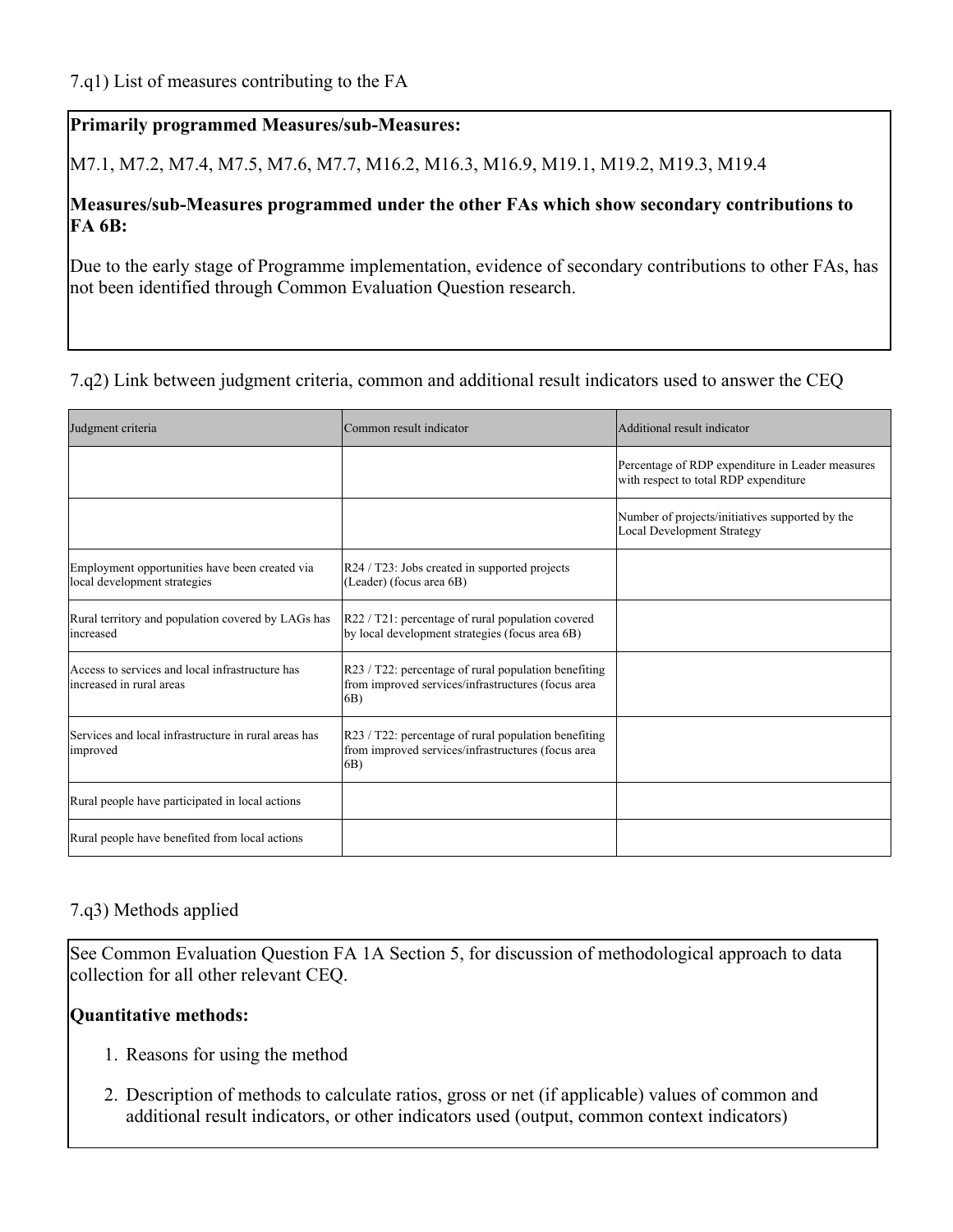3. Challenges in the application of described methods and solutions encountered

## **Qualitative methods:**

- 1. Reasons for using the method
- 2. Description of methods used

For a discussion of the primary research undertaken to address this CEQ please refer to Section 7.a3. This section provides a detailed discussion of the over-arching methodological approach taken to researching the CEQs, including the inherent limitations to the research.

3. Challenges in the application of described methods and solutions encountered.

## 7.q4) Quantitative values of indicators and data sources

| Indicator type                 | Indicator code and name (unit)                                                                                       | Ratio          | Indicator<br><b>value</b> | Calculated<br>gross<br>value | Calculated<br>net value | Data and information sources       |
|--------------------------------|----------------------------------------------------------------------------------------------------------------------|----------------|---------------------------|------------------------------|-------------------------|------------------------------------|
| Common result<br>indicator     | $R22 / T21$ : percentage of rural<br>population covered by local<br>development strategies (focus area<br>6B)        | Yes            |                           |                              |                         | Not applicable - no data to report |
| Common result<br>indicator     | R23 / T22: percentage of rural<br>population benefiting from<br>improved services/infrastructures<br>(focus area 6B) | Yes            |                           |                              |                         | Not applicable - no data to report |
| Common result<br>lindicator    | R24 / T23: Jobs created in<br>supported projects (Leader) (focus<br>area $6B$ )                                      | No             |                           |                              |                         | Not applicable - no data to report |
| Additional<br>result indicator | Number of projects/initiatives<br>supported by the Local<br>Development Strategy                                     | N <sub>0</sub> |                           |                              |                         | Not applicable - no data to report |
| Additional<br>result indicator | Percentage of RDP expenditure in<br>Leader measures with respect to<br>total RDP expenditure                         | N <sub>0</sub> |                           |                              |                         | Not applicable - no data to report |

## 7.q5) Problems encountered influencing the validity and reliability of evaluation findings

Not applicable at this stage of programme delivery.

## 7.q6) Answer to evaluation question

For qualitative evidence of implementation related to Measures programmed under this FA (if not reported in this FA), please see the relevant CEQ to which results of primary research (as outlined in CEQ FA 1A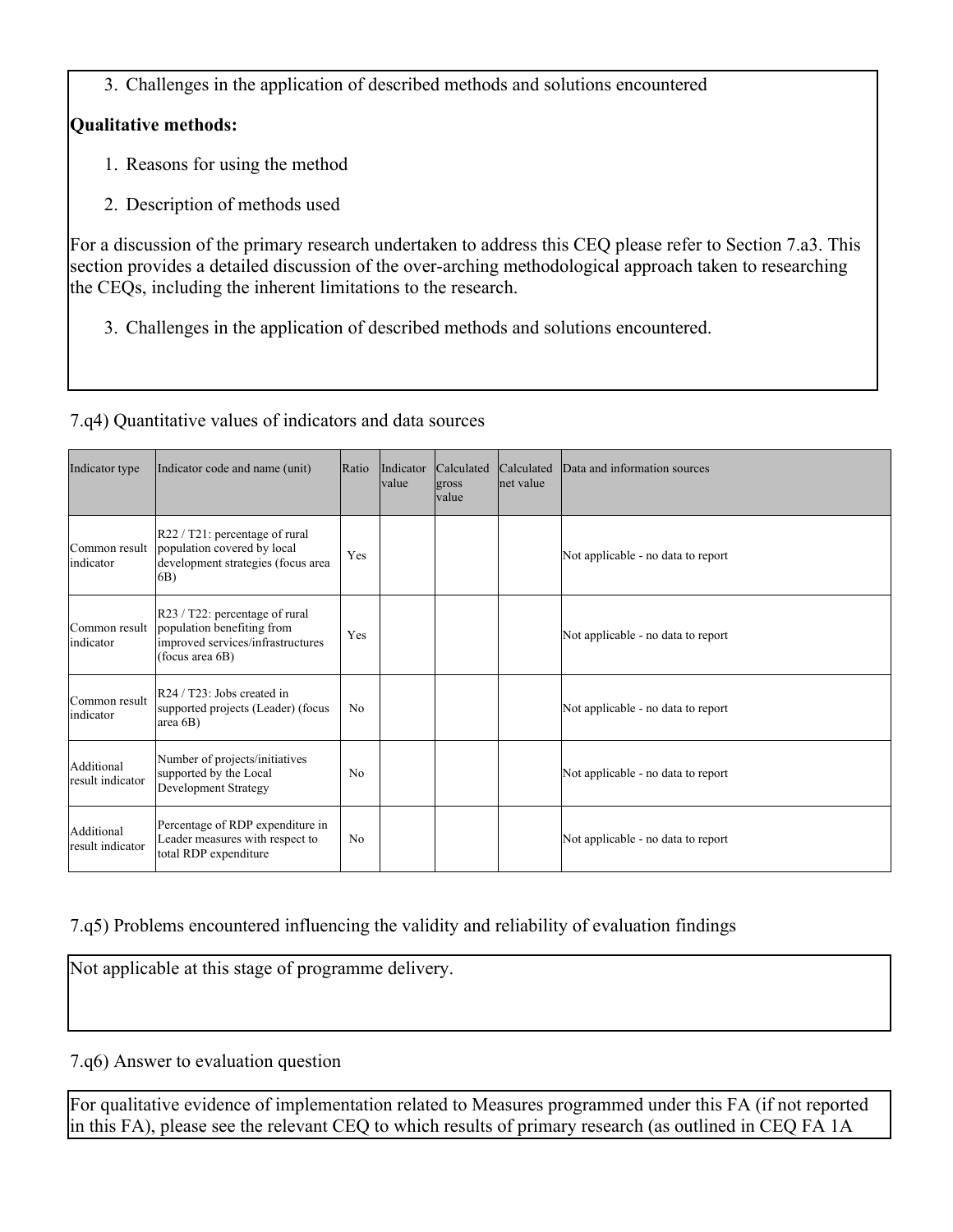Section 3) is reported.

Measures 19.1, 19.2, 19.3, and 19.4 (hereafter referred to as Measure 19) deliver local development via the LEADER Local Development Fund and are mapped primarily to FA 6B. The approach to LEADER for the 2014-2020 Programme Period has experienced notable changes in Wales since the 2007-2013 RDP, including providing LAGs with seven year approval to deliver and a shift away from competitive bidding towards placing a focus on the Local Development Strategy (LDS) as a tool to target interventions. Both of these changes are noted as being useful moves to help LAGs focus on animation in their local areas.

Activities under LEADER must be consistent with at least one of the five LEADER themes for Wales: adding value to local identity and natural cultural resources; facilitating pre-commercial development, business partnerships and short supply chains; exploring new ways of providing non-statutory local services; renewable energy at community level and exploitation of digital technology. To date, the latter two themes have received the fewest number of projects aligned to these objectives. This lack of up-take is not considered to be a concern as LAGs are encouraged to focus on the themes which best match their local needs.

To date, one cooperation project has been approved which links across three Local Authority areas. Given the additional freedoms afforded to LAGs (e.g. indicative budget allocation) it is hoped that more cooperative projects will be undertaken as the Programme progresses.

Similar to other Measures (see FA 3A, and FA 1A), Business Wales acts as a signposting mechanism for potential projects in Wales. In the context of LEADER this function experienced the same problems as reported in the Sections referenced above. It should be noted however, that this research did not have the scope to contact Business Wales for their perspective.

The Local Development Strategies (LDS) set up by LAGs at the start of the 2014-2020 Programme period act as a guide to focus project interventions on the needs of the local areas they cover. It is important, therefore, that these strategies are viewed as 'live' documents and continue to reflect local priorities. To ensure this is the case, each year there are set points where Local Action Groups (LAGs) can have proposed changes formalised. The Wales Rural Network meets with LAGs to discuss these changing priorities. For example, an upcoming study titled 'Migrant and Refugees' Support Feasibility Study' will explore migrants and refugees' skills needs and aspirations. This is in terms of providing support so that migrants and refugees can practice their existing skills in Wales and also identifying areas where these groups would like to develop new skills to access opportunities in Wales. A formal assessment of implementation of Local Development Strategies is planned for later in the Programme.

Following the last annual LDS review which was conducted over the summer months of 2016, it was generally felt that the overarching aims and objectives (short and long term) of the 18 LDS's still represented the same issues of the LAG areas. Some LAGs have recently reviewed their LDS by appointing a consultant to facilitate a project idea session with their LAG members on the 5 RDP key themes. A useful communication tool in place for the 2014-2020 Period is the Community Led Local Development (CLLD) consultation group. This is an advisory group which aims to meet quarterly and comprises of key stakeholders from LAGs across Wales, the Welsh Local Government Association (WLGA), Wales Council for Voluntary Action (WCVA), Natural Resources Wales (NRW), and two independent consultants. The purpose is to enable to the WG to engage with key stakeholders when making decisions about the Schemes. A key strength of the group was reported to be its role in communicating key messages about LEADER due to the representativeness of its members. For example, the application form required at EOI stage has undergone three improvement amendments directly based on discussions with the CLLD group.

No State Aid cover for the LEADER programme has been a challenge for most LAG areas. The WRNSU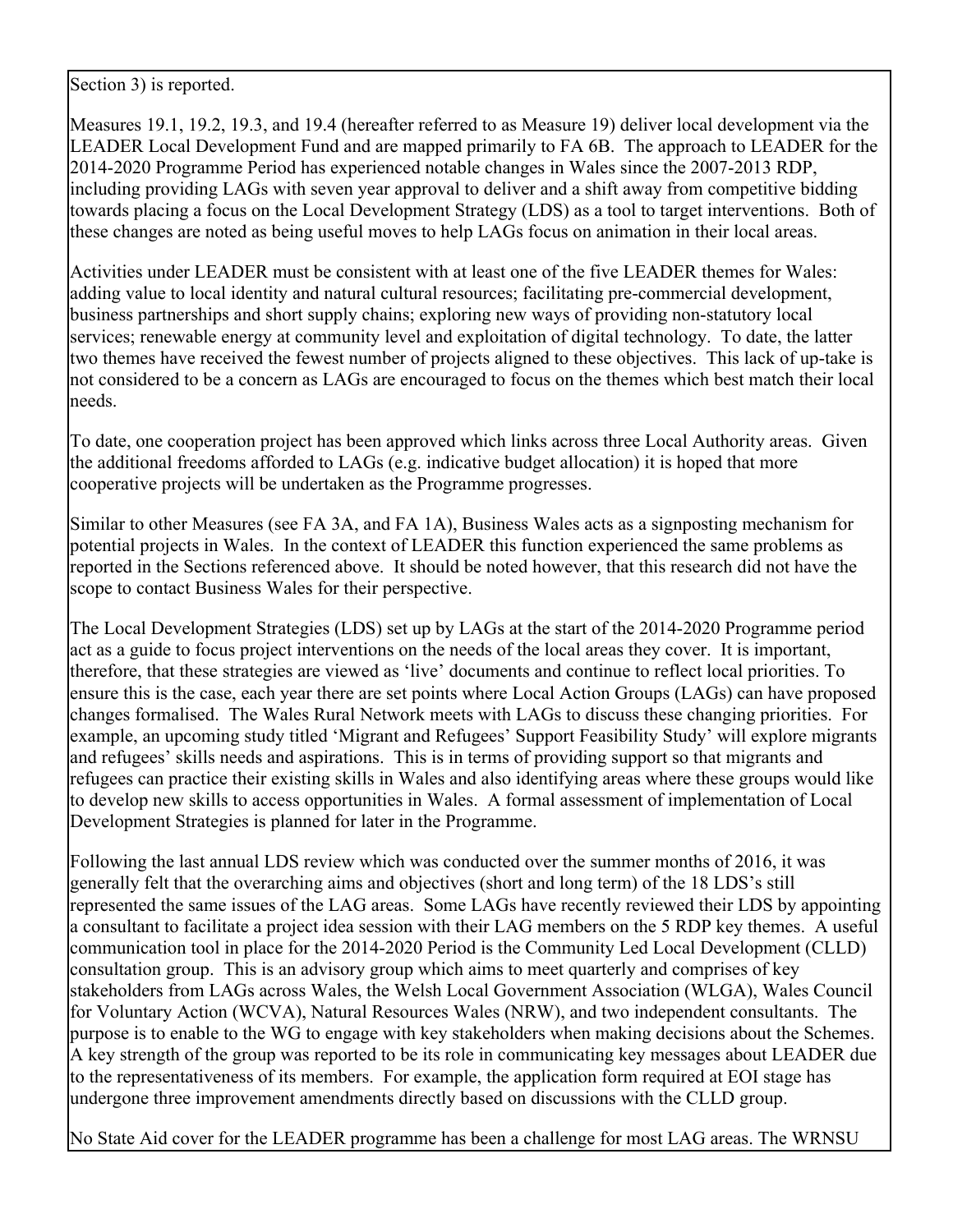have supported LAG's by responding to Project State Aid queries via the LEADER/Rural Network Inbox and by holding a State Aid Workshop.

The WG has activated all Sub-Measures (Measures 7.1, 7.2, 7.4, 7.5, 7.6, and 7.7) under Measure 7. This activity is delivered through the Rural Community Development Fund (RCDF); a grant fund designed to work alongside LEADER activity to provide investment funding for a wide range of activities to help meet local needs and strengthen communities.

In practice, LEADER LAGs build local capacity and pilot activities through Measure 19, then, if continuation capital investment is identified as appropriate, projects may apply for RCDF funding. Similarly to M19 activity, activity around the themes of broadband and community based renewable energy has been least subscribed. Conversely, Measure 7.4 is receiving most interest from prospective projects. This is not viewed as a reflection on alignment of RCDF to the intervention logic.

A key delivery issue currently facing WG staff is resourcing. Every EOI window has been oversubscribed, which causes pressure for the Scheme Management Unit (SMU) undertaking full application appraisal. For this reason, the EOI sift stage is noted as helping to relieve some of this pressure as projects can be evaluated prior to full application. This serves to reduce the burden further down the appraisal process. On the other hand, the EOI policy sift stage has caused some frustration due to limited amount of backing documentation (e.g. financial breakdowns) provided at this stage leading to approvals based on policy fit but then having applicants rejected due to ineligibility. This has been addressed through over programming each EOI round for RCDF by 20%, with the expectation some projects will be rejected at full application stage.

An additional issue with the EOI windows has been the inherent timescales. It was anticipated that applications would be received periodically over the course of an EOI window's opening dates so as to help manage staff workloads. However, the reality has been that the majority of applications are submitted on the final day before the deadline, leading to a choke point. This issue has been exacerbated by domestic budget commitment timing delays leading to the requirement of back to back EOI windows rather than staggering their opening periods. This is also frustrating for potential applicants who require EOI window release dates in advance to assist with project planning.

In the 2007-2013 RDP, Measure 341 provided support for running costs of local Partnerships. An equivalent Measure is no longer available in the 2014-2020 RDP. This has reportedly left Local Authority stakeholders feelings disenfranchised as the WG has taken on the function they previously provided locally under equivalent measures in the last programme.

A specific strength of RCDF has reportedly been the interaction between RCDF policy staff and the Tackling Poverty team within the WG. The partnership is noted as an excellent use of internal expertise as the team is checking appraisals of the tackling poverty criteria and have fed into guidance documents for applicants and EOI selection criteria.

7.q7) Conclusions and recommendations

*7.q7.a) Conclusion / Recommendation 1*

## **Conclusion:**

Due to the early stage of Programme implementation, and the methodological approach taken for this study,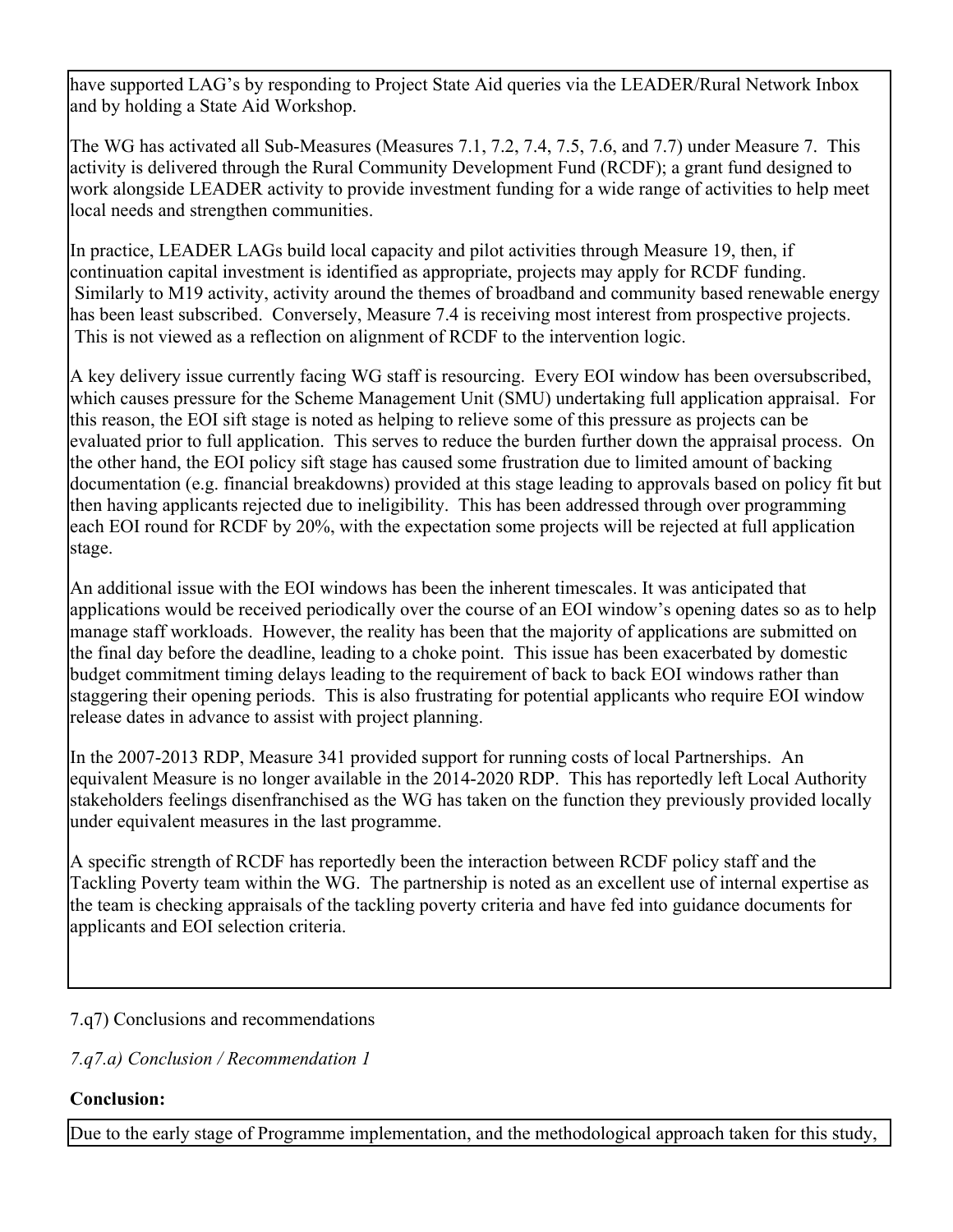it is not possible to draw conclusions specifically to answer the evaluation question. Where appropriate, conclusions and recommendations have been made based on the evidence which has been collected.

#### **Recommendation:**

It is recommended that further evaluation work be conducted as implementation progresses to feed into the 2019 AIR.

## *7.q7.b) Conclusion / Recommendation 2*

#### **Conclusion:**

Following the last annual LDS review which was conducted over the summer months of 2016, it was generally felt that the overarching aims and objectives (short and long term) of the 18 LDS's still represented the same issues of the LAG areas.

#### **Recommendation:**

It is recommended that Local Development Strategies continue to be reviewed on an annual basis to ensure that they continue to represent the requirements of LAG areas.

*7.q7.c) Conclusion / Recommendation 3*

#### **Conclusion:**

The Community Led Local Development consultation group is noted as a useful communication tool in the 2014-2020 Programme period.

#### **Recommendation:**

Not applicable at this stage of programme delivery.

#### *7.q7.d) Conclusion / Recommendation 4*

#### **Conclusion:**

Projects focussing on the themes of broadband, and community based renewable energy are the least subscribed in both LEADER and RCDF projects.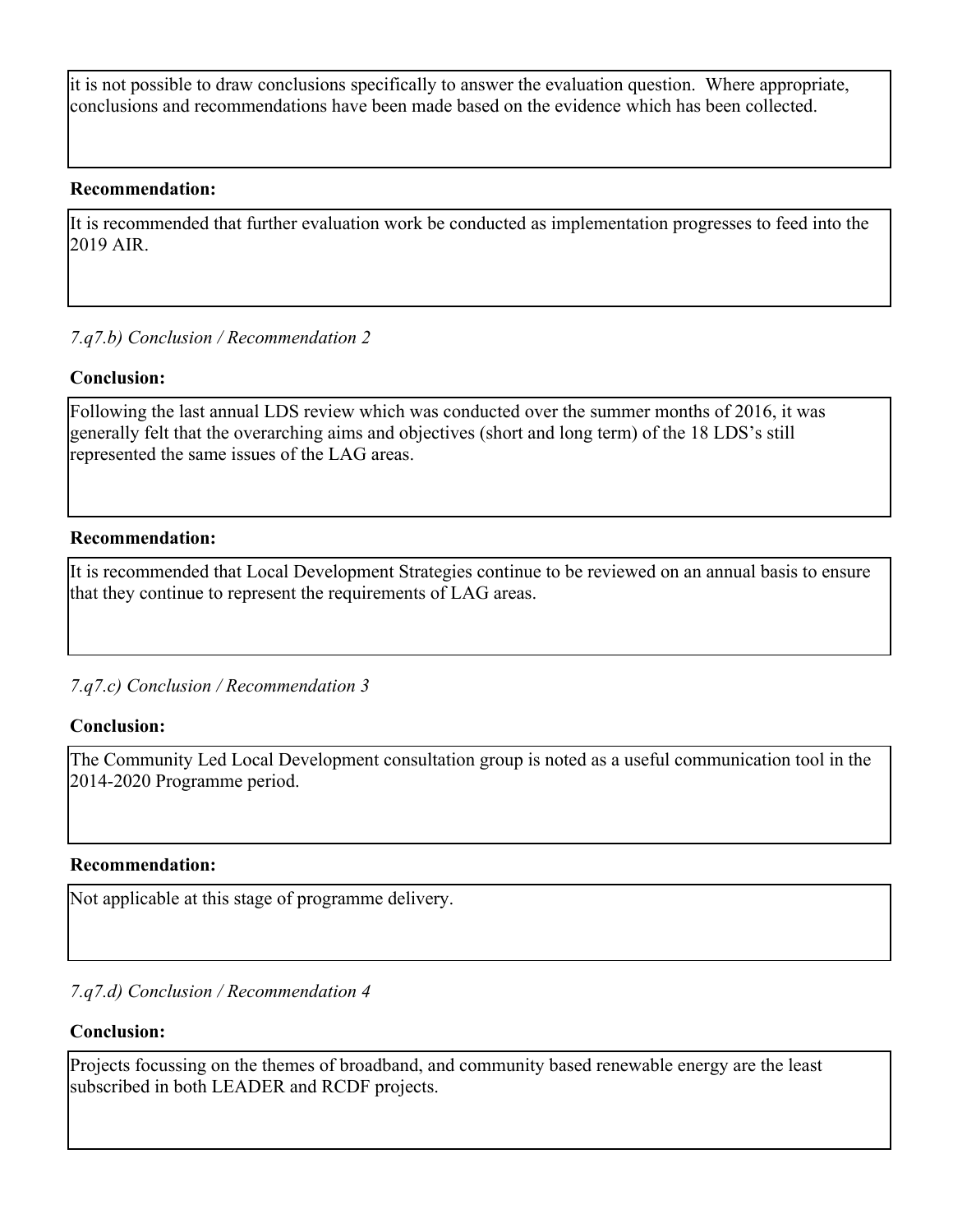### **Recommendation:**

Future research may be beneficial to examine the barriers to uptake of broadband and community based renewable energy iniatitives.

**7.r) CEQ18-6C - To what extent have RDP interventions enhanced the accessibility, use and quality of information and communication technologies (ICT) in rural areas?**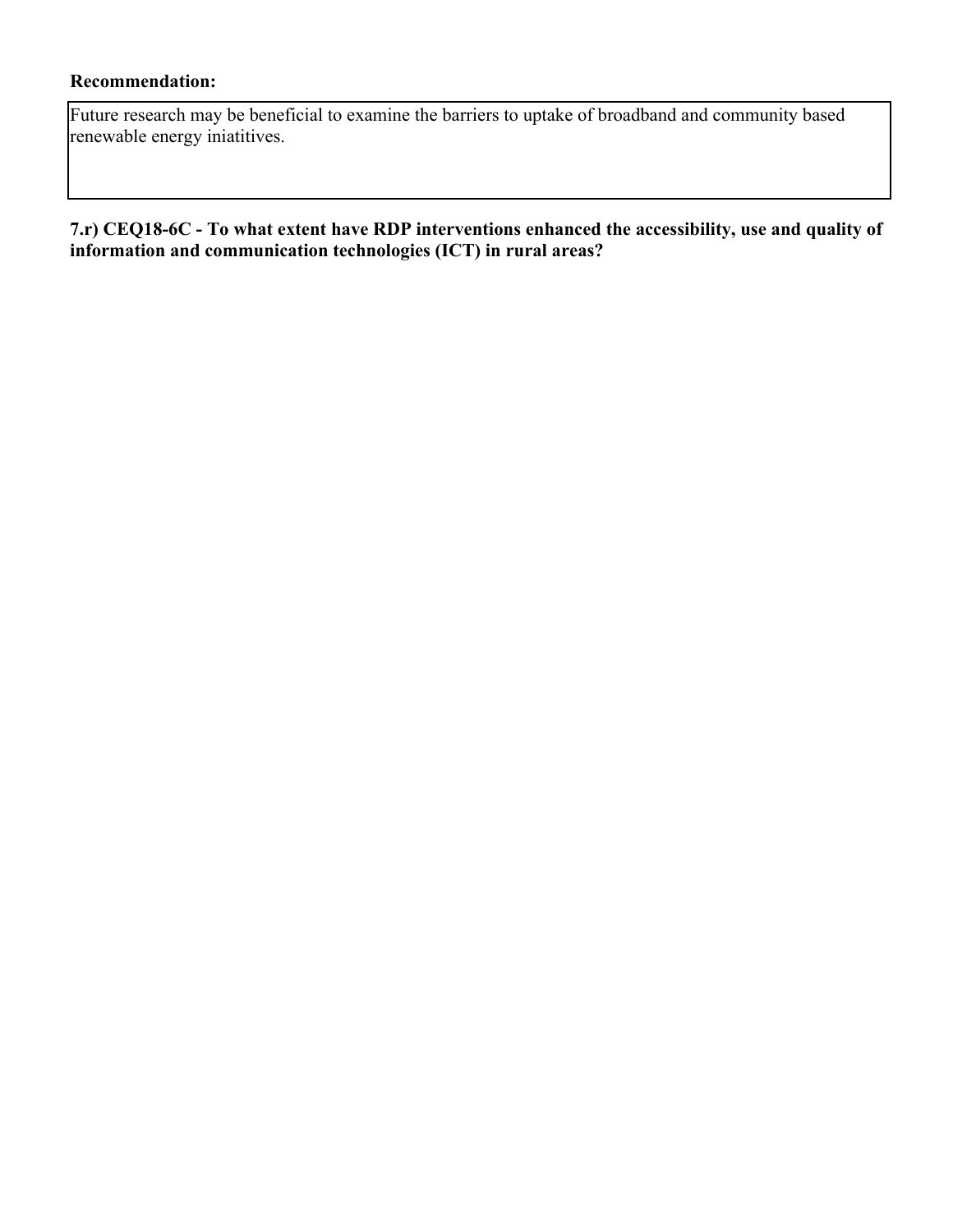## M1.1, M7.3

#### **Measures/sub-Measures programmed under the other FAs which show secondary contributions to FA 6C:**

Due to the early stage of Programme implementation, evidence of secondary contributions to other FAs, has not been identified through Common Evaluation Question research.

#### 7.r2) Link between judgment criteria, common and additional result indicators used to answer the CEQ

| Judgment criteria                               | Common result indicator                                                                                                                             | Additional result indicator                                          |
|-------------------------------------------------|-----------------------------------------------------------------------------------------------------------------------------------------------------|----------------------------------------------------------------------|
| Access of rural households to ICT has increased | $\left  R25 / T24 \right $ : percentage of rural population benefiting<br>from new or improved services/infrastructures (ICT)<br>(focus area $6C$ ) | Percentage of rural households accessing ICT with<br>the RDP support |

#### 7.r3) Methods applied

See Common Evaluation Question FA 1A Section 5, for discussion of methodological approach to data collection for all other relevant CEQ.

#### **Quantitative methods:**

- 1. Reasons for using the method
- 2. Description of methods to calculate ratios, gross or net (if applicable) values of common and additional result indicators, or other indicators used (output, common context indicators)
- 3. Challenges in the application of described methods and solutions encountered

#### **Qualitative methods:**

- 1. Reasons for using the method
- 2. Description of methods used

For a discussion of the primary research undertaken to address this CEQ please refer to Section 7.a3. This section provides a detailed discussion of the over-arching methodological approach taken to researching the CEQs, including the inherent limitations to the research.

3. Challenges in the application of described methods and solutions encountered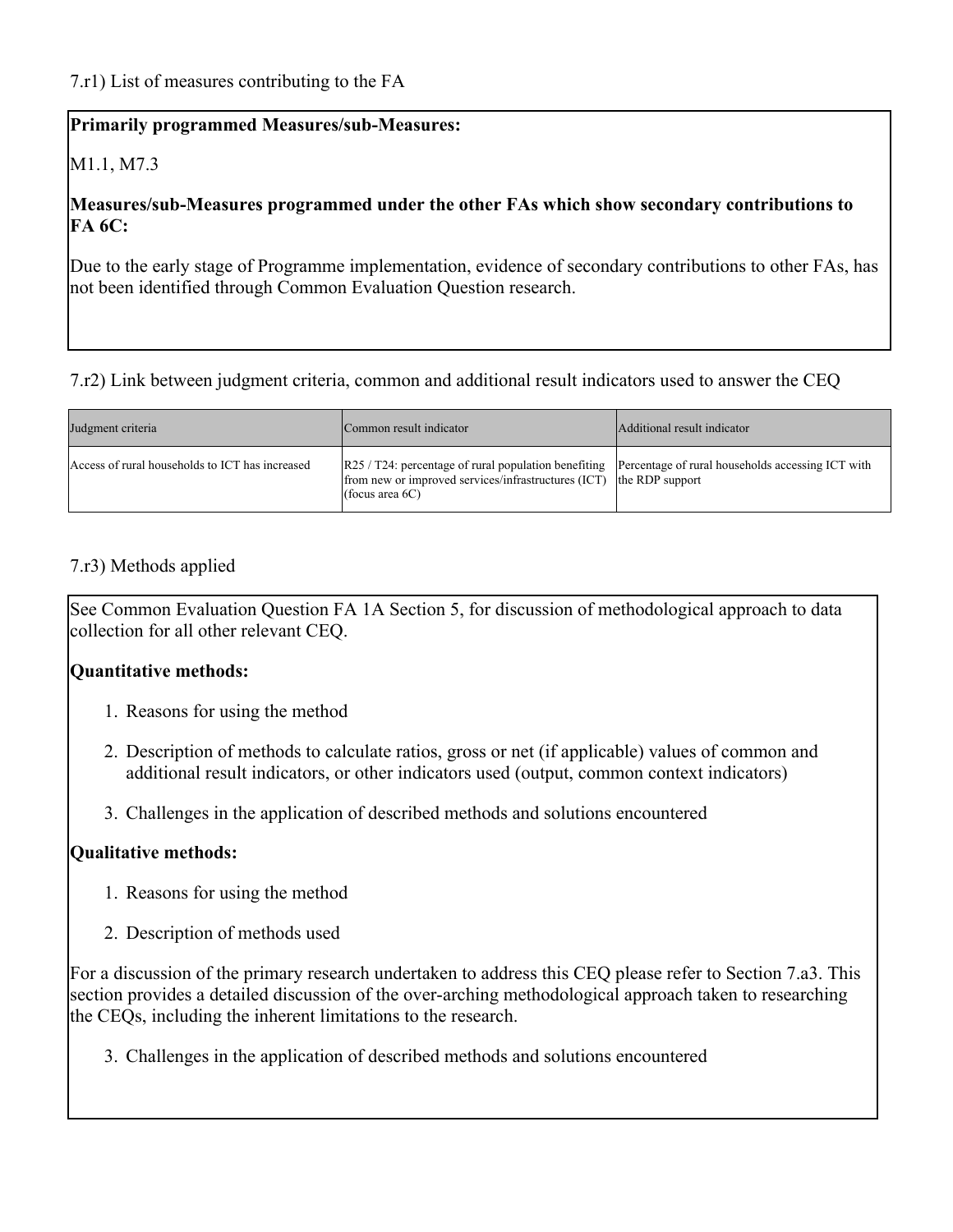#### 7.r4) Quantitative values of indicators and data sources

| Indicator type                 | Indicator code and name (unit)                                                                                                                           | Ratio | Indicator<br><i>value</i> | Calculated<br>gross<br><i>value</i> | Calculated<br>net value | Data and information sources       |
|--------------------------------|----------------------------------------------------------------------------------------------------------------------------------------------------------|-------|---------------------------|-------------------------------------|-------------------------|------------------------------------|
| Common result<br>indicator     | $\left  R25 / T24 \right $ : percentage of rural<br>population benefiting from new or<br>improved services/infrastructures<br>$(ICT)$ (focus area $6C$ ) | Yes   |                           |                                     |                         | Not applicable - no data to report |
| Additional<br>result indicator | Percentage of rural households<br>accessing ICT with the RDP<br>support                                                                                  | No    |                           |                                     |                         | Not applicable - no data to report |

## 7.r5) Problems encountered influencing the validity and reliability of evaluation findings

Not applicable at this stage of programme delivery.

#### 7.r6) Answer to evaluation question

For qualitative evidence of implementation related to Measures programmed under this FA (if not reported in this FA), please see the relevant CEQ to which results of primary research (as outlined in CEQ FA 1A Section 3) is reported.

7.r7) Conclusions and recommendations

*7.r7.a) Conclusion / Recommendation 1*

#### **Conclusion:**

Not applicable at this stage of programme delivery.

#### **Recommendation:**

It is recommended that further evaluation work be conducted as implementation progresses to feed into the 2019 AIR.

**7.s) CEQ19-PE - To what extent have the synergies among priorities and focus areas enhanced the effectiveness of the RDP?**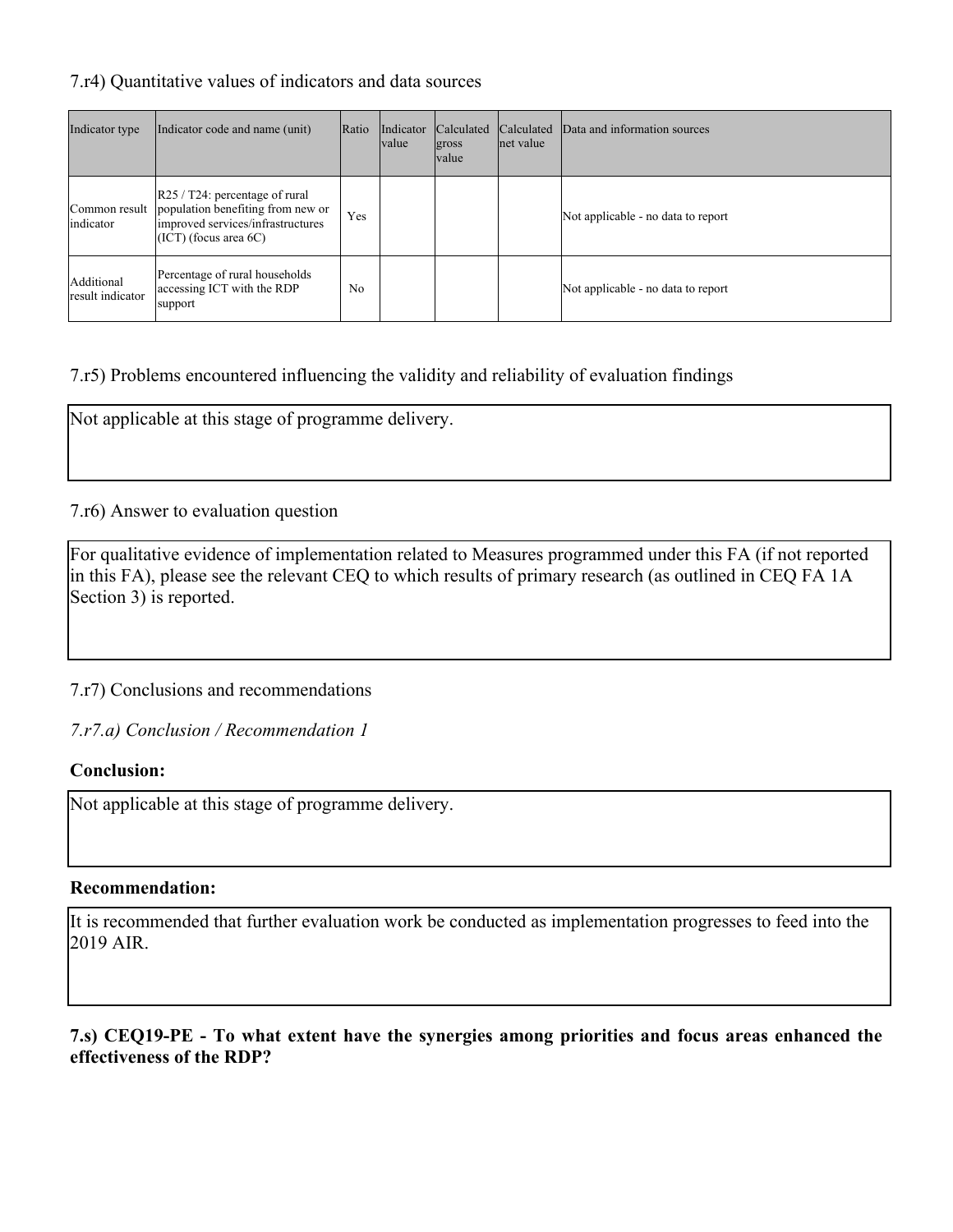## **Programme synergies (positive transverse effects) between measures, between FAs and between priorities:**

The WG approach to the development of the RDP programme is viewed strategic from the ESI perspective and there is a drive to ensure the delivery of the programmes are as integrated as possible particularly at Priority/ Focus level. Evidence of this is the adopted programme structure which offer opportunities for synergies and complementarity in delivery even through to the sub measure and operations.

As explained in the CEQ responses above, many of the socio economic measures have not reached completion stage however evidence of FA specific synergies are identified in the relevant CEQ evaluation question answers. It is deemed too early to report extensively on extent of Programme synergy in this CEQ.

## 7.s2) Methods applied

## **Quantitative methods:**

- 1. Reasons for using the method
- 2. Description of the method to assess synergies between FAs and between RD priorities, taking in consideration the primary and secondary contributions of operations to FAs.
- 3. Challenges in the application of described methods and solutions encountered

# **Qualitative methods:**

- 1. Reasons for using the method
- 2. Description of methods used

As part of the wider qualitative research undertaken to address the other CEQs, a programme of qualitative interviews were undertaken with programme and scheme level delivery staff. A detailed discussion of this approach is available in Section 7.a3. As part of this interview framework, all interviewees were asked questions which explored the linkages between the sub-measures they deliver their activity under, and other areas of the programme.

3. Challenges in the application of described methods and solutions encountered.

In the majority of cases, respondents reported it to be too early to make these connections. Where complementary delivery has been identified these findings are presented in the corresponding CEQ to which the measure relates.

A comprehensive piece of research will be procured to address the CEQs in the 2019 AIR. This will include a detailed review of programme synergy. It is anticipated that at this stage of implementation, additional numbers of operations will be complete, and a richer data set will be available from which to draw robust results.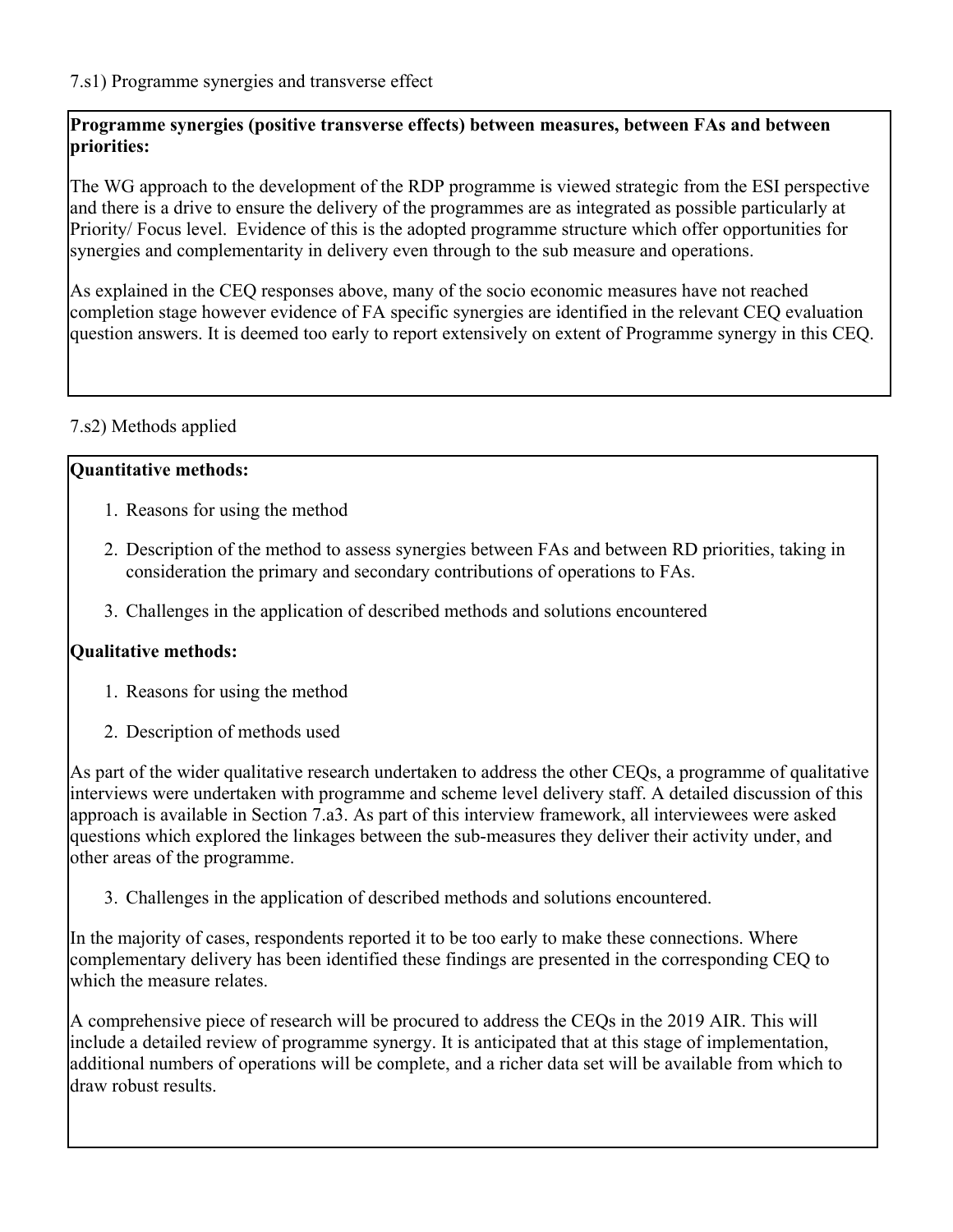7.s3) Quantitative findings based on the calculation of secondary contributions of operations to focus areas

Not applicable at this stage of programme delivery.

7.s4) Problems encountered influencing the validity and reliability of evaluation findings

Not applicable at this stage of programme delivery.

## 7.s5) Answer to evaluation question

As discussed in 7.s4, specific examples of programme synergy have been included the CEQ answers to which the sub-measure primarily maps to. However, it was not considered robust to include a programmewide assessment of synergistic effectiveness at this stage as it was considered too early in programme implementation

## 7.s6) Conclusions and recommendations

*7.s6.a) Conclusion / Recommendation 1*

#### **Conclusion:**

Not applicable at this stage of programme delivery.

#### **Recommendation:**

It is recommended that further evaluation work be conducted as implementation progresses to feed into the 2019 AIR.

**7.t) CEQ20-TA - To what extent has technical assistance contributed to achieving the objectives laid down in Art. 59(1) of Regulation (EU) No 1303/2013 and Art. 51(2) of Regulation (EU) No 1305/2013?**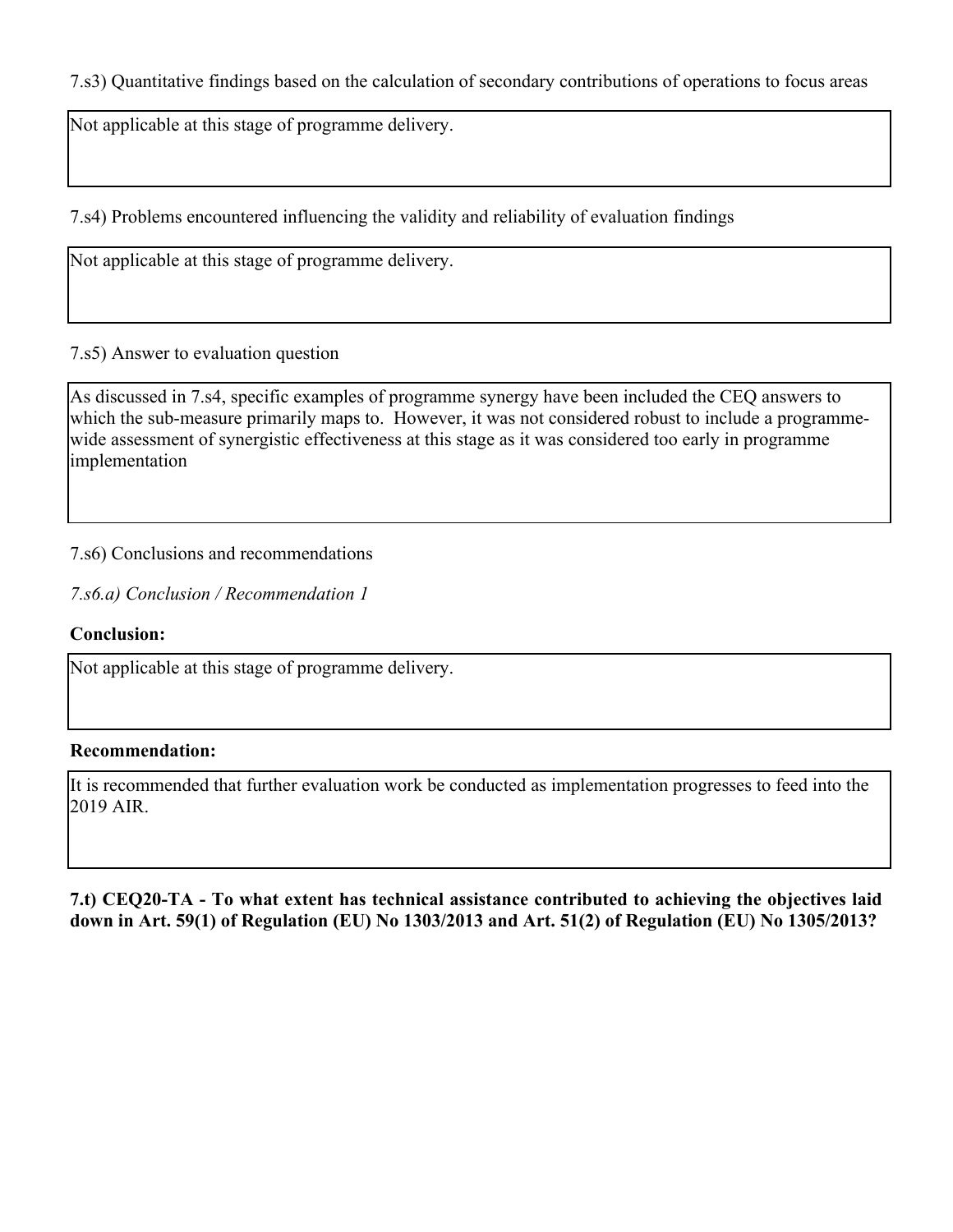#### 7.t1) Support for technical assistance (other than NRN)

Technical Assistance in the 2014-2020 Programme period is split through seven projects (not including the NRN). These are listed below, the progress of these is discussed in detail within the answer to the evaluation question.

- Glastir Woodland Delivery Project
- Business Improvement
- Glastir Implementation
- Monitoring and Evaluation
- On The Spot Checks
- Technical Appraisal, Analysis and Inspections
- Managing Authority and Delivery costs

### 7.t2) Link between judgment criteria, common and additional result indicators used to answer the CEQ

| Judgment criteria                                                                                                    | Common result indicator | Additional result indicator                                    |
|----------------------------------------------------------------------------------------------------------------------|-------------------------|----------------------------------------------------------------|
| Institutional and administrative capacities for the<br>effective management of the RDP have been<br>strengthened     |                         | Number of staff involved in RDP management                     |
| Institutional and administrative capacities for the<br>effective management of the RDP have been<br>strengthened     |                         | Skills of staff involved in RDP management                     |
| Institutional and administrative capacities for the<br>effective management of the RDP have been<br>strengthened     |                         | Functionality of the IT system for programme<br>management     |
| Capacities of relevant partners as defined by the<br>Regulation (EU) No 1303/2013, Art. 5(1) have been<br>reinforced |                         | Types and number of capacity building activities               |
| RDP has been communicated with the public and<br>information has been disseminated                                   |                         | Number of RDP communication and dissemination<br>activities    |
| RDP has been communicated with the public and<br>information has been disseminated                                   |                         | Number of people receiving information about the<br><b>RDP</b> |
| RDP has been communicated with the public and<br>information has been disseminated                                   |                         | Information on the use of evaluation results                   |
| Monitoring has been improved                                                                                         |                         |                                                                |
| Evaluation methods have been improved and have<br>provided robust evaluation results                                 |                         |                                                                |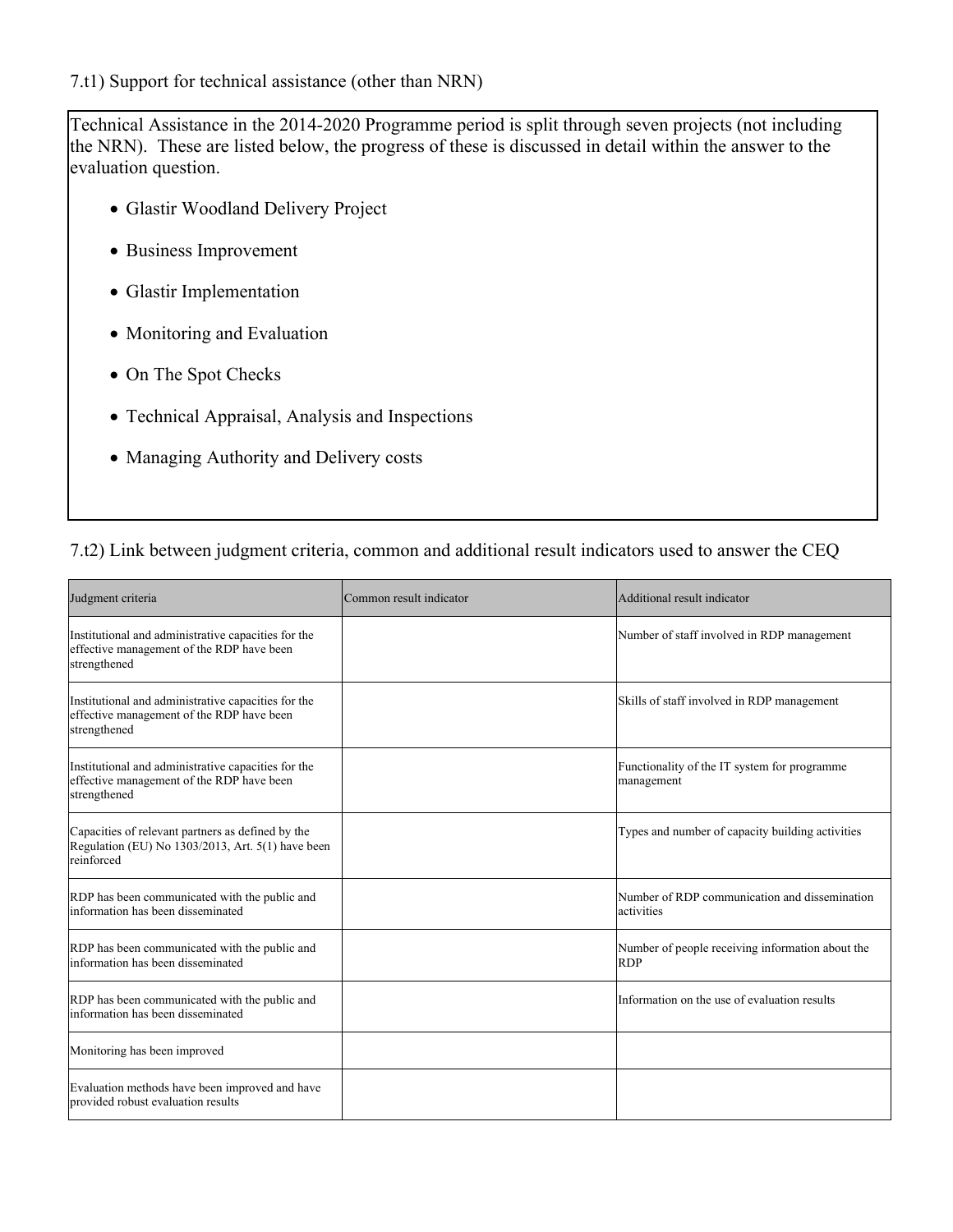| The RDP implementation has been improved                   | The length of the application and payment process |
|------------------------------------------------------------|---------------------------------------------------|
| Administrative burden on beneficiaries has been<br>reduced |                                                   |

## 7.t3) Methods applied

### **Quantitative methods:**

- 1. Reasons for using the method
- 2. Description of method
- 3. Challenges in the application of described methods and solutions encountered

## **Qualitative methods:**

1. Reasons for using the method

As explained in Section 1 (C) of this AIR, TA funds have not yet been drawn down. Therefore, a qualitative approach was adopted to collect evidence on the delivery of TA projects.

This qualitative assessment is relevant and appropriate at this stage of the programme to examine the processes currently in place to administer RDP funds. Interviews provide data on attitudes, opinions and experiences of the delivery staff. Common experiences, challenges and opportunities for improvement can be identified across the Programme.

2. Description of methods used

A semi-structured interview was conducted with Head of RDP Finance to investigate TA budget delivery. In addition, evidence from the wider suite of interviews was incorporated to this response where findings were relevant e.g. the IT system.

3. Challenges in the application of described methods and solutions encountered.

|  |  |  | 7.t4) Quantitative values of indicators and data sources |  |  |  |
|--|--|--|----------------------------------------------------------|--|--|--|
|--|--|--|----------------------------------------------------------|--|--|--|

| Indicator type                 | Indicator code and name (unit)                             | Ratio | Indicator<br><i>value</i> | <b>Calculated</b><br>gross<br><i>value</i> | Calculated<br>net value | Data and information sources       |
|--------------------------------|------------------------------------------------------------|-------|---------------------------|--------------------------------------------|-------------------------|------------------------------------|
| Additional<br>result indicator | Number of people receiving<br>linformation about the RDP   | No    |                           |                                            |                         | Not applicable - no data to report |
| Additional<br>result indicator | Types and number of capacity<br>building activities        | No    |                           |                                            |                         | Not applicable - no data to report |
| Additional<br>result indicator | Functionality of the IT system for<br>programme management | No    |                           |                                            |                         | Not applicable - no data to report |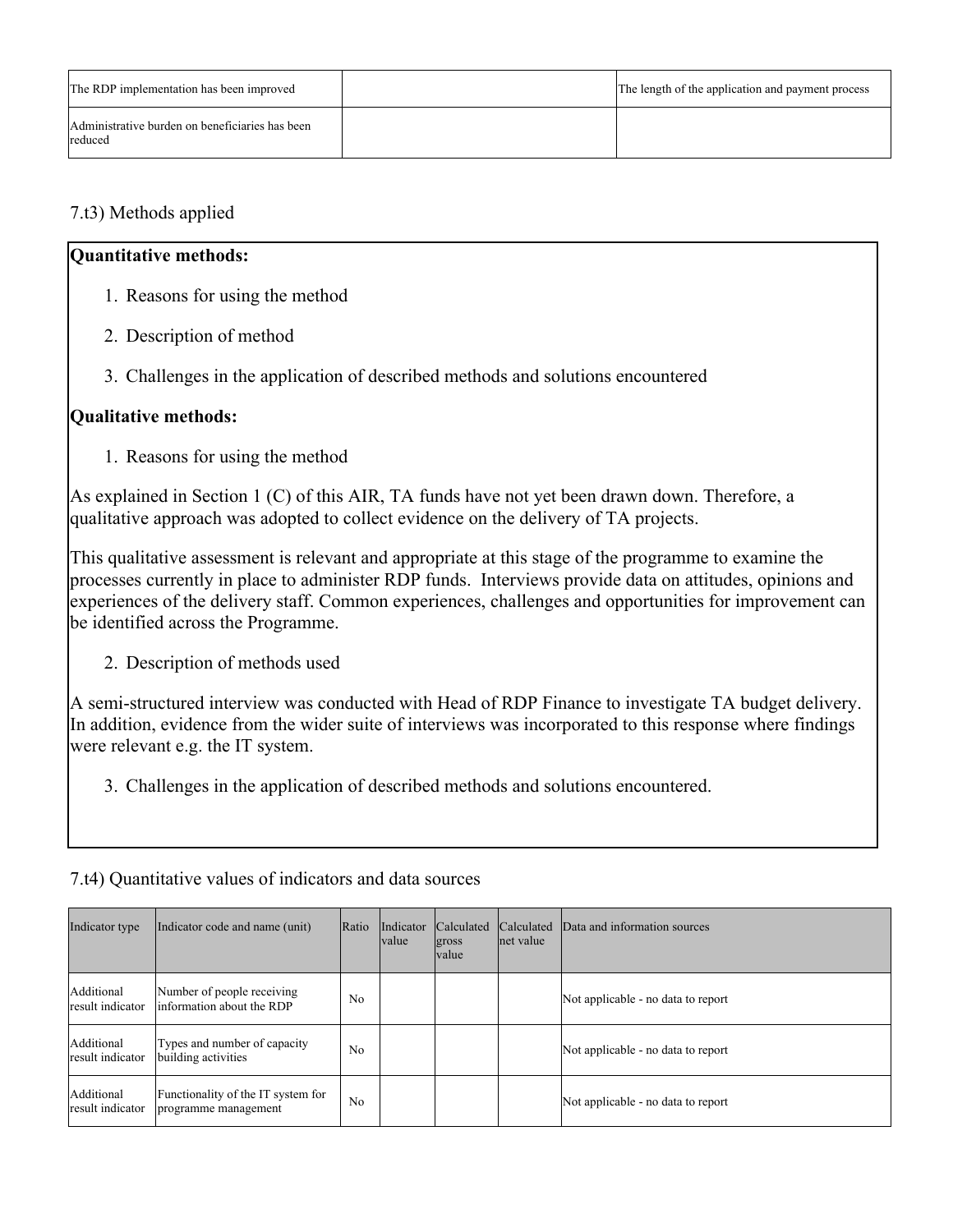| Additional<br>result indicator | Number of staff involved in RDP<br>management                | N <sub>0</sub> |  | Not applicable - no data to report |
|--------------------------------|--------------------------------------------------------------|----------------|--|------------------------------------|
| Additional<br>result indicator | Skills of staff involved in RDP<br>management                | N <sub>0</sub> |  | Not applicable - no data to report |
| Additional<br>result indicator | Number of RDP communication<br>land dissemination activities | N <sub>0</sub> |  | Not applicable - no data to report |
| Additional<br>result indicator | The length of the application and<br>payment process         | N <sub>0</sub> |  | Not applicable - no data to report |
| Additional<br>result indicator | Information on the use of<br>evaluation results              | N <sub>0</sub> |  | Not applicable - no data to report |

## 7.t5) Problems encountered influencing the validity and reliability of evaluation findings

Not applicable at this stage of programme delivery.

## 7.t6) Answer to evaluation question

The research findings on the general implementation of Technical Assistance in pursuit of achieving the objectives laid down in Article 59 of Regulation (EU) No 1303/2013 and Art. 51(2) of Regulation (EU) No 1305/2013, is presented below.

As explained in Section 1 (C) of this AIR, no spend has been drawn down for Technical Assistance. Therefore, this section focusses on reporting the progress of the eight Technical Assistance Projects being delivered in Wales.

#### Glastir Woodland Delivery Project

NRW will support the creation of Forest management Plans by registered forest management planners. Through Technical Assistance funding NRW will provide the management and oversight required for the verification of these plans. Welsh Ministers and NRW enter into this work pursuant to Section 83 of the Government of Wales Act 2006. Costs include administrative elements limited to staff salaries and travel and subsistence.

#### Glastir Implementation

The project contributes to the delivery of the Glastir element of the Welsh Government Rural Communities - RDP 2014-20. Specifically agri-environment, carbon, afforestation and creation of woodlands as well as Investment in Forest Area Development and Improvements of viability of Forest measures. The project covers some of the staffing resources needed for the implementation and delivery of Glastir.

#### Monitoring and Evaluation

The project will monitor and evaluate the RDP to assist in its effective management and delivery, in compliance with EC Regulations. These activities will include: Collection of evidence and provision of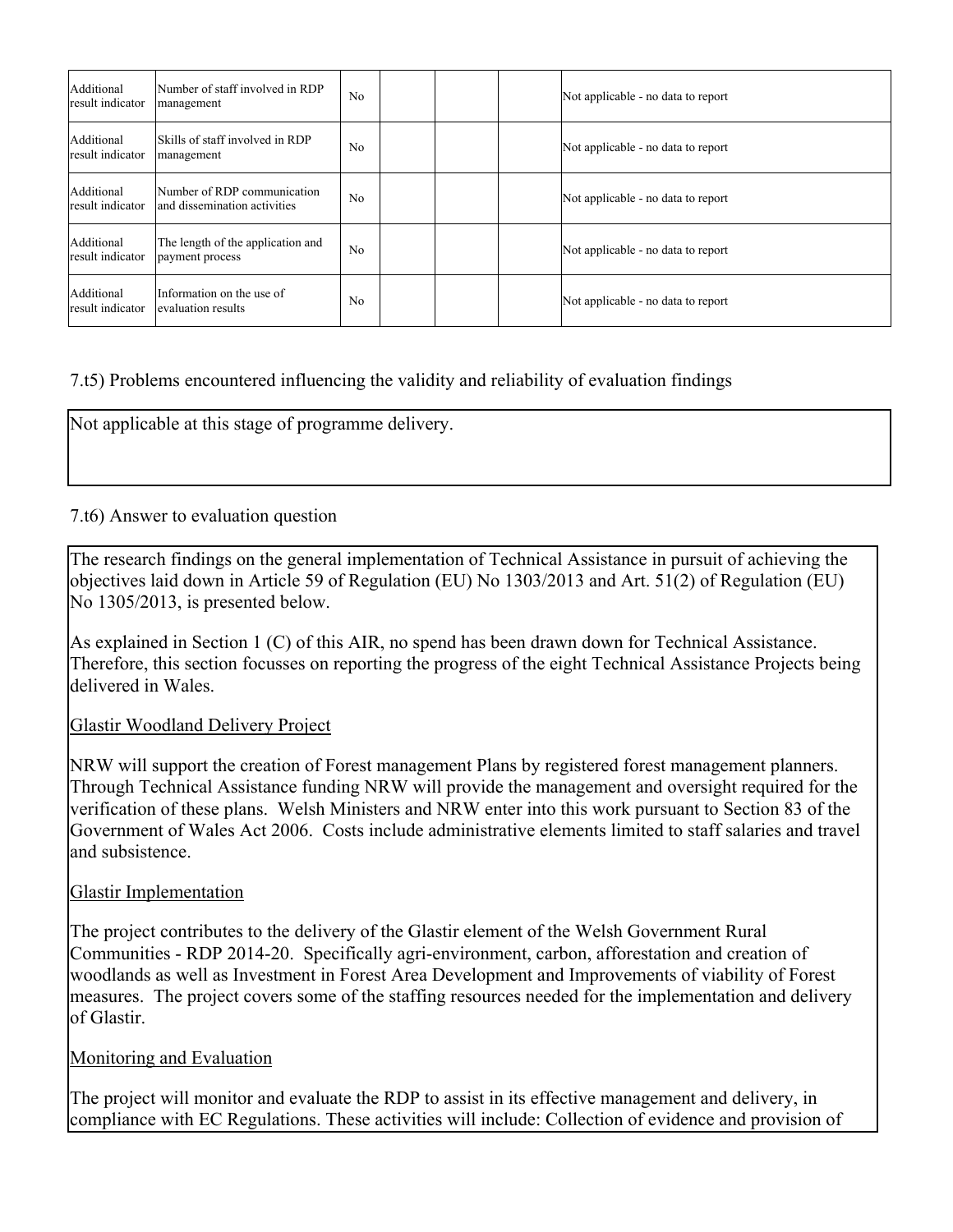information for Programme steering and regulatory reporting;

- Monitoring and evaluation requirements for enhanced AIRs in 2017 and 2019;
- Assessing progress towards Programme and Priority objectives; and
- Provision of data required for evaluation at the right time and in the appropriate format.

## On The Spot Checks

The project will employ staff of various agreed grades to allow the following activities to be delivered.

- Implement regulative OTSC on the RDP schemes which are part of the set-up of systematic checking of all aid applications and payment claims.
- RIW will run a selection process for beneficiaries. Inspections will require an onsite visit to beneficiary's premises to ensure compliancy with scheme rules.

## Technical Appraisal, Analysis and Inspections

The project will employ staff of various agreed grades to allow the following activities to be delivered.

- Evaluate business plans and development proposals from grant applications.
- Undertake desk based research to inform advice and recommendations to grant managers about whether grants should be approved, modified or rejected.
- Contribute to the design of new grant schemes and support actions for the food supply chain, sustainable farming and rural development issues.
- Visiting delivery bodies, businesses and farm premises to discuss project proposals, including judging and discussing technical issues concerning food production and sustainable land management.
- Inspecting project delivery bodies, businesses and farm premises to quality assure and evaluate works and activities undertaken with grant support.
- Ensuring the regulatory requirements is adhered to and the programme delivery at a practical level is compliant.

## Managing Authority and Delivery costs

The purpose of this project is to fund actions related to the preparation, management and control of the programme and its implementation. Specifically, the project will enable sufficient staffing to fulfil the Managing Authority functions required by the regulations and for effective and compliant delivery of the socio economic measures in the RDP 14-20.

## Wales Rural Network

In accordance with EU regulations, a WRN Support unit has been established to organise networking, training and information exchange opportunities to support the implementation and delivery of the RDP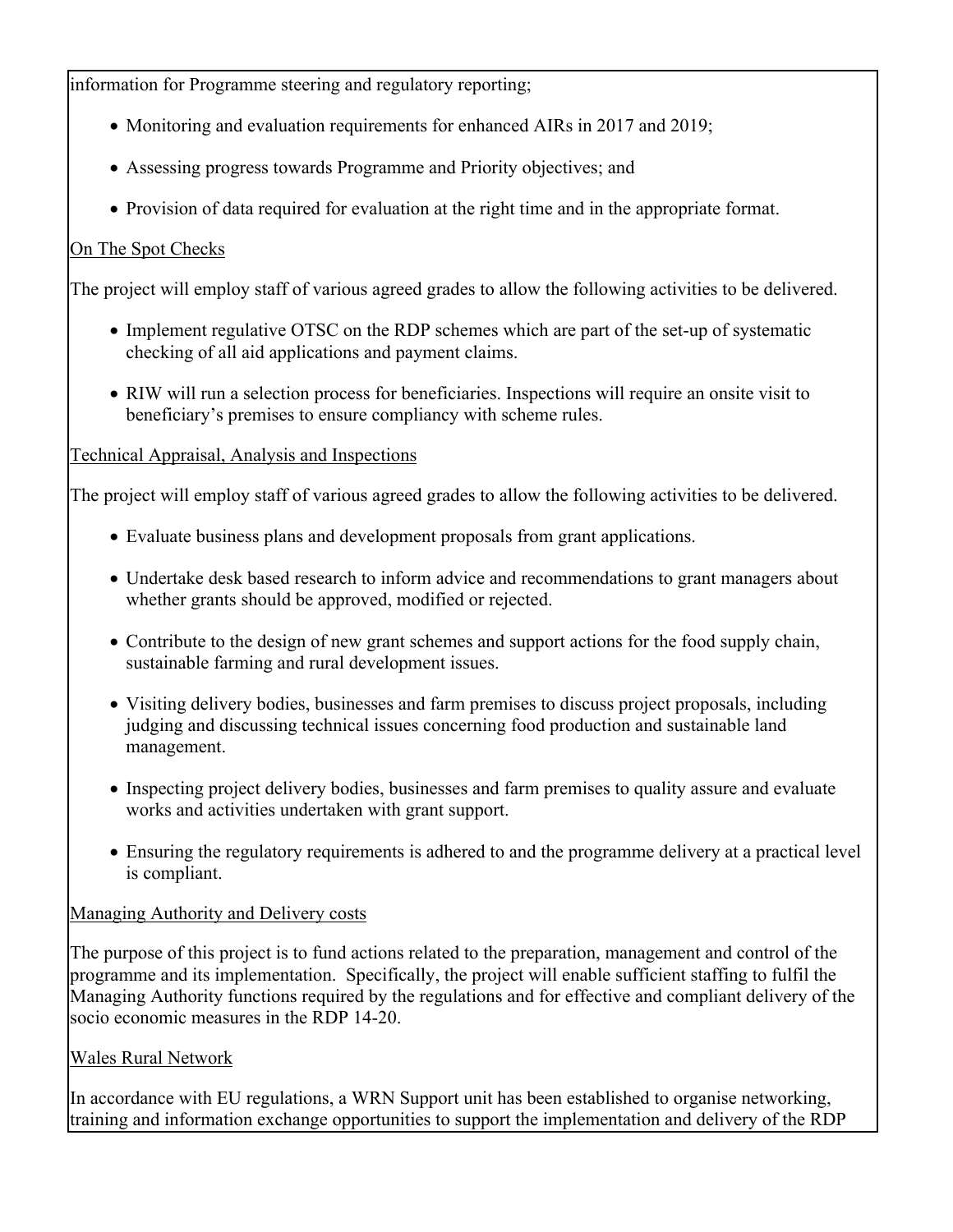and its associated schemes. The activities WRN Support Unit undertakes on behalf of the WRN are outlined in a work plan and designed to facilitate the important multiplier effects that networking and knowledge exchange can achieve.

## Business Improvement

To deliver an IT system fit for purpose, working in partnership with WEFO, Cap Gemini and RPW, for the successful implementation of the Rural Development Programmes 2014-2020 in Wales; including responsibility for enhancing PPIMS, WEFO Online and the reporting tool Business Objects to meet the needs of the business.

Broadly, management of Technical Assistance is viewed as an improvement upon the process compared to the 2007-2013 Programme. During the Programme's inception, proposals for TA were submitted to the Common Agricultural Policy Programme Board alongside recommendations for eligibility and assessment of value for money. This has resulting in the secondary effect of improved rigour in understanding of eligibility of the TA budget.

No EAFRD funding was drawn down in 2016. This is not anticipated to be an issue as it is systematic of wider issues surrounding the creation of an appropriate IT system (discussed below in more detail). This issue is currently being managed internally and claims will begin in the near future.

Anticipated upcoming challenges include the requirement to have claims processed by Scheme Management Unit which is causing delays due to the resourcing issues they face (See CEQ FA 6B). In addition, amendments to the control plan will be required prior to claims being processed.

Since the approval of the 2014-2020 RDP, a considerable expenditure through Technical Assistance has been to devise and implement a suitable IT system for programme monitoring and reporting, in accordance with EU reg. 1303/2013 Art.122(3). Feedback from interviewees on the effectiveness of this system is presented below. There are presented at Measure level to evidence the experience across the Programme.

Feedback regarding Measure 7 and Measure 19 implementation cites long waiting times to become registered on the system as a primary criticism. Also, Measure 7 applicants have been confused by the requirement to complete a 'Customer Reference Number' (CRN) form which is designed for farm businesses. Some positive findings are being reported specifically from beneficiaries who were reported to have complimented Scheme Management Unit (SMU) staff and the help they have been providing. However, this is an endorsement of staff assistance not of the system itself.

Businesses funded through Measure 4.2 report repeated system crashes when uploading application documents. A lack of communication between the IT system administrators and policy leads led to an instance where the IT System was un-operational due to maintenance during the same period an EOI window deadline was closing. This resulted in applicants being required to submit documents via email, ready to be uploaded onto the system when it went live. These problems are particularly acute for smaller businesses who are less able to deal with administrative complexity.

Activity delivered through Measures 1 and 2 are currently being financed by domestic funds as a result of lack of IT functionality. When the invoice is submitted to reconcile these costs, the policy lead anticipates a large financial review, given the scale of the claim.

A move to an integrated IT system cannot yet be said to be adding benefit to the financial management of the Programme. Evidence presented above suggests the opposite is in fact occurring and that issues with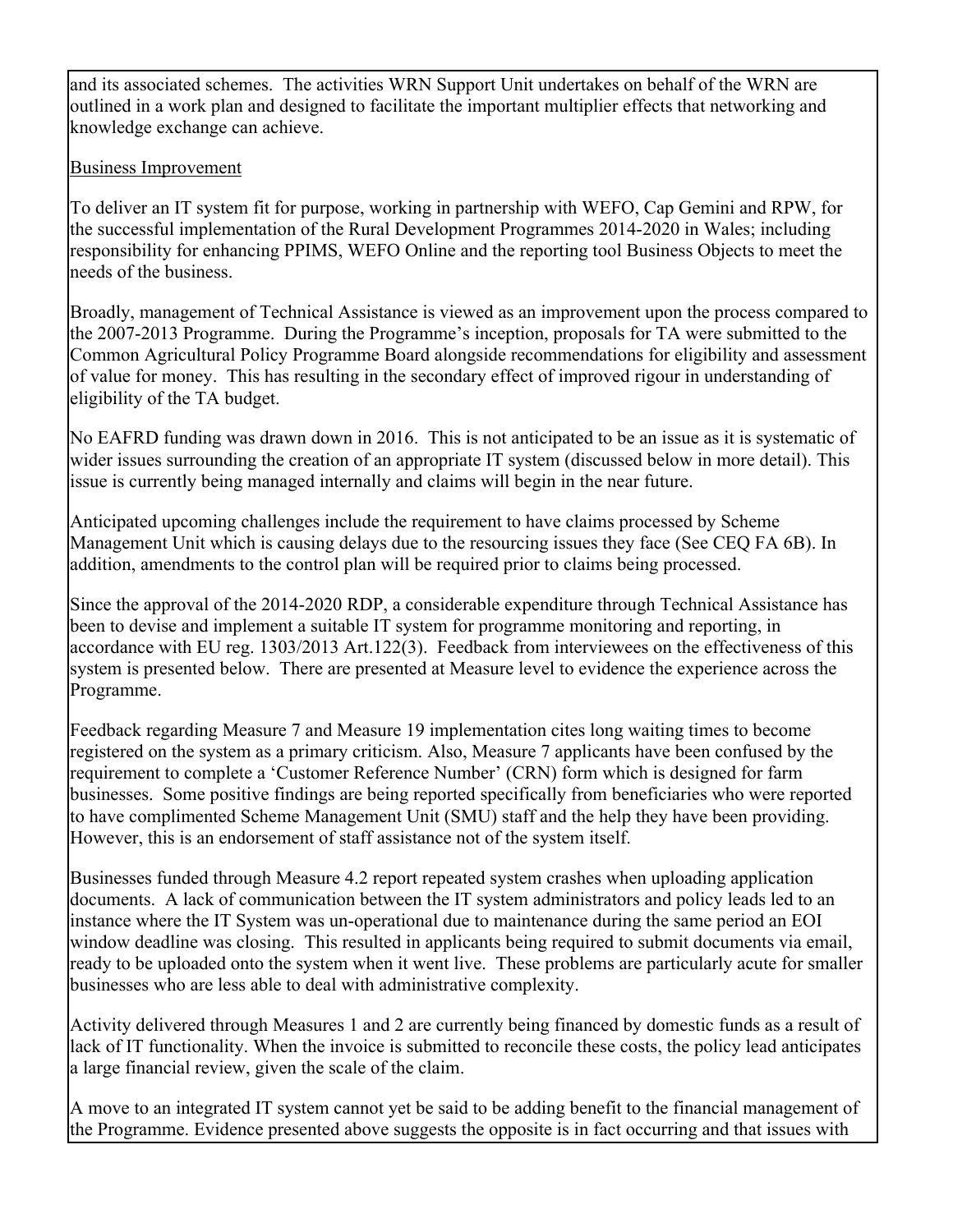the IT system are causing delays and frustration amongst WG staff and beneficiaries.

## 7.t7) Conclusions and recommendations

*7.t7.a) Conclusion / Recommendation 1*

## **Conclusion:**

Due to the early stage of Programme implementation, and the methodological approach taken for this study, it is not possible to draw conclusions specifically to answer the evaluation question. Where appropriate, conclusions and recommendations have been made based on the evidence which has been collected.

## **Recommendation:**

It is recommended that further evaluation work be conducted as implementation progresses to feed into the 2019 AIR.

## *7.t7.b) Conclusion / Recommendation 2*

## **Conclusion:**

No EAFRD funding was drawn down in 2016. This is not anticipated to be an issue.

## **Recommendation:**

Not applicable at this stage of programme delivery.

*7.t7.c) Conclusion / Recommendation 3*

## **Conclusion:**

A move to an integrated IT system cannot yet be said to be adding benefit to the financial management of the Programme.

## **Recommendation:**

Not applicable at this stage of programme delivery.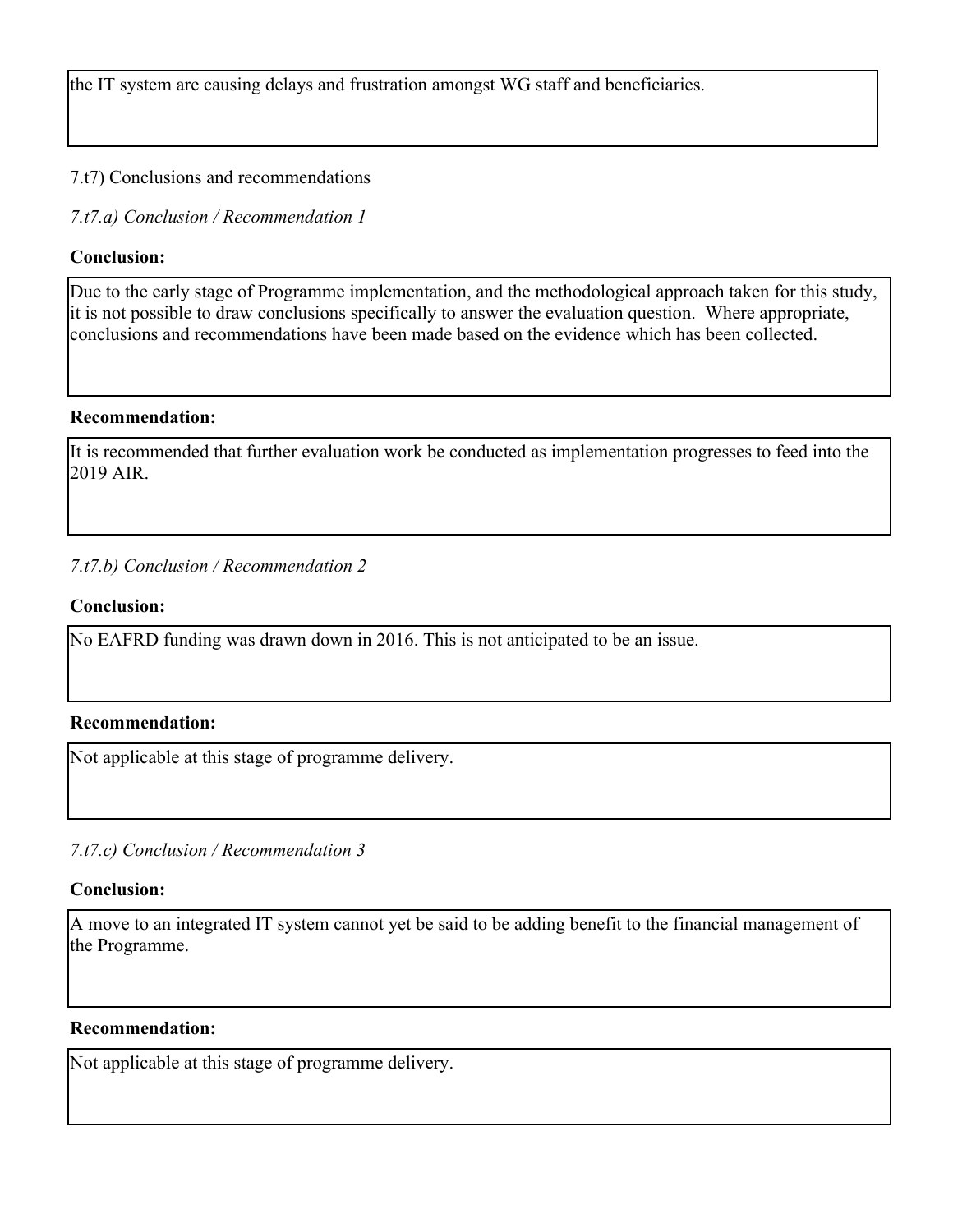**7.u) CEQ21-RN - To what extent has the national rural network contributed to achieving the objectives laid down in Art. 54(2) of Regulation (EU) No 1305/2013?**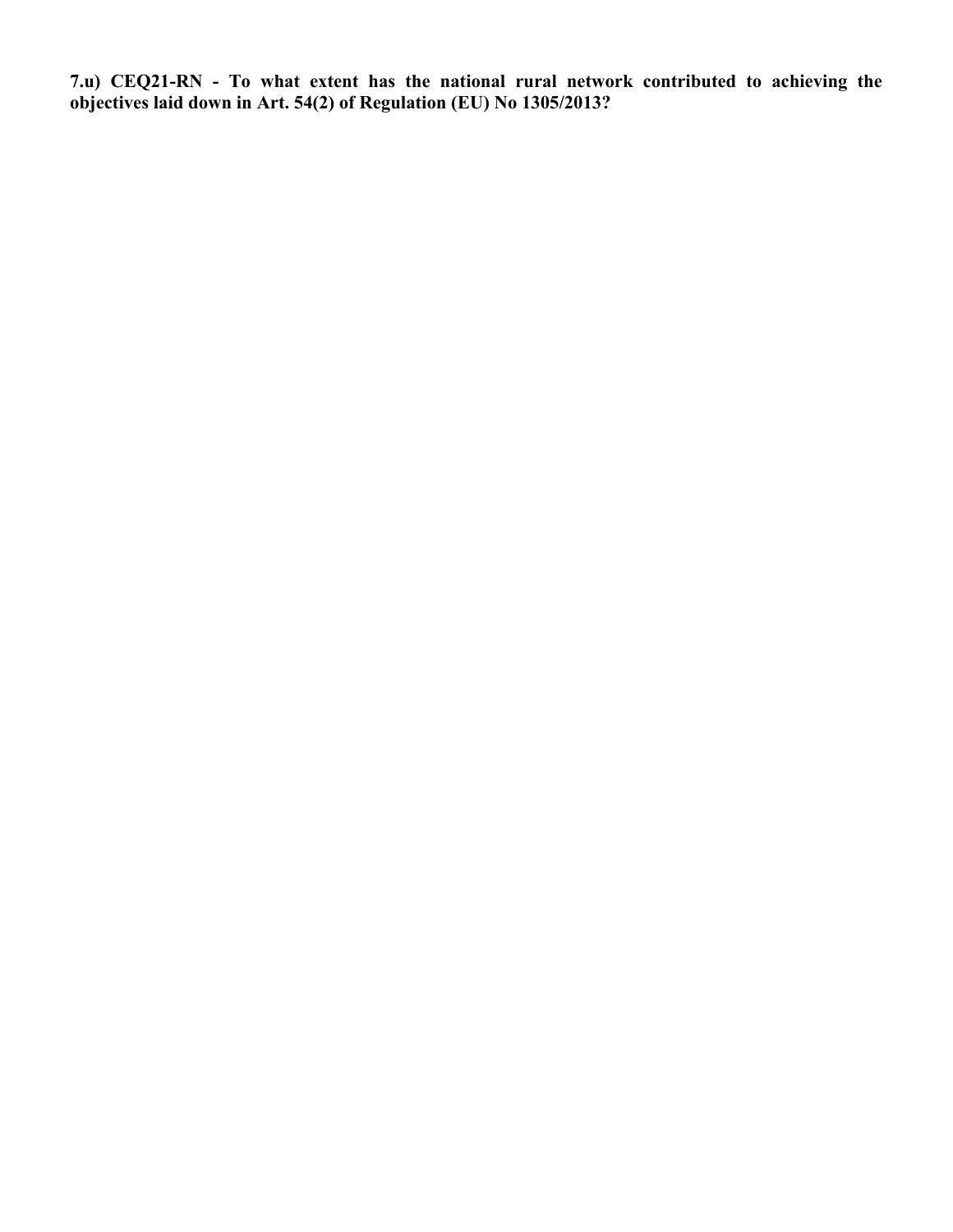Common objectives and linked group of activities (both common and NRN specific):

Group of activity:

- Activity 1 Increase the involvement of stakeholders in the implementation of rural development
- Activity  $2$  Improve the quality of RDP implementation
- Activity 3 Inform the broader public and potential beneficiaries on rural development policy and funding oppourtunities
- Activty 4 Foster innovation in agriculture, food production, forestry and rural areas

7.u2) Link between judgment criteria, common and additional result indicators used to answer the CEQ

| Judgment criteria                                                                                                                                                                                                                                  | Common result indicator | Additional result indicator                                                                                                                       |
|----------------------------------------------------------------------------------------------------------------------------------------------------------------------------------------------------------------------------------------------------|-------------------------|---------------------------------------------------------------------------------------------------------------------------------------------------|
| Number and types of stakeholders involved in RDP<br>implementation has increased                                                                                                                                                                   |                         | Number of stakeholders (by type) participating in<br>the implementation of the RDP due to activities of<br>the NRN (including those through LAGs) |
| The quality of implementation of the RDP has been<br>improved through the activities of the NRN,<br>$ e.g. $ = Improved capacity of RDP<br>beneficiaries<br>br/>- Improved evaluation<br>awareness<br>br/>- Lessons from evaluations are taken<br> |                         | Number of RDP modifications based on evaluation<br>findings and recommendations from thematic<br>working groups organized by the NRN)             |
| Broader public and potential beneficiaries are aware<br>of the rural development policy and funding<br>opportunities through activities of the NRN                                                                                                 |                         | Percentage of RDP implemented projects<br>encouraged by NRN(P) activities)                                                                        |
| Broader public and potential beneficiaries are aware<br>of the rural development policy and funding<br>opportunities through activities of the NRN                                                                                                 |                         | Number persons that have been informed about the<br>rural development policy and funding opportunities<br>through the NRN communication tools)    |
| Innovation in agriculture, food production forestry<br>and rural areas has been fostered by the NRN<br>opportunities                                                                                                                               |                         | Percentage of innovative projects encouraged by<br>NRN out of the total number of innovative projects<br>supported by the $RDP(s)$                |

## 7.u3) Methods applied

## **Quantitative methods:**

- 1. Reasons for using the method
- 2. Description of methods used
- 3. Challenges in the application of described methods and solutions encountered.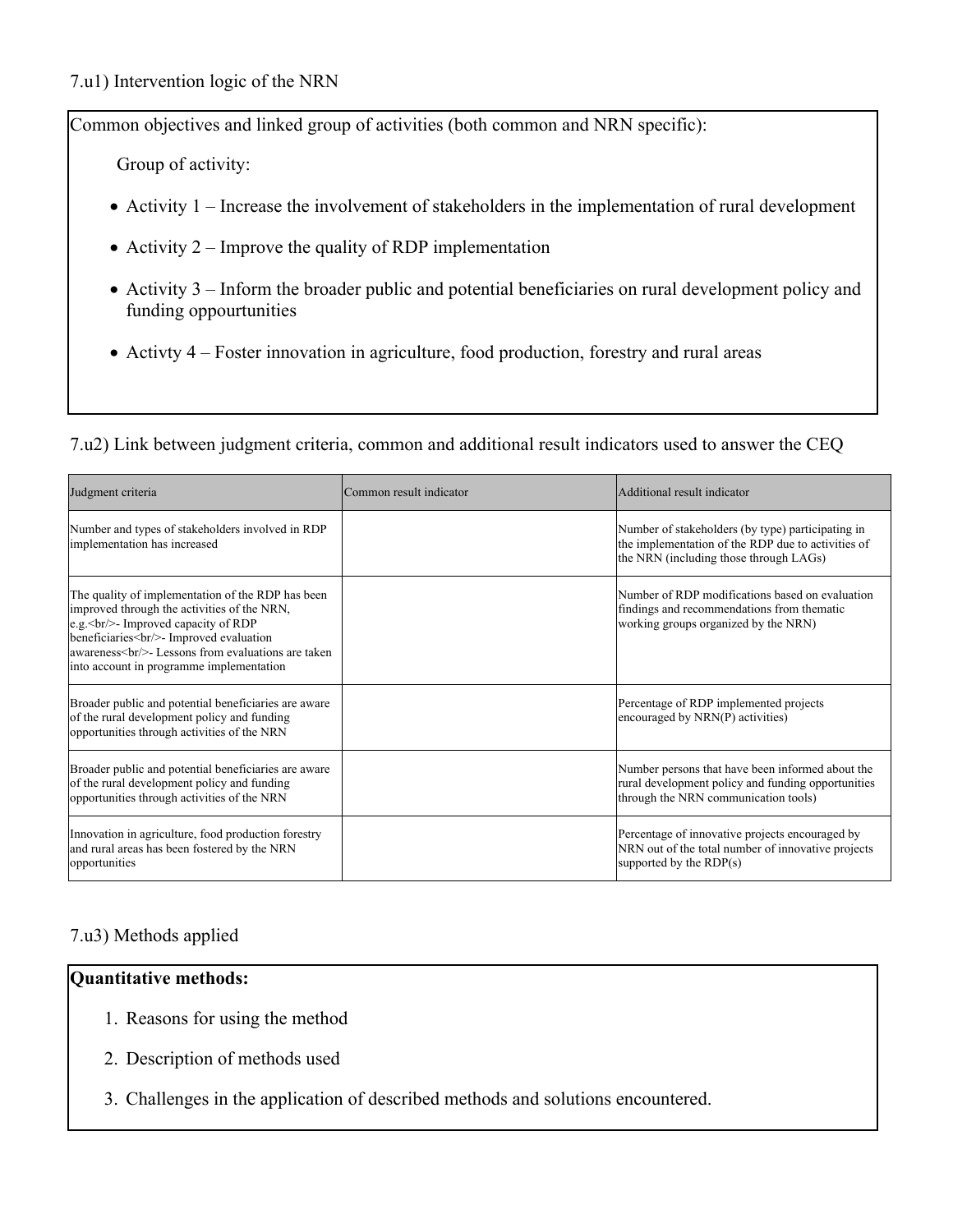## **Qualitative methods:**

1. Reasons for using the method

A qualitative approach, in the form of interviews, was adopted to collect evidence on the delivery of TA projects, within the Welsh Government. This qualitative assessment is relevant and appropriate at this stage of the programme to examine the processes currently in place to administer RDP funds. The interviews provided data on the attitudes, opinions and experiences of the delivery staff. Through this approach it was possible to identify common experiences, challenges and opportunities for improvement across the Programme.

2. Description of methods to assess additional indicators

To assess this specific CEQ, an interview was conducted with the Head of the Wales Rural Network. They were selected on a purposive basis as they were best placed to provide information to answer this question. The interview was conducted in line with a pre-designed interview schedule designed to elicit findings relevant to this CEQ.

3. Challenges in the application of described methods and solutions encountered

7.u4) Quantitative values of indicators and data sources

| Indicator type                 | Indicator code and name (unit)                                                                                                                          | Ratio          | Indicator<br><b>value</b> | Calculated<br>gross<br><i>value</i> | Calculated<br>net value | Data and information sources       |
|--------------------------------|---------------------------------------------------------------------------------------------------------------------------------------------------------|----------------|---------------------------|-------------------------------------|-------------------------|------------------------------------|
| Additional<br>result indicator | Number persons that have been<br>informed about the rural<br>development policy and funding<br>opportunities through the NRN<br>communication tools)    | No             |                           |                                     |                         | Not applicable - no data to report |
| Additional<br>result indicator | Percentage of innovative projects<br>encouraged by NRN out of the<br>total number of innovative<br>projects supported by the $RDP(s)$                   | N <sub>0</sub> |                           |                                     |                         | Not applicable - no data to report |
| Additional<br>result indicator | Percentage of RDP implemented<br>projects encouraged by NRN(P)<br>activities)                                                                           | No             |                           |                                     |                         | Not applicable - no data to report |
| Additional<br>result indicator | Number of stakeholders (by type)<br>participating in the<br>implementation of the RDP due to<br>activities of the NRN (including<br>those through LAGs) | No             |                           |                                     |                         | Not applicable - no data to report |
| Additional<br>result indicator | Number of RDP modifications<br>based on evaluation findings and<br>recommendations from thematic<br>working groups organized by the<br>NRN)             | No             |                           |                                     |                         | Not applicable - no data to report |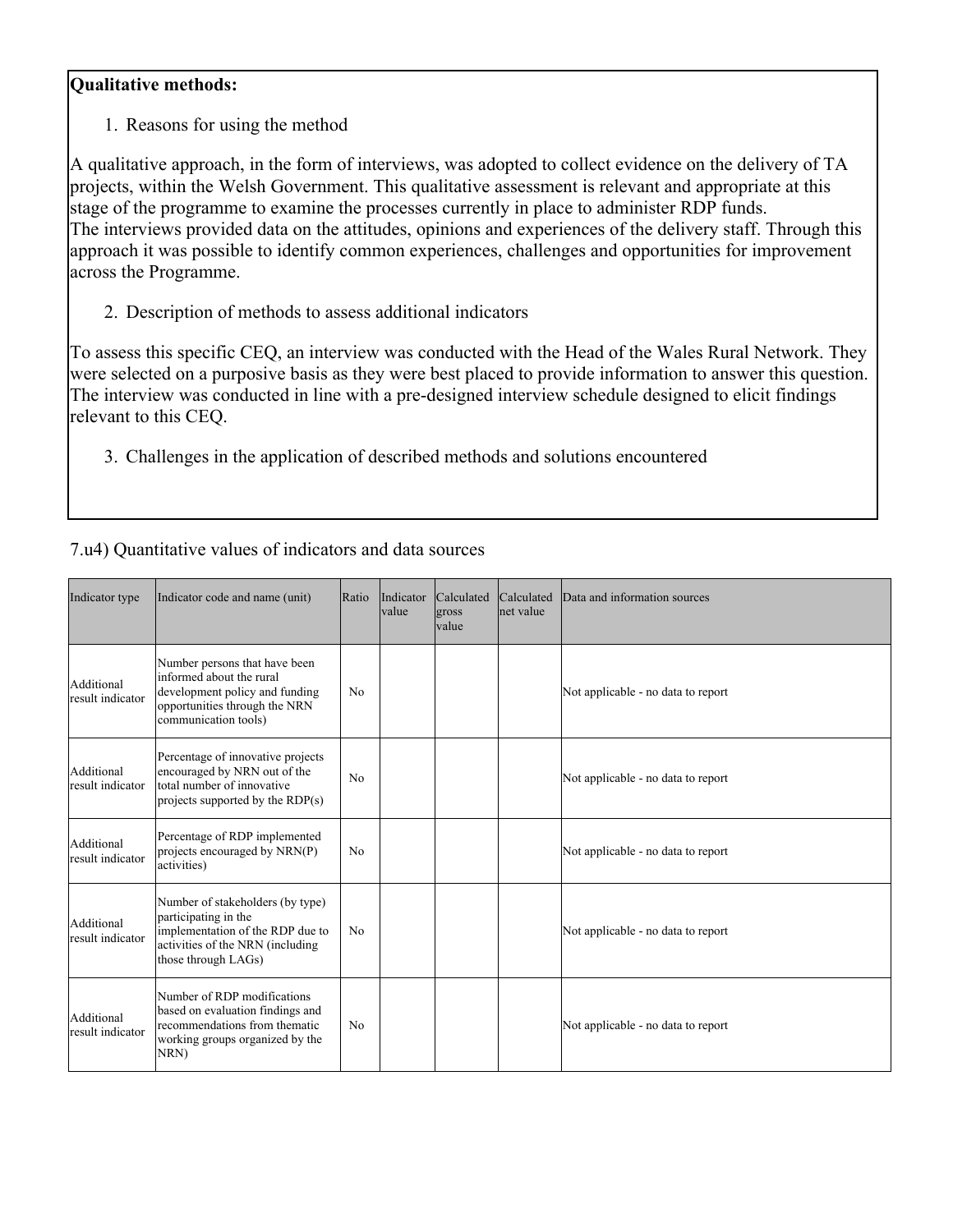7.u5) Problems encountered influencing the validity and reliability of evaluation findings

Not applicable at this stage of programme delivery.

## 7.u6) Answer to evaluation question

The Wales Rural Network (WRN) is a partnership of organisations, enterprises, administrations and individuals; open to any stakeholder with an interest in rural development and the RDP. Stakeholders will be involved in the Governance and activities of the WRN through the external Steering Group. The role of the WRN Support Unit is to facilitate the networking process and the engagement of stakeholders, by sharing of information, best practice and experience across Wales, UK and Europe.

In comparison to the 2007-2013 RDP period, the delivery of WRN activities has changed and improved. Improvements to online presence of the WRN have been monitoring. This has identified a far reaching online presence and increased engagement of social media by stakeholders. The WRN webpages saw page views increase 1036% from 1,835 to 20,845. The WRN Twitter account has increased tweet output by 214%, and gained a 51% increase in number of followers. These enhancements have been noted as creating faster access to better information for stakeholders and improving the publicity of good practice.

The WRN has sought to attract different and new stakeholders to engage with the RDP. The new WRN Newsletter / Twitter / WRN – RDP Web Pages are cited as assisting in attracting wider engagement. This has reportedly led to a wider network with an enhanced sense of ownership of schemes. Additionally, improved publicity and a range of good practice examples have been disseminated via joint stakeholder channels. No formal feedback has been received yet regarding the WRN newsletters, however it is understood they attract and provide information to a wider audience, outside familiar farming / agri stakeholders. The newsletter focussed on articles linked to socio-economic Schemes, LEADER and European level news.

Notable successes and challenges for the WRN have begun to emerge. Improvements to the website and its increased usage (see above) have been valued, as have the roadshow events and presence at the Royal Welsh Agricultural Show. Also, Welsh projects have been included in EU best practice publications. On the other hand, staff changes and poor WG technology resources are referenced as key challenges. These have been addressed through actions such as amalgamating the staff from other RDP teams into the WRNSU.

The Wales Rural Network has shown evidence of complementing the activities of the UK National Rural Network (UKNRN) by participating in joint, cross-border UKNRN meetings. In addition, working methods and examples of best practice are shared at these events, leading to a joined up approach across the National Network.

A steering group for the WRN was formed in early 2016. The advice of this group has influenced the WRNSU through advising on how best to implement recommendations from wider rural networks and providing feedback to influencing the development of Schemes. Processes are in place to ensure gender equality on the WRN Steering group including ensuring a 50:50 gender balance. Positions on the group were re-advertised to achieve this objective.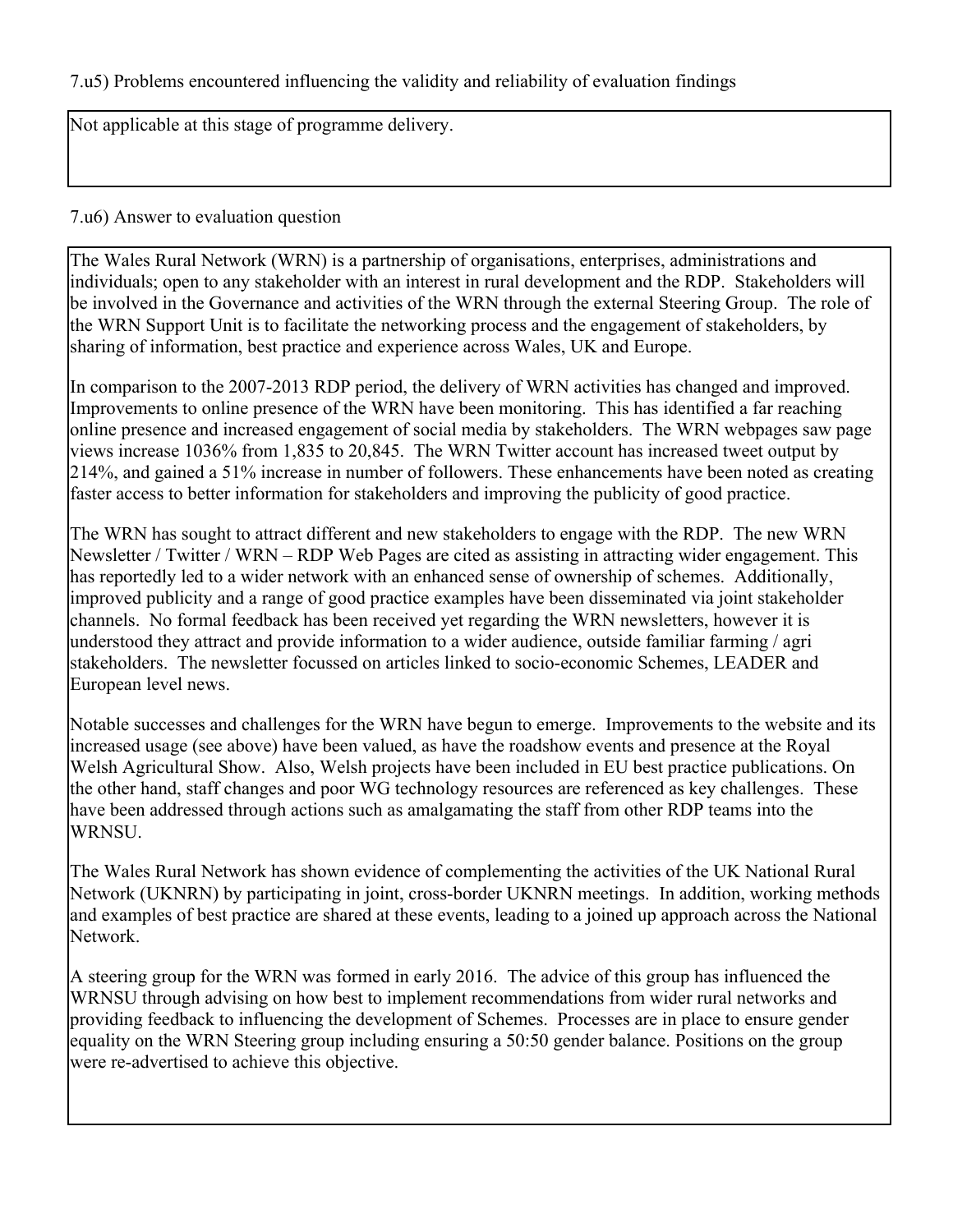7.u7) Conclusions and recommendations

*7.u7.a) Conclusion / Recommendation 1*

## **Conclusion:**

Due to the early stage of Programme implementation, and the methodological approach taken for this study, it is not possible to draw conclusions specifically to answer the evaluation question. Where appropriate, conclusions and recommendations have been made based on the evidence which has been collected.

#### **Recommendation:**

It is recommended that further evaluation work be conducted as implementation progresses to feed into the 2019 AIR.

#### **7.v) PSEQ01-FA - Programme specific evaluation question linked to programme specific focus areas**

This question is marked as not relevant for this AIR version

There are no specific Focus Area evaluation questions.

## **7.w) PSEQ02-FA - Programme specific evaluation question linked to programme specific focus areas**

This question is marked as not relevant for this AIR version

There are no specific Focus Area evaluation questions.

## **7.x) PSEQ03-FA - Programme specific evaluation question linked to programme specific focus areas**

This question is marked as not relevant for this AIR version

There are no specific Focus Area evaluation questions.

## **7.y) PSEQ04-FA - Programme specific evaluation question linked to programme specific focus areas**

This question is marked as not relevant for this AIR version

There are no specific Focus Area evaluation questions.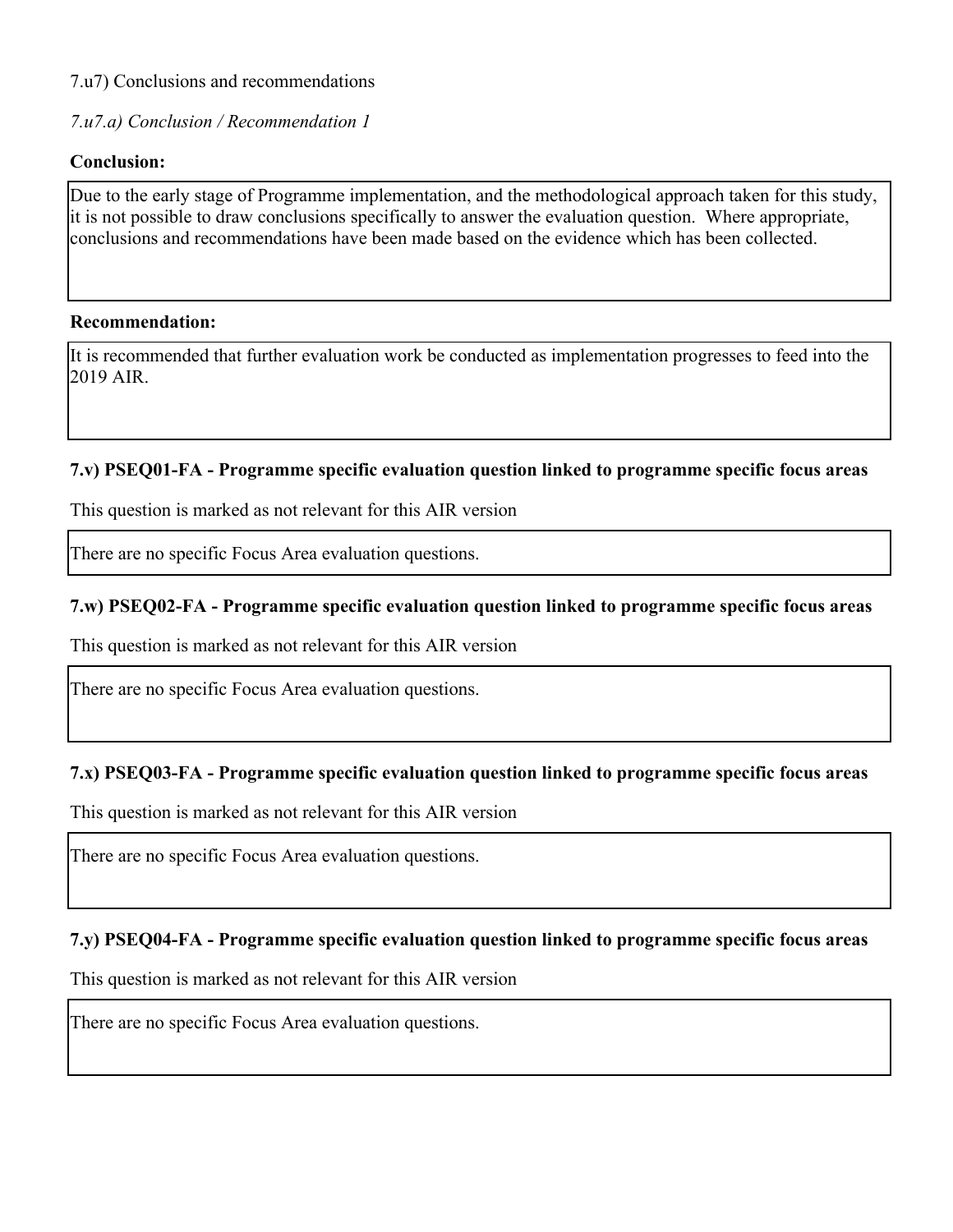## **7.z) PSEQ05-FA - Programme specific evaluation question linked to programme specific focus areas**

This question is marked as not relevant for this AIR version

There are no specific Focus Area evaluation questions.

**7.aa) PSEQ01-TOPIC - Programme specific evaluation question linked to programme specific evaluation topic**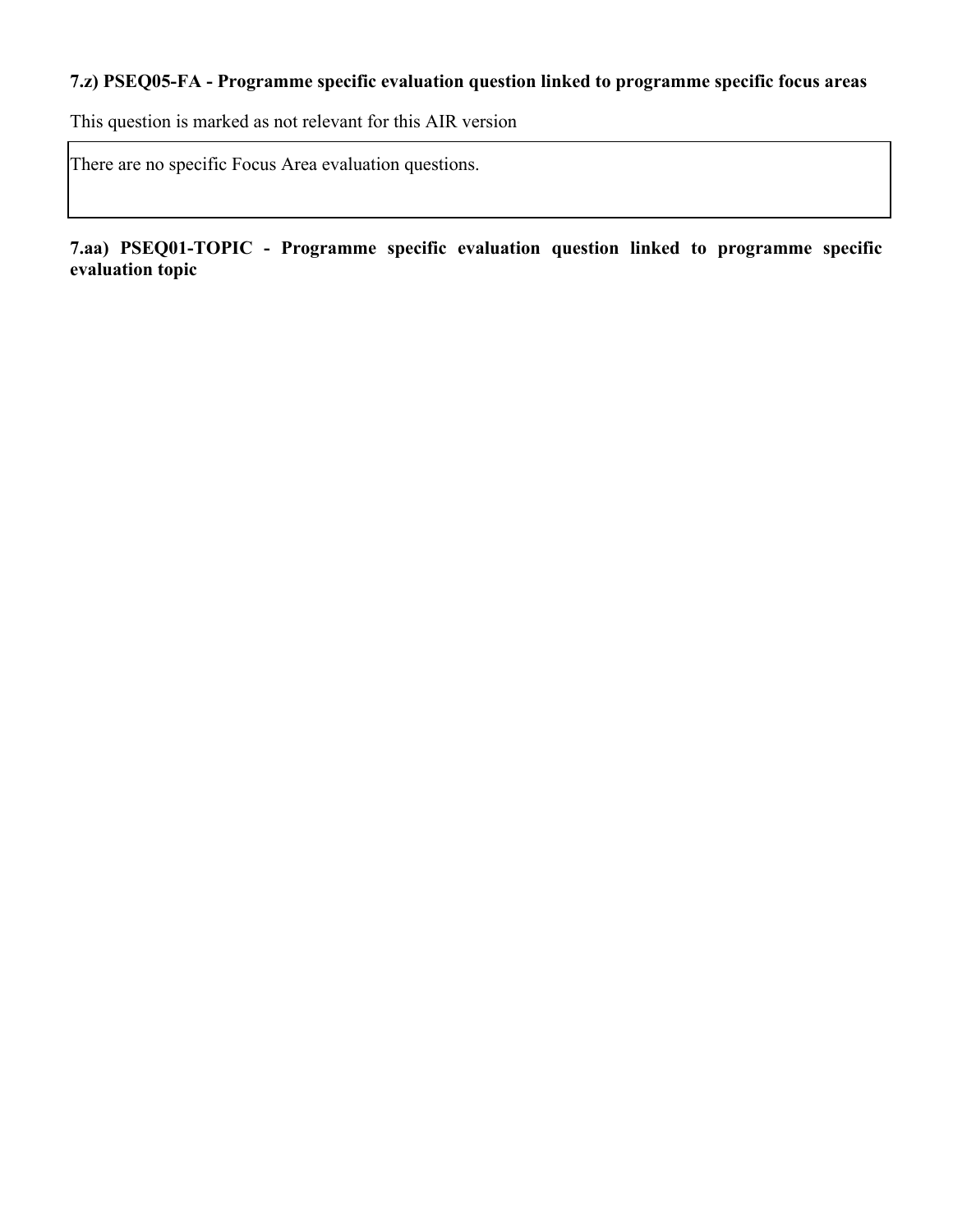Evaluation topic:

Programme specific evaluation question:

7.aa1) Link between judgment criteria, common and additional result indicators used to answer the CEQ

There are no links defined for this question

7.aa2) Methods applied

## **Quantitative methods:**

- 1. Reasons for using the method
- 2. Description of methods to calculate ratios, gross or net (if applicable) values of common and programme specific indicators
- 3. Challenges in the application of described methods and solutions encountered

## **Qualitative methods:**

- 1. Reasons for using the method
- 2. Description of methods used
- 3. Challenges in the application of described methods and solutions encountered.

7.aa3) Quantitative values of indicators and data sources

There are no indicators defined for this question

7.aa4) Problems encountered influencing the validity and reliability of evaluation findings

Not applicable at this stage of programme delivery

7.aa5) Answer to evaluation question

Not applicable at this stage of programme delivery

7.aa6) Conclusions and recommendations

*7.aa6.a) Conclusion / Recommendation 1*

## **Conclusion:**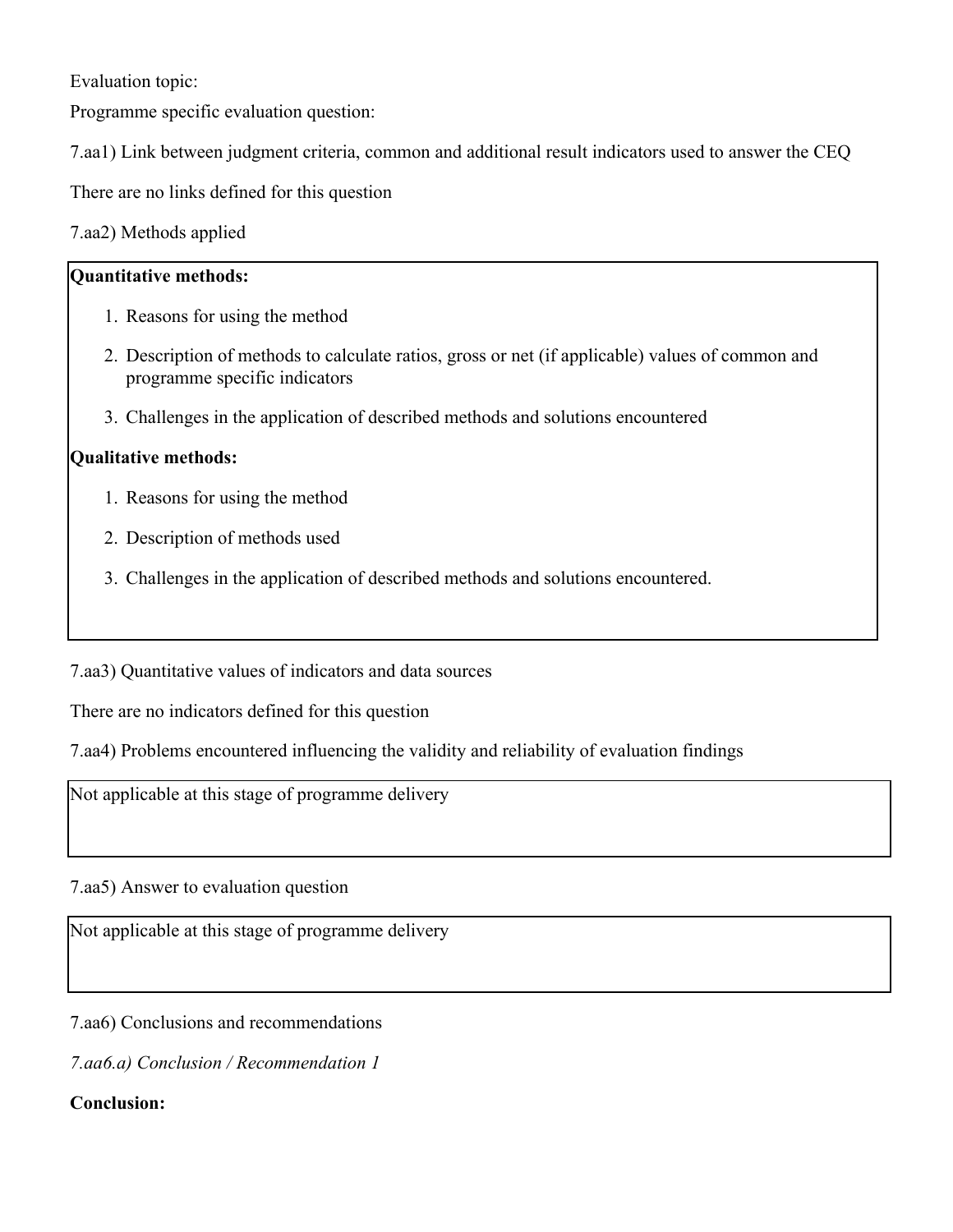Not applicable at this stage of programme delivery.

#### **Recommendation:**

Not applicable at this stage of programme delivery.

#### **7.bb) PSEQ02-TOPIC - Programme specific evaluation question linked to programme specific evaluation topic**

This question is marked as not relevant for this AIR version

#### NOT RELEVANT FOR WALES RURAL DEVELOPMENT PROGRAMME

### **7.cc) PSEQ03-TOPIC - Programme specific evaluation question linked to programme specific evaluation topic**

This question is marked as not relevant for this AIR version

NOT RELEVANT FOR WALES RURAL DEVELOPMENT PROGRAMME

## **7.dd) PSEQ04-TOPIC - Programme specific evaluation question linked to programme specific evaluation topic**

This question is marked as not relevant for this AIR version

#### NOT RELEVANT FOR WALES RURAL DEVELOPMENT PROGRAMME

## **7.ee) PSEQ05-TOPIC - Programme specific evaluation question linked to programme specific evaluation topic**

This question is marked as not relevant for this AIR version

## NOT RELEVANT FOR WALES RURAL DEVELOPMENT PROGRAMME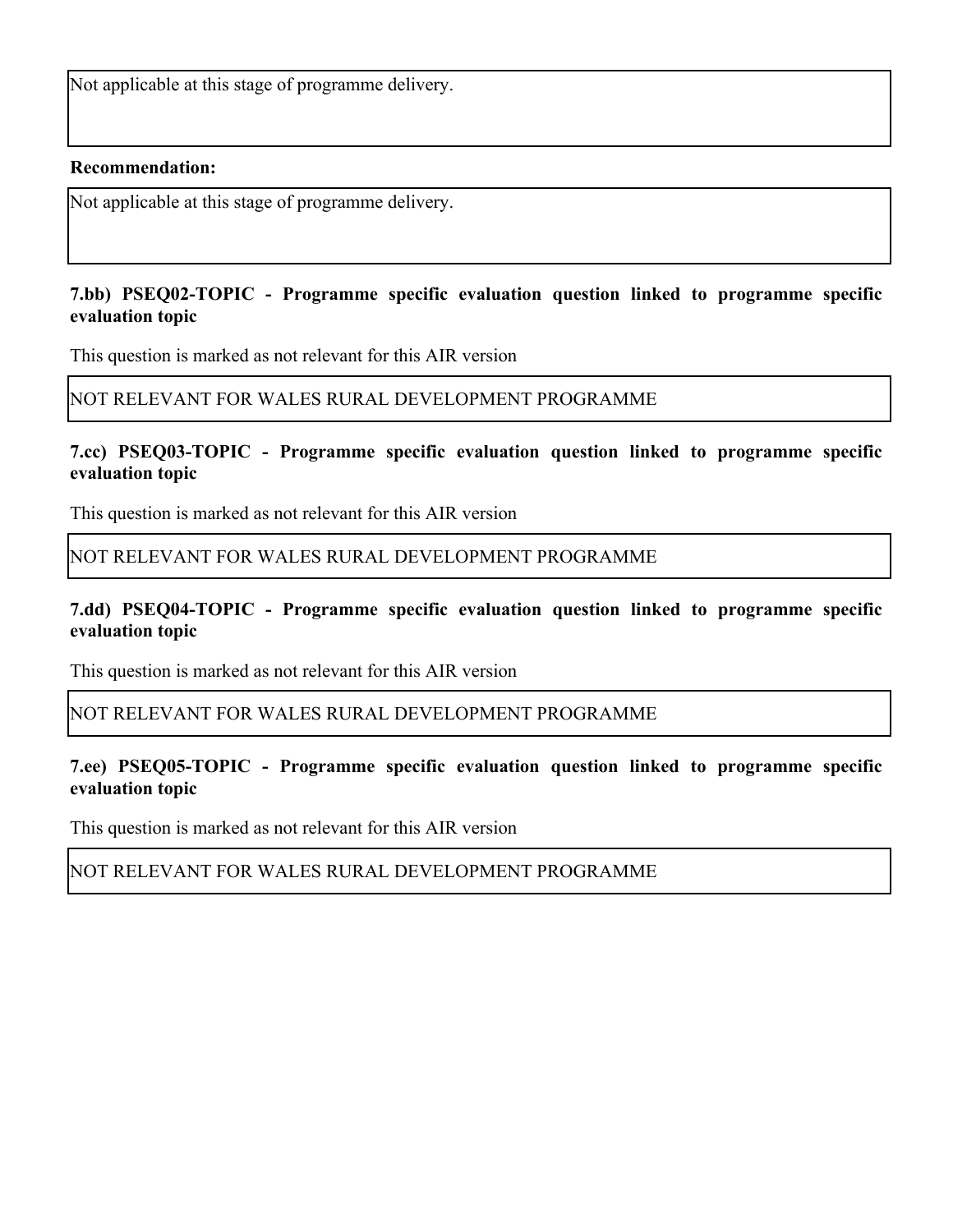## **8. IMPLEMENTATION OF ACTIONS TO TAKE INTO ACCOUNT THE PRINCIPLES SET OUT IN ARTICLES 5, 7 AND 8 OF REGULATION (EU) NO 1303/2013**

## **8.a) Promotion of equality between men and women and non-discrimination (Article 7 of Regulation (EU) No 1303/2013)**

Under the Common Strategic Framework all of the European Structural and Investment (ESI) funds must integrate the Cross Cutting Themes (CCT's) of Equality of Opportunity and Gender Mainstreaming and Sustainable Development. These mandatory CCTs are integrated into the design and development of the European Structural and Investment Funds and the activity supported through the funds. This includes the WG Rural Communities – Rural Development Programme 2014-2020.

Scheme applications are required to be open to anyone with guidance application forms available in English and Welsh on the WG web pages for each scheme. As part of the WG's guiding principles, equality and inclusion were considered in the development and implementation of all WG schemes, as together with sustainability and wellbeing, they underpin all WG policies.

The Well-being of Future Generations (Wales) Act 2015 came into force in April 2016. The Act requires public bodies, including the Welsh Government, to think more about the long-term, to work better with people, communities and each other, look to prevent problems and take a more joined-up approach. The Well-being Goals and Principles provide a clear framework for government decision-making and must underpin everything the Welsh Government does now and in the future. The aim is to have a single set of values which guide how the Welsh Government works. The selection criteria, scheme guidance and EOI guidance/application forms, were all devised subject to and including consideration of the principles as set out in the Well-being of Future Generations (Wales) Act 2015. For example the RCDF Scheme enables social inclusion, poverty reduction and economic development in rural areas and therefore contributes to the Well-Being Goals of 'A More Equal Wales', 'A Wales of Cohesive Communities' and 'A Resilient Wales'. The LEADER scheme contributes to all of the Well-Being Goals, particularly those of "A More Equal Wales" and "A Wales of Cohesive Communities".

The Farming Connect Knowledge Transfer and Innovation Programme recognise the important role that women play in rural businesses. Activities and opportunities have been put in place to encourage women to come to the fore to demonstrate the contributions they can make. In September, 2016 a "Women in Agriculture Forum for Wales" took place which included presentations and workshops to inspire, motivate and empower women. The Cabinet Secretary for Environment and Rural Affairs gave the keynote address which acknowledged the important role that women play in many farm and forestry businesses as drivers for change, business development and modernisation. As a result of this event, three regional forums have been developed to allow women to come together to influence the future development of agriculture policy in Wales.

In addition many women actively engage in discussion groups, for example, a Farm Secretaries discussion group came together to collectively learn new skills and develop their knowledge of the legislation they encounter in their roles. Another group investigated diversification opportunities as well as business planning to future-proof their businesses. Other women's discussion groups have been established to address and monitor animal health issues on their farms as well as benchmarking their businesses to move forward the sheep enterprises on their farms.

The skills and training support funded through Measure 1 has been attractive to many women farmers with 522 applying to take advantage of what Farming Connect can offer them. There has been a relatively equal split of applications across the three training categories with 164 applicants seeking Business Improvement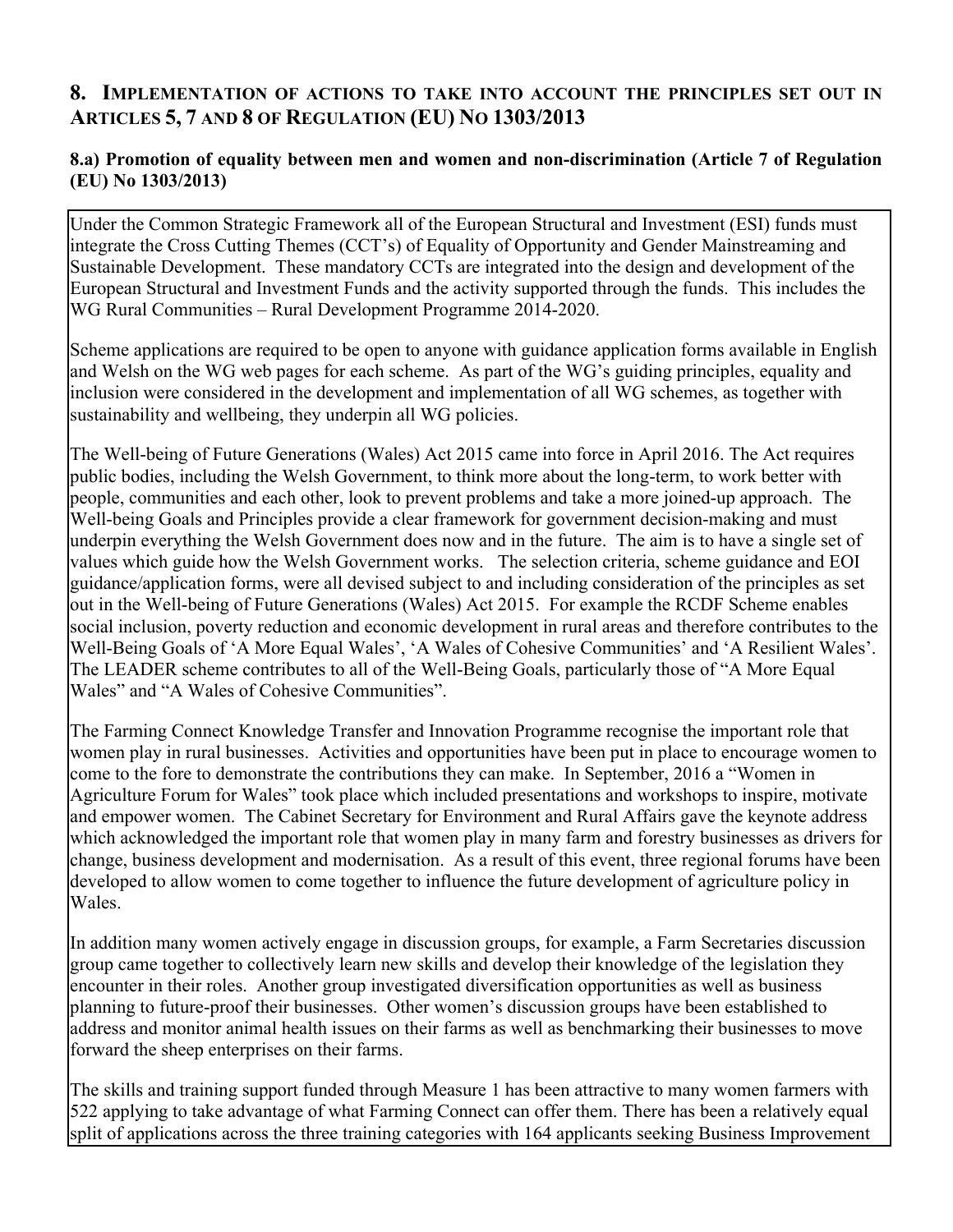courses, 158 applying for Technical courses and 200 improving their skills through the Machinery and Equipment courses.

The WG has clear and robust equal opportunities policies which must be adhered to. It is a requirement that the recruitment of all staff is in accordance with this policy and all staff receive the appropriate training as part of their personal development.

During the early part of 2016 a formal application process was conducted to recruit up to ten external members to the WRNSG with an appropriate geographical and gender balance. The initial recruitment process did not result in the required male/female split and therefore a second recruitment exercise was completed to actively recruit female candidates. This proposal ensured a better sector and geographical spread and a fair gender balance with 12 members successfully appointed.

## **8.b) Sustainable development (Article 8 of Regulation (EU) No 1303/2013)**

Under the Common Strategic Framework all of the European Structural and Investment (ESI) funds must integrate the Cross Cutting Themes (CCT's) of Equality of Opportunity and Gender Mainstreaming and Sustainable Development. These mandatory CCTs are integrated into the design and development of the European Structural and Investment Funds and the activity supported through the funds. This includes the WG Rural Communities – Rural Development Programme 2014-2020.

The selection criteria, scheme guidance and EOI guidance/application for the WG schemes were all devised subject to and including consideration of Sustainable Development principles as set out in the Environment (Wales) Act 2016.

The RCDF scheme through its activities enables social inclusion, poverty reduction and economic development in rural areas. The TBIS and CFPS schemes target woodland creation or improved sustainable management of existing forests and as such both have the potential to deliver positive actions in support of WG climate change objectives. The LEADER scheme also upholds the Sustainable Development principles as set out in the Environment (Wales) Act and the Well-being of Future Generations (Wales) Act 2015.

The SMS is fundamentally about delivering sustainable development and fully delivers against the Union's aim of preserving, protecting and improving the environment including support for climate change objectives. This scheme is designed to deliver projects that demonstrate the Sustainable Management of Natural Resources (SMNR) and are built on and adhere to the principles of SMNR. The projects approved by the scheme inherently are required to deliver actions that enhance and improve the resilience of ecosystem and the services these provide to the rural communities linked to them. The projects are also required to deliver mitigation or adaptations to climate change. All projects supported by the SMS Scheme have potential to deliver positive actions in support of WG climate change objectives.

The Glastir suite of schemes have at their core the need to address the long term challenges of a changing climate, the need for economic sustainability and declining biodiversity. The wider consequences and costs of depleted or polluted natural resources, higher insurance premiums, higher risk of residential and commercial flooding or the decline in the services provided by our natural environment is felt by all of Wales and land managers have far greater scope than any other sector of Welsh society to deliver benefits that support economic growth while increasing the resilience of rural communities and the quality and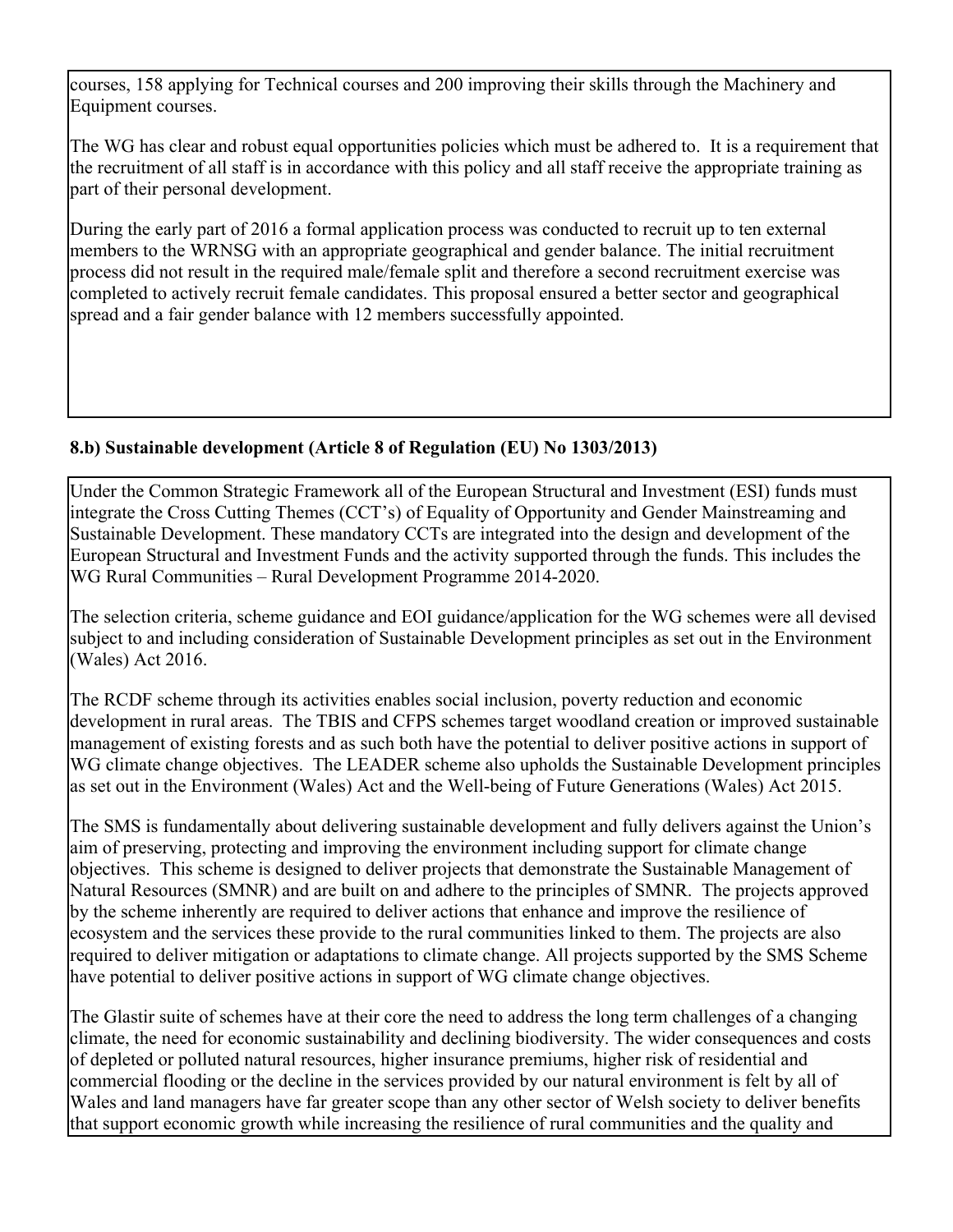## **8.c) The role of the partners referred to in Article 5 of Regulation (EU) No 1303/2013 in the implementation of the programme**

Stakeholders, organisations and institutions play a vital role in the development and delivery of the WGRC-RDP 2014-2020. A single Programme Monitoring Committee (PMC) has been set up to oversee the implementation of the RDP and the other European Structural and Investment (ESI) funds in Wales, to ensure they achieve maximum impact. The All Wales ESI PMC is chaired by an Assembly Member, with the committee comprising 27 members, meeting three to four times a year. Members are derived from six public appointments and 21 Members drawn on a representative basis from partners including statutory bodies, from business, education, local government, land-based industries and the third sector. During 2016 a representative of the LEADER LAG was selected to join the membership of the PMC. A specially convened extraordinary meeting of the All Wales ESI PMC was held on 8 July 2016 to provide partners and stakeholders with an opportunity to consider and discuss the implications of the EU Referendum outcome for ESI programmes in Wales.

The Wales Rural Network Support Unit (WRNSU) supports a forum to promote the exchange of expertise in rural development, it is open to anyone interested in rural development or involved with the WGRC-RDP 2014-2020 and the projects it funds. The Network exists to share knowledge and is facilitated by the WRNSU. Please see Section 4 of this report for more information on the WRN.

Key stakeholders, organisations and institutions play a pivotal role in the development and delivery of the Farming Connect KT&I Programme. IBERS (Aberystwyth University) is the lead delivery partner in the KT&I programme, it is responsible for hosting the Knowledge Exchange Hub which translates the latest UK-wide and appropriate global research findings to deliver accessible knowledge via multiple distribution channels in the Farming Connect Programme and EIP. Other key sub contractors; ADAS and Kite consulting are responsible for delivering specific elements of the programme and are responsible for completing baseline studies for the demonstration network. Levy Bodies (Agriculture & Horticulture Development Board – Dairy and Hybu Cig Cymru are key strategic partners and help ensure the programme provides an integrated approach to addressing sector needs whilst also providing guidance on themes and key messages that need to be communicated to the industry.

The Strategic Advisory Board for the Farming Connect programme provides overarching guidance and collaboratively sets direction for the programme and engages with the programme sub-groups. The Board brings together expertise from across the relevant sectors identifying and proactively promotes the research, knowledge and information delivered to meet the needs of the industry. Members of the Board include agricultural colleges, Levy Bodies, supermarkets, an agricultural Solicitor and IBERS University.

The Rural Community Development Fund (RCDF) under Measure 7 and LEADER under Measure 19 were developed in co-production with the Community-led Local Development (CLLD) Consultation Group which has a membership of key external stakeholders including the Welsh Local Government Association (WLGA), the Wales Council for Voluntary Action (WCVA), Natural Resources Wales (NRW) and regional representatives of the LEADER LAGs. The CLLD Group started during the development of the Welsh Government Rural Communities – Rural Development Programme 2014-2020 as a LEADER Task and Finish Group and was given an ongoing role following approval by the European Commission of the Welsh Government Rural Communities – Rural Development Programme 2014-2020.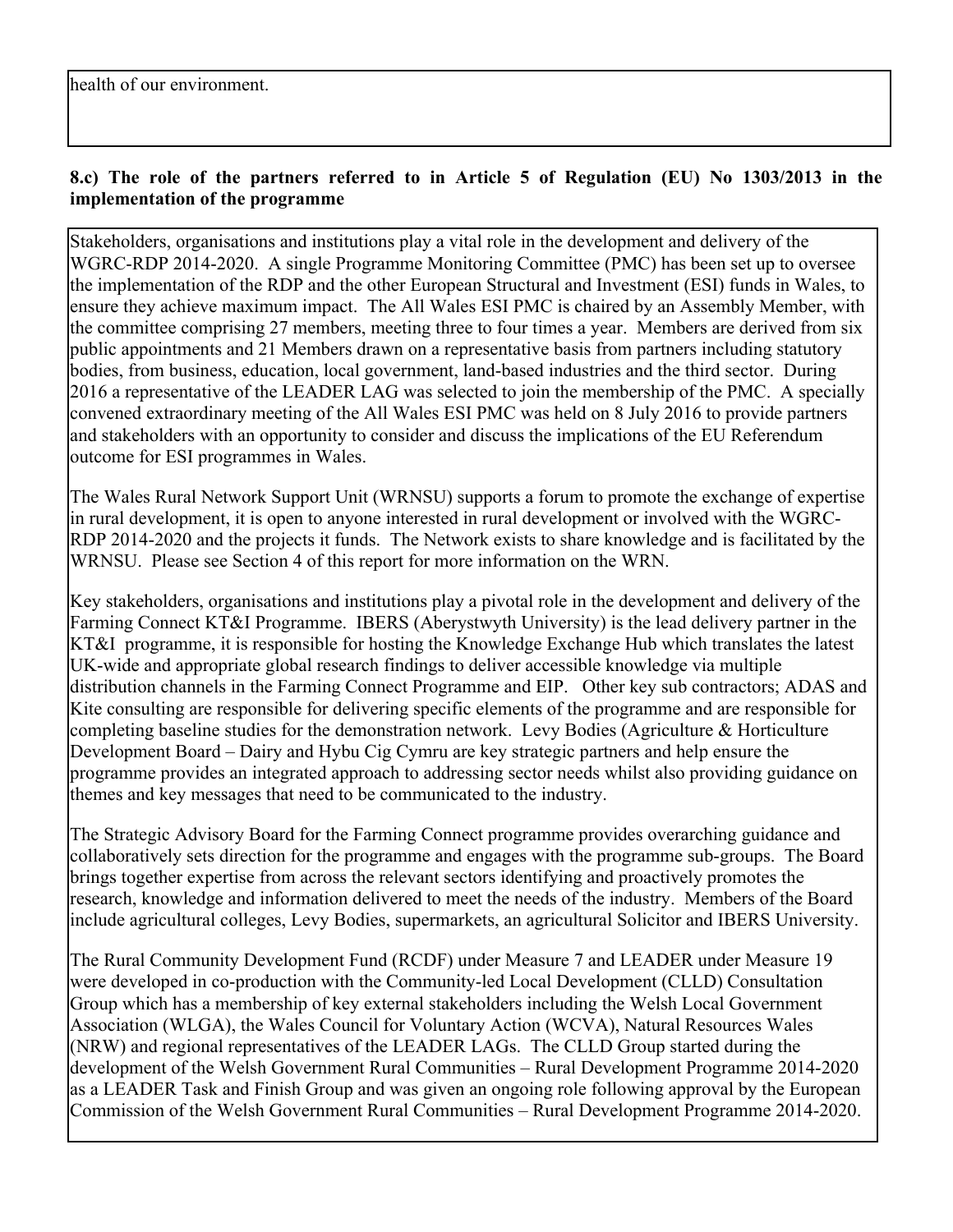The CLLD Consultation Group meets regularly, usually quarterly, to discuss and progress matters arising with regard to Measures 7 (RCDF) and 19 (LEADER). The WG consulted the CLLD Consultation Group on the draft RCDF Scheme Guidance and successive versions of the EOI Criteria and Form. Group members have provided useful feedback and expertise which has led to improvements to the documentation and the dialogue with the WG has helped to ensure mutual understanding of policy intentions and decisions. Where operational difficulties arise, at any part of the process, the CLLD Group is a useful forum to seek to agree the best way forward. The CLLD Consultation Group was also consulted on the selection of Wales-specific Indicators to add to the European Commission's Indicators and aid domestic WG reporting. It was important to strike the correct balance, collecting enough information to accurately show the benefit of the intervention without over-burdening the system or the beneficiary.

With support from the Food industry, the WG established a Food and Drink Wales Industry Board to bring the sector together and to help drive sustainable growth. The Board is industry-led and provides direction, encourages networking and shares market development information. It takes joint ownership of the WG Food and Drink Action Plan with WG and helps implement it. The Board was established in July 2014 and is chaired by a member from the industry supported by two Vice Chairs who share responsibility in leading this key industry body. The WG has supported the Board in its early phases, with it eventually becoming independent of government. In 2014 the WG launched and published 'Towards Sustainable Growth: an Action Plan for the Food and Drink Industry 2014-2020'. There are 48 actions which show the WG as an active and supportive partner to industry, providing clarity, certainty, and confidence. The Board met quarterly during 2016 on 17 March 2016, 30 June 2016, 28 September 2016 and 15 December 2016. Future meetings are scheduled quarterly. The Board identified three main work streams as key areas which include, People & Skills, Customers and Markets and Business and Investment.

The Food Division within WG has developed a 'Cluster' group. The Cluster activity was initially driven by a number of main drivers.

- to adopt a real and practical approach of being a Pro Business Government.
- the development and then launch of the Food and Drink Action Plan, with a mission of increasing growth in the sector by 30%.

The following Clusters were developed; Fine Food Cluster, NutriWales Cluster, High Impact Cluster, Seafood Cluster and Export Cluster.

The Food Business Development team within WG will also participate in three Pan Wales Funding Fairs organised by WRN during early 2017. These events are open to the public so that WG can promote the opportunities available to businesses, communities, farm and other enterprises. Representatives from the Food Policy division within WG will participate in Food Tourism Network events organised by WG and Visit Wales. Three events have been arranged during March 2017 at North, Mid & South Wales venues. The aim of these events will be to provide those working within the Food Tourism sector with an update on the Year 2 Food Tourism Action Plan for Wales.

The SMS scheme under Priority 4 has been promoted through Stakeholder Workshops and Information events throughout 2016. The SMS scheme is based on delivering collaborative actions across communities and landscapes and so individual projects will be monitored to ensure this happens. Similarly, in order to promote the CFPS and TBIS schemes, the WG has a stakeholder workshop scheduled for 24 January 2017 at Coed Y Brenin with an independent facilitator procured to run the day. These events provide an opportunity to explain the schemes in detail to stakeholders, while also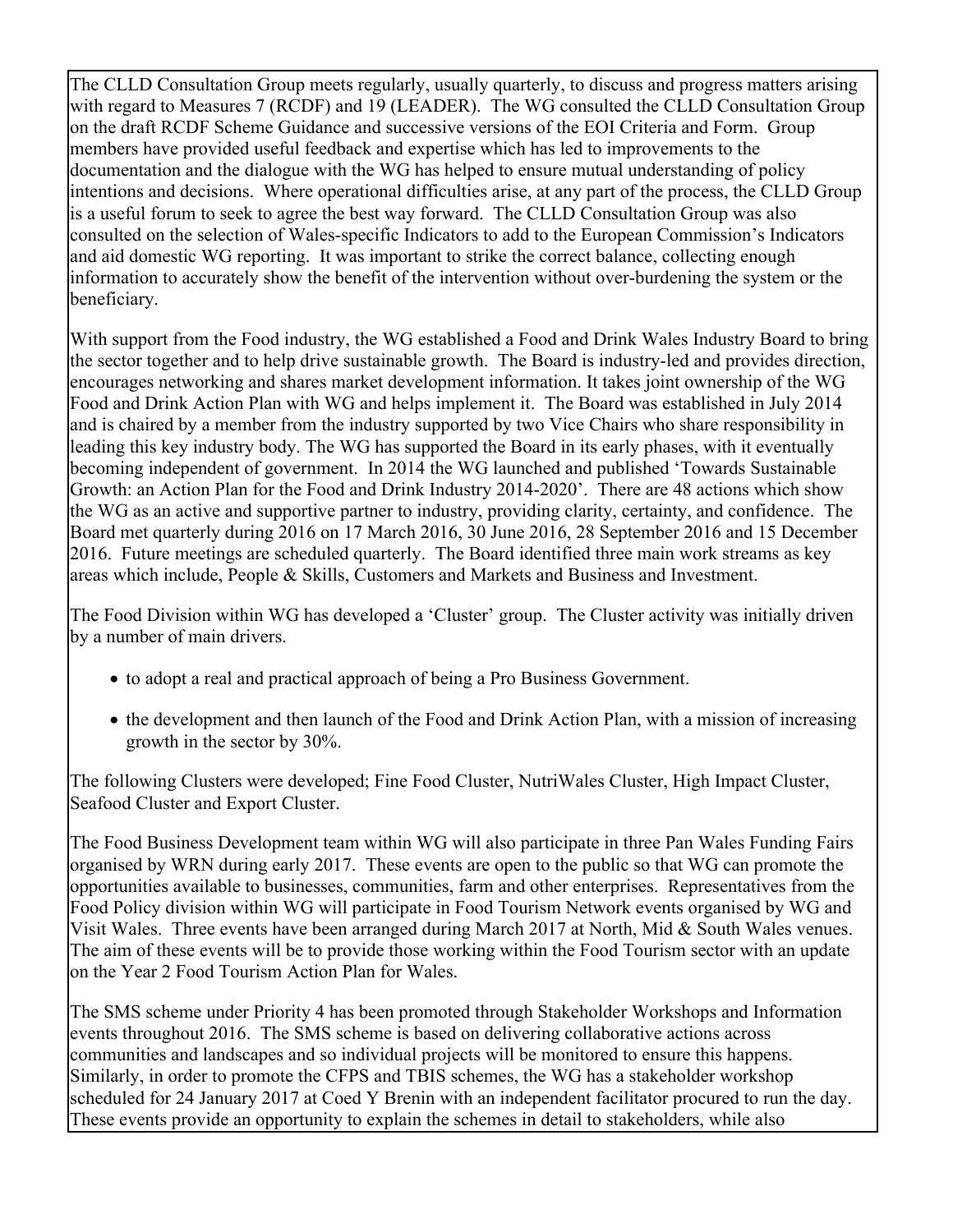encouraging prospective applicants to explore how they can work together collaboratively to produce meaningful applications with the best chance of being successful. Schemes will be promoted at future WRN events, and whenever the opportunity presents itself at WG or Partner events.

The Strategy Team within WG has overall responsibility for Monitoring and Evaluation of ESI funds. The Strategy Team set up the Monitoring and Evaluation Advisory Group (MEAG) which met for the first time on 8 September 2016. Made up of internal and external stakeholders the role of the MEAG is to support the Strategy Team to produce robust monitoring and evaluation evidence on the ESI funds in Wales. The MEAG will cover all ESI Funds, including ERDF (including the Ireland-Wales European Territorial Co-operation Programme), ESF and EAFRD (RDP). MEAG will focus mainly on the 2014- 2020 programming period but some evaluations discussed at MEAG will cover earlier programming periods (for example ex post evaluations and evaluation of ERDF infrastructure investment). It is anticipated that the MEAG will meet two to three times a year, with the intention of meeting a month in advance of the ESI Programme Monitoring Committee to aid discussions with PMC Members in their role of overseeing implementation of ESI funds in Wales.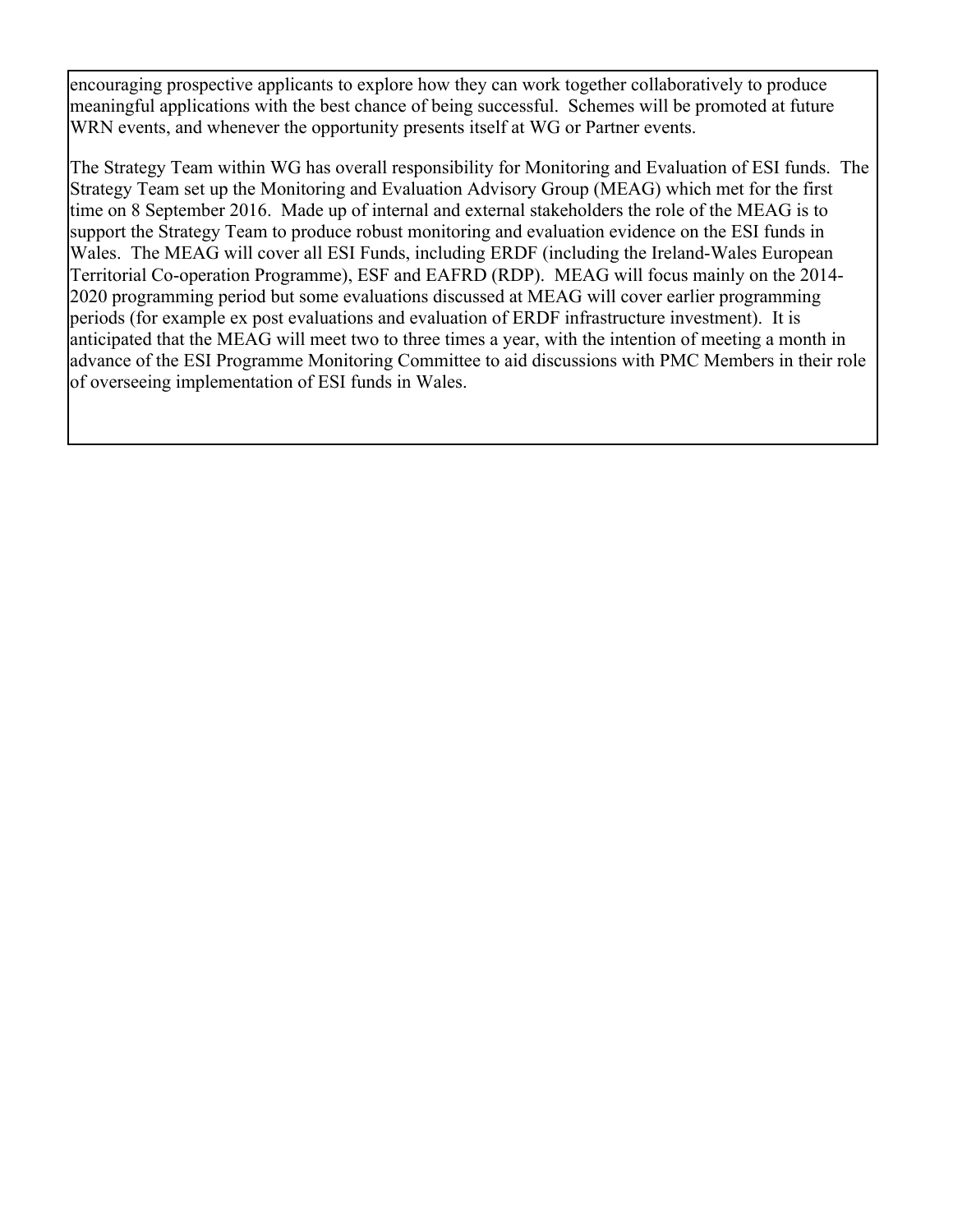## **9. PROGRESS MADE IN ENSURING INTEGRATED APPROACH TO USE EAFRD AND OTHER UNION FINANCIAL INSTRUMENTS**

This section applies to AIR(s) 2018 only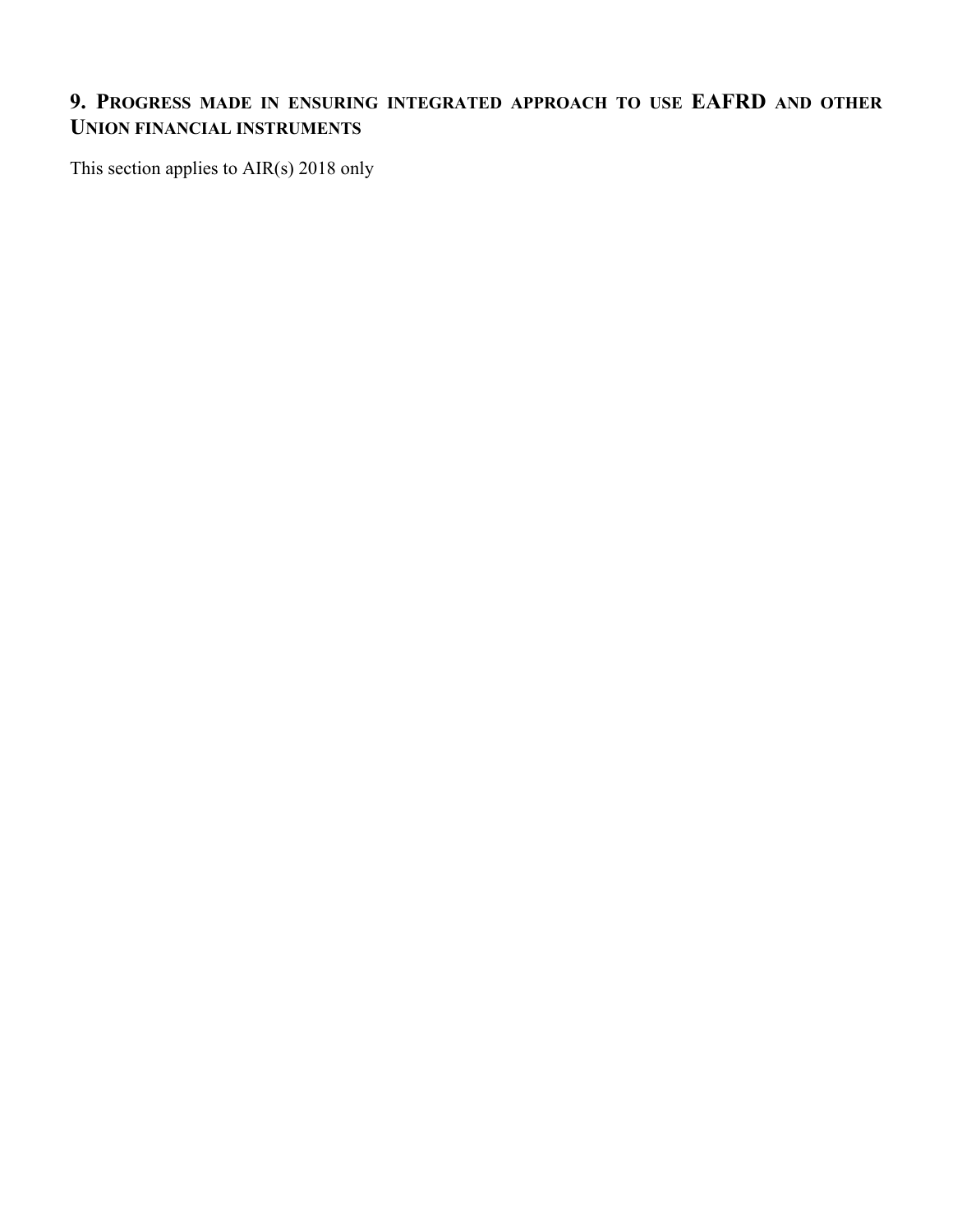# **10. REPORT ON IMPLEMENTATION OF FINANCIAL INSTRUMENTS (ARTICLE 46 OF REGULATION (EU) NO 1303/2013)**

| 30A. Has the ex-ante assessment been started?                                                         | No                  |
|-------------------------------------------------------------------------------------------------------|---------------------|
| 30B. Has the ex-ante assessment been completed?                                                       | No                  |
| 30. Date of completion of ex-ante assessment                                                          |                     |
| 31.1. Has selection or designation process already been launched?                                     | $\overline{\rm No}$ |
| 13A. Has the funding agreement been signed?                                                           | No                  |
| 13. Date of signature of the funding agreement with the body<br>implementing the financial instrument |                     |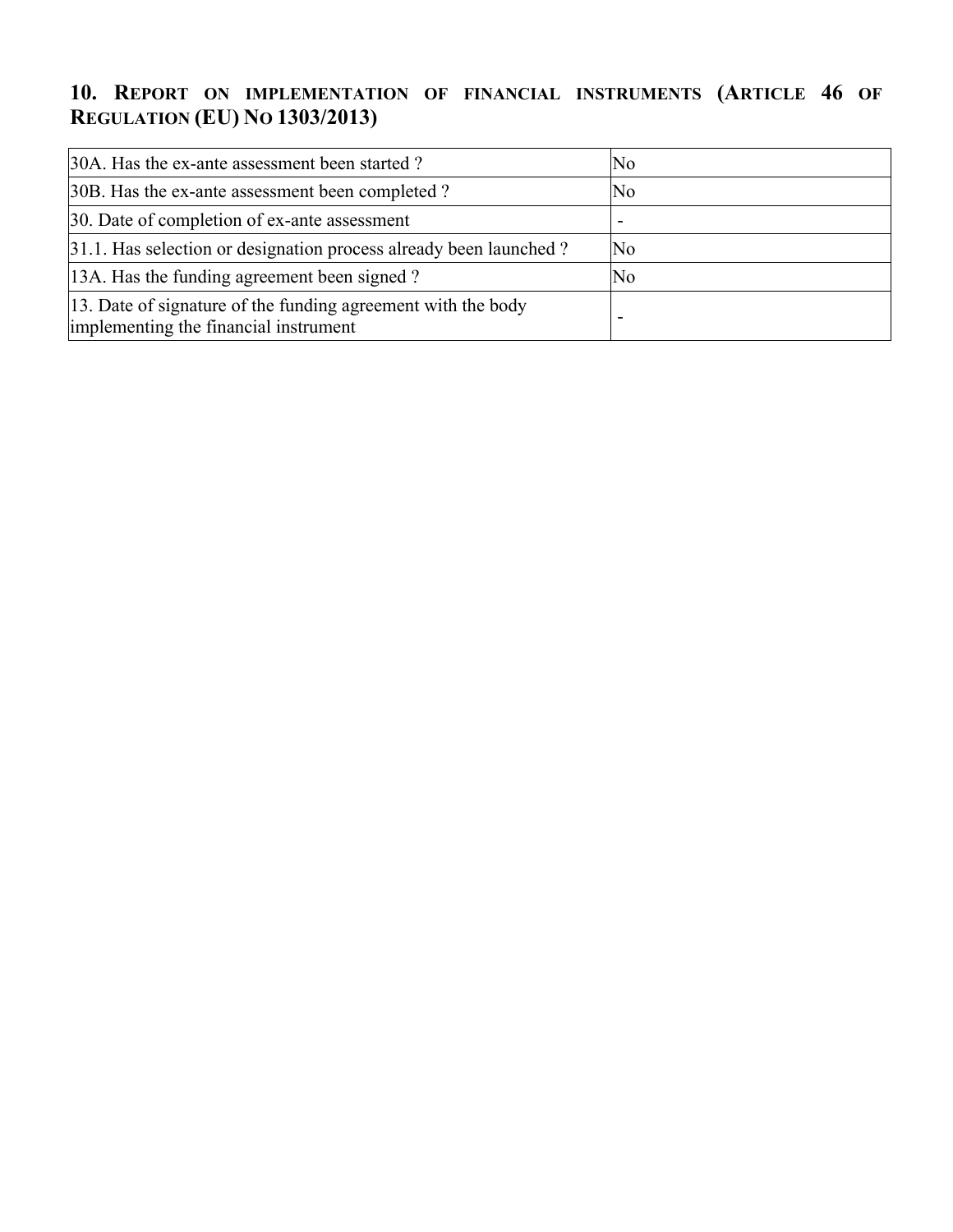## **11. ENCODING TABLES FOR COMMON AND PROGRAMME-SPECIFIC INDICATORS AND QUANTIFIED TARGET VALUES**

See Monitoring Annex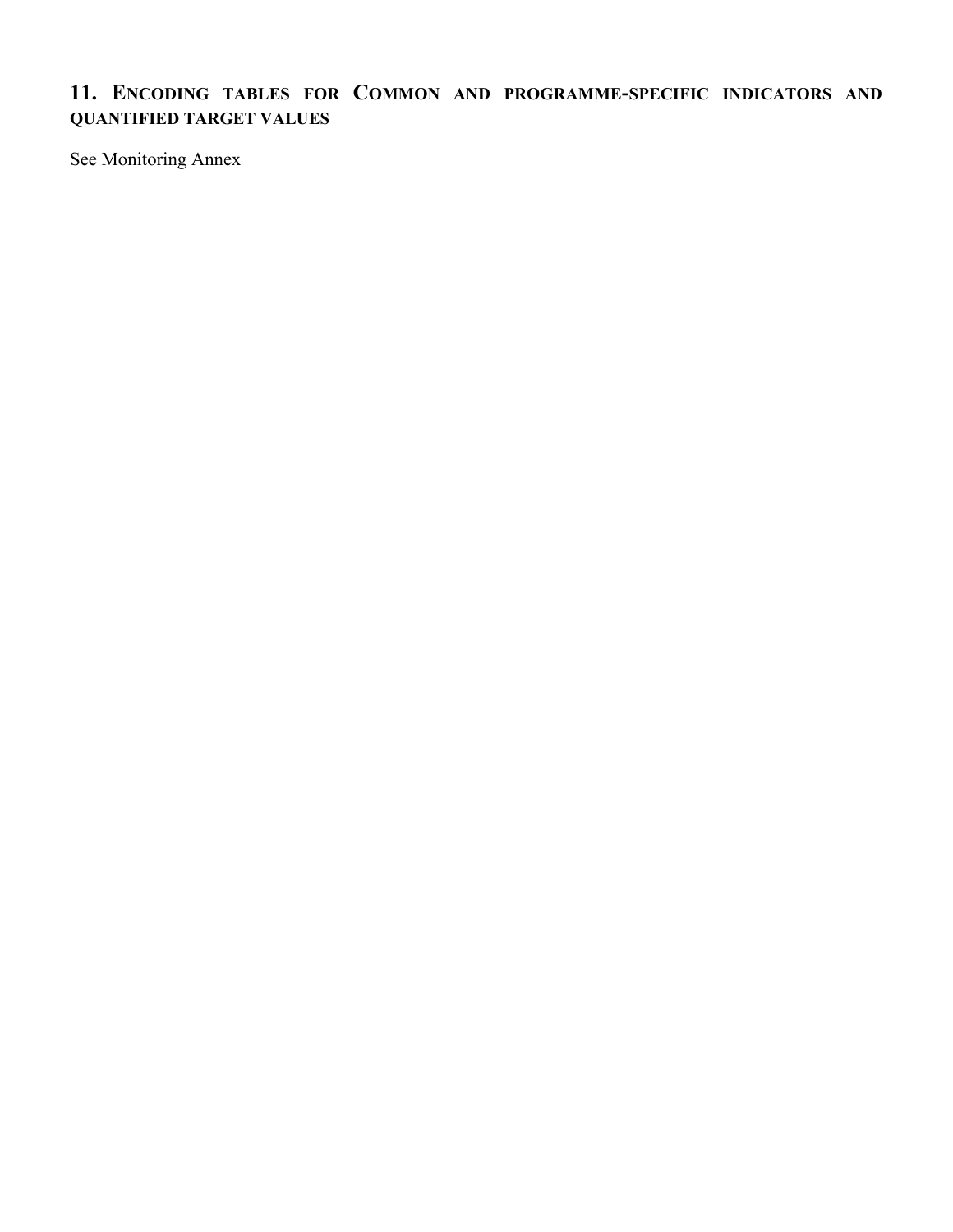## Annex II

## Detailed table showing implementation level by Focus areas including output indicators

|      | <b>Focus Area 1A</b>                                                                                                                               |           |                                      |               |          |               |             |  |  |  |
|------|----------------------------------------------------------------------------------------------------------------------------------------------------|-----------|--------------------------------------|---------------|----------|---------------|-------------|--|--|--|
| FA/M | Target indicator name                                                                                                                              | Period    | Based on approved<br>(when relevant) | Uptake $(\%)$ | Realised | Uptake $(\%)$ | Target 2023 |  |  |  |
|      | T1: percentage of expenditure                                                                                                                      | 2014-2016 |                                      |               |          |               |             |  |  |  |
| 1A   | under Articles 14, 15 and 35 of<br>Regulation (EU) No 1305/2013<br>in relation to the total<br>expenditure for the RDP (focus<br>$ area 1A\rangle$ | 2014-2015 |                                      |               |          |               | 14.09       |  |  |  |

|      | <b>Focus Area 1B</b>                                                                                                                                                                               |           |                                      |                |          |                |             |  |  |  |
|------|----------------------------------------------------------------------------------------------------------------------------------------------------------------------------------------------------|-----------|--------------------------------------|----------------|----------|----------------|-------------|--|--|--|
| FA/M | Target indicator name                                                                                                                                                                              | Period    | Based on approved<br>(when relevant) | Uptake $(\% )$ | Realised | Uptake $(\% )$ | Target 2023 |  |  |  |
|      | T <sub>2</sub> : Total number of                                                                                                                                                                   | 2014-2016 |                                      |                |          |                |             |  |  |  |
| 1B   | cooperation operations<br>supported under the<br>cooperation measure (Article<br>$35$ of Regulation (EU) No<br>$(1305/2013)$ (groups,<br>networks/clusters, pilot<br>$ $ projects) (focus area 1B) | 2014-2015 |                                      |                |          |                | 1,147.00    |  |  |  |

| <b>Focus Area 1C</b> |                                                                                               |           |                                      |               |          |                |             |  |  |
|----------------------|-----------------------------------------------------------------------------------------------|-----------|--------------------------------------|---------------|----------|----------------|-------------|--|--|
| FA/M                 | Target indicator name                                                                         | Period    | Based on approved<br>(when relevant) | Uptake $(\%)$ | Realised | Uptake $(\% )$ | Target 2023 |  |  |
|                      | T3: Total number of                                                                           | 2014-2016 |                                      |               |          |                |             |  |  |
| 1 <sup>C</sup>       | participants trained under<br>Article 14 of Regulation (EU)<br>No $1305/2013$ (focus area 1C) | 2014-2015 |                                      |               |          |                | 13,000.00   |  |  |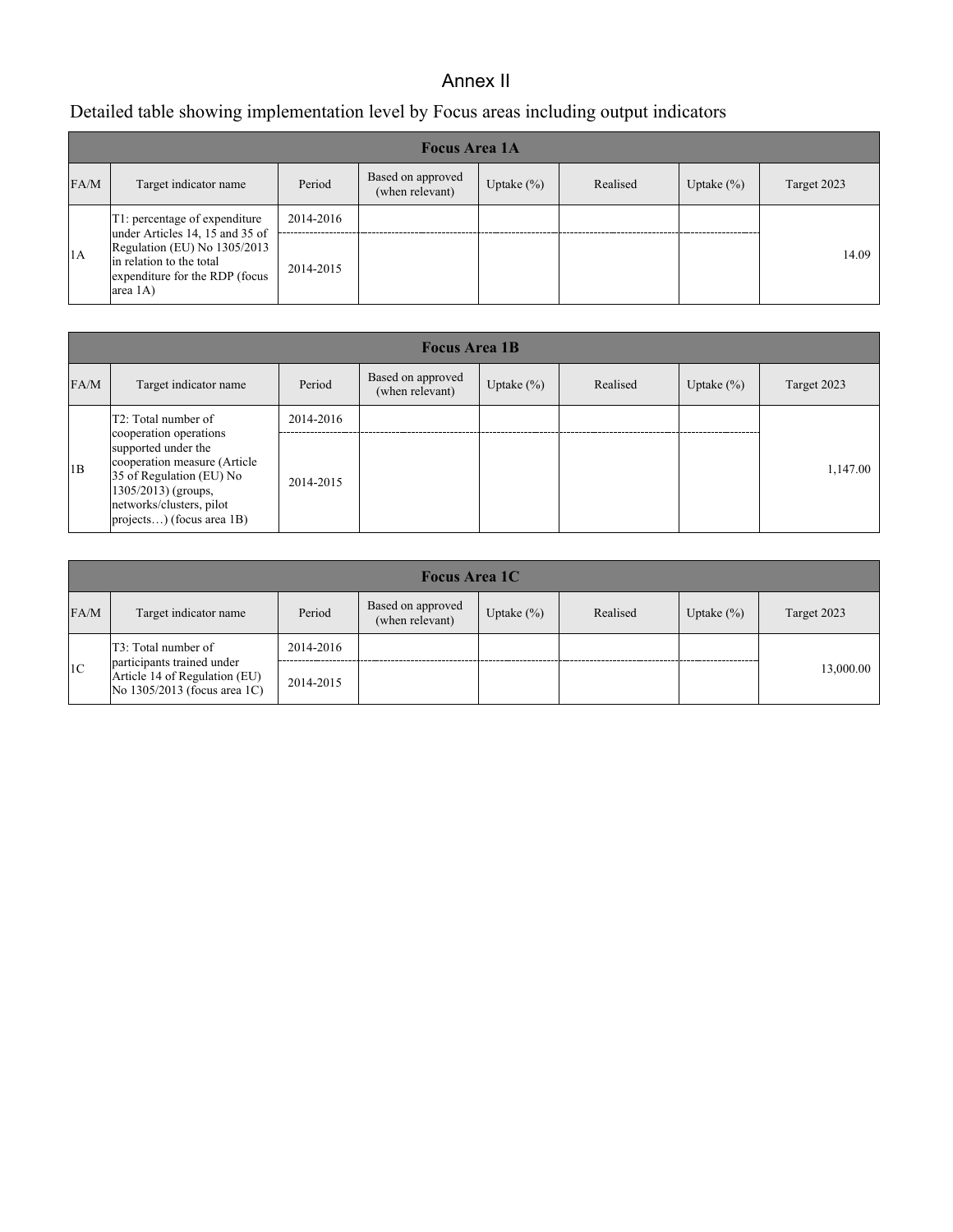|                   |                                                                                                   |           | <b>Focus Area 2A</b>                 |               |          |                |                |
|-------------------|---------------------------------------------------------------------------------------------------|-----------|--------------------------------------|---------------|----------|----------------|----------------|
| FA/M              | Target indicator name                                                                             | Period    | Based on approved<br>(when relevant) | Uptake $(\%)$ | Realised | Uptake $(\% )$ | Target 2023    |
|                   | T4: percentage of agricultural                                                                    | 2014-2016 |                                      |               |          |                |                |
| 2A                | holdings with RDP support for<br>investments in restructuring or<br>modernisation (focus area 2A) | 2014-2015 |                                      |               |          |                | 10.08          |
| FA/M              | Output Indicator                                                                                  | Period    | Committed                            | Uptake $(\%)$ | Realised | Uptake $(\% )$ | Planned 2023   |
| 2A                | O1 - Total public expenditure                                                                     | 2014-2016 | 25,826,756.02                        | 21.72         | 0.00     | 0.00           | 118,895,065.12 |
| M <sub>01</sub>   | O1 - Total public expenditure                                                                     | 2014-2016 | 20,501,662.07                        | 50.07         |          |                | 40,944,000.00  |
| M01.1             | O1 - Total public expenditure                                                                     | 2014-2016 |                                      |               |          |                | 3,970,400.00   |
| M01.1             | O12 - Number of participants<br>in trainings                                                      | 2014-2016 |                                      |               |          |                | 8,560.00       |
| M02               | O1 - Total public expenditure                                                                     | 2014-2016 | 3,684,912.77                         | 47.79         |          |                | 7,709,890.70   |
| M <sub>02.1</sub> | O13 - Number of beneficiaries<br>advised                                                          | 2014-2016 |                                      |               |          |                | 5,160.00       |
| M04               | O1 - Total public expenditure                                                                     | 2014-2016 | 1,640,181.18                         | 2.35          | 0.00     | 0.00           | 69,817,646.51  |
| M04               | $ O2$ - Total investment                                                                          | 2014-2016 |                                      |               |          |                | 174,544,118.00 |
| M04.1             | O1 - Total public expenditure                                                                     | 2014-2016 |                                      |               |          |                | 67,700,000.00  |
| M04.1             | $O4$ - Number of<br>holdings/beneficiaries<br>supported                                           | 2014-2016 |                                      |               |          |                | 2,431.00       |
| M04.3             | O1 - Total public expenditure                                                                     | 2014-2016 |                                      |               |          |                | 2,117,646.51   |
| M <sub>16</sub>   | O1 - Total public expenditure                                                                     | 2014-2016 |                                      |               |          |                | 423,527.91     |

|       | <b>Focus Area 2B</b>                                                          |           |                                      |               |          |                |               |  |  |  |
|-------|-------------------------------------------------------------------------------|-----------|--------------------------------------|---------------|----------|----------------|---------------|--|--|--|
| FA/M  | Target indicator name                                                         | Period    | Based on approved<br>(when relevant) | Uptake (%)    | Realised | Uptake $(\% )$ | Target 2023   |  |  |  |
|       | T5: percentage of agricultural<br>holdings with RDP supported                 | 2014-2016 |                                      |               |          |                |               |  |  |  |
| 2B    | business development<br>plan/investments for young<br>farmers (focus area 2B) | 2014-2015 |                                      |               |          |                | 0.73          |  |  |  |
| FA/M  | Output Indicator                                                              | Period    | Committed                            | Uptake $(\%)$ | Realised | Uptake $(\%)$  | Planned 2023  |  |  |  |
| 2B    | O1 - Total public expenditure                                                 | 2014-2016 | 2,852,715.01                         | 16.31         |          |                | 17,492,941.00 |  |  |  |
| M01   | O1 - Total public expenditure                                                 | 2014-2016 | 2,240,943.91                         | 58.06         |          |                | 3,860,000.00  |  |  |  |
| M01.1 | O1 - Total public expenditure                                                 | 2014-2016 |                                      |               |          |                | 380,000.00    |  |  |  |
| M01.1 | O12 - Number of participants<br>in trainings                                  | 2014-2016 |                                      |               |          |                | 840.00        |  |  |  |
| M02   | O1 - Total public expenditure                                                 | 2014-2016 | 611,771.10                           | 47.79         |          |                | 1,280,000.00  |  |  |  |
| M02.1 | O13 - Number of beneficiaries<br>advised                                      | 2014-2016 |                                      |               |          |                | 840.00        |  |  |  |
| M06   | O1 - Total public expenditure                                                 | 2014-2016 |                                      |               |          |                | 12,352,941.00 |  |  |  |
| M06.1 | O1 - Total public expenditure                                                 | 2014-2016 |                                      |               |          |                | 12,352,941.00 |  |  |  |
| M06.1 | O4 - Number of<br>holdings/beneficiaries<br>supported                         | 2014-2016 |                                      |               |          |                | 177.00        |  |  |  |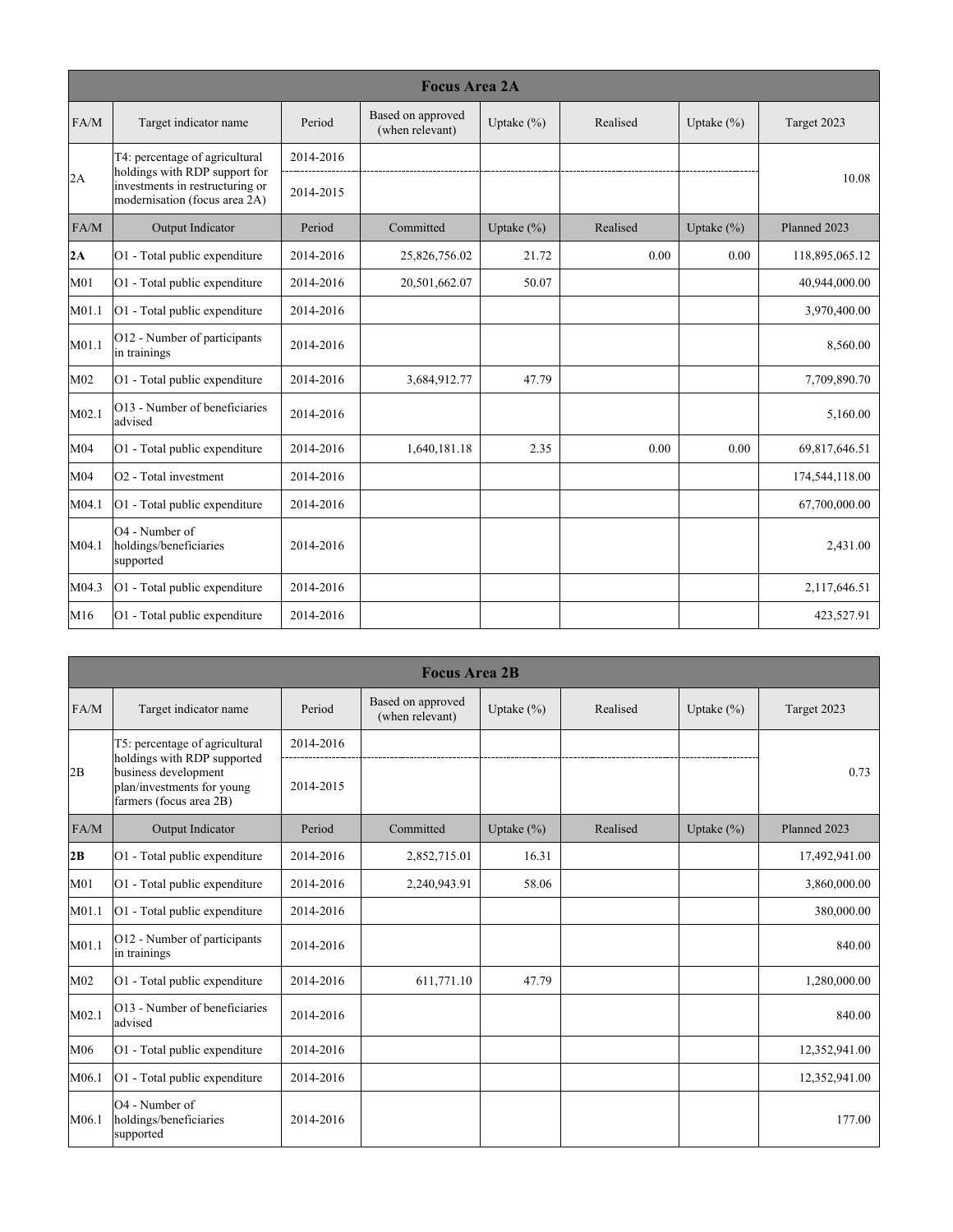|                   | <b>Focus Area 3A</b>                                                                                                                                                       |           |                                      |                |          |                |                |  |  |  |
|-------------------|----------------------------------------------------------------------------------------------------------------------------------------------------------------------------|-----------|--------------------------------------|----------------|----------|----------------|----------------|--|--|--|
| FA/M              | Target indicator name                                                                                                                                                      | Period    | Based on approved<br>(when relevant) | Uptake $(\% )$ | Realised | Uptake $(\% )$ | Target 2023    |  |  |  |
|                   | T6: percentage of agricultural                                                                                                                                             | 2014-2016 |                                      |                |          |                |                |  |  |  |
| 3A                | holdings receiving support for<br>participating in quality<br>schemes, local markets and<br>short supply circuits, and<br>producer groups/organisations<br>(focus area 3A) | 2014-2015 |                                      |                |          |                | 0.68           |  |  |  |
| FA/M              | Output Indicator                                                                                                                                                           | Period    | Committed                            | Uptake $(\%)$  | Realised | Uptake $(\% )$ | Planned 2023   |  |  |  |
| 3A                | O1 - Total public expenditure                                                                                                                                              | 2014-2016 | 41,243,959.88                        | 53.67          | 0.00     | 0.00           | 76,847,576.75  |  |  |  |
| M <sub>01</sub>   | O1 - Total public expenditure                                                                                                                                              | 2014-2016 | 26, 196, 295. 26                     | 964.69         |          |                | 2,715,527.91   |  |  |  |
| M01.1             | O1 - Total public expenditure                                                                                                                                              | 2014-2016 |                                      |                |          |                | 271,550.00     |  |  |  |
| M01.1             | O12 - Number of participants<br>in trainings                                                                                                                               | 2014-2016 |                                      |                |          |                | 1,000.00       |  |  |  |
| M <sub>02</sub>   | O1 - Total public expenditure                                                                                                                                              | 2014-2016 | 468,875.21                           | 47.79          |          |                | 981,020.93     |  |  |  |
| M <sub>02.1</sub> | O13 - Number of beneficiaries<br>advised                                                                                                                                   | 2014-2016 |                                      |                |          |                | 600.00         |  |  |  |
| M04               | O1 - Total public expenditure                                                                                                                                              | 2014-2016 | 11,457,862.35                        | 24.35          | 0.00     | 0.00           | 47,056,909.30  |  |  |  |
| M04               | $ O2$ - Total investment                                                                                                                                                   | 2014-2016 |                                      |                |          |                | 117,000,000.00 |  |  |  |
| M04.1<br>M04.2    | O <sub>3</sub> - Number of<br>actions/operations supported                                                                                                                 | 2014-2016 |                                      |                |          |                | 120.00         |  |  |  |
| M16               | O1 - Total public expenditure                                                                                                                                              | 2014-2016 | 3,120,927.06                         | 11.96          |          |                | 26,094,118.61  |  |  |  |
| M16.4             | $ O9 -$ Number of holdings<br>participating in supported<br>schemes                                                                                                        | 2014-2016 |                                      |                |          |                | 165.00         |  |  |  |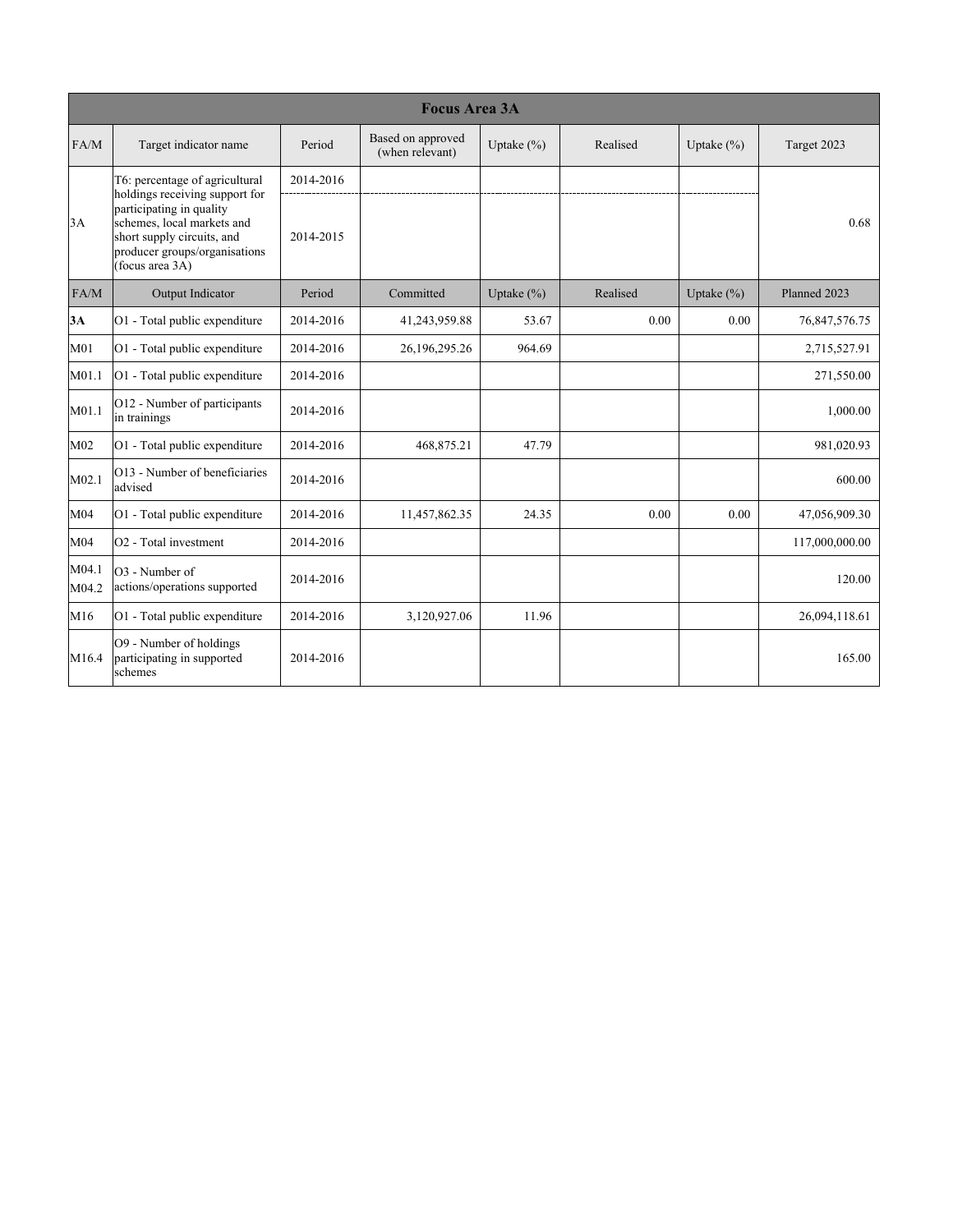|                   | <b>Priority P4</b>                                                                     |           |                                      |               |               |               |                |  |  |
|-------------------|----------------------------------------------------------------------------------------|-----------|--------------------------------------|---------------|---------------|---------------|----------------|--|--|
| FA/M              | Target indicator name                                                                  | Period    | Based on approved<br>(when relevant) | Uptake $(\%)$ | Realised      | Uptake $(\%)$ | Target 2023    |  |  |
|                   | T13: percentage of forestry<br>land under management                                   | 2014-2016 |                                      |               |               |               |                |  |  |
|                   | contracts to improve soil<br>management and/or prevent<br>soil erosion (focus area 4C) | 2014-2015 |                                      |               |               |               | 1.11           |  |  |
|                   | T11: percentage of forestry<br>land under management                                   | 2014-2016 |                                      |               |               |               |                |  |  |
|                   | contracts to improve water<br>management (focus area 4B)                               | 2014-2015 |                                      |               |               |               | 0.85           |  |  |
|                   | T8: percentage of forest/other<br>wooded area under                                    | 2014-2016 |                                      |               | 0.20          | 2.22          |                |  |  |
| P4                | management contracts<br>supporting biodiversity (focus<br>area 4A)                     | 2014-2015 |                                      |               | 0.01          | 0.11          | 9.00           |  |  |
|                   | T12: percentage of agricultural<br>land under management                               | 2014-2016 |                                      |               | 4.36          | 51.50         |                |  |  |
|                   | contracts to improve soil<br>management and/or prevent<br>soil erosion (focus area 4C) | 2014-2015 |                                      |               |               |               | 8.47           |  |  |
|                   | T10: percentage of agricultural<br>land under management                               | 2014-2016 |                                      |               | 3.14          | 6.40          |                |  |  |
|                   | contracts to improve water<br>management (focus area 4B)                               | 2014-2015 |                                      |               |               |               | 49.06          |  |  |
|                   | T9: percentage of agricultural<br>land under management                                | 2014-2016 |                                      |               | 20.94         | 42.64         |                |  |  |
|                   | contracts supporting<br>biodiversity and/or landscapes<br>(focus area 4A)              | 2014-2015 |                                      |               | 1.60          | 3.26          | 49.11          |  |  |
| FA/M              | Output Indicator                                                                       | Period    | Committed                            | Uptake $(\%)$ | Realised      | Uptake $(\%)$ | Planned 2023   |  |  |
| P4                | O1 - Total public expenditure                                                          | 2014-2016 | 147, 355, 551.80                     | 24.79         | 41,559,488.75 | 6.99          | 594,484,694.12 |  |  |
| M <sub>01</sub>   | O1 - Total public expenditure                                                          | 2014-2016 | 2,644,702.79                         | 48.98         |               |               | 5,400,000.00   |  |  |
| M <sub>01.1</sub> | O1 - Total public expenditure                                                          | 2014-2016 |                                      |               |               |               | 500,000.00     |  |  |
| M01.1             | O12 - Number of participants<br>in trainings                                           | 2014-2016 |                                      |               |               |               | 1,100.00       |  |  |
| M <sub>02</sub>   | O1 - Total public expenditure                                                          | 2014-2016 | 1,146,428.59                         | 47.42         |               |               | 2,417,646.51   |  |  |
| M02.1             |                                                                                        |           |                                      |               |               |               |                |  |  |
|                   | O13 - Number of beneficiaries<br>advised                                               | 2014-2016 |                                      |               |               |               | 1,400.00       |  |  |
| M04               | O1 - Total public expenditure                                                          | 2014-2016 | 47,776,681.32                        | 23.96         | 558,564.27    | 0.28          | 199,392,219.69 |  |  |
| M <sub>04</sub>   | O <sub>2</sub> - Total investment                                                      | 2014-2016 |                                      |               |               |               | 199,392,219.69 |  |  |
| M04.4             | O3 - Number of<br>actions/operations supported                                         | 2014-2016 |                                      |               | 111.00        | 0.68          | 16,425.00      |  |  |
| M08               | O1 - Total public expenditure                                                          | 2014-2016 | 5, 114, 286. 28                      | 15.26         | 679,337.92    | 2.03          | 33,504,867.44  |  |  |
| M08.1             | O1 - Total public expenditure                                                          | 2014-2016 |                                      |               | 347,381.48    | 2.57          | 13,517,644.44  |  |  |
| M08.1             | O5 - Total area (ha)                                                                   | 2014-2016 |                                      |               | 59.04         | 2.73          | 2,160.00       |  |  |
| M08.2             | O1 - Total public expenditure                                                          | 2014-2016 |                                      |               | 1,938.22      | 0.39          | 491,800.00     |  |  |
| M08.2             | O5 - Total area (ha)                                                                   | 2014-2016 |                                      |               | 1.00          | 0.68          | 147.00         |  |  |
| M08.3             | O1 - Total public expenditure                                                          | 2014-2016 |                                      |               |               |               | 305,883.00     |  |  |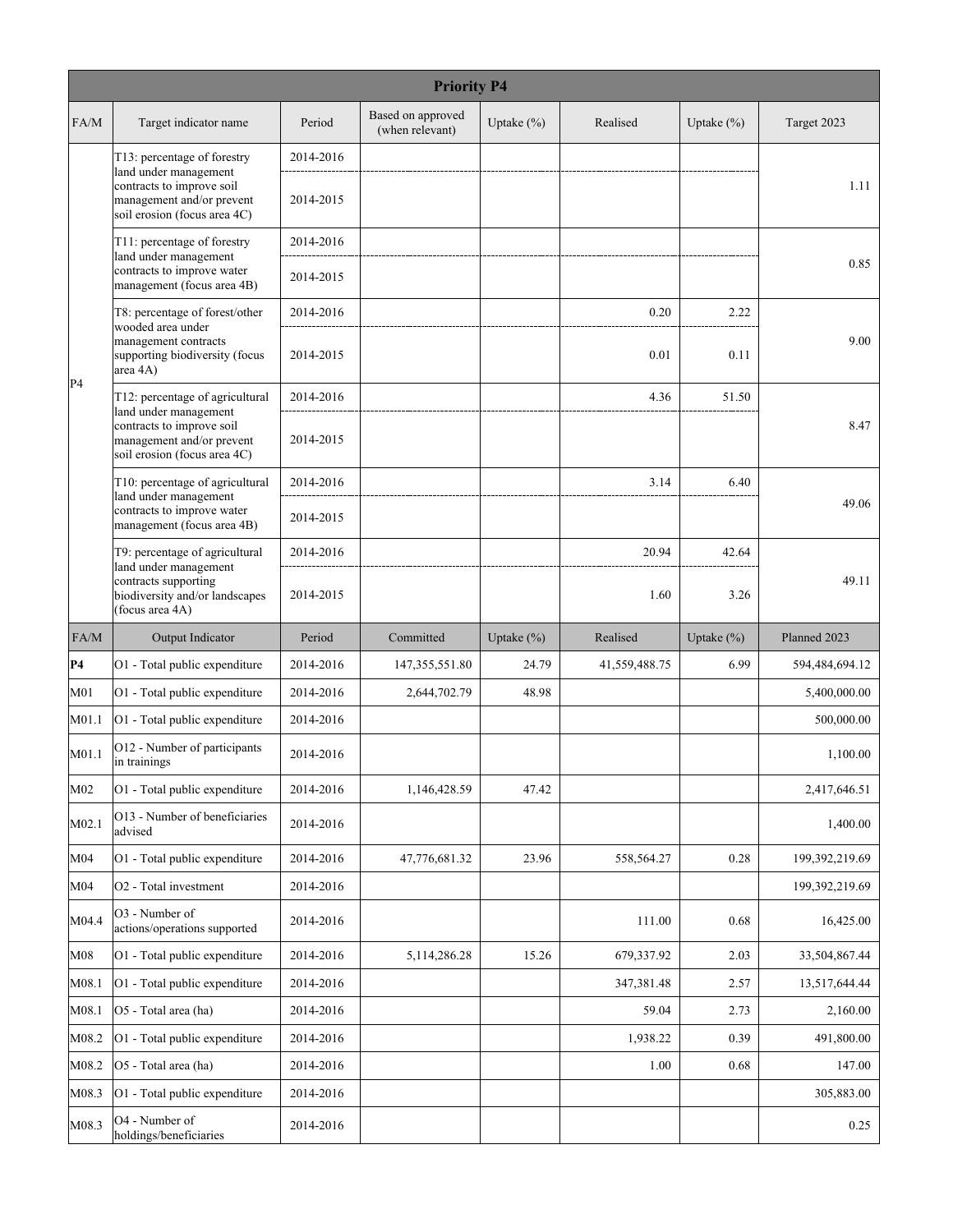|                 | supported                                                  |           |               |       |               |       |                  |
|-----------------|------------------------------------------------------------|-----------|---------------|-------|---------------|-------|------------------|
| M08.4           | O1 - Total public expenditure                              | 2014-2016 |               |       |               |       | 1,458,823.00     |
| M08.5           | O1 - Total public expenditure                              | 2014-2016 |               |       | 330,018.22    | 1.86  | 17,730,717.00    |
| M08.5           | O <sub>3</sub> - Number of<br>actions/operations supported | 2014-2016 |               |       | 77.00         | 4.41  | 1,745.00         |
| M08.5           | O5 - Total area (ha)                                       | 2014-2016 |               |       | 274.64        | 0.84  | 32,850.00        |
| M10             | O1 - Total public expenditure                              | 2014-2016 | 80,106,639.35 | 27.98 | 35,233,964.45 | 12.31 | 286, 311, 139.54 |
| M10.1           | O5 - Total area (ha)                                       | 2014-2016 |               |       | 667,755.59    | 97.06 | 688,000.00       |
| M11             | O1 - Total public expenditure                              | 2014-2016 | 10,415,928.85 | 20.12 | 5,087,622.11  | 9.83  | 51,764,704.66    |
| M11.1           | O5 - Total area (ha)                                       | 2014-2016 |               |       | 8,108.19      | 16.89 | 48,000.00        |
| M11.2           | O5 - Total area (ha)                                       | 2014-2016 |               |       | 54,032.87     | 75.05 | 72,000.00        |
| M15             | O1 - Total public expenditure                              | 2014-2016 | 150,884.62    | 42.75 |               |       | 352,941.86       |
| M15.1           | O5 - Total area (ha)                                       | 2014-2016 |               |       |               |       | 700.00           |
| M <sub>16</sub> | O1 - Total public expenditure                              | 2014-2016 |               |       |               |       | 15,341,174.42    |

|                         | <b>Focus Area 5B</b>                                       |           |                                      |                |          |                |               |  |  |  |
|-------------------------|------------------------------------------------------------|-----------|--------------------------------------|----------------|----------|----------------|---------------|--|--|--|
| FA/M                    | Target indicator name                                      | Period    | Based on approved<br>(when relevant) | Uptake $(\%)$  | Realised | Uptake $(\%)$  | Target 2023   |  |  |  |
|                         | T15: Total investment for                                  | 2014-2016 |                                      |                |          |                | 19,911,765.00 |  |  |  |
| 5B                      | energy efficiency (€) (focus<br>area 5B)                   | 2014-2015 |                                      |                |          |                |               |  |  |  |
| FA/M                    | Output Indicator                                           | Period    | Committed                            | Uptake $(\% )$ | Realised | Uptake $(\% )$ | Planned 2023  |  |  |  |
| 5B                      | O1 - Total public expenditure                              | 2014-2016 | 418,914.17                           | 2.87           | 0.00     | 0.00           | 14,611,706.00 |  |  |  |
| M <sub>01</sub>         | O1 - Total public expenditure                              | 2014-2016 | 298,271.33                           | 99.42          |          |                | 300,000.00    |  |  |  |
| M01.1                   | O1 - Total public expenditure                              | 2014-2016 |                                      |                |          |                | 28,000.00     |  |  |  |
| M <sub>01.1</sub>       | O12 - Number of participants<br>in trainings               | 2014-2016 |                                      |                |          |                | 64.00         |  |  |  |
| M <sub>02</sub>         | O1 - Total public expenditure                              | 2014-2016 | 120,642.84                           | 47.71          |          |                | 252,883.72    |  |  |  |
| M <sub>02.1</sub>       | O13 - Number of beneficiaries<br>ladvised                  | 2014-2016 |                                      |                |          |                | 98.00         |  |  |  |
| M04                     | O1 - Total public expenditure                              | 2014-2016 |                                      |                | 0.00     | 0.00           | 7,964,706.00  |  |  |  |
| M04                     | $ O2$ - Total investment                                   | 2014-2016 |                                      |                |          |                | 19,911,765.00 |  |  |  |
| M04.1<br>M04.2<br>M04.3 | O <sub>3</sub> - Number of<br>actions/operations supported | 2014-2016 |                                      |                |          |                | 286.00        |  |  |  |
| M16                     | O1 - Total public expenditure                              | 2014-2016 |                                      |                |          |                | 6,094,116.28  |  |  |  |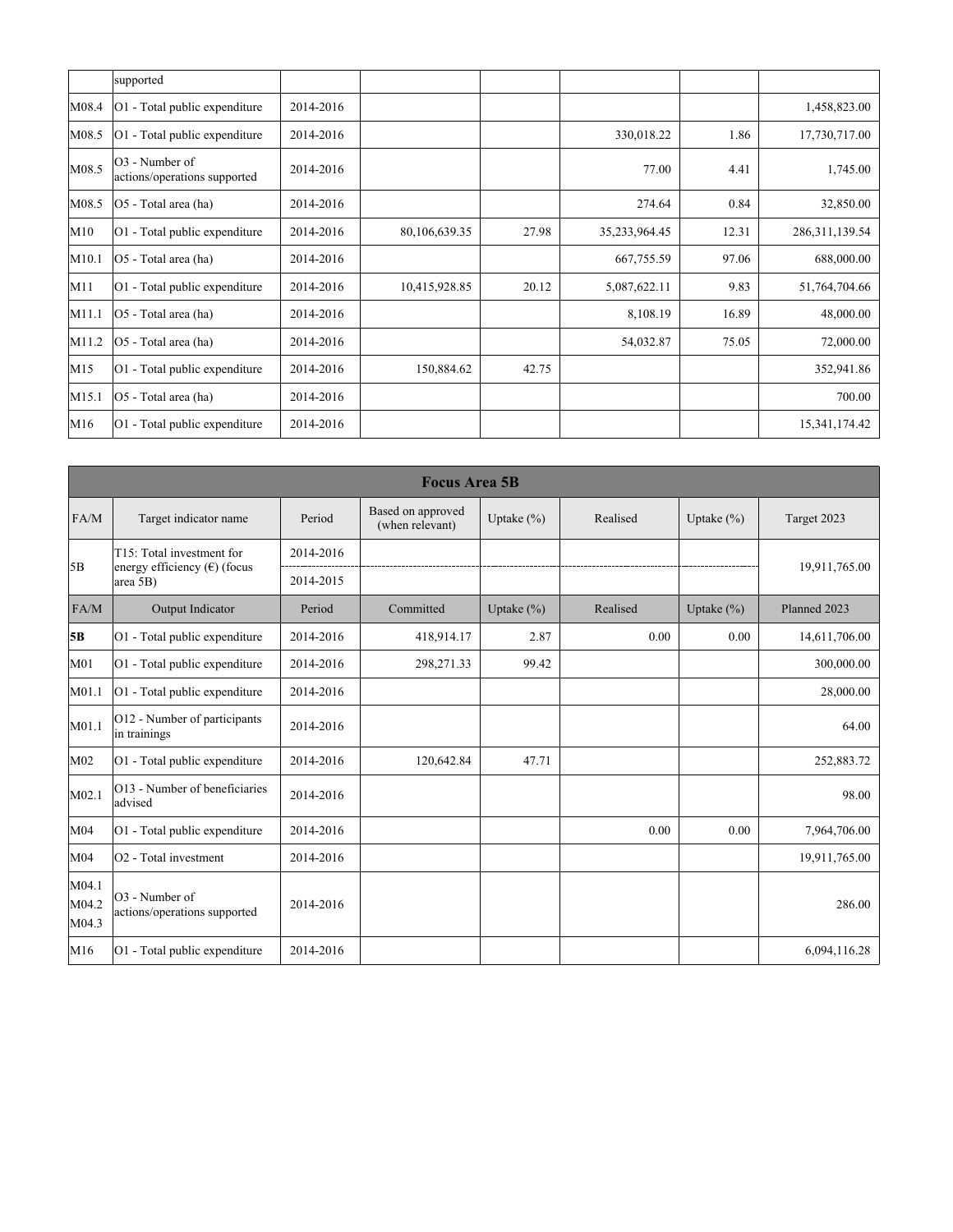|                                                             | <b>Focus Area 5C</b>                                       |           |                                      |               |          |                |               |  |  |  |
|-------------------------------------------------------------|------------------------------------------------------------|-----------|--------------------------------------|---------------|----------|----------------|---------------|--|--|--|
| FA/M                                                        | Target indicator name                                      | Period    | Based on approved<br>(when relevant) | Uptake $(\%)$ | Realised | Uptake $(\% )$ | Target 2023   |  |  |  |
| 5C                                                          | T16: Total investment in<br>renewable energy production    | 2014-2016 |                                      |               |          |                | 50,401,543.92 |  |  |  |
|                                                             | $(\epsilon)$ (focus area 5C)                               | 2014-2015 |                                      |               |          |                |               |  |  |  |
| FA/M                                                        | Output Indicator                                           | Period    | Committed                            | Uptake (%)    | Realised | Uptake $(\%)$  | Planned 2023  |  |  |  |
| 5C                                                          | O1 - Total public expenditure                              | 2014-2016 | 268,794.34                           | 0.59          | 0.00     | 0.00           | 45,735,020.93 |  |  |  |
| M <sub>01</sub>                                             | O1 - Total public expenditure                              | 2014-2016 | 166,583.44                           | 47.87         |          |                | 348,000.00    |  |  |  |
| M01.1                                                       | O1 - Total public expenditure                              | 2014-2016 |                                      |               |          |                | 32,000.00     |  |  |  |
| M01.1                                                       | O12 - Number of participants<br>in trainings               | 2014-2016 |                                      |               |          |                | 68.00         |  |  |  |
| M02                                                         | O1 - Total public expenditure                              | 2014-2016 | 102,210.90                           | 51.12         |          |                | 199,941.86    |  |  |  |
| M02.1                                                       | O13 - Number of beneficiaries<br>advised                   | 2014-2016 |                                      |               |          |                | 98.00         |  |  |  |
| M <sub>04</sub>                                             | O1 - Total public expenditure                              | 2014-2016 |                                      |               | 0.00     | 0.00           | 1,870,000.00  |  |  |  |
| M <sub>04</sub>                                             | O <sub>2</sub> - Total investment                          | 2014-2016 |                                      |               |          |                | 4,675,000.00  |  |  |  |
| M04.1<br>M04.3                                              | O <sub>3</sub> - Number of<br>actions/operations supported | 2014-2016 |                                      |               |          |                | 187.00        |  |  |  |
| M07                                                         | O1 - Total public expenditure                              | 2014-2016 |                                      |               |          |                | 19,190,481.39 |  |  |  |
| M07.2                                                       | O3 - Number of<br>actions/operations supported             | 2014-2016 |                                      |               |          |                | 197.00        |  |  |  |
| M07.2<br>M07.3<br>M07.4<br>M07.5<br>M07.6<br>M07.7<br>M07.8 | O <sub>2</sub> - Total investment                          | 2014-2016 |                                      |               |          |                | 23,028,577.67 |  |  |  |
| M08                                                         | O1 - Total public expenditure                              | 2014-2016 |                                      |               |          |                | 9,679,534.89  |  |  |  |
| M08                                                         | O5 - Total area (ha)                                       | 2014-2016 |                                      |               |          |                | 250.00        |  |  |  |
| M08.5                                                       | O1 - Total public expenditure                              | 2014-2016 |                                      |               |          |                | 44,125.00     |  |  |  |
| M08.6                                                       | O1 - Total public expenditure                              | 2014-2016 |                                      |               |          |                | 9,635,409.89  |  |  |  |
| M08.6                                                       | O <sub>2</sub> - Total investment                          | 2014-2016 |                                      |               |          |                | 22,697,966.25 |  |  |  |
| M16                                                         | O1 - Total public expenditure                              | 2014-2016 |                                      |               |          |                | 14,447,062.79 |  |  |  |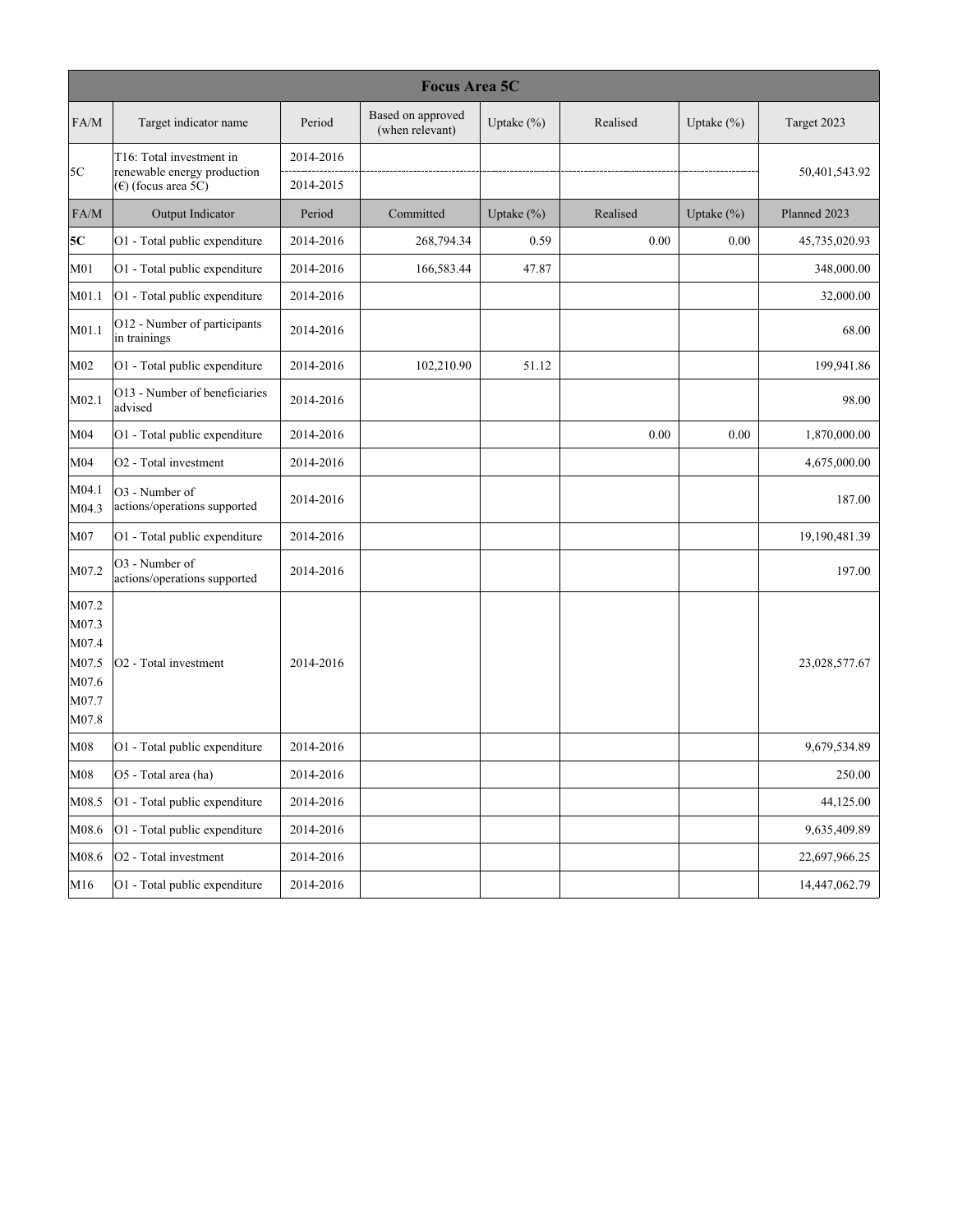|                         | <b>Focus Area 5D</b>                                                                                         |           |                                      |                |              |                |                  |  |  |  |
|-------------------------|--------------------------------------------------------------------------------------------------------------|-----------|--------------------------------------|----------------|--------------|----------------|------------------|--|--|--|
| FA/M                    | Target indicator name                                                                                        | Period    | Based on approved<br>(when relevant) | Uptake $(\% )$ | Realised     | Uptake $(\% )$ | Target 2023      |  |  |  |
|                         | T18: percentage of agricultural                                                                              | 2014-2016 |                                      |                | 3.11         | 22.17          |                  |  |  |  |
| 5D                      | land under management<br>contracts targeting reduction of<br>GHG and/or ammonia<br>emissions (focus area 5D) | 2014-2015 |                                      |                |              |                | 14.03            |  |  |  |
| FA/M                    | Output Indicator                                                                                             | Period    | Committed                            | Uptake $(\% )$ | Realised     | Uptake $(\%)$  | Planned 2023     |  |  |  |
| 5D                      | O1 - Total public expenditure                                                                                | 2014-2016 | 7,084,247.19                         | 18.98          | 1,913,020.67 | 5.13           | 37, 315, 236. 72 |  |  |  |
| M <sub>01</sub>         | O1 - Total public expenditure                                                                                | 2014-2016 | 2,221,112.54                         | 50.85          |              |                | 4,368,000.00     |  |  |  |
| M <sub>01.1</sub>       | O1 - Total public expenditure                                                                                | 2014-2016 |                                      |                |              |                | 404,000.00       |  |  |  |
| M01.1                   | O12 - Number of participants<br>in trainings                                                                 | 2014-2016 |                                      |                |              |                | 884.00           |  |  |  |
| M <sub>02</sub>         | O1 - Total public expenditure                                                                                | 2014-2016 | 847,039.64                           | 47.43          |              |                | 1,785,881.40     |  |  |  |
| M <sub>02.1</sub>       | O13 - Number of beneficiaries<br>advised                                                                     | 2014-2016 |                                      |                |              |                | 1,120.00         |  |  |  |
| M04                     | O1 - Total public expenditure                                                                                | 2014-2016 | 1,505,882.35                         | 37.81          | 19,266.14    | 0.48           | 3,982,353.00     |  |  |  |
| M <sub>04</sub>         | O <sub>2</sub> - Total investment                                                                            | 2014-2016 |                                      |                |              |                | 9,955,882.00     |  |  |  |
| M04.1<br>M04.3<br>M04.4 | O3 - Number of<br>actions/operations supported                                                               | 2014-2016 |                                      |                | 8.00         | 5.59           | 143.00           |  |  |  |
| M10                     | O1 - Total public expenditure                                                                                | 2014-2016 | 2,510,212.66                         | 11.91          | 1,893,754.53 | 8.98           | 21,084,883.72    |  |  |  |
| M10.1                   | O5 - Total area (ha)                                                                                         | 2014-2016 |                                      |                | 133,630.52   | 66.89          | 199,766.00       |  |  |  |
| M16                     | O1 - Total public expenditure                                                                                | 2014-2016 |                                      |                |              |                | 6,094,118.60     |  |  |  |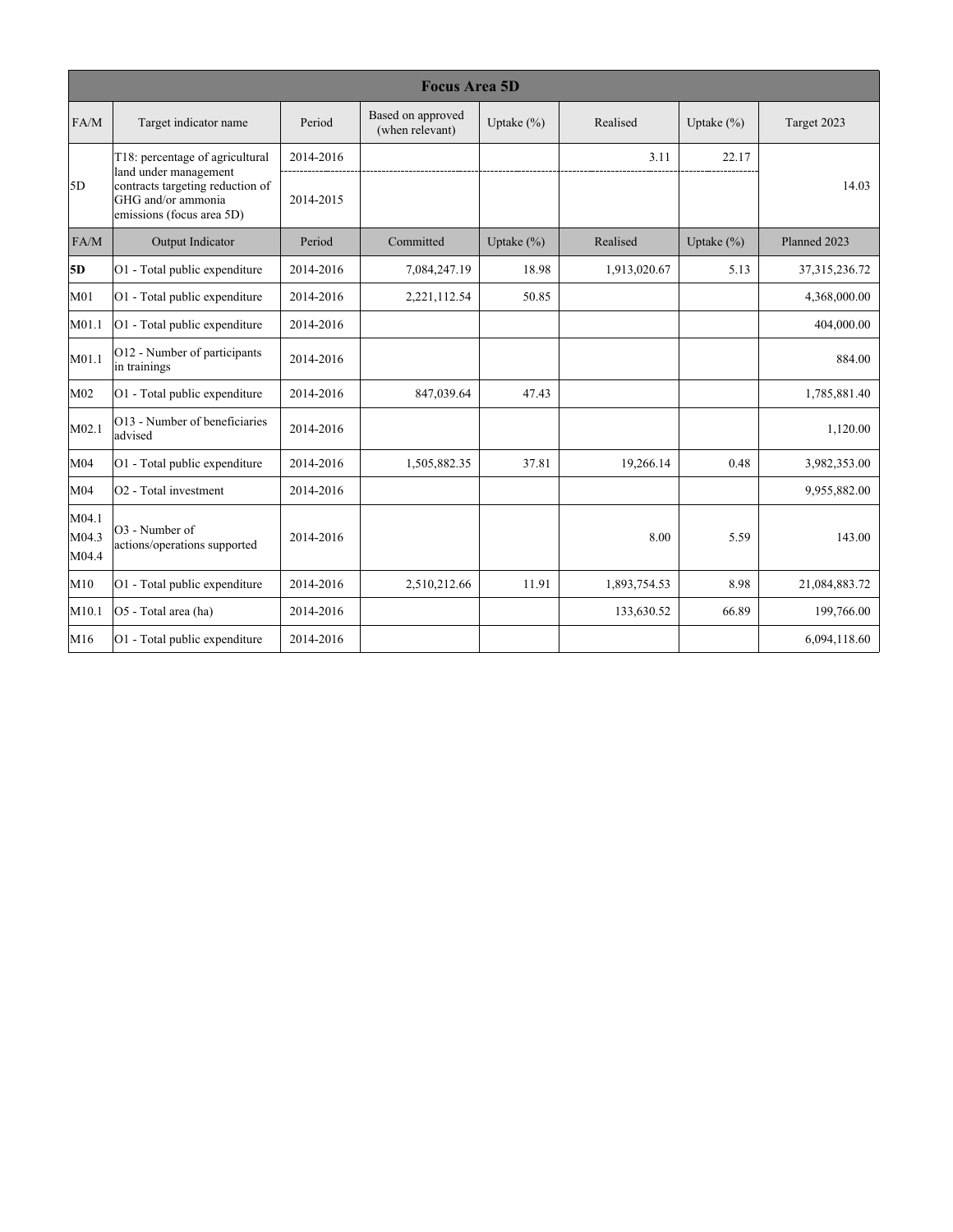|                 | <b>Focus Area 5E</b>                                                                                                         |           |                                      |               |              |               |               |  |  |  |  |
|-----------------|------------------------------------------------------------------------------------------------------------------------------|-----------|--------------------------------------|---------------|--------------|---------------|---------------|--|--|--|--|
| FA/M            | Target indicator name                                                                                                        | Period    | Based on approved<br>(when relevant) | Uptake $(\%)$ | Realised     | Uptake $(\%)$ | Target 2023   |  |  |  |  |
|                 | T19: percentage of agricultural                                                                                              | 2014-2016 |                                      |               | 0.03         | 23.89         |               |  |  |  |  |
| 5E              | and forest land under<br>management contracts<br>contributing to carbon<br>sequestration and conservation<br>(focus area 5E) | 2014-2015 |                                      |               |              |               | 0.13          |  |  |  |  |
| FA/M            | Output Indicator                                                                                                             | Period    | Committed                            | Uptake $(\%)$ | Realised     | Uptake $(\%)$ | Planned 2023  |  |  |  |  |
| 5E              | O1 - Total public expenditure                                                                                                | 2014-2016 | 3,718,681.93                         | 9.85          | 1,686,953.43 | 4.47          | 37,754,560.45 |  |  |  |  |
| M <sub>01</sub> | O1 - Total public expenditure                                                                                                | 2014-2016 | 222,111.25                           | 57.84         |              |               | 384,000.00    |  |  |  |  |
| M01.1           | O1 - Total public expenditure                                                                                                | 2014-2016 |                                      |               |              |               | 38,000.00     |  |  |  |  |
| M01.1           | O12 - Number of participants<br>in trainings                                                                                 | 2014-2016 |                                      |               |              |               | 84.00         |  |  |  |  |
| M <sub>02</sub> | O1 - Total public expenditure                                                                                                | 2014-2016 | 119,991.20                           | 51.75         |              |               | 231,881.39    |  |  |  |  |
| M02.1           | O13 - Number of beneficiaries<br>advised                                                                                     | 2014-2016 |                                      |               |              |               | 84.00         |  |  |  |  |
| M04             | O1 - Total public expenditure                                                                                                | 2014-2016 | 1,447,058.82                         | 94.16         | 2,972.59     | 0.19          | 1,536,765.11  |  |  |  |  |
| M04             | O <sub>2</sub> - Total investment                                                                                            | 2014-2016 |                                      |               |              |               | 4,224,265.00  |  |  |  |  |
| M04.4           | O3 - Number of<br>actions/operations supported                                                                               | 2014-2016 |                                      |               | 3.00         | 0.06          | 5,090.00      |  |  |  |  |
| M08             | O1 - Total public expenditure                                                                                                | 2014-2016 | 1,443,235.64                         | 5.44          | 1,523,364.57 | 5.74          | 26,519,244.18 |  |  |  |  |
| M08.1           | O1 - Total public expenditure                                                                                                | 2014-2016 |                                      |               | 713,652.92   | 7.92          | 9,011,765.00  |  |  |  |  |
| M08.1           | O5 - Total area (ha)                                                                                                         | 2014-2016 |                                      |               | 17.31        | 1.20          | 1,440.00      |  |  |  |  |
| M08.2           | O1 - Total public expenditure                                                                                                | 2014-2016 |                                      |               |              |               | 508,200.00    |  |  |  |  |
| M08.2           | O5 - Total area (ha)                                                                                                         | 2014-2016 |                                      |               |              |               | 147.00        |  |  |  |  |
| M08.3           | O1 - Total public expenditure                                                                                                | 2014-2016 |                                      |               |              |               | 917,646.00    |  |  |  |  |
| M08.4           | O1 - Total public expenditure                                                                                                | 2014-2016 |                                      |               | 794,543.68   | 18.15         | 4,376,471.00  |  |  |  |  |
| M08.5           | O1 - Total public expenditure                                                                                                | 2014-2016 |                                      |               | 15,167.97    | 0.13          | 11,705,162.18 |  |  |  |  |
| M08.5           | O3 - Number of<br>actions/operations supported                                                                               | 2014-2016 |                                      |               | 16.00        | 0.86          | 1,850.00      |  |  |  |  |
| M10             | O1 - Total public expenditure                                                                                                | 2014-2016 | 486,285.02                           | 18.45         | 160,616.27   | 6.09          | 2,635,611.63  |  |  |  |  |
| M10.1           | O5 - Total area (ha)                                                                                                         | 2014-2016 |                                      |               | 1,071.25     | 183.12        | 585.00        |  |  |  |  |
| M16             | O1 - Total public expenditure                                                                                                | 2014-2016 |                                      |               |              |               | 6,447,058.14  |  |  |  |  |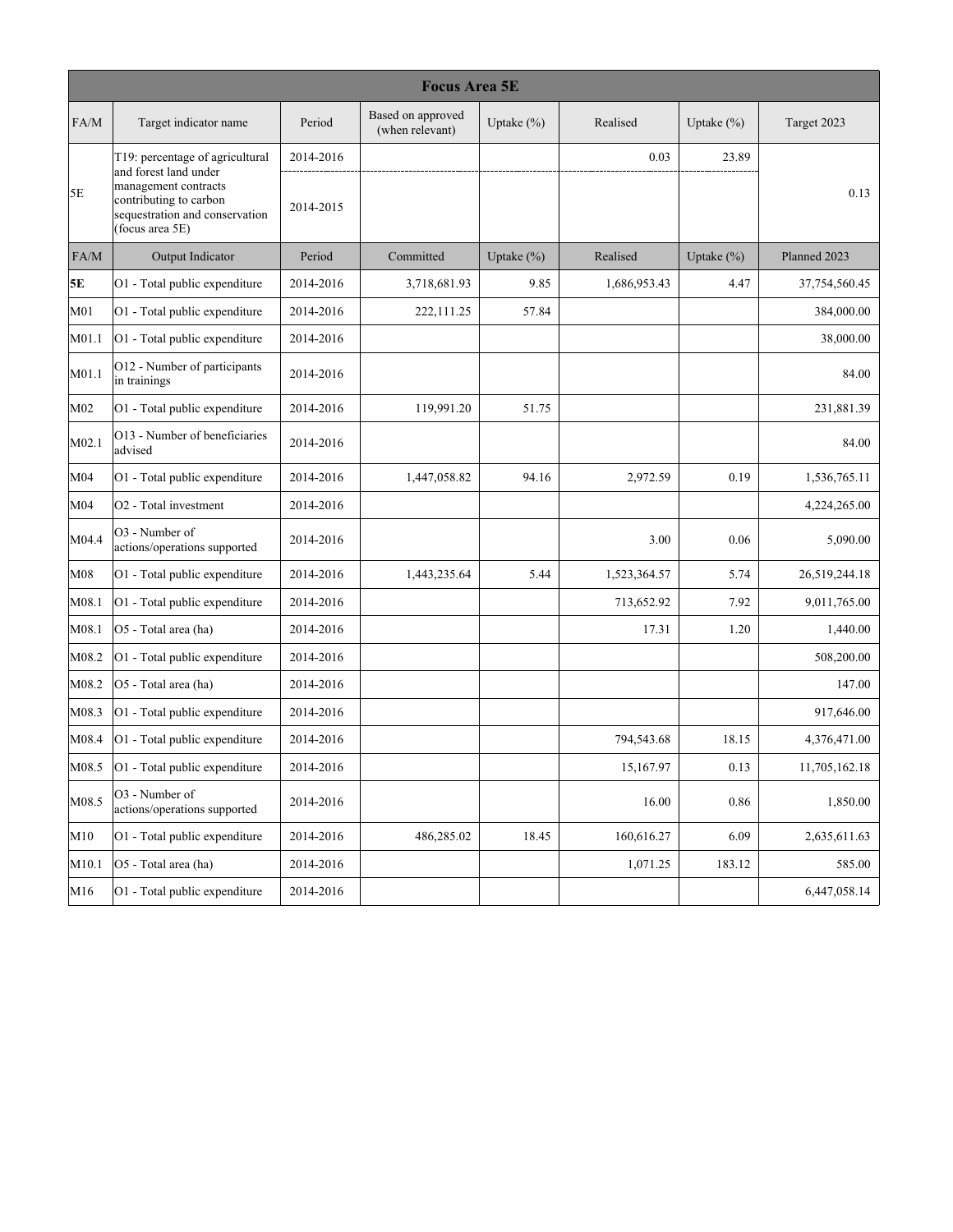|                 | <b>Focus Area 6A</b>                                  |           |                                      |                |          |                |               |  |  |  |
|-----------------|-------------------------------------------------------|-----------|--------------------------------------|----------------|----------|----------------|---------------|--|--|--|
| FA/M            | Target indicator name                                 | Period    | Based on approved<br>(when relevant) | Uptake $(\%)$  | Realised | Uptake $(\% )$ | Target 2023   |  |  |  |
|                 | T20: Jobs created in supported                        | 2014-2016 |                                      |                |          |                |               |  |  |  |
| 6A              | projects (focus area 6A)                              | 2014-2015 |                                      |                |          |                | 142.00        |  |  |  |
| FA/M            | Output Indicator                                      | Period    | Committed                            | Uptake $(\% )$ | Realised | Uptake $(\% )$ | Planned 2023  |  |  |  |
| <b>6A</b>       | O1 - Total public expenditure                         | 2014-2016 | 249,749.63                           | 1.11           | 0.00     | 0.00           | 22,565,532.56 |  |  |  |
| M02             | O1 - Total public expenditure                         | 2014-2016 | 244,708.45                           | 47.79          |          |                | 512,000.00    |  |  |  |
| M02.1           | O13 - Number of beneficiaries<br>advised              | 2014-2016 |                                      |                |          |                | 336.00        |  |  |  |
| M04             | O1 - Total public expenditure                         | 2014-2016 |                                      |                | 0.00     | 0.00           | 1,000,000.00  |  |  |  |
| M04             | O <sub>2</sub> - Total investment                     | 2014-2016 |                                      |                |          |                | 2,500,000.00  |  |  |  |
| M06             | O1 - Total public expenditure                         | 2014-2016 |                                      |                |          |                | 17,647,060.47 |  |  |  |
| M06             | O <sub>2</sub> - Total investment                     | 2014-2016 |                                      |                |          |                | 32,352,940.00 |  |  |  |
| M06.2<br>M06.4  | O4 - Number of<br>holdings/beneficiaries<br>supported | 2014-2016 |                                      |                |          |                | 140.00        |  |  |  |
| M08             | O1 - Total public expenditure                         | 2014-2016 | 5,041.18                             | 0.19           |          |                | 2,700,590.69  |  |  |  |
| M08             | O5 - Total area (ha)                                  | 2014-2016 |                                      |                |          |                | 44.00         |  |  |  |
| M08.5           | O1 - Total public expenditure                         | 2014-2016 |                                      |                |          |                | 706,000.00    |  |  |  |
| M08.6           | O1 - Total public expenditure                         | 2014-2016 |                                      |                |          |                | 1,994,590.69  |  |  |  |
| M08.6           | O <sub>2</sub> - Total investment                     | 2014-2016 |                                      |                |          |                | 4,655,989.23  |  |  |  |
| M <sub>16</sub> | O1 - Total public expenditure                         | 2014-2016 |                                      |                |          |                | 705,881.40    |  |  |  |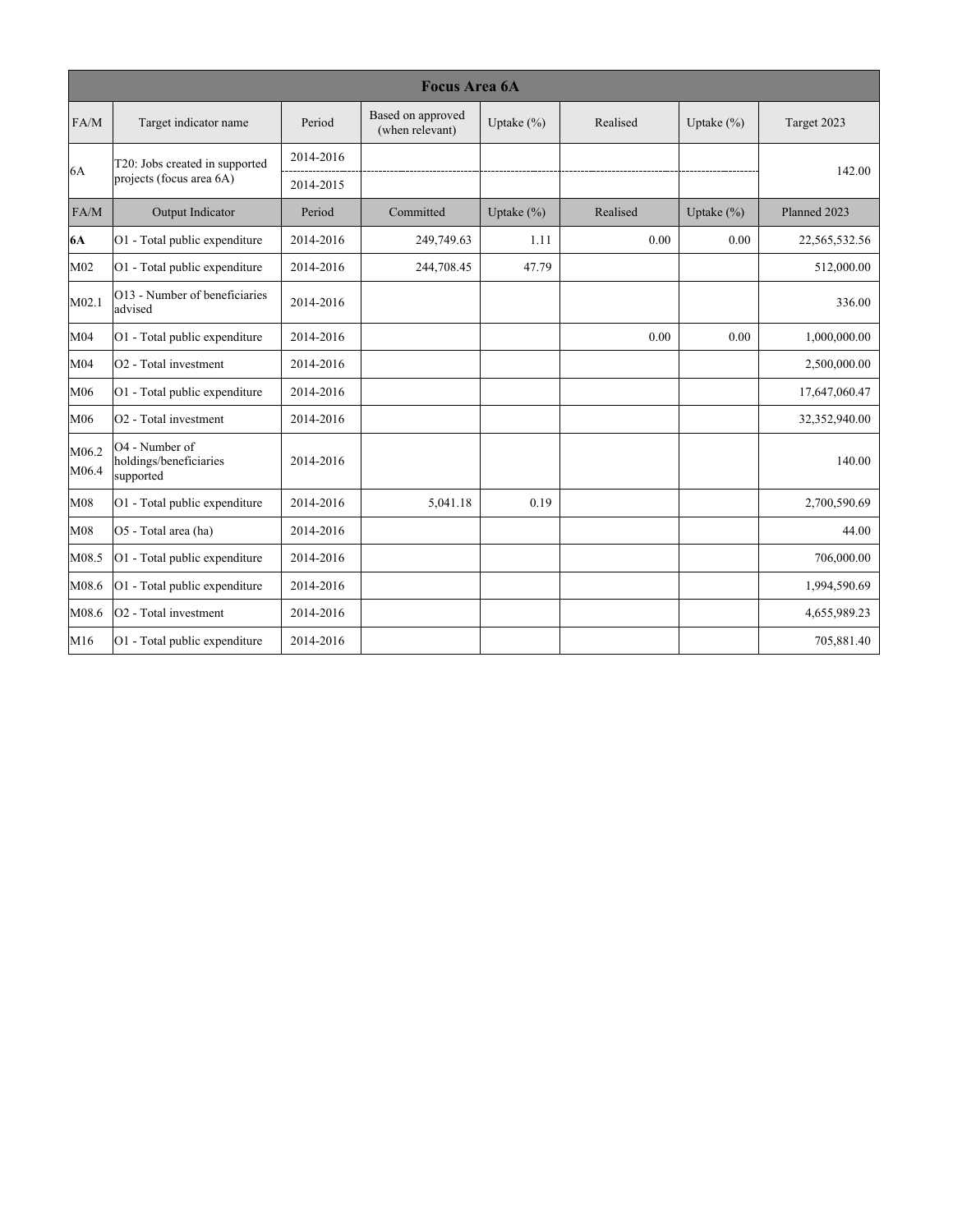|                                                             | <b>Focus Area 6B</b>                                                                     |           |                                      |               |          |               |                |  |  |
|-------------------------------------------------------------|------------------------------------------------------------------------------------------|-----------|--------------------------------------|---------------|----------|---------------|----------------|--|--|
| FA/M                                                        | Target indicator name                                                                    | Period    | Based on approved<br>(when relevant) | Uptake $(\%)$ | Realised | Uptake $(\%)$ | Target 2023    |  |  |
|                                                             | T23: Jobs created in supported                                                           | 2014-2016 |                                      |               |          |               |                |  |  |
|                                                             | projects (Leader) (focus area<br>6B)                                                     | 2014-2015 |                                      |               |          |               | 100.00         |  |  |
|                                                             | T22: percentage of rural                                                                 | 2014-2016 |                                      |               |          |               |                |  |  |
| 6B                                                          | population benefiting from<br>improved<br>services/infrastructures (focus<br>area 6B)    | 2014-2015 |                                      |               |          |               | 45.53          |  |  |
|                                                             | T21: percentage of rural<br>population covered by local                                  | 2014-2016 |                                      |               |          |               |                |  |  |
|                                                             | development strategies (focus<br>area 6B)                                                | 2014-2015 |                                      |               |          |               | 45.53          |  |  |
| FA/M                                                        | Output Indicator                                                                         | Period    | Committed                            | Uptake $(\%)$ | Realised | Uptake $(\%)$ | Planned 2023   |  |  |
| 6B                                                          | O1 - Total public expenditure                                                            | 2014-2016 | 65,868,632.41                        | 59.15         |          |               | 111,357,139.37 |  |  |
| M07                                                         | O1 - Total public expenditure                                                            | 2014-2016 | 112,056.47                           | 0.24          |          |               | 46,455,813.95  |  |  |
| M07.1                                                       | O3 - Number of<br>actions/operations supported                                           | 2014-2016 |                                      |               |          |               | 100.00         |  |  |
| M07.1<br>M07.2<br>M07.4<br>M07.5<br>M07.6<br>M07.7<br>M07.8 | O15 - Population benefiting of<br>improved<br>services/infrastructures (IT or<br>others) | 2014-2016 |                                      |               |          |               | 1,381,745.00   |  |  |
| M07.2                                                       | O3 - Number of<br>actions/operations supported                                           | 2014-2016 |                                      |               |          |               | 56.00          |  |  |
| M07.4                                                       | O3 - Number of<br>actions/operations supported                                           | 2014-2016 |                                      |               |          |               | 168.00         |  |  |
| M07.5                                                       | O3 - Number of<br>actions/operations supported                                           | 2014-2016 |                                      |               |          |               | 100.00         |  |  |
| M07.6                                                       | O3 - Number of<br>actions/operations supported                                           | 2014-2016 |                                      |               |          |               | 80.00          |  |  |
| M07.7                                                       | O3 - Number of<br>actions/operations supported                                           | 2014-2016 |                                      |               |          |               | 50.00          |  |  |
| M16                                                         | O1 - Total public expenditure                                                            | 2014-2016 | 4,735,589.41                         | 53.67         |          |               | 8,823,530.23   |  |  |
| M19                                                         | O1 - Total public expenditure                                                            | 2014-2016 | 61,020,986.53                        | 108.81        |          |               | 56,077,795.19  |  |  |
| M19                                                         | O18 - Population covered by<br>LAG                                                       | 2014-2016 |                                      |               |          |               | 1,381,745.00   |  |  |
| M19                                                         | O19 - Number of LAGs<br>selected                                                         | 2014-2016 |                                      |               |          |               | 18.00          |  |  |
| M19.1                                                       | O1 - Total public expenditure                                                            | 2014-2016 |                                      |               |          |               | 100,000.00     |  |  |
| M19.2                                                       | O1 - Total public expenditure                                                            | 2014-2016 |                                      |               |          |               | 37,958,347.19  |  |  |
| M19.3                                                       | O1 - Total public expenditure                                                            | 2014-2016 |                                      |               |          |               | 4,000,000.00   |  |  |
| M19.4                                                       | O1 - Total public expenditure                                                            | 2014-2016 |                                      |               |          |               | 14,019,448.00  |  |  |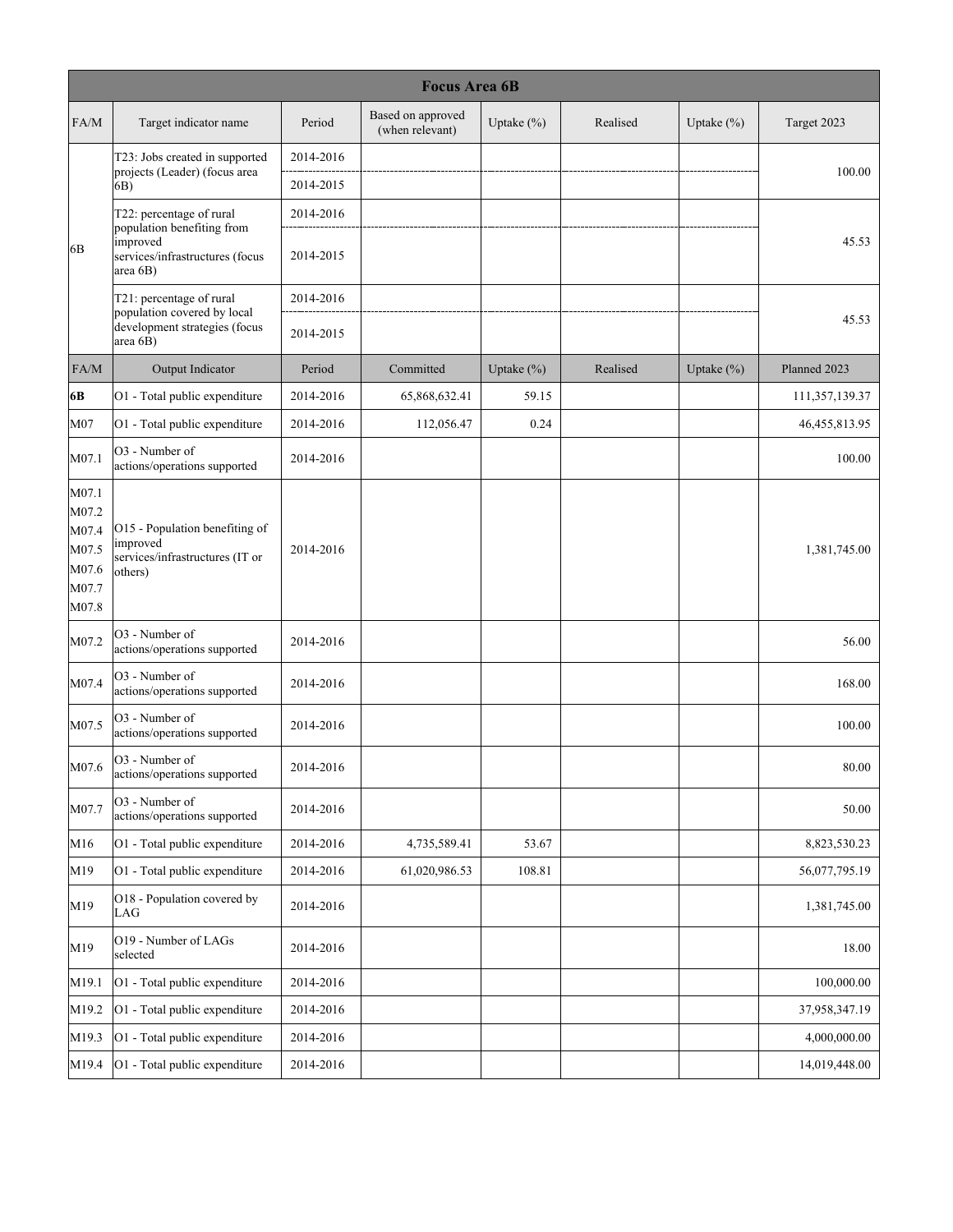|                   | <b>Focus Area 6C</b>                                                                               |           |                                      |               |          |               |              |  |  |  |
|-------------------|----------------------------------------------------------------------------------------------------|-----------|--------------------------------------|---------------|----------|---------------|--------------|--|--|--|
| FA/M              | Target indicator name                                                                              | Period    | Based on approved<br>(when relevant) | Uptake $(\%)$ | Realised | Uptake $(\%)$ | Target 2023  |  |  |  |
|                   | T24: percentage of rural                                                                           | 2014-2016 |                                      |               |          |               |              |  |  |  |
| 6C                | population benefiting from new<br>or improved<br>services/infrastructures (ICT)<br>(focus area 6C) | 2014-2015 |                                      |               |          |               | 16.47        |  |  |  |
| FA/M              | Output Indicator                                                                                   | Period    | Committed                            | Uptake $(\%)$ | Realised | Uptake $(\%)$ | Planned 2023 |  |  |  |
| 6C                | O1 - Total public expenditure                                                                      | 2014-2016 | 333,166.89                           | 7.40          |          |               | 4,504,000.00 |  |  |  |
| M <sub>01</sub>   | O1 - Total public expenditure                                                                      | 2014-2016 | 333,166.89                           | 66.10         |          |               | 504,000.00   |  |  |  |
| M01.1             | $ O1$ - Total public expenditure                                                                   | 2014-2016 |                                      |               |          |               | 50,400.00    |  |  |  |
| M <sub>01.1</sub> | O12 - Number of participants<br>in trainings                                                       | 2014-2016 |                                      |               |          |               | 400.00       |  |  |  |
| M <sub>07</sub>   | O1 - Total public expenditure                                                                      | 2014-2016 |                                      |               |          |               | 4,000,000.00 |  |  |  |
| M07.3             | O15 - Population benefiting of<br>improved<br>services/infrastructures (IT or<br>others)           | 2014-2016 |                                      |               |          |               | 500,000.00   |  |  |  |
| M07.3             | O3 - Number of<br>actions/operations supported                                                     | 2014-2016 |                                      |               |          |               | 49.00        |  |  |  |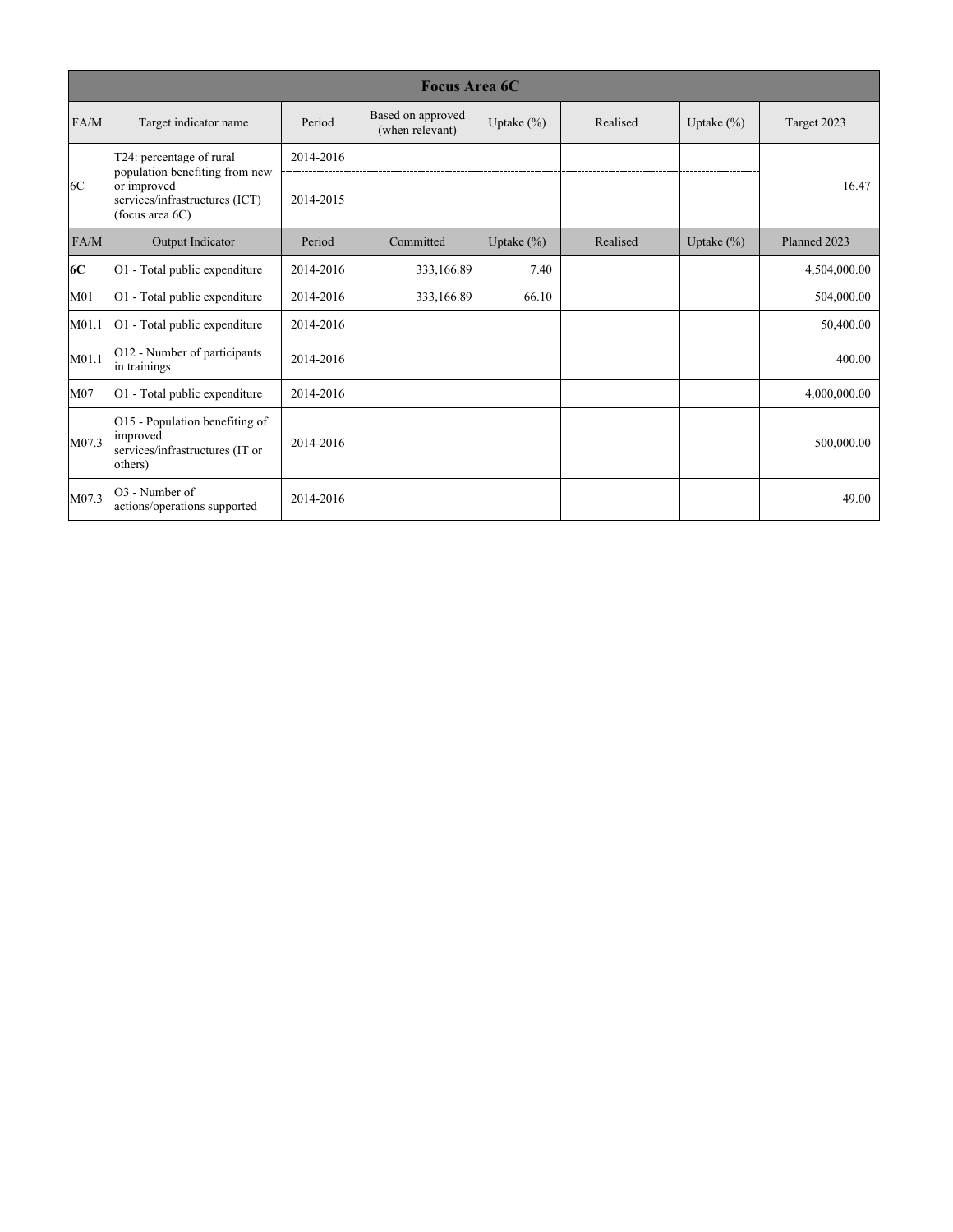## Annex III

# Summary table of quantified results

| Result indicator name and unit                                                                                                                                                                                 | Target value | Main value | Secondary<br>contribution | <b>LEADER/CLLD</b><br>contribution | <b>Total RDP</b> |
|----------------------------------------------------------------------------------------------------------------------------------------------------------------------------------------------------------------|--------------|------------|---------------------------|------------------------------------|------------------|
| (1)                                                                                                                                                                                                            | (2)          | (3)        | (4)                       | (5)                                | $(6)=3+4+5$      |
| R1 / T4: percentage of agricultural<br>holdings with RDP support for<br>investments in restructuring or<br>modernisation (focus area 2A)                                                                       | 10.08        | 0.00       | N/A                       | 0.00                               | 0.00             |
| R2: Change in Agricultural output on<br>supported farms/AWU (Annual Work<br>Unit) (focus area 2A)*                                                                                                             | N/A          |            |                           |                                    |                  |
| R3 / T5: percentage of agricultural<br>holdings with RDP supported business<br>development plan/investments for<br>young farmers (focus area 2B)                                                               | 0.73         |            | N/A                       | 0.00                               | 0.00             |
| R4 / T6: percentage of agricultural<br>holdings receiving support for<br>participating in quality schemes, local<br>markets and short supply circuits, and<br>producer groups/organisations (focus<br>area 3A) | 0.68         |            | N/A                       | 0.00                               | 0.00             |
| R5 / T7: percentage of farms<br>participating in risk management<br>schemes (focus area 3B)                                                                                                                    |              |            | N/A                       | 0.00                               | 0.00             |
| R6 / T8: percentage of forest/other<br>wooded area under management<br>contracts supporting biodiversity<br>(focus area 4A)                                                                                    | 9.00         | 0.20       | N/A                       | 0.00                               | 0.20             |
| R7 / T9: percentage of agricultural<br>land under management contracts<br>supporting biodiversity and/or<br>landscapes (focus area 4A)                                                                         | 49.11        | 20.94      | N/A                       | 0.00                               | 20.94            |
| R8 / T10: percentage of agricultural<br>land under management contracts to<br>improve water management (focus<br>area 4B)                                                                                      | 49.06        | 3.14       | N/A                       | 0.00                               | 3.14             |
| R9 / T11: percentage of forestry land<br>under management contracts to<br>improve water management (focus<br>area 4B)                                                                                          | 0.85         | 0.00       | N/A                       | 0.00                               | 0.00             |
| R10 / T12: percentage of agricultural<br>land under management contracts to<br>improve soil management and/or<br>prevent soil erosion (focus area 4C)                                                          | 8.47         | 4.36       | N/A                       | 0.00                               | 4.36             |
| R11 / T13: percentage of forestry land<br>under management contracts to<br>improve soil management and/or<br>prevent soil erosion (focus area 4C)                                                              | 1.11         | $0.00\,$   | N/A                       | 0.00                               | 0.00             |
| R12 / T14: percentage of irrigated land<br>switching to more efficient irrigation<br>system (focus area 5A)                                                                                                    |              |            | N/A                       | 0.00                               | 0.00             |
| R13: Increase in efficiency of water<br>use in agriculture in RDP supported<br>projects (focus area 5A)*                                                                                                       | N/A          |            |                           |                                    |                  |
| R14: Increase in efficiency of energy<br>use in agriculture and food-processing<br>in RDP supported projects (focus area<br>$5B)*$                                                                             | N/A          |            |                           |                                    |                  |
| R15: Renewable energy produced<br>from supported projects (focus area<br>$5C$ <sup>*</sup>                                                                                                                     | N/A          |            |                           |                                    |                  |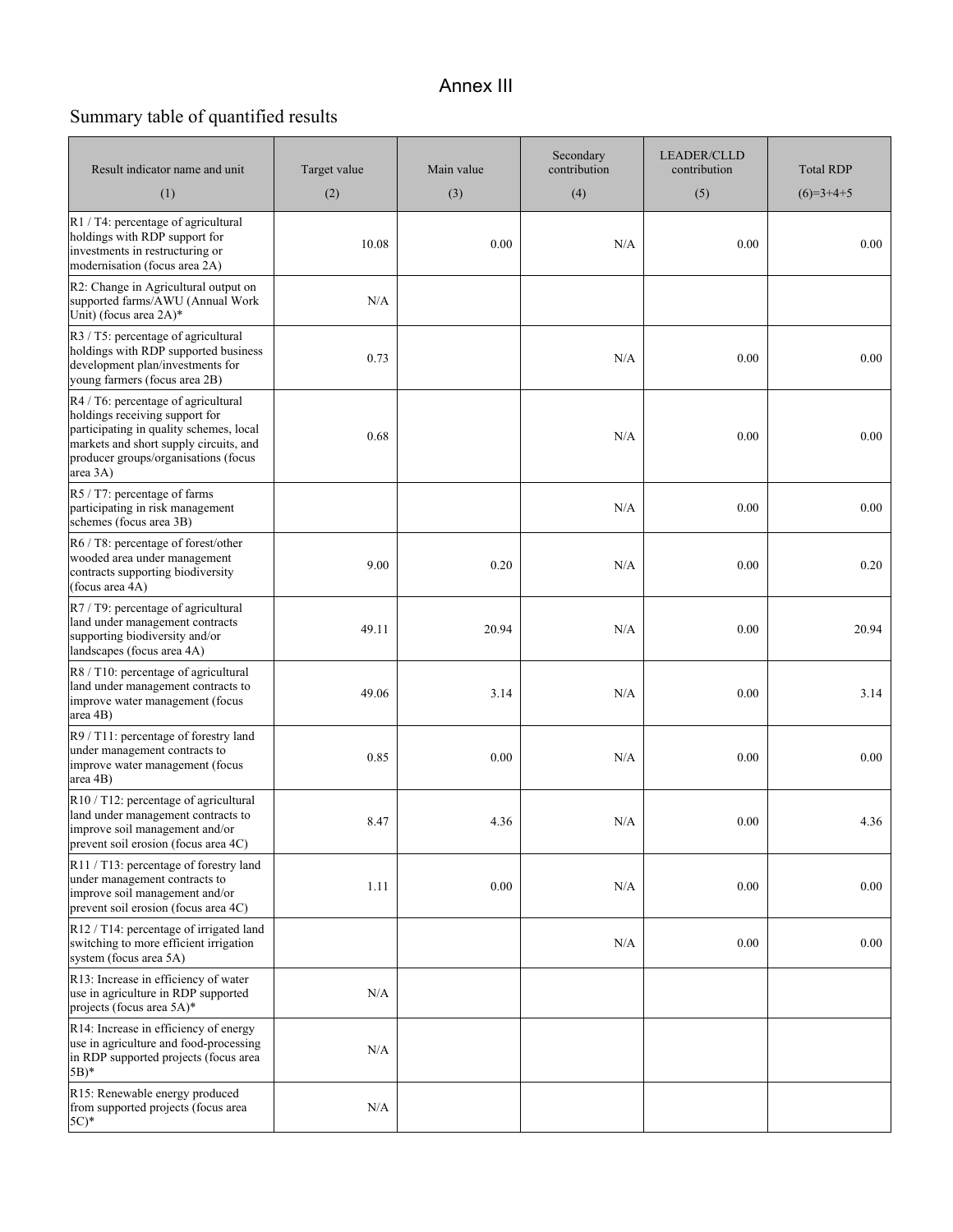| $R16 / T17$ : percentage of LU<br>concerned by investments in live-stock<br>management in view of reducing GHG<br>and/or ammonia emissions (focus area<br>$ 5D\rangle$ |        | 0.00 | N/A | 0.00 | $0.00 -$ |
|------------------------------------------------------------------------------------------------------------------------------------------------------------------------|--------|------|-----|------|----------|
| $R17 / T18$ : percentage of agricultural<br>land under management contracts<br>targeting reduction of GHG and/or<br>ammonia emissions (focus area 5D)                  | 14.03  | 3.11 | N/A | 0.00 | 3.11     |
| R18: Reduced emissions of methane<br>and nitrous oxide (focus area 5D)*                                                                                                | N/A    |      |     |      |          |
| R19: Reduced ammonia emissions<br>(focus area $5D$ )*                                                                                                                  | N/A    |      |     |      |          |
| $R20 / T19$ : percentage of agricultural<br>and forest land under management<br>contracts contributing to carbon<br>sequestration and conservation (focus<br>area 5E)  | 0.13   | 0.03 | N/A | 0.00 | 0.03     |
| R21 / T20: Jobs created in supported<br>projects (focus area 6A)                                                                                                       | 142.00 |      | N/A | 0.00 | 0.00     |
| $R22 / T21$ : percentage of rural<br>population covered by local<br>development strategies (focus area 6B)                                                             | 45.53  |      | N/A |      |          |
| $R23 / T22$ : percentage of rural<br>population benefiting from improved<br>services/infrastructures (focus area 6B)                                                   | 45.53  | 0.00 | N/A | 0.00 | 0.00     |
| R24 / T23: Jobs created in supported<br>projects (Leader) (focus area 6B)                                                                                              | 100.00 |      | N/A |      |          |
| $R25 / T24$ : percentage of rural<br>population benefiting from new or<br>improved services/infrastructures<br>$(ICT)$ (focus area $6C$ )                              | 16.47  | 0.00 | N/A | 0.00 | 0.00     |